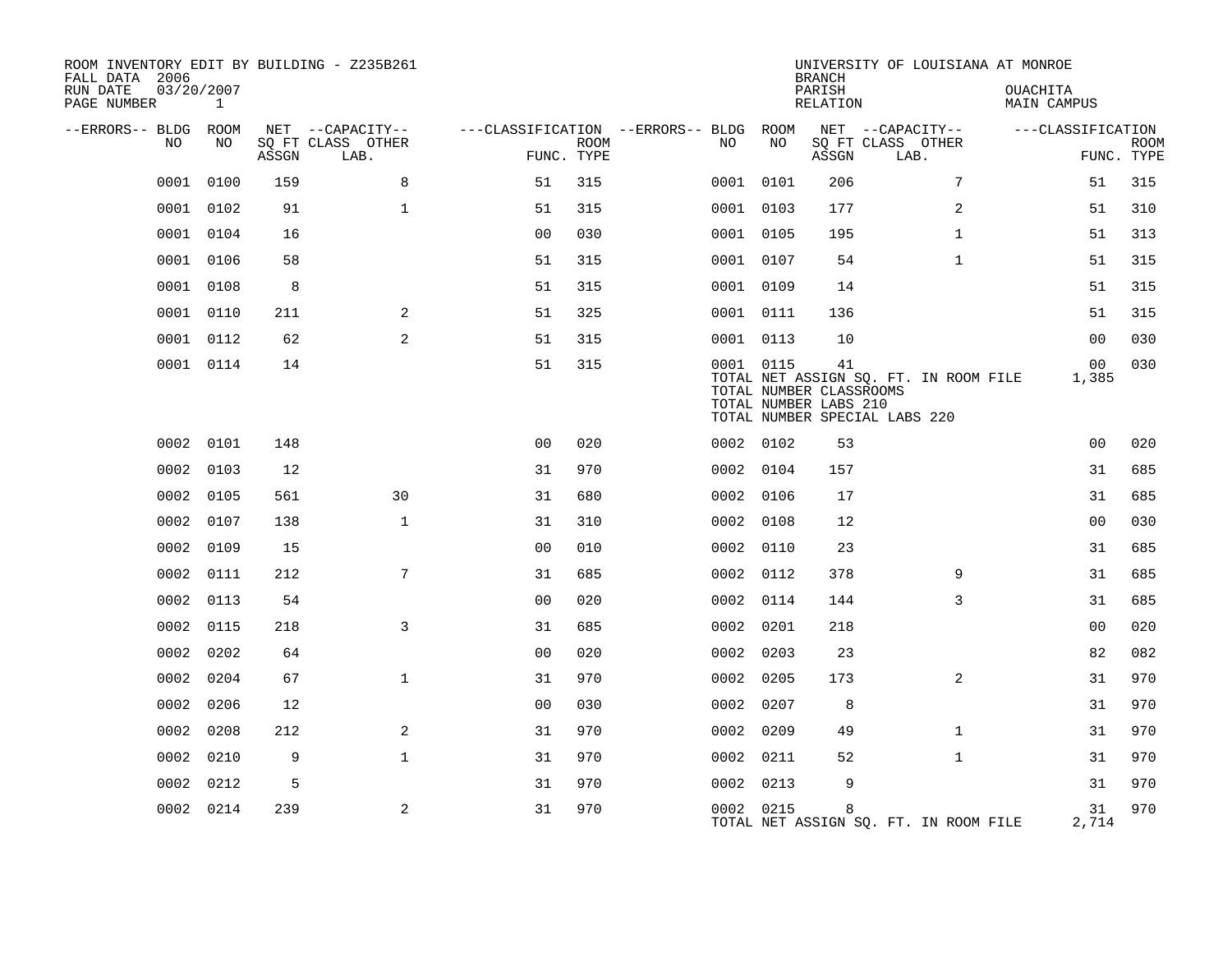| ROOM INVENTORY EDIT BY BUILDING - Z235B261<br>FALL DATA 2006 |                 |       |                                               |                |             |                                              |                                                                                         | <b>BRANCH</b>             |                           |              | UNIVERSITY OF LOUISIANA AT MONROE |                           |
|--------------------------------------------------------------|-----------------|-------|-----------------------------------------------|----------------|-------------|----------------------------------------------|-----------------------------------------------------------------------------------------|---------------------------|---------------------------|--------------|-----------------------------------|---------------------------|
| RUN DATE<br>PAGE NUMBER                                      | 03/20/2007<br>2 |       |                                               |                |             |                                              |                                                                                         | PARISH<br>RELATION        |                           |              | OUACHITA<br>MAIN CAMPUS           |                           |
| --ERRORS-- BLDG ROOM<br>NO                                   | NO              | ASSGN | NET --CAPACITY--<br>SQ FT CLASS OTHER<br>LAB. | FUNC. TYPE     | <b>ROOM</b> | ---CLASSIFICATION --ERRORS-- BLDG ROOM<br>NO | NO<br>TOTAL NUMBER CLASSROOMS<br>TOTAL NUMBER LABS 210<br>TOTAL NUMBER SPECIAL LABS 220 | NET --CAPACITY--<br>ASSGN | SQ FT CLASS OTHER<br>LAB. |              | ---CLASSIFICATION                 | <b>ROOM</b><br>FUNC. TYPE |
|                                                              | 0003 0101       | 1243  |                                               | 42             | 620         |                                              | 0003 0102                                                                               | 303                       |                           |              | 63                                | 730                       |
| 0003                                                         | 0103            | 407   | 5                                             | 11             | 220         |                                              | 0003 0104                                                                               | 202                       |                           |              | 63                                | 730                       |
| 0003                                                         | 0105            | 730   |                                               | 0 <sub>0</sub> | 030         | 0003                                         | 0106                                                                                    | 311                       |                           |              | 0 <sub>0</sub>                    | 030                       |
| 0003                                                         | 0107            | 389   |                                               | 0 <sub>0</sub> | 030         | 0003                                         | 0108                                                                                    | 251                       |                           |              | 00                                | 020                       |
| 0003                                                         | 0109            | 201   | 6                                             | 11             | 220         | 0003                                         | 0110                                                                                    | 129                       |                           |              | 00                                | 030                       |
| 0003                                                         | 0111            | 348   | 20                                            | 11             | 350         | 0003                                         | 0112                                                                                    | 310                       |                           |              | 0 <sub>0</sub>                    | 020                       |
| 0003                                                         | 0113            | 802   | 30                                            | 11             | 110         |                                              | 0003 0113A                                                                              | 16                        |                           |              | 48                                | 115                       |
| 0003                                                         | 0114            | 1248  |                                               | 0 <sub>0</sub> | 020         | 0003                                         | 0115                                                                                    | 189                       |                           | 3            | 0 <sub>0</sub>                    | 030                       |
| 0003                                                         | 0116            | 18    |                                               | 0 <sub>0</sub> | 010         | 0003                                         | 0117                                                                                    | 191                       |                           | 3            | 00                                | 030                       |
| 0003                                                         | 0118            | 70    | $\mathbf{1}$                                  | 46             | 315         | 0003                                         | 0119                                                                                    | 75                        |                           | $\mathbf{1}$ | 46                                | 315                       |
| 0003                                                         | 0120            | 21    |                                               | 0 <sub>0</sub> | 010         | 0003                                         | 0121                                                                                    | 1036                      | 40                        |              | 11                                | 110                       |
| 0003                                                         | 0122            | 26    |                                               | 48             | 225         | 0003                                         | 0123                                                                                    | 13                        |                           |              | 48                                | 115                       |
| 0003                                                         | 0124            | 1103  | 6                                             | 11             | 220         | 0003                                         | 0125                                                                                    | 514                       |                           | 18           | 11                                | 220                       |
| 0003                                                         | 0126            | 57    |                                               | 0 <sub>0</sub> | 010         | 0003                                         | 0126A                                                                                   | 29                        |                           |              | 0 <sub>0</sub>                    | 030                       |
| 0003                                                         | 0127            | 48    |                                               | 0 <sub>0</sub> | 020         | 0003                                         | 0128                                                                                    | 35                        |                           |              | 00                                | 030                       |
| 0003                                                         | 0129            | 227   | 3                                             | 0 <sub>0</sub> | 030         | 0003                                         | 0130                                                                                    | 238                       |                           | 4            | 00                                | 030                       |
| 0003                                                         | 0131            | 318   |                                               | 0 <sub>0</sub> | 020         | 0003                                         | 0132                                                                                    | 57                        |                           |              | 48                                | 115                       |
| 0003                                                         | 0133            | 57    |                                               | 48             | 115         | 0003                                         | 0134                                                                                    | 2224 124                  |                           |              | 11                                | 110                       |
| 0003                                                         | 0135            | 1248  |                                               | 0 <sub>0</sub> | 020         | 0003                                         | 0136                                                                                    | 310                       |                           |              | 0 <sub>0</sub>                    | 020                       |
| 0003                                                         | 0137            | 70    | 4                                             | 46             | 315         | 0003                                         | 0138                                                                                    | 115                       |                           | $\mathbf{1}$ | 46                                | 310                       |
| 0003                                                         | 0139            | 174   | $\mathbf{1}$                                  | 46             | 310         |                                              | 0003 0140                                                                               | 87                        |                           | $\mathbf{1}$ | 46                                | 310                       |
| 0003                                                         | 0141            | 277   | 5                                             | 46             | 315         | 0003                                         | 0142                                                                                    | 53                        |                           |              | 00                                | 020                       |
| 0003                                                         | 0143            | 372   | 10                                            | 46             | 350         | 0003                                         | 0144                                                                                    | 100                       |                           | $\mathbf{1}$ | 46                                | 310                       |
|                                                              | 0003 0145       | 100   | $\mathbf{1}$                                  | 46             | 310         |                                              | 0003 0146                                                                               | 100                       |                           | $\mathbf{1}$ | 46                                | 310                       |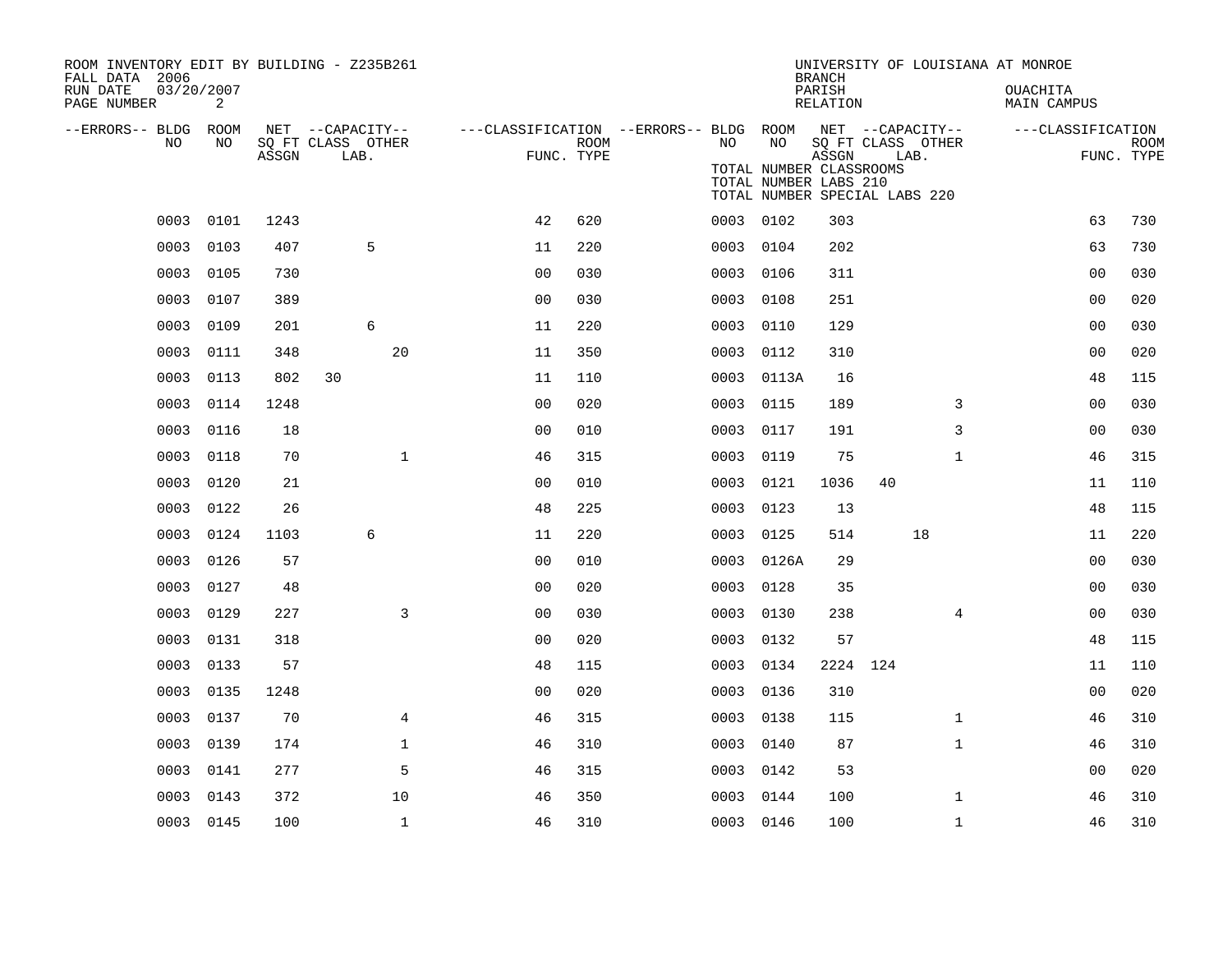| ROOM INVENTORY EDIT BY BUILDING - Z235B261<br>FALL DATA 2006<br>RUN DATE<br>PAGE NUMBER | 03/20/2007<br>3 |       |                                               |                                                 |             |   |      |            | <b>BRANCH</b><br>PARISH<br><b>RELATION</b> | UNIVERSITY OF LOUISIANA AT MONROE             | OUACHITA<br><b>MAIN CAMPUS</b> |                           |
|-----------------------------------------------------------------------------------------|-----------------|-------|-----------------------------------------------|-------------------------------------------------|-------------|---|------|------------|--------------------------------------------|-----------------------------------------------|--------------------------------|---------------------------|
| --ERRORS-- BLDG<br>NO                                                                   | ROOM<br>NO      | ASSGN | NET --CAPACITY--<br>SQ FT CLASS OTHER<br>LAB. | ---CLASSIFICATION --ERRORS-- BLDG<br>FUNC. TYPE | <b>ROOM</b> |   | NO   | ROOM<br>NO | ASSGN                                      | NET --CAPACITY--<br>SQ FT CLASS OTHER<br>LAB. | ---CLASSIFICATION              | <b>ROOM</b><br>FUNC. TYPE |
| 0003                                                                                    | 0147            | 55    |                                               | 0 <sub>0</sub>                                  | 020         |   | 0003 | 0148       | 482                                        |                                               | 46                             | 315                       |
| 0003                                                                                    | 0149            | 104   |                                               | 46                                              | 315         |   | 0003 | 0150       | 106                                        | $\mathbf{1}$                                  | 46                             | 310                       |
| 0003                                                                                    | 0151            | 106   | $\mathbf 1$                                   | 46                                              | 310         |   | 0003 | 0152       | 106                                        | $\mathbf{1}$                                  | 46                             | 310                       |
| 0003                                                                                    | 0153            | 106   | $\mathbf 1$                                   | 46                                              | 310         |   | 0003 | 0154       | 104                                        | $\mathbf{1}$                                  | 46                             | 310                       |
| 0003                                                                                    | 0155            | 106   | $\mathbf{1}$                                  | 46                                              | 310         |   | 0003 | 0156       | 108                                        | $\mathbf{1}$                                  | 46                             | 310                       |
| 0003                                                                                    | 0157            | 108   | $\mathbf 1$                                   | 46                                              | 310         |   | 0003 | 0158       | 104                                        | $\mathbf{1}$                                  | 46                             | 310                       |
| 0003                                                                                    | 0159            | 396   | 5                                             | 46                                              | 315         |   | 0003 | 0160       | 633                                        | 30                                            | 11                             | 110                       |
| 0003                                                                                    | 0160A           | 15    |                                               | 48                                              | 115         |   | 0003 | 0201       | 1563                                       | 40                                            | 11                             | 110                       |
| 0003                                                                                    | 0202            | 480   |                                               | 0 <sub>0</sub>                                  | 030         |   | 0003 | 0203       | 1340                                       | 40                                            | 11                             | 110                       |
| 0003                                                                                    | 0204            | 310   |                                               | 0 <sub>0</sub>                                  | 020         |   | 0003 | 0205       | 1207                                       |                                               | 00                             | 020                       |
| 0003                                                                                    | 0206            | 228   |                                               | 0 <sub>0</sub>                                  | 020         | 9 | 0003 | 0207       | 1302                                       | 25                                            | 11                             | 410                       |
| 0003                                                                                    | 0208            | 111   | $\mathbf 1$                                   | 46                                              | 310         |   | 0003 | 0209       | 104                                        | $\mathbf{1}$                                  | 46                             | 310                       |
| 0003                                                                                    | 0210            | 101   | $\mathbf{1}$                                  | 46                                              | 310         |   | 0003 | 0211       | 1237                                       | 36                                            | 11                             | 410                       |
| 0003                                                                                    | 0212            | 404   | 15                                            | 52                                              | 650         |   | 0003 | 0213       | 69                                         |                                               | 63                             | 730                       |
| 0003                                                                                    | 0214            | 57    |                                               | 0 <sub>0</sub>                                  | 010         |   | 0003 | 0214A      | 29                                         |                                               | 0 <sub>0</sub>                 | 030                       |
| 0003                                                                                    | 0215            | 48    |                                               | 00                                              | 020         |   | 0003 | 0216       | 227                                        | 4                                             | 00                             | 030                       |
| 0003                                                                                    | 0217            | 238   | 5                                             | 0 <sub>0</sub>                                  | 030         |   | 0003 | 0218       | 185                                        |                                               | 0 <sub>0</sub>                 | 020                       |
| 0003                                                                                    | 0219            | 1202  |                                               | 0 <sub>0</sub>                                  | 020         |   | 0003 | 0220       | 310                                        |                                               | 00                             | 020                       |
| 0003                                                                                    | 0221            | 1408  | 40                                            | 11                                              | 110         |   | 0003 | 0222       | 995                                        | 30                                            | 11                             | 110                       |
| 0003                                                                                    | 0223            | 995   | 24                                            | 11                                              | 110         |   | 0003 | 0301       | 365                                        | 17                                            | 46                             | 350                       |
| 0003                                                                                    | 0302            | 184   | $\mathbf{1}$                                  | 46                                              | 325         |   | 0003 | 0303       | 175                                        | $\mathbf{1}$                                  | 46                             | 310                       |
| 0003                                                                                    | 0304            | 158   |                                               | 46                                              | 315         |   | 0003 | 0305       | 149                                        | $\mathbf{1}$                                  | 46                             | 310                       |
| 0003                                                                                    | 0306            | 372   |                                               | 46                                              | 315         |   | 0003 | 0307       | 575                                        |                                               | 0 <sub>0</sub>                 | 030                       |
| 0003                                                                                    | 0308            | 1002  | 24                                            | 11                                              | 140         |   | 0003 | 0309       | 130                                        | $\mathbf{1}$                                  | 46                             | 310                       |
| 0003                                                                                    | 0310            | 85    |                                               | 46                                              | 315         |   | 0003 | 0311       | 130                                        | $\mathbf{1}$                                  | 46                             | 310                       |
|                                                                                         | 0003 0312       | 310   |                                               | 00                                              | 020         |   |      | 0003 0313  | 1082                                       |                                               | 00                             | 020                       |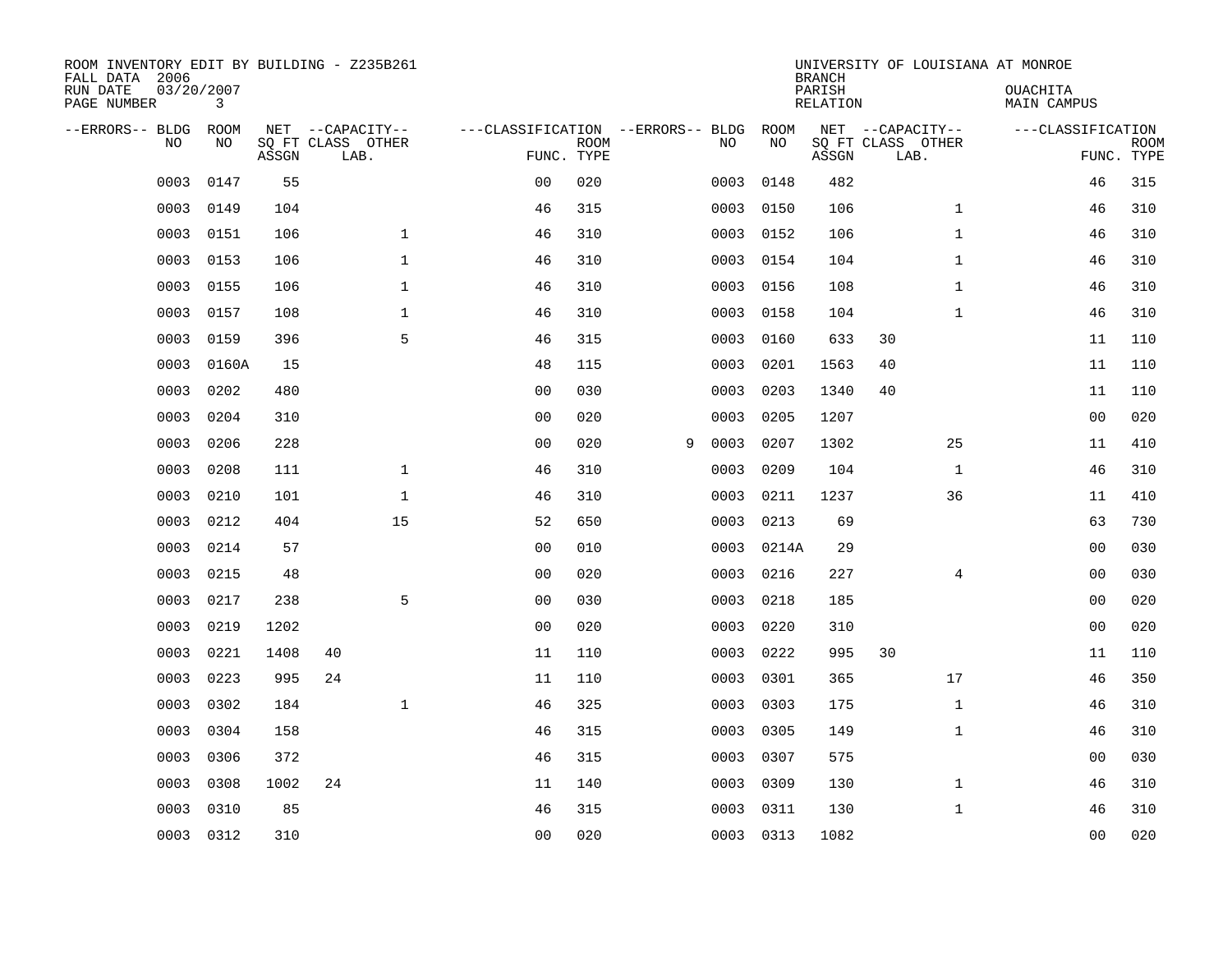| ROOM INVENTORY EDIT BY BUILDING - Z235B261<br>FALL DATA 2006 |            |       |                           |              |                |             |                                        |            | <b>BRANCH</b>                                           | UNIVERSITY OF LOUISIANA AT MONROE                     |                                      |                           |
|--------------------------------------------------------------|------------|-------|---------------------------|--------------|----------------|-------------|----------------------------------------|------------|---------------------------------------------------------|-------------------------------------------------------|--------------------------------------|---------------------------|
| 03/20/2007<br>RUN DATE<br>PAGE NUMBER                        | 4          |       |                           |              |                |             |                                        |            | PARISH<br>RELATION                                      |                                                       | OUACHITA<br>MAIN CAMPUS              |                           |
| --ERRORS-- BLDG ROOM                                         |            |       | NET --CAPACITY--          |              |                |             | ---CLASSIFICATION --ERRORS-- BLDG ROOM |            |                                                         | NET --CAPACITY--                                      | ---CLASSIFICATION                    |                           |
| NO                                                           | NO.        | ASSGN | SO FT CLASS OTHER<br>LAB. |              | FUNC. TYPE     | <b>ROOM</b> | NO.                                    | NO         | ASSGN                                                   | SQ FT CLASS OTHER<br>LAB.                             |                                      | <b>ROOM</b><br>FUNC. TYPE |
| 0003                                                         | 0314       | 222   |                           |              | 0 <sub>0</sub> | 020         | 0003                                   | 0315       | 765                                                     | 24                                                    | 11                                   | 110                       |
| 0003                                                         | 0316       | 775   | 22                        |              | 11             | 110         | 0003                                   | 0317       | 409                                                     | 12                                                    | 46                                   | 315                       |
| 0003                                                         | 0318       | 1114  | 40                        |              | 11             | 110         | 0003                                   | 0319       | 57                                                      |                                                       | 0 <sub>0</sub>                       | 010                       |
| 0003                                                         | 0319A      | 29    |                           |              | 0 <sub>0</sub> | 030         | 0003                                   | 0320       | 48                                                      |                                                       | 0 <sub>0</sub>                       | 020                       |
| 0003                                                         | 0321       | 227   |                           | 4            | 0 <sub>0</sub> | 030         | 0003                                   | 0322       | 238                                                     | 5                                                     | 00                                   | 030                       |
| 0003                                                         | 0323       | 272   |                           |              | 0 <sub>0</sub> | 020         | 0003                                   | 0324       | 1127                                                    |                                                       | 00                                   | 020                       |
| 0003                                                         | 0325       | 310   |                           |              | 00             | 020         | 0003                                   | 0326       | 71                                                      |                                                       | 00                                   | 020                       |
| 0003                                                         | 0327       | 64    |                           | $\mathbf{1}$ | 46             | 315         | 0003                                   | 0328       | 36                                                      |                                                       | 46                                   | 315                       |
| 0003                                                         | 0329       | 64    |                           | $\mathbf{1}$ | 46             | 315         | 0003                                   | 0330       | 112                                                     | $\mathbf{1}$                                          | 46                                   | 310                       |
| 0003                                                         | 0331       | 114   |                           | $\mathbf{1}$ | 46             | 310         | 0003                                   | 0332       | 114                                                     | $\mathbf{1}$                                          | 46                                   | 310                       |
| 0003                                                         | 0333       | 114   |                           | $\mathbf 1$  | 46             | 310         | 0003                                   | 0334       | 114                                                     | $\mathbf{1}$                                          | 46                                   | 310                       |
| 0003                                                         | 0335       | 176   |                           | 5            | 11             | 315         | 0003                                   | 0336       | 176                                                     | 8                                                     | 11                                   | 315                       |
| 0003                                                         | 0337       | 53    |                           |              | 0 <sub>0</sub> | 020         | 0003                                   | 0338       | 101                                                     | $\mathbf{1}$                                          | 46                                   | 310                       |
| 0003                                                         | 0339       | 22    |                           |              | 46             | 315         |                                        | 0003 0340  | 516                                                     |                                                       | 46                                   | 315                       |
| 0003                                                         | 0341       | 19    |                           |              | 46             | 315         | 0003                                   | 0342       | 100                                                     | $\mathbf{1}$                                          | 46                                   | 310                       |
| 0003                                                         | 0343       | 104   |                           | $\mathbf{1}$ | 46             | 310         |                                        | 0003 0344  | 102                                                     | $\mathbf{1}$                                          | 46                                   | 310                       |
| 0003                                                         | 0345       | 104   |                           | $\mathbf{1}$ | 46             | 310         | 0003                                   | 0346       | 104                                                     | $\mathbf{1}$                                          | 46                                   | 310                       |
| 0003                                                         | 0347       | 102   |                           | $\mathbf 1$  | 46             | 310         |                                        | 0003 0348  | 104                                                     | $\mathbf{1}$                                          | 46                                   | 310                       |
| 0003                                                         | 0349       | 102   |                           | $\mathbf 1$  | 46             | 310         | 0003                                   | 0350       | 104                                                     | $\mathbf{1}$                                          | 46                                   | 310                       |
| 0003                                                         | 0351       | 104   |                           | $\mathbf 1$  | 46             | 310         |                                        | 0003 0352  | 104                                                     | $\mathbf{1}$                                          | 46                                   | 310                       |
|                                                              | 0003 0353  | 104   |                           | $\mathbf{1}$ | 46             | 310         |                                        | 0003 0354  | 103<br>TOTAL NUMBER CLASSROOMS<br>TOTAL NUMBER LABS 210 | $\mathbf{1}$<br>TOTAL NET ASSIGN SQ. FT. IN ROOM FILE | 46<br>31,201<br>12<br>$\overline{4}$ | 310                       |
|                                                              | 0004 1101A | 260   |                           | 2            | 91             | 920         |                                        | 0004 1101B | 65                                                      | TOTAL NUMBER SPECIAL LABS 220<br>1                    | 91                                   | 920                       |
|                                                              | 0004 1102A | 260   |                           | 2            | 91             | 920         |                                        | 0004 1102B | 65                                                      | $\mathbf{1}$                                          | 91                                   | 920                       |
|                                                              | 0004 1103A | 260   |                           | 2            | 91             | 920         |                                        | 0004 1103B | 65                                                      | $\mathbf{1}$                                          | 91                                   | 920                       |
|                                                              |            |       |                           |              |                |             |                                        |            |                                                         |                                                       |                                      |                           |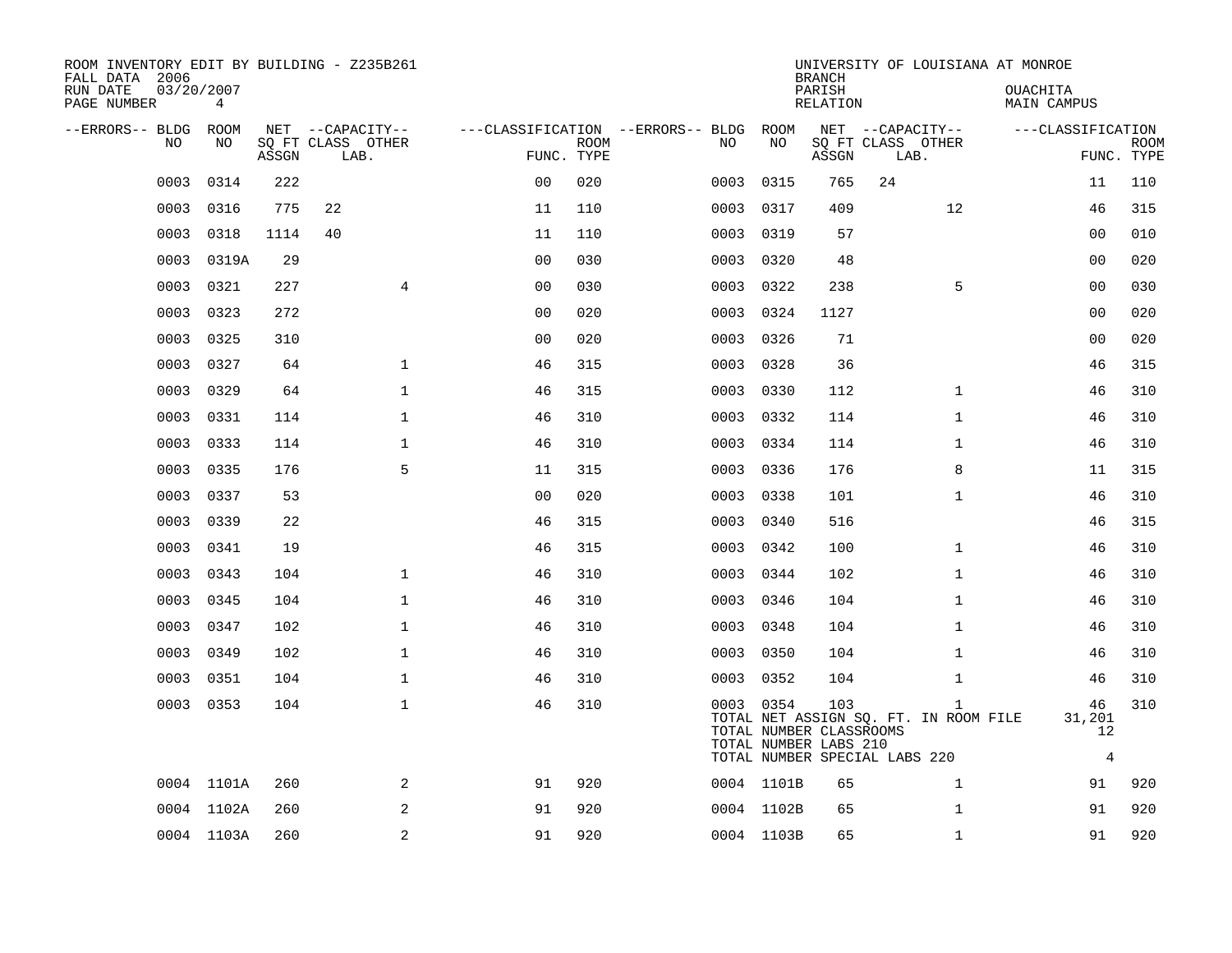| ROOM INVENTORY EDIT BY BUILDING - Z235B261<br>FALL DATA 2006<br>RUN DATE<br>PAGE NUMBER | 03/20/2007<br>5   |       |                                               |    |                           |                                         |            |            | <b>BRANCH</b><br>PARISH<br><b>RELATION</b> | UNIVERSITY OF LOUISIANA AT MONROE             | OUACHITA<br><b>MAIN CAMPUS</b>  |             |
|-----------------------------------------------------------------------------------------|-------------------|-------|-----------------------------------------------|----|---------------------------|-----------------------------------------|------------|------------|--------------------------------------------|-----------------------------------------------|---------------------------------|-------------|
| --ERRORS-- BLDG<br>NO                                                                   | <b>ROOM</b><br>NO | ASSGN | NET --CAPACITY--<br>SQ FT CLASS OTHER<br>LAB. |    | <b>ROOM</b><br>FUNC. TYPE | ---CLASSIFICATION --ERRORS-- BLDG<br>NO |            | ROOM<br>NO | ASSGN                                      | NET --CAPACITY--<br>SQ FT CLASS OTHER<br>LAB. | ---CLASSIFICATION<br>FUNC. TYPE | <b>ROOM</b> |
| 0004                                                                                    | 1104A             | 260   | 2                                             | 91 | 920                       |                                         | 0004       | 1104B      | 65                                         | $\mathbf{1}$                                  | 91                              | 920         |
|                                                                                         | 0004 1105A        | 260   | $\sqrt{2}$                                    | 91 | 920                       |                                         | 0004 1105B |            | 65                                         | $\mathbf{1}$                                  | 91                              | 920         |
| 0004                                                                                    | 1106A             | 260   | 2                                             | 91 | 920                       |                                         | 0004 1106B |            | 65                                         | $\mathbf{1}$                                  | 91                              | 920         |
|                                                                                         | 0004 1107A        | 260   | 2                                             | 91 | 920                       |                                         | 0004 1107B |            | 65                                         | $\mathbf{1}$                                  | 91                              | 920         |
| 0004                                                                                    | 1108A             | 260   | 2                                             | 91 | 920                       |                                         | 0004 1108B |            | 65                                         | $\mathbf{1}$                                  | 91                              | 920         |
|                                                                                         | 0004 1109A        | 260   | 2                                             | 91 | 920                       |                                         | 0004 1109B |            | 65                                         | $\mathbf{1}$                                  | 91                              | 920         |
| 0004                                                                                    | 1110A             | 260   | 2                                             | 91 | 920                       |                                         | 0004 1110B |            | 65                                         | $\mathbf{1}$                                  | 91                              | 920         |
|                                                                                         | 0004 1111A        | 260   | 2                                             | 91 | 920                       |                                         | 0004 1111B |            | 65                                         | $\mathbf{1}$                                  | 91                              | 920         |
|                                                                                         | 0004 1112A        | 260   | 2                                             | 91 | 920                       |                                         | 0004 1112B |            | 65                                         | $\mathbf{1}$                                  | 91                              | 920         |
|                                                                                         | 0004 1113A        | 260   | 2                                             | 91 | 920                       |                                         | 0004 1113B |            | 65                                         | $\mathbf{1}$                                  | 91                              | 920         |
|                                                                                         | 0004 1114A        | 260   | 2                                             | 91 | 920                       |                                         | 0004 1114B |            | 65                                         | $\mathbf{1}$                                  | 91                              | 920         |
|                                                                                         | 0004 1115A        | 260   | 2                                             | 91 | 920                       |                                         | 0004 1115B |            | 65                                         | $\mathbf{1}$                                  | 91                              | 920         |
| 0004                                                                                    | 1116A             | 260   | 2                                             | 91 | 920                       |                                         | 0004 1116B |            | 65                                         | $\mathbf{1}$                                  | 91                              | 920         |
|                                                                                         | 0004 1117A        | 260   | 2                                             | 91 | 920                       |                                         | 0004 1117B |            | 65                                         | $\mathbf{1}$                                  | 91                              | 920         |
| 0004                                                                                    | 1118A             | 260   | 2                                             | 91 | 920                       |                                         | 0004 1118B |            | 65                                         | $\mathbf{1}$                                  | 91                              | 920         |
|                                                                                         | 0004 1119A        | 260   | 2                                             | 91 | 920                       |                                         | 0004 1119B |            | 65                                         | $\mathbf{1}$                                  | 91                              | 920         |
|                                                                                         | 0004 1120A        | 260   | 2                                             | 91 | 920                       |                                         | 0004 1120B |            | 65                                         | $\mathbf{1}$                                  | 91                              | 920         |
| 0004                                                                                    | 1121A             | 260   | $\mathbf{2}$                                  | 91 | 920                       |                                         | 0004 1121B |            | 65                                         | $\mathbf{1}$                                  | 91                              | 920         |
|                                                                                         | 0004 1122A        | 260   | 2                                             | 91 | 920                       |                                         | 0004 1122B |            | 65                                         | $\mathbf{1}$                                  | 91                              | 920         |
|                                                                                         | 0004 1123A        | 260   | 2                                             | 91 | 920                       |                                         | 0004 1123B |            | 65                                         | $\mathbf{1}$                                  | 91                              | 920         |
|                                                                                         | 0004 1124A        | 260   | 2                                             | 91 | 920                       |                                         | 0004 1124B |            | 65                                         | $\mathbf{1}$                                  | 91                              | 920         |
|                                                                                         | 0004 1125A        | 260   | 2                                             | 91 | 920                       |                                         | 0004 1125B |            | 65                                         | $\mathbf{1}$                                  | 91                              | 920         |
|                                                                                         | 0004 1126A        | 260   | 2                                             | 91 | 920                       |                                         | 0004 1126B |            | 65                                         | $\mathbf{1}$                                  | 91                              | 920         |
|                                                                                         | 0004 1127A        | 260   | 2                                             | 91 | 920                       |                                         | 0004 1127B |            | 65                                         | $\mathbf{1}$                                  | 91                              | 920         |
|                                                                                         | 0004 1128A        | 260   | 2                                             | 91 | 920                       |                                         | 0004 1128B |            | 65                                         | $\mathbf{1}$                                  | 91                              | 920         |
|                                                                                         | 0004 1129A        | 260   | $\overline{c}$                                | 91 | 920                       |                                         | 0004 1129B |            | 65                                         | $\mathbf{1}$                                  | 91                              | 920         |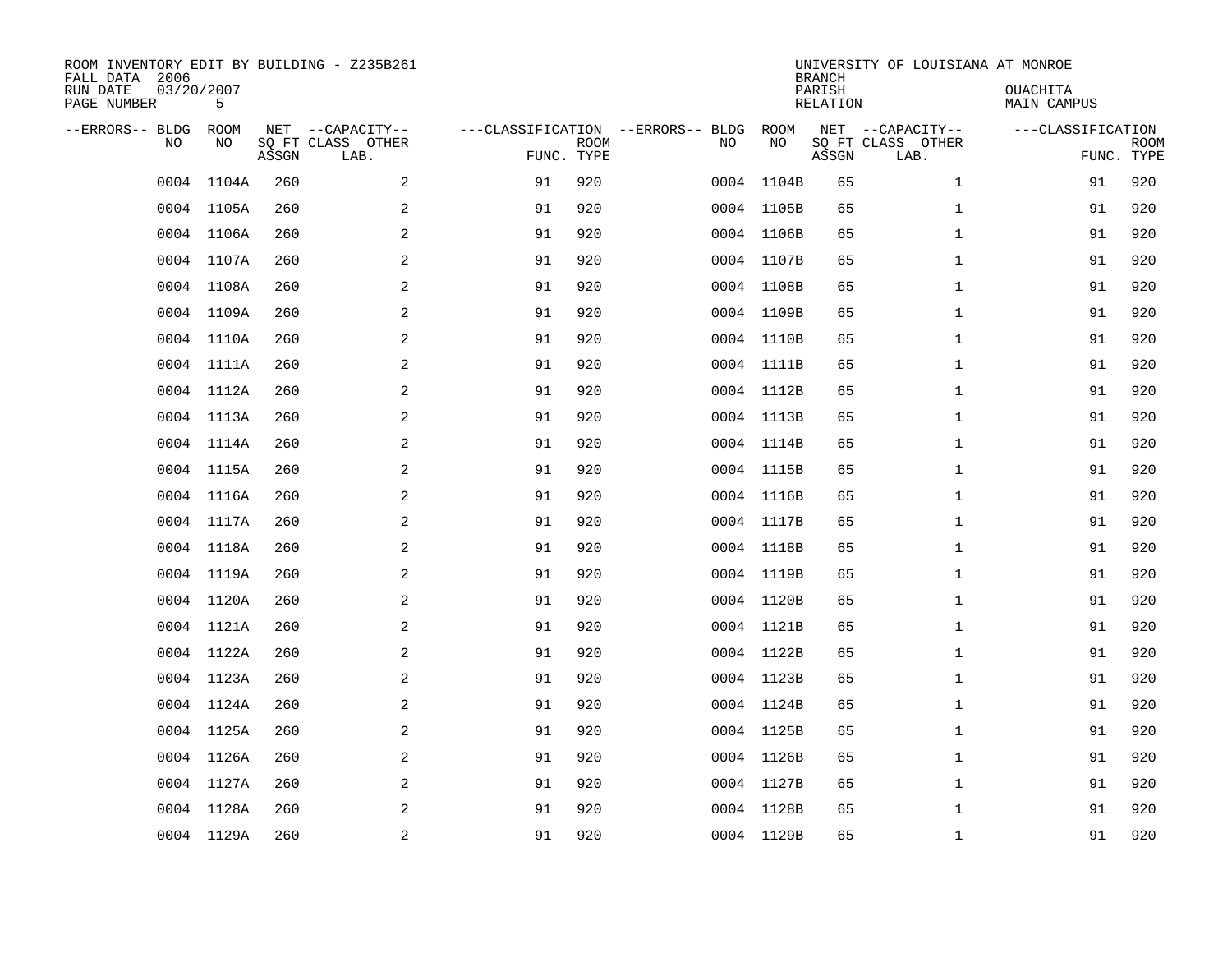| ROOM INVENTORY EDIT BY BUILDING - Z235B261<br>FALL DATA 2006<br>RUN DATE<br>PAGE NUMBER | 03/20/2007<br>6 |       |                                               |                                                 |             |    |            | <b>BRANCH</b><br>PARISH<br><b>RELATION</b> | UNIVERSITY OF LOUISIANA AT MONROE             | OUACHITA<br><b>MAIN CAMPUS</b>  |             |
|-----------------------------------------------------------------------------------------|-----------------|-------|-----------------------------------------------|-------------------------------------------------|-------------|----|------------|--------------------------------------------|-----------------------------------------------|---------------------------------|-------------|
| --ERRORS-- BLDG<br>NO                                                                   | ROOM<br>NO      | ASSGN | NET --CAPACITY--<br>SQ FT CLASS OTHER<br>LAB. | ---CLASSIFICATION --ERRORS-- BLDG<br>FUNC. TYPE | <b>ROOM</b> | NO | ROOM<br>NO | ASSGN                                      | NET --CAPACITY--<br>SQ FT CLASS OTHER<br>LAB. | ---CLASSIFICATION<br>FUNC. TYPE | <b>ROOM</b> |
| 0004                                                                                    | 1130A           | 260   | 2                                             | 91                                              | 920         |    | 0004 1130B | 65                                         | $\mathbf{1}$                                  | 91                              | 920         |
|                                                                                         | 0004 1131A      | 260   | 2                                             | 91                                              | 920         |    | 0004 1131B | 65                                         | $\mathbf{1}$                                  | 91                              | 920         |
|                                                                                         | 0004 1132A      | 260   | 2                                             | 91                                              | 920         |    | 0004 1132B | 65                                         | $\mathbf{1}$                                  | 91                              | 920         |
|                                                                                         | 0004 1133A      | 260   | 2                                             | 91                                              | 920         |    | 0004 1133B | 65                                         | $\mathbf{1}$                                  | 91                              | 920         |
| 0004                                                                                    | 1134A           | 260   | $\overline{a}$                                | 91                                              | 920         |    | 0004 1134B | 65                                         | $\mathbf{1}$                                  | 91                              | 920         |
|                                                                                         | 0004 1135A      | 260   | 2                                             | 91                                              | 920         |    | 0004 1135B | 65                                         | $\mathbf{1}$                                  | 91                              | 920         |
|                                                                                         | 0004 1136A      | 260   | 2                                             | 91                                              | 920         |    | 0004 1136B | 65                                         | $\mathbf{1}$                                  | 91                              | 920         |
|                                                                                         | 0004 1137A      | 260   | 2                                             | 91                                              | 920         |    | 0004 1137B | 65                                         | $\mathbf{1}$                                  | 91                              | 920         |
|                                                                                         | 0004 1138A      | 260   | 2                                             | 91                                              | 920         |    | 0004 1138B | 65                                         | $\mathbf{1}$                                  | 91                              | 920         |
|                                                                                         | 0004 1139A      | 260   | 2                                             | 91                                              | 920         |    | 0004 1139B | 65                                         | $\mathbf{1}$                                  | 91                              | 920         |
|                                                                                         | 0004 1140A      | 260   | 2                                             | 91                                              | 920         |    | 0004 1140B | 65                                         | $\mathbf{1}$                                  | 91                              | 920         |
|                                                                                         | 0004 1141       | 1160  |                                               | 0 <sub>0</sub>                                  | 020         |    | 0004 1142  | 154                                        |                                               | 00                              | 020         |
| 0004                                                                                    | 1143            | 160   |                                               | 0 <sub>0</sub>                                  | 020         |    | 0004 1144  | 154                                        |                                               | 00                              | 020         |
|                                                                                         | 0004 1145       | 1269  |                                               | 0 <sub>0</sub>                                  | 020         |    | 0004 1150  | 529                                        | 5                                             | 91                              | 935         |
|                                                                                         | 0004 1151       | 36    |                                               | 0 <sub>0</sub>                                  | 030         |    | 0004 1152  | 53                                         |                                               | 91                              | 935         |
|                                                                                         | 0004 1153       | 82    |                                               | 0 <sub>0</sub>                                  | 030         |    | 0004 1154  | 115                                        | 2                                             | 91                              | 935         |
|                                                                                         | 0004 1156       | 65    |                                               | 0 <sub>0</sub>                                  | 030         |    | 0004 1156A | 58                                         |                                               | 00                              | 020         |
|                                                                                         | 0004 1157       | 187   |                                               | 91                                              | 935         |    | 0004 1158  | 323                                        |                                               | 00                              | 020         |
|                                                                                         | 0004 1159       | 35    |                                               | 0 <sub>0</sub>                                  | 030         |    | 0004 1160  | 16                                         |                                               | 0 <sub>0</sub>                  | 030         |
|                                                                                         | 0004 1201A      | 260   | 2                                             | 91                                              | 920         |    | 0004 1201B | 65                                         | $\mathbf{1}$                                  | 91                              | 920         |
|                                                                                         | 0004 1202A      | 260   | 2                                             | 91                                              | 920         |    | 0004 1202B | 65                                         | $\mathbf{1}$                                  | 91                              | 920         |
|                                                                                         | 0004 1203A      | 260   | 2                                             | 91                                              | 920         |    | 0004 1203B | 65                                         | $\mathbf{1}$                                  | 91                              | 920         |
|                                                                                         | 0004 1204A      | 260   | 2                                             | 91                                              | 920         |    | 0004 1204B | 65                                         | $\mathbf{1}$                                  | 91                              | 920         |
| 0004                                                                                    | 1205A           | 260   | $\overline{a}$                                | 91                                              | 920         |    | 0004 1205B | 65                                         | $\mathbf{1}$                                  | 91                              | 920         |
|                                                                                         | 0004 1206A      | 260   | $\sqrt{2}$                                    | 91                                              | 920         |    | 0004 1206B | 65                                         | $\mathbf{1}$                                  | 91                              | 920         |
|                                                                                         | 0004 1207A      | 260   | 2                                             | 91                                              | 920         |    | 0004 1207B | 65                                         | $\mathbf{1}$                                  | 91                              | 920         |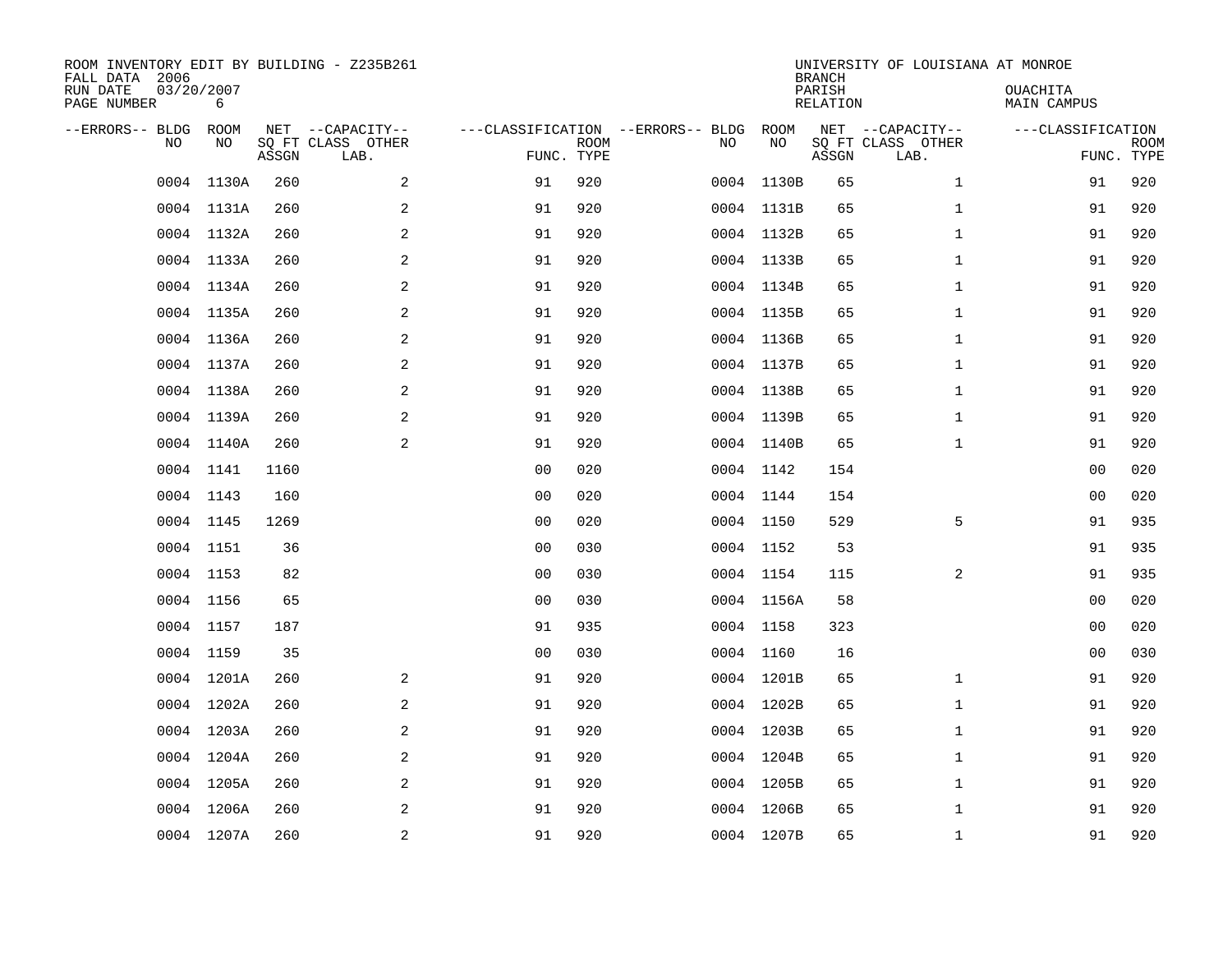| ROOM INVENTORY EDIT BY BUILDING - Z235B261<br>FALL DATA 2006<br>RUN DATE<br>PAGE NUMBER | 03/20/2007<br>7   |       |                                               |                                   |                           |      |            | <b>BRANCH</b><br>PARISH<br><b>RELATION</b> | UNIVERSITY OF LOUISIANA AT MONROE             | OUACHITA<br><b>MAIN CAMPUS</b>  |             |
|-----------------------------------------------------------------------------------------|-------------------|-------|-----------------------------------------------|-----------------------------------|---------------------------|------|------------|--------------------------------------------|-----------------------------------------------|---------------------------------|-------------|
| --ERRORS-- BLDG<br>NO                                                                   | <b>ROOM</b><br>NO | ASSGN | NET --CAPACITY--<br>SQ FT CLASS OTHER<br>LAB. | ---CLASSIFICATION --ERRORS-- BLDG | <b>ROOM</b><br>FUNC. TYPE | NO   | ROOM<br>NO | ASSGN                                      | NET --CAPACITY--<br>SQ FT CLASS OTHER<br>LAB. | ---CLASSIFICATION<br>FUNC. TYPE | <b>ROOM</b> |
| 0004                                                                                    | 1208A             | 260   | 2                                             | 91                                | 920                       | 0004 | 1208B      | 65                                         | $\mathbf{1}$                                  | 91                              | 920         |
|                                                                                         | 0004 1209A        | 260   | $\sqrt{2}$                                    | 91                                | 920                       |      | 0004 1209B | 65                                         | $\mathbf{1}$                                  | 91                              | 920         |
| 0004                                                                                    | 1210A             | 260   | 2                                             | 91                                | 920                       |      | 0004 1210B | 65                                         | $\mathbf{1}$                                  | 91                              | 920         |
|                                                                                         | 0004 1211A        | 260   | 2                                             | 91                                | 920                       |      | 0004 1211B | 65                                         | $\mathbf{1}$                                  | 91                              | 920         |
| 0004                                                                                    | 1212A             | 260   | 2                                             | 91                                | 920                       |      | 0004 1212B | 65                                         | $\mathbf{1}$                                  | 91                              | 920         |
|                                                                                         | 0004 1213A        | 260   | 2                                             | 91                                | 920                       |      | 0004 1213B | 65                                         | $\mathbf{1}$                                  | 91                              | 920         |
|                                                                                         | 0004 1214A        | 260   | 2                                             | 91                                | 920                       |      | 0004 1214B | 65                                         | $\mathbf{1}$                                  | 91                              | 920         |
|                                                                                         | 0004 1215A        | 260   | 2                                             | 91                                | 920                       |      | 0004 1215B | 65                                         | $\mathbf{1}$                                  | 91                              | 920         |
|                                                                                         | 0004 1216A        | 260   | 2                                             | 91                                | 920                       |      | 0004 1216B | 65                                         | $\mathbf{1}$                                  | 91                              | 920         |
|                                                                                         | 0004 1217A        | 260   | 2                                             | 91                                | 920                       |      | 0004 1217B | 65                                         | $\mathbf{1}$                                  | 91                              | 920         |
|                                                                                         | 0004 1218A        | 260   | 2                                             | 91                                | 920                       |      | 0004 1218B | 65                                         | $\mathbf{1}$                                  | 91                              | 920         |
|                                                                                         | 0004 1219A        | 260   | 2                                             | 91                                | 920                       |      | 0004 1219B | 65                                         | $\mathbf{1}$                                  | 91                              | 920         |
|                                                                                         | 0004 1220A        | 260   | 2                                             | 91                                | 920                       |      | 0004 1220B | 65                                         | $\mathbf{1}$                                  | 91                              | 920         |
|                                                                                         | 0004 1221A        | 260   | 2                                             | 91                                | 920                       |      | 0004 1221B | 65                                         | $\mathbf{1}$                                  | 91                              | 920         |
|                                                                                         | 0004 1222A        | 260   | 2                                             | 91                                | 920                       |      | 0004 1222B | 65                                         | $\mathbf{1}$                                  | 91                              | 920         |
|                                                                                         | 0004 1223A        | 260   | 2                                             | 91                                | 920                       |      | 0004 1223B | 65                                         | $\mathbf{1}$                                  | 91                              | 920         |
|                                                                                         | 0004 1224A        | 260   | 2                                             | 91                                | 920                       |      | 0004 1224B | 65                                         | $\mathbf{1}$                                  | 91                              | 920         |
| 0004                                                                                    | 1225A             | 260   | $\mathbf{2}$                                  | 91                                | 920                       |      | 0004 1225B | 65                                         | $\mathbf{1}$                                  | 91                              | 920         |
|                                                                                         | 0004 1226A        | 260   | 2                                             | 91                                | 920                       |      | 0004 1226B | 65                                         | $\mathbf{1}$                                  | 91                              | 920         |
|                                                                                         | 0004 1227A        | 260   | 2                                             | 91                                | 920                       |      | 0004 1227B | 65                                         | $\mathbf{1}$                                  | 91                              | 920         |
|                                                                                         | 0004 1228A        | 260   | 2                                             | 91                                | 920                       |      | 0004 1228B | 65                                         | $\mathbf{1}$                                  | 91                              | 920         |
|                                                                                         | 0004 1229A        | 260   | 2                                             | 91                                | 920                       |      | 0004 1229B | 65                                         | $\mathbf{1}$                                  | 91                              | 920         |
|                                                                                         | 0004 1230A        | 260   | 2                                             | 91                                | 920                       |      | 0004 1230B | 65                                         | $\mathbf{1}$                                  | 91                              | 920         |
|                                                                                         | 0004 1231A        | 260   | 2                                             | 91                                | 920                       |      | 0004 1231B | 65                                         | $\mathbf{1}$                                  | 91                              | 920         |
|                                                                                         | 0004 1232A        | 260   | 2                                             | 91                                | 920                       |      | 0004 1232B | 65                                         | $\mathbf{1}$                                  | 91                              | 920         |
|                                                                                         | 0004 1234A        | 260   | $\overline{c}$                                | 91                                | 920                       |      | 0004 1234B | 65                                         | $\mathbf{1}$                                  | 91                              | 920         |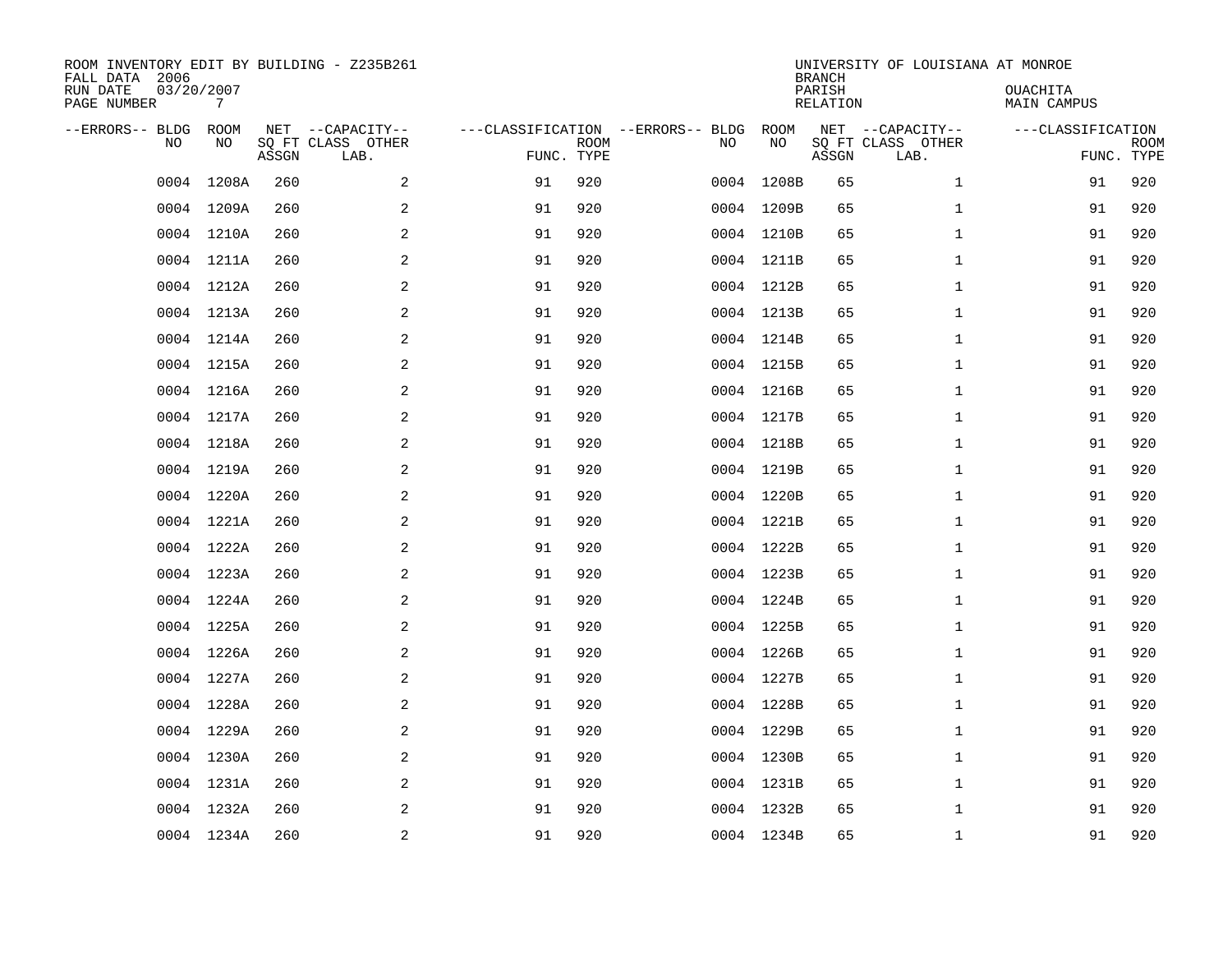| ROOM INVENTORY EDIT BY BUILDING - Z235B261<br>FALL DATA 2006<br>RUN DATE<br>PAGE NUMBER | 03/20/2007<br>8 |       |                                               |                                                 |             |    |            | <b>BRANCH</b><br>PARISH<br><b>RELATION</b> | UNIVERSITY OF LOUISIANA AT MONROE             | OUACHITA<br><b>MAIN CAMPUS</b>  |             |
|-----------------------------------------------------------------------------------------|-----------------|-------|-----------------------------------------------|-------------------------------------------------|-------------|----|------------|--------------------------------------------|-----------------------------------------------|---------------------------------|-------------|
| --ERRORS-- BLDG<br>NO                                                                   | ROOM<br>NO      | ASSGN | NET --CAPACITY--<br>SQ FT CLASS OTHER<br>LAB. | ---CLASSIFICATION --ERRORS-- BLDG<br>FUNC. TYPE | <b>ROOM</b> | NO | ROOM<br>NO | ASSGN                                      | NET --CAPACITY--<br>SQ FT CLASS OTHER<br>LAB. | ---CLASSIFICATION<br>FUNC. TYPE | <b>ROOM</b> |
| 0004                                                                                    | 1235A           | 260   | 2                                             | 91                                              | 920         |    | 0004 1235B | 65                                         | $\mathbf{1}$                                  | 91                              | 920         |
|                                                                                         | 0004 1236A      | 260   | 2                                             | 91                                              | 920         |    | 0004 1236B | 65                                         | $\mathbf{1}$                                  | 91                              | 920         |
|                                                                                         | 0004 1237A      | 260   | 2                                             | 91                                              | 920         |    | 0004 1237B | 65                                         | $\mathbf{1}$                                  | 91                              | 920         |
|                                                                                         | 0004 1238A      | 260   | $\overline{a}$                                | 91                                              | 920         |    | 0004 1238B | 65                                         | $\mathbf{1}$                                  | 91                              | 920         |
| 0004                                                                                    | 1239A           | 260   | 2                                             | 91                                              | 920         |    | 0004 1239B | 65                                         | $\mathbf{1}$                                  | 91                              | 920         |
|                                                                                         | 0004 1240A      | 260   | 2                                             | 91                                              | 920         |    | 0004 1240B | 65                                         | $\mathbf{1}$                                  | 91                              | 920         |
|                                                                                         | 0004 1241       | 1160  |                                               | 0 <sub>0</sub>                                  | 020         |    | 0004 1242  | 154                                        |                                               | 00                              | 020         |
|                                                                                         | 0004 1243       | 160   |                                               | 0 <sub>0</sub>                                  | 020         |    | 0004 1244  | 154                                        |                                               | 0 <sub>0</sub>                  | 020         |
|                                                                                         | 0004 1245       | 1269  |                                               | 0 <sub>0</sub>                                  | 020         |    | 0004 1250  | 529                                        | 5                                             | 91                              | 935         |
|                                                                                         | 0004 1253       | 58    |                                               | 0 <sub>0</sub>                                  | 030         |    | 0004 1253A | 22                                         |                                               | 00                              | 030         |
|                                                                                         | 0004 1257       | 187   |                                               | 91                                              | 935         |    | 0004 1258  | 482                                        | 10                                            | 91                              | 935         |
|                                                                                         | 0004 1258A      | 58    |                                               | 0 <sub>0</sub>                                  | 020         |    | 0004 1259  | 35                                         |                                               | 0 <sub>0</sub>                  | 030         |
|                                                                                         | 0004 1260       | 237   | 10                                            | 91                                              | 935         |    | 0004 1301A | 260                                        | 2                                             | 91                              | 920         |
|                                                                                         | 0004 1301B      | 65    | $\mathbf 1$                                   | 91                                              | 920         |    | 0004 1302A | 260                                        | 2                                             | 91                              | 920         |
|                                                                                         | 0004 1302B      | 65    | $\mathbf 1$                                   | 91                                              | 920         |    | 0004 1303A | 260                                        | 2                                             | 91                              | 920         |
|                                                                                         | 0004 1303B      | 65    | $\mathbf{1}$                                  | 91                                              | 920         |    | 0004 1304A | 260                                        | 2                                             | 91                              | 920         |
|                                                                                         | 0004 1304B      | 65    | $\mathbf 1$                                   | 91                                              | 920         |    | 0004 1305A | 260                                        | 2                                             | 91                              | 920         |
|                                                                                         | 0004 1305B      | 65    | $\mathbf{1}$                                  | 91                                              | 920         |    | 0004 1306A | 260                                        | $\overline{a}$                                | 91                              | 920         |
|                                                                                         | 0004 1306B      | 65    | $\mathbf{1}$                                  | 91                                              | 920         |    | 0004 1307A | 260                                        | $\overline{2}$                                | 91                              | 920         |
|                                                                                         | 0004 1307B      | 65    | $\mathbf 1$                                   | 91                                              | 920         |    | 0004 1308A | 260                                        | 2                                             | 91                              | 920         |
|                                                                                         | 0004 1308B      | 65    | 1                                             | 91                                              | 920         |    | 0004 1309A | 260                                        | 2                                             | 91                              | 920         |
|                                                                                         | 0004 1309B      | 65    | $\mathbf 1$                                   | 91                                              | 920         |    | 0004 1310A | 260                                        | 2                                             | 91                              | 920         |
|                                                                                         | 0004 1310B      | 65    | $\mathbf 1$                                   | 91                                              | 920         |    | 0004 1311A | 260                                        | 2                                             | 91                              | 920         |
|                                                                                         | 0004 1311B      | 65    | $\mathbf 1$                                   | 91                                              | 920         |    | 0004 1312A | 260                                        | 2                                             | 91                              | 920         |
|                                                                                         | 0004 1312B      | 65    | $\mathbf{1}$                                  | 91                                              | 920         |    | 0004 1313A | 260                                        | 2                                             | 91                              | 920         |
|                                                                                         | 0004 1313B      | 65    | $\mathbf{1}$                                  | 91                                              | 920         |    | 0004 1314A | 260                                        | $\overline{2}$                                | 91                              | 920         |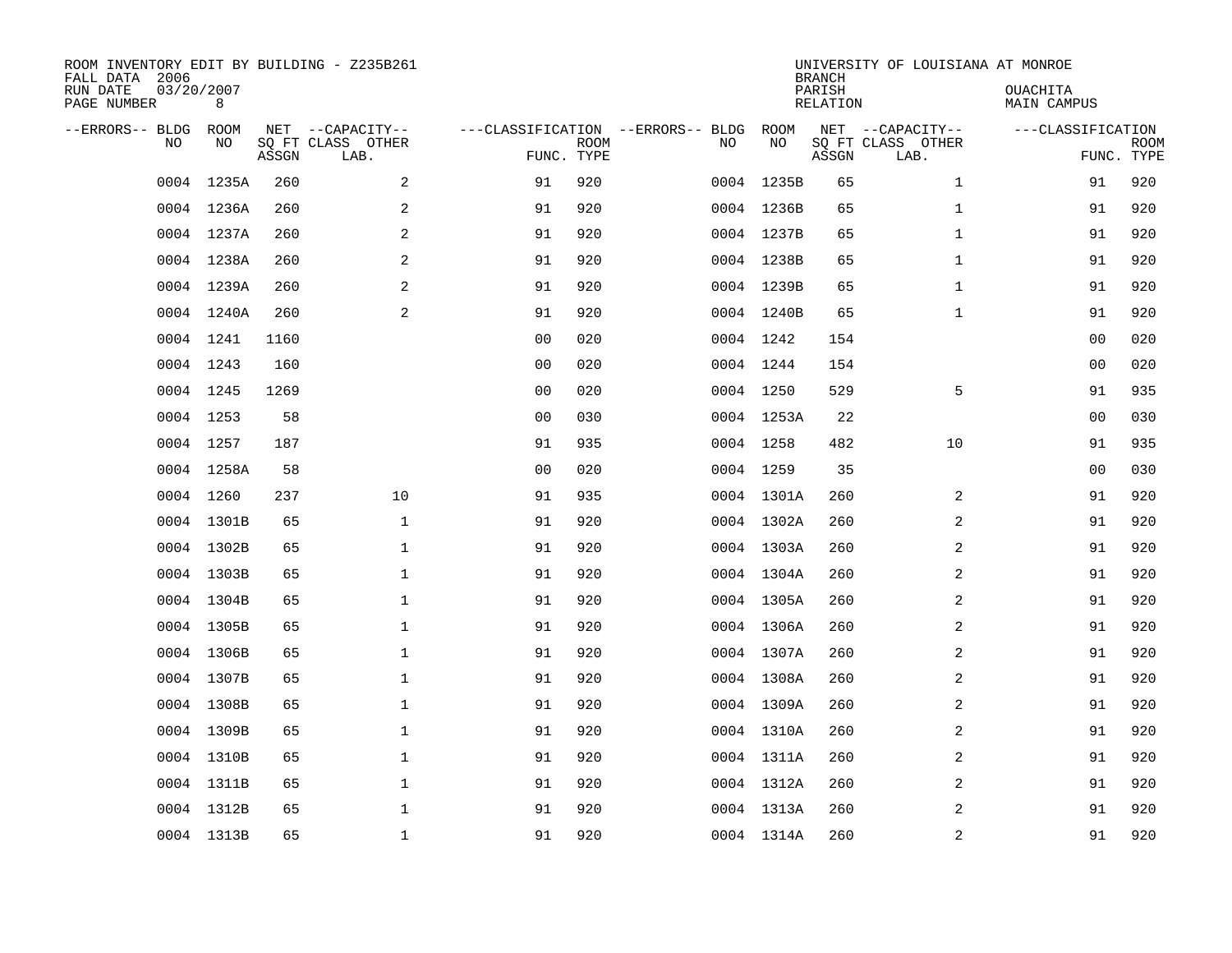| ROOM INVENTORY EDIT BY BUILDING - Z235B261<br>FALL DATA 2006 |                 |       |                           |                                   |             |     |            | <b>BRANCH</b>      | UNIVERSITY OF LOUISIANA AT MONROE |                                |                           |
|--------------------------------------------------------------|-----------------|-------|---------------------------|-----------------------------------|-------------|-----|------------|--------------------|-----------------------------------|--------------------------------|---------------------------|
| RUN DATE<br>PAGE NUMBER                                      | 03/20/2007<br>9 |       |                           |                                   |             |     |            | PARISH<br>RELATION |                                   | OUACHITA<br><b>MAIN CAMPUS</b> |                           |
| --ERRORS-- BLDG                                              | ROOM            |       | NET --CAPACITY--          | ---CLASSIFICATION --ERRORS-- BLDG |             |     | ROOM       |                    | NET --CAPACITY--                  | ---CLASSIFICATION              |                           |
| <b>NO</b>                                                    | NO.             | ASSGN | SO FT CLASS OTHER<br>LAB. | FUNC. TYPE                        | <b>ROOM</b> | NO. | NO         | ASSGN              | SQ FT CLASS OTHER<br>LAB.         |                                | <b>ROOM</b><br>FUNC. TYPE |
| 0004                                                         | 1314B           | 65    | $\mathbf 1$               | 91                                | 920         |     | 0004 1315A | 260                | 2                                 | 91                             | 920                       |
|                                                              | 0004 1315B      | 65    | $\mathbf{1}$              | 91                                | 920         |     | 0004 1316A | 260                | 2                                 | 91                             | 920                       |
|                                                              | 0004 1316B      | 65    | $\mathbf{1}$              | 91                                | 920         |     | 0004 1317A | 260                | $\overline{2}$                    | 91                             | 920                       |
|                                                              | 0004 1317B      | 65    | $\mathbf{1}$              | 91                                | 920         |     | 0004 1318A | 260                | 2                                 | 91                             | 920                       |
| 0004                                                         | 1318B           | 65    | 1                         | 91                                | 920         |     | 0004 1319A | 260                | 2                                 | 91                             | 920                       |
|                                                              | 0004 1319B      | 65    | 1                         | 91                                | 920         |     | 0004 1320A | 260                | 2                                 | 91                             | 920                       |
| 0004                                                         | 1320B           | 65    | $\mathbf 1$               | 91                                | 920         |     | 0004 1321A | 260                | $\overline{a}$                    | 91                             | 920                       |
|                                                              | 0004 1321B      | 65    | $\mathbf{1}$              | 91                                | 920         |     | 0004 1322A | 260                | 2                                 | 91                             | 920                       |
|                                                              | 0004 1322B      | 65    | $\mathbf{1}$              | 91                                | 920         |     | 0004 1323A | 260                | 2                                 | 91                             | 920                       |
|                                                              | 0004 1323B      | 65    | $\mathbf 1$               | 91                                | 920         |     | 0004 1324A | 260                | 2                                 | 91                             | 920                       |
|                                                              | 0004 1324B      | 65    | $\mathbf 1$               | 91                                | 920         |     | 0004 1325A | 260                | 2                                 | 91                             | 920                       |
|                                                              | 0004 1325B      | 65    | $\mathbf 1$               | 91                                | 920         |     | 0004 1326A | 260                | 2                                 | 91                             | 920                       |
|                                                              | 0004 1326B      | 65    | $\mathbf{1}$              | 91                                | 920         |     | 0004 1327A | 260                | 2                                 | 91                             | 920                       |
|                                                              | 0004 1327B      | 65    | $\mathbf{1}$              | 91                                | 920         |     | 0004 1328A | 260                | $\overline{a}$                    | 91                             | 920                       |
|                                                              | 0004 1328B      | 65    | $\mathbf 1$               | 91                                | 920         |     | 0004 1329A | 260                | 2                                 | 91                             | 920                       |
|                                                              | 0004 1329B      | 65    | $\mathbf 1$               | 91                                | 920         |     | 0004 1330A | 260                | 2                                 | 91                             | 920                       |
|                                                              | 0004 1330B      | 65    | $\mathbf 1$               | 91                                | 920         |     | 0004 1331A | 260                | 2                                 | 91                             | 920                       |
|                                                              | 0004 1331B      | 65    | $\mathbf 1$               | 91                                | 920         |     | 0004 1332A | 260                | 2                                 | 91                             | 920                       |
|                                                              | 0004 1332B      | 65    | $\mathbf 1$               | 91                                | 920         |     | 0004 1333A | 260                | 2                                 | 91                             | 920                       |
|                                                              | 0004 1333B      | 65    | $\mathbf{1}$              | 91                                | 920         |     | 0004 1334A | 260                | $\overline{2}$                    | 91                             | 920                       |
|                                                              | 0004 1334B      | 65    | $\mathbf 1$               | 91                                | 920         |     | 0004 1335A | 260                | 2                                 | 91                             | 920                       |
|                                                              | 0004 1335B      | 65    | $\mathbf 1$               | 91                                | 920         |     | 0004 1336A | 260                | 2                                 | 91                             | 920                       |
|                                                              | 0004 1336B      | 65    | $\mathbf 1$               | 91                                | 920         |     | 0004 1337A | 260                | 2                                 | 91                             | 920                       |
|                                                              | 0004 1337B      | 65    | $\mathbf{1}$              | 91                                | 920         |     | 0004 1338A | 260                | 2                                 | 91                             | 920                       |
|                                                              | 0004 1338B      | 65    | $\mathbf{1}$              | 91                                | 920         |     | 0004 1339A | 260                | 2                                 | 91                             | 920                       |
|                                                              | 0004 1339B      | 65    | $\mathbf{1}$              | 91                                | 920         |     | 0004 1340A | 260                | $\overline{2}$                    | 91                             | 920                       |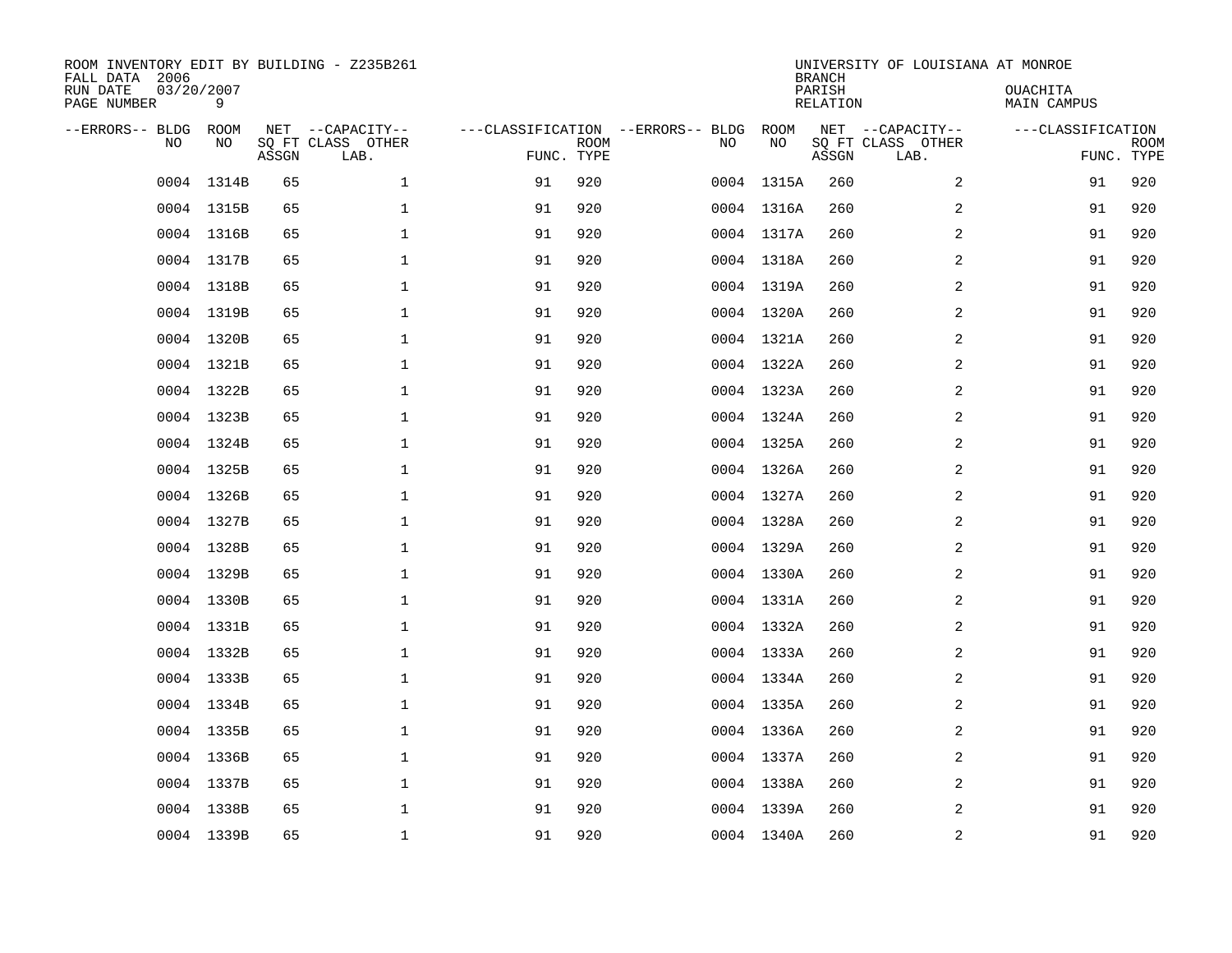| ROOM INVENTORY EDIT BY BUILDING - Z235B261<br>FALL DATA 2006 |                  |       |                           |                                   |             |           |            | <b>BRANCH</b>                                           | UNIVERSITY OF LOUISIANA AT MONROE                                            |                                |                           |
|--------------------------------------------------------------|------------------|-------|---------------------------|-----------------------------------|-------------|-----------|------------|---------------------------------------------------------|------------------------------------------------------------------------------|--------------------------------|---------------------------|
| RUN DATE<br>PAGE NUMBER                                      | 03/20/2007<br>10 |       |                           |                                   |             |           |            | PARISH<br>RELATION                                      |                                                                              | OUACHITA<br><b>MAIN CAMPUS</b> |                           |
| --ERRORS-- BLDG                                              | ROOM             |       | NET --CAPACITY--          | ---CLASSIFICATION --ERRORS-- BLDG |             |           | ROOM       |                                                         | NET --CAPACITY--                                                             | ---CLASSIFICATION              |                           |
| N <sub>O</sub>                                               | NO.              | ASSGN | SO FT CLASS OTHER<br>LAB. | FUNC. TYPE                        | <b>ROOM</b> | NO.       | NO         | ASSGN                                                   | SQ FT CLASS OTHER<br>LAB.                                                    |                                | <b>ROOM</b><br>FUNC. TYPE |
| 0004                                                         | 1340B            | 65    | $\mathbf 1$               | 91                                | 920         |           | 0004 1341  | 1160                                                    | 2                                                                            | 00                             | 020                       |
|                                                              | 0004 1342        | 154   | 2                         | 00                                | 020         | 0004 1343 |            | 160                                                     | 2                                                                            | 00                             | 020                       |
|                                                              | 0004 1344        | 154   | 2                         | 0 <sub>0</sub>                    | 020         |           | 0004 1345  | 1269                                                    | $\overline{2}$                                                               | 0 <sub>0</sub>                 | 020                       |
|                                                              | 0004 1350        | 529   | 2                         | 91                                | 935         |           | 0004 1353  | 58                                                      | 2                                                                            | 0 <sub>0</sub>                 | 030                       |
|                                                              | 0004 1353A       | 22    | 2                         | 00                                | 030         |           | 0004 1357  | 187                                                     | 2                                                                            | 91                             | 935                       |
|                                                              | 0004 1358        | 482   | $\mathbf{2}$              | 91                                | 935         |           | 0004 1358A | 58                                                      | 2                                                                            | 00                             | 020                       |
|                                                              | 0004 1359        | 35    | 2                         | 0 <sub>0</sub>                    | 030         |           | 0004 1360  | 237<br>TOTAL NUMBER CLASSROOMS<br>TOTAL NUMBER LABS 210 | 10<br>TOTAL NET ASSIGN SQ. FT. IN ROOM FILE<br>TOTAL NUMBER SPECIAL LABS 220 | 91<br>42,429                   | 935                       |
| 0005                                                         | 2101A            | 110   | $\mathbf 1$               | 91                                | 920         |           | 0005 2101B | 110                                                     | $\mathbf{1}$                                                                 | 91                             | 920                       |
| 0005                                                         | 2101C            | 38    | $\mathbf 1$               | 91                                | 920         | 0005      | 2101D      | 102                                                     |                                                                              | 00                             | 020                       |
| 0005                                                         | 2102A            | 110   | $\mathbf 1$               | 91                                | 920         | 0005      | 2102B      | 110                                                     | $\mathbf{1}$                                                                 | 91                             | 920                       |
| 0005                                                         | 2102C            | 38    | $\mathbf{1}$              | 91                                | 920         | 0005      | 2102D      | 102                                                     |                                                                              | 0 <sub>0</sub>                 | 020                       |
| 0005                                                         | 2103A            | 110   | $\mathbf{1}$              | 91                                | 920         | 0005      | 2103B      | 110                                                     | $\mathbf{1}$                                                                 | 91                             | 920                       |
| 0005                                                         | 2103C            | 38    | 1                         | 91                                | 920         | 0005      | 2103D      | 102                                                     |                                                                              | 00                             | 020                       |
| 0005                                                         | 2104A            | 110   | 1                         | 91                                | 920         | 0005      | 2104B      | 110                                                     | $\mathbf{1}$                                                                 | 91                             | 920                       |
| 0005                                                         | 2104C            | 38    | $\mathbf 1$               | 91                                | 920         | 0005      | 2104D      | 102                                                     |                                                                              | 00                             | 020                       |
| 0005                                                         | 2105A            | 110   | $\mathbf 1$               | 91                                | 920         | 0005      | 2105B      | 110                                                     | $\mathbf{1}$                                                                 | 91                             | 920                       |
| 0005                                                         | 2105C            | 38    | $\mathbf{1}$              | 91                                | 920         | 0005      | 2105D      | 102                                                     |                                                                              | 00                             | 020                       |
| 0005                                                         | 2106A            | 110   | $\mathbf{1}$              | 91                                | 920         | 0005      | 2106B      | 110                                                     | $\mathbf{1}$                                                                 | 91                             | 920                       |
| 0005                                                         | 2106C            | 38    | $\mathbf 1$               | 91                                | 920         | 0005      | 2106D      | 102                                                     |                                                                              | 00                             | 020                       |
| 0005                                                         | 2107A            | 110   | $\mathbf 1$               | 91                                | 920         | 0005      | 2107B      | 110                                                     | $\mathbf{1}$                                                                 | 91                             | 920                       |
| 0005                                                         | 2107C            | 38    | $\mathbf 1$               | 91                                | 920         | 0005      | 2107D      | 102                                                     |                                                                              | 00                             | 020                       |
| 0005                                                         | 2108A            | 110   | $\mathbf 1$               | 91                                | 920         | 0005      | 2108B      | 110                                                     | $\mathbf{1}$                                                                 | 91                             | 920                       |
| 0005                                                         | 2108C            | 38    | $\mathbf{1}$              | 91                                | 920         | 0005      | 2108D      | 102                                                     |                                                                              | 0 <sub>0</sub>                 | 020                       |
|                                                              | 0005 2109A       | 110   | $\mathbf{1}$              | 91                                | 920         |           | 0005 2109B | 110                                                     | $\mathbf{1}$                                                                 | 91                             | 920                       |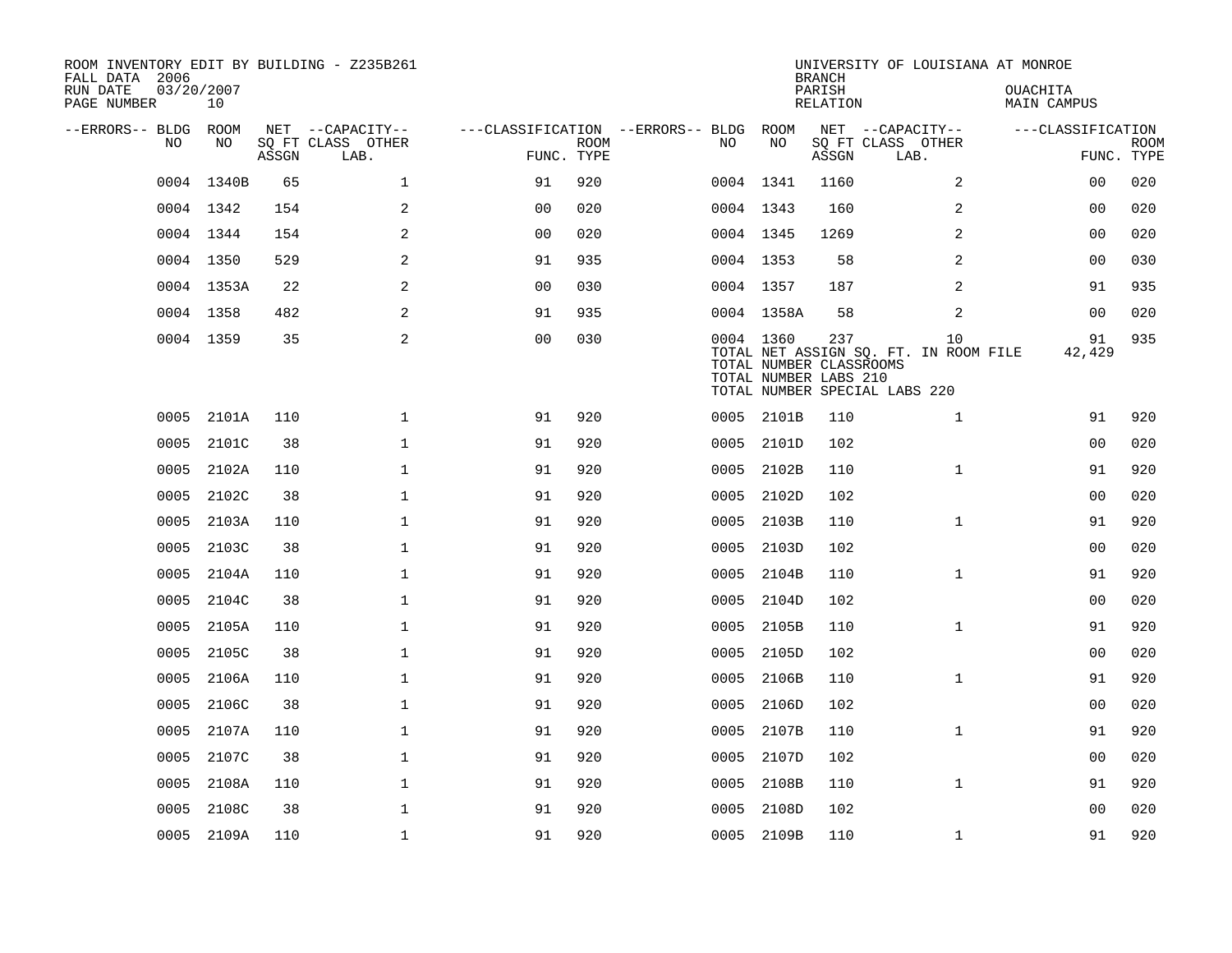| ROOM INVENTORY EDIT BY BUILDING - Z235B261<br>FALL DATA 2006<br>RUN DATE<br>PAGE NUMBER | 03/20/2007<br>11 |       |                                               |                                   |                           |      |            | <b>BRANCH</b><br>PARISH<br><b>RELATION</b> | UNIVERSITY OF LOUISIANA AT MONROE             | OUACHITA<br><b>MAIN CAMPUS</b> |                           |
|-----------------------------------------------------------------------------------------|------------------|-------|-----------------------------------------------|-----------------------------------|---------------------------|------|------------|--------------------------------------------|-----------------------------------------------|--------------------------------|---------------------------|
| --ERRORS-- BLDG<br>NO                                                                   | ROOM<br>NO       | ASSGN | NET --CAPACITY--<br>SQ FT CLASS OTHER<br>LAB. | ---CLASSIFICATION --ERRORS-- BLDG | <b>ROOM</b><br>FUNC. TYPE | NO   | ROOM<br>NO | ASSGN                                      | NET --CAPACITY--<br>SQ FT CLASS OTHER<br>LAB. | ---CLASSIFICATION              | <b>ROOM</b><br>FUNC. TYPE |
| 0005                                                                                    | 2109C            | 38    | $\mathbf{1}$                                  | 91                                | 920                       | 0005 | 2109D      | 102                                        |                                               | 0 <sub>0</sub>                 | 020                       |
| 0005                                                                                    | 2110A            | 110   | 1                                             | 91                                | 920                       | 0005 | 2110B      | 110                                        | $\mathbf{1}$                                  | 91                             | 920                       |
| 0005                                                                                    | 2110C            | 38    | $\mathbf{1}$                                  | 91                                | 920                       | 0005 | 2110D      | 102                                        |                                               | 00                             | 020                       |
| 0005                                                                                    | 2111             | 140   |                                               | 0 <sub>0</sub>                    | 020                       | 0005 | 2112       | 151                                        |                                               | 0 <sub>0</sub>                 | 020                       |
| 0005                                                                                    | 2113             | 140   |                                               | 0 <sub>0</sub>                    | 020                       | 0005 | 2114       | 180                                        |                                               | 0 <sub>0</sub>                 | 020                       |
| 0005                                                                                    | 2115             | 140   |                                               | 0 <sub>0</sub>                    | 020                       | 0005 | 2116       | 140                                        |                                               | 0 <sub>0</sub>                 | 020                       |
| 0005                                                                                    | 2117             | 193   |                                               | 0 <sub>0</sub>                    | 020                       | 0005 | 2118       | 390                                        |                                               | 0 <sub>0</sub>                 | 020                       |
| 0005                                                                                    | 2119             | 110   |                                               | 0 <sub>0</sub>                    | 020                       | 0005 | 2120       | 578                                        |                                               | 0 <sub>0</sub>                 | 020                       |
| 0005                                                                                    | 2121             | 480   | 5                                             | 0 <sub>0</sub>                    | 020                       | 0005 | 2122       | 14                                         |                                               | 0 <sub>0</sub>                 | 030                       |
| 0005                                                                                    | 2123             | 26    |                                               | 0 <sub>0</sub>                    | 030                       |      | 0005 2124  | 29                                         |                                               | 0 <sub>0</sub>                 | 030                       |
| 0005                                                                                    | 2150             | 53    |                                               | 91                                | 935                       | 0005 | 2152       | 856                                        | 3                                             | 92                             | 310                       |
| 0005                                                                                    | 2153             | 856   | 3                                             | 92                                | 310                       |      | 0005 2154  | 790                                        | 3                                             | 91                             | 660                       |
| 0005                                                                                    | 2155             | 131   |                                               | 0 <sub>0</sub>                    | 030                       | 0005 | 2156       | 52                                         | 10                                            | 00                             | 030                       |
| 0005                                                                                    | 2156A            | 58    |                                               | 0 <sub>0</sub>                    | 020                       | 0005 | 2157       | 1525                                       |                                               | 91                             | 630                       |
| 0005                                                                                    | 2157A            | 57    | $\mathbf{1}$                                  | 0 <sub>0</sub>                    | 030                       | 0005 | 2157B      | 57                                         | $\mathbf{1}$                                  | 00                             | 030                       |
| 0005                                                                                    | 2157C            | 284   |                                               | 91                                | 635                       | 0005 | 2157D      | 284                                        | 5                                             | 91                             | 635                       |
| 0005                                                                                    | 2158             | 592   | 5                                             | 91                                | 315                       | 0005 | 2158A      | 106                                        |                                               | 0 <sub>0</sub>                 | 030                       |
| 0005                                                                                    | 2158B            | 12    |                                               | 0 <sub>0</sub>                    | 030                       | 0005 | 2158C      | 77                                         |                                               | 00                             | 030                       |
| 0005                                                                                    | 2158D            | 100   | 1                                             | 0 <sub>0</sub>                    | 030                       | 0005 | 2158E      | 66                                         |                                               | 91                             | 935                       |
| 0005                                                                                    | 2159             | 234   | 5                                             | 91                                | 350                       | 0005 | 2160       | 170                                        | $\mathbf{1}$                                  | 91                             | 920                       |
| 0005                                                                                    | 2161             | 435   | 8                                             | 92                                | 310                       | 0005 | 2162       | 308                                        | 4                                             | 92                             | 310                       |
| 0005                                                                                    | 2163             | 132   | $\mathbf 1$                                   | 92                                | 310                       | 0005 | 2164A      | 134                                        | $\mathbf{1}$                                  | 92                             | 310                       |
| 0005                                                                                    | 2164B            | 143   | $\mathbf{1}$                                  | 92                                | 310                       | 0005 | 2165       | 234                                        | $\mathbf{1}$                                  | 92                             | 310                       |
| 0005                                                                                    | 2166             | 149   |                                               | 91                                | 315                       | 0005 | 2167       | 95                                         | $\mathbf{1}$                                  | 92                             | 310                       |
| 0005                                                                                    | 2168             | 145   | $\mathbf 1$                                   | 92                                | 310                       | 0005 | 2169       | 126                                        | $\mathbf{1}$                                  | 92                             | 310                       |
|                                                                                         | 0005 2170        | 257   | $\overline{3}$                                | 91                                | 935                       |      | 0005 2170A | 23                                         |                                               | 0 <sub>0</sub>                 | 030                       |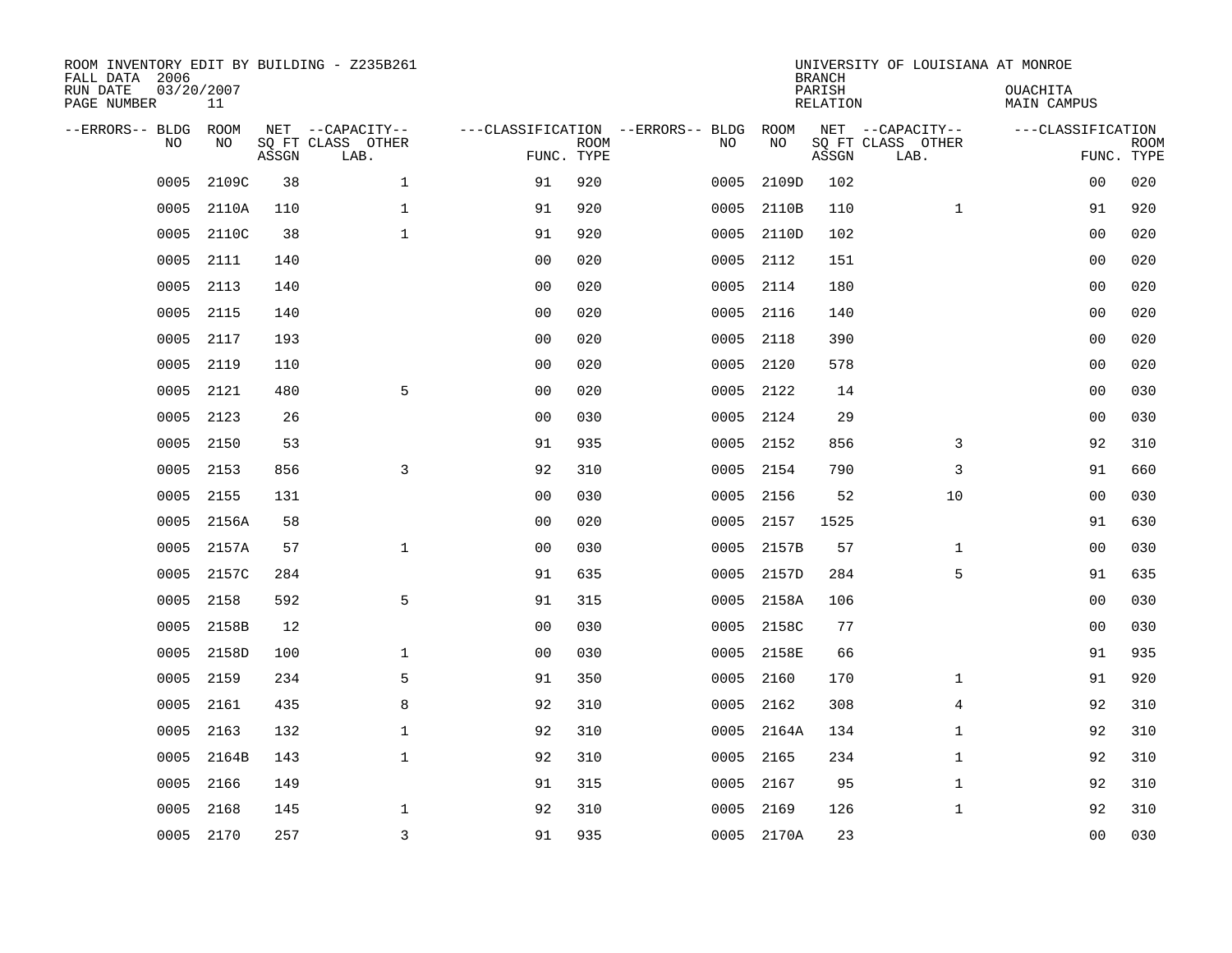| ROOM INVENTORY EDIT BY BUILDING - Z235B261<br>FALL DATA 2006<br>RUN DATE<br>PAGE NUMBER | 03/20/2007<br>12  |       |                                               |                                   |                           |      |            | <b>BRANCH</b><br>PARISH<br><b>RELATION</b> | UNIVERSITY OF LOUISIANA AT MONROE             | OUACHITA<br><b>MAIN CAMPUS</b> |                           |
|-----------------------------------------------------------------------------------------|-------------------|-------|-----------------------------------------------|-----------------------------------|---------------------------|------|------------|--------------------------------------------|-----------------------------------------------|--------------------------------|---------------------------|
| --ERRORS-- BLDG<br>NO                                                                   | <b>ROOM</b><br>NO | ASSGN | NET --CAPACITY--<br>SQ FT CLASS OTHER<br>LAB. | ---CLASSIFICATION --ERRORS-- BLDG | <b>ROOM</b><br>FUNC. TYPE | NO   | ROOM<br>NO | ASSGN                                      | NET --CAPACITY--<br>SQ FT CLASS OTHER<br>LAB. | ---CLASSIFICATION              | <b>ROOM</b><br>FUNC. TYPE |
| 0005                                                                                    | 2171A             | 210   | $\mathbf{1}$                                  | 91                                | 950                       | 0005 | 2171B      | 179                                        | $\mathbf{1}$                                  | 91                             | 950                       |
| 0005                                                                                    | 2171C             | 95    | $\mathbf 1$                                   | 91                                | 950                       | 0005 | 2171D      | 372                                        |                                               | 91                             | 950                       |
| 0005                                                                                    | 2171E             | 74    |                                               | 91                                | 950                       | 0005 | 2172A      | 88                                         | $\mathbf{1}$                                  | 91                             | 950                       |
| 0005                                                                                    | 2172B             | 203   | $\mathbf{1}$                                  | 91                                | 950                       | 0005 | 2172C      | 82                                         | $\mathbf{1}$                                  | 91                             | 950                       |
| 0005                                                                                    | 2172D             | 207   |                                               | 91                                | 950                       | 0005 | 2174A      | 115                                        | $\mathbf{1}$                                  | 91                             | 950                       |
| 0005                                                                                    | 2174B             | 163   | $\mathbf 1$                                   | 91                                | 950                       | 0005 | 2174C      | 77                                         | $\mathbf{1}$                                  | 91                             | 950                       |
| 0005                                                                                    | 2176A             | 176   | $\mathbf{1}$                                  | 91                                | 950                       | 0005 | 2176B      | 113                                        | $\mathbf{1}$                                  | 91                             | 950                       |
| 0005                                                                                    | 2176C             | 76    | $\mathbf{1}$                                  | 91                                | 950                       | 0005 | 2201A      | 110                                        | $\mathbf{1}$                                  | 91                             | 920                       |
| 0005                                                                                    | 2201B             | 110   | $\mathbf{1}$                                  | 91                                | 920                       | 0005 | 2201C      | 38                                         | $\mathbf{1}$                                  | 91                             | 920                       |
| 0005                                                                                    | 2201D             | 102   |                                               | 91                                | 935                       | 0005 | 2202A      | 110                                        | $\mathbf{1}$                                  | 91                             | 920                       |
| 0005                                                                                    | 2202B             | 110   | $\mathbf 1$                                   | 91                                | 920                       | 0005 | 2202C      | 38                                         | $\mathbf{1}$                                  | 91                             | 920                       |
| 0005                                                                                    | 2202D             | 102   |                                               | 91                                | 935                       | 0005 | 2203A      | 110                                        | $\mathbf{1}$                                  | 91                             | 920                       |
| 0005                                                                                    | 2203B             | 110   | $\mathbf{1}$                                  | 91                                | 920                       | 0005 | 2203C      | 38                                         | $\mathbf{1}$                                  | 91                             | 920                       |
| 0005                                                                                    | 2203D             | 102   |                                               | 91                                | 935                       | 0005 | 2204A      | 110                                        | $\mathbf{1}$                                  | 91                             | 920                       |
| 0005                                                                                    | 2204B             | 110   | $\mathbf{1}$                                  | 91                                | 920                       | 0005 | 2204C      | 38                                         | $\mathbf{1}$                                  | 91                             | 920                       |
| 0005                                                                                    | 2204D             | 102   |                                               | 91                                | 935                       | 0005 | 2205A      | 110                                        | $\mathbf{1}$                                  | 91                             | 920                       |
| 0005                                                                                    | 2205B             | 110   | $\mathbf{1}$                                  | 91                                | 920                       | 0005 | 2205C      | 38                                         | $\mathbf{1}$                                  | 91                             | 920                       |
| 0005                                                                                    | 2205D             | 102   |                                               | 91                                | 935                       | 0005 | 2206A      | 110                                        | $\mathbf{1}$                                  | 91                             | 920                       |
| 0005                                                                                    | 2206B             | 110   | $\mathbf 1$                                   | 91                                | 920                       | 0005 | 2206C      | 38                                         | $\mathbf{1}$                                  | 91                             | 920                       |
| 0005                                                                                    | 2206D             | 102   |                                               | 91                                | 935                       | 0005 | 2207A      | 110                                        | $\mathbf{1}$                                  | 91                             | 920                       |
| 0005                                                                                    | 2207B             | 110   | $\mathbf 1$                                   | 91                                | 920                       | 0005 | 2207C      | 38                                         | $\mathbf{1}$                                  | 91                             | 920                       |
| 0005                                                                                    | 2207D             | 102   |                                               | 91                                | 935                       | 0005 | 2208A      | 110                                        | $\mathbf{1}$                                  | 91                             | 920                       |
| 0005                                                                                    | 2208B             | 110   | $\mathbf{1}$                                  | 91                                | 920                       | 0005 | 2208C      | 38                                         | $\mathbf{1}$                                  | 91                             | 920                       |
| 0005                                                                                    | 2208D             | 102   |                                               | 91                                | 935                       | 0005 | 2209A      | 110                                        | $\mathbf{1}$                                  | 91                             | 920                       |
| 0005                                                                                    | 2209B             | 110   | $\mathbf 1$                                   | 91                                | 920                       | 0005 | 2209C      | 38                                         | $\mathbf{1}$                                  | 91                             | 920                       |
| 0005                                                                                    | 2209D             | 102   |                                               | 91                                | 935                       |      | 0005 2210A | 110                                        | $\mathbf{1}$                                  | 91                             | 920                       |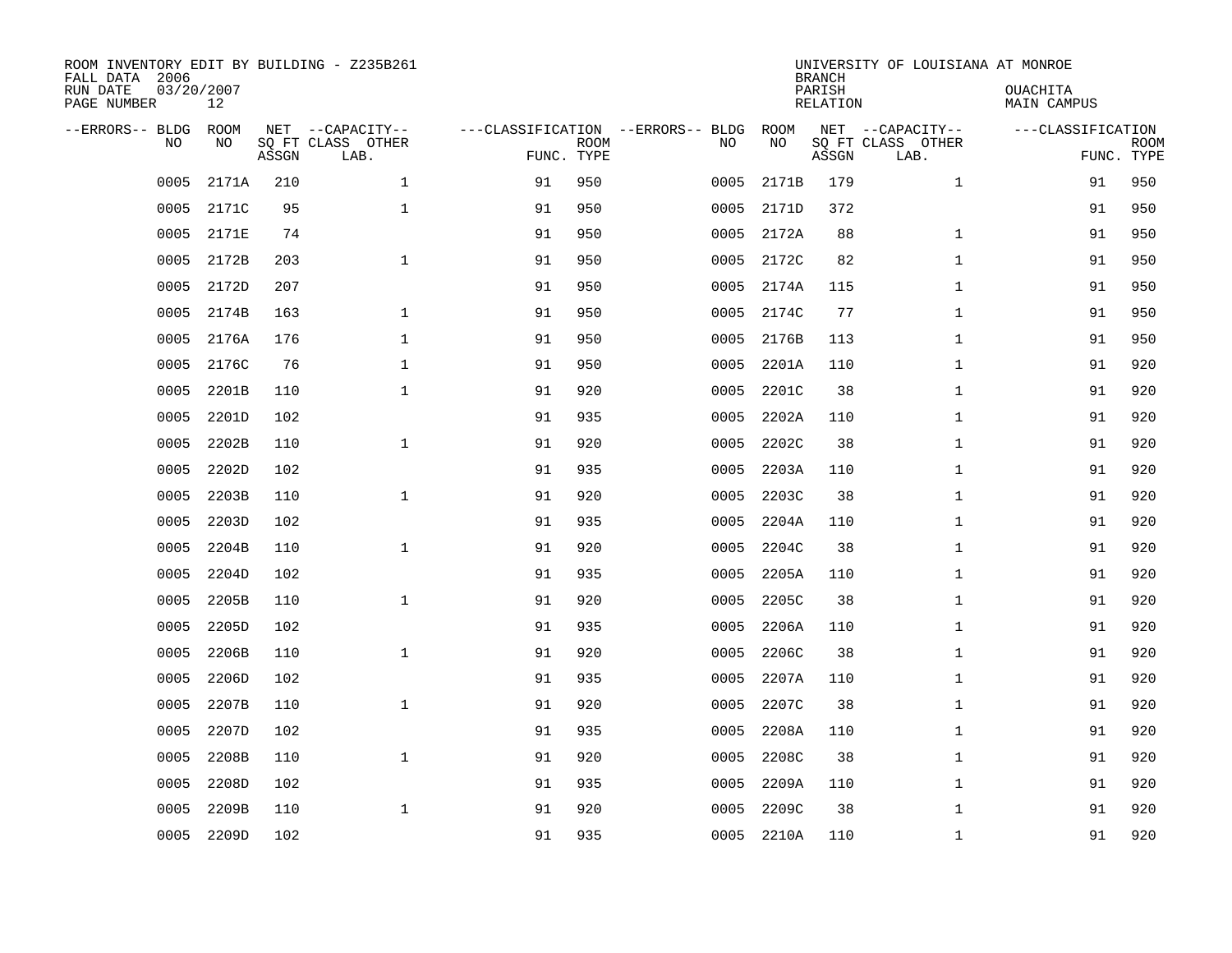| ROOM INVENTORY EDIT BY BUILDING - Z235B261<br>FALL DATA 2006<br>RUN DATE<br>PAGE NUMBER | 03/20/2007<br>13 |       |                                               |                                                 |             |      |            | <b>BRANCH</b><br>PARISH<br><b>RELATION</b> | UNIVERSITY OF LOUISIANA AT MONROE             | OUACHITA<br><b>MAIN CAMPUS</b>  |             |
|-----------------------------------------------------------------------------------------|------------------|-------|-----------------------------------------------|-------------------------------------------------|-------------|------|------------|--------------------------------------------|-----------------------------------------------|---------------------------------|-------------|
| --ERRORS-- BLDG<br>NO                                                                   | ROOM<br>NO       | ASSGN | NET --CAPACITY--<br>SQ FT CLASS OTHER<br>LAB. | ---CLASSIFICATION --ERRORS-- BLDG<br>FUNC. TYPE | <b>ROOM</b> | NO   | ROOM<br>NO | ASSGN                                      | NET --CAPACITY--<br>SQ FT CLASS OTHER<br>LAB. | ---CLASSIFICATION<br>FUNC. TYPE | <b>ROOM</b> |
| 0005                                                                                    | 2210B            | 110   | $\mathbf 1$                                   | 91                                              | 920         | 0005 | 2210C      | 38                                         | $\mathbf{1}$                                  | 91                              | 920         |
| 0005                                                                                    | 2210D            | 102   |                                               | 91                                              | 935         | 0005 | 2211A      | 110                                        | $\mathbf{1}$                                  | 91                              | 920         |
| 0005                                                                                    | 2211B            | 110   | $\mathbf 1$                                   | 91                                              | 920         | 0005 | 2211C      | 38                                         | $\mathbf{1}$                                  | 91                              | 920         |
| 0005                                                                                    | 2211D            | 102   |                                               | 91                                              | 935         | 0005 | 2212A      | 110                                        | $\mathbf{1}$                                  | 91                              | 920         |
| 0005                                                                                    | 2212B            | 110   | $\mathbf{1}$                                  | 91                                              | 920         | 0005 | 2212C      | 38                                         | $\mathbf{1}$                                  | 91                              | 920         |
| 0005                                                                                    | 2212D            | 102   |                                               | 91                                              | 935         | 0005 | 2213A      | 110                                        | $\mathbf{1}$                                  | 91                              | 920         |
| 0005                                                                                    | 2213B            | 110   | $\mathbf{1}$                                  | 91                                              | 920         | 0005 | 2213C      | 38                                         | $\mathbf{1}$                                  | 91                              | 920         |
| 0005                                                                                    | 2213D            | 102   |                                               | 91                                              | 935         | 0005 | 2214A      | 110                                        | $\mathbf{1}$                                  | 91                              | 920         |
| 0005                                                                                    | 2214B            | 110   | $\mathbf 1$                                   | 91                                              | 920         | 0005 | 2214C      | 38                                         | $\mathbf{1}$                                  | 91                              | 920         |
| 0005                                                                                    | 2214D            | 102   |                                               | 91                                              | 935         | 0005 | 2215A      | 110                                        | $\mathbf{1}$                                  | 91                              | 920         |
| 0005                                                                                    | 2215B            | 110   | $\mathbf{1}$                                  | 91                                              | 920         | 0005 | 2215C      | 38                                         | $\mathbf{1}$                                  | 91                              | 920         |
| 0005                                                                                    | 2215D            | 102   |                                               | 91                                              | 935         | 0005 | 2216A      | 110                                        | $\mathbf{1}$                                  | 91                              | 920         |
| 0005                                                                                    | 2216B            | 110   | $\mathbf 1$                                   | 91                                              | 920         | 0005 | 2216C      | 38                                         | $\mathbf{1}$                                  | 91                              | 920         |
| 0005                                                                                    | 2216D            | 102   |                                               | 91                                              | 935         | 0005 | 2217A      | 110                                        | $\mathbf{1}$                                  | 91                              | 920         |
| 0005                                                                                    | 2217B            | 110   | $\mathbf 1$                                   | 91                                              | 920         | 0005 | 2217C      | 38                                         | $\mathbf{1}$                                  | 91                              | 920         |
| 0005                                                                                    | 2217D            | 102   |                                               | 91                                              | 935         | 0005 | 2218A      | 110                                        | $\mathbf{1}$                                  | 91                              | 920         |
| 0005                                                                                    | 2218B            | 110   | $\mathbf 1$                                   | 91                                              | 920         | 0005 | 2218C      | 38                                         | $\mathbf{1}$                                  | 91                              | 920         |
| 0005                                                                                    | 2218D            | 102   |                                               | 91                                              | 935         | 0005 | 2219A      | 110                                        | $\mathbf{1}$                                  | 91                              | 920         |
| 0005                                                                                    | 2219B            | 110   | $\mathbf{1}$                                  | 91                                              | 920         | 0005 | 2219C      | 38                                         | $\mathbf{1}$                                  | 91                              | 920         |
| 0005                                                                                    | 2219D            | 102   |                                               | 91                                              | 935         | 0005 | 2220A      | 110                                        | $\mathbf{1}$                                  | 91                              | 920         |
| 0005                                                                                    | 2220B            | 110   | $\mathbf 1$                                   | 91                                              | 920         | 0005 | 2220C      | 38                                         | $\mathbf{1}$                                  | 91                              | 920         |
| 0005                                                                                    | 2220D            | 102   |                                               | 91                                              | 935         | 0005 | 2221A      | 110                                        | $\mathbf{1}$                                  | 91                              | 920         |
| 0005                                                                                    | 2221B            | 110   | $\mathbf{1}$                                  | 91                                              | 920         | 0005 | 2221C      | 38                                         | $\mathbf{1}$                                  | 91                              | 920         |
| 0005                                                                                    | 2221D            | 102   |                                               | 91                                              | 935         | 0005 | 2222A      | 110                                        | $\mathbf{1}$                                  | 91                              | 920         |
| 0005                                                                                    | 2222B            | 110   | $\mathbf 1$                                   | 91                                              | 920         | 0005 | 2222C      | 38                                         | $\mathbf{1}$                                  | 91                              | 920         |
|                                                                                         | 0005 2222D       | 102   |                                               | 91                                              | 935         |      | 0005 2223A | 110                                        | $\mathbf{1}$                                  | 91                              | 920         |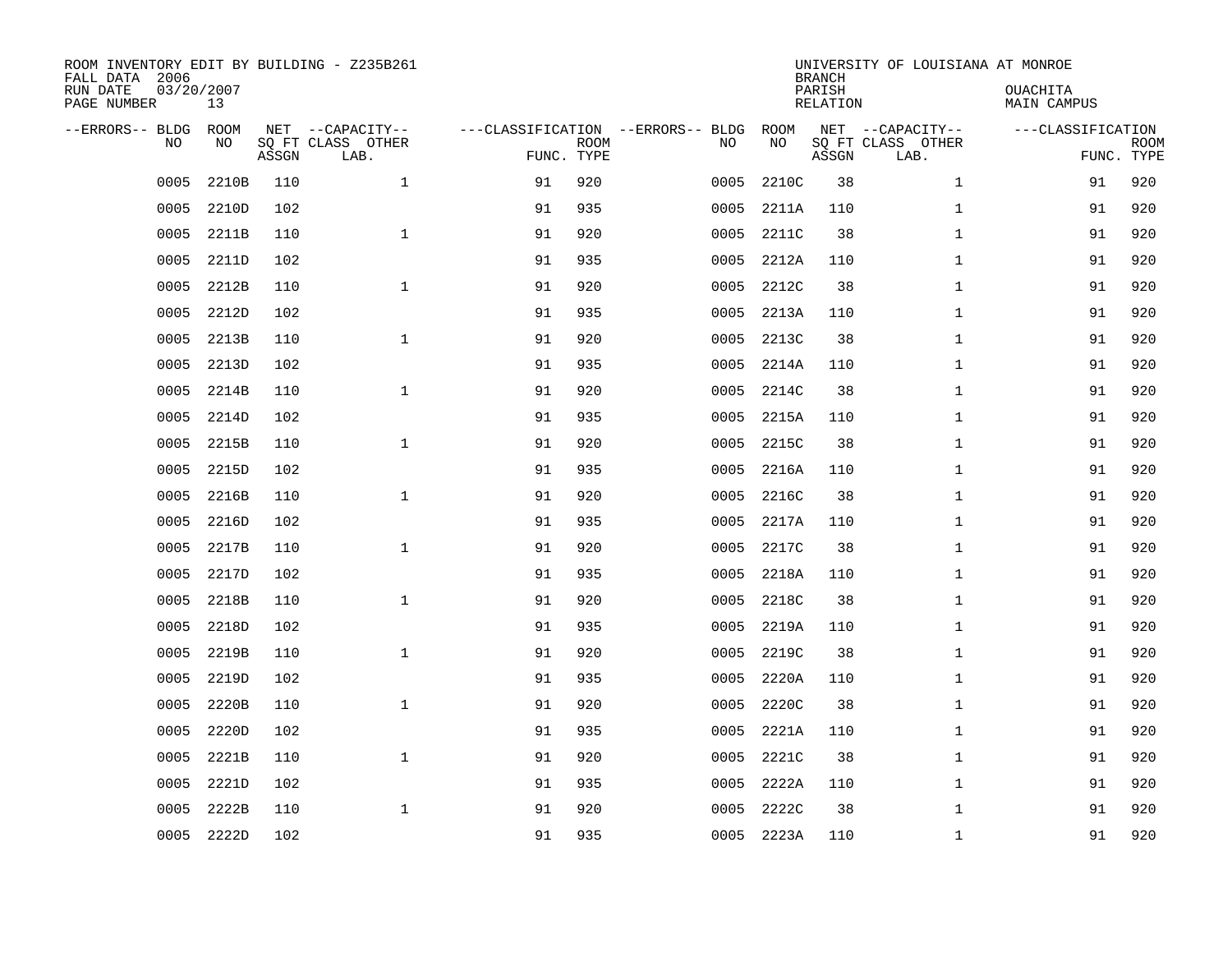| ROOM INVENTORY EDIT BY BUILDING - Z235B261<br>FALL DATA 2006<br>RUN DATE<br>PAGE NUMBER | 03/20/2007<br>14 |       |                                               |                                                 |             |           |            | <b>BRANCH</b><br>PARISH<br><b>RELATION</b> | UNIVERSITY OF LOUISIANA AT MONROE             | OUACHITA<br><b>MAIN CAMPUS</b>  |             |
|-----------------------------------------------------------------------------------------|------------------|-------|-----------------------------------------------|-------------------------------------------------|-------------|-----------|------------|--------------------------------------------|-----------------------------------------------|---------------------------------|-------------|
| --ERRORS-- BLDG<br>NO                                                                   | ROOM<br>NO       | ASSGN | NET --CAPACITY--<br>SQ FT CLASS OTHER<br>LAB. | ---CLASSIFICATION --ERRORS-- BLDG<br>FUNC. TYPE | <b>ROOM</b> | NO        | ROOM<br>NO | ASSGN                                      | NET --CAPACITY--<br>SQ FT CLASS OTHER<br>LAB. | ---CLASSIFICATION<br>FUNC. TYPE | <b>ROOM</b> |
| 0005                                                                                    | 2223B            | 110   | $\mathbf 1$                                   | 91                                              | 920         | 0005      | 2223C      | 38                                         | $\mathbf{1}$                                  | 91                              | 920         |
| 0005                                                                                    | 2223D            | 102   |                                               | 91                                              | 935         | 0005      | 2224A      | 110                                        | $\mathbf{1}$                                  | 91                              | 920         |
| 0005                                                                                    | 2224B            | 110   | $\mathbf 1$                                   | 91                                              | 920         | 0005      | 2224C      | 38                                         | $\mathbf{1}$                                  | 91                              | 920         |
| 0005                                                                                    | 2224D            | 102   |                                               | 91                                              | 935         | 0005      | 2225A      | 110                                        | $\mathbf{1}$                                  | 91                              | 920         |
| 0005                                                                                    | 2225B            | 110   | $\mathbf{1}$                                  | 91                                              | 920         | 0005      | 2225C      | 38                                         | $\mathbf{1}$                                  | 91                              | 920         |
| 0005                                                                                    | 2225D            | 102   |                                               | 91                                              | 935         | 0005      | 2226A      | 110                                        | $\mathbf{1}$                                  | 91                              | 920         |
| 0005                                                                                    | 2226B            | 110   | $\mathbf{1}$                                  | 91                                              | 920         | 0005      | 2226C      | 38                                         | $\mathbf{1}$                                  | 91                              | 920         |
| 0005                                                                                    | 2226D            | 102   |                                               | 91                                              | 935         | 0005      | 2227A      | 110                                        | $\mathbf{1}$                                  | 91                              | 920         |
| 0005                                                                                    | 2227B            | 110   | $\mathbf 1$                                   | 91                                              | 920         | 0005      | 2227C      | 38                                         | $\mathbf{1}$                                  | 91                              | 920         |
| 0005                                                                                    | 2227D            | 102   |                                               | 91                                              | 935         | 0005      | 2228A      | 110                                        | $\mathbf{1}$                                  | 91                              | 920         |
| 0005                                                                                    | 2228B            | 110   | $\mathbf{1}$                                  | 91                                              | 920         | 0005      | 2228C      | 38                                         | $\mathbf{1}$                                  | 91                              | 920         |
| 0005                                                                                    | 2228D            | 102   |                                               | 91                                              | 935         | 0005      | 2229A      | 110                                        | $\mathbf{1}$                                  | 91                              | 920         |
| 0005                                                                                    | 2229B            | 110   | $\mathbf 1$                                   | 91                                              | 920         | 0005      | 2229C      | 38                                         | $\mathbf{1}$                                  | 91                              | 920         |
| 0005                                                                                    | 2229D            | 102   |                                               | 91                                              | 935         | 0005      | 2230A      | 110                                        | $\mathbf{1}$                                  | 91                              | 920         |
| 0005                                                                                    | 2230B            | 110   | $\mathbf 1$                                   | 91                                              | 920         | 0005      | 2230C      | 38                                         | $\mathbf{1}$                                  | 91                              | 920         |
| 0005                                                                                    | 2230D            | 102   |                                               | 91                                              | 935         | 0005      | 2231A      | 110                                        | $\mathbf{1}$                                  | 91                              | 920         |
| 0005                                                                                    | 2231B            | 110   | $\mathbf 1$                                   | 91                                              | 920         | 0005      | 2231C      | 38                                         | $\mathbf{1}$                                  | 91                              | 920         |
| 0005                                                                                    | 2231D            | 102   |                                               | 91                                              | 935         | 0005      | 2232A      | 110                                        | $\mathbf{1}$                                  | 91                              | 920         |
| 0005                                                                                    | 2232B            | 110   | $\mathbf{1}$                                  | 91                                              | 920         | 0005      | 2232C      | 38                                         | $\mathbf{1}$                                  | 91                              | 920         |
| 0005                                                                                    | 2232D            | 102   |                                               | 91                                              | 935         | 0005      | 2234A      | 110                                        | $\mathbf{1}$                                  | 91                              | 920         |
| 0005                                                                                    | 2234B            | 110   | $\mathbf 1$                                   | 91                                              | 920         | 0005      | 2234C      | 38                                         | $\mathbf{1}$                                  | 91                              | 920         |
| 0005                                                                                    | 2234D            | 102   |                                               | 91                                              | 935         | 0005      | 2236A      | 110                                        | $\mathbf{1}$                                  | 91                              | 920         |
| 0005                                                                                    | 2236B            | 110   | $\mathbf{1}$                                  | 91                                              | 920         | 0005      | 2236C      | 38                                         | $\mathbf{1}$                                  | 91                              | 920         |
| 0005                                                                                    | 2236D            | 102   |                                               | 91                                              | 935         | 0005      | 2238A      | 110                                        | $\mathbf{1}$                                  | 91                              | 920         |
| 0005                                                                                    | 2238B            | 110   | $\mathbf 1$                                   | 91                                              | 920         | 0005      | 2238C      | 38                                         | $\mathbf{1}$                                  | 91                              | 920         |
|                                                                                         | 0005 2238D       | 102   |                                               | 91                                              | 935         | 0005 2239 |            | 1553                                       |                                               | 0 <sub>0</sub>                  | 020         |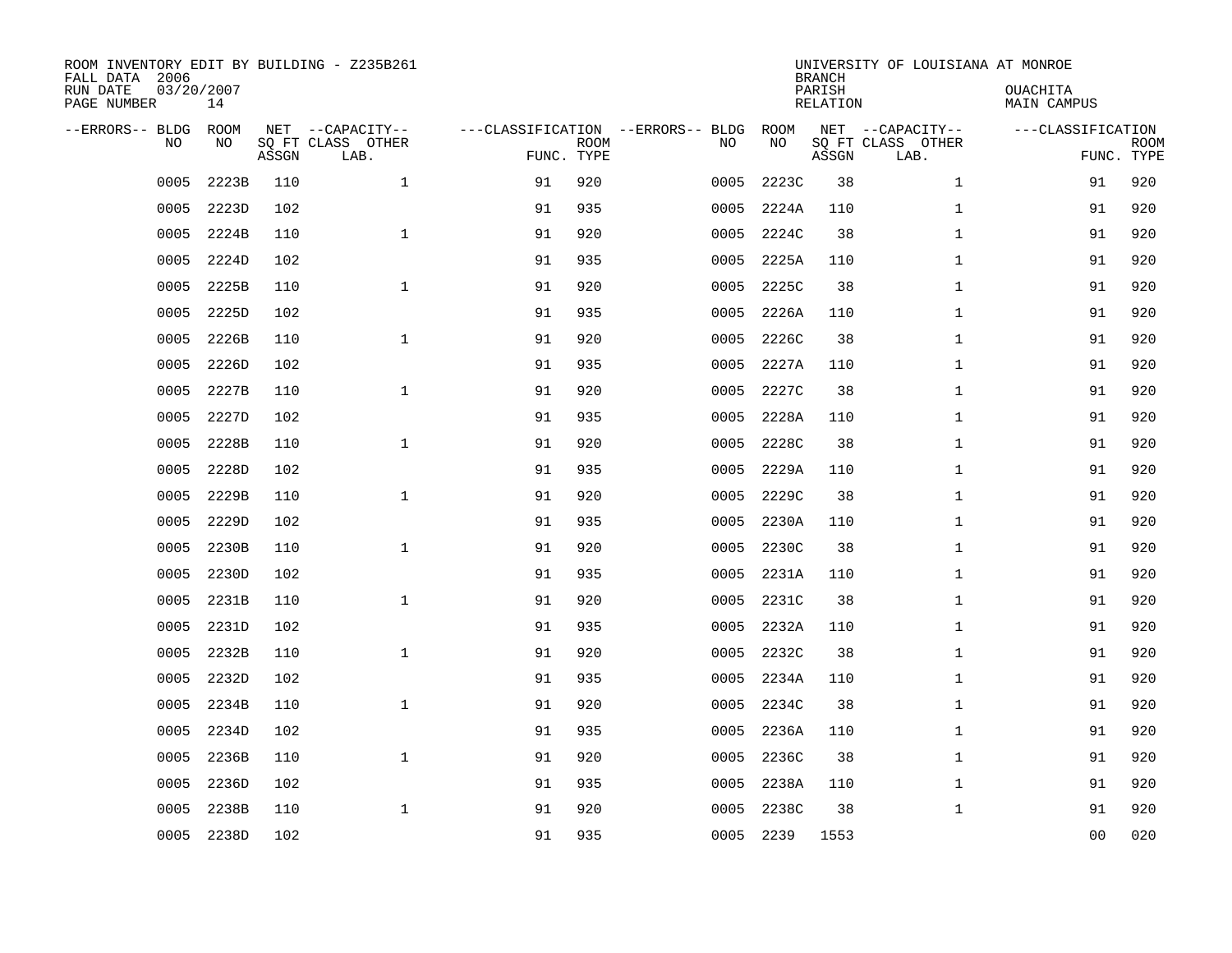| ROOM INVENTORY EDIT BY BUILDING - Z235B261<br>FALL DATA 2006 |                  |       |                           |                |             |                                   |            | <b>BRANCH</b>      | UNIVERSITY OF LOUISIANA AT MONROE |                                |                           |
|--------------------------------------------------------------|------------------|-------|---------------------------|----------------|-------------|-----------------------------------|------------|--------------------|-----------------------------------|--------------------------------|---------------------------|
| RUN DATE<br>PAGE NUMBER                                      | 03/20/2007<br>15 |       |                           |                |             |                                   |            | PARISH<br>RELATION |                                   | OUACHITA<br><b>MAIN CAMPUS</b> |                           |
| --ERRORS-- BLDG                                              | ROOM             |       | NET --CAPACITY--          |                |             | ---CLASSIFICATION --ERRORS-- BLDG | ROOM       |                    | NET --CAPACITY--                  | ---CLASSIFICATION              |                           |
| N <sub>O</sub>                                               | NO.              | ASSGN | SO FT CLASS OTHER<br>LAB. | FUNC. TYPE     | <b>ROOM</b> | NO.                               | NO         | ASSGN              | SO FT CLASS OTHER<br>LAB.         |                                | <b>ROOM</b><br>FUNC. TYPE |
| 0005                                                         | 2240             | 489   |                           | 0 <sub>0</sub> | 020         | 0005                              | 2241       | 720                |                                   | 00                             | 020                       |
| 0005                                                         | 2242             | 140   |                           | 00             | 020         | 0005                              | 2243       | 151                |                                   | 0 <sub>0</sub>                 | 020                       |
| 0005                                                         | 2244             | 140   |                           | 0 <sub>0</sub> | 020         | 0005                              | 2250       | 260                | 5                                 | 91                             | 935                       |
| 0005                                                         | 2250A            | 16    |                           | 0 <sub>0</sub> | 030         | 0005                              | 2250B      | 24                 |                                   | 0 <sub>0</sub>                 | 030                       |
| 0005                                                         | 2251             | 195   | 3                         | 91             | 935         | 0005                              | 2252       | 483                | 5                                 | 91                             | 935                       |
| 0005                                                         | 2253             | 45    |                           | 0 <sub>0</sub> | 030         | 0005                              | 2253A      | 31                 |                                   | 00                             | 030                       |
| 0005                                                         | 2253B            | 58    |                           | 0 <sub>0</sub> | 020         | 0005                              | 2254       | 22                 |                                   | 0 <sub>0</sub>                 | 030                       |
| 0005                                                         | 2254A            | 17    |                           | 0 <sub>0</sub> | 030         | 0005                              | 2301A      | 110                | $\mathbf{1}$                      | 91                             | 920                       |
| 0005                                                         | 2301B            | 110   | $\mathbf{1}$              | 91             | 920         | 0005                              | 2301C      | 38                 | $\mathbf{1}$                      | 91                             | 920                       |
| 0005                                                         | 2301D            | 102   |                           | 91             | 935         | 0005                              | 2302A      | 110                | $\mathbf{1}$                      | 91                             | 920                       |
| 0005                                                         | 2302B            | 110   | $\mathbf{1}$              | 91             | 920         | 0005                              | 2302C      | 38                 | $\mathbf{1}$                      | 91                             | 920                       |
| 0005                                                         | 2302D            | 102   |                           | 91             | 935         | 0005                              | 2303A      | 110                | $\mathbf{1}$                      | 91                             | 920                       |
| 0005                                                         | 2303B            | 110   | $\mathbf{1}$              | 91             | 920         | 0005                              | 2303C      | 38                 | $\mathbf{1}$                      | 91                             | 920                       |
| 0005                                                         | 2303D            | 102   |                           | 91             | 935         | 0005                              | 2304A      | 110                | $\mathbf{1}$                      | 91                             | 920                       |
| 0005                                                         | 2304B            | 110   | $\mathbf 1$               | 91             | 920         | 0005                              | 2304C      | 38                 | $\mathbf{1}$                      | 91                             | 920                       |
| 0005                                                         | 2304D            | 102   |                           | 91             | 935         | 0005                              | 2305A      | 110                | $\mathbf{1}$                      | 91                             | 920                       |
| 0005                                                         | 2305B            | 110   | $\mathbf{1}$              | 91             | 920         | 0005                              | 2305C      | 38                 | $\mathbf{1}$                      | 91                             | 920                       |
| 0005                                                         | 2305D            | 102   |                           | 91             | 935         | 0005                              | 2306A      | 110                | $\mathbf{1}$                      | 91                             | 920                       |
| 0005                                                         | 2306B            | 110   | $\mathbf{1}$              | 91             | 920         | 0005                              | 2306C      | 38                 | $\mathbf{1}$                      | 91                             | 920                       |
| 0005                                                         | 2306D            | 102   |                           | 91             | 935         | 0005                              | 2307A      | 110                | $\mathbf{1}$                      | 91                             | 920                       |
| 0005                                                         | 2307B            | 110   | $\mathbf 1$               | 91             | 920         | 0005                              | 2307C      | 38                 | $\mathbf{1}$                      | 91                             | 920                       |
| 0005                                                         | 2307D            | 102   |                           | 91             | 935         | 0005                              | 2308A      | 110                | $\mathbf{1}$                      | 91                             | 920                       |
| 0005                                                         | 2308B            | 110   | $\mathbf{1}$              | 91             | 920         | 0005                              | 2308C      | 38                 | $\mathbf{1}$                      | 91                             | 920                       |
| 0005                                                         | 2308D            | 102   |                           | 91             | 935         | 0005                              | 2309A      | 110                | $\mathbf{1}$                      | 91                             | 920                       |
| 0005                                                         | 2309B            | 110   | $\mathbf 1$               | 91             | 920         | 0005                              | 2309C      | 38                 | $\mathbf{1}$                      | 91                             | 920                       |
| 0005                                                         | 2309D            | 102   |                           | 91             | 935         |                                   | 0005 2310A | 110                | $\mathbf{1}$                      | 91                             | 920                       |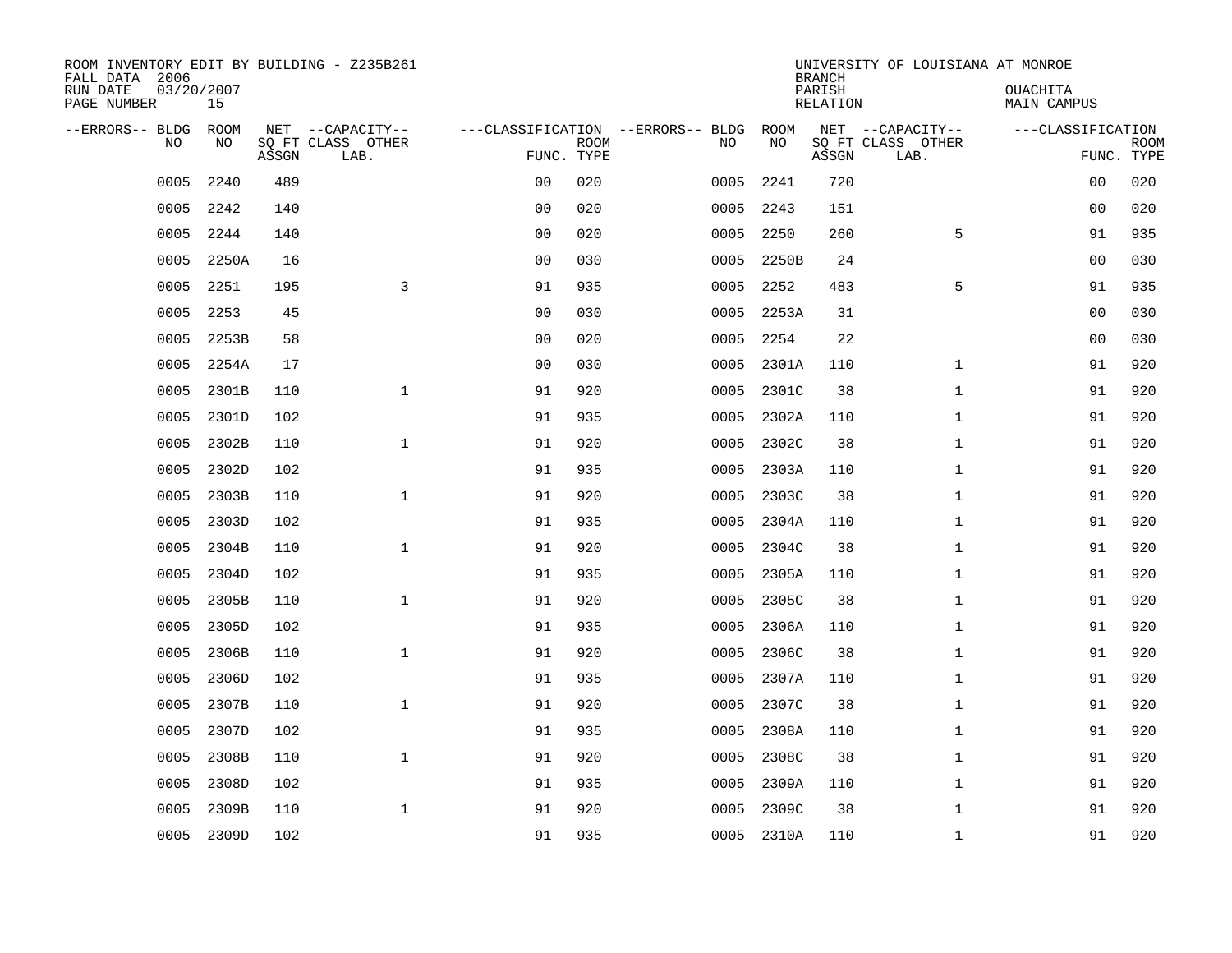| ROOM INVENTORY EDIT BY BUILDING - Z235B261<br>FALL DATA 2006<br>RUN DATE<br>PAGE NUMBER | 03/20/2007<br>16 |       |                                               |                                   |                           |      |            | <b>BRANCH</b><br>PARISH<br><b>RELATION</b> | UNIVERSITY OF LOUISIANA AT MONROE             | OUACHITA<br><b>MAIN CAMPUS</b>  |             |
|-----------------------------------------------------------------------------------------|------------------|-------|-----------------------------------------------|-----------------------------------|---------------------------|------|------------|--------------------------------------------|-----------------------------------------------|---------------------------------|-------------|
| --ERRORS-- BLDG<br>NO                                                                   | ROOM<br>NO       | ASSGN | NET --CAPACITY--<br>SQ FT CLASS OTHER<br>LAB. | ---CLASSIFICATION --ERRORS-- BLDG | <b>ROOM</b><br>FUNC. TYPE | NO   | ROOM<br>NO | ASSGN                                      | NET --CAPACITY--<br>SQ FT CLASS OTHER<br>LAB. | ---CLASSIFICATION<br>FUNC. TYPE | <b>ROOM</b> |
| 0005                                                                                    | 2310B            | 110   | $\mathbf{1}$                                  | 91                                | 920                       | 0005 | 2310C      | 38                                         | $\mathbf{1}$                                  | 91                              | 920         |
| 0005                                                                                    | 2310D            | 102   |                                               | 91                                | 935                       | 0005 | 2311A      | 110                                        | $\mathbf{1}$                                  | 91                              | 920         |
| 0005                                                                                    | 2311B            | 110   | $\mathbf 1$                                   | 91                                | 920                       | 0005 | 2311C      | 38                                         | $\mathbf{1}$                                  | 91                              | 920         |
| 0005                                                                                    | 2311D            | 102   |                                               | 91                                | 935                       | 0005 | 2312A      | 110                                        | $\mathbf{1}$                                  | 91                              | 920         |
| 0005                                                                                    | 2312B            | 110   | $\mathbf{1}$                                  | 91                                | 920                       | 0005 | 2312C      | 38                                         | $\mathbf{1}$                                  | 91                              | 920         |
| 0005                                                                                    | 2312D            | 102   |                                               | 91                                | 935                       | 0005 | 2313A      | 110                                        | $\mathbf{1}$                                  | 91                              | 920         |
| 0005                                                                                    | 2313B            | 110   | $\mathbf{1}$                                  | 91                                | 920                       | 0005 | 2313C      | 38                                         | $\mathbf{1}$                                  | 91                              | 920         |
| 0005                                                                                    | 2313D            | 102   |                                               | 91                                | 935                       | 0005 | 2314A      | 110                                        | $\mathbf{1}$                                  | 91                              | 920         |
| 0005                                                                                    | 2314B            | 110   | $\mathbf 1$                                   | 91                                | 920                       | 0005 | 2314C      | 38                                         | $\mathbf{1}$                                  | 91                              | 920         |
| 0005                                                                                    | 2314D            | 102   |                                               | 91                                | 935                       | 0005 | 2315A      | 110                                        | $\mathbf{1}$                                  | 91                              | 920         |
| 0005                                                                                    | 2315B            | 110   | $\mathbf 1$                                   | 91                                | 920                       | 0005 | 2315C      | 38                                         | $\mathbf{1}$                                  | 91                              | 920         |
| 0005                                                                                    | 2315D            | 102   |                                               | 91                                | 935                       | 0005 | 2316A      | 110                                        | $\mathbf{1}$                                  | 91                              | 920         |
| 0005                                                                                    | 2316B            | 110   | $\mathbf{1}$                                  | 91                                | 920                       | 0005 | 2316C      | 38                                         | $\mathbf{1}$                                  | 91                              | 920         |
| 0005                                                                                    | 2316D            | 102   |                                               | 91                                | 935                       | 0005 | 2317A      | 110                                        | $\mathbf{1}$                                  | 91                              | 920         |
| 0005                                                                                    | 2317B            | 110   | $\mathbf{1}$                                  | 91                                | 920                       | 0005 | 2317C      | 38                                         | $\mathbf{1}$                                  | 91                              | 920         |
| 0005                                                                                    | 2317D            | 102   |                                               | 91                                | 935                       | 0005 | 2318A      | 110                                        | $\mathbf{1}$                                  | 91                              | 920         |
| 0005                                                                                    | 2318B            | 110   | $\mathbf{1}$                                  | 91                                | 920                       | 0005 | 2318C      | 38                                         | $\mathbf{1}$                                  | 91                              | 920         |
| 0005                                                                                    | 2318D            | 102   |                                               | 91                                | 935                       | 0005 | 2319A      | 110                                        | $\mathbf{1}$                                  | 91                              | 920         |
| 0005                                                                                    | 2319B            | 110   | $\mathbf 1$                                   | 91                                | 920                       | 0005 | 2319C      | 38                                         | $\mathbf{1}$                                  | 91                              | 920         |
| 0005                                                                                    | 2319D            | 102   |                                               | 91                                | 935                       | 0005 | 2320A      | 110                                        | $\mathbf{1}$                                  | 91                              | 920         |
| 0005                                                                                    | 2320B            | 110   | $\mathbf 1$                                   | 91                                | 920                       | 0005 | 2320C      | 38                                         | $\mathbf{1}$                                  | 91                              | 920         |
| 0005                                                                                    | 2320D            | 102   |                                               | 91                                | 935                       | 0005 | 2321A      | 110                                        | $\mathbf{1}$                                  | 91                              | 920         |
| 0005                                                                                    | 2321B            | 110   | $\mathbf{1}$                                  | 91                                | 920                       | 0005 | 2321C      | 38                                         | $\mathbf{1}$                                  | 91                              | 920         |
| 0005                                                                                    | 2321D            | 102   |                                               | 91                                | 935                       | 0005 | 2322A      | 110                                        | $\mathbf{1}$                                  | 91                              | 920         |
| 0005                                                                                    | 2322B            | 110   | $\mathbf 1$                                   | 91                                | 920                       | 0005 | 2322C      | 38                                         | $\mathbf{1}$                                  | 91                              | 920         |
| 0005                                                                                    | 2322D            | 102   |                                               | 91                                | 935                       |      | 0005 2323A | 110                                        | $\mathbf{1}$                                  | 91                              | 920         |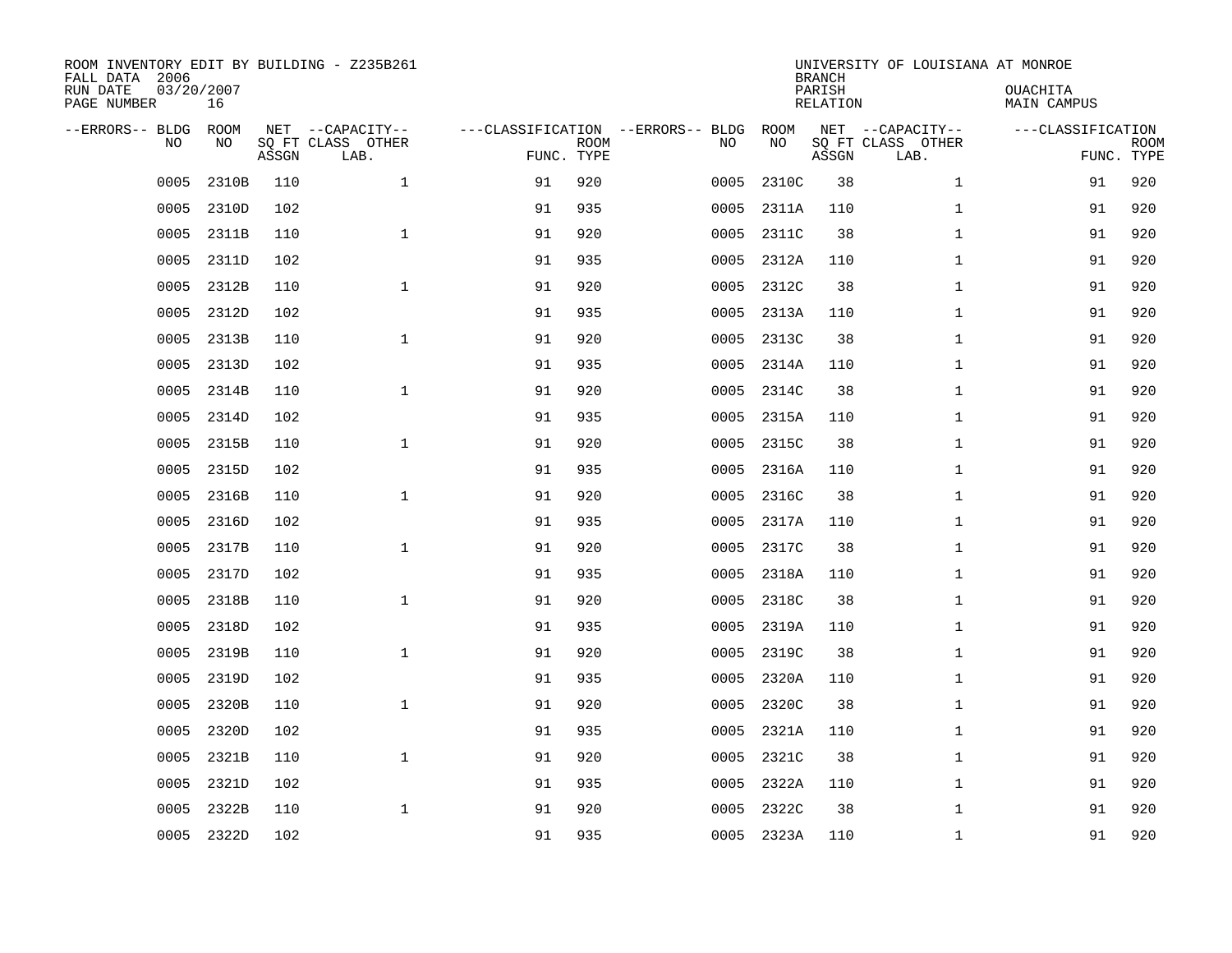| ROOM INVENTORY EDIT BY BUILDING - Z235B261<br>FALL DATA 2006<br>RUN DATE<br>PAGE NUMBER | 03/20/2007<br>17  |       |                                               |    |                           |                                         |            | <b>BRANCH</b><br>PARISH<br><b>RELATION</b> | UNIVERSITY OF LOUISIANA AT MONROE             | OUACHITA<br><b>MAIN CAMPUS</b> |                           |
|-----------------------------------------------------------------------------------------|-------------------|-------|-----------------------------------------------|----|---------------------------|-----------------------------------------|------------|--------------------------------------------|-----------------------------------------------|--------------------------------|---------------------------|
| --ERRORS-- BLDG<br>NO                                                                   | <b>ROOM</b><br>NO | ASSGN | NET --CAPACITY--<br>SQ FT CLASS OTHER<br>LAB. |    | <b>ROOM</b><br>FUNC. TYPE | ---CLASSIFICATION --ERRORS-- BLDG<br>NO | ROOM<br>NO | ASSGN                                      | NET --CAPACITY--<br>SQ FT CLASS OTHER<br>LAB. | ---CLASSIFICATION              | <b>ROOM</b><br>FUNC. TYPE |
| 0005                                                                                    | 2323B             | 110   | $\mathbf{1}$                                  | 91 | 920                       | 0005                                    | 2323C      | 38                                         | $\mathbf{1}$                                  | 91                             | 920                       |
| 0005                                                                                    | 2323D             | 102   |                                               | 91 | 935                       | 0005                                    | 2324A      | 110                                        | $\mathbf{1}$                                  | 91                             | 920                       |
| 0005                                                                                    | 2324B             | 110   | $\mathbf 1$                                   | 91 | 920                       | 0005                                    | 2324C      | 38                                         | $\mathbf{1}$                                  | 91                             | 920                       |
| 0005                                                                                    | 2324D             | 102   |                                               | 91 | 935                       | 0005                                    | 2325A      | 110                                        | $\mathbf{1}$                                  | 91                             | 920                       |
| 0005                                                                                    | 2325B             | 110   | $\mathbf{1}$                                  | 91 | 920                       | 0005                                    | 2325C      | 38                                         | $\mathbf{1}$                                  | 91                             | 920                       |
| 0005                                                                                    | 2325D             | 102   |                                               | 91 | 935                       | 0005                                    | 2326A      | 110                                        | $\mathbf{1}$                                  | 91                             | 920                       |
| 0005                                                                                    | 2326B             | 110   | $\mathbf{1}$                                  | 91 | 920                       | 0005                                    | 2326C      | 38                                         | $\mathbf{1}$                                  | 91                             | 920                       |
| 0005                                                                                    | 2326D             | 102   |                                               | 91 | 935                       | 0005                                    | 2327A      | 110                                        | $\mathbf{1}$                                  | 91                             | 920                       |
| 0005                                                                                    | 2327B             | 110   | $\mathbf 1$                                   | 91 | 920                       | 0005                                    | 2327C      | 38                                         | $\mathbf{1}$                                  | 91                             | 920                       |
| 0005                                                                                    | 2327D             | 102   |                                               | 91 | 935                       | 0005                                    | 2328A      | 110                                        | $\mathbf{1}$                                  | 91                             | 920                       |
| 0005                                                                                    | 2328B             | 110   | $\mathbf 1$                                   | 91 | 920                       | 0005                                    | 2328C      | 38                                         | $\mathbf{1}$                                  | 91                             | 920                       |
| 0005                                                                                    | 2328D             | 102   |                                               | 91 | 935                       | 0005                                    | 2329A      | 110                                        | $\mathbf{1}$                                  | 91                             | 920                       |
| 0005                                                                                    | 2329B             | 110   | $\mathbf{1}$                                  | 91 | 920                       | 0005                                    | 2329C      | 38                                         | $\mathbf{1}$                                  | 91                             | 920                       |
| 0005                                                                                    | 2329D             | 102   |                                               | 91 | 935                       | 0005                                    | 2330A      | 110                                        | $\mathbf{1}$                                  | 91                             | 920                       |
| 0005                                                                                    | 2330B             | 110   | $\mathbf{1}$                                  | 91 | 920                       | 0005                                    | 2330C      | 38                                         | $\mathbf{1}$                                  | 91                             | 920                       |
| 0005                                                                                    | 2330D             | 102   |                                               | 91 | 935                       | 0005                                    | 2331A      | 110                                        | $\mathbf{1}$                                  | 91                             | 920                       |
| 0005                                                                                    | 2331B             | 110   | $\mathbf{1}$                                  | 91 | 920                       | 0005                                    | 2331C      | 38                                         | $\mathbf{1}$                                  | 91                             | 920                       |
| 0005                                                                                    | 2331D             | 102   |                                               | 91 | 935                       | 0005                                    | 2332A      | 110                                        | $\mathbf{1}$                                  | 91                             | 920                       |
| 0005                                                                                    | 2332B             | 110   | $\mathbf 1$                                   | 91 | 920                       | 0005                                    | 2332C      | 38                                         | $\mathbf{1}$                                  | 91                             | 920                       |
| 0005                                                                                    | 2332D             | 102   |                                               | 91 | 935                       | 0005                                    | 2334A      | 110                                        | $\mathbf{1}$                                  | 91                             | 920                       |
| 0005                                                                                    | 2334B             | 110   | $\mathbf 1$                                   | 91 | 920                       | 0005                                    | 2334C      | 38                                         | $\mathbf{1}$                                  | 91                             | 920                       |
| 0005                                                                                    | 2334D             | 102   |                                               | 91 | 935                       | 0005                                    | 2336A      | 110                                        | $\mathbf{1}$                                  | 91                             | 920                       |
| 0005                                                                                    | 2336B             | 110   | $\mathbf{1}$                                  | 91 | 920                       | 0005                                    | 2336C      | 38                                         | $\mathbf{1}$                                  | 91                             | 920                       |
| 0005                                                                                    | 2336D             | 102   |                                               | 91 | 935                       | 0005                                    | 2338A      | 110                                        | $\mathbf{1}$                                  | 91                             | 920                       |
| 0005                                                                                    | 2338B             | 110   | $\mathbf 1$                                   | 91 | 920                       | 0005                                    | 2338C      | 38                                         | $\mathbf{1}$                                  | 91                             | 920                       |
| 0005                                                                                    | 2338D             | 102   |                                               | 91 | 935                       |                                         | 0005 2339  | 1553                                       |                                               | 0 <sub>0</sub>                 | 020                       |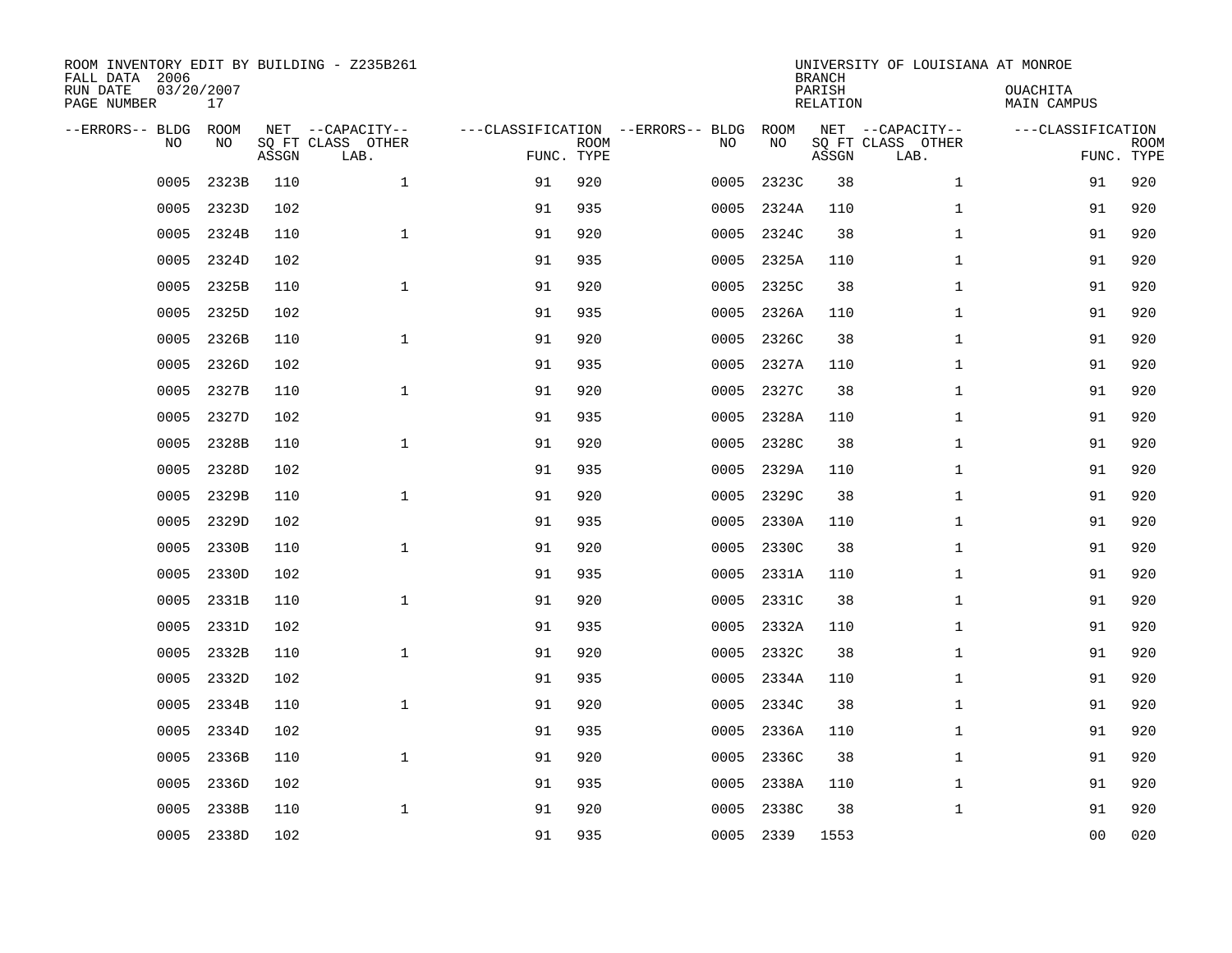| ROOM INVENTORY EDIT BY BUILDING - Z235B261<br>FALL DATA 2006 |                  |       |                           |                |             |                                   |            |       | <b>BRANCH</b>      | UNIVERSITY OF LOUISIANA AT MONROE |                         |                           |
|--------------------------------------------------------------|------------------|-------|---------------------------|----------------|-------------|-----------------------------------|------------|-------|--------------------|-----------------------------------|-------------------------|---------------------------|
| RUN DATE<br>PAGE NUMBER                                      | 03/20/2007<br>18 |       |                           |                |             |                                   |            |       | PARISH<br>RELATION |                                   | OUACHITA<br>MAIN CAMPUS |                           |
| --ERRORS-- BLDG                                              | ROOM             |       | NET --CAPACITY--          |                |             | ---CLASSIFICATION --ERRORS-- BLDG |            | ROOM  |                    | NET --CAPACITY--                  | ---CLASSIFICATION       |                           |
| N <sub>O</sub>                                               | NO.              | ASSGN | SO FT CLASS OTHER<br>LAB. | FUNC. TYPE     | <b>ROOM</b> | NO.                               |            | NO    | ASSGN              | SO FT CLASS OTHER<br>LAB.         |                         | <b>ROOM</b><br>FUNC. TYPE |
| 0005                                                         | 2340             | 489   |                           | 0 <sub>0</sub> | 020         | 0005                              |            | 2341  | 720                |                                   | 00                      | 020                       |
| 0005                                                         | 2342             | 140   |                           | 0 <sub>0</sub> | 020         |                                   | 0005       | 2343  | 151                |                                   | 0 <sub>0</sub>          | 020                       |
| 0005                                                         | 2344             | 140   |                           | 0 <sub>0</sub> | 020         | 0005                              |            | 2350  | 260                | 3                                 | 91                      | 935                       |
| 0005                                                         | 2350A            | 16    |                           | 0 <sub>0</sub> | 030         | 0005                              |            | 2350B | 24                 |                                   | 0 <sub>0</sub>          | 030                       |
| 0005                                                         | 2351             | 195   | 3                         | 91             | 935         | 0005                              |            | 2352  | 483                | 5                                 | 91                      | 935                       |
| 0005                                                         | 2353             | 45    |                           | 0 <sub>0</sub> | 030         | 0005                              |            | 2353A | 31                 |                                   | 00                      | 030                       |
| 0005                                                         | 2353B            | 58    |                           | 0 <sub>0</sub> | 020         | 0005                              |            | 2354  | 22                 |                                   | 0 <sub>0</sub>          | 030                       |
| 0005                                                         | 2354A            | 17    |                           | 0 <sub>0</sub> | 030         | 0005                              |            | 2401A | 110                | $\mathbf{1}$                      | 91                      | 920                       |
| 0005                                                         | 2401B            | 110   | $\mathbf{1}$              | 91             | 920         | 0005                              |            | 2401C | 38                 | $\mathbf{1}$                      | 91                      | 920                       |
| 0005                                                         | 2401D            | 102   |                           | 91             | 935         | 0005                              |            | 2402A | 110                | $\mathbf{1}$                      | 91                      | 920                       |
| 0005                                                         | 2402B            | 110   | $\mathbf{1}$              | 91             | 920         | 0005                              |            | 2402C | 38                 | $\mathbf{1}$                      | 91                      | 920                       |
| 0005                                                         | 2402D            | 102   |                           | 91             | 935         | 0005                              |            | 2403A | 110                | $\mathbf{1}$                      | 91                      | 920                       |
| 0005                                                         | 2403B            | 110   | $\mathbf{1}$              | 91             | 920         | 0005                              |            | 2403C | 38                 | $\mathbf{1}$                      | 91                      | 920                       |
| 0005                                                         | 2403D            | 102   |                           | 91             | 935         | 0005                              |            | 2404A | 110                | $\mathbf{1}$                      | 91                      | 920                       |
| 0005                                                         | 2404B            | 110   | $\mathbf 1$               | 91             | 920         | 0005                              |            | 2404C | 38                 | $\mathbf{1}$                      | 91                      | 920                       |
| 0005                                                         | 2404D            | 102   |                           | 91             | 935         | 0005                              |            | 2405A | 110                | $\mathbf{1}$                      | 91                      | 920                       |
| 0005                                                         | 2405B            | 110   | $\mathbf{1}$              | 91             | 920         | 0005                              |            | 2405C | 38                 | $\mathbf{1}$                      | 91                      | 920                       |
| 0005                                                         | 2405D            | 102   |                           | 91             | 935         | 0005                              |            | 2406A | 110                | $\mathbf{1}$                      | 91                      | 920                       |
| 0005                                                         | 2406B            | 110   | $\mathbf{1}$              | 91             | 920         | 0005                              |            | 2406C | 38                 | $\mathbf{1}$                      | 91                      | 920                       |
| 0005                                                         | 2406D            | 102   |                           | 91             | 935         | 0005                              |            | 2407A | 110                | $\mathbf{1}$                      | 91                      | 920                       |
| 0005                                                         | 2407B            | 110   | $\mathbf 1$               | 91             | 920         | 0005                              |            | 2407C | 38                 | $\mathbf{1}$                      | 91                      | 920                       |
| 0005                                                         | 2407D            | 102   |                           | 91             | 935         | 0005                              |            | 2408A | 110                | $\mathbf{1}$                      | 91                      | 920                       |
| 0005                                                         | 2408B            | 110   | $\mathbf{1}$              | 91             | 920         | 0005                              |            | 2408C | 38                 | $\mathbf{1}$                      | 91                      | 920                       |
| 0005                                                         | 2408D            | 102   |                           | 91             | 935         | 0005                              |            | 2409A | 110                | $\mathbf{1}$                      | 91                      | 920                       |
| 0005                                                         | 2409B            | 110   | $\mathbf 1$               | 91             | 920         | 0005                              |            | 2409C | 38                 | $\mathbf{1}$                      | 91                      | 920                       |
|                                                              | 0005 2409D       | 102   |                           | 91             | 935         |                                   | 0005 2410A |       | 110                | $\mathbf{1}$                      | 91                      | 920                       |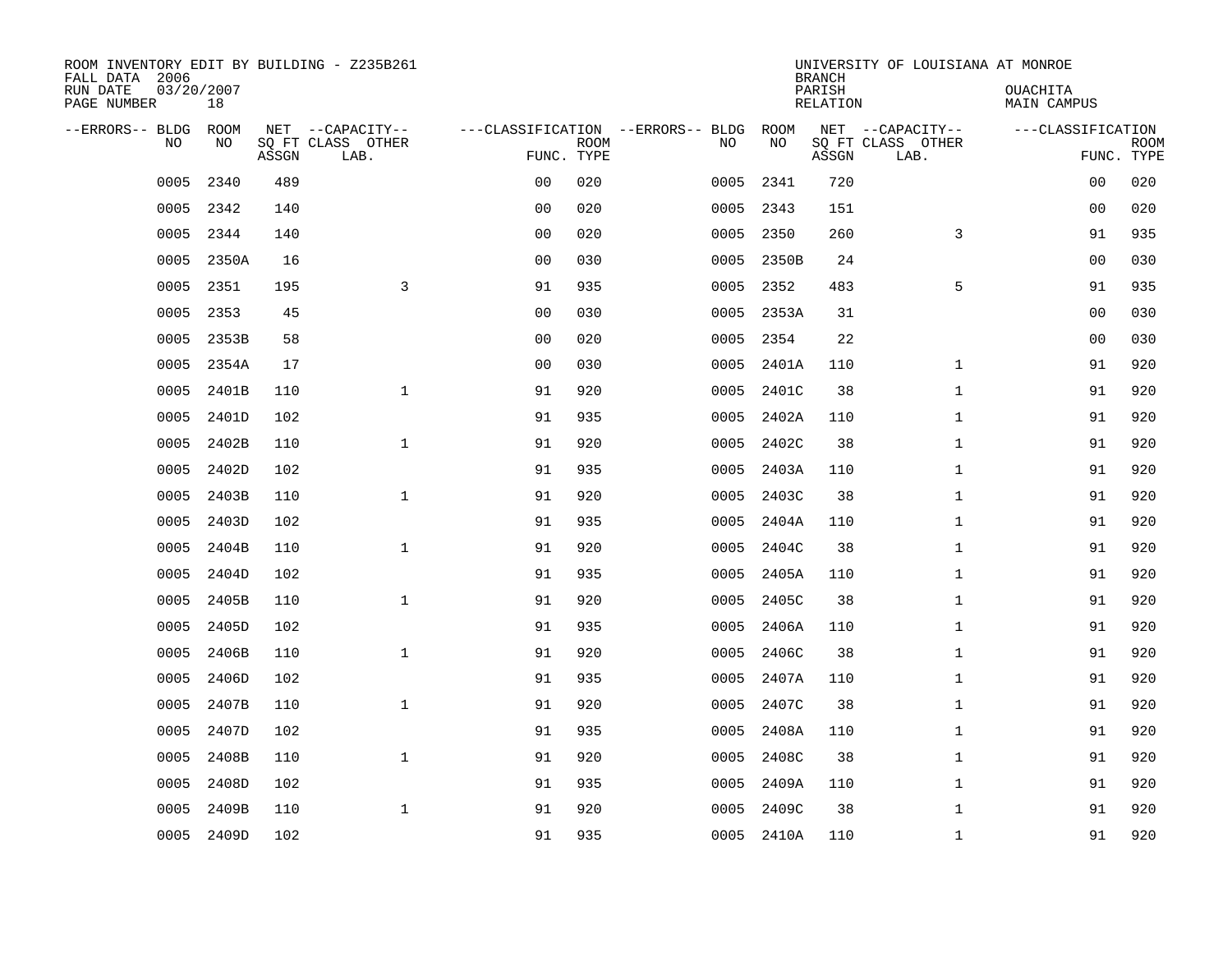| ROOM INVENTORY EDIT BY BUILDING - Z235B261<br>FALL DATA 2006<br>RUN DATE<br>PAGE NUMBER | 03/20/2007<br>19 |       |                                               |                                                 |             |      |            | <b>BRANCH</b><br>PARISH<br><b>RELATION</b> | UNIVERSITY OF LOUISIANA AT MONROE             | OUACHITA<br><b>MAIN CAMPUS</b>  |             |
|-----------------------------------------------------------------------------------------|------------------|-------|-----------------------------------------------|-------------------------------------------------|-------------|------|------------|--------------------------------------------|-----------------------------------------------|---------------------------------|-------------|
| --ERRORS-- BLDG<br>NO                                                                   | ROOM<br>NO       | ASSGN | NET --CAPACITY--<br>SQ FT CLASS OTHER<br>LAB. | ---CLASSIFICATION --ERRORS-- BLDG<br>FUNC. TYPE | <b>ROOM</b> | NO   | ROOM<br>NO | ASSGN                                      | NET --CAPACITY--<br>SQ FT CLASS OTHER<br>LAB. | ---CLASSIFICATION<br>FUNC. TYPE | <b>ROOM</b> |
| 0005                                                                                    | 2410B            | 110   | $\mathbf 1$                                   | 91                                              | 920         | 0005 | 2410C      | 38                                         | $\mathbf{1}$                                  | 91                              | 920         |
| 0005                                                                                    | 2410D            | 102   |                                               | 91                                              | 935         | 0005 | 2411A      | 110                                        | $\mathbf{1}$                                  | 91                              | 920         |
| 0005                                                                                    | 2411B            | 110   | $\mathbf 1$                                   | 91                                              | 920         | 0005 | 2411C      | 38                                         | $\mathbf{1}$                                  | 91                              | 920         |
| 0005                                                                                    | 2411D            | 102   |                                               | 91                                              | 935         | 0005 | 2412A      | 110                                        | $\mathbf{1}$                                  | 91                              | 920         |
| 0005                                                                                    | 2412B            | 110   | $\mathbf{1}$                                  | 91                                              | 920         | 0005 | 2412C      | 38                                         | $\mathbf{1}$                                  | 91                              | 920         |
| 0005                                                                                    | 2412D            | 102   |                                               | 91                                              | 935         | 0005 | 2413A      | 110                                        | $\mathbf{1}$                                  | 91                              | 920         |
| 0005                                                                                    | 2413B            | 110   | $\mathbf{1}$                                  | 91                                              | 920         | 0005 | 2413C      | 38                                         | $\mathbf{1}$                                  | 91                              | 920         |
| 0005                                                                                    | 2413D            | 102   |                                               | 91                                              | 935         | 0005 | 2414A      | 110                                        | $\mathbf{1}$                                  | 91                              | 920         |
| 0005                                                                                    | 2414B            | 110   | $\mathbf{1}$                                  | 91                                              | 920         | 0005 | 2414C      | 38                                         | $\mathbf{1}$                                  | 91                              | 920         |
| 0005                                                                                    | 2414D            | 102   |                                               | 91                                              | 935         | 0005 | 2415A      | 110                                        | $\mathbf{1}$                                  | 91                              | 920         |
| 0005                                                                                    | 2415B            | 110   | $\mathbf{1}$                                  | 91                                              | 920         | 0005 | 2415C      | 38                                         | $\mathbf{1}$                                  | 91                              | 920         |
| 0005                                                                                    | 2415D            | 102   |                                               | 91                                              | 935         | 0005 | 2416A      | 110                                        | $\mathbf{1}$                                  | 91                              | 920         |
| 0005                                                                                    | 2416B            | 110   | $\mathbf 1$                                   | 91                                              | 920         | 0005 | 2416C      | 38                                         | $\mathbf{1}$                                  | 91                              | 920         |
| 0005                                                                                    | 2416D            | 102   |                                               | 91                                              | 935         | 0005 | 2417A      | 110                                        | $\mathbf{1}$                                  | 91                              | 920         |
| 0005                                                                                    | 2417B            | 110   | $\mathbf 1$                                   | 91                                              | 920         | 0005 | 2417C      | 38                                         | $\mathbf{1}$                                  | 91                              | 920         |
| 0005                                                                                    | 2417D            | 102   |                                               | 91                                              | 935         | 0005 | 2418A      | 110                                        | $\mathbf{1}$                                  | 91                              | 920         |
| 0005                                                                                    | 2418B            | 110   | $\mathbf{1}$                                  | 91                                              | 920         | 0005 | 2418C      | 38                                         | $\mathbf{1}$                                  | 91                              | 920         |
| 0005                                                                                    | 2418D            | 102   |                                               | 91                                              | 935         | 0005 | 2419A      | 110                                        | $\mathbf{1}$                                  | 91                              | 920         |
| 0005                                                                                    | 2419B            | 110   | $\mathbf{1}$                                  | 91                                              | 920         | 0005 | 2419C      | 38                                         | $\mathbf{1}$                                  | 91                              | 920         |
| 0005                                                                                    | 2419D            | 102   |                                               | 91                                              | 935         | 0005 | 2420A      | 110                                        | $\mathbf{1}$                                  | 91                              | 920         |
| 0005                                                                                    | 2420B            | 110   | $\mathbf 1$                                   | 91                                              | 920         | 0005 | 2420C      | 38                                         | $\mathbf{1}$                                  | 91                              | 920         |
| 0005                                                                                    | 2420D            | 102   |                                               | 91                                              | 935         | 0005 | 2421A      | 110                                        | $\mathbf{1}$                                  | 91                              | 920         |
| 0005                                                                                    | 2421B            | 110   | $\mathbf{1}$                                  | 91                                              | 920         | 0005 | 2421C      | 38                                         | $\mathbf{1}$                                  | 91                              | 920         |
| 0005                                                                                    | 2421D            | 102   |                                               | 91                                              | 935         | 0005 | 2422A      | 110                                        | $\mathbf{1}$                                  | 91                              | 920         |
| 0005                                                                                    | 2422B            | 110   | $\mathbf 1$                                   | 91                                              | 920         | 0005 | 2422C      | 38                                         | $\mathbf{1}$                                  | 91                              | 920         |
|                                                                                         | 0005 2422D       | 102   |                                               | 91                                              | 935         |      | 0005 2423A | 110                                        | $\mathbf{1}$                                  | 91                              | 920         |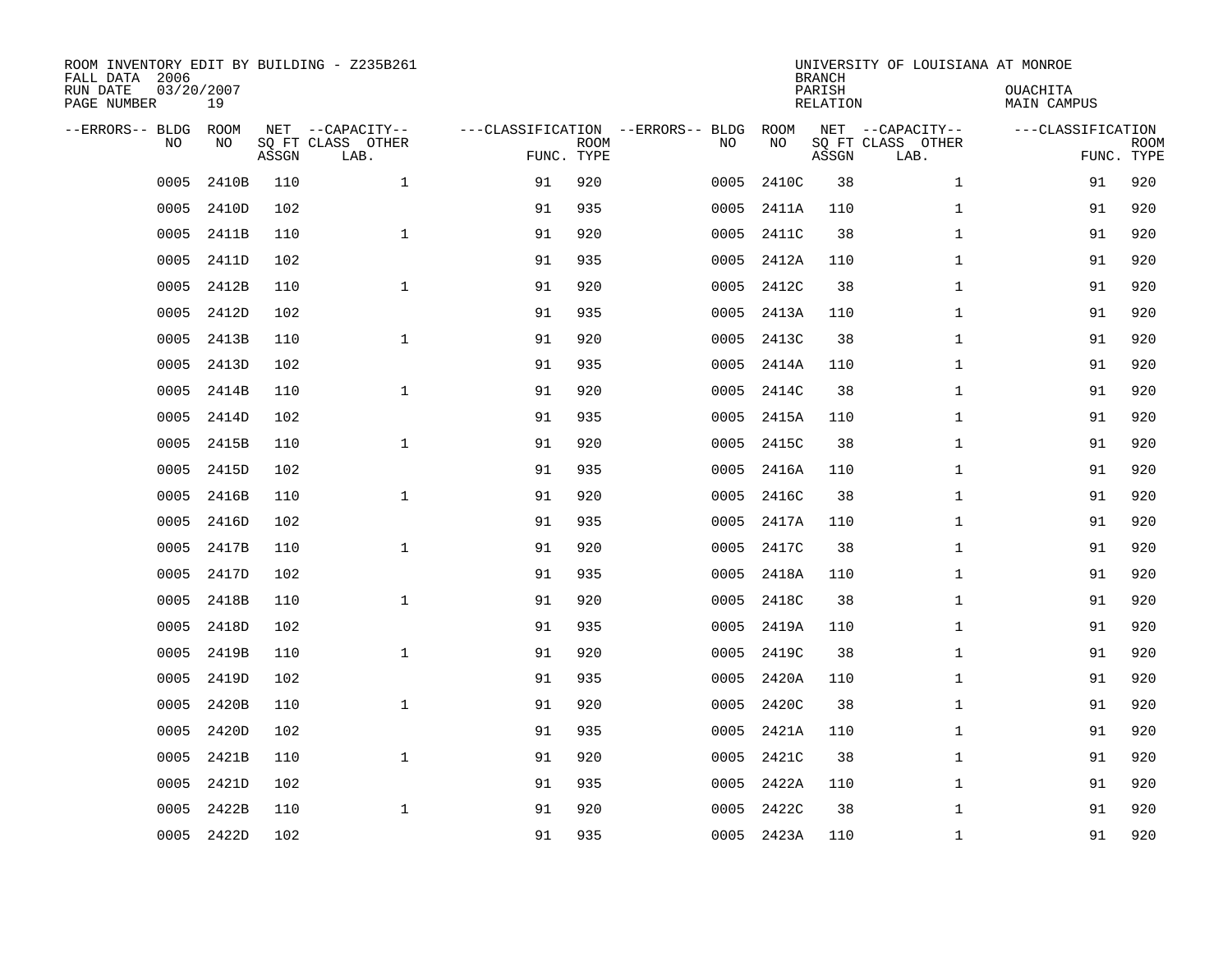| ROOM INVENTORY EDIT BY BUILDING - Z235B261<br>FALL DATA 2006<br>RUN DATE<br>PAGE NUMBER | 03/20/2007<br>20 |       |                                               |                                                 |             |      |            | <b>BRANCH</b><br>PARISH<br><b>RELATION</b> | UNIVERSITY OF LOUISIANA AT MONROE             | OUACHITA<br><b>MAIN CAMPUS</b>  |             |
|-----------------------------------------------------------------------------------------|------------------|-------|-----------------------------------------------|-------------------------------------------------|-------------|------|------------|--------------------------------------------|-----------------------------------------------|---------------------------------|-------------|
| --ERRORS-- BLDG<br>NO                                                                   | ROOM<br>NO       | ASSGN | NET --CAPACITY--<br>SQ FT CLASS OTHER<br>LAB. | ---CLASSIFICATION --ERRORS-- BLDG<br>FUNC. TYPE | <b>ROOM</b> | NO   | ROOM<br>NO | ASSGN                                      | NET --CAPACITY--<br>SQ FT CLASS OTHER<br>LAB. | ---CLASSIFICATION<br>FUNC. TYPE | <b>ROOM</b> |
| 0005                                                                                    | 2423B            | 110   | $\mathbf 1$                                   | 91                                              | 920         | 0005 | 2423C      | 38                                         | $\mathbf{1}$                                  | 91                              | 920         |
| 0005                                                                                    | 2423D            | 102   |                                               | 91                                              | 935         | 0005 | 2424A      | 110                                        | $\mathbf{1}$                                  | 91                              | 920         |
| 0005                                                                                    | 2424B            | 110   | $\mathbf 1$                                   | 91                                              | 920         | 0005 | 2424C      | 38                                         | $\mathbf{1}$                                  | 91                              | 920         |
| 0005                                                                                    | 2424D            | 102   |                                               | 91                                              | 935         | 0005 | 2425A      | 110                                        | $\mathbf{1}$                                  | 91                              | 920         |
| 0005                                                                                    | 2425B            | 110   | $\mathbf{1}$                                  | 91                                              | 920         | 0005 | 2425C      | 38                                         | $\mathbf{1}$                                  | 91                              | 920         |
| 0005                                                                                    | 2425D            | 102   |                                               | 91                                              | 935         | 0005 | 2426A      | 110                                        | $\mathbf{1}$                                  | 91                              | 920         |
| 0005                                                                                    | 2426B            | 110   | $\mathbf{1}$                                  | 91                                              | 920         | 0005 | 2426C      | 38                                         | $\mathbf{1}$                                  | 91                              | 920         |
| 0005                                                                                    | 2426D            | 102   |                                               | 91                                              | 935         | 0005 | 2427A      | 110                                        | $\mathbf{1}$                                  | 91                              | 920         |
| 0005                                                                                    | 2427B            | 110   | $\mathbf{1}$                                  | 91                                              | 920         | 0005 | 2427C      | 38                                         | $\mathbf{1}$                                  | 91                              | 920         |
| 0005                                                                                    | 2427D            | 102   |                                               | 91                                              | 935         | 0005 | 2428A      | 110                                        | $\mathbf{1}$                                  | 91                              | 920         |
| 0005                                                                                    | 2428B            | 110   | $\mathbf{1}$                                  | 91                                              | 920         | 0005 | 2428C      | 38                                         | $\mathbf{1}$                                  | 91                              | 920         |
| 0005                                                                                    | 2428D            | 102   |                                               | 91                                              | 935         | 0005 | 2429A      | 110                                        | $\mathbf{1}$                                  | 91                              | 920         |
| 0005                                                                                    | 2429B            | 110   | $\mathbf 1$                                   | 91                                              | 920         | 0005 | 2429C      | 38                                         | $\mathbf{1}$                                  | 91                              | 920         |
| 0005                                                                                    | 2429D            | 102   |                                               | 91                                              | 935         | 0005 | 2430A      | 110                                        | $\mathbf{1}$                                  | 91                              | 920         |
| 0005                                                                                    | 2430B            | 110   | $\mathbf 1$                                   | 91                                              | 920         | 0005 | 2430C      | 38                                         | $\mathbf{1}$                                  | 91                              | 920         |
| 0005                                                                                    | 2430D            | 102   |                                               | 91                                              | 935         | 0005 | 2431A      | 110                                        | $\mathbf{1}$                                  | 91                              | 920         |
| 0005                                                                                    | 2431B            | 110   | $\mathbf{1}$                                  | 91                                              | 920         | 0005 | 2431C      | 38                                         | $\mathbf{1}$                                  | 91                              | 920         |
| 0005                                                                                    | 2431D            | 102   |                                               | 91                                              | 935         | 0005 | 2432A      | 110                                        | $\mathbf{1}$                                  | 91                              | 920         |
| 0005                                                                                    | 2432B            | 110   | $\mathbf{1}$                                  | 91                                              | 920         | 0005 | 2432C      | 38                                         | $\mathbf{1}$                                  | 91                              | 920         |
| 0005                                                                                    | 2432D            | 102   |                                               | 91                                              | 935         | 0005 | 2434A      | 110                                        | $\mathbf{1}$                                  | 91                              | 920         |
| 0005                                                                                    | 2434B            | 110   | $\mathbf 1$                                   | 91                                              | 920         | 0005 | 2434C      | 38                                         | $\mathbf{1}$                                  | 91                              | 920         |
| 0005                                                                                    | 2434D            | 102   |                                               | 91                                              | 935         | 0005 | 2436A      | 110                                        | $\mathbf{1}$                                  | 91                              | 920         |
| 0005                                                                                    | 2436B            | 110   | $\mathbf{1}$                                  | 91                                              | 920         | 0005 | 2436C      | 38                                         | $\mathbf{1}$                                  | 91                              | 920         |
| 0005                                                                                    | 2436D            | 102   |                                               | 91                                              | 935         | 0005 | 2438A      | 110                                        | $\mathbf{1}$                                  | 91                              | 920         |
| 0005                                                                                    | 2438B            | 110   | $\mathbf 1$                                   | 91                                              | 920         | 0005 | 2438C      | 38                                         | $\mathbf{1}$                                  | 91                              | 920         |
|                                                                                         | 0005 2438D       | 102   |                                               | 91                                              | 935         |      | 0005 2439  | 1553                                       |                                               | 0 <sub>0</sub>                  | 020         |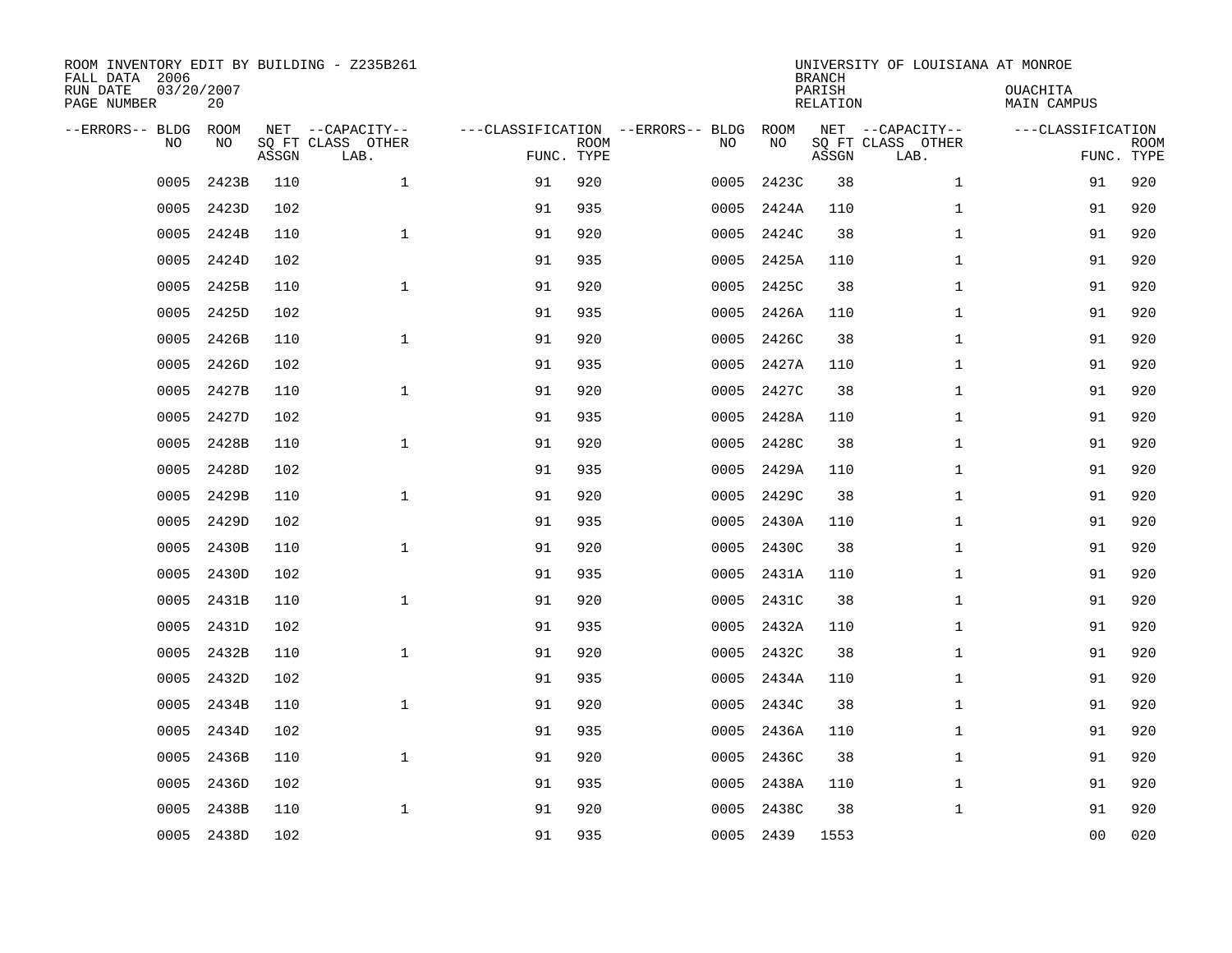| ROOM INVENTORY EDIT BY BUILDING - Z235B261<br>FALL DATA 2006 |                  |       |                           |                                        |             |           |            | <b>BRANCH</b>                                    | UNIVERSITY OF LOUISIANA AT MONROE                                      |                                |                           |
|--------------------------------------------------------------|------------------|-------|---------------------------|----------------------------------------|-------------|-----------|------------|--------------------------------------------------|------------------------------------------------------------------------|--------------------------------|---------------------------|
| RUN DATE<br>PAGE NUMBER                                      | 03/20/2007<br>21 |       |                           |                                        |             |           |            | PARISH<br>RELATION                               |                                                                        | OUACHITA<br><b>MAIN CAMPUS</b> |                           |
| --ERRORS-- BLDG ROOM                                         |                  |       | NET --CAPACITY--          | ---CLASSIFICATION --ERRORS-- BLDG ROOM |             |           |            |                                                  | NET --CAPACITY--                                                       | ---CLASSIFICATION              |                           |
| NO                                                           | NO               | ASSGN | SQ FT CLASS OTHER<br>LAB. | FUNC. TYPE                             | <b>ROOM</b> | NO        | NO         | ASSGN                                            | SQ FT CLASS OTHER<br>LAB.                                              |                                | <b>ROOM</b><br>FUNC. TYPE |
| 0005                                                         | 2440             | 489   |                           | 0 <sub>0</sub>                         | 020         | 0005      | 2441       | 720                                              |                                                                        | 00                             | 020                       |
| 0005                                                         | 2442             | 140   |                           | 0 <sub>0</sub>                         | 020         | 0005 2443 |            | 151                                              |                                                                        | 0 <sub>0</sub>                 | 020                       |
| 0005                                                         | 2444             | 140   |                           | 0 <sub>0</sub>                         | 020         | 0005 2450 |            | 260                                              | 5                                                                      | 91                             | 935                       |
|                                                              | 0005 2450A       | 16    |                           | 0 <sub>0</sub>                         | 030         |           | 0005 2450B | 24                                               |                                                                        | 00                             | 030                       |
| 0005                                                         | 2451             | 195   | 3                         | 91                                     | 935         | 0005 2452 |            | 483                                              | 5                                                                      | 91                             | 935                       |
| 0005                                                         | 2453             | 45    |                           | 0 <sub>0</sub>                         | 030         |           | 0005 2453A | 31                                               |                                                                        | 00                             | 030                       |
| 0005                                                         | 2453B            | 58    |                           | 0 <sub>0</sub>                         | 020         | 0005 2454 |            | 22                                               |                                                                        | 00                             | 030                       |
|                                                              | 0005 2454A       | 17    |                           | 0 <sub>0</sub>                         | 030         |           |            | TOTAL NUMBER CLASSROOMS<br>TOTAL NUMBER LABS 210 | TOTAL NET ASSIGN SQ. FT. IN ROOM FILE<br>TOTAL NUMBER SPECIAL LABS 220 | 53,292                         |                           |
| 0006                                                         | 4101A            | 113   | $\mathbf 1$               | 91                                     | 920         |           | 0006 4101B | 113                                              | $\mathbf{1}$                                                           | 91                             | 920                       |
| 0006                                                         | 4101C            | 39    | $\mathbf{1}$              | 91                                     | 920         |           | 0006 4101D | 103                                              |                                                                        | 91                             | 935                       |
| 0006                                                         | 4102A            | 113   | $\mathbf{1}$              | 91                                     | 920         | 0006      | 4102B      | 113                                              | $\mathbf{1}$                                                           | 91                             | 920                       |
| 0006                                                         | 4102C            | 39    | $\mathbf 1$               | 91                                     | 920         | 0006      | 4102D      | 103                                              |                                                                        | 91                             | 935                       |
| 0006                                                         | 4103A            | 113   | $\mathbf{1}$              | 91                                     | 920         | 0006      | 4103B      | 113                                              | $\mathbf{1}$                                                           | 91                             | 920                       |
| 0006                                                         | 4103C            | 39    | $\mathbf 1$               | 91                                     | 920         | 0006      | 4103D      | 103                                              |                                                                        | 91                             | 935                       |
| 0006                                                         | 4104A            | 113   | $\mathbf 1$               | 91                                     | 920         | 0006      | 4104B      | 113                                              | $\mathbf{1}$                                                           | 91                             | 920                       |
| 0006                                                         | 4104C            | 39    | $\mathbf{1}$              | 91                                     | 920         | 0006      | 4104D      | 103                                              |                                                                        | 91                             | 935                       |
| 0006                                                         | 4105A            | 113   | $\mathbf 1$               | 91                                     | 920         |           | 0006 4105B | 113                                              | $\mathbf{1}$                                                           | 91                             | 920                       |
| 0006                                                         | 4105C            | 39    | $\mathbf{1}$              | 91                                     | 920         | 0006      | 4105D      | 103                                              |                                                                        | 91                             | 935                       |
| 0006                                                         | 4106A            | 113   | $\mathbf 1$               | 91                                     | 920         | 0006      | 4106B      | 113                                              | $\mathbf{1}$                                                           | 91                             | 920                       |
| 0006                                                         | 4106C            | 39    | $\mathbf{1}$              | 91                                     | 920         | 0006      | 4106D      | 103                                              |                                                                        | 91                             | 935                       |
| 0006                                                         | 4107A            | 113   | $\mathbf{1}$              | 91                                     | 920         |           | 0006 4107B | 113                                              | $\mathbf{1}$                                                           | 91                             | 920                       |
| 0006                                                         | 4107C            | 39    | $\mathbf{1}$              | 91                                     | 920         | 0006      | 4107D      | 103                                              |                                                                        | 91                             | 935                       |
| 0006                                                         | 4108A            | 109   | $\mathbf{1}$              | 91                                     | 920         |           | 0006 4108B | 109                                              | $\mathbf{1}$                                                           | 91                             | 920                       |
|                                                              | 0006 4108C       | 46    | $\mathbf{1}$              | 91                                     | 920         |           | 0006 4108D | 108                                              |                                                                        | 91                             | 935                       |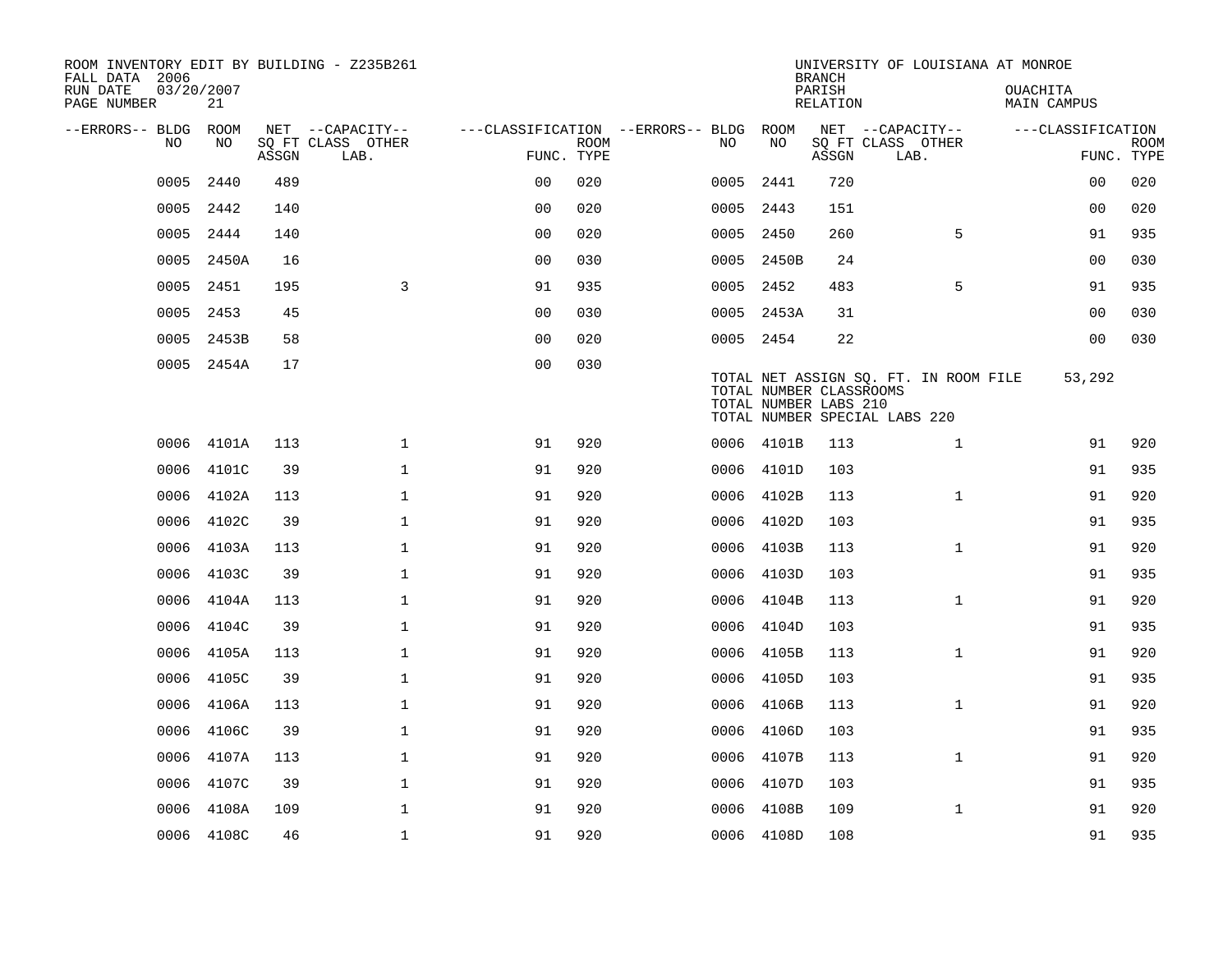| ROOM INVENTORY EDIT BY BUILDING - Z235B261<br>FALL DATA 2006<br>RUN DATE<br>PAGE NUMBER | 03/20/2007<br>22 |       |                                               |                                                 |             |      |            | <b>BRANCH</b><br>PARISH<br><b>RELATION</b> | UNIVERSITY OF LOUISIANA AT MONROE             | OUACHITA<br><b>MAIN CAMPUS</b>  |             |
|-----------------------------------------------------------------------------------------|------------------|-------|-----------------------------------------------|-------------------------------------------------|-------------|------|------------|--------------------------------------------|-----------------------------------------------|---------------------------------|-------------|
| --ERRORS-- BLDG<br>NO                                                                   | ROOM<br>NO       | ASSGN | NET --CAPACITY--<br>SQ FT CLASS OTHER<br>LAB. | ---CLASSIFICATION --ERRORS-- BLDG<br>FUNC. TYPE | <b>ROOM</b> | NO   | ROOM<br>NO | ASSGN                                      | NET --CAPACITY--<br>SQ FT CLASS OTHER<br>LAB. | ---CLASSIFICATION<br>FUNC. TYPE | <b>ROOM</b> |
| 0006                                                                                    | 4109A            | 113   | $\mathbf 1$                                   | 91                                              | 920         | 0006 | 4109B      | 113                                        | $\mathbf{1}$                                  | 91                              | 920         |
| 0006                                                                                    | 4109C            | 39    | 1                                             | 91                                              | 920         | 0006 | 4109D      | 103                                        |                                               | 91                              | 935         |
| 0006                                                                                    | 4110A            | 113   | 1                                             | 91                                              | 920         | 0006 | 4110B      | 113                                        | $\mathbf{1}$                                  | 91                              | 920         |
| 0006                                                                                    | 4110C            | 39    | $\mathbf 1$                                   | 91                                              | 920         | 0006 | 4110D      | 103                                        |                                               | 91                              | 935         |
| 0006                                                                                    | 4111A            | 109   | $\mathbf{1}$                                  | 91                                              | 920         | 0006 | 4111B      | 109                                        | $\mathbf{1}$                                  | 91                              | 920         |
| 0006                                                                                    | 4111C            | 46    | $\mathbf{1}$                                  | 91                                              | 920         |      | 0006 4111D | 108                                        |                                               | 91                              | 935         |
| 0006                                                                                    | 4112A            | 113   | $\mathbf{1}$                                  | 91                                              | 920         | 0006 | 4112B      | 113                                        | $\mathbf{1}$                                  | 91                              | 920         |
| 0006                                                                                    | 4112C            | 39    | $\mathbf{1}$                                  | 91                                              | 920         | 0006 | 4112D      | 103                                        |                                               | 91                              | 935         |
| 0006                                                                                    | 4113A            | 113   | $\mathbf{1}$                                  | 91                                              | 920         | 0006 | 4113B      | 113                                        | $\mathbf{1}$                                  | 91                              | 920         |
| 0006                                                                                    | 4113C            | 39    | $\mathbf{1}$                                  | 91                                              | 920         | 0006 | 4113D      | 103                                        |                                               | 91                              | 935         |
| 0006                                                                                    | 4114A            | 113   | $\mathbf{1}$                                  | 91                                              | 920         | 0006 | 4114B      | 113                                        | $\mathbf{1}$                                  | 91                              | 920         |
| 0006                                                                                    | 4114C            | 39    | $\mathbf{1}$                                  | 91                                              | 920         | 0006 | 4114D      | 103                                        |                                               | 91                              | 935         |
| 0006                                                                                    | 4115A            | 113   | $\mathbf 1$                                   | 91                                              | 920         | 0006 | 4115B      | 113                                        | $\mathbf{1}$                                  | 91                              | 920         |
| 0006                                                                                    | 4115C            | 39    | $\mathbf 1$                                   | 91                                              | 920         | 0006 | 4115D      | 103                                        |                                               | 91                              | 935         |
| 0006                                                                                    | 4116A            | 113   | 1                                             | 91                                              | 920         | 0006 | 4116B      | 113                                        | $\mathbf{1}$                                  | 91                              | 920         |
| 0006                                                                                    | 4116C            | 39    | $\mathbf 1$                                   | 91                                              | 920         | 0006 | 4116D      | 103                                        |                                               | 91                              | 935         |
| 0006                                                                                    | 4117A            | 113   | $\mathbf 1$                                   | 91                                              | 920         | 0006 | 4117B      | 113                                        | $\mathbf{1}$                                  | 91                              | 920         |
| 0006                                                                                    | 4117C            | 39    | $\mathbf{1}$                                  | 91                                              | 920         | 0006 | 4117D      | 103                                        |                                               | 91                              | 935         |
| 0006                                                                                    | 4118A            | 113   | $\mathbf{1}$                                  | 91                                              | 920         | 0006 | 4118B      | 113                                        | $\mathbf{1}$                                  | 91                              | 920         |
| 0006                                                                                    | 4118C            | 39    | 1                                             | 91                                              | 920         | 0006 | 4118D      | 103                                        |                                               | 91                              | 935         |
| 0006                                                                                    | 4119A            | 113   | 1                                             | 91                                              | 920         | 0006 | 4119B      | 113                                        | $\mathbf{1}$                                  | 91                              | 920         |
| 0006                                                                                    | 4119C            | 39    | $\mathbf 1$                                   | 91                                              | 920         | 0006 | 4119D      | 103                                        |                                               | 91                              | 935         |
| 0006                                                                                    | 4120A            | 113   | 1                                             | 91                                              | 920         | 0006 | 4120B      | 113                                        | $\mathbf{1}$                                  | 91                              | 920         |
| 0006                                                                                    | 4120C            | 39    | $\mathbf 1$                                   | 91                                              | 920         | 0006 | 4120D      | 103                                        |                                               | 91                              | 935         |
| 0006                                                                                    | 4121A            | 113   | $\mathbf 1$                                   | 91                                              | 920         | 0006 | 4121B      | 113                                        | $\mathbf{1}$                                  | 91                              | 920         |
|                                                                                         | 0006 4121C       | 39    | $\mathbf{1}$                                  | 91                                              | 920         |      | 0006 4121D | 103                                        |                                               | 91                              | 935         |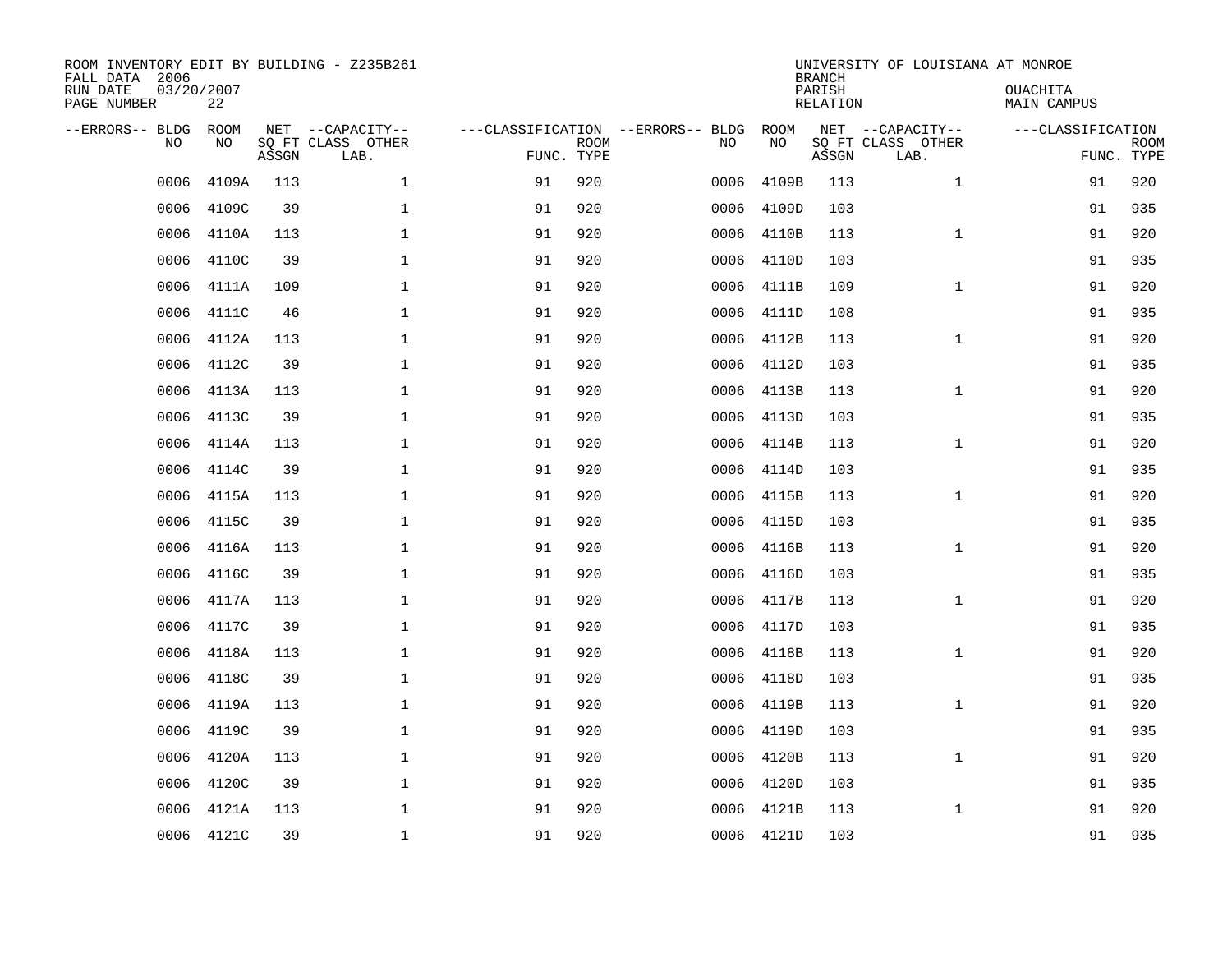| ROOM INVENTORY EDIT BY BUILDING - Z235B261<br>FALL DATA 2006<br>RUN DATE<br>PAGE NUMBER | 03/20/2007<br>23 |       |                                               |                                                 |             |           |            | <b>BRANCH</b><br>PARISH<br><b>RELATION</b> | UNIVERSITY OF LOUISIANA AT MONROE             | OUACHITA<br><b>MAIN CAMPUS</b>  |             |
|-----------------------------------------------------------------------------------------|------------------|-------|-----------------------------------------------|-------------------------------------------------|-------------|-----------|------------|--------------------------------------------|-----------------------------------------------|---------------------------------|-------------|
| --ERRORS-- BLDG<br>NO                                                                   | ROOM<br>NO       | ASSGN | NET --CAPACITY--<br>SQ FT CLASS OTHER<br>LAB. | ---CLASSIFICATION --ERRORS-- BLDG<br>FUNC. TYPE | <b>ROOM</b> | NO        | ROOM<br>NO | ASSGN                                      | NET --CAPACITY--<br>SQ FT CLASS OTHER<br>LAB. | ---CLASSIFICATION<br>FUNC. TYPE | <b>ROOM</b> |
| 0006                                                                                    | 4122A            | 113   | $\mathbf 1$                                   | 91                                              | 920         | 0006      | 4122B      | 113                                        | $\mathbf{1}$                                  | 91                              | 920         |
| 0006                                                                                    | 4122C            | 39    | $\mathbf 1$                                   | 91                                              | 920         | 0006      | 4122D      | 103                                        |                                               | 91                              | 935         |
| 0006                                                                                    | 4123A            | 113   | $\mathbf{1}$                                  | 91                                              | 920         | 0006      | 4123B      | 113                                        | $\mathbf{1}$                                  | 91                              | 920         |
| 0006                                                                                    | 4123C            | 39    | $\mathbf{1}$                                  | 91                                              | 920         |           | 0006 4123D | 103                                        |                                               | 91                              | 935         |
| 0006                                                                                    | 4124A            | 113   | $\mathbf{1}$                                  | 91                                              | 920         | 0006      | 4124B      | 113                                        | $\mathbf{1}$                                  | 91                              | 920         |
| 0006                                                                                    | 4124C            | 39    | $\mathbf{1}$                                  | 91                                              | 920         |           | 0006 4124D | 103                                        |                                               | 91                              | 935         |
| 0006                                                                                    | 4140             | 371   |                                               | 0 <sub>0</sub>                                  | 020         | 0006      | 4141       | 429                                        |                                               | 0 <sub>0</sub>                  | 020         |
| 0006                                                                                    | 4142             | 753   |                                               | 0 <sub>0</sub>                                  | 020         | 0006 4143 |            | 567                                        |                                               | 0 <sub>0</sub>                  | 020         |
| 0006                                                                                    | 4144             | 538   |                                               | 0 <sub>0</sub>                                  | 020         | 0006      | 4145       | 157                                        |                                               | 00                              | 020         |
| 0006                                                                                    | 4146             | 162   |                                               | 0 <sub>0</sub>                                  | 020         | 0006      | 4147       | 157                                        |                                               | 0 <sub>0</sub>                  | 020         |
| 0006                                                                                    | 4150             | 190   |                                               | 91                                              | 935         | 0006      | 4151       | 142                                        |                                               | 0 <sub>0</sub>                  | 030         |
| 0006                                                                                    | 4153             | 122   |                                               | 91                                              | 935         | 0006      | 4154       | 120                                        | $\mathbf{1}$                                  | 91                              | 935         |
| 0006                                                                                    | 4154A            | 74    |                                               | 91                                              | 935         | 0006      | 4156       | 344                                        | 5                                             | 91                              | 935         |
| 0006                                                                                    | 4157             | 381   | 5                                             | 91                                              | 935         | 0006      | 4157A      | 50                                         |                                               | 00                              | 030         |
| 0006                                                                                    | 4157B            | 58    |                                               | 0 <sub>0</sub>                                  | 020         | 0006      | 4158       | 2224                                       | 30                                            | 91                              | 935         |
| 0006                                                                                    | 4159             | 67    |                                               | 91                                              | 935         | 0006      | 4160       | 474                                        |                                               | 91                              | 935         |
| 0006                                                                                    | 4201A            | 113   | $\mathbf{1}$                                  | 91                                              | 920         | 0006      | 4201B      | 113                                        | $\mathbf{1}$                                  | 91                              | 920         |
| 0006                                                                                    | 4201C            | 39    | $\mathbf 1$                                   | 91                                              | 920         | 0006      | 4201D      | 103                                        |                                               | 91                              | 935         |
| 0006                                                                                    | 4202A            | 113   | $\mathbf 1$                                   | 91                                              | 920         | 0006      | 4202B      | 113                                        | $\mathbf{1}$                                  | 91                              | 920         |
| 0006                                                                                    | 4202C            | 39    | $\mathbf 1$                                   | 91                                              | 920         | 0006      | 4202D      | 103                                        |                                               | 91                              | 935         |
| 0006                                                                                    | 4203A            | 113   | $\mathbf{1}$                                  | 91                                              | 920         | 0006      | 4203B      | 113                                        | $\mathbf{1}$                                  | 91                              | 920         |
| 0006                                                                                    | 4203C            | 39    | $\mathbf 1$                                   | 91                                              | 920         | 0006      | 4203D      | 103                                        |                                               | 91                              | 935         |
| 0006                                                                                    | 4204A            | 113   | 1                                             | 91                                              | 920         | 0006      | 4204B      | 113                                        | $\mathbf{1}$                                  | 91                              | 920         |
| 0006                                                                                    | 4204C            | 39    | $\mathbf 1$                                   | 91                                              | 920         | 0006      | 4204D      | 103                                        |                                               | 91                              | 935         |
| 0006                                                                                    | 4205A            | 113   | $\mathbf{1}$                                  | 91                                              | 920         | 0006      | 4205B      | 113                                        | $\mathbf{1}$                                  | 91                              | 920         |
|                                                                                         | 0006 4205C       | 39    | $\mathbf 1$                                   | 91                                              | 920         |           | 0006 4205D | 103                                        |                                               | 91                              | 935         |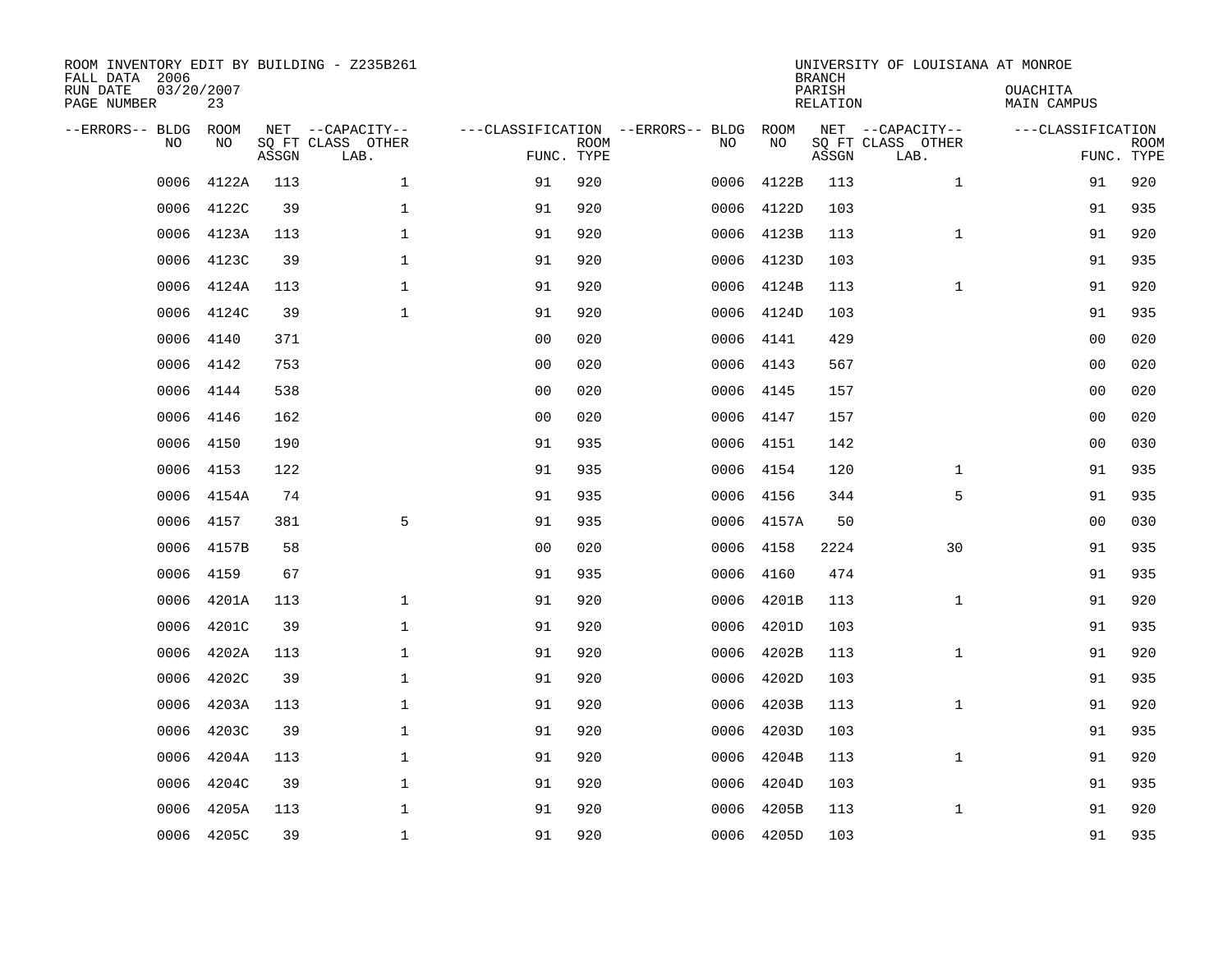| ROOM INVENTORY EDIT BY BUILDING - Z235B261<br>FALL DATA 2006<br>RUN DATE<br>PAGE NUMBER | 03/20/2007<br>24 |       |                                               |                                                 |             |      |            | <b>BRANCH</b><br>PARISH<br><b>RELATION</b> | UNIVERSITY OF LOUISIANA AT MONROE             | OUACHITA<br><b>MAIN CAMPUS</b>  |             |
|-----------------------------------------------------------------------------------------|------------------|-------|-----------------------------------------------|-------------------------------------------------|-------------|------|------------|--------------------------------------------|-----------------------------------------------|---------------------------------|-------------|
| --ERRORS-- BLDG<br>NO                                                                   | ROOM<br>NO       | ASSGN | NET --CAPACITY--<br>SQ FT CLASS OTHER<br>LAB. | ---CLASSIFICATION --ERRORS-- BLDG<br>FUNC. TYPE | <b>ROOM</b> | NO   | ROOM<br>NO | ASSGN                                      | NET --CAPACITY--<br>SQ FT CLASS OTHER<br>LAB. | ---CLASSIFICATION<br>FUNC. TYPE | <b>ROOM</b> |
| 0006                                                                                    | 4206A            | 113   | $\mathbf 1$                                   | 91                                              | 920         | 0006 | 4206B      | 113                                        | $\mathbf{1}$                                  | 91                              | 920         |
| 0006                                                                                    | 4206C            | 39    | 1                                             | 91                                              | 920         | 0006 | 4206D      | 103                                        |                                               | 91                              | 935         |
| 0006                                                                                    | 4207A            | 113   | 1                                             | 91                                              | 920         | 0006 | 4207B      | 113                                        | $\mathbf{1}$                                  | 91                              | 920         |
| 0006                                                                                    | 4207C            | 39    | $\mathbf 1$                                   | 91                                              | 920         | 0006 | 4207D      | 103                                        |                                               | 91                              | 935         |
| 0006                                                                                    | 4208A            | 109   | $\mathbf{1}$                                  | 91                                              | 920         | 0006 | 4208B      | 109                                        | $\mathbf{1}$                                  | 91                              | 920         |
| 0006                                                                                    | 4208C            | 46    | $\mathbf{1}$                                  | 91                                              | 920         | 0006 | 4208D      | 108                                        |                                               | 91                              | 935         |
| 0006                                                                                    | 4209A            | 113   | $\mathbf{1}$                                  | 91                                              | 920         | 0006 | 4209B      | 113                                        | $\mathbf{1}$                                  | 91                              | 920         |
| 0006                                                                                    | 4209C            | 39    | $\mathbf 1$                                   | 91                                              | 920         | 0006 | 4209D      | 103                                        |                                               | 91                              | 935         |
| 0006                                                                                    | 4210A            | 113   | $\mathbf 1$                                   | 91                                              | 920         | 0006 | 4210B      | 113                                        | $\mathbf{1}$                                  | 91                              | 920         |
| 0006                                                                                    | 4210C            | 39    | $\mathbf 1$                                   | 91                                              | 920         | 0006 | 4210D      | 103                                        |                                               | 91                              | 935         |
| 0006                                                                                    | 4211A            | 109   | $\mathbf 1$                                   | 91                                              | 920         | 0006 | 4211B      | 109                                        | $\mathbf{1}$                                  | 91                              | 920         |
| 0006                                                                                    | 4211C            | 46    | $\mathbf{1}$                                  | 91                                              | 920         | 0006 | 4211D      | 108                                        |                                               | 91                              | 935         |
| 0006                                                                                    | 4212A            | 113   | $\mathbf 1$                                   | 91                                              | 920         | 0006 | 4212B      | 113                                        | $\mathbf{1}$                                  | 91                              | 920         |
| 0006                                                                                    | 4212C            | 39    | $\mathbf 1$                                   | 91                                              | 920         | 0006 | 4212D      | 103                                        |                                               | 91                              | 935         |
| 0006                                                                                    | 4213A            | 113   | 1                                             | 91                                              | 920         | 0006 | 4213B      | 113                                        | $\mathbf{1}$                                  | 91                              | 920         |
| 0006                                                                                    | 4213C            | 39    | $\mathbf 1$                                   | 91                                              | 920         | 0006 | 4213D      | 103                                        |                                               | 91                              | 935         |
| 0006                                                                                    | 4214A            | 113   | $\mathbf 1$                                   | 91                                              | 920         | 0006 | 4214B      | 113                                        | $\mathbf{1}$                                  | 91                              | 920         |
| 0006                                                                                    | 4214C            | 39    | $\mathbf{1}$                                  | 91                                              | 920         | 0006 | 4214D      | 103                                        |                                               | 91                              | 935         |
| 0006                                                                                    | 4215A            | 113   | $\mathbf{1}$                                  | 91                                              | 920         | 0006 | 4215B      | 113                                        | $\mathbf{1}$                                  | 91                              | 920         |
| 0006                                                                                    | 4215C            | 39    | 1                                             | 91                                              | 920         | 0006 | 4215D      | 103                                        |                                               | 91                              | 935         |
| 0006                                                                                    | 4216A            | 113   | 1                                             | 91                                              | 920         | 0006 | 4216B      | 113                                        | $\mathbf{1}$                                  | 91                              | 920         |
| 0006                                                                                    | 4216C            | 39    | $\mathbf 1$                                   | 91                                              | 920         | 0006 | 4216D      | 103                                        |                                               | 91                              | 935         |
| 0006                                                                                    | 4217A            | 113   | 1                                             | 91                                              | 920         | 0006 | 4217B      | 113                                        | $\mathbf{1}$                                  | 91                              | 920         |
| 0006                                                                                    | 4217C            | 39    | $\mathbf 1$                                   | 91                                              | 920         | 0006 | 4217D      | 103                                        |                                               | 91                              | 935         |
| 0006                                                                                    | 4218A            | 113   | $\mathbf 1$                                   | 91                                              | 920         | 0006 | 4218B      | 113                                        | $\mathbf{1}$                                  | 91                              | 920         |
|                                                                                         | 0006 4218C       | 39    | $\mathbf{1}$                                  | 91                                              | 920         |      | 0006 4218D | 103                                        |                                               | 91                              | 935         |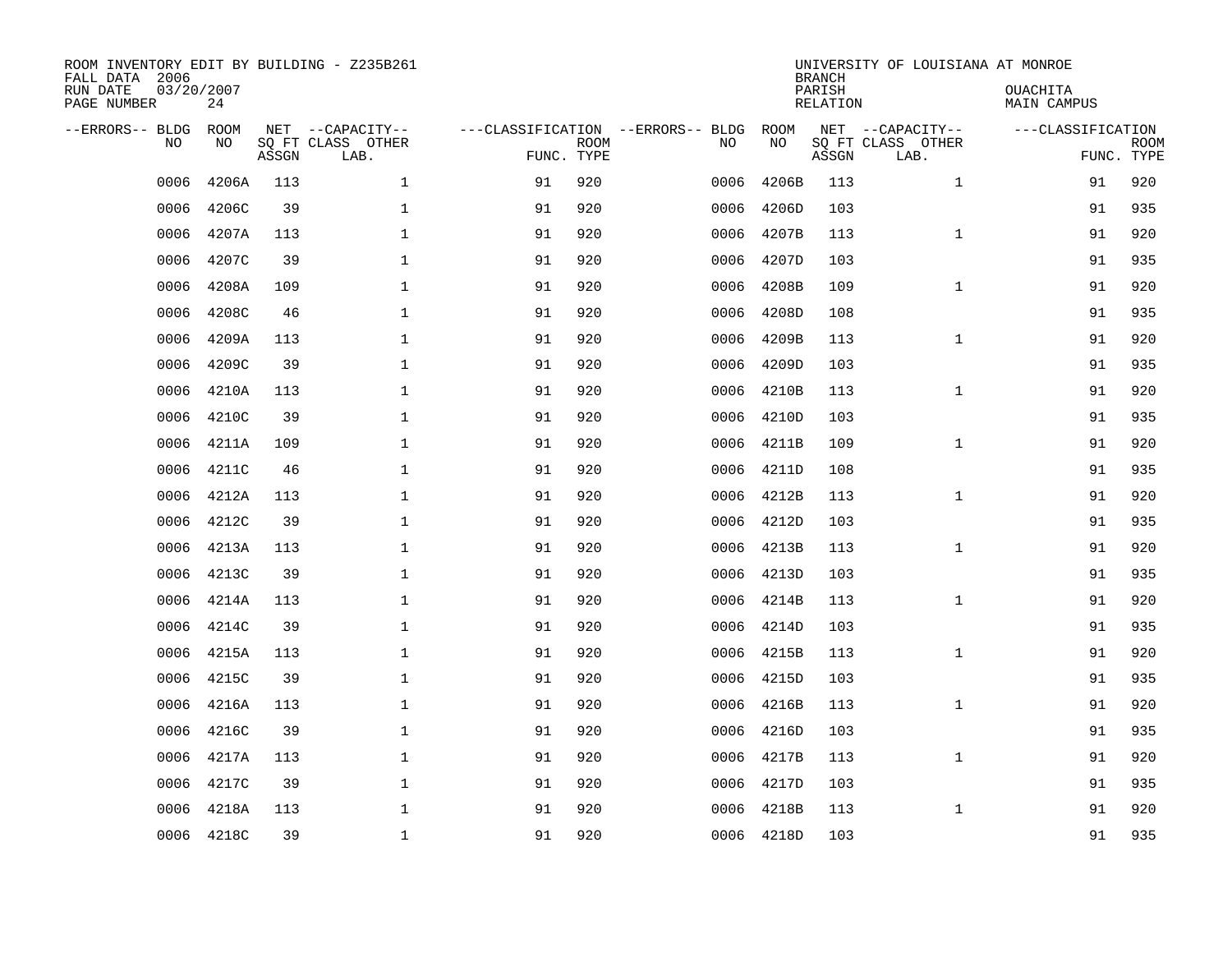| ROOM INVENTORY EDIT BY BUILDING - Z235B261<br>FALL DATA 2006<br>RUN DATE<br>PAGE NUMBER | 03/20/2007<br>25 |       |                                               |                                                 |             |      |            | <b>BRANCH</b><br>PARISH<br><b>RELATION</b> | UNIVERSITY OF LOUISIANA AT MONROE             | OUACHITA<br><b>MAIN CAMPUS</b>  |             |
|-----------------------------------------------------------------------------------------|------------------|-------|-----------------------------------------------|-------------------------------------------------|-------------|------|------------|--------------------------------------------|-----------------------------------------------|---------------------------------|-------------|
| --ERRORS-- BLDG<br>NO                                                                   | ROOM<br>NO       | ASSGN | NET --CAPACITY--<br>SQ FT CLASS OTHER<br>LAB. | ---CLASSIFICATION --ERRORS-- BLDG<br>FUNC. TYPE | <b>ROOM</b> | NO   | ROOM<br>NO | ASSGN                                      | NET --CAPACITY--<br>SQ FT CLASS OTHER<br>LAB. | ---CLASSIFICATION<br>FUNC. TYPE | <b>ROOM</b> |
| 0006                                                                                    | 4219A            | 113   | $\mathbf 1$                                   | 91                                              | 920         | 0006 | 4219B      | 113                                        | $\mathbf{1}$                                  | 91                              | 920         |
| 0006                                                                                    | 4219C            | 39    | 1                                             | 91                                              | 920         | 0006 | 4219D      | 103                                        |                                               | 91                              | 935         |
| 0006                                                                                    | 4220A            | 113   | 1                                             | 91                                              | 920         | 0006 | 4220B      | 113                                        | $\mathbf{1}$                                  | 91                              | 920         |
| 0006                                                                                    | 4220C            | 39    | $\mathbf 1$                                   | 91                                              | 920         | 0006 | 4220D      | 103                                        |                                               | 91                              | 935         |
| 0006                                                                                    | 4221A            | 113   | $\mathbf{1}$                                  | 91                                              | 920         | 0006 | 4221B      | 113                                        | $\mathbf{1}$                                  | 91                              | 920         |
| 0006                                                                                    | 4221C            | 39    | $\mathbf{1}$                                  | 91                                              | 920         | 0006 | 4221D      | 103                                        |                                               | 91                              | 935         |
| 0006                                                                                    | 4222A            | 113   | $\mathbf{1}$                                  | 91                                              | 920         | 0006 | 4222B      | 113                                        | $\mathbf{1}$                                  | 91                              | 920         |
| 0006                                                                                    | 4222C            | 39    | $\mathbf{1}$                                  | 91                                              | 920         | 0006 | 4222D      | 103                                        |                                               | 91                              | 935         |
| 0006                                                                                    | 4223A            | 113   | $\mathbf{1}$                                  | 91                                              | 920         | 0006 | 4223B      | 113                                        | $\mathbf{1}$                                  | 91                              | 920         |
| 0006                                                                                    | 4223C            | 39    | $\mathbf{1}$                                  | 91                                              | 920         | 0006 | 4223D      | 103                                        |                                               | 91                              | 935         |
| 0006                                                                                    | 4224A            | 113   | $\mathbf{1}$                                  | 91                                              | 920         | 0006 | 4224B      | 113                                        | $\mathbf{1}$                                  | 91                              | 920         |
| 0006                                                                                    | 4224C            | 39    | $\mathbf{1}$                                  | 91                                              | 920         | 0006 | 4224D      | 103                                        |                                               | 91                              | 935         |
| 0006                                                                                    | 4225A            | 113   | $\mathbf 1$                                   | 91                                              | 920         | 0006 | 4225B      | 113                                        | $\mathbf{1}$                                  | 91                              | 920         |
| 0006                                                                                    | 4225C            | 39    | $\mathbf 1$                                   | 91                                              | 920         | 0006 | 4225D      | 103                                        |                                               | 91                              | 935         |
| 0006                                                                                    | 4226A            | 113   | 1                                             | 91                                              | 920         | 0006 | 4226B      | 113                                        | $\mathbf{1}$                                  | 91                              | 920         |
| 0006                                                                                    | 4226C            | 39    | $\mathbf{1}$                                  | 91                                              | 920         | 0006 | 4226D      | 103                                        |                                               | 91                              | 935         |
| 0006                                                                                    | 4227A            | 113   | $\mathbf 1$                                   | 91                                              | 920         | 0006 | 4227B      | 113                                        | $\mathbf{1}$                                  | 91                              | 920         |
| 0006                                                                                    | 4227C            | 39    | $\mathbf{1}$                                  | 91                                              | 920         | 0006 | 4227D      | 103                                        |                                               | 91                              | 935         |
| 0006                                                                                    | 4228A            | 113   | $\mathbf{1}$                                  | 91                                              | 920         | 0006 | 4228B      | 113                                        | $\mathbf{1}$                                  | 91                              | 920         |
| 0006                                                                                    | 4228C            | 39    | $\mathbf 1$                                   | 91                                              | 920         | 0006 | 4228D      | 103                                        |                                               | 91                              | 935         |
| 0006                                                                                    | 4240             | 529   |                                               | 0 <sub>0</sub>                                  | 020         | 0006 | 4241       | 429                                        |                                               | 00                              | 020         |
| 0006                                                                                    | 4242             | 834   |                                               | 00                                              | 020         | 0006 | 4244       | 646                                        |                                               | 00                              | 020         |
| 0006                                                                                    | 4245             | 157   |                                               | 0 <sub>0</sub>                                  | 020         | 0006 | 4246       | 162                                        |                                               | 0 <sub>0</sub>                  | 020         |
| 0006                                                                                    | 4247             | 157   |                                               | 00                                              | 020         | 0006 | 4250       | 200                                        |                                               | 91                              | 935         |
| 0006                                                                                    | 4251             | 66    |                                               | 0 <sub>0</sub>                                  | 030         | 0006 | 4252       | 52                                         |                                               | 0 <sub>0</sub>                  | 030         |
|                                                                                         | 0006 4253        | 344   | 5                                             | 91                                              | 935         |      | 0006 4254  | 710                                        | 5                                             | 91                              | 935         |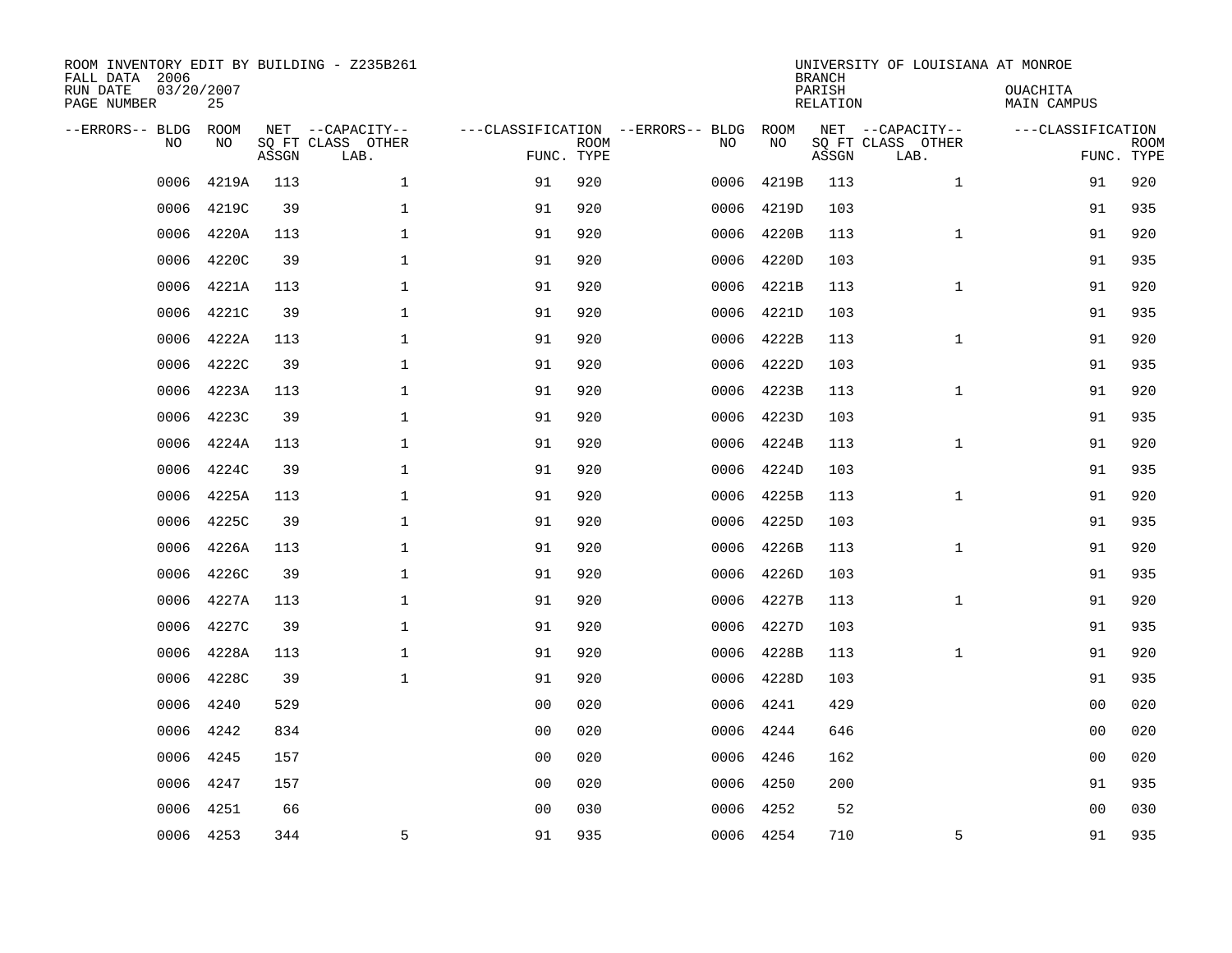| ROOM INVENTORY EDIT BY BUILDING - Z235B261<br>FALL DATA 2006<br>RUN DATE<br>PAGE NUMBER | 03/20/2007<br>26  |       |                                               |                                                 |             |      |            | <b>BRANCH</b><br>PARISH<br><b>RELATION</b> | UNIVERSITY OF LOUISIANA AT MONROE             | OUACHITA<br>MAIN CAMPUS         |             |
|-----------------------------------------------------------------------------------------|-------------------|-------|-----------------------------------------------|-------------------------------------------------|-------------|------|------------|--------------------------------------------|-----------------------------------------------|---------------------------------|-------------|
| --ERRORS-- BLDG<br>NO                                                                   | <b>ROOM</b><br>NO | ASSGN | NET --CAPACITY--<br>SQ FT CLASS OTHER<br>LAB. | ---CLASSIFICATION --ERRORS-- BLDG<br>FUNC. TYPE | <b>ROOM</b> | NO   | ROOM<br>NO | ASSGN                                      | NET --CAPACITY--<br>SQ FT CLASS OTHER<br>LAB. | ---CLASSIFICATION<br>FUNC. TYPE | <b>ROOM</b> |
| 0006                                                                                    | 4255              | 28    |                                               | 91                                              | 935         | 0006 | 4255A      | 21                                         |                                               | 0 <sub>0</sub>                  | 030         |
| 0006                                                                                    | 4256              | 186   | 5                                             | 91                                              | 935         | 0006 | 4257       | 81                                         |                                               | 0 <sub>0</sub>                  | 020         |
| 0006                                                                                    | 4301A             | 113   | $\mathbf 1$                                   | 91                                              | 920         | 0006 | 4301B      | 113                                        | $\mathbf{1}$                                  | 91                              | 920         |
| 0006                                                                                    | 4301C             | 39    | $\mathbf{1}$                                  | 91                                              | 920         | 0006 | 4301D      | 103                                        |                                               | 91                              | 935         |
| 0006                                                                                    | 4302A             | 113   | $\mathbf{1}$                                  | 91                                              | 920         | 0006 | 4302B      | 113                                        | $\mathbf{1}$                                  | 91                              | 920         |
| 0006                                                                                    | 4302C             | 39    | $\mathbf{1}$                                  | 91                                              | 920         | 0006 | 4302D      | 103                                        |                                               | 91                              | 935         |
| 0006                                                                                    | 4303A             | 113   | $\mathbf{1}$                                  | 91                                              | 920         | 0006 | 4303B      | 113                                        | $\mathbf{1}$                                  | 91                              | 920         |
| 0006                                                                                    | 4303C             | 39    | $\mathbf 1$                                   | 91                                              | 920         | 0006 | 4303D      | 103                                        |                                               | 91                              | 935         |
| 0006                                                                                    | 4304A             | 113   | $\mathbf 1$                                   | 91                                              | 920         | 0006 | 4304B      | 113                                        | $\mathbf{1}$                                  | 91                              | 920         |
| 0006                                                                                    | 4304C             | 39    | $\mathbf 1$                                   | 91                                              | 920         | 0006 | 4304D      | 103                                        |                                               | 91                              | 935         |
| 0006                                                                                    | 4305A             | 113   | $\mathbf 1$                                   | 91                                              | 920         | 0006 | 4305B      | 113                                        | $\mathbf{1}$                                  | 91                              | 920         |
| 0006                                                                                    | 4305C             | 39    | $\mathbf 1$                                   | 91                                              | 920         | 0006 | 4305D      | 103                                        |                                               | 91                              | 935         |
| 0006                                                                                    | 4306A             | 113   | $\mathbf 1$                                   | 91                                              | 920         | 0006 | 4306B      | 113                                        | $\mathbf{1}$                                  | 91                              | 920         |
| 0006                                                                                    | 4306C             | 39    | $\mathbf 1$                                   | 91                                              | 920         | 0006 | 4306D      | 103                                        |                                               | 91                              | 935         |
| 0006                                                                                    | 4307A             | 113   | $\mathbf 1$                                   | 91                                              | 920         | 0006 | 4307B      | 113                                        | $\mathbf{1}$                                  | 91                              | 920         |
| 0006                                                                                    | 4307C             | 39    | $\mathbf{1}$                                  | 91                                              | 920         | 0006 | 4307D      | 103                                        |                                               | 91                              | 935         |
| 0006                                                                                    | 4308A             | 109   | $\mathbf{1}$                                  | 91                                              | 920         | 0006 | 4308B      | 109                                        | $\mathbf{1}$                                  | 91                              | 920         |
| 0006                                                                                    | 4308C             | 46    | $\mathbf 1$                                   | 91                                              | 920         | 0006 | 4308D      | 108                                        |                                               | 91                              | 935         |
| 0006                                                                                    | 4309A             | 113   | 1                                             | 91                                              | 920         | 0006 | 4309B      | 113                                        | $\mathbf{1}$                                  | 91                              | 920         |
| 0006                                                                                    | 4309C             | 39    | 1                                             | 91                                              | 920         | 0006 | 4309D      | 103                                        |                                               | 91                              | 935         |
| 0006                                                                                    | 4310A             | 113   | 1                                             | 91                                              | 920         | 0006 | 4310B      | 113                                        | $\mathbf{1}$                                  | 91                              | 920         |
| 0006                                                                                    | 4310C             | 39    | $\mathbf 1$                                   | 91                                              | 920         | 0006 | 4310D      | 103                                        |                                               | 91                              | 935         |
| 0006                                                                                    | 4311A             | 113   | 1                                             | 91                                              | 920         | 0006 | 4311B      | 113                                        | $\mathbf{1}$                                  | 91                              | 920         |
| 0006                                                                                    | 4311C             | 39    | $\mathbf 1$                                   | 91                                              | 920         | 0006 | 4311D      | 103                                        |                                               | 91                              | 935         |
| 0006                                                                                    | 4312A             | 113   | $\mathbf 1$                                   | 91                                              | 920         | 0006 | 4312B      | 113                                        | $\mathbf{1}$                                  | 91                              | 920         |
|                                                                                         | 0006 4312C        | 39    | $\mathbf{1}$                                  | 91                                              | 920         |      | 0006 4312D | 103                                        |                                               | 91                              | 935         |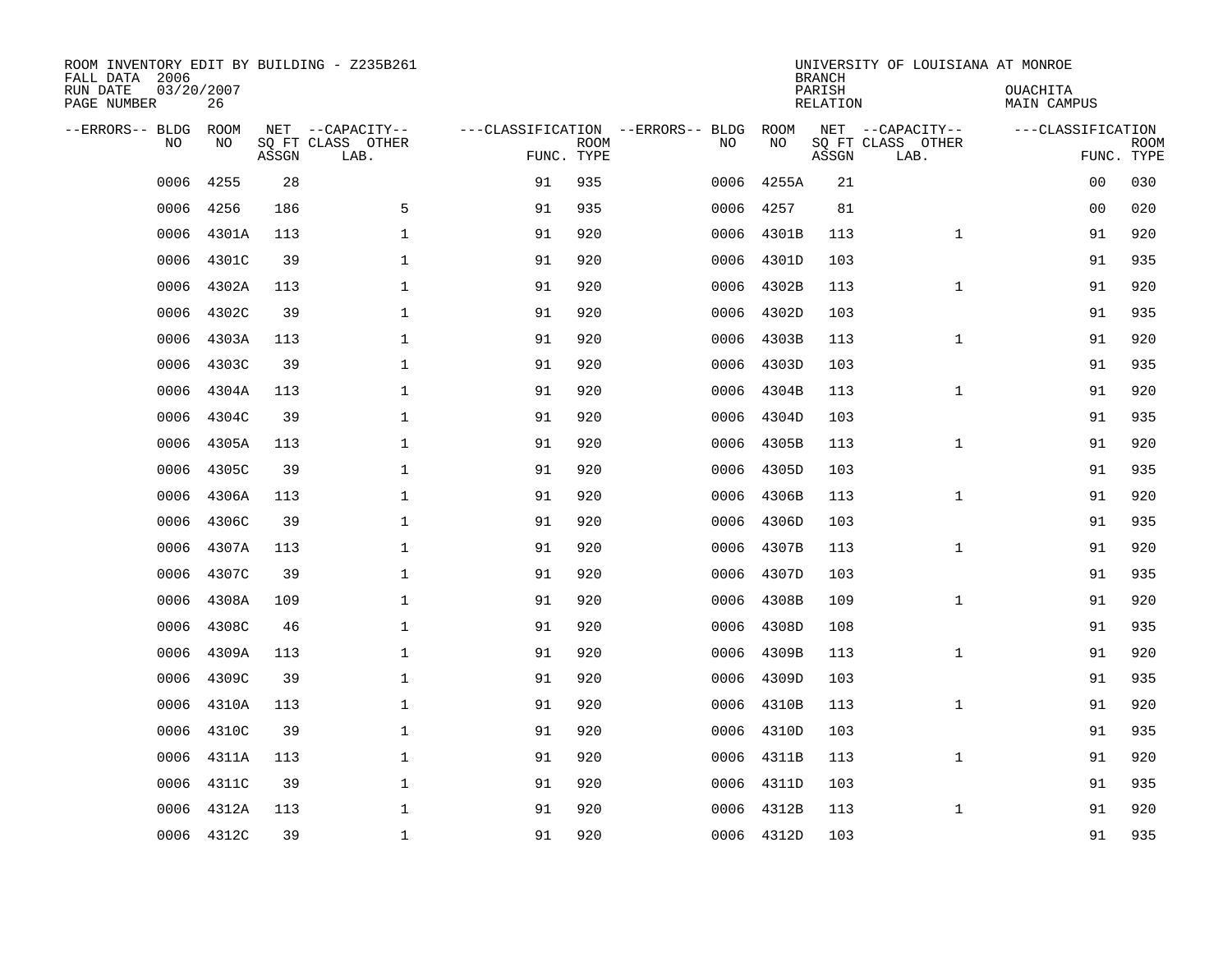| ROOM INVENTORY EDIT BY BUILDING - Z235B261<br>FALL DATA 2006<br>RUN DATE<br>PAGE NUMBER | 03/20/2007<br>27 |       |                                               |                                                 |             |      |            | <b>BRANCH</b><br>PARISH<br><b>RELATION</b> | UNIVERSITY OF LOUISIANA AT MONROE             | OUACHITA<br><b>MAIN CAMPUS</b>  |             |
|-----------------------------------------------------------------------------------------|------------------|-------|-----------------------------------------------|-------------------------------------------------|-------------|------|------------|--------------------------------------------|-----------------------------------------------|---------------------------------|-------------|
| --ERRORS-- BLDG<br>NO                                                                   | ROOM<br>NO       | ASSGN | NET --CAPACITY--<br>SQ FT CLASS OTHER<br>LAB. | ---CLASSIFICATION --ERRORS-- BLDG<br>FUNC. TYPE | <b>ROOM</b> | NO   | ROOM<br>NO | ASSGN                                      | NET --CAPACITY--<br>SQ FT CLASS OTHER<br>LAB. | ---CLASSIFICATION<br>FUNC. TYPE | <b>ROOM</b> |
| 0006                                                                                    | 4313A            | 113   | $\mathbf 1$                                   | 91                                              | 920         | 0006 | 4313B      | 113                                        | $\mathbf{1}$                                  | 91                              | 920         |
| 0006                                                                                    | 4313C            | 39    | 1                                             | 91                                              | 920         | 0006 | 4313D      | 103                                        |                                               | 91                              | 935         |
| 0006                                                                                    | 4314A            | 113   | 1                                             | 91                                              | 920         | 0006 | 4314B      | 113                                        | $\mathbf{1}$                                  | 91                              | 920         |
| 0006                                                                                    | 4314C            | 39    | $\mathbf 1$                                   | 91                                              | 920         | 0006 | 4314D      | 103                                        |                                               | 91                              | 935         |
| 0006                                                                                    | 4315A            | 113   | $\mathbf{1}$                                  | 91                                              | 920         | 0006 | 4315B      | 113                                        | $\mathbf{1}$                                  | 91                              | 920         |
| 0006                                                                                    | 4315C            | 39    | $\mathbf{1}$                                  | 91                                              | 920         |      | 0006 4315D | 103                                        |                                               | 91                              | 935         |
| 0006                                                                                    | 4316A            | 113   | $\mathbf{1}$                                  | 91                                              | 920         | 0006 | 4316B      | 113                                        | $\mathbf{1}$                                  | 91                              | 920         |
| 0006                                                                                    | 4316C            | 39    | $\mathbf 1$                                   | 91                                              | 920         | 0006 | 4316D      | 103                                        |                                               | 91                              | 935         |
| 0006                                                                                    | 4317A            | 113   | $\mathbf 1$                                   | 91                                              | 920         | 0006 | 4317B      | 113                                        | $\mathbf{1}$                                  | 91                              | 920         |
| 0006                                                                                    | 4317C            | 39    | $\mathbf 1$                                   | 91                                              | 920         | 0006 | 4317D      | 103                                        |                                               | 91                              | 935         |
| 0006                                                                                    | 4318A            | 113   | $\mathbf 1$                                   | 91                                              | 920         | 0006 | 4318B      | 113                                        | $\mathbf{1}$                                  | 91                              | 920         |
| 0006                                                                                    | 4318C            | 39    | $\mathbf{1}$                                  | 91                                              | 920         | 0006 | 4318D      | 103                                        |                                               | 91                              | 935         |
| 0006                                                                                    | 4319A            | 113   | $\mathbf 1$                                   | 91                                              | 920         | 0006 | 4319B      | 113                                        | $\mathbf{1}$                                  | 91                              | 920         |
| 0006                                                                                    | 4319C            | 39    | $\mathbf 1$                                   | 91                                              | 920         | 0006 | 4319D      | 103                                        |                                               | 91                              | 935         |
| 0006                                                                                    | 4320A            | 113   | 1                                             | 91                                              | 920         | 0006 | 4320B      | 113                                        | $\mathbf{1}$                                  | 91                              | 920         |
| 0006                                                                                    | 4320C            | 39    | $\mathbf 1$                                   | 91                                              | 920         | 0006 | 4320D      | 103                                        |                                               | 91                              | 935         |
| 0006                                                                                    | 4321A            | 113   | $\mathbf 1$                                   | 91                                              | 920         | 0006 | 4321B      | 113                                        | $\mathbf{1}$                                  | 91                              | 920         |
| 0006                                                                                    | 4321C            | 39    | $\mathbf{1}$                                  | 91                                              | 920         | 0006 | 4321D      | 103                                        |                                               | 91                              | 935         |
| 0006                                                                                    | 4322A            | 113   | $\mathbf{1}$                                  | 91                                              | 920         | 0006 | 4322B      | 113                                        | $\mathbf{1}$                                  | 91                              | 920         |
| 0006                                                                                    | 4322C            | 39    | 1                                             | 91                                              | 920         | 0006 | 4322D      | 103                                        |                                               | 91                              | 935         |
| 0006                                                                                    | 4323A            | 113   | 1                                             | 91                                              | 920         | 0006 | 4323B      | 113                                        | $\mathbf{1}$                                  | 91                              | 920         |
| 0006                                                                                    | 4323C            | 39    | $\mathbf 1$                                   | 91                                              | 920         | 0006 | 4323D      | 103                                        |                                               | 91                              | 935         |
| 0006                                                                                    | 4324A            | 113   | 1                                             | 91                                              | 920         | 0006 | 4324B      | 113                                        | $\mathbf{1}$                                  | 91                              | 920         |
| 0006                                                                                    | 4324C            | 39    | $\mathbf 1$                                   | 91                                              | 920         | 0006 | 4324D      | 103                                        |                                               | 91                              | 935         |
| 0006                                                                                    | 4325A            | 113   | $\mathbf 1$                                   | 91                                              | 920         | 0006 | 4325B      | 113                                        | $\mathbf{1}$                                  | 91                              | 920         |
|                                                                                         | 0006 4325C       | 39    | $\mathbf{1}$                                  | 91                                              | 920         |      | 0006 4325D | 103                                        |                                               | 91                              | 935         |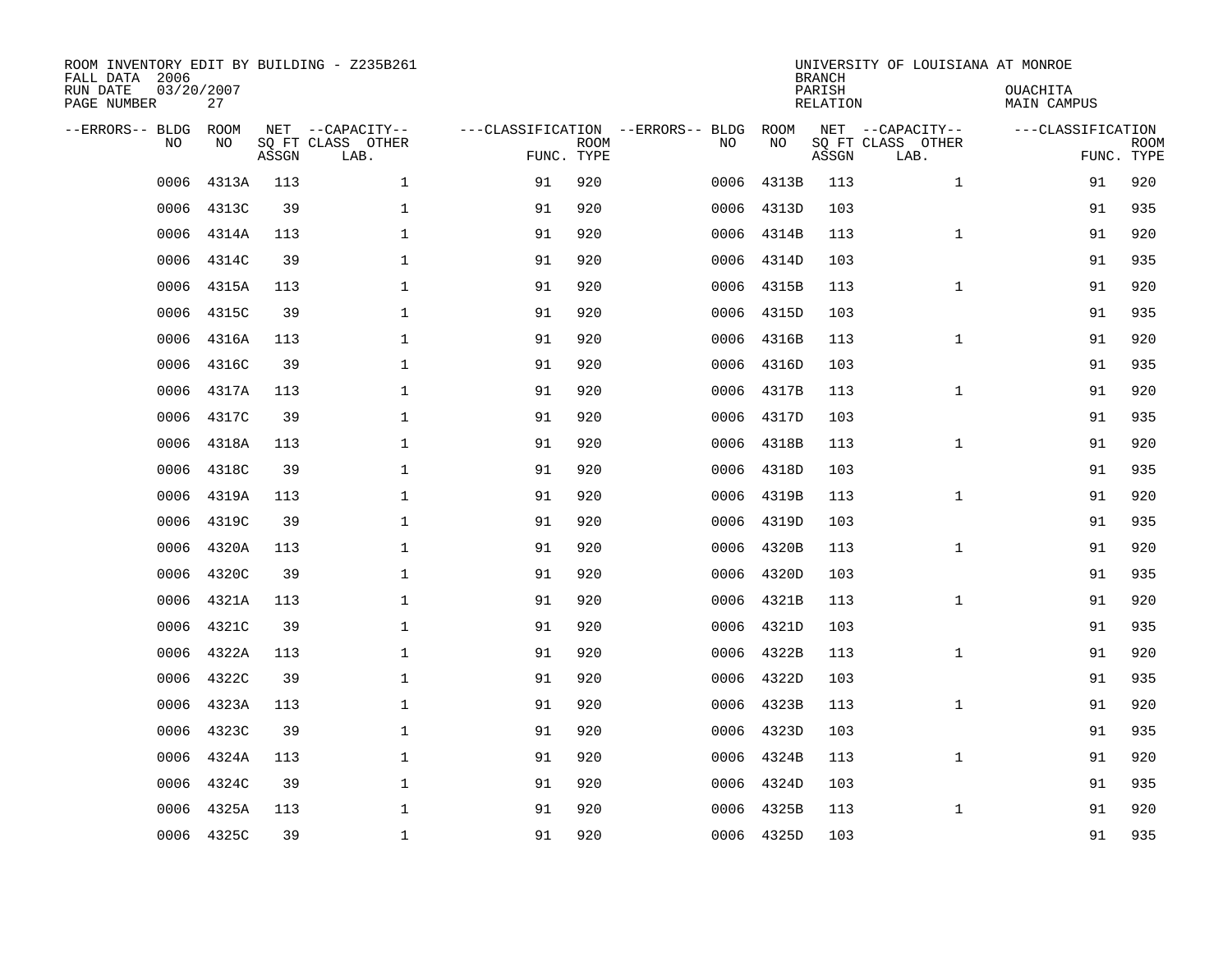| ROOM INVENTORY EDIT BY BUILDING - Z235B261<br>FALL DATA 2006 |                  |       |                           |                                   |             |      |                                                               | <b>BRANCH</b>      | UNIVERSITY OF LOUISIANA AT MONROE                                      |                                |                   |                           |
|--------------------------------------------------------------|------------------|-------|---------------------------|-----------------------------------|-------------|------|---------------------------------------------------------------|--------------------|------------------------------------------------------------------------|--------------------------------|-------------------|---------------------------|
| RUN DATE<br>PAGE NUMBER                                      | 03/20/2007<br>28 |       |                           |                                   |             |      |                                                               | PARISH<br>RELATION |                                                                        | <b>OUACHITA</b><br>MAIN CAMPUS |                   |                           |
| --ERRORS-- BLDG                                              | ROOM             |       | NET --CAPACITY--          | ---CLASSIFICATION --ERRORS-- BLDG |             |      | ROOM                                                          |                    | NET --CAPACITY--                                                       |                                | ---CLASSIFICATION |                           |
| NO                                                           | NO               | ASSGN | SQ FT CLASS OTHER<br>LAB. | FUNC. TYPE                        | <b>ROOM</b> | NO   | NO                                                            | ASSGN              | SQ FT CLASS OTHER<br>LAB.                                              |                                |                   | <b>ROOM</b><br>FUNC. TYPE |
| 0006                                                         | 4326A            | 113   | $\mathbf 1$               | 91                                | 920         | 0006 | 4326B                                                         | 113                | $\mathbf{1}$                                                           |                                | 91                | 920                       |
| 0006                                                         | 4326C            | 39    | $\mathbf 1$               | 91                                | 920         | 0006 | 4326D                                                         | 103                |                                                                        |                                | 91                | 935                       |
| 0006                                                         | 4327A            | 113   | $\mathbf{1}$              | 91                                | 920         | 0006 | 4327B                                                         | 113                | $\mathbf{1}$                                                           |                                | 91                | 920                       |
| 0006                                                         | 4327C            | 39    | 1                         | 91                                | 920         |      | 0006 4327D                                                    | 103                |                                                                        |                                | 91                | 935                       |
| 0006                                                         | 4328A            | 113   | $\mathbf{1}$              | 91                                | 920         | 0006 | 4328B                                                         | 113                | $\mathbf{1}$                                                           |                                | 91                | 920                       |
| 0006                                                         | 4328C            | 39    | $\mathbf{1}$              | 91                                | 920         |      | 0006 4328D                                                    | 103                |                                                                        |                                | 91                | 935                       |
| 0006                                                         | 4340             | 529   |                           | 0 <sub>0</sub>                    | 020         | 0006 | 4341                                                          | 429                |                                                                        |                                | 0 <sub>0</sub>    | 020                       |
| 0006                                                         | 4342             | 834   |                           | 0 <sub>0</sub>                    | 020         |      | 0006 4344                                                     | 646                |                                                                        |                                | 0 <sub>0</sub>    | 020                       |
| 0006                                                         | 4345             | 157   |                           | 0 <sub>0</sub>                    | 020         | 0006 | 4346                                                          | 162                |                                                                        |                                | 0 <sub>0</sub>    | 020                       |
| 0006                                                         | 4347             | 157   |                           | 0 <sub>0</sub>                    | 020         | 0006 | 4350                                                          | 200                |                                                                        |                                | 91                | 935                       |
| 0006                                                         | 4351             | 66    |                           | 0 <sub>0</sub>                    | 030         | 0006 | 4352                                                          | 52                 |                                                                        |                                | 0 <sub>0</sub>    | 030                       |
| 0006                                                         | 4353             | 344   | 5                         | 91                                | 935         |      | 0006 4354                                                     | 710                | 5                                                                      |                                | 91                | 935                       |
| 0006                                                         | 4355             | 28    |                           | 91                                | 935         | 0006 | 4355A                                                         | 21                 |                                                                        |                                | 0 <sub>0</sub>    | 030                       |
|                                                              | 0006 4356        | 186   | 5                         | 91                                | 935         |      | 0006 4357<br>TOTAL NUMBER CLASSROOMS<br>TOTAL NUMBER LABS 210 | 81                 | TOTAL NET ASSIGN SQ. FT. IN ROOM FILE<br>TOTAL NUMBER SPECIAL LABS 220 |                                | 00<br>36,392      | 020                       |
| 0007                                                         | 0007             | 27    |                           | 0 <sub>0</sub>                    | 030         |      | 0007 0034                                                     | 58                 |                                                                        |                                | 0 <sub>0</sub>    | 020                       |
| 0007                                                         | 0035             | 74    |                           | 0 <sub>0</sub>                    | 020         | 0007 | 0036                                                          | 79                 |                                                                        |                                | 0 <sub>0</sub>    | 020                       |
| 0007                                                         | 0037             | 74    |                           | 0 <sub>0</sub>                    | 020         |      | 0007 0101                                                     | 170                |                                                                        |                                | 00                | 020                       |
| 0007                                                         | 0102             | 122   | $\mathbf{1}$              | 46                                | 313         | 0007 | 0103                                                          | 110                | $\mathbf{1}$                                                           |                                | 46                | 310                       |
| 0007                                                         | 0104             | 148   | $\mathbf{1}$              | 46                                | 310         | 0007 | 0105                                                          | 300                | $\overline{4}$                                                         |                                | 46                | 350                       |
| 0007                                                         | 0106             | 35    | $\mathbf{1}$              | 91                                | 919         | 0007 | 0107                                                          | 300                | $\mathbf{1}$                                                           |                                | 46                | 310                       |
| 0007                                                         | 0108             | 227   | $\mathbf{1}$              | 46                                | 310         |      | 0007 0109                                                     | 193                |                                                                        |                                | 46                | 315                       |
| 0007                                                         | 0110             | 749   | 15                        | 11                                | 110         | 0007 | 0111                                                          | 120                | $\mathbf{1}$                                                           |                                | 46                | 310                       |
| 0007                                                         | 0112             | 120   | $\mathbf 1$               | 46                                | 310         |      | 0007 0113                                                     | 121                | $\mathbf{1}$                                                           |                                | 46                | 310                       |
|                                                              | 0007 0114        | 121   | $\mathbf 1$               | 46                                | 310         |      | 0007 0115                                                     | 16                 |                                                                        |                                | 00                | 030                       |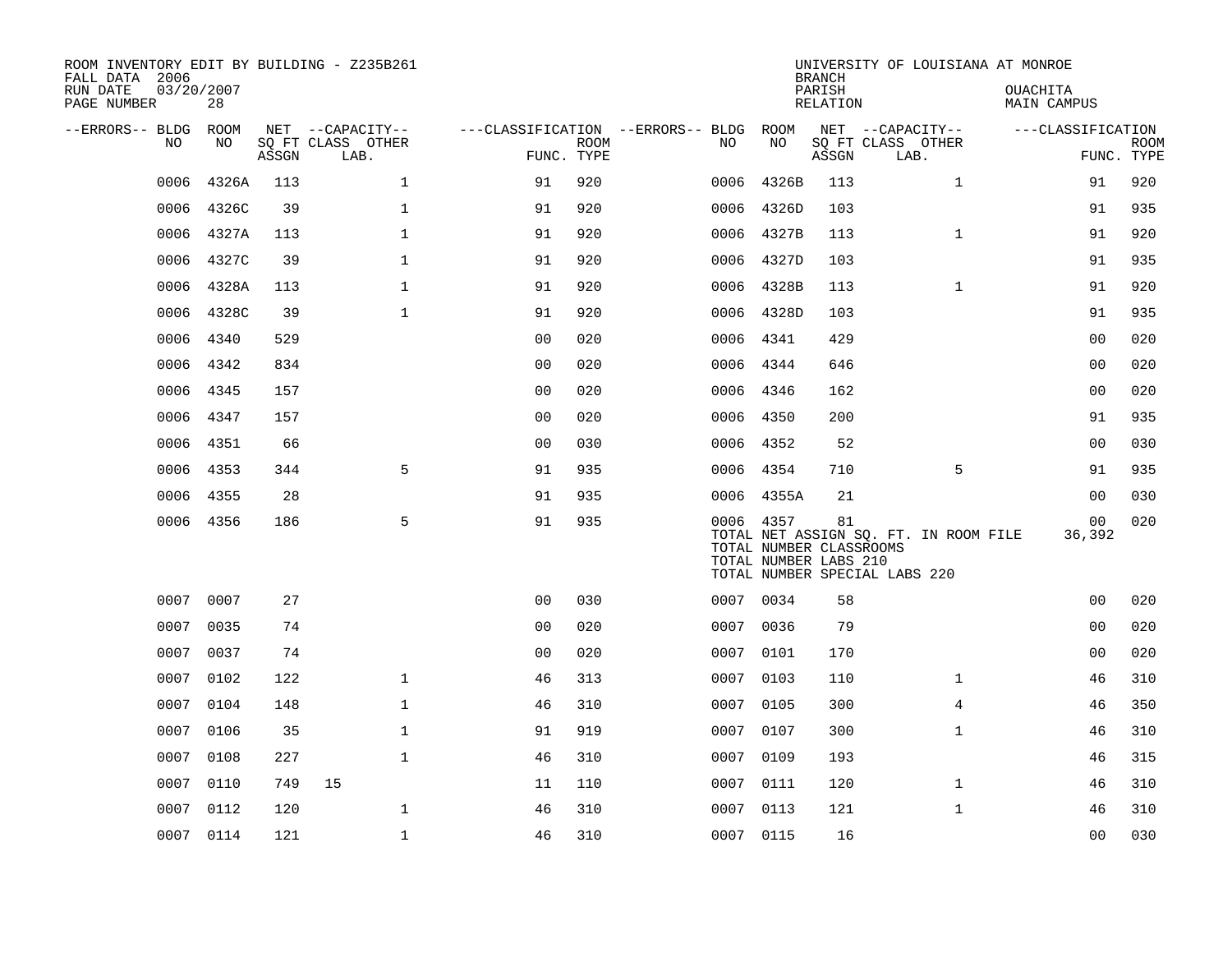| ROOM INVENTORY EDIT BY BUILDING - Z235B261<br>FALL DATA 2006 |                  |       |                           |                                        |      |           |            | <b>BRANCH</b>                                    |                               |                                       | UNIVERSITY OF LOUISIANA AT MONROE |                       |                           |
|--------------------------------------------------------------|------------------|-------|---------------------------|----------------------------------------|------|-----------|------------|--------------------------------------------------|-------------------------------|---------------------------------------|-----------------------------------|-----------------------|---------------------------|
| RUN DATE<br>PAGE NUMBER                                      | 03/20/2007<br>29 |       |                           |                                        |      |           |            | PARISH<br>RELATION                               |                               |                                       | OUACHITA<br><b>MAIN CAMPUS</b>    |                       |                           |
| --ERRORS-- BLDG ROOM                                         |                  |       | NET --CAPACITY--          | ---CLASSIFICATION --ERRORS-- BLDG ROOM |      |           |            |                                                  | NET --CAPACITY--              |                                       |                                   | ---CLASSIFICATION     |                           |
| NO                                                           | NO               | ASSGN | SO FT CLASS OTHER<br>LAB. | FUNC. TYPE                             | ROOM | NO        | NO         | ASSGN                                            | SQ FT CLASS OTHER<br>LAB.     |                                       |                                   |                       | <b>ROOM</b><br>FUNC. TYPE |
| 0007                                                         | 0116             | 640   |                           | 0 <sup>0</sup>                         | 020  | 0007 0117 |            | 228                                              |                               | 10                                    |                                   | 21                    | 250                       |
| 0007                                                         | 0118             | 302   | 10                        | 21                                     | 250  | 0007 0119 |            | 50                                               |                               | $\mathbf{1}$                          |                                   | 91                    | 919                       |
| 0007                                                         | 0120             | 50    | $\mathbf{1}$              | 91                                     | 919  | 0007 0121 |            | 305                                              |                               | $\mathbf{1}$                          |                                   | 52                    | 650                       |
|                                                              | 0007 0122        | 219   |                           | 46                                     | 315  | 0007 0123 |            | 122                                              |                               |                                       |                                   | 46                    | 315                       |
|                                                              | 0007 0124        | 199   | $\mathbf{1}$              | 46                                     | 310  | 0007 0125 |            | 117                                              |                               | $\mathbf{1}$                          |                                   | 46                    | 310                       |
|                                                              | 0007 0126        | 117   | $\mathbf{1}$              | 46                                     | 310  |           |            | TOTAL NUMBER CLASSROOMS<br>TOTAL NUMBER LABS 210 | TOTAL NUMBER SPECIAL LABS 220 | TOTAL NET ASSIGN SQ. FT. IN ROOM FILE |                                   | 4,375<br>$\mathbf{1}$ |                           |
|                                                              | 0008 0100        | 180   |                           | 52                                     | 525  |           |            | TOTAL NUMBER CLASSROOMS<br>TOTAL NUMBER LABS 210 | TOTAL NUMBER SPECIAL LABS 220 | TOTAL NET ASSIGN SQ. FT. IN ROOM FILE |                                   | 180                   |                           |
|                                                              | 0009 0100        | 560   |                           | 63                                     | 730  | 0009 0101 |            | 683                                              |                               |                                       |                                   | 63                    | 730                       |
|                                                              | 0009 0102        | 256   |                           | 63                                     | 730  |           |            | TOTAL NUMBER CLASSROOMS<br>TOTAL NUMBER LABS 210 | TOTAL NUMBER SPECIAL LABS 220 | TOTAL NET ASSIGN SQ. FT. IN ROOM FILE |                                   | 1,499                 |                           |
|                                                              | 0010 0100        | 501   |                           | 0 <sup>0</sup>                         | 020  | 0010 0101 |            | 324                                              |                               | 2                                     |                                   | 31                    | 314                       |
|                                                              | 0010 0102        | 252   | $\mathbf{1}$              | 31                                     | 325  | 0010 0103 |            | 91                                               |                               | $\mathbf{1}$                          |                                   | 31                    | 314                       |
| 0010                                                         | 0103A            | 103   |                           | 46                                     | 315  | 0010 0104 |            | 232                                              |                               | $\mathbf{1}$                          |                                   | 31                    | 314                       |
| 0010                                                         | 0105             | 210   | 7                         | 31                                     | 880  | 0010 0106 |            | 232                                              |                               | $\mathbf{1}$                          |                                   | 31                    | 314                       |
| 0010                                                         | 0107             | 513   | 17                        | 46                                     | 350  | 0010      | 0108       | 45                                               |                               | $\mathbf{1}$                          |                                   | 46                    | 315                       |
| 0010                                                         | 0109             | 145   | $\mathbf 1$               | 46                                     | 315  | 0010 0110 |            | 30                                               |                               | $\mathbf{1}$                          |                                   | 46                    | 315                       |
| 0010                                                         | 0111             | 123   | $\mathbf{1}$              | 31                                     | 314  | 0010      | 0112       | 240                                              |                               | 2                                     |                                   | 31                    | 314                       |
|                                                              | 0010 0113        | 946   | 12                        | 31                                     | 314  |           | 0010 0113A | 143                                              |                               | 5                                     |                                   | 46                    | 315                       |
|                                                              | 0010 0113B       | 160   | 2                         | 46                                     | 315  | 0010      | 0200       | 160                                              |                               | 2                                     |                                   | 46                    | 315                       |
| 0010                                                         | 0201             | 207   | $\mathbf 1$               | 31                                     | 314  | 0010      | 0202       | 260                                              |                               | 6                                     |                                   | 31                    | 320                       |
|                                                              | 0010 0203        | 280   | 2                         | 31                                     | 314  | 0010 0204 |            | 225                                              |                               | 2                                     |                                   | 31                    | 314                       |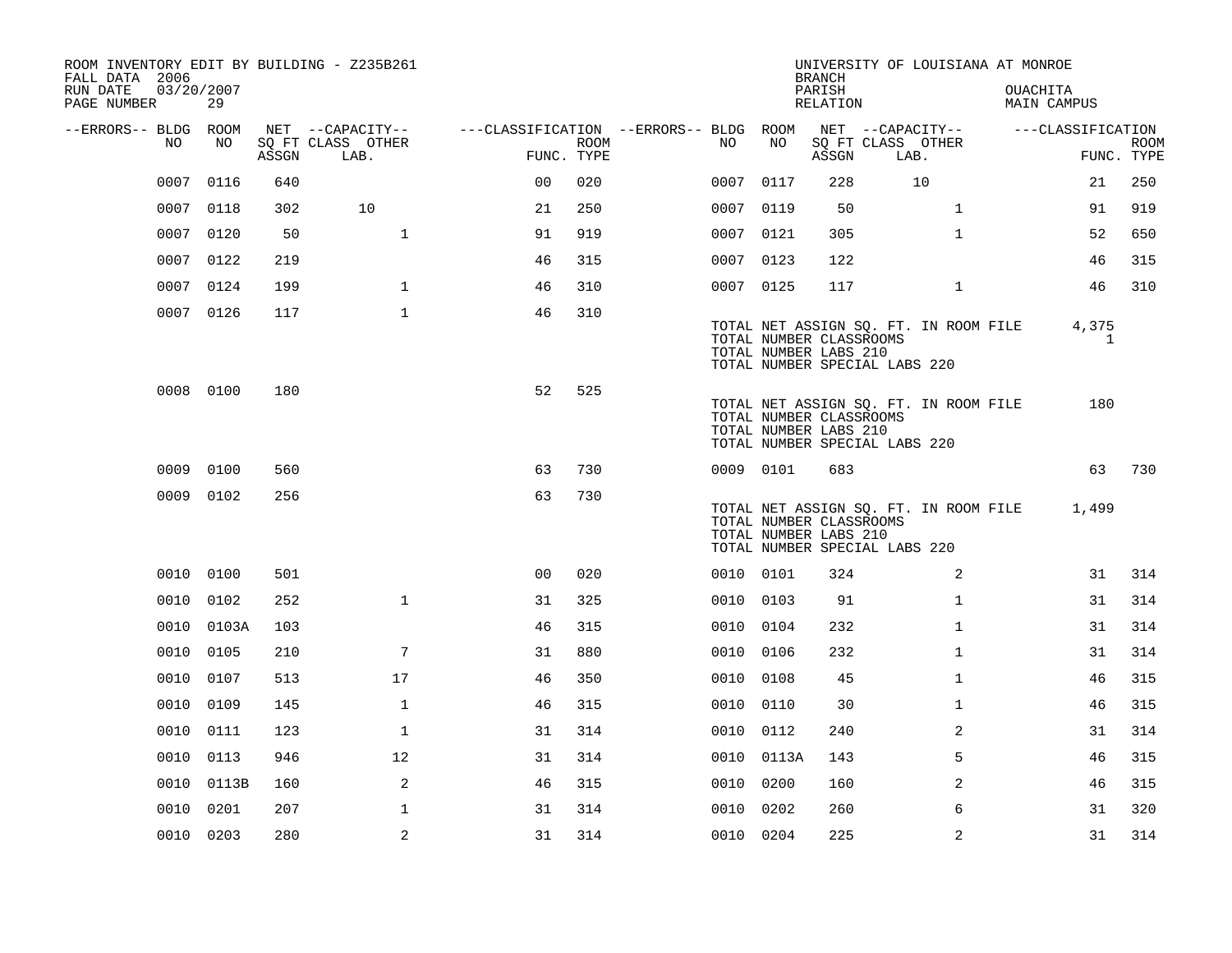| ROOM INVENTORY EDIT BY BUILDING - Z235B261<br>FALL DATA 2006 |                  |       |                                       |                                        |      |           |            | <b>BRANCH</b>                                                                     |      | UNIVERSITY OF LOUISIANA AT MONROE     |                                |                           |
|--------------------------------------------------------------|------------------|-------|---------------------------------------|----------------------------------------|------|-----------|------------|-----------------------------------------------------------------------------------|------|---------------------------------------|--------------------------------|---------------------------|
| RUN DATE<br>PAGE NUMBER                                      | 03/20/2007<br>30 |       |                                       |                                        |      |           |            | PARISH<br>RELATION                                                                |      |                                       | <b>OUACHITA</b><br>MAIN CAMPUS |                           |
| --ERRORS-- BLDG ROOM<br>NO.                                  | NO               |       | NET --CAPACITY--<br>SQ FT CLASS OTHER | ---CLASSIFICATION --ERRORS-- BLDG ROOM | ROOM | NO        | NO         |                                                                                   |      | NET --CAPACITY--                      | ---CLASSIFICATION              |                           |
|                                                              |                  | ASSGN | LAB.                                  | FUNC. TYPE                             |      |           |            | ASSGN                                                                             | LAB. | SQ FT CLASS OTHER                     |                                | <b>ROOM</b><br>FUNC. TYPE |
|                                                              | 0010 0205        | 716   | 3                                     | 46                                     | 310  |           |            | TOTAL NUMBER CLASSROOMS<br>TOTAL NUMBER LABS 210<br>TOTAL NUMBER SPECIAL LABS 220 |      | TOTAL NET ASSIGN SQ. FT. IN ROOM FILE | 5,637                          |                           |
|                                                              | 0011 0001        | 258   |                                       | 63                                     | 730  | 0011 0002 |            | 220                                                                               |      |                                       | 63                             | 730                       |
|                                                              | 0011 0003        | 249   |                                       | 63                                     | 730  |           | 0011 0003B | 27                                                                                |      |                                       | 63                             | 730                       |
|                                                              | 0011 0003C       | 76    |                                       | 63                                     | 730  | 0011 0004 |            | 104                                                                               |      |                                       | 63                             | 730                       |
|                                                              | 0011 0004A       | 23    |                                       | 63                                     | 730  | 0011 0005 |            | 56                                                                                |      |                                       | 63                             | 730                       |
|                                                              | 0011 0006        | 137   |                                       | 63                                     | 730  |           | 0011 0006A | 25                                                                                |      |                                       | 63                             | 730                       |
|                                                              | 0011 0007        | 133   |                                       | 63                                     | 730  |           |            | TOTAL NUMBER CLASSROOMS<br>TOTAL NUMBER LABS 210<br>TOTAL NUMBER SPECIAL LABS 220 |      | TOTAL NET ASSIGN SQ. FT. IN ROOM FILE | 1,308                          |                           |
|                                                              | 0012 0100        | 238   |                                       | 63                                     | 730  | 0012 0101 |            | 165                                                                               |      |                                       | 63                             | 730                       |
|                                                              | 0012 0102        | 180   |                                       | 63                                     | 730  | 0012 0103 |            | 322                                                                               |      |                                       | 63                             | 730                       |
|                                                              | 0012 0104        | 94    |                                       | 63                                     | 730  | 0012 0105 |            | 67                                                                                |      |                                       | 63                             | 730                       |
|                                                              | 0012 0106        | 94    |                                       | 63                                     | 730  | 0012 0107 |            | 245                                                                               |      |                                       | 63                             | 730                       |
|                                                              | 0012 0108        | 109   |                                       | 63                                     | 730  | 0012 0109 |            | 156                                                                               |      |                                       | 63                             | 730                       |
|                                                              | 0012 A0103       | 26    |                                       | 0 <sub>0</sub>                         | 030  |           |            | TOTAL NUMBER CLASSROOMS<br>TOTAL NUMBER LABS 210<br>TOTAL NUMBER SPECIAL LABS 220 |      | TOTAL NET ASSIGN SQ. FT. IN ROOM FILE | 1,670                          |                           |
|                                                              | 0013 0100        | 8045  | 5                                     | 72                                     | 720  | 0013 0101 |            | 279                                                                               |      |                                       | 0 <sub>0</sub>                 | 020                       |
|                                                              | 0013 0102        | 110   | $\mathbf{1}$                          | 46                                     | 310  | 0013 0103 |            | 100                                                                               |      |                                       | 48                             | 115                       |
|                                                              | 0013 0104        | 625   | 16                                    | 11                                     | 110  | 0013 0105 |            | 141                                                                               |      | $\mathbf{1}$                          | 46                             | 310                       |
|                                                              | 0013 0106        | 500   |                                       | 72                                     | 725  | 0013 0107 |            | 375                                                                               |      |                                       | 72                             | 725                       |
|                                                              | 0013 0108        | 45    |                                       | 0 <sub>0</sub>                         | 010  | 0013 0109 |            | 40                                                                                |      | $\mathbf{1}$                          | 46                             | 315                       |
|                                                              | 0013 0110        | 79    | $\mathbf{1}$                          | 0 <sub>0</sub>                         | 030  | 0013 0111 |            | 79                                                                                |      | $\mathbf{1}$                          | 0 <sub>0</sub>                 | 030                       |
|                                                              | 0013 0112        | 42    | $\mathbf 1$                           | 0 <sub>0</sub>                         | 030  | 0013 0113 |            | 42                                                                                |      | $\mathbf{1}$                          | 0 <sub>0</sub>                 | 030                       |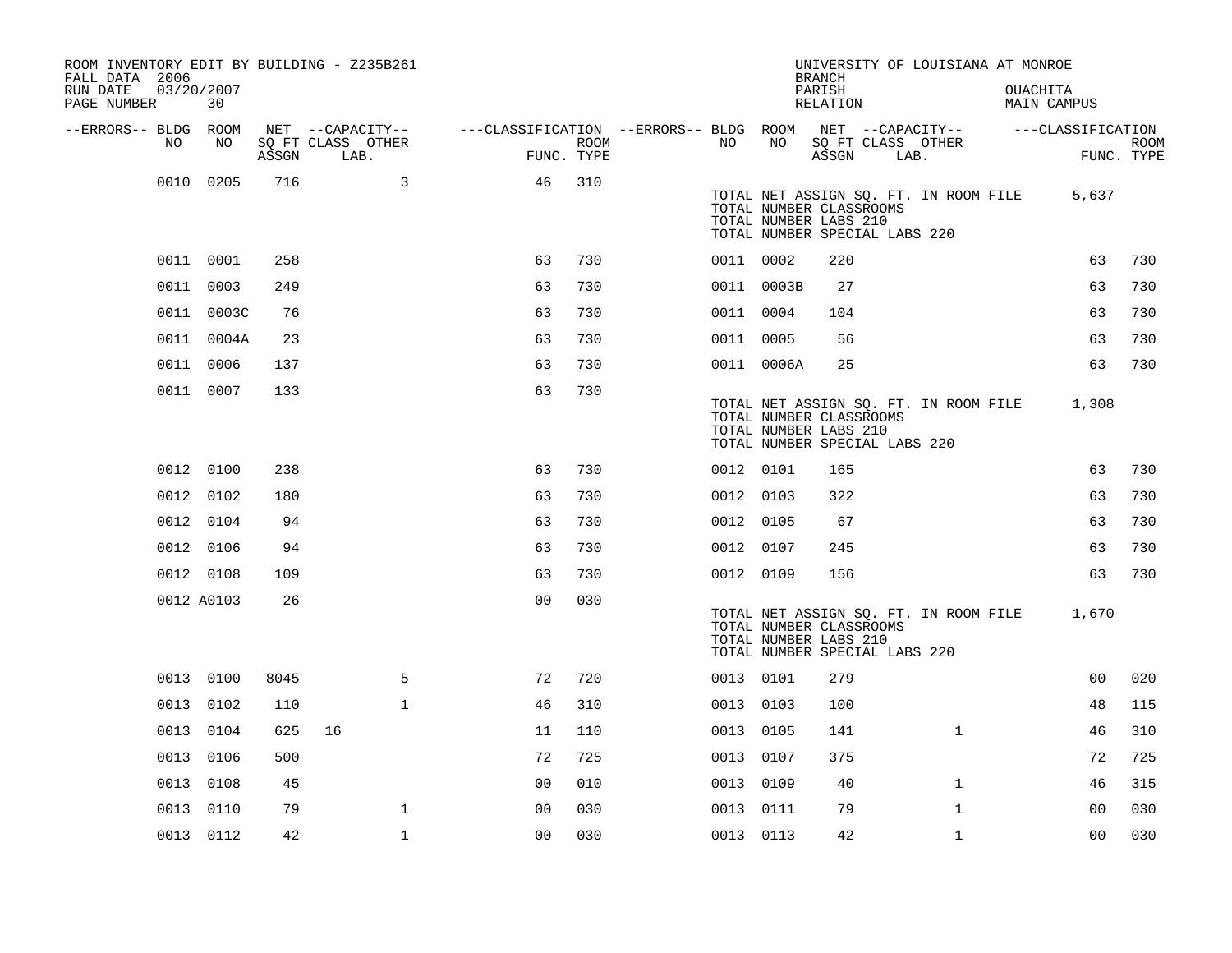| ROOM INVENTORY EDIT BY BUILDING - Z235B261<br>FALL DATA 2006 |            |       |                           |                                                         |                    |           |            | <b>BRANCH</b>                                                                              | UNIVERSITY OF LOUISIANA AT MONROE                                  |                         |                           |
|--------------------------------------------------------------|------------|-------|---------------------------|---------------------------------------------------------|--------------------|-----------|------------|--------------------------------------------------------------------------------------------|--------------------------------------------------------------------|-------------------------|---------------------------|
| RUN DATE<br>03/20/2007<br>PAGE NUMBER                        | 31         |       |                           |                                                         |                    |           |            | PARISH<br>RELATION                                                                         |                                                                    | OUACHITA<br>MAIN CAMPUS |                           |
| --ERRORS-- BLDG ROOM                                         |            |       | NET --CAPACITY--          | ---CLASSIFICATION --ERRORS-- BLDG ROOM NET --CAPACITY-- |                    |           |            |                                                                                            |                                                                    | ---CLASSIFICATION       |                           |
| NO.                                                          | NO         | ASSGN | SQ FT CLASS OTHER<br>LAB. |                                                         | ROOM<br>FUNC. TYPE | NO        | NO         | ASSGN<br>TOTAL NUMBER CLASSROOMS<br>TOTAL NUMBER LABS 210<br>TOTAL NUMBER SPECIAL LABS 220 | SQ FT CLASS OTHER<br>LAB.<br>TOTAL NET ASSIGN SQ. FT. IN ROOM FILE | 9,936<br>1              | <b>ROOM</b><br>FUNC. TYPE |
|                                                              | 0014 0001  | 63    | $\mathbf{1}$              | 46                                                      | 310                | 0014 0002 |            | 18                                                                                         | $\mathbf{1}$                                                       | 46                      | 315                       |
| 0014                                                         | 0003       | 18    | $\mathbf 1$               | 46                                                      | 315                | 0014 0004 |            | 395                                                                                        | 2                                                                  | 46                      | 310                       |
|                                                              | 0014 0005  | 304   | $\mathbf{1}$              | 46                                                      | 310                | 0014 0006 |            | 755                                                                                        | 6                                                                  | 46                      | 310                       |
|                                                              | 0014 0007  | 366   | 6                         | 46                                                      | 315                | 0014 0008 |            | 167                                                                                        | 3                                                                  | 46                      | 315                       |
|                                                              | 0014 0009  | 202   | $\mathbf{1}$              | 46                                                      | 310                | 0014 0010 |            | 117                                                                                        |                                                                    | 46                      | 315                       |
|                                                              | 0014 0011  | 250   |                           | 46                                                      | 315                | 0014 0012 |            | 250                                                                                        | 3                                                                  | 0 <sub>0</sub>          | 030                       |
|                                                              | 0014 0013  | 755   | 17                        | 46                                                      | 315                | 0014 0014 |            | 1481                                                                                       |                                                                    | 0 <sub>0</sub>          | 020                       |
|                                                              | 0014 0015  | 755   | 4                         | 46                                                      | 315                |           |            | TOTAL NUMBER CLASSROOMS<br>TOTAL NUMBER LABS 210<br>TOTAL NUMBER SPECIAL LABS 220          | TOTAL NET ASSIGN SQ. FT. IN ROOM FILE                              | 4,165                   |                           |
|                                                              | 0015 5101A | 133   | $\mathbf 1$               | 91                                                      | 950                |           | 0015 5101B | 117                                                                                        | $\mathbf{1}$                                                       | 91                      | 950                       |
|                                                              | 0015 5101C | 117   | $\mathbf{1}$              | 91                                                      | 950                |           | 0015 5101D | 133                                                                                        | $\mathbf{1}$                                                       | 91                      | 950                       |
|                                                              | 0015 5101E | 140   | $\mathbf{1}$              | 91                                                      | 950                |           | 0015 5101F | 230                                                                                        | 2                                                                  | 91                      | 950                       |
|                                                              | 0015 5102A | 133   | $\mathbf 1$               | 91                                                      | 950                |           | 0015 5102B | 117                                                                                        | $\mathbf{1}$                                                       | 91                      | 950                       |
|                                                              | 0015 5102C | 117   | $\mathbf 1$               | 91                                                      | 950                |           | 0015 5102D | 133                                                                                        | $\mathbf{1}$                                                       | 91                      | 950                       |
|                                                              | 0015 5102E | 140   | $\mathbf{1}$              | 91                                                      | 950                |           | 0015 5102F | 230                                                                                        | $\mathbf{1}$                                                       | 91                      | 950                       |
|                                                              | 0015 5103A | 133   | $\mathbf 1$               | 91                                                      | 950                |           | 0015 5103B | 117                                                                                        | $\mathbf{1}$                                                       | 91                      | 950                       |
|                                                              | 0015 5103C | 117   | $\mathbf{1}$              | 91                                                      | 950                |           | 0015 5103D | 133                                                                                        | $\mathbf{1}$                                                       | 91                      | 950                       |
|                                                              | 0015 5103E | 140   | $\mathbf{1}$              | 91                                                      | 950                |           | 0015 5103F | 230                                                                                        | $\mathbf{1}$                                                       | 91                      | 950                       |
| 0015                                                         | 5104A      | 133   | $\mathbf{1}$              | 91                                                      | 950                |           | 0015 5104B | 117                                                                                        | $\mathbf{1}$                                                       | 91                      | 950                       |
|                                                              | 0015 5104C | 117   | $\mathbf 1$               | 91                                                      | 950                |           | 0015 5104D | 133                                                                                        | $\mathbf{1}$                                                       | 91                      | 950                       |
|                                                              | 0015 5104E | 140   | $\mathbf 1$               | 91                                                      | 950                |           | 0015 5104F | 230                                                                                        | $\mathbf{1}$                                                       | 91                      | 950                       |
|                                                              | 0015 5105A | 133   | $\mathbf 1$               | 91                                                      | 950                |           | 0015 5105B | 117                                                                                        | $\mathbf{1}$                                                       | 91                      | 950                       |
|                                                              | 0015 5105C | 117   | $\mathbf 1$               | 91                                                      | 950                |           | 0015 5105D | 133                                                                                        | $\mathbf{1}$                                                       | 91                      | 950                       |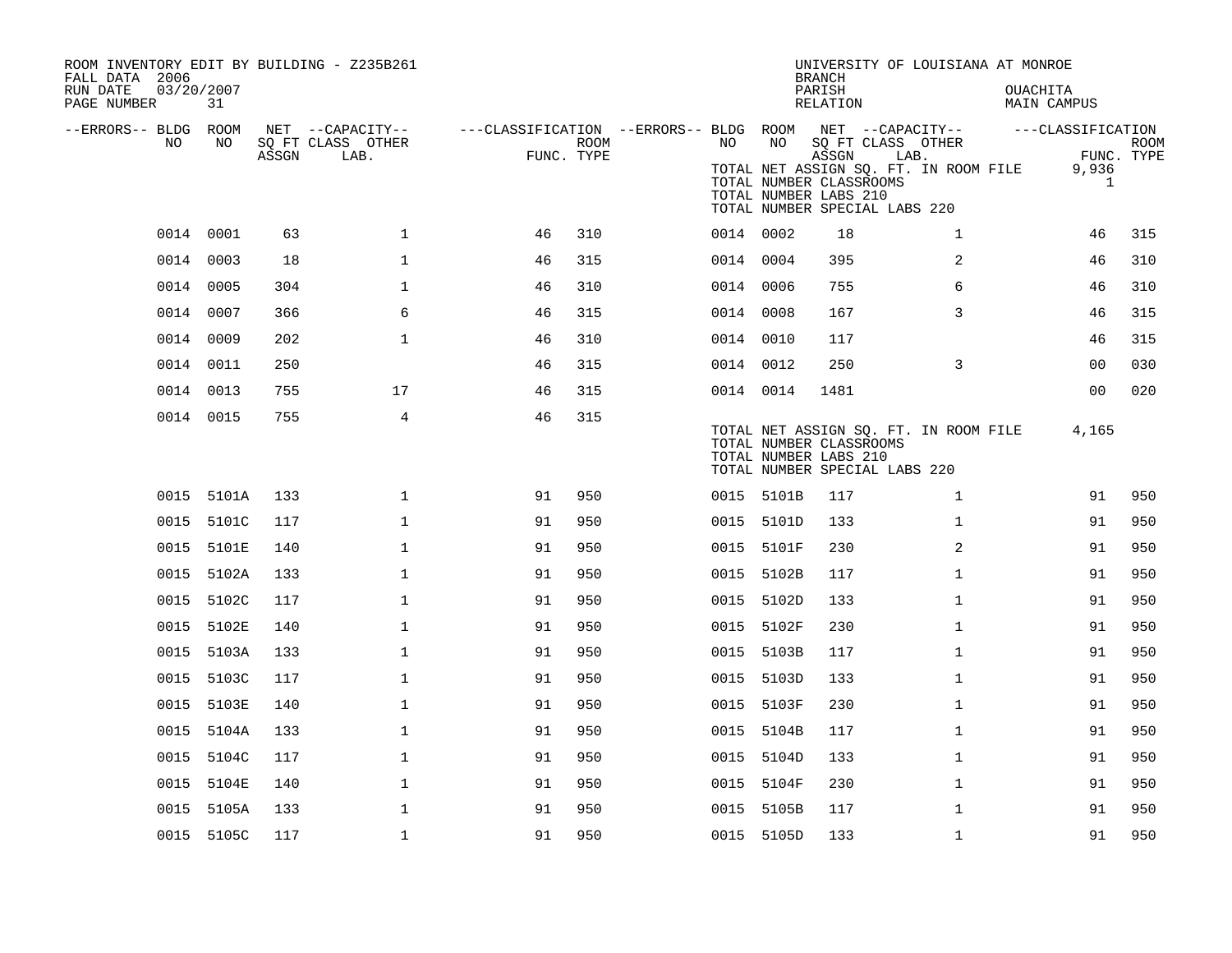| ROOM INVENTORY EDIT BY BUILDING - Z235B261<br>FALL DATA 2006<br>RUN DATE<br>PAGE NUMBER | 03/20/2007<br>32 |       |                                               |                                   |                           |           |            | <b>BRANCH</b><br>PARISH<br><b>RELATION</b> | UNIVERSITY OF LOUISIANA AT MONROE             | OUACHITA<br><b>MAIN CAMPUS</b>  |             |
|-----------------------------------------------------------------------------------------|------------------|-------|-----------------------------------------------|-----------------------------------|---------------------------|-----------|------------|--------------------------------------------|-----------------------------------------------|---------------------------------|-------------|
| --ERRORS-- BLDG<br><b>NO</b>                                                            | ROOM<br>NO.      | ASSGN | NET --CAPACITY--<br>SQ FT CLASS OTHER<br>LAB. | ---CLASSIFICATION --ERRORS-- BLDG | <b>ROOM</b><br>FUNC. TYPE | NO        | ROOM<br>NO | ASSGN                                      | NET --CAPACITY--<br>SQ FT CLASS OTHER<br>LAB. | ---CLASSIFICATION<br>FUNC. TYPE | <b>ROOM</b> |
| 0015                                                                                    | 5105E            | 140   | $\mathbf{1}$                                  | 91                                | 950                       | 0015      | 5105F      | 230                                        | $\mathbf{1}$                                  | 91                              | 950         |
| 0015                                                                                    | 5106A            | 131   | $\mathbf 1$                                   | 91                                | 950                       | 0015      | 5106E      | 137                                        | $\mathbf{1}$                                  | 91                              | 950         |
| 0015                                                                                    | 5106F            | 123   | $\mathbf{1}$                                  | 91                                | 950                       | 0015      | 5107A      | 133                                        | $\mathbf{1}$                                  | 91                              | 950         |
| 0015                                                                                    | 5107B            | 117   | $\mathbf{1}$                                  | 91                                | 950                       |           | 0015 5107C | 117                                        | $\mathbf{1}$                                  | 91                              | 950         |
| 0015                                                                                    | 5107D            | 133   | $\mathbf{1}$                                  | 91                                | 950                       | 0015      | 5107E      | 140                                        | $\mathbf{1}$                                  | 91                              | 950         |
| 0015                                                                                    | 5107F            | 230   | $\mathbf{1}$                                  | 91                                | 950                       |           | 0015 5108A | 133                                        | $\mathbf{1}$                                  | 91                              | 950         |
| 0015                                                                                    | 5108B            | 117   | $\mathbf{1}$                                  | 91                                | 950                       | 0015      | 5108C      | 117                                        | $\mathbf{1}$                                  | 91                              | 950         |
| 0015                                                                                    | 5108D            | 133   | $\mathbf 1$                                   | 91                                | 950                       | 0015      | 5108E      | 140                                        | $\mathbf{1}$                                  | 91                              | 950         |
| 0015                                                                                    | 5108F            | 230   | $\mathbf 1$                                   | 91                                | 950                       | 0015      | 5109A      | 131                                        | $\mathbf{1}$                                  | 91                              | 950         |
| 0015                                                                                    | 5109E            | 137   | $\mathbf 1$                                   | 91                                | 950                       |           | 0015 5109F | 123                                        | $\mathbf{1}$                                  | 91                              | 950         |
| 0015                                                                                    | 5110A            | 131   | $\mathbf 1$                                   | 91                                | 950                       | 0015      | 5110E      | 137                                        | $\mathbf{1}$                                  | 91                              | 950         |
| 0015                                                                                    | 5110F            | 123   | $\mathbf 1$                                   | 91                                | 950                       |           | 0015 5111A | 123                                        | $\mathbf{1}$                                  | 91                              | 950         |
| 0015                                                                                    | 5111B            | 130   | $\mathbf{1}$                                  | 91                                | 950                       | 0015      | 5111E      | 128                                        | $\mathbf{1}$                                  | 91                              | 950         |
| 0015                                                                                    | 5111F            | 148   | $\mathbf 1$                                   | 91                                | 950                       |           | 0015 5112A | 123                                        | $\mathbf{1}$                                  | 91                              | 950         |
| 0015                                                                                    | 5112B            | 130   | $\mathbf 1$                                   | 91                                | 950                       | 0015      | 5112E      | 128                                        | $\mathbf{1}$                                  | 91                              | 950         |
| 0015                                                                                    | 5112F            | 148   | $\mathbf 1$                                   | 91                                | 950                       |           | 0015 5113A | 133                                        | $\mathbf{1}$                                  | 91                              | 950         |
| 0015                                                                                    | 5113B            | 117   | $\mathbf 1$                                   | 91                                | 950                       | 0015      | 5113C      | 117                                        | $\mathbf{1}$                                  | 91                              | 950         |
| 0015                                                                                    | 5113D            | 133   | $\mathbf{1}$                                  | 91                                | 950                       |           | 0015 5113E | 140                                        | $\mathbf{1}$                                  | 91                              | 950         |
| 0015                                                                                    | 5113F            | 230   | $\mathbf 1$                                   | 91                                | 950                       | 0015      | 5114A      | 133                                        | $\mathbf{1}$                                  | 91                              | 950         |
| 0015                                                                                    | 5114B            | 117   | $\mathbf{1}$                                  | 91                                | 950                       |           | 0015 5114C | 117                                        | $\mathbf{1}$                                  | 91                              | 950         |
| 0015                                                                                    | 5114D            | 133   | $\mathbf{1}$                                  | 91                                | 950                       |           | 0015 5114E | 140                                        | $\mathbf{1}$                                  | 91                              | 950         |
| 0015                                                                                    | 5114F            | 230   | $\mathbf{1}$                                  | 91                                | 950                       | 0015 5150 |            | 660                                        |                                               | 0 <sub>0</sub>                  | 020         |
| 0015                                                                                    | 5151             | 360   |                                               | 91                                | 955                       | 0015 5152 |            | 56                                         |                                               | 00                              | 030         |
| 0015                                                                                    | 5153             | 94    |                                               | 0 <sub>0</sub>                    | 030                       | 0015 5154 |            | 56                                         |                                               | 91                              | 955         |
|                                                                                         | 0015 5155        | 410   | 1                                             | 91                                | 955                       | 0015 5156 |            | 58                                         |                                               | 00                              | 020         |
|                                                                                         | 0015 5157        | 828   |                                               | 0 <sub>0</sub>                    | 020                       | 0015 5158 |            | 412                                        |                                               | 0 <sub>0</sub>                  | 020         |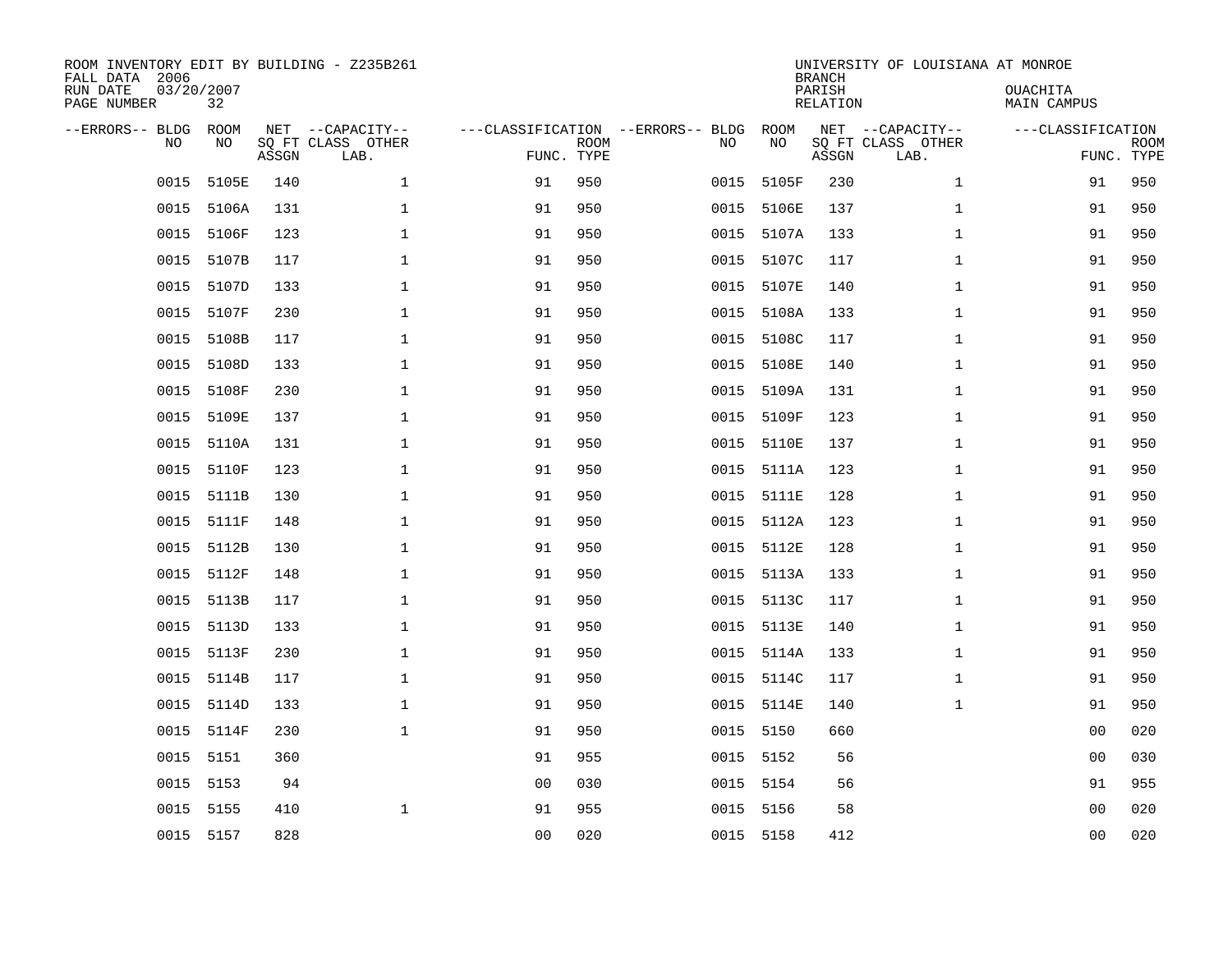| ROOM INVENTORY EDIT BY BUILDING - Z235B261<br>FALL DATA 2006<br>RUN DATE | 03/20/2007 |       |                                       |                                   |             |      |            | <b>BRANCH</b><br>PARISH | UNIVERSITY OF LOUISIANA AT MONROE     | OUACHITA           |             |
|--------------------------------------------------------------------------|------------|-------|---------------------------------------|-----------------------------------|-------------|------|------------|-------------------------|---------------------------------------|--------------------|-------------|
| PAGE NUMBER                                                              | 33         |       |                                       |                                   |             |      |            | <b>RELATION</b>         |                                       | <b>MAIN CAMPUS</b> |             |
| --ERRORS-- BLDG<br>NO                                                    | ROOM<br>NO |       | NET --CAPACITY--<br>SQ FT CLASS OTHER | ---CLASSIFICATION --ERRORS-- BLDG | <b>ROOM</b> | NO   | ROOM<br>NO |                         | NET --CAPACITY--<br>SQ FT CLASS OTHER | ---CLASSIFICATION  | <b>ROOM</b> |
|                                                                          |            | ASSGN | LAB.                                  | FUNC. TYPE                        |             |      |            | ASSGN                   | LAB.                                  | FUNC. TYPE         |             |
| 0015                                                                     | 5159       | 270   |                                       | 0 <sub>0</sub>                    | 020         | 0015 | 5160       | 160                     |                                       | 00                 | 020         |
| 0015                                                                     | 5161       | 251   |                                       | 0 <sub>0</sub>                    | 020         | 0015 | 5201A      | 133                     | $\mathbf{1}$                          | 91                 | 950         |
| 0015                                                                     | 5201B      | 117   | $\mathbf 1$                           | 91                                | 950         | 0015 | 5201C      | 117                     | $\mathbf{1}$                          | 91                 | 950         |
| 0015                                                                     | 5201D      | 133   | $\mathbf 1$                           | 91                                | 950         | 0015 | 5201E      | 140                     | $\mathbf{1}$                          | 91                 | 950         |
| 0015                                                                     | 5201F      | 230   | $\mathbf{1}$                          | 91                                | 950         | 0015 | 5202A      | 133                     | $\mathbf{1}$                          | 91                 | 950         |
| 0015                                                                     | 5202B      | 117   | $\mathbf{1}$                          | 91                                | 950         | 0015 | 5202C      | 117                     | $\mathbf{1}$                          | 91                 | 950         |
| 0015                                                                     | 5202D      | 133   | $\mathbf{1}$                          | 91                                | 950         | 0015 | 5202E      | 140                     | $\mathbf{1}$                          | 91                 | 950         |
| 0015                                                                     | 5202F      | 230   | $\mathbf{1}$                          | 91                                | 950         | 0015 | 5203A      | 133                     | $\mathbf{1}$                          | 91                 | 950         |
| 0015                                                                     | 5203B      | 117   | $\mathbf{1}$                          | 91                                | 950         | 0015 | 5203C      | 117                     | $\mathbf{1}$                          | 91                 | 950         |
| 0015                                                                     | 5203D      | 133   | $\mathbf{1}$                          | 91                                | 950         | 0015 | 5203E      | 140                     | $\mathbf{1}$                          | 91                 | 950         |
| 0015                                                                     | 5203F      | 230   | $\mathbf{1}$                          | 91                                | 950         | 0015 | 5204A      | 133                     | $\mathbf{1}$                          | 91                 | 950         |
| 0015                                                                     | 5204B      | 117   | $\mathbf{1}$                          | 91                                | 950         | 0015 | 5204C      | 117                     | $\mathbf{1}$                          | 91                 | 950         |
| 0015                                                                     | 5204D      | 133   | $\mathbf 1$                           | 91                                | 950         | 0015 | 5204E      | 140                     | $\mathbf{1}$                          | 91                 | 950         |
| 0015                                                                     | 5204F      | 230   | $\mathbf 1$                           | 91                                | 950         | 0015 | 5205A      | 133                     | $\mathbf{1}$                          | 91                 | 950         |
| 0015                                                                     | 5205B      | 117   | 1                                     | 91                                | 950         | 0015 | 5205C      | 117                     | $\mathbf{1}$                          | 91                 | 950         |
| 0015                                                                     | 5205D      | 133   | $\mathbf 1$                           | 91                                | 950         | 0015 | 5205E      | 140                     | $\mathbf{1}$                          | 91                 | 950         |
| 0015                                                                     | 5205F      | 230   | $\mathbf 1$                           | 91                                | 950         | 0015 | 5206A      | 131                     | $\mathbf{1}$                          | 91                 | 950         |
| 0015                                                                     | 5206E      | 137   | $\mathbf{1}$                          | 91                                | 950         | 0015 | 5206F      | 123                     | $\mathbf{1}$                          | 91                 | 950         |
| 0015                                                                     | 5207A      | 133   | $\mathbf{1}$                          | 91                                | 950         |      | 0015 5207B | 117                     | $\mathbf{1}$                          | 91                 | 950         |
| 0015                                                                     | 5207C      | 117   | $\mathbf 1$                           | 91                                | 950         | 0015 | 5207D      | 133                     | $\mathbf{1}$                          | 91                 | 950         |
| 0015                                                                     | 5207E      | 140   | 1                                     | 91                                | 950         | 0015 | 5207F      | 230                     | $\mathbf{1}$                          | 91                 | 950         |
| 0015                                                                     | 5208A      | 133   | $\mathbf{1}$                          | 91                                | 950         | 0015 | 5208B      | 117                     | $\mathbf{1}$                          | 91                 | 950         |
| 0015                                                                     | 5208C      | 117   | 1                                     | 91                                | 950         | 0015 | 5208D      | 133                     | $\mathbf{1}$                          | 91                 | 950         |
| 0015                                                                     | 5208E      | 140   | $\mathbf 1$                           | 91                                | 950         | 0015 | 5208F      | 230                     | $\mathbf{1}$                          | 91                 | 950         |
| 0015                                                                     | 5209A      | 131   | $\mathbf 1$                           | 91                                | 950         | 0015 | 5209E      | 137                     | $\mathbf{1}$                          | 91                 | 950         |
|                                                                          | 0015 5209F | 123   | $\mathbf{1}$                          | 91                                | 950         |      | 0015 5210A | 131                     | $\mathbf{1}$                          | 91                 | 950         |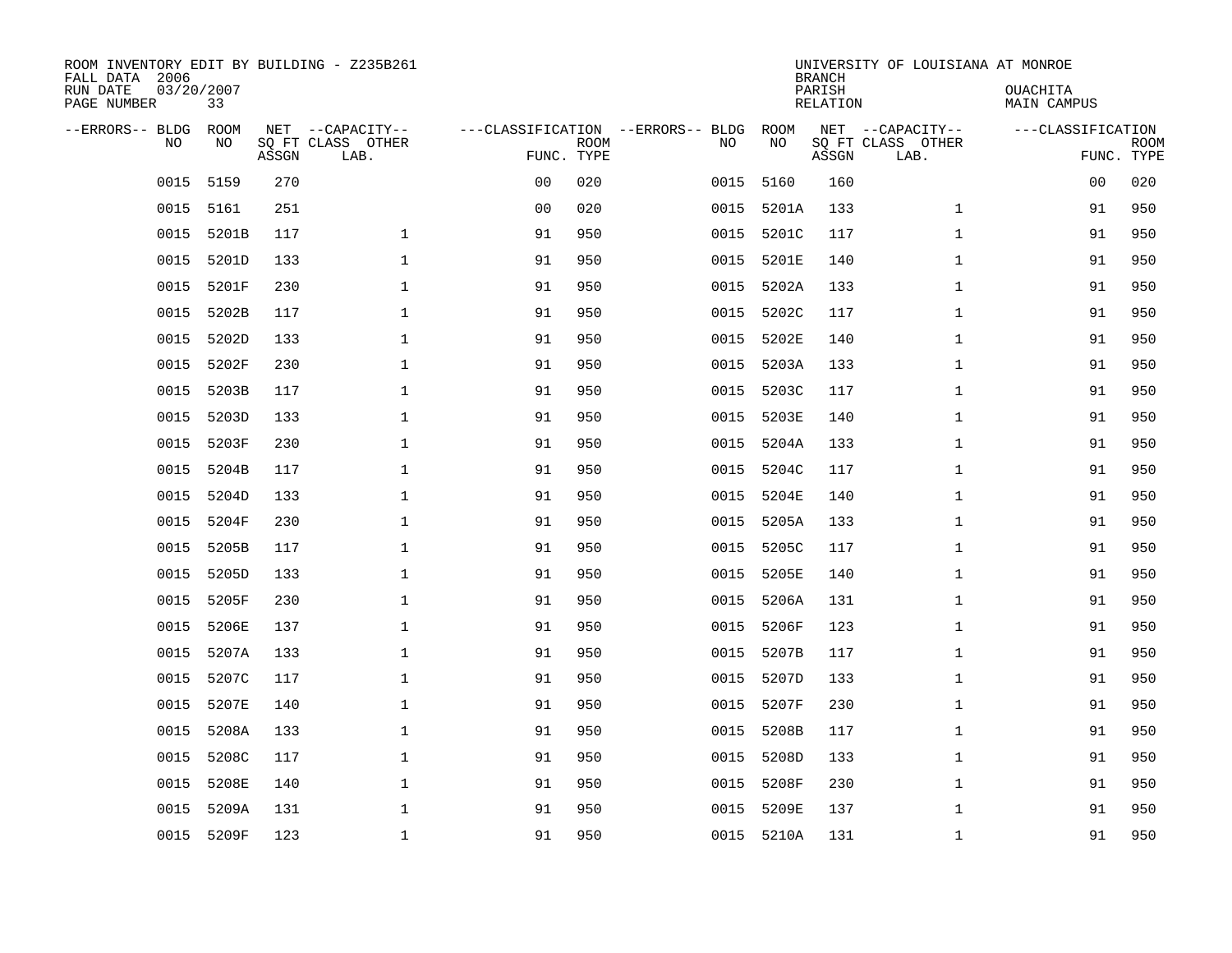| ROOM INVENTORY EDIT BY BUILDING - Z235B261<br>FALL DATA 2006<br>RUN DATE<br>PAGE NUMBER | 03/20/2007<br>34 |       |                                               |                                                 |             |           |            | <b>BRANCH</b><br>PARISH<br><b>RELATION</b> | UNIVERSITY OF LOUISIANA AT MONROE             | OUACHITA<br><b>MAIN CAMPUS</b>  |             |
|-----------------------------------------------------------------------------------------|------------------|-------|-----------------------------------------------|-------------------------------------------------|-------------|-----------|------------|--------------------------------------------|-----------------------------------------------|---------------------------------|-------------|
| --ERRORS-- BLDG<br>NO                                                                   | ROOM<br>NO       | ASSGN | NET --CAPACITY--<br>SQ FT CLASS OTHER<br>LAB. | ---CLASSIFICATION --ERRORS-- BLDG<br>FUNC. TYPE | <b>ROOM</b> | NO        | ROOM<br>NO | ASSGN                                      | NET --CAPACITY--<br>SQ FT CLASS OTHER<br>LAB. | ---CLASSIFICATION<br>FUNC. TYPE | <b>ROOM</b> |
| 0015                                                                                    | 5210E            | 137   | $\mathbf 1$                                   | 91                                              | 950         | 0015      | 5210F      | 123                                        | $\mathbf{1}$                                  | 91                              | 950         |
| 0015                                                                                    | 5211A            | 123   | 1                                             | 91                                              | 950         | 0015      | 5211B      | 130                                        | $\mathbf{1}$                                  | 91                              | 950         |
| 0015                                                                                    | 5211E            | 128   | 1                                             | 91                                              | 950         | 0015      | 5211F      | 148                                        | $\mathbf{1}$                                  | 91                              | 950         |
| 0015                                                                                    | 5212A            | 123   | $\mathbf 1$                                   | 91                                              | 950         |           | 0015 5212B | 130                                        | $\mathbf{1}$                                  | 91                              | 950         |
| 0015                                                                                    | 5212E            | 128   | $\mathbf{1}$                                  | 91                                              | 950         | 0015      | 5212F      | 148                                        | $\mathbf{1}$                                  | 91                              | 950         |
| 0015                                                                                    | 5213A            | 133   | $\mathbf{1}$                                  | 91                                              | 950         |           | 0015 5213B | 117                                        | $\mathbf{1}$                                  | 91                              | 950         |
| 0015                                                                                    | 5213C            | 117   | $\mathbf{1}$                                  | 91                                              | 950         | 0015      | 5213D      | 133                                        | $\mathbf{1}$                                  | 91                              | 950         |
| 0015                                                                                    | 5213E            | 140   | $\mathbf 1$                                   | 91                                              | 950         |           | 0015 5213F | 230                                        | $\mathbf{1}$                                  | 91                              | 950         |
| 0015                                                                                    | 5214A            | 133   | $\mathbf{1}$                                  | 91                                              | 950         | 0015      | 5214B      | 117                                        | $\mathbf{1}$                                  | 91                              | 950         |
| 0015                                                                                    | 5214C            | 117   | $\mathbf{1}$                                  | 91                                              | 950         |           | 0015 5214D | 133                                        | $\mathbf{1}$                                  | 91                              | 950         |
| 0015                                                                                    | 5214E            | 140   | $\mathbf{1}$                                  | 91                                              | 950         | 0015      | 5214F      | 230                                        | $\mathbf{1}$                                  | 91                              | 950         |
| 0015                                                                                    | 5250             | 660   |                                               | 0 <sub>0</sub>                                  | 020         | 0015      | 5251       | 360                                        |                                               | 91                              | 955         |
| 0015                                                                                    | 5253             | 150   |                                               | 91                                              | 955         | 0015      | 5254       | 56                                         |                                               | 91                              | 955         |
| 0015                                                                                    | 5255             | 410   |                                               | 91                                              | 955         | 0015 5256 |            | 58                                         |                                               | 00                              | 020         |
| 0015                                                                                    | 5257             | 828   |                                               | 0 <sub>0</sub>                                  | 020         | 0015      | 5258       | 412                                        |                                               | 0 <sub>0</sub>                  | 020         |
| 0015                                                                                    | 5259             | 270   |                                               | 0 <sub>0</sub>                                  | 020         | 0015      | 5260       | 160                                        |                                               | 0 <sub>0</sub>                  | 020         |
| 0015                                                                                    | 5261             | 251   |                                               | 0 <sub>0</sub>                                  | 020         | 0015      | 5301A      | 133                                        | $\mathbf{1}$                                  | 91                              | 950         |
| 0015                                                                                    | 5301B            | 117   | $\mathbf{1}$                                  | 91                                              | 950         | 0015      | 5301C      | 117                                        | $\mathbf{1}$                                  | 91                              | 950         |
|                                                                                         | 0015 5301D       | 133   | $\mathbf{1}$                                  | 91                                              | 950         |           | 0015 5301E | 140                                        | $\mathbf{1}$                                  | 91                              | 950         |
| 0015                                                                                    | 5301F            | 230   | $\mathbf 1$                                   | 91                                              | 950         |           | 0015 5302A | 133                                        | $\mathbf{1}$                                  | 91                              | 950         |
| 0015                                                                                    | 5302B            | 117   | $\mathbf 1$                                   | 91                                              | 950         |           | 0015 5302C | 117                                        | $\mathbf{1}$                                  | 91                              | 950         |
| 0015                                                                                    | 5302D            | 133   | $\mathbf 1$                                   | 91                                              | 950         | 0015      | 5302E      | 140                                        | $\mathbf{1}$                                  | 91                              | 950         |
| 0015                                                                                    | 5302F            | 230   | $\mathbf 1$                                   | 91                                              | 950         |           | 0015 5303A | 133                                        | $\mathbf{1}$                                  | 91                              | 950         |
| 0015                                                                                    | 5303B            | 117   | $\mathbf 1$                                   | 91                                              | 950         | 0015      | 5303C      | 117                                        | $\mathbf{1}$                                  | 91                              | 950         |
| 0015                                                                                    | 5303D            | 133   | $\mathbf{1}$                                  | 91                                              | 950         |           | 0015 5303E | 140                                        | $\mathbf{1}$                                  | 91                              | 950         |
|                                                                                         | 0015 5303F       | 230   | $\mathbf{1}$                                  | 91                                              | 950         |           | 0015 5304A | 133                                        | $\mathbf{1}$                                  | 91                              | 950         |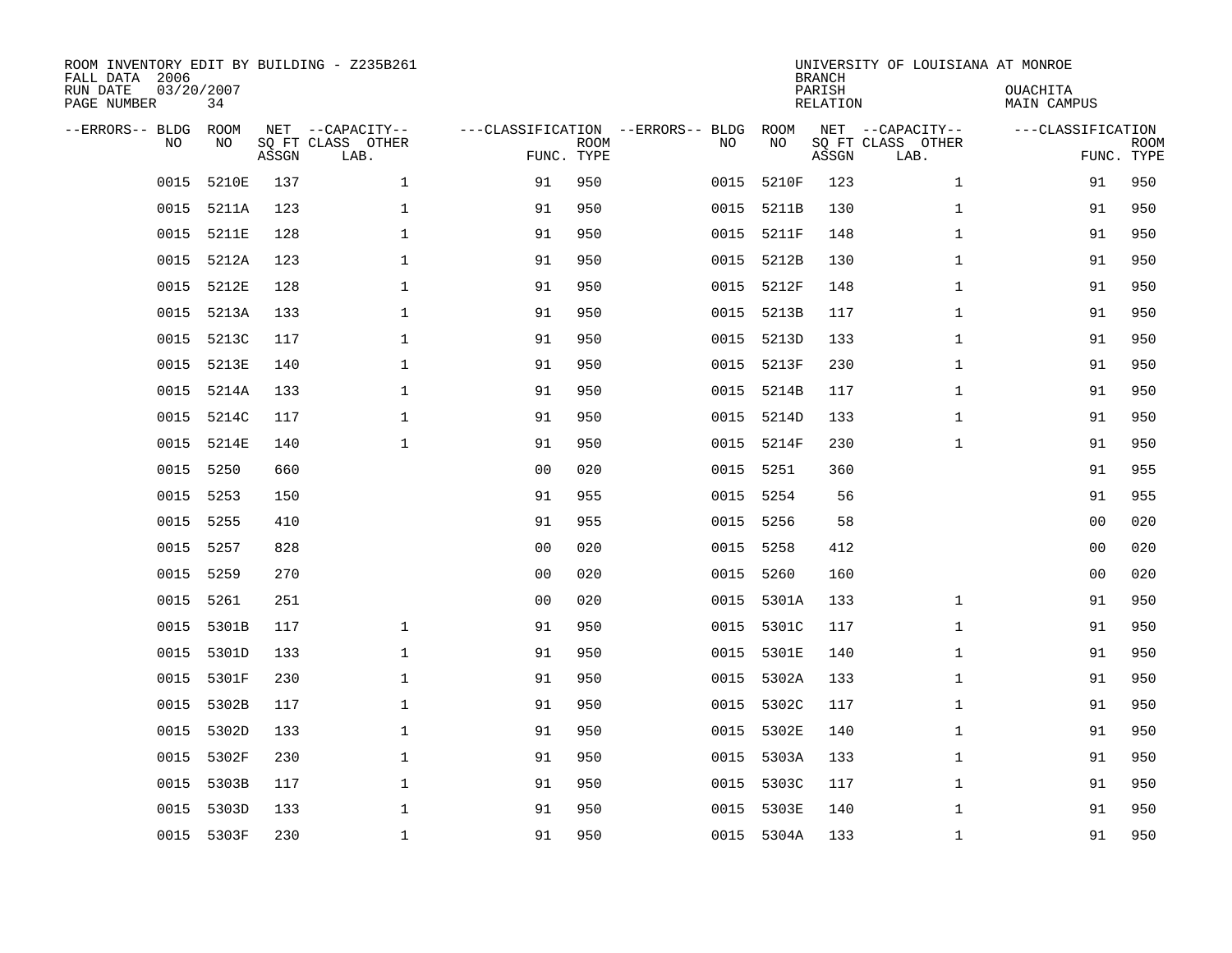| ROOM INVENTORY EDIT BY BUILDING - Z235B261<br>FALL DATA 2006<br>RUN DATE<br>PAGE NUMBER | 03/20/2007<br>35  |       |                                               |                                   |                           |      |            | <b>BRANCH</b><br>PARISH<br><b>RELATION</b> | UNIVERSITY OF LOUISIANA AT MONROE             | OUACHITA<br><b>MAIN CAMPUS</b>  |             |
|-----------------------------------------------------------------------------------------|-------------------|-------|-----------------------------------------------|-----------------------------------|---------------------------|------|------------|--------------------------------------------|-----------------------------------------------|---------------------------------|-------------|
| --ERRORS-- BLDG<br>NO                                                                   | <b>ROOM</b><br>NO | ASSGN | NET --CAPACITY--<br>SQ FT CLASS OTHER<br>LAB. | ---CLASSIFICATION --ERRORS-- BLDG | <b>ROOM</b><br>FUNC. TYPE | NO   | ROOM<br>NO | ASSGN                                      | NET --CAPACITY--<br>SQ FT CLASS OTHER<br>LAB. | ---CLASSIFICATION<br>FUNC. TYPE | <b>ROOM</b> |
| 0015                                                                                    | 5304B             | 117   | $\mathbf{1}$                                  | 91                                | 950                       | 0015 | 5304C      | 117                                        | $\mathbf{1}$                                  | 91                              | 950         |
| 0015                                                                                    | 5304D             | 133   | 1                                             | 91                                | 950                       | 0015 | 5304E      | 140                                        | $\mathbf{1}$                                  | 91                              | 950         |
| 0015                                                                                    | 5304F             | 230   | $\mathbf 1$                                   | 91                                | 950                       | 0015 | 5305A      | 133                                        | $\mathbf{1}$                                  | 91                              | 950         |
| 0015                                                                                    | 5305B             | 117   | $\mathbf 1$                                   | 91                                | 950                       | 0015 | 5305C      | 117                                        | $\mathbf{1}$                                  | 91                              | 950         |
| 0015                                                                                    | 5305D             | 133   | $\mathbf 1$                                   | 91                                | 950                       | 0015 | 5305E      | 140                                        | $\mathbf{1}$                                  | 91                              | 950         |
| 0015                                                                                    | 5305F             | 230   | $\mathbf 1$                                   | 91                                | 950                       | 0015 | 5306A      | 131                                        | $\mathbf{1}$                                  | 91                              | 950         |
| 0015                                                                                    | 5306E             | 137   | $\mathbf{1}$                                  | 91                                | 950                       | 0015 | 5306F      | 123                                        | $\mathbf{1}$                                  | 91                              | 950         |
| 0015                                                                                    | 5306G             | 62    | $\mathbf{1}$                                  | 91                                | 950                       |      | 0015 5307A | 133                                        | $\mathbf{1}$                                  | 91                              | 950         |
| 0015                                                                                    | 5307B             | 117   | $\mathbf{1}$                                  | 91                                | 950                       | 0015 | 5307C      | 117                                        | $\mathbf{1}$                                  | 91                              | 950         |
| 0015                                                                                    | 5307D             | 133   | $\mathbf 1$                                   | 91                                | 950                       | 0015 | 5307E      | 140                                        | $\mathbf{1}$                                  | 91                              | 950         |
| 0015                                                                                    | 5307F             | 230   | $\mathbf 1$                                   | 91                                | 950                       | 0015 | 5308A      | 133                                        | $\mathbf{1}$                                  | 91                              | 950         |
| 0015                                                                                    | 5308B             | 117   | $\mathbf 1$                                   | 91                                | 950                       | 0015 | 5308C      | 117                                        | $\mathbf{1}$                                  | 91                              | 950         |
| 0015                                                                                    | 5308D             | 133   | $\mathbf 1$                                   | 91                                | 950                       | 0015 | 5308E      | 140                                        | $\mathbf{1}$                                  | 91                              | 950         |
| 0015                                                                                    | 5308F             | 230   | $\mathbf 1$                                   | 91                                | 950                       | 0015 | 5309A      | 131                                        | $\mathbf{1}$                                  | 91                              | 950         |
| 0015                                                                                    | 5309E             | 137   | $\mathbf 1$                                   | 91                                | 950                       | 0015 | 5309F      | 123                                        | $\mathbf{1}$                                  | 91                              | 950         |
| 0015                                                                                    | 5310A             | 131   | $\mathbf{1}$                                  | 91                                | 950                       | 0015 | 5310E      | 137                                        | $\mathbf{1}$                                  | 91                              | 950         |
| 0015                                                                                    | 5310F             | 123   | 1                                             | 91                                | 950                       | 0015 | 5311A      | 123                                        | $\mathbf{1}$                                  | 91                              | 950         |
| 0015                                                                                    | 5311B             | 130   | $\mathbf 1$                                   | 91                                | 950                       | 0015 | 5311E      | 128                                        | $\mathbf{1}$                                  | 91                              | 950         |
| 0015                                                                                    | 5311F             | 148   | 1                                             | 91                                | 950                       |      | 0015 5312A | 123                                        | $\mathbf{1}$                                  | 91                              | 950         |
| 0015                                                                                    | 5312B             | 130   | 1                                             | 91                                | 950                       |      | 0015 5312E | 128                                        | $\mathbf{1}$                                  | 91                              | 950         |
|                                                                                         | 0015 5312F        | 148   | 1                                             | 91                                | 950                       |      | 0015 5313A | 133                                        | $\mathbf{1}$                                  | 91                              | 950         |
| 0015                                                                                    | 5313B             | 117   | $\mathbf 1$                                   | 91                                | 950                       | 0015 | 5313C      | 117                                        | $\mathbf{1}$                                  | 91                              | 950         |
| 0015                                                                                    | 5313D             | 133   | $\mathbf 1$                                   | 91                                | 950                       |      | 0015 5313E | 140                                        | $\mathbf{1}$                                  | 91                              | 950         |
| 0015                                                                                    | 5313F             | 230   | $\mathbf 1$                                   | 91                                | 950                       | 0015 | 5314A      | 133                                        | $\mathbf{1}$                                  | 91                              | 950         |
| 0015                                                                                    | 5314B             | 117   | $\mathbf{1}$                                  | 91                                | 950                       |      | 0015 5314C | 117                                        | $\mathbf{1}$                                  | 91                              | 950         |
|                                                                                         | 0015 5314D        | 133   | $\mathbf{1}$                                  | 91                                | 950                       |      | 0015 5314E | 140                                        | $\mathbf{1}$                                  | 91                              | 950         |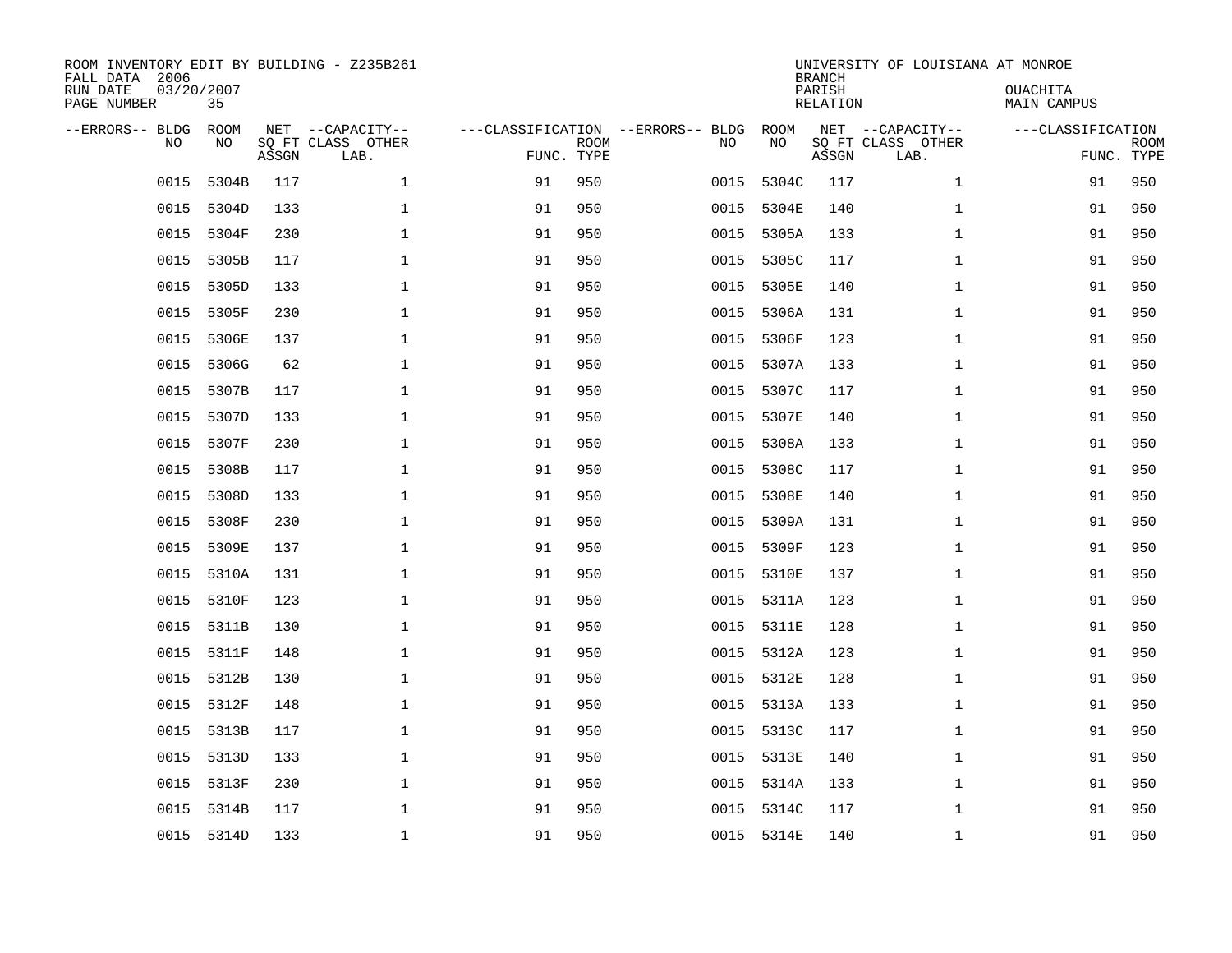| ROOM INVENTORY EDIT BY BUILDING - Z235B261<br>FALL DATA 2006<br>RUN DATE | 03/20/2007        |       |                                       |                |             |                                         |                   | <b>BRANCH</b><br>PARISH | UNIVERSITY OF LOUISIANA AT MONROE     | OUACHITA          |             |
|--------------------------------------------------------------------------|-------------------|-------|---------------------------------------|----------------|-------------|-----------------------------------------|-------------------|-------------------------|---------------------------------------|-------------------|-------------|
| PAGE NUMBER                                                              | 36                |       |                                       |                |             |                                         |                   | <b>RELATION</b>         |                                       | MAIN CAMPUS       |             |
| --ERRORS-- BLDG<br>NO                                                    | <b>ROOM</b><br>NO |       | NET --CAPACITY--<br>SQ FT CLASS OTHER |                | <b>ROOM</b> | ---CLASSIFICATION --ERRORS-- BLDG<br>NO | <b>ROOM</b><br>NO |                         | NET --CAPACITY--<br>SQ FT CLASS OTHER | ---CLASSIFICATION | <b>ROOM</b> |
|                                                                          |                   | ASSGN | LAB.                                  | FUNC. TYPE     |             |                                         |                   | ASSGN                   | LAB.                                  |                   | FUNC. TYPE  |
| 0015                                                                     | 5314F             | 230   | 1                                     | 91             | 950         | 0015                                    | 5350              | 660                     |                                       | 00                | 020         |
| 0015                                                                     | 5351              | 360   | $\mathbf{1}$                          | 91             | 955         |                                         | 0015 5353         | 150                     | $\mathbf{1}$                          | 91                | 955         |
| 0015                                                                     | 5354              | 56    | $\mathbf 1$                           | 91             | 955         | 0015                                    | 5355              | 410                     | $\mathbf{1}$                          | 91                | 955         |
|                                                                          | 0015 5356         | 58    |                                       | 0 <sub>0</sub> | 020         |                                         | 0015 5357         | 828                     |                                       | 00                | 020         |
| 0015                                                                     | 5358              | 412   |                                       | 0 <sub>0</sub> | 020         | 0015                                    | 5359              | 270                     |                                       | 00                | 020         |
|                                                                          | 0015 5360         | 160   |                                       | 0 <sub>0</sub> | 020         |                                         | 0015 5361         | 251                     |                                       | 0 <sub>0</sub>    | 020         |
|                                                                          | 0015 A51011       | 50    | $\mathbf{1}$                          | 91             | 950         |                                         | 0015 A51012       | 57                      | $\mathbf{1}$                          | 91                | 950         |
|                                                                          | 0015 A51021       | 50    | $\mathbf{1}$                          | 91             | 950         |                                         | 0015 A51022       | 57                      | $\mathbf{1}$                          | 91                | 950         |
|                                                                          | 0015 A51031       | 50    | $\mathbf 1$                           | 91             | 950         |                                         | 0015 A51032       | 57                      | $\mathbf{1}$                          | 91                | 950         |
|                                                                          | 0015 A51041       | 50    | $\mathbf 1$                           | 91             | 950         |                                         | 0015 A51042       | 57                      | $\mathbf{1}$                          | 91                | 950         |
|                                                                          | 0015 A51051       | 50    | $\mathbf 1$                           | 91             | 950         |                                         | 0015 A51052       | 57                      | $\mathbf{1}$                          | 91                | 950         |
|                                                                          | 0015 A51061       | 62    | $\mathbf 1$                           | 91             | 950         |                                         | 0015 A51071       | 50                      | $\mathbf{1}$                          | 91                | 950         |
|                                                                          | 0015 A51072       | 57    | $\mathbf 1$                           | 91             | 950         |                                         | 0015 A51081       | 50                      | $\mathbf{1}$                          | 91                | 950         |
|                                                                          | 0015 A51082       | 57    | $\mathbf 1$                           | 91             | 950         |                                         | 0015 A51091       | 62                      | $\mathbf{1}$                          | 91                | 950         |
|                                                                          | 0015 A51101       | 62    | $\mathbf 1$                           | 91             | 950         |                                         | 0015 A51111       | 62                      | $\mathbf{1}$                          | 91                | 950         |
|                                                                          | 0015 A51121       | 62    | $\mathbf 1$                           | 91             | 950         |                                         | 0015 A51131       | 50                      | $\mathbf{1}$                          | 91                | 950         |
|                                                                          | 0015 A51132       | 57    | 1                                     | 91             | 950         |                                         | 0015 A51141       | 50                      | $\mathbf{1}$                          | 91                | 950         |
|                                                                          | 0015 A51142       | 57    | $\mathbf 1$                           | 91             | 950         |                                         | 0015 A52011       | 50                      | $\mathbf{1}$                          | 91                | 950         |
|                                                                          | 0015 A52012       | 57    | 1                                     | 91             | 950         |                                         | 0015 A52021       | 50                      | $\mathbf{1}$                          | 91                | 950         |
|                                                                          | 0015 A52022       | 57    | $\mathbf 1$                           | 91             | 950         |                                         | 0015 A52031       | 50                      | $\mathbf{1}$                          | 91                | 950         |
|                                                                          | 0015 A52032       | 57    | $\mathbf 1$                           | 91             | 950         |                                         | 0015 A52041       | 50                      | $\mathbf{1}$                          | 91                | 950         |
|                                                                          | 0015 A52042       | 57    | $\mathbf 1$                           | 91             | 950         |                                         | 0015 A52051       | 50                      | $\mathbf{1}$                          | 91                | 950         |
|                                                                          | 0015 A52052       | 57    | $\mathbf 1$                           | 91             | 950         |                                         | 0015 A52061       | 62                      | $\mathbf{1}$                          | 91                | 950         |
|                                                                          | 0015 A52071       | 50    | $\mathbf 1$                           | 91             | 950         |                                         | 0015 A52072       | 57                      | $\mathbf{1}$                          | 91                | 950         |
|                                                                          | 0015 A52081       | 50    | $\mathbf 1$                           | 91             | 950         |                                         | 0015 A52082       | 57                      | $\mathbf{1}$                          | 91                | 950         |
|                                                                          | 0015 A52091       | 62    | $\mathbf{1}$                          | 91             | 950         |                                         | 0015 A52101       | 62                      | $\mathbf{1}$                          | 91                | 950         |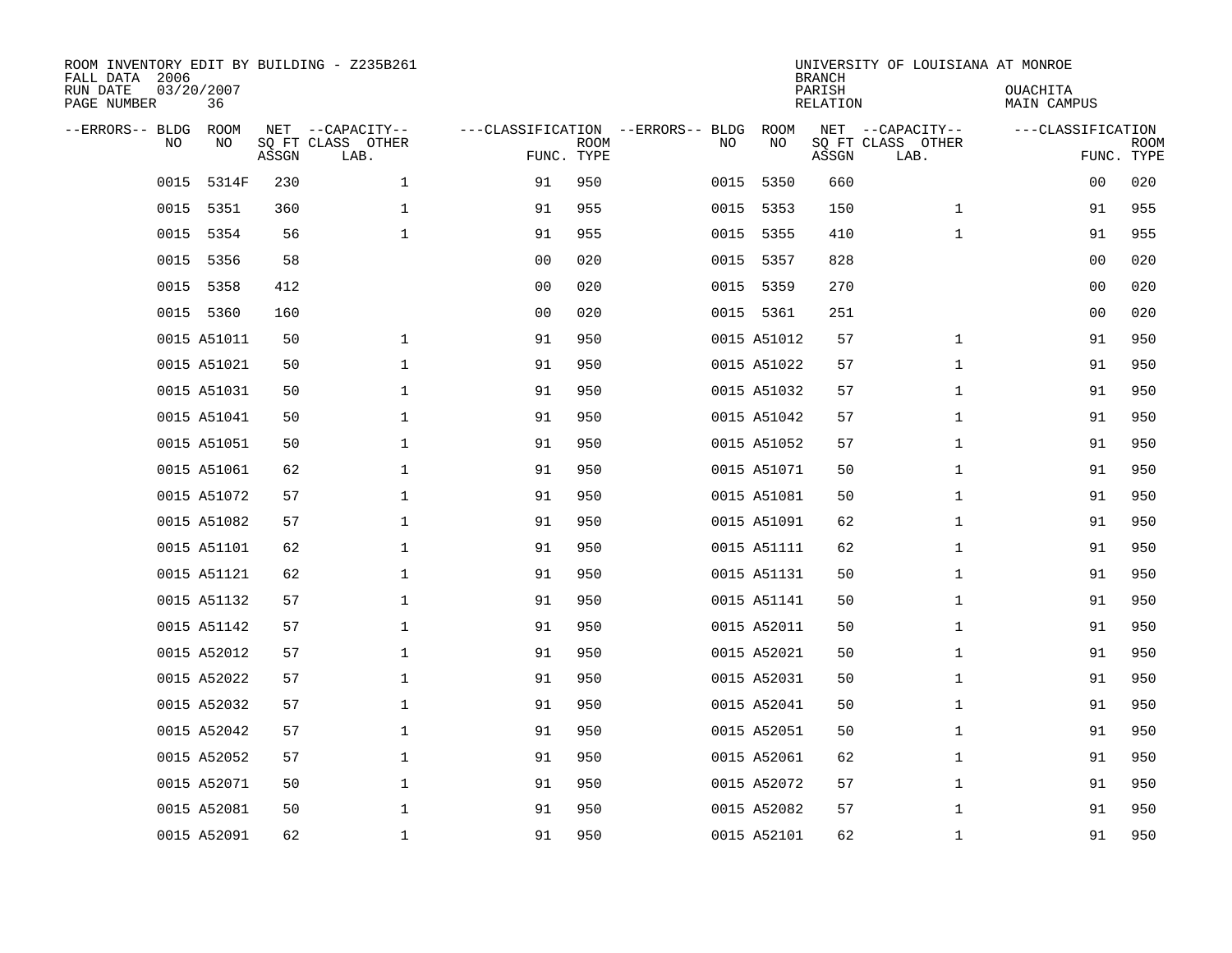| ROOM INVENTORY EDIT BY BUILDING - Z235B261<br>FALL DATA 2006<br>03/20/2007<br>RUN DATE<br>PAGE NUMBER | 37         |       |                                               |                                                 |             |    |             | <b>BRANCH</b><br>PARISH<br><b>RELATION</b> | UNIVERSITY OF LOUISIANA AT MONROE             | OUACHITA<br>MAIN CAMPUS |                           |
|-------------------------------------------------------------------------------------------------------|------------|-------|-----------------------------------------------|-------------------------------------------------|-------------|----|-------------|--------------------------------------------|-----------------------------------------------|-------------------------|---------------------------|
| --ERRORS-- BLDG<br>NO.                                                                                | ROOM<br>NO | ASSGN | NET --CAPACITY--<br>SQ FT CLASS OTHER<br>LAB. | ---CLASSIFICATION --ERRORS-- BLDG<br>FUNC. TYPE | <b>ROOM</b> | NO | ROOM<br>NO  | ASSGN                                      | NET --CAPACITY--<br>SQ FT CLASS OTHER<br>LAB. | ---CLASSIFICATION       | <b>ROOM</b><br>FUNC. TYPE |
| 0015 A52111                                                                                           |            | 62    | $\mathbf 1$                                   | 91                                              | 950         |    | 0015 A52121 | 62                                         | $\mathbf{1}$                                  | 91                      | 950                       |
| 0015 A52131                                                                                           |            | 50    | $\mathbf 1$                                   | 91                                              | 950         |    | 0015 A52132 | 57                                         | $\mathbf{1}$                                  | 91                      | 950                       |
| 0015 A52141                                                                                           |            | 50    | $\mathbf 1$                                   | 91                                              | 950         |    | 0015 A52142 | 57                                         | $\mathbf{1}$                                  | 91                      | 950                       |
| 0015 A53011                                                                                           |            | 50    | $\mathbf 1$                                   | 91                                              | 950         |    | 0015 A53012 | 57                                         | $\mathbf{1}$                                  | 91                      | 950                       |
| 0015 A53021                                                                                           |            | 50    | $\mathbf 1$                                   | 91                                              | 950         |    | 0015 A53022 | 57                                         | $\mathbf{1}$                                  | 91                      | 950                       |
| 0015 A53031                                                                                           |            | 50    | $\mathbf 1$                                   | 91                                              | 950         |    | 0015 A53032 | 57                                         | $\mathbf{1}$                                  | 91                      | 950                       |
| 0015 A53041                                                                                           |            | 50    | $\mathbf 1$                                   | 91                                              | 950         |    | 0015 A53042 | 57                                         | $\mathbf{1}$                                  | 91                      | 950                       |
| 0015 A53051                                                                                           |            | 50    | $\mathbf{1}$                                  | 91                                              | 950         |    | 0015 A53052 | 57                                         | $\mathbf{1}$                                  | 91                      | 950                       |
| 0015 A53071                                                                                           |            | 50    | $\mathbf 1$                                   | 91                                              | 950         |    | 0015 A53072 | 57                                         | $\mathbf{1}$                                  | 91                      | 950                       |
| 0015 A53081                                                                                           |            | 50    | $\mathbf{1}$                                  | 91                                              | 950         |    | 0015 A53082 | 57                                         | $\mathbf{1}$                                  | 91                      | 950                       |
| 0015 A53091                                                                                           |            | 62    | $\mathbf{1}$                                  | 91                                              | 950         |    | 0015 A53101 | 62                                         | $\mathbf{1}$                                  | 91                      | 950                       |
| 0015 A53111                                                                                           |            | 62    | $\mathbf{1}$                                  | 91                                              | 950         |    | 0015 A53112 | 62                                         | $\mathbf{1}$                                  | 91                      | 950                       |
| 0015 A53121                                                                                           |            | 62    | $\mathbf{1}$                                  | 91                                              | 950         |    | 0015 A53131 | 50                                         | $\mathbf{1}$                                  | 91                      | 950                       |
| 0015 A53132                                                                                           |            | 57    | $\mathbf{1}$                                  | 91                                              | 950         |    | 0015 A53141 | 50                                         | $\mathbf{1}$                                  | 91                      | 950                       |
| 0015 A53142                                                                                           |            | 57    | 1                                             | 91                                              | 950         |    | 0015 B51111 | 62                                         | $\mathbf{1}$                                  | 91                      | 950                       |
| 0015 B51121                                                                                           |            | 62    | $\mathbf 1$                                   | 91                                              | 950         |    | 0015 B52111 | 62                                         | $\mathbf{1}$                                  | 91                      | 950                       |
| 0015 B52121                                                                                           |            | 62    | $\mathbf 1$                                   | 91                                              | 950         |    | 0015 B53122 | 62                                         | $\mathbf{1}$                                  | 91                      | 950                       |
| 0015 C51011                                                                                           |            | 50    | $\mathbf 1$                                   | 91                                              | 950         |    | 0015 C51012 | 57                                         | $\mathbf{1}$                                  | 91                      | 950                       |
| 0015 C51021                                                                                           |            | 50    | $\mathbf 1$                                   | 91                                              | 950         |    | 0015 C51022 | 57                                         | $\mathbf{1}$                                  | 91                      | 950                       |
| 0015 C51031                                                                                           |            | 50    | $\mathbf 1$                                   | 91                                              | 950         |    | 0015 C51032 | 57                                         | $\mathbf{1}$                                  | 91                      | 950                       |
| 0015 C51041                                                                                           |            | 50    | $\mathbf{1}$                                  | 91                                              | 950         |    | 0015 C51042 | 57                                         | $\mathbf{1}$                                  | 91                      | 950                       |
| 0015 C51051                                                                                           |            | 50    | $\mathbf 1$                                   | 91                                              | 950         |    | 0015 C51052 | 57                                         | $\mathbf{1}$                                  | 91                      | 950                       |
| 0015 C51071                                                                                           |            | 50    | 1                                             | 91                                              | 950         |    | 0015 C51072 | 57                                         | $\mathbf{1}$                                  | 91                      | 950                       |
| 0015 C51081                                                                                           |            | 50    | 1                                             | 91                                              | 950         |    | 0015 C51082 | 57                                         | $\mathbf{1}$                                  | 91                      | 950                       |
| 0015 C51131                                                                                           |            | 50    | $\mathbf 1$                                   | 91                                              | 950         |    | 0015 C51132 | 57                                         | $\mathbf{1}$                                  | 91                      | 950                       |
| 0015 C51141                                                                                           |            | 50    | 1                                             | 91                                              | 950         |    | 0015 C51142 | 57                                         | $\mathbf{1}$                                  | 91                      | 950                       |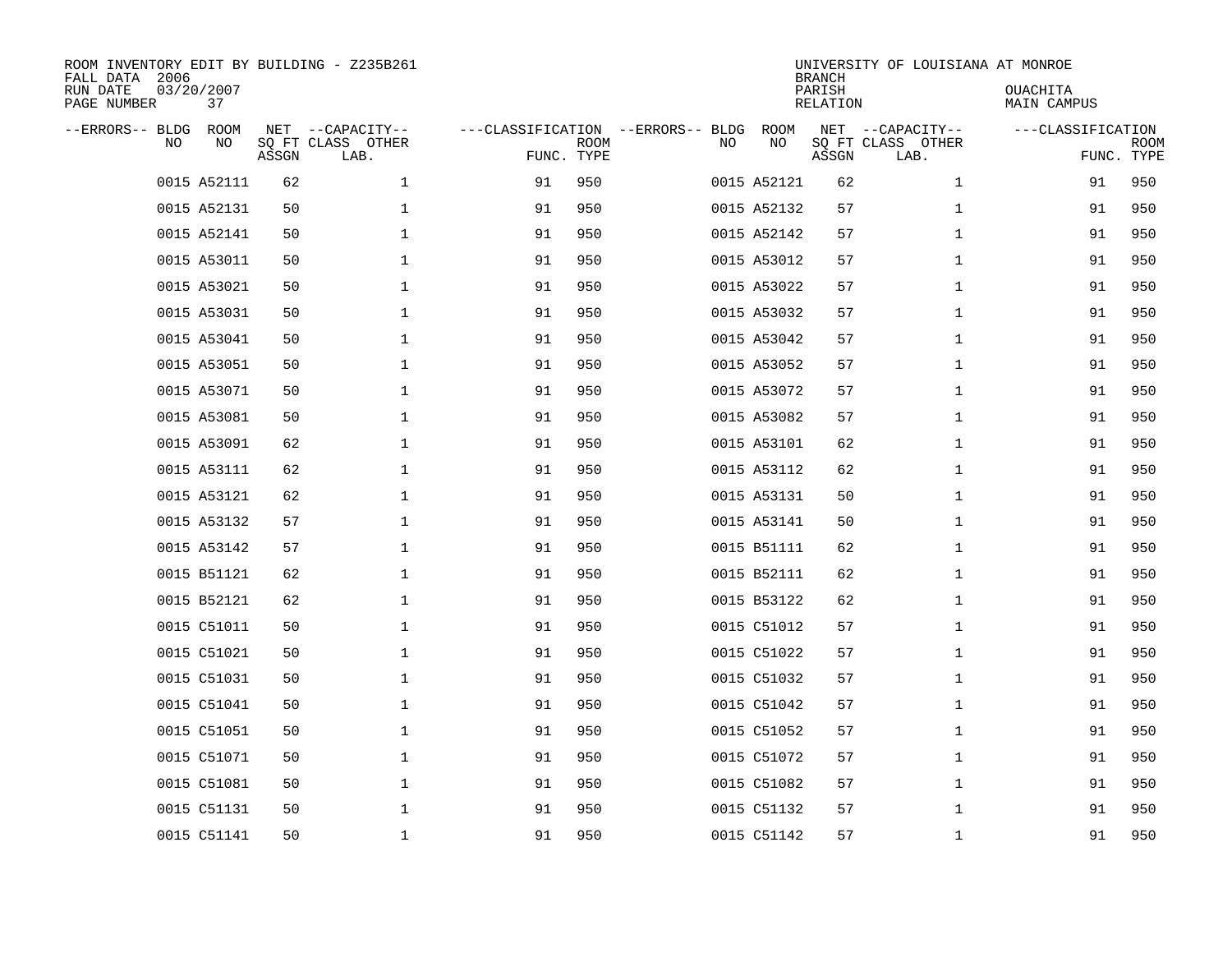| ROOM INVENTORY EDIT BY BUILDING - Z235B261<br>FALL DATA 2006<br>03/20/2007<br>RUN DATE<br>PAGE NUMBER<br>38 |              |                                               |                                                 |             |      |                                                                 | <b>BRANCH</b><br>PARISH<br><b>RELATION</b> | UNIVERSITY OF LOUISIANA AT MONROE                                           | OUACHITA<br><b>MAIN CAMPUS</b> |                           |
|-------------------------------------------------------------------------------------------------------------|--------------|-----------------------------------------------|-------------------------------------------------|-------------|------|-----------------------------------------------------------------|--------------------------------------------|-----------------------------------------------------------------------------|--------------------------------|---------------------------|
| --ERRORS-- BLDG<br>ROOM<br>NO.                                                                              | NO<br>ASSGN  | NET --CAPACITY--<br>SQ FT CLASS OTHER<br>LAB. | ---CLASSIFICATION --ERRORS-- BLDG<br>FUNC. TYPE | <b>ROOM</b> | NO   | ROOM<br>NO                                                      | ASSGN                                      | NET --CAPACITY--<br>SQ FT CLASS OTHER<br>LAB.                               | ---CLASSIFICATION              | <b>ROOM</b><br>FUNC. TYPE |
| 0015 C52011                                                                                                 | 50           | $\mathbf 1$                                   | 91                                              | 950         |      | 0015 C52012                                                     | 57                                         | $\mathbf{1}$                                                                | 91                             | 950                       |
| 0015 C52021                                                                                                 | 50           | $\mathbf 1$                                   | 91                                              | 950         |      | 0015 C52022                                                     | 57                                         | $\mathbf{1}$                                                                | 91                             | 950                       |
| 0015 C52031                                                                                                 | 50           | $\mathbf 1$                                   | 91                                              | 950         |      | 0015 C52032                                                     | 57                                         | $\mathbf{1}$                                                                | 91                             | 950                       |
| 0015 C52041                                                                                                 | 50           | $\mathbf 1$                                   | 91                                              | 950         |      | 0015 C52042                                                     | 57                                         | $\mathbf{1}$                                                                | 91                             | 950                       |
| 0015 C52051                                                                                                 | 50           | $\mathbf{1}$                                  | 91                                              | 950         |      | 0015 C52052                                                     | 57                                         | $\mathbf{1}$                                                                | 91                             | 950                       |
| 0015 C52071                                                                                                 | 50           | $\mathbf{1}$                                  | 91                                              | 950         |      | 0015 C52072                                                     | 57                                         | $\mathbf{1}$                                                                | 91                             | 950                       |
| 0015 C52081                                                                                                 | 50           | $\mathbf 1$                                   | 91                                              | 950         |      | 0015 C52082                                                     | 57                                         | $\mathbf{1}$                                                                | 91                             | 950                       |
| 0015 C52131                                                                                                 | 50           | $\mathbf 1$                                   | 91                                              | 950         |      | 0015 C52132                                                     | 57                                         | $\mathbf{1}$                                                                | 91                             | 950                       |
| 0015 C52141                                                                                                 | 50           | $\mathbf 1$                                   | 91                                              | 950         |      | 0015 C52142                                                     | 57                                         | $\mathbf{1}$                                                                | 91                             | 950                       |
| 0015 C53011                                                                                                 | 50           | $\mathbf{1}$                                  | 91                                              | 950         |      | 0015 C53012                                                     | 57                                         | $\mathbf{1}$                                                                | 91                             | 950                       |
| 0015 C53021                                                                                                 | 50           | $\mathbf 1$                                   | 91                                              | 950         |      | 0015 C53022                                                     | 57                                         | $\mathbf{1}$                                                                | 91                             | 950                       |
| 0015 C53031                                                                                                 | 50           | $\mathbf{1}$                                  | 91                                              | 950         |      | 0015 C53032                                                     | 57                                         | $\mathbf{1}$                                                                | 91                             | 950                       |
| 0015 C53041                                                                                                 | 50           | $\mathbf 1$                                   | 91                                              | 950         |      | 0015 C53042                                                     | 57                                         | $\mathbf{1}$                                                                | 91                             | 950                       |
| 0015 C53051                                                                                                 | 50           | $\mathbf 1$                                   | 91                                              | 950         |      | 0015 C53052                                                     | 57                                         | $\mathbf{1}$                                                                | 91                             | 950                       |
| 0015 C53071                                                                                                 | 50           | 1                                             | 91                                              | 950         |      | 0015 C53072                                                     | 57                                         | $\mathbf{1}$                                                                | 91                             | 950                       |
| 0015 C53081                                                                                                 | 50           | $\mathbf 1$                                   | 91                                              | 950         |      | 0015 C53082                                                     | 57                                         | $\mathbf{1}$                                                                | 91                             | 950                       |
| 0015 C53131                                                                                                 | 50           | $\mathbf 1$                                   | 91                                              | 950         |      | 0015 C53132                                                     | 57                                         | $\mathbf{1}$                                                                | 91                             | 950                       |
| 0015 C53141                                                                                                 | 50           | $\mathbf{1}$                                  | 91                                              | 950         |      | 0015 C53142<br>TOTAL NUMBER CLASSROOMS<br>TOTAL NUMBER LABS 210 | 57                                         | 1<br>TOTAL NET ASSIGN SQ. FT. IN ROOM FILE<br>TOTAL NUMBER SPECIAL LABS 220 | 91<br>40,041                   | 950                       |
| 0016 6101A                                                                                                  | 133          | $\mathbf 1$                                   | 91                                              | 950         |      | 0016 6101B                                                      | 117                                        | $\mathbf{1}$                                                                | 91                             | 950                       |
| 0016                                                                                                        | 6101C<br>117 | $\mathbf 1$                                   | 91                                              | 950         | 0016 | 6101D                                                           | 133                                        | $\mathbf{1}$                                                                | 91                             | 950                       |
| 0016                                                                                                        | 6101E<br>140 | $\mathbf 1$                                   | 91                                              | 950         | 0016 | 6101F                                                           | 230                                        | $\mathbf{1}$                                                                | 91                             | 950                       |
| 0016                                                                                                        | 6102A<br>133 | $\mathbf 1$                                   | 91                                              | 950         | 0016 | 6102B                                                           | 117                                        | $\mathbf{1}$                                                                | 91                             | 950                       |
| 0016                                                                                                        | 6102C<br>117 | $\mathbf 1$                                   | 91                                              | 950         | 0016 | 6102D                                                           | 133                                        | $\mathbf{1}$                                                                | 91                             | 950                       |
| 0016 6102E                                                                                                  | 140          | $\mathbf{1}$                                  | 91                                              | 950         |      | 0016 6102F                                                      | 230                                        | $\mathbf{1}$                                                                | 91                             | 950                       |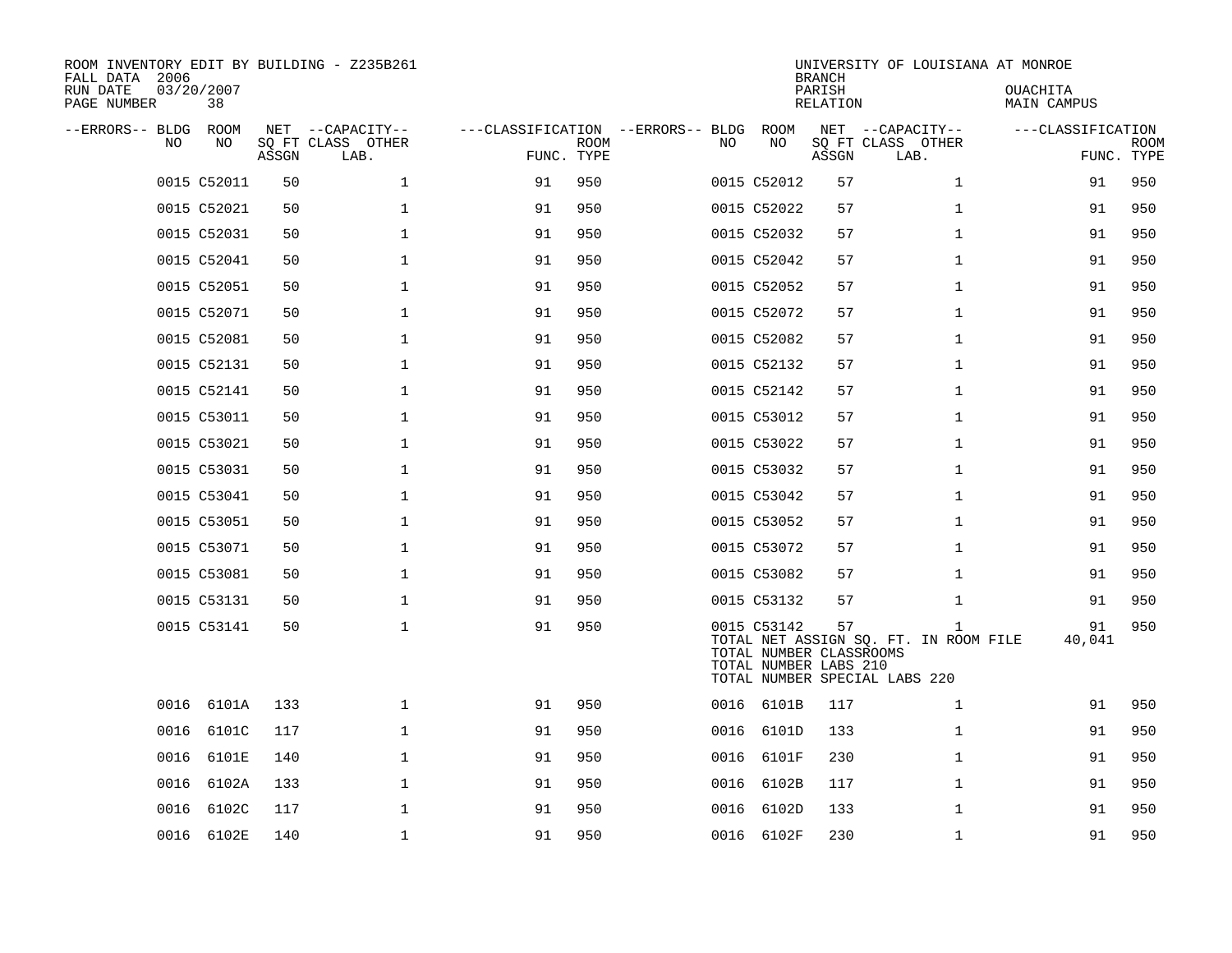| ROOM INVENTORY EDIT BY BUILDING - Z235B261<br>FALL DATA 2006<br>RUN DATE<br>PAGE NUMBER | 03/20/2007<br>39  |       |                                               |                                                 |             |      |            | <b>BRANCH</b><br>PARISH<br><b>RELATION</b> | UNIVERSITY OF LOUISIANA AT MONROE             | OUACHITA<br><b>MAIN CAMPUS</b> |                           |
|-----------------------------------------------------------------------------------------|-------------------|-------|-----------------------------------------------|-------------------------------------------------|-------------|------|------------|--------------------------------------------|-----------------------------------------------|--------------------------------|---------------------------|
| --ERRORS-- BLDG<br>NO.                                                                  | <b>ROOM</b><br>NO | ASSGN | NET --CAPACITY--<br>SQ FT CLASS OTHER<br>LAB. | ---CLASSIFICATION --ERRORS-- BLDG<br>FUNC. TYPE | <b>ROOM</b> | NO   | ROOM<br>NO | ASSGN                                      | NET --CAPACITY--<br>SQ FT CLASS OTHER<br>LAB. | ---CLASSIFICATION              | <b>ROOM</b><br>FUNC. TYPE |
| 0016                                                                                    | 6103A             | 133   | $\mathbf{1}$                                  | 91                                              | 950         | 0016 | 6103B      | 117                                        | $\mathbf{1}$                                  | 91                             | 950                       |
| 0016                                                                                    | 6103C             | 117   | $\mathbf 1$                                   | 91                                              | 950         | 0016 | 6103D      | 133                                        | $\mathbf{1}$                                  | 91                             | 950                       |
| 0016                                                                                    | 6103E             | 140   | $\mathbf 1$                                   | 91                                              | 950         | 0016 | 6103F      | 230                                        | $\mathbf{1}$                                  | 91                             | 950                       |
| 0016                                                                                    | 6104A             | 133   | $\mathbf 1$                                   | 91                                              | 950         | 0016 | 6104B      | 117                                        | $\mathbf{1}$                                  | 91                             | 950                       |
| 0016                                                                                    | 6104C             | 117   | $\mathbf 1$                                   | 91                                              | 950         | 0016 | 6104D      | 133                                        | $\mathbf{1}$                                  | 91                             | 950                       |
| 0016                                                                                    | 6104E             | 140   | $\mathbf{1}$                                  | 91                                              | 950         |      | 0016 6104F | 230                                        | $\mathbf{1}$                                  | 91                             | 950                       |
| 0016                                                                                    | 6105A             | 133   | $\mathbf{1}$                                  | 91                                              | 950         |      | 0016 6105B | 117                                        | $\mathbf{1}$                                  | 91                             | 950                       |
| 0016                                                                                    | 6105C             | 117   | $\mathbf 1$                                   | 91                                              | 950         |      | 0016 6105D | 133                                        | $\mathbf{1}$                                  | 91                             | 950                       |
| 0016                                                                                    | 6105E             | 140   | $\mathbf 1$                                   | 91                                              | 950         | 0016 | 6105F      | 230                                        | $\mathbf{1}$                                  | 91                             | 950                       |
| 0016                                                                                    | 6106A             | 131   | $\mathbf 1$                                   | 91                                              | 950         | 0016 | 6106E      | 137                                        | $\mathbf{1}$                                  | 91                             | 950                       |
| 0016                                                                                    | 6106F             | 123   | $\mathbf{1}$                                  | 91                                              | 950         | 0016 | 6107A      | 133                                        | $\mathbf{1}$                                  | 91                             | 950                       |
| 0016                                                                                    | 6107B             | 117   | $\mathbf 1$                                   | 91                                              | 950         | 0016 | 6107C      | 117                                        | $\mathbf{1}$                                  | 91                             | 950                       |
| 0016                                                                                    | 6107D             | 133   | $\mathbf{1}$                                  | 91                                              | 950         | 0016 | 6107E      | 140                                        | $\mathbf{1}$                                  | 91                             | 950                       |
| 0016                                                                                    | 6107F             | 230   | $\mathbf 1$                                   | 91                                              | 950         | 0016 | 6108A      | 133                                        | $\mathbf{1}$                                  | 91                             | 950                       |
| 0016                                                                                    | 6108B             | 117   | 1                                             | 91                                              | 950         | 0016 | 6108C      | 117                                        | $\mathbf{1}$                                  | 91                             | 950                       |
| 0016                                                                                    | 6108D             | 133   | 1                                             | 91                                              | 950         | 0016 | 6108E      | 140                                        | $\mathbf{1}$                                  | 91                             | 950                       |
| 0016                                                                                    | 6108F             | 230   | $\mathbf 1$                                   | 91                                              | 950         | 0016 | 6109A      | 131                                        | $\mathbf{1}$                                  | 91                             | 950                       |
| 0016                                                                                    | 6109E             | 137   | $\mathbf 1$                                   | 91                                              | 950         | 0016 | 6109F      | 123                                        | $\mathbf{1}$                                  | 91                             | 950                       |
| 0016                                                                                    | 6110A             | 131   | $\mathbf 1$                                   | 91                                              | 950         |      | 0016 6110E | 137                                        | $\mathbf{1}$                                  | 91                             | 950                       |
| 0016                                                                                    | 6110F             | 123   | $\mathbf 1$                                   | 91                                              | 950         |      | 0016 6111A | 123                                        | $\mathbf{1}$                                  | 91                             | 950                       |
| 0016                                                                                    | 6111B             | 130   | $\mathbf{1}$                                  | 91                                              | 950         |      | 0016 6111E | 128                                        | $\mathbf{1}$                                  | 91                             | 950                       |
| 0016                                                                                    | 6111F             | 148   | $\mathbf{1}$                                  | 91                                              | 950         | 0016 | 6112A      | 123                                        | $\mathbf{1}$                                  | 91                             | 950                       |
| 0016                                                                                    | 6112B             | 130   | $\mathbf{1}$                                  | 91                                              | 950         |      | 0016 6112E | 128                                        | $\mathbf{1}$                                  | 91                             | 950                       |
| 0016                                                                                    | 6112F             | 148   | $\mathbf 1$                                   | 91                                              | 950         | 0016 | 6113A      | 133                                        | $\mathbf{1}$                                  | 91                             | 950                       |
| 0016                                                                                    | 6113B             | 117   | $\mathbf 1$                                   | 91                                              | 950         |      | 0016 6113C | 117                                        | $\mathbf{1}$                                  | 91                             | 950                       |
|                                                                                         | 0016 6113D        | 133   | 1                                             | 91                                              | 950         |      | 0016 6113E | 140                                        | $\mathbf{1}$                                  | 91                             | 950                       |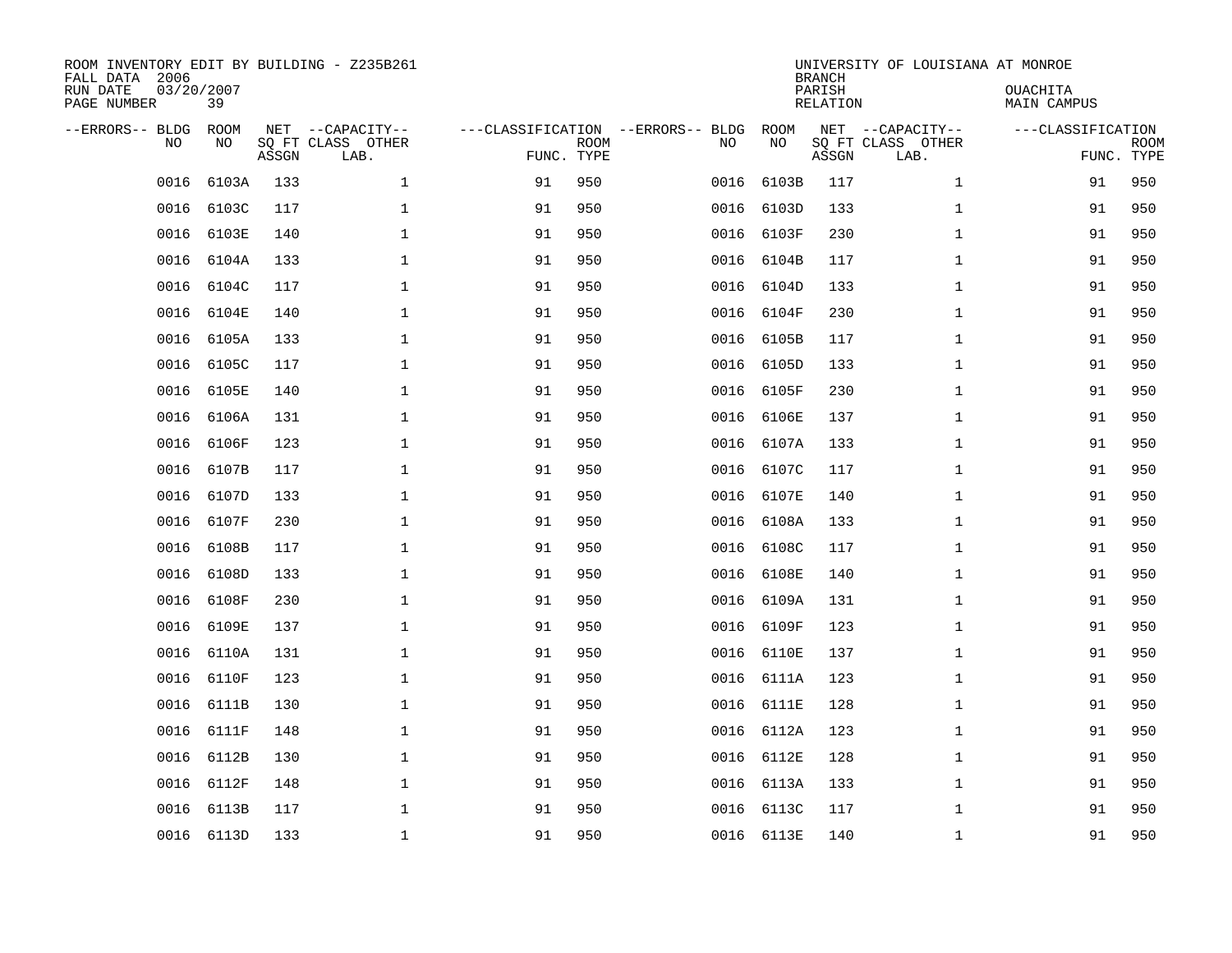| ROOM INVENTORY EDIT BY BUILDING - Z235B261<br>FALL DATA 2006<br>RUN DATE<br>PAGE NUMBER | 03/20/2007<br>40  |       |                                               |                                                 |             |           |            | <b>BRANCH</b><br>PARISH<br><b>RELATION</b> | UNIVERSITY OF LOUISIANA AT MONROE             | OUACHITA<br><b>MAIN CAMPUS</b> |                           |
|-----------------------------------------------------------------------------------------|-------------------|-------|-----------------------------------------------|-------------------------------------------------|-------------|-----------|------------|--------------------------------------------|-----------------------------------------------|--------------------------------|---------------------------|
| --ERRORS-- BLDG<br>NO.                                                                  | <b>ROOM</b><br>NO | ASSGN | NET --CAPACITY--<br>SQ FT CLASS OTHER<br>LAB. | ---CLASSIFICATION --ERRORS-- BLDG<br>FUNC. TYPE | <b>ROOM</b> | NO        | ROOM<br>NO | ASSGN                                      | NET --CAPACITY--<br>SQ FT CLASS OTHER<br>LAB. | ---CLASSIFICATION              | <b>ROOM</b><br>FUNC. TYPE |
| 0016                                                                                    | 6113F             | 230   | $\mathbf{1}$                                  | 91                                              | 950         | 0016      | 6114A      | 133                                        | $\mathbf{1}$                                  | 91                             | 950                       |
| 0016                                                                                    | 6114B             | 117   | $\mathbf{1}$                                  | 91                                              | 950         |           | 0016 6114C | 117                                        | $\mathbf{1}$                                  | 91                             | 950                       |
| 0016                                                                                    | 6114D             | 133   | $\mathbf{1}$                                  | 91                                              | 950         |           | 0016 6114E | 140                                        | $\mathbf{1}$                                  | 91                             | 950                       |
| 0016                                                                                    | 6114F             | 230   | $\mathbf{1}$                                  | 91                                              | 950         |           | 0016 6150  | 660                                        |                                               | 0 <sub>0</sub>                 | 020                       |
| 0016                                                                                    | 6151              | 360   |                                               | 91                                              | 955         | 0016      | 6152       | 56                                         |                                               | 0 <sub>0</sub>                 | 030                       |
| 0016                                                                                    | 6153              | 94    |                                               | 0 <sub>0</sub>                                  | 030         |           | 0016 6154  | 56                                         |                                               | 91                             | 955                       |
| 0016                                                                                    | 6155              | 410   |                                               | 91                                              | 955         | 0016 6156 |            | 58                                         |                                               | 0 <sub>0</sub>                 | 020                       |
| 0016                                                                                    | 6157              | 828   |                                               | 0 <sub>0</sub>                                  | 020         |           | 0016 6158  | 412                                        |                                               | 00                             | 020                       |
| 0016                                                                                    | 6159              | 270   |                                               | 0 <sub>0</sub>                                  | 020         | 0016      | 6160       | 160                                        |                                               | 00                             | 020                       |
| 0016                                                                                    | 6161              | 251   |                                               | 0 <sub>0</sub>                                  | 020         | 0016      | 6201A      | 133                                        | $\mathbf{1}$                                  | 91                             | 950                       |
| 0016                                                                                    | 6201B             | 117   | $\mathbf 1$                                   | 91                                              | 950         | 0016      | 6201C      | 117                                        | $\mathbf{1}$                                  | 91                             | 950                       |
| 0016                                                                                    | 6201D             | 133   | $\mathbf 1$                                   | 91                                              | 950         | 0016      | 6201E      | 140                                        | $\mathbf{1}$                                  | 91                             | 950                       |
| 0016                                                                                    | 6201F             | 230   | $\mathbf{1}$                                  | 91                                              | 950         | 0016      | 6202A      | 133                                        | $\mathbf{1}$                                  | 91                             | 950                       |
| 0016                                                                                    | 6202B             | 117   | $\mathbf{1}$                                  | 91                                              | 950         | 0016      | 6202C      | 117                                        | $\mathbf{1}$                                  | 91                             | 950                       |
| 0016                                                                                    | 6202D             | 133   | $\mathbf 1$                                   | 91                                              | 950         | 0016      | 6202E      | 140                                        | $\mathbf{1}$                                  | 91                             | 950                       |
| 0016                                                                                    | 6202F             | 230   | $\mathbf 1$                                   | 91                                              | 950         | 0016      | 6203A      | 133                                        | $\mathbf{1}$                                  | 91                             | 950                       |
| 0016                                                                                    | 6203B             | 117   | $\mathbf{1}$                                  | 91                                              | 950         |           | 0016 6203C | 117                                        | $\mathbf{1}$                                  | 91                             | 950                       |
| 0016                                                                                    | 6203D             | 133   | $\mathbf{1}$                                  | 91                                              | 950         | 0016      | 6203E      | 140                                        | $\mathbf{1}$                                  | 91                             | 950                       |
| 0016                                                                                    | 6203F             | 230   | $\mathbf{1}$                                  | 91                                              | 950         |           | 0016 6204A | 133                                        | $\mathbf{1}$                                  | 91                             | 950                       |
| 0016                                                                                    | 6204B             | 117   | $\mathbf{1}$                                  | 91                                              | 950         | 0016      | 6204C      | 117                                        | $\mathbf{1}$                                  | 91                             | 950                       |
| 0016                                                                                    | 6204D             | 133   | 1                                             | 91                                              | 950         | 0016      | 6204E      | 140                                        | $\mathbf{1}$                                  | 91                             | 950                       |
| 0016                                                                                    | 6204F             | 230   | $\mathbf 1$                                   | 91                                              | 950         | 0016      | 6205A      | 133                                        | $\mathbf{1}$                                  | 91                             | 950                       |
| 0016                                                                                    | 6205B             | 117   | 1                                             | 91                                              | 950         | 0016      | 6205C      | 117                                        | $\mathbf{1}$                                  | 91                             | 950                       |
| 0016                                                                                    | 6205D             | 133   | $\mathbf 1$                                   | 91                                              | 950         | 0016      | 6205E      | 140                                        | $\mathbf{1}$                                  | 91                             | 950                       |
| 0016                                                                                    | 6205F             | 230   | $\mathbf 1$                                   | 91                                              | 950         | 0016      | 6206A      | 131                                        | $\mathbf{1}$                                  | 91                             | 950                       |
|                                                                                         | 0016 6206E        | 137   | $\mathbf{1}$                                  | 91                                              | 950         |           | 0016 6206F | 123                                        | $\mathbf{1}$                                  | 91                             | 950                       |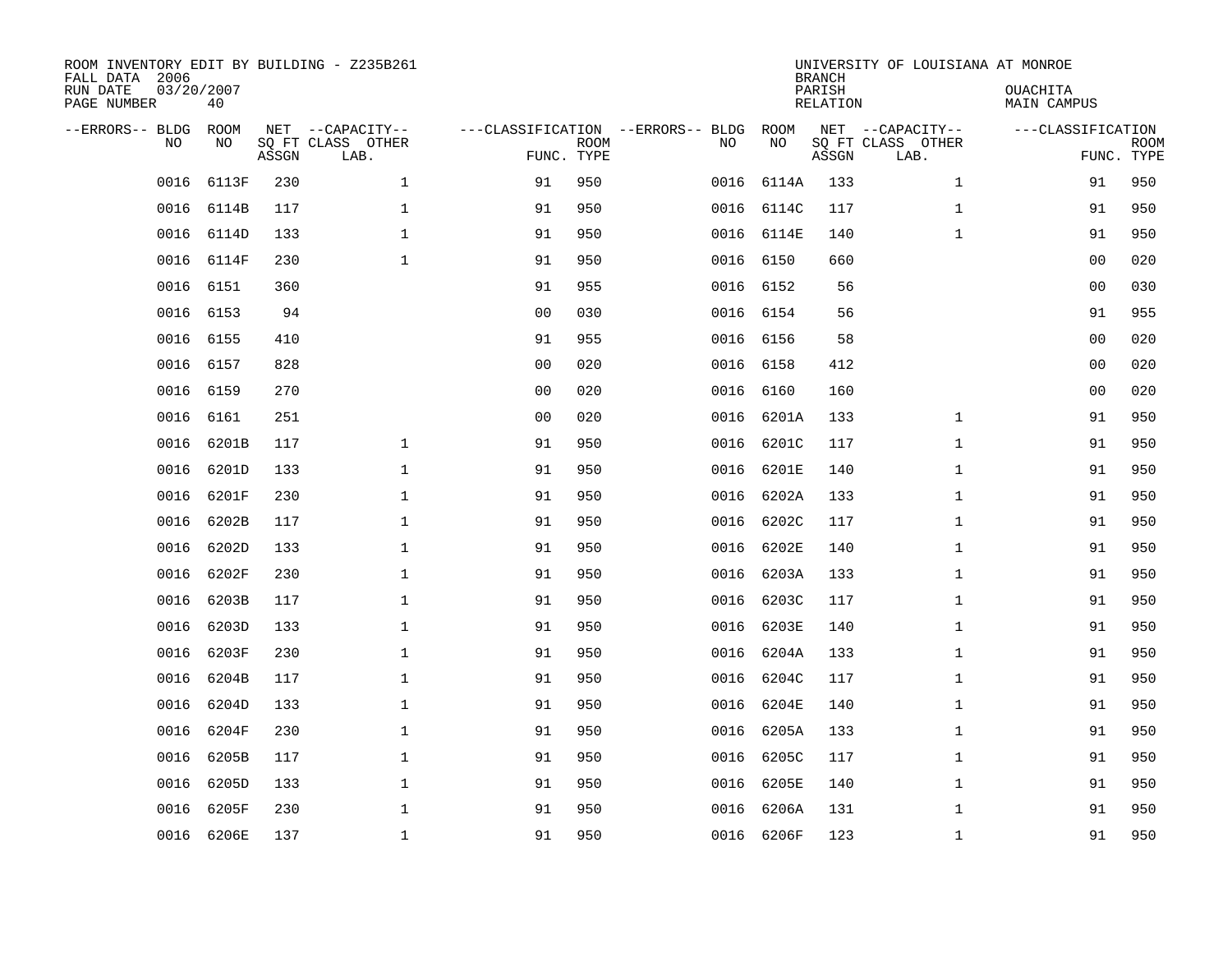| ROOM INVENTORY EDIT BY BUILDING - Z235B261<br>FALL DATA 2006<br>RUN DATE<br>PAGE NUMBER | 03/20/2007<br>41 |       |                                               |                                                 |             |           |            | <b>BRANCH</b><br>PARISH<br><b>RELATION</b> | UNIVERSITY OF LOUISIANA AT MONROE             | OUACHITA<br><b>MAIN CAMPUS</b>  |             |
|-----------------------------------------------------------------------------------------|------------------|-------|-----------------------------------------------|-------------------------------------------------|-------------|-----------|------------|--------------------------------------------|-----------------------------------------------|---------------------------------|-------------|
| --ERRORS-- BLDG<br>NO                                                                   | ROOM<br>NO       | ASSGN | NET --CAPACITY--<br>SQ FT CLASS OTHER<br>LAB. | ---CLASSIFICATION --ERRORS-- BLDG<br>FUNC. TYPE | <b>ROOM</b> | NO        | ROOM<br>NO | ASSGN                                      | NET --CAPACITY--<br>SQ FT CLASS OTHER<br>LAB. | ---CLASSIFICATION<br>FUNC. TYPE | <b>ROOM</b> |
| 0016                                                                                    | 6207A            | 133   | $\mathbf 1$                                   | 91                                              | 950         | 0016      | 6207B      | 117                                        | $\mathbf{1}$                                  | 91                              | 950         |
| 0016                                                                                    | 6207C            | 117   | 1                                             | 91                                              | 950         | 0016      | 6207D      | 133                                        | $\mathbf{1}$                                  | 91                              | 950         |
| 0016                                                                                    | 6207E            | 140   | 1                                             | 91                                              | 950         | 0016      | 6207F      | 230                                        | $\mathbf{1}$                                  | 91                              | 950         |
| 0016                                                                                    | 6208A            | 133   | $\mathbf 1$                                   | 91                                              | 950         | 0016      | 6208B      | 117                                        | $\mathbf{1}$                                  | 91                              | 950         |
| 0016                                                                                    | 6208C            | 117   | $\mathbf{1}$                                  | 91                                              | 950         | 0016      | 6208D      | 133                                        | $\mathbf{1}$                                  | 91                              | 950         |
| 0016                                                                                    | 6208E            | 140   | $\mathbf 1$                                   | 91                                              | 950         | 0016      | 6208F      | 230                                        | $\mathbf{1}$                                  | 91                              | 950         |
| 0016                                                                                    | 6209A            | 131   | $\mathbf{1}$                                  | 91                                              | 950         | 0016      | 6209E      | 137                                        | $\mathbf{1}$                                  | 91                              | 950         |
| 0016                                                                                    | 6209F            | 123   | $\mathbf{1}$                                  | 91                                              | 950         |           | 0016 6210A | 131                                        | $\mathbf{1}$                                  | 91                              | 950         |
| 0016                                                                                    | 6210E            | 137   | $\mathbf{1}$                                  | 91                                              | 950         | 0016      | 6210F      | 123                                        | $\mathbf{1}$                                  | 91                              | 950         |
| 0016                                                                                    | 6211A            | 123   | 1                                             | 91                                              | 950         |           | 0016 6211B | 130                                        | $\mathbf{1}$                                  | 91                              | 950         |
| 0016                                                                                    | 6211E            | 128   | $\mathbf 1$                                   | 91                                              | 950         | 0016      | 6211F      | 148                                        | $\mathbf{1}$                                  | 91                              | 950         |
| 0016                                                                                    | 6212A            | 123   | $\mathbf{1}$                                  | 91                                              | 950         |           | 0016 6212B | 130                                        | $\mathbf{1}$                                  | 91                              | 950         |
| 0016                                                                                    | 6212E            | 128   | $\mathbf{1}$                                  | 91                                              | 950         | 0016      | 6212F      | 148                                        | $\mathbf{1}$                                  | 91                              | 950         |
| 0016                                                                                    | 6213A            | 133   | $\mathbf 1$                                   | 91                                              | 950         | 0016      | 6213B      | 117                                        | $\mathbf{1}$                                  | 91                              | 950         |
| 0016                                                                                    | 6213C            | 117   | $\mathbf{1}$                                  | 91                                              | 950         | 0016      | 6213D      | 133                                        | $\mathbf{1}$                                  | 91                              | 950         |
| 0016                                                                                    | 6213E            | 140   | 1                                             | 91                                              | 950         | 0016      | 6213F      | 230                                        | $\mathbf{1}$                                  | 91                              | 950         |
| 0016                                                                                    | 6214A            | 133   | $\mathbf{1}$                                  | 91                                              | 950         | 0016      | 6214B      | 117                                        | $\mathbf{1}$                                  | 91                              | 950         |
| 0016                                                                                    | 6214C            | 117   | $\mathbf 1$                                   | 91                                              | 950         | 0016      | 6214D      | 133                                        | $\mathbf{1}$                                  | 91                              | 950         |
| 0016                                                                                    | 6214E            | 140   | $\mathbf 1$                                   | 91                                              | 950         |           | 0016 6214F | 230                                        | $\mathbf{1}$                                  | 91                              | 950         |
| 0016                                                                                    | 6250             | 660   |                                               | 0 <sub>0</sub>                                  | 020         | 0016 6251 |            | 360                                        |                                               | 91                              | 955         |
| 0016                                                                                    | 6253             | 150   |                                               | 91                                              | 955         | 0016 6254 |            | 56                                         |                                               | 91                              | 955         |
| 0016                                                                                    | 6255             | 410   |                                               | 91                                              | 955         | 0016      | 6256       | 58                                         |                                               | 0 <sub>0</sub>                  | 020         |
| 0016                                                                                    | 6257             | 828   |                                               | 0 <sub>0</sub>                                  | 020         | 0016 6258 |            | 412                                        |                                               | 0 <sub>0</sub>                  | 020         |
| 0016                                                                                    | 6259             | 270   |                                               | 0 <sub>0</sub>                                  | 020         | 0016      | 6260       | 160                                        |                                               | 0 <sub>0</sub>                  | 020         |
| 0016                                                                                    | 6261             | 251   |                                               | 0 <sub>0</sub>                                  | 020         |           | 0016 6301A | 133                                        | $\mathbf{1}$                                  | 91                              | 950         |
|                                                                                         | 0016 6301B       | 117   | $\mathbf 1$                                   | 91                                              | 950         |           | 0016 6301C | 117                                        | $\mathbf{1}$                                  | 91                              | 950         |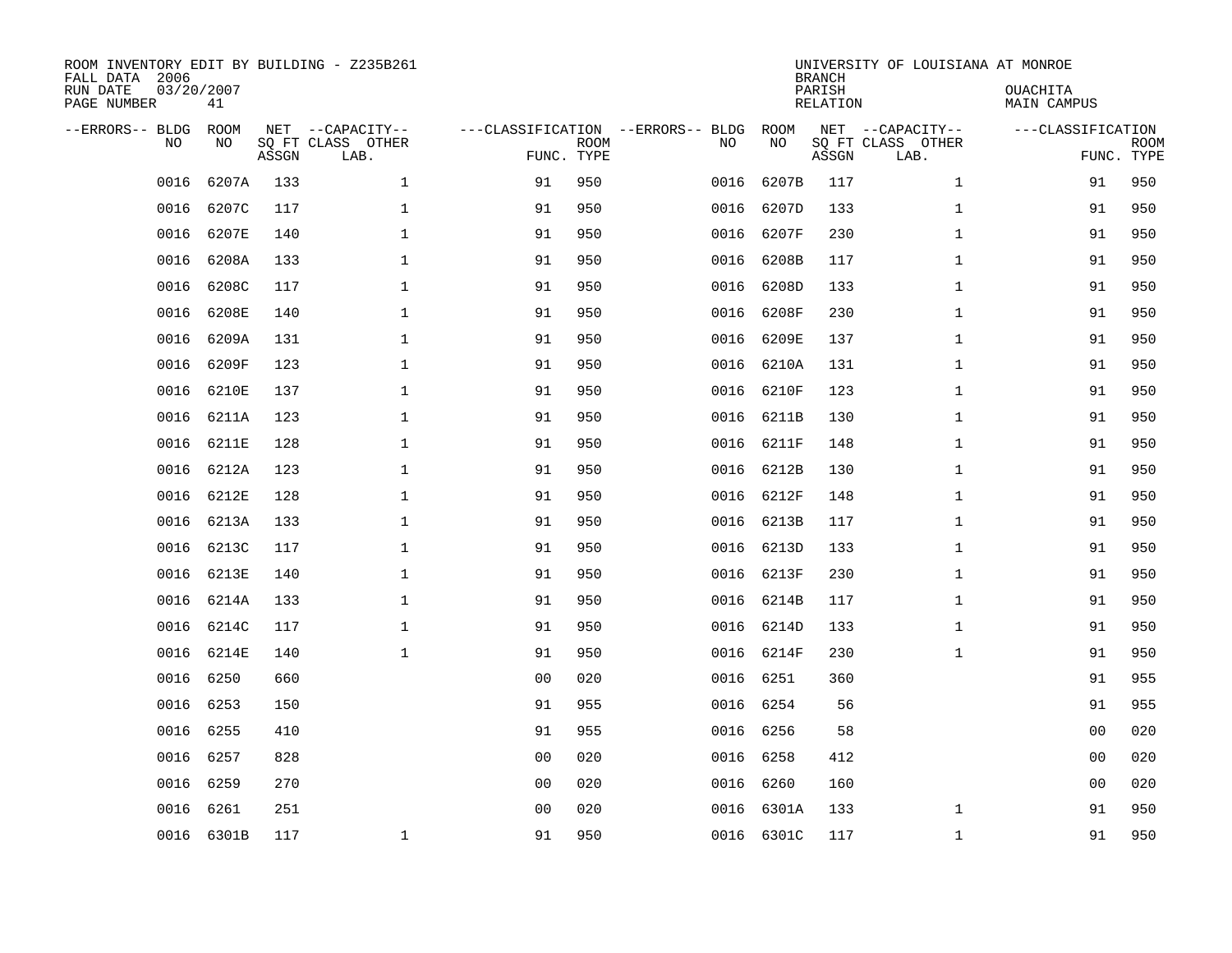| ROOM INVENTORY EDIT BY BUILDING - Z235B261<br>FALL DATA 2006<br>RUN DATE<br>PAGE NUMBER | 03/20/2007<br>42 |       |                                               |                                                 |             |      |            | <b>BRANCH</b><br>PARISH<br><b>RELATION</b> | UNIVERSITY OF LOUISIANA AT MONROE             | OUACHITA<br><b>MAIN CAMPUS</b>  |             |
|-----------------------------------------------------------------------------------------|------------------|-------|-----------------------------------------------|-------------------------------------------------|-------------|------|------------|--------------------------------------------|-----------------------------------------------|---------------------------------|-------------|
| --ERRORS-- BLDG<br>NO                                                                   | ROOM<br>NO       | ASSGN | NET --CAPACITY--<br>SQ FT CLASS OTHER<br>LAB. | ---CLASSIFICATION --ERRORS-- BLDG<br>FUNC. TYPE | <b>ROOM</b> | NO   | ROOM<br>NO | ASSGN                                      | NET --CAPACITY--<br>SQ FT CLASS OTHER<br>LAB. | ---CLASSIFICATION<br>FUNC. TYPE | <b>ROOM</b> |
| 0016                                                                                    | 6301D            | 133   | $\mathbf 1$                                   | 91                                              | 950         | 0016 | 6301E      | 140                                        | $\mathbf{1}$                                  | 91                              | 950         |
| 0016                                                                                    | 6301F            | 230   | 1                                             | 91                                              | 950         | 0016 | 6302A      | 133                                        | $\mathbf{1}$                                  | 91                              | 950         |
| 0016                                                                                    | 6302B            | 117   | 1                                             | 91                                              | 950         | 0016 | 6302C      | 117                                        | $\mathbf{1}$                                  | 91                              | 950         |
| 0016                                                                                    | 6302D            | 133   | $\mathbf 1$                                   | 91                                              | 950         | 0016 | 6302E      | 140                                        | $\mathbf{1}$                                  | 91                              | 950         |
| 0016                                                                                    | 6302F            | 230   | $\mathbf{1}$                                  | 91                                              | 950         | 0016 | 6303A      | 133                                        | $\mathbf{1}$                                  | 91                              | 950         |
| 0016                                                                                    | 6303B            | 117   | $\mathbf 1$                                   | 91                                              | 950         |      | 0016 6303C | 117                                        | $\mathbf{1}$                                  | 91                              | 950         |
| 0016                                                                                    | 6303D            | 133   | $\mathbf{1}$                                  | 91                                              | 950         | 0016 | 6303E      | 140                                        | $\mathbf{1}$                                  | 91                              | 950         |
| 0016                                                                                    | 6303F            | 230   | $\mathbf 1$                                   | 91                                              | 950         |      | 0016 6304A | 133                                        | $\mathbf{1}$                                  | 91                              | 950         |
| 0016                                                                                    | 6304B            | 117   | $\mathbf 1$                                   | 91                                              | 950         | 0016 | 6304C      | 117                                        | $\mathbf{1}$                                  | 91                              | 950         |
| 0016                                                                                    | 6304D            | 133   | $\mathbf 1$                                   | 91                                              | 950         | 0016 | 6304E      | 140                                        | $\mathbf{1}$                                  | 91                              | 950         |
| 0016                                                                                    | 6304F            | 230   | $\mathbf 1$                                   | 91                                              | 950         | 0016 | 6305A      | 133                                        | $\mathbf{1}$                                  | 91                              | 950         |
| 0016                                                                                    | 6305B            | 117   | $\mathbf{1}$                                  | 91                                              | 950         | 0016 | 6305C      | 117                                        | $\mathbf{1}$                                  | 91                              | 950         |
| 0016                                                                                    | 6305D            | 133   | $\mathbf 1$                                   | 91                                              | 950         | 0016 | 6305E      | 140                                        | $\mathbf{1}$                                  | 91                              | 950         |
| 0016                                                                                    | 6305F            | 230   | $\mathbf 1$                                   | 91                                              | 950         | 0016 | 6306A      | 131                                        | $\mathbf{1}$                                  | 91                              | 950         |
| 0016                                                                                    | 6306E            | 137   | 1                                             | 91                                              | 950         | 0016 | 6306F      | 123                                        | $\mathbf{1}$                                  | 91                              | 950         |
| 0016                                                                                    | 6306G            | 62    | $\mathbf 1$                                   | 91                                              | 950         | 0016 | 6307A      | 133                                        | $\mathbf{1}$                                  | 91                              | 950         |
| 0016                                                                                    | 6307B            | 117   | $\mathbf 1$                                   | 91                                              | 950         | 0016 | 6307C      | 117                                        | $\mathbf{1}$                                  | 91                              | 950         |
| 0016                                                                                    | 6307D            | 133   | $\mathbf{1}$                                  | 91                                              | 950         | 0016 | 6307E      | 140                                        | $\mathbf{1}$                                  | 91                              | 950         |
| 0016                                                                                    | 6307F            | 230   | $\mathbf{1}$                                  | 91                                              | 950         | 0016 | 6308A      | 133                                        | $\mathbf{1}$                                  | 91                              | 950         |
| 0016                                                                                    | 6308B            | 117   | $\mathbf 1$                                   | 91                                              | 950         | 0016 | 6308C      | 117                                        | $\mathbf{1}$                                  | 91                              | 950         |
| 0016                                                                                    | 6308D            | 133   | 1                                             | 91                                              | 950         | 0016 | 6308E      | 140                                        | $\mathbf{1}$                                  | 91                              | 950         |
| 0016                                                                                    | 6308F            | 230   | $\mathbf 1$                                   | 91                                              | 950         | 0016 | 6309A      | 131                                        | $\mathbf{1}$                                  | 91                              | 950         |
| 0016                                                                                    | 6309E            | 137   | 1                                             | 91                                              | 950         | 0016 | 6309F      | 123                                        | $\mathbf{1}$                                  | 91                              | 950         |
| 0016                                                                                    | 6310A            | 131   | $\mathbf 1$                                   | 91                                              | 950         |      | 0016 6310E | 137                                        | $\mathbf{1}$                                  | 91                              | 950         |
| 0016                                                                                    | 6310F            | 123   | $\mathbf 1$                                   | 91                                              | 950         |      | 0016 6311A | 123                                        | $\mathbf{1}$                                  | 91                              | 950         |
|                                                                                         | 0016 6311B       | 130   | $\mathbf{1}$                                  | 91                                              | 950         |      | 0016 6311E | 128                                        | $\mathbf{1}$                                  | 91                              | 950         |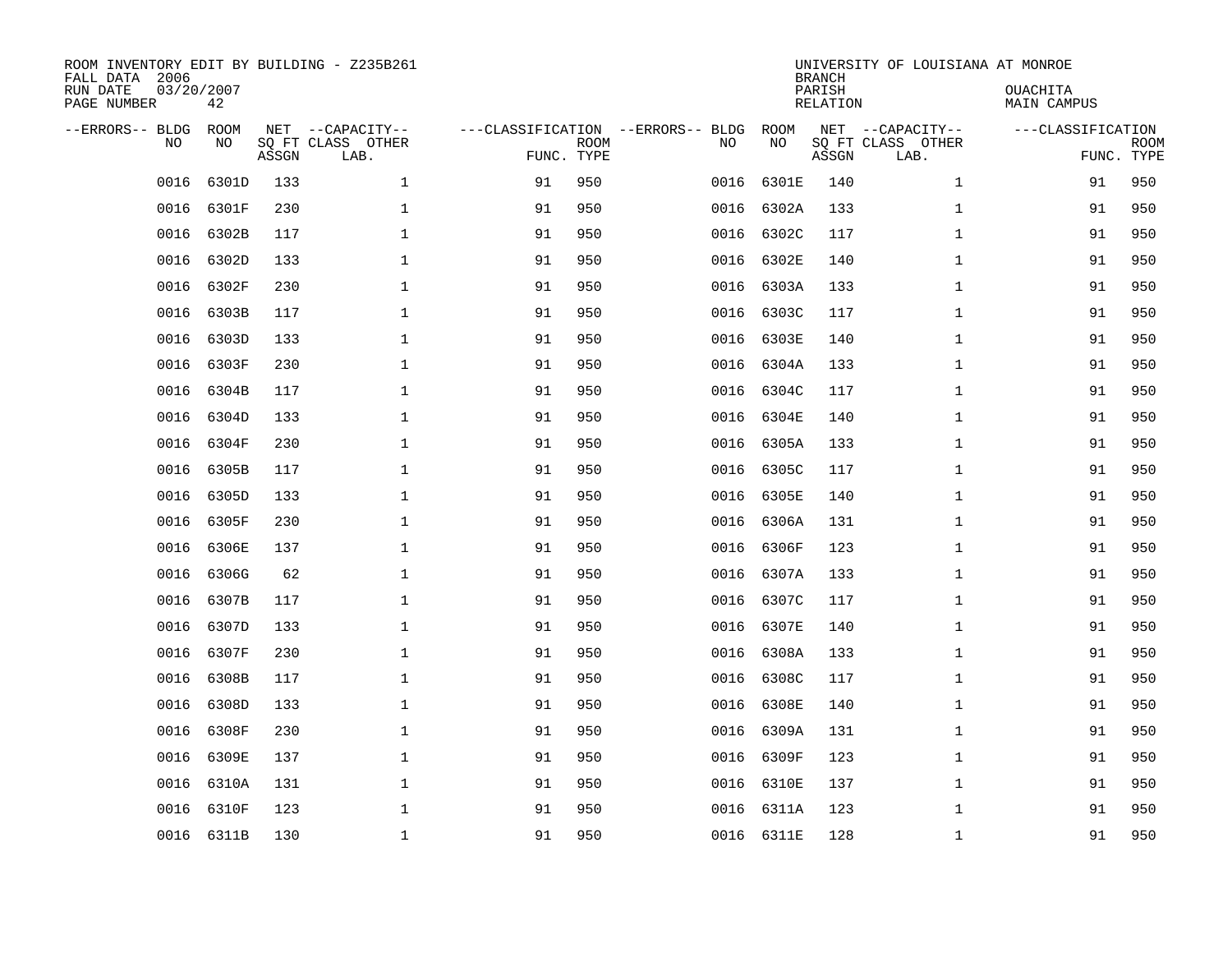| ROOM INVENTORY EDIT BY BUILDING - Z235B261<br>FALL DATA 2006<br>RUN DATE<br>PAGE NUMBER | 03/20/2007<br>43 |       |                                               |                                                 |             |      |             | <b>BRANCH</b><br>PARISH<br><b>RELATION</b> | UNIVERSITY OF LOUISIANA AT MONROE             | OUACHITA<br><b>MAIN CAMPUS</b>  |             |
|-----------------------------------------------------------------------------------------|------------------|-------|-----------------------------------------------|-------------------------------------------------|-------------|------|-------------|--------------------------------------------|-----------------------------------------------|---------------------------------|-------------|
| --ERRORS-- BLDG<br>NO                                                                   | ROOM<br>NO       | ASSGN | NET --CAPACITY--<br>SQ FT CLASS OTHER<br>LAB. | ---CLASSIFICATION --ERRORS-- BLDG<br>FUNC. TYPE | <b>ROOM</b> | NO   | ROOM<br>NO  | ASSGN                                      | NET --CAPACITY--<br>SQ FT CLASS OTHER<br>LAB. | ---CLASSIFICATION<br>FUNC. TYPE | <b>ROOM</b> |
| 0016                                                                                    | 6311F            | 148   | $\mathbf 1$                                   | 91                                              | 950         | 0016 | 6312A       | 123                                        | $\mathbf{1}$                                  | 91                              | 950         |
| 0016                                                                                    | 6312B            | 130   | $\mathbf 1$                                   | 91                                              | 950         | 0016 | 6312E       | 128                                        | $\mathbf{1}$                                  | 91                              | 950         |
| 0016                                                                                    | 6312F            | 148   | $\mathbf 1$                                   | 91                                              | 950         | 0016 | 6313A       | 133                                        | $\mathbf{1}$                                  | 91                              | 950         |
| 0016                                                                                    | 6313B            | 117   | $\mathbf{1}$                                  | 91                                              | 950         |      | 0016 6313C  | 117                                        | $\mathbf{1}$                                  | 91                              | 950         |
| 0016                                                                                    | 6313D            | 133   | $\mathbf 1$                                   | 91                                              | 950         | 0016 | 6313E       | 140                                        | $\mathbf{1}$                                  | 91                              | 950         |
| 0016                                                                                    | 6313F            | 230   | $\mathbf 1$                                   | 91                                              | 950         |      | 0016 6314A  | 133                                        | $\mathbf{1}$                                  | 91                              | 950         |
| 0016                                                                                    | 6314B            | 117   | $\mathbf{1}$                                  | 91                                              | 950         |      | 0016 6314C  | 117                                        | $\mathbf{1}$                                  | 91                              | 950         |
| 0016                                                                                    | 6314D            | 133   | $\mathbf{1}$                                  | 91                                              | 950         |      | 0016 6314E  | 140                                        | $\mathbf{1}$                                  | 91                              | 950         |
| 0016                                                                                    | 6314F            | 230   | $\mathbf{1}$                                  | 91                                              | 950         | 0016 | 6350        | 660                                        |                                               | 0 <sub>0</sub>                  | 020         |
| 0016                                                                                    | 6351             | 360   |                                               | 91                                              | 955         |      | 0016 6353   | 150                                        |                                               | 91                              | 955         |
| 0016                                                                                    | 6354             | 56    |                                               | 91                                              | 955         | 0016 | 6355        | 410                                        |                                               | 0 <sub>0</sub>                  | 020         |
| 0016                                                                                    | 6356             | 58    |                                               | 0 <sub>0</sub>                                  | 020         |      | 0016 6357   | 828                                        |                                               | 00                              | 020         |
| 0016                                                                                    | 6358             | 412   |                                               | 0 <sub>0</sub>                                  | 020         | 0016 | 6359        | 270                                        |                                               | 00                              | 020         |
|                                                                                         | 0016 6360        | 160   |                                               | 0 <sub>0</sub>                                  | 020         |      | 0016 6361   | 251                                        |                                               | 00                              | 020         |
|                                                                                         | 0016 A61011      | 50    | $\mathbf{1}$                                  | 91                                              | 950         |      | 0016 A61012 | 57                                         | $\mathbf{1}$                                  | 91                              | 950         |
|                                                                                         | 0016 A61021      | 50    | $\mathbf 1$                                   | 91                                              | 950         |      | 0016 A61022 | 57                                         | $\mathbf{1}$                                  | 91                              | 950         |
|                                                                                         | 0016 A61031      | 50    | $\mathbf 1$                                   | 91                                              | 950         |      | 0016 A61032 | 57                                         | $\mathbf{1}$                                  | 91                              | 950         |
|                                                                                         | 0016 A61041      | 50    | $\mathbf{1}$                                  | 91                                              | 950         |      | 0016 A61042 | 57                                         | $\mathbf{1}$                                  | 91                              | 950         |
|                                                                                         | 0016 A61051      | 50    | $\mathbf 1$                                   | 91                                              | 950         |      | 0016 A61052 | 57                                         | $\mathbf{1}$                                  | 91                              | 950         |
|                                                                                         | 0016 A61061      | 62    | $\mathbf 1$                                   | 91                                              | 950         |      | 0016 A61071 | 50                                         | $\mathbf{1}$                                  | 91                              | 950         |
|                                                                                         | 0016 A61072      | 57    | $\mathbf{1}$                                  | 91                                              | 950         |      | 0016 A61081 | 50                                         | $\mathbf{1}$                                  | 91                              | 950         |
|                                                                                         | 0016 A61082      | 57    | $\mathbf 1$                                   | 91                                              | 950         |      | 0016 A61091 | 62                                         | $\mathbf{1}$                                  | 91                              | 950         |
|                                                                                         | 0016 A61101      | 62    | $\mathbf 1$                                   | 91                                              | 950         |      | 0016 A61111 | 62                                         | $\mathbf{1}$                                  | 91                              | 950         |
|                                                                                         | 0016 A61121      | 62    | $\mathbf 1$                                   | 91                                              | 950         |      | 0016 A61131 | 50                                         | $\mathbf{1}$                                  | 91                              | 950         |
|                                                                                         | 0016 A61132      | 57    | $\mathbf 1$                                   | 91                                              | 950         |      | 0016 A61141 | 50                                         | $\mathbf{1}$                                  | 91                              | 950         |
|                                                                                         | 0016 A61142      | 57    | $\mathbf{1}$                                  | 91                                              | 950         |      | 0016 A62011 | 50                                         | $\mathbf{1}$                                  | 91                              | 950         |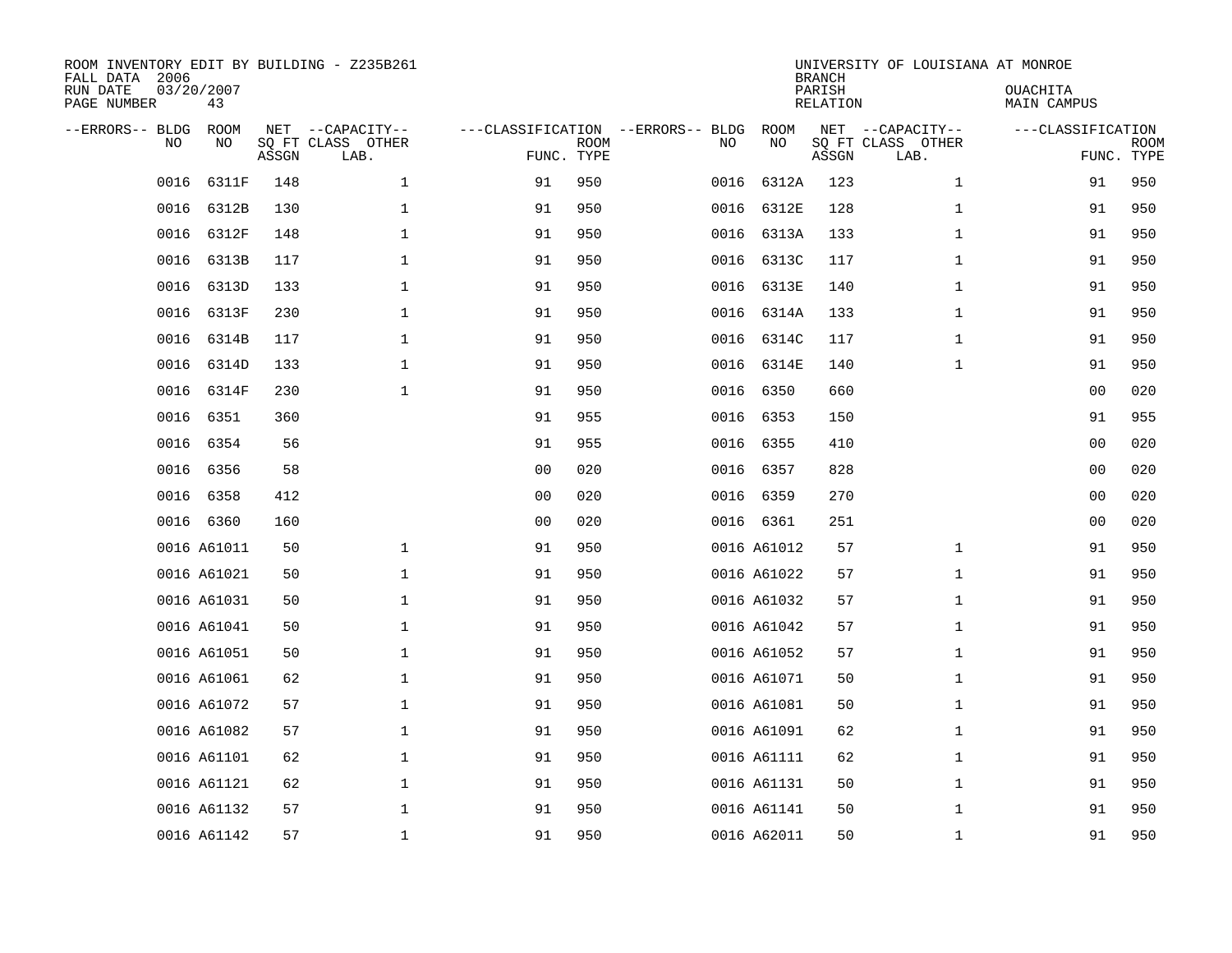| ROOM INVENTORY EDIT BY BUILDING - Z235B261<br>FALL DATA 2006<br>RUN DATE<br>PAGE NUMBER | 03/20/2007<br>44  |       |                                               |                                   |                           |    |             | <b>BRANCH</b><br>PARISH<br><b>RELATION</b> | UNIVERSITY OF LOUISIANA AT MONROE             | OUACHITA<br>MAIN CAMPUS |                           |
|-----------------------------------------------------------------------------------------|-------------------|-------|-----------------------------------------------|-----------------------------------|---------------------------|----|-------------|--------------------------------------------|-----------------------------------------------|-------------------------|---------------------------|
| --ERRORS-- BLDG<br>NO                                                                   | <b>ROOM</b><br>NO | ASSGN | NET --CAPACITY--<br>SQ FT CLASS OTHER<br>LAB. | ---CLASSIFICATION --ERRORS-- BLDG | <b>ROOM</b><br>FUNC. TYPE | NO | ROOM<br>NO  | ASSGN                                      | NET --CAPACITY--<br>SQ FT CLASS OTHER<br>LAB. | ---CLASSIFICATION       | <b>ROOM</b><br>FUNC. TYPE |
|                                                                                         | 0016 A62012       | 57    | 1                                             | 91                                | 950                       |    | 0016 A62021 | 50                                         | $\mathbf{1}$                                  | 91                      | 950                       |
|                                                                                         | 0016 A62022       | 57    | $\mathbf{1}$                                  | 91                                | 950                       |    | 0016 A62031 | 50                                         | $\mathbf{1}$                                  | 91                      | 950                       |
|                                                                                         | 0016 A62032       | 57    | $\mathbf 1$                                   | 91                                | 950                       |    | 0016 A62041 | 50                                         | $\mathbf{1}$                                  | 91                      | 950                       |
|                                                                                         | 0016 A62042       | 57    | $\mathbf 1$                                   | 91                                | 950                       |    | 0016 A62051 | 50                                         | $\mathbf{1}$                                  | 91                      | 950                       |
|                                                                                         | 0016 A62052       | 57    | $\mathbf 1$                                   | 91                                | 950                       |    | 0016 A62061 | 62                                         | $\mathbf{1}$                                  | 91                      | 950                       |
|                                                                                         | 0016 A62071       | 50    | $\mathbf 1$                                   | 91                                | 950                       |    | 0016 A62072 | 57                                         | $\mathbf{1}$                                  | 91                      | 950                       |
|                                                                                         | 0016 A62081       | 50    | $\mathbf{1}$                                  | 91                                | 950                       |    | 0016 A62082 | 57                                         | $\mathbf{1}$                                  | 91                      | 950                       |
|                                                                                         | 0016 A62091       | 62    | $\mathbf 1$                                   | 91                                | 950                       |    | 0016 A62101 | 62                                         | $\mathbf{1}$                                  | 91                      | 950                       |
|                                                                                         | 0016 A62111       | 62    | $\mathbf 1$                                   | 91                                | 950                       |    | 0016 A62121 | 62                                         | $\mathbf{1}$                                  | 91                      | 950                       |
|                                                                                         | 0016 A62131       | 50    | $\mathbf{1}$                                  | 91                                | 950                       |    | 0016 A62132 | 57                                         | $\mathbf{1}$                                  | 91                      | 950                       |
|                                                                                         | 0016 A62141       | 50    | $\mathbf 1$                                   | 91                                | 950                       |    | 0016 A62142 | 57                                         | $\mathbf{1}$                                  | 91                      | 950                       |
|                                                                                         | 0016 A63011       | 50    | $\mathbf 1$                                   | 91                                | 950                       |    | 0016 A63012 | 57                                         | $\mathbf{1}$                                  | 91                      | 950                       |
|                                                                                         | 0016 A63021       | 50    | $\mathbf 1$                                   | 91                                | 950                       |    | 0016 A63022 | 57                                         | $\mathbf{1}$                                  | 91                      | 950                       |
|                                                                                         | 0016 A63031       | 50    | $\mathbf 1$                                   | 91                                | 950                       |    | 0016 A63032 | 57                                         | $\mathbf{1}$                                  | 91                      | 950                       |
|                                                                                         | 0016 A63041       | 50    | $\mathbf 1$                                   | 91                                | 950                       |    | 0016 A63042 | 57                                         | $\mathbf{1}$                                  | 91                      | 950                       |
|                                                                                         | 0016 A63051       | 50    | $\mathbf 1$                                   | 91                                | 950                       |    | 0016 A63052 | 57                                         | $\mathbf{1}$                                  | 91                      | 950                       |
|                                                                                         | 0016 A63071       | 50    | 1                                             | 91                                | 950                       |    | 0016 A63072 | 57                                         | $\mathbf{1}$                                  | 91                      | 950                       |
|                                                                                         | 0016 A63081       | 50    | $\mathbf 1$                                   | 91                                | 950                       |    | 0016 A63082 | 57                                         | $\mathbf{1}$                                  | 91                      | 950                       |
|                                                                                         | 0016 A63091       | 62    | $\mathbf{1}$                                  | 91                                | 950                       |    | 0016 A63101 | 62                                         | $\mathbf{1}$                                  | 91                      | 950                       |
|                                                                                         | 0016 A63111       | 62    | $\mathbf 1$                                   | 91                                | 950                       |    | 0016 A63121 | 62                                         | $\mathbf{1}$                                  | 91                      | 950                       |
|                                                                                         | 0016 A63131       | 50    | $\mathbf 1$                                   | 91                                | 950                       |    | 0016 A63132 | 57                                         | $\mathbf{1}$                                  | 91                      | 950                       |
|                                                                                         | 0016 A63141       | 50    | $\mathbf 1$                                   | 91                                | 950                       |    | 0016 A63142 | 57                                         | $\mathbf{1}$                                  | 91                      | 950                       |
|                                                                                         | 0016 B61111       | 62    | $\mathbf 1$                                   | 91                                | 950                       |    | 0016 B61121 | 62                                         | $\mathbf{1}$                                  | 91                      | 950                       |
|                                                                                         | 0016 B62111       | 62    | $\mathbf 1$                                   | 91                                | 950                       |    | 0016 B62121 | 62                                         | $\mathbf{1}$                                  | 91                      | 950                       |
|                                                                                         | 0016 B63111       | 62    | $\mathbf 1$                                   | 91                                | 950                       |    | 0016 B63121 | 62                                         | $\mathbf{1}$                                  | 91                      | 950                       |
|                                                                                         | 0016 C61011       | 50    | $\mathbf 1$                                   | 91                                | 950                       |    | 0016 C61012 | 57                                         | $\mathbf{1}$                                  | 91                      | 950                       |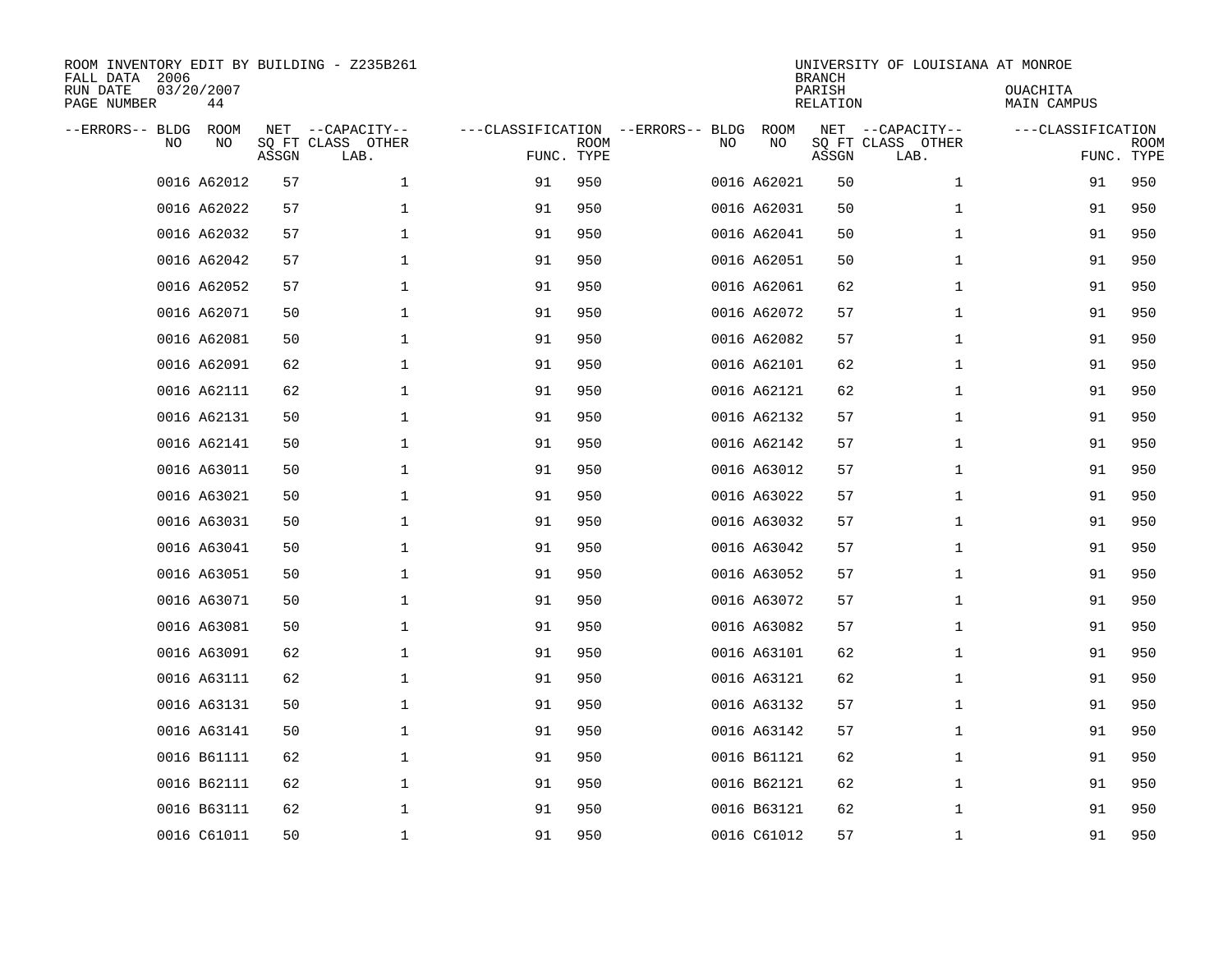| FALL DATA 2006<br>RUN DATE<br>PAGE NUMBER |    | 03/20/2007<br>45 |              | ROOM INVENTORY EDIT BY BUILDING - Z235B261 |                                   |                           |    |             | <b>BRANCH</b><br>PARISH<br>RELATION | UNIVERSITY OF LOUISIANA AT MONROE             | OUACHITA<br>MAIN CAMPUS         |             |
|-------------------------------------------|----|------------------|--------------|--------------------------------------------|-----------------------------------|---------------------------|----|-------------|-------------------------------------|-----------------------------------------------|---------------------------------|-------------|
| --ERRORS-- BLDG                           | NO | ROOM<br>NO       | NET<br>ASSGN | --CAPACITY--<br>SQ FT CLASS OTHER<br>LAB.  | ---CLASSIFICATION --ERRORS-- BLDG | <b>ROOM</b><br>FUNC. TYPE | NO | ROOM<br>NO  | ASSGN                               | NET --CAPACITY--<br>SQ FT CLASS OTHER<br>LAB. | ---CLASSIFICATION<br>FUNC. TYPE | <b>ROOM</b> |
|                                           |    | 0016 C61021      | 50           | $\mathbf{1}$                               | 91                                | 950                       |    | 0016 C61022 | 57                                  | $\mathbf{1}$                                  | 91                              | 950         |
|                                           |    | 0016 C61031      | 50           | $\mathbf 1$                                | 91                                | 950                       |    | 0016 C61032 | 57                                  | $\mathbf{1}$                                  | 91                              | 950         |
|                                           |    | 0016 C61041      | 50           | $\mathbf{1}$                               | 91                                | 950                       |    | 0016 C61042 | 57                                  | $\mathbf{1}$                                  | 91                              | 950         |
|                                           |    | 0016 C61051      | 50           | $\mathbf{1}$                               | 91                                | 950                       |    | 0016 C61052 | 57                                  | $\mathbf{1}$                                  | 91                              | 950         |
|                                           |    | 0016 C61071      | 50           | $\mathbf{1}$                               | 91                                | 950                       |    | 0016 C61072 | 57                                  | $\mathbf{1}$                                  | 91                              | 950         |
|                                           |    | 0016 C61081      | 50           | $\mathbf 1$                                | 91                                | 950                       |    | 0016 C61082 | 57                                  | $\mathbf{1}$                                  | 91                              | 950         |
|                                           |    | 0016 C61131      | 50           | $\mathbf 1$                                | 91                                | 950                       |    | 0016 C61132 | 57                                  | $\mathbf{1}$                                  | 91                              | 950         |
|                                           |    | 0016 C61141      | 50           | $\mathbf 1$                                | 91                                | 950                       |    | 0016 C61142 | 57                                  | $\mathbf{1}$                                  | 91                              | 950         |
|                                           |    | 0016 C62011      | 50           | $\mathbf 1$                                | 91                                | 950                       |    | 0016 C62012 | 57                                  | $\mathbf{1}$                                  | 91                              | 950         |
|                                           |    | 0016 C62021      | 50           | $\mathbf 1$                                | 91                                | 950                       |    | 0016 C62022 | 57                                  | $\mathbf{1}$                                  | 91                              | 950         |
|                                           |    | 0016 C62031      | 50           | $\mathbf 1$                                | 91                                | 950                       |    | 0016 C62032 | 57                                  | $\mathbf{1}$                                  | 91                              | 950         |
|                                           |    | 0016 C62041      | 50           | $\mathbf 1$                                | 91                                | 950                       |    | 0016 C62042 | 57                                  | $\mathbf{1}$                                  | 91                              | 950         |
|                                           |    | 0016 C62051      | 50           | $\mathbf 1$                                | 91                                | 950                       |    | 0016 C62052 | 57                                  | $\mathbf{1}$                                  | 91                              | 950         |
|                                           |    | 0016 C62071      | 50           | $\mathbf 1$                                | 91                                | 950                       |    | 0016 C62072 | 57                                  | $\mathbf{1}$                                  | 91                              | 950         |
|                                           |    | 0016 C62081      | 50           | $\mathbf 1$                                | 91                                | 950                       |    | 0016 C62082 | 57                                  | $\mathbf{1}$                                  | 91                              | 950         |
|                                           |    | 0016 C62131      | 50           | $\mathbf 1$                                | 91                                | 950                       |    | 0016 C62132 | 57                                  | $\mathbf{1}$                                  | 91                              | 950         |
|                                           |    | 0016 C62141      | 50           | $\mathbf 1$                                | 91                                | 950                       |    | 0016 C62142 | 57                                  | $\mathbf{1}$                                  | 91                              | 950         |
|                                           |    | 0016 C63011      | 50           | $\mathbf 1$                                | 91                                | 950                       |    | 0016 C63012 | 57                                  | $\mathbf{1}$                                  | 91                              | 950         |
|                                           |    | 0016 C63021      | 50           | $\mathbf 1$                                | 91                                | 950                       |    | 0016 C63022 | 57                                  | $\mathbf{1}$                                  | 91                              | 950         |
|                                           |    | 0016 C63031      | 50           | $\mathbf 1$                                | 91                                | 950                       |    | 0016 C63032 | 57                                  | $\mathbf{1}$                                  | 91                              | 950         |
|                                           |    | 0016 C63041      | 50           | $\mathbf 1$                                | 91                                | 950                       |    | 0016 C63042 | 57                                  | $\mathbf{1}$                                  | 91                              | 950         |
|                                           |    | 0016 C63051      | 50           | $\mathbf 1$                                | 91                                | 950                       |    | 0016 C63052 | 57                                  | $\mathbf{1}$                                  | 91                              | 950         |
|                                           |    | 0016 C63071      | 50           | $\mathbf 1$                                | 91                                | 950                       |    | 0016 C63072 | 57                                  | $\mathbf{1}$                                  | 91                              | 950         |
|                                           |    | 0016 C63081      | 50           | $\mathbf 1$                                | 91                                | 950                       |    | 0016 C63082 | 57                                  | $\mathbf{1}$                                  | 91                              | 950         |
|                                           |    | 0016 C63131      | 50           | 1                                          | 91                                | 950                       |    | 0016 C63132 | 57                                  | $\mathbf{1}$                                  | 91                              | 950         |
|                                           |    | 0016 C63141      | 50           | $\mathbf 1$                                | 91                                | 950                       |    | 0016 C63142 | 57                                  | $\mathbf{1}$                                  | 91                              | 950         |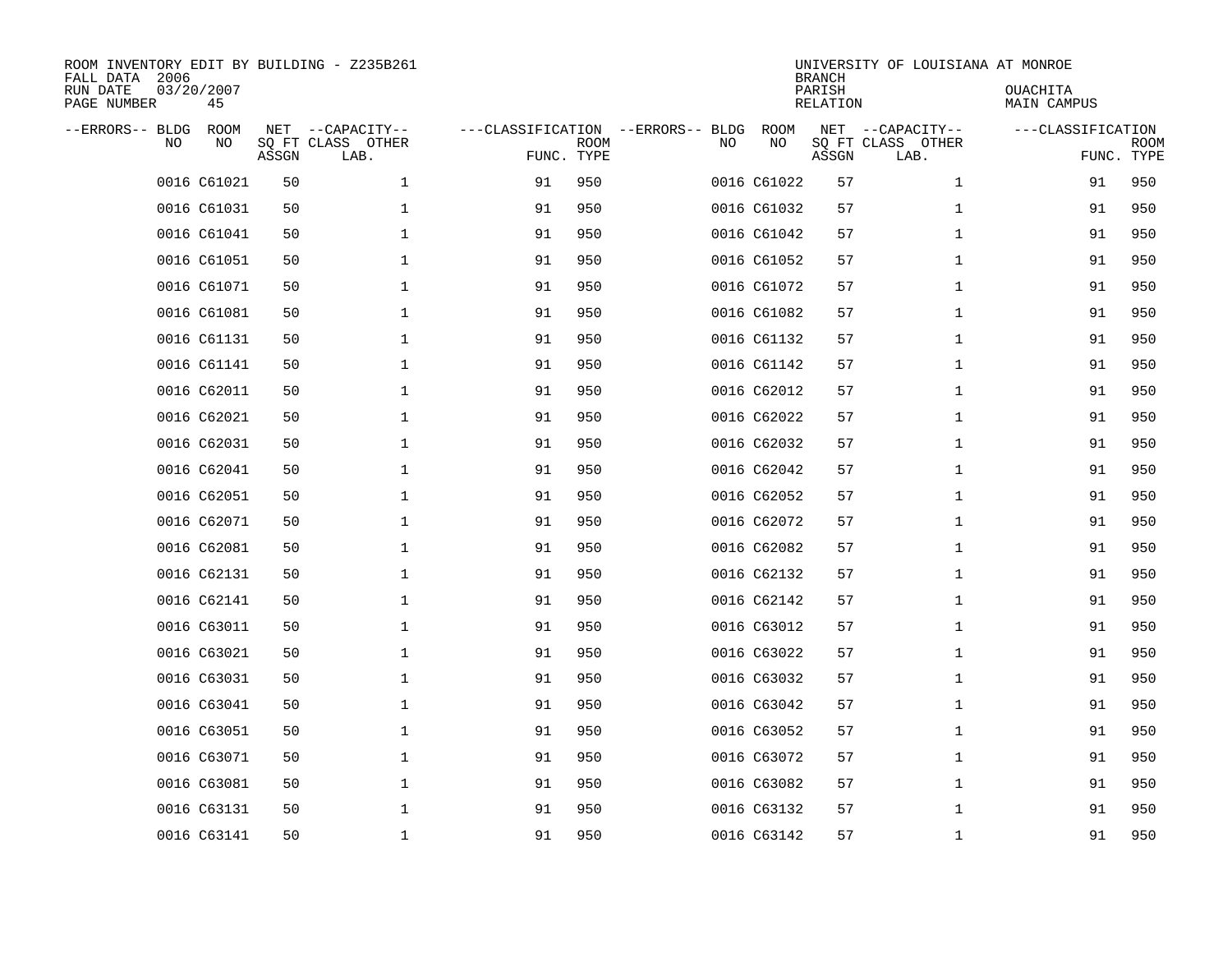| ROOM INVENTORY EDIT BY BUILDING - Z235B261<br>FALL DATA 2006<br>RUN DATE<br>PAGE NUMBER | 03/20/2007<br>46 |       |                                               |                                                      |             |      |                                                        | <b>BRANCH</b><br>PARISH<br><b>RELATION</b> | UNIVERSITY OF LOUISIANA AT MONROE                                                                                       | OUACHITA<br><b>MAIN CAMPUS</b> |                           |
|-----------------------------------------------------------------------------------------|------------------|-------|-----------------------------------------------|------------------------------------------------------|-------------|------|--------------------------------------------------------|--------------------------------------------|-------------------------------------------------------------------------------------------------------------------------|--------------------------------|---------------------------|
| --ERRORS-- BLDG<br>NO                                                                   | ROOM<br>NO       | ASSGN | NET --CAPACITY--<br>SQ FT CLASS OTHER<br>LAB. | ---CLASSIFICATION --ERRORS-- BLDG ROOM<br>FUNC. TYPE | <b>ROOM</b> | NO.  | NO<br>TOTAL NUMBER CLASSROOMS<br>TOTAL NUMBER LABS 210 | ASSGN                                      | NET --CAPACITY--<br>SQ FT CLASS OTHER<br>LAB.<br>TOTAL NET ASSIGN SQ. FT. IN ROOM FILE<br>TOTAL NUMBER SPECIAL LABS 220 | ---CLASSIFICATION<br>39,631    | <b>ROOM</b><br>FUNC. TYPE |
| 0017                                                                                    | 7101A            | 133   | $\mathbf{1}$                                  | 91                                                   | 950         |      | 0017 7101B                                             | 117                                        | $\mathbf{1}$                                                                                                            | 91                             | 950                       |
| 0017                                                                                    | 7101C            | 117   | $\mathbf{1}$                                  | 91                                                   | 950         | 0017 | 7101D                                                  | 133                                        | $\mathbf{1}$                                                                                                            | 91                             | 950                       |
| 0017                                                                                    | 7101E            | 140   | $\mathbf{1}$                                  | 91                                                   | 950         | 0017 | 7101F                                                  | 230                                        | $\mathbf{1}$                                                                                                            | 91                             | 950                       |
| 0017                                                                                    | 7102A            | 133   | $\mathbf 1$                                   | 91                                                   | 950         |      | 0017 7102B                                             | 117                                        | $\mathbf{1}$                                                                                                            | 91                             | 950                       |
| 0017                                                                                    | 7102C            | 117   | $\mathbf{1}$                                  | 91                                                   | 950         | 0017 | 7102D                                                  | 133                                        | $\mathbf{1}$                                                                                                            | 91                             | 950                       |
| 0017                                                                                    | 7102E            | 140   | $\mathbf{1}$                                  | 91                                                   | 950         | 0017 | 7102F                                                  | 230                                        | $\mathbf{1}$                                                                                                            | 91                             | 950                       |
| 0017                                                                                    | 7103A            | 133   | $\mathbf 1$                                   | 91                                                   | 950         | 0017 | 7103B                                                  | 117                                        | $\mathbf{1}$                                                                                                            | 91                             | 950                       |
| 0017                                                                                    | 7103C            | 117   | $\mathbf 1$                                   | 91                                                   | 950         | 0017 | 7103D                                                  | 133                                        | $\mathbf{1}$                                                                                                            | 91                             | 950                       |
| 0017                                                                                    | 7103E            | 140   | $\mathbf{1}$                                  | 91                                                   | 950         | 0017 | 7103F                                                  | 230                                        | $\mathbf{1}$                                                                                                            | 91                             | 950                       |
| 0017                                                                                    | 7104A            | 133   | $\mathbf 1$                                   | 91                                                   | 950         | 0017 | 7104B                                                  | 117                                        | $\mathbf{1}$                                                                                                            | 91                             | 950                       |
| 0017                                                                                    | 7104C            | 117   | $\mathbf 1$                                   | 91                                                   | 950         | 0017 | 7104D                                                  | 133                                        | $\mathbf{1}$                                                                                                            | 91                             | 950                       |
| 0017                                                                                    | 7104E            | 140   | $\mathbf 1$                                   | 91                                                   | 950         | 0017 | 7104F                                                  | 230                                        | $\mathbf{1}$                                                                                                            | 91                             | 950                       |
|                                                                                         | 0017 7105A       | 123   | $\mathbf{1}$                                  | 91                                                   | 950         | 0017 | 7105B                                                  | 130                                        | $\mathbf{1}$                                                                                                            | 91                             | 950                       |
| 0017                                                                                    | 7105E            | 128   | $\mathbf{1}$                                  | 91                                                   | 950         | 0017 | 7105F                                                  | 148                                        | $\mathbf{1}$                                                                                                            | 91                             | 950                       |
| 0017                                                                                    | 7106A            | 123   | $\mathbf{1}$                                  | 91                                                   | 950         | 0017 | 7106B                                                  | 130                                        | $\mathbf{1}$                                                                                                            | 91                             | 950                       |
| 0017                                                                                    | 7106E            | 128   | $\mathbf 1$                                   | 91                                                   | 950         | 0017 | 7106F                                                  | 148                                        | $\mathbf{1}$                                                                                                            | 91                             | 950                       |
| 0017                                                                                    | 7107A            | 123   | $\mathbf 1$                                   | 91                                                   | 950         |      | 0017 7107B                                             | 130                                        | $\mathbf{1}$                                                                                                            | 91                             | 950                       |
| 0017                                                                                    | 7107E            | 128   | $\mathbf 1$                                   | 91                                                   | 950         | 0017 | 7107F                                                  | 148                                        | $\mathbf{1}$                                                                                                            | 91                             | 950                       |
| 0017                                                                                    | 7108A            | 133   | $\mathbf{1}$                                  | 91                                                   | 950         | 0017 | 7108B                                                  | 117                                        | $\mathbf{1}$                                                                                                            | 91                             | 950                       |
| 0017                                                                                    | 7108C            | 117   | $\mathbf{1}$                                  | 91                                                   | 950         | 0017 | 7108D                                                  | 133                                        | $\mathbf{1}$                                                                                                            | 91                             | 950                       |
| 0017                                                                                    | 7108E            | 140   | $\mathbf 1$                                   | 91                                                   | 950         | 0017 | 7108F                                                  | 230                                        | $\mathbf{1}$                                                                                                            | 91                             | 950                       |
| 0017                                                                                    | 7109A            | 133   | $\mathbf 1$                                   | 91                                                   | 950         | 0017 | 7109B                                                  | 117                                        | $\mathbf{1}$                                                                                                            | 91                             | 950                       |
| 0017                                                                                    | 7109C            | 117   | $\mathbf{1}$                                  | 91                                                   | 950         | 0017 | 7109D                                                  | 133                                        | $\mathbf{1}$                                                                                                            | 91                             | 950                       |
|                                                                                         | 0017 7109E       | 140   | $\mathbf 1$                                   | 91                                                   | 950         |      | 0017 7109F                                             | 230                                        | $\mathbf{1}$                                                                                                            | 91                             | 950                       |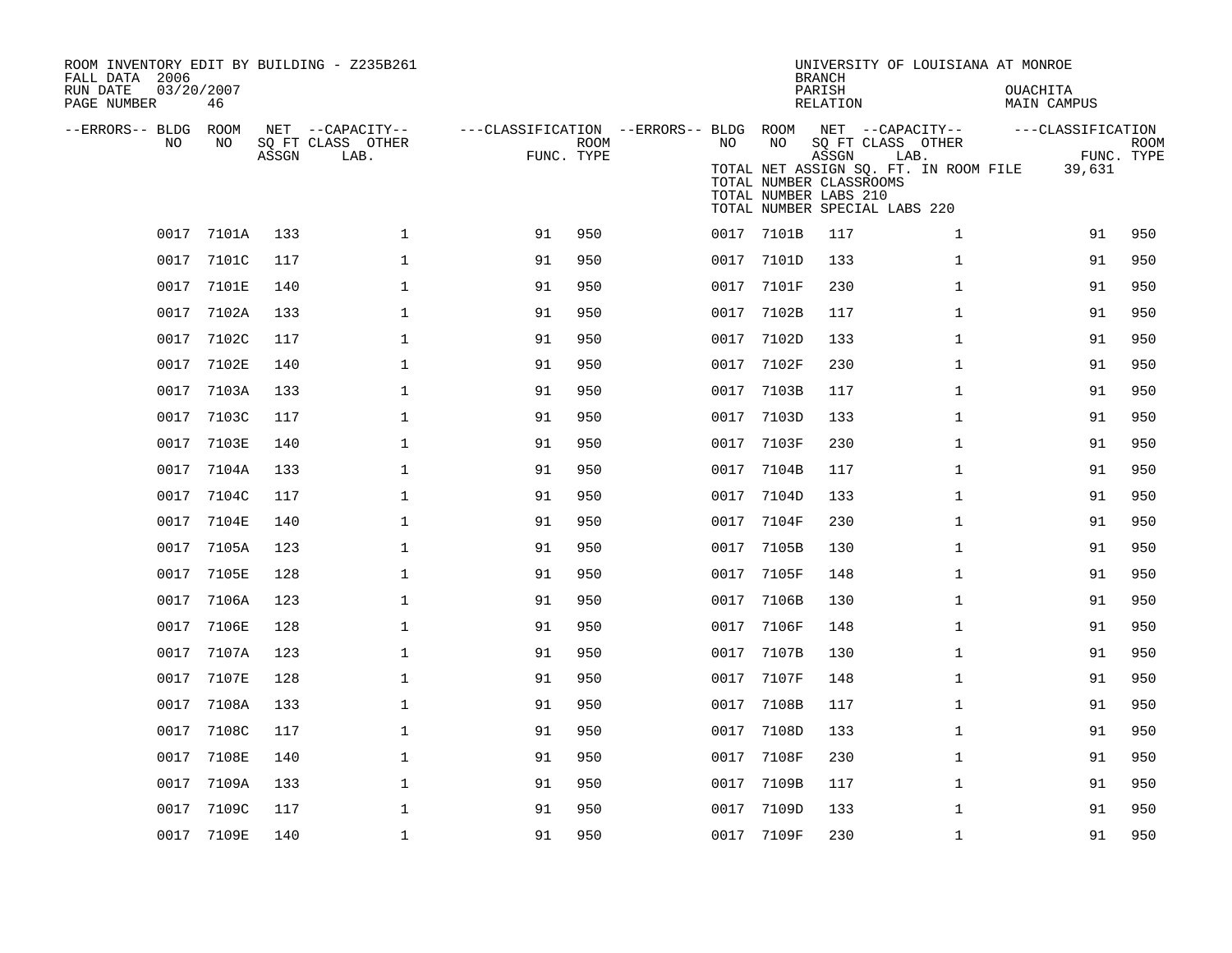| ROOM INVENTORY EDIT BY BUILDING - Z235B261<br>FALL DATA 2006<br>RUN DATE<br>PAGE NUMBER | 03/20/2007<br>47  |       |                                               |                                   |                           |      |            | <b>BRANCH</b><br>PARISH<br><b>RELATION</b> | UNIVERSITY OF LOUISIANA AT MONROE             | OUACHITA<br><b>MAIN CAMPUS</b>  |             |
|-----------------------------------------------------------------------------------------|-------------------|-------|-----------------------------------------------|-----------------------------------|---------------------------|------|------------|--------------------------------------------|-----------------------------------------------|---------------------------------|-------------|
| --ERRORS-- BLDG<br>NO                                                                   | <b>ROOM</b><br>NO | ASSGN | NET --CAPACITY--<br>SQ FT CLASS OTHER<br>LAB. | ---CLASSIFICATION --ERRORS-- BLDG | <b>ROOM</b><br>FUNC. TYPE | NO   | ROOM<br>NO | ASSGN                                      | NET --CAPACITY--<br>SQ FT CLASS OTHER<br>LAB. | ---CLASSIFICATION<br>FUNC. TYPE | <b>ROOM</b> |
| 0017                                                                                    | 7110A             | 133   | $\mathbf{1}$                                  | 91                                | 950                       | 0017 | 7110B      | 117                                        | $\mathbf{1}$                                  | 91                              | 950         |
| 0017                                                                                    | 7110C             | 117   | $\mathbf 1$                                   | 91                                | 950                       | 0017 | 7110D      | 133                                        | $\mathbf{1}$                                  | 91                              | 950         |
| 0017                                                                                    | 7110E             | 140   | $\mathbf 1$                                   | 91                                | 950                       | 0017 | 7110F      | 230                                        | $\mathbf{1}$                                  | 91                              | 950         |
| 0017                                                                                    | 7111A             | 133   | $\mathbf 1$                                   | 91                                | 950                       | 0017 | 7111B      | 117                                        | $\mathbf{1}$                                  | 91                              | 950         |
| 0017                                                                                    | 7111C             | 117   | $\mathbf{1}$                                  | 91                                | 950                       | 0017 | 7111D      | 133                                        | $\mathbf{1}$                                  | 91                              | 950         |
| 0017                                                                                    | 7111E             | 140   | $\mathbf 1$                                   | 91                                | 950                       | 0017 | 7111F      | 230                                        | $\mathbf{1}$                                  | 91                              | 950         |
| 0017                                                                                    | 7112A             | 123   | $\mathbf{1}$                                  | 91                                | 950                       | 0017 | 7112B      | 130                                        | $\mathbf{1}$                                  | 91                              | 950         |
| 0017                                                                                    | 7112E             | 128   | $\mathbf{1}$                                  | 91                                | 950                       | 0017 | 7112F      | 148                                        | $\mathbf{1}$                                  | 91                              | 950         |
| 0017                                                                                    | 7113A             | 123   | $\mathbf{1}$                                  | 91                                | 950                       | 0017 | 7113B      | 130                                        | $\mathbf{1}$                                  | 91                              | 950         |
| 0017                                                                                    | 7113E             | 128   | $\mathbf 1$                                   | 91                                | 950                       | 0017 | 7113F      | 148                                        | $\mathbf{1}$                                  | 91                              | 950         |
| 0017                                                                                    | 7114A             | 133   | $\mathbf 1$                                   | 91                                | 950                       | 0017 | 7114B      | 117                                        | $\mathbf{1}$                                  | 91                              | 950         |
| 0017                                                                                    | 7114C             | 117   | $\mathbf 1$                                   | 91                                | 950                       | 0017 | 7114D      | 133                                        | $\mathbf{1}$                                  | 91                              | 950         |
| 0017                                                                                    | 7114E             | 140   | $\mathbf 1$                                   | 91                                | 950                       | 0017 | 7114F      | 230                                        | $\mathbf{1}$                                  | 91                              | 950         |
| 0017                                                                                    | 7115A             | 133   | $\mathbf 1$                                   | 91                                | 950                       | 0017 | 7115B      | 177                                        | $\mathbf{1}$                                  | 91                              | 950         |
| 0017                                                                                    | 7115C             | 177   | $\mathbf 1$                                   | 91                                | 950                       | 0017 | 7115D      | 133                                        | $\mathbf{1}$                                  | 91                              | 950         |
| 0017                                                                                    | 7115E             | 140   | $\mathbf{1}$                                  | 91                                | 950                       | 0017 | 7115F      | 230                                        | $\mathbf{1}$                                  | 91                              | 950         |
| 0017                                                                                    | 7150              | 660   |                                               | 0 <sub>0</sub>                    | 020                       | 0017 | 7151       | 360                                        |                                               | 91                              | 955         |
| 0017                                                                                    | 7152              | 56    |                                               | 0 <sub>0</sub>                    | 030                       | 0017 | 7153       | 94                                         |                                               | 00                              | 030         |
| 0017                                                                                    | 7154              | 56    |                                               | 91                                | 955                       | 0017 | 7156       | 58                                         |                                               | 0 <sub>0</sub>                  | 020         |
| 0017                                                                                    | 7157              | 828   |                                               | 0 <sub>0</sub>                    | 020                       | 0017 | 7158       | 412                                        |                                               | 00                              | 020         |
| 0017                                                                                    | 7159              | 270   |                                               | 0 <sub>0</sub>                    | 020                       | 0017 | 7160       | 160                                        |                                               | 00                              | 020         |
| 0017                                                                                    | 7161              | 251   |                                               | 0 <sub>0</sub>                    | 020                       | 0017 | 7201A      | 133                                        | $\mathbf{1}$                                  | 91                              | 950         |
| 0017                                                                                    | 7201B             | 117   | $\mathbf 1$                                   | 91                                | 950                       | 0017 | 7201C      | 117                                        | $\mathbf{1}$                                  | 91                              | 950         |
| 0017                                                                                    | 7201D             | 133   | $\mathbf{1}$                                  | 91                                | 950                       | 0017 | 7201E      | 140                                        | $\mathbf{1}$                                  | 91                              | 950         |
| 0017                                                                                    | 7201F             | 230   | $\mathbf{1}$                                  | 91                                | 950                       | 0017 | 7202A      | 133                                        | $\mathbf{1}$                                  | 91                              | 950         |
| 0017                                                                                    | 7202B             | 117   | $\mathbf{1}$                                  | 91                                | 950                       | 0017 | 7202C      | 117                                        | $\mathbf{1}$                                  | 91                              | 950         |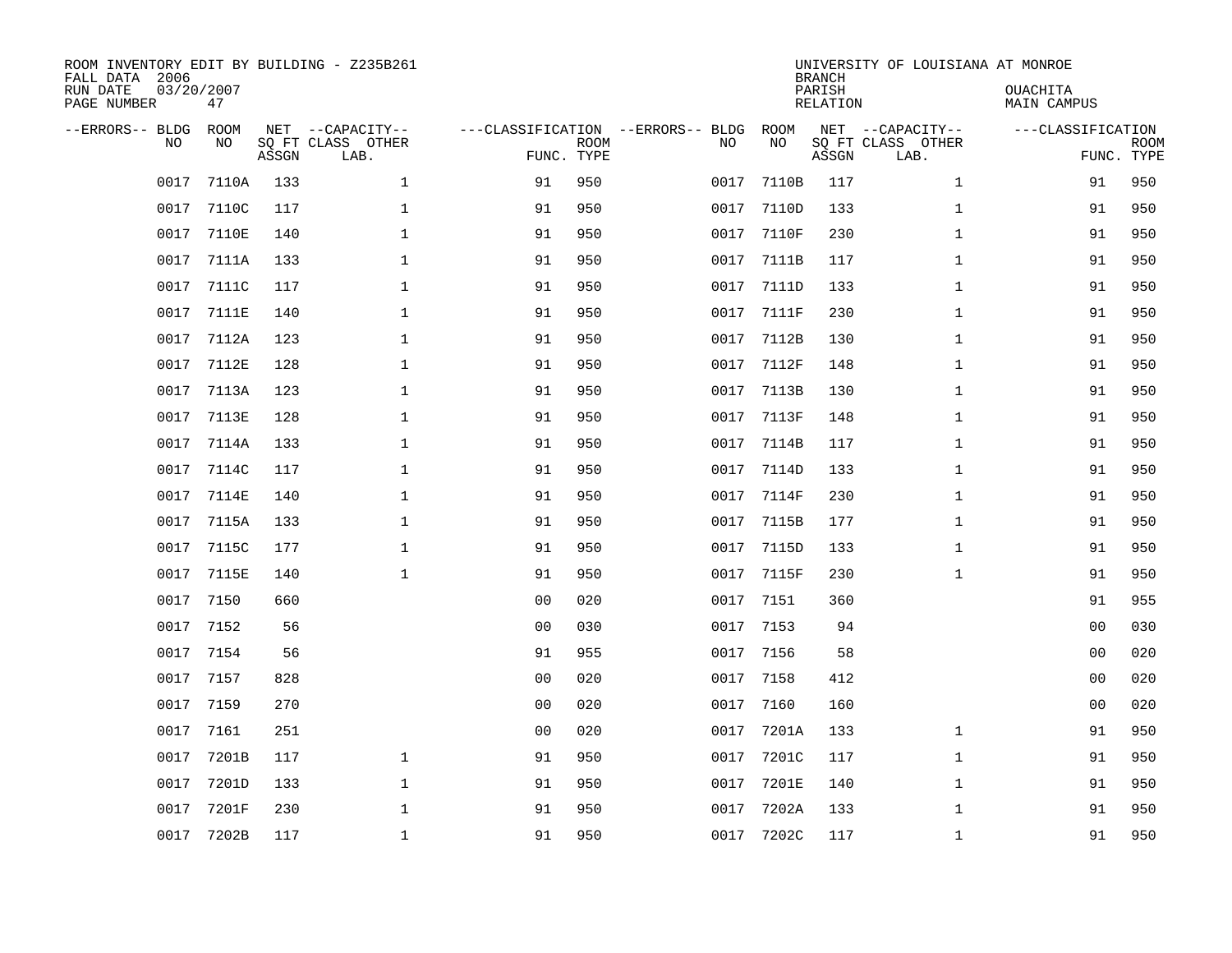| ROOM INVENTORY EDIT BY BUILDING - Z235B261<br>FALL DATA 2006<br>RUN DATE<br>PAGE NUMBER | 03/20/2007<br>48  |       |                                               |                                   |                           |      |              | <b>BRANCH</b><br>PARISH<br><b>RELATION</b> | UNIVERSITY OF LOUISIANA AT MONROE             | OUACHITA<br><b>MAIN CAMPUS</b>  |             |
|-----------------------------------------------------------------------------------------|-------------------|-------|-----------------------------------------------|-----------------------------------|---------------------------|------|--------------|--------------------------------------------|-----------------------------------------------|---------------------------------|-------------|
| --ERRORS-- BLDG<br>NO                                                                   | <b>ROOM</b><br>NO | ASSGN | NET --CAPACITY--<br>SQ FT CLASS OTHER<br>LAB. | ---CLASSIFICATION --ERRORS-- BLDG | <b>ROOM</b><br>FUNC. TYPE | NO   | ROOM<br>NO   | ASSGN                                      | NET --CAPACITY--<br>SQ FT CLASS OTHER<br>LAB. | ---CLASSIFICATION<br>FUNC. TYPE | <b>ROOM</b> |
| 0017                                                                                    | 7202D             | 133   | $\mathbf{1}$                                  | 91                                | 950                       | 0017 | 7202E        | 140                                        | $\mathbf{1}$                                  | 91                              | 950         |
| 0017                                                                                    | 7202F             | 230   | $\mathbf 1$                                   | 91                                | 950                       | 0017 | 7203A        | 133                                        | $\mathbf{1}$                                  | 91                              | 950         |
| 0017                                                                                    | 7203B             | 117   | $\mathbf 1$                                   | 91                                | 950                       | 0017 | 7203C        | 117                                        | $\mathbf{1}$                                  | 91                              | 950         |
| 0017                                                                                    | 7203D             | 133   | $\mathbf 1$                                   | 91                                | 950                       | 0017 | 7203E        | 140                                        | $\mathbf{1}$                                  | 91                              | 950         |
| 0017                                                                                    | 7203F             | 230   | $\mathbf 1$                                   | 91                                | 950                       | 0017 | 7204A        | 133                                        | $\mathbf{1}$                                  | 91                              | 950         |
| 0017                                                                                    | 7204B             | 117   | $\mathbf 1$                                   | 91                                | 950                       | 0017 | 7204C        | 117                                        | $\mathbf{1}$                                  | 91                              | 950         |
| 0017                                                                                    | 7204D             | 133   | $\mathbf{1}$                                  | 91                                | 950                       | 0017 | 7204E        | 140                                        | $\mathbf{1}$                                  | 91                              | 950         |
| 0017                                                                                    | 7204F             | 230   | $\mathbf{1}$                                  | 91                                | 950                       | 0017 | 7205A        | 123                                        | $\mathbf{1}$                                  | 91                              | 950         |
| 0017                                                                                    | 7205B             | 130   | $\mathbf{1}$                                  | 91                                | 950                       | 0017 | 7205E        | 128                                        | $\mathbf{1}$                                  | 91                              | 950         |
| 0017                                                                                    | 7205F             | 148   | $\mathbf 1$                                   | 91                                | 950                       | 0017 | 7206A        | 123                                        | $\mathbf{1}$                                  | 91                              | 950         |
| 0017                                                                                    | 7206B             | 130   | $\mathbf 1$                                   | 91                                | 950                       | 0017 | 7206E        | 128                                        | $\mathbf{1}$                                  | 91                              | 950         |
| 0017                                                                                    | 7206F             | 148   | $\mathbf 1$                                   | 91                                | 950                       | 0017 | 7207A        | 123                                        | $\mathbf{1}$                                  | 91                              | 950         |
| 0017                                                                                    | 7207B             | 130   | $\mathbf 1$                                   | 91                                | 950                       | 0017 | 7207E        | 128                                        | $\mathbf{1}$                                  | 91                              | 950         |
| 0017                                                                                    | 7207F             | 148   | $\mathbf 1$                                   | 91                                | 950                       | 0017 | 7208A        | 133                                        | $\mathbf{1}$                                  | 91                              | 950         |
| 0017                                                                                    | 7208B             | 117   | $\mathbf 1$                                   | 91                                | 950                       | 0017 | 7208C        | 117                                        | $\mathbf{1}$                                  | 91                              | 950         |
| 0017                                                                                    | 7208D             | 133   | $\mathbf{1}$                                  | 91                                | 950                       | 0017 | 7208E        | 140                                        | $\mathbf{1}$                                  | 91                              | 950         |
| 0017                                                                                    | 7208F             | 230   | $\mathbf{1}$                                  | 91                                | 950                       | 0017 | 7209A        | 133                                        | $\mathbf{1}$                                  | 91                              | 950         |
| 0017                                                                                    | 7209B             | 117   | $\mathbf 1$                                   | 91                                | 950                       | 0017 | 7209C        | 117                                        | $\mathbf{1}$                                  | 91                              | 950         |
| 0017                                                                                    | 7209D             | 133   | 1                                             | 91                                | 950                       | 0017 | <b>7209E</b> | 140                                        | $\mathbf{1}$                                  | 91                              | 950         |
| 0017                                                                                    | 7209F             | 230   | 1                                             | 91                                | 950                       | 0017 | 7210A        | 133                                        | $\mathbf{1}$                                  | 91                              | 950         |
| 0017                                                                                    | 7210B             | 117   | 1                                             | 91                                | 950                       | 0017 | 7210C        | 117                                        | $\mathbf{1}$                                  | 91                              | 950         |
| 0017                                                                                    | 7210D             | 133   | $\mathbf 1$                                   | 91                                | 950                       | 0017 | 7210E        | 140                                        | $\mathbf{1}$                                  | 91                              | 950         |
| 0017                                                                                    | <b>7210F</b>      | 230   | $\mathbf 1$                                   | 91                                | 950                       | 0017 | 7211A        | 133                                        | $\mathbf{1}$                                  | 91                              | 950         |
| 0017                                                                                    | 7211B             | 117   | $\mathbf 1$                                   | 91                                | 950                       | 0017 | 7211C        | 117                                        | $\mathbf{1}$                                  | 91                              | 950         |
| 0017                                                                                    | 7211D             | 133   | $\mathbf{1}$                                  | 91                                | 950                       | 0017 | 7211E        | 140                                        | $\mathbf{1}$                                  | 91                              | 950         |
|                                                                                         | 0017 7211F        | 230   | $\mathbf{1}$                                  | 91                                | 950                       | 0017 | 7212A        | 123                                        | $\mathbf{1}$                                  | 91                              | 950         |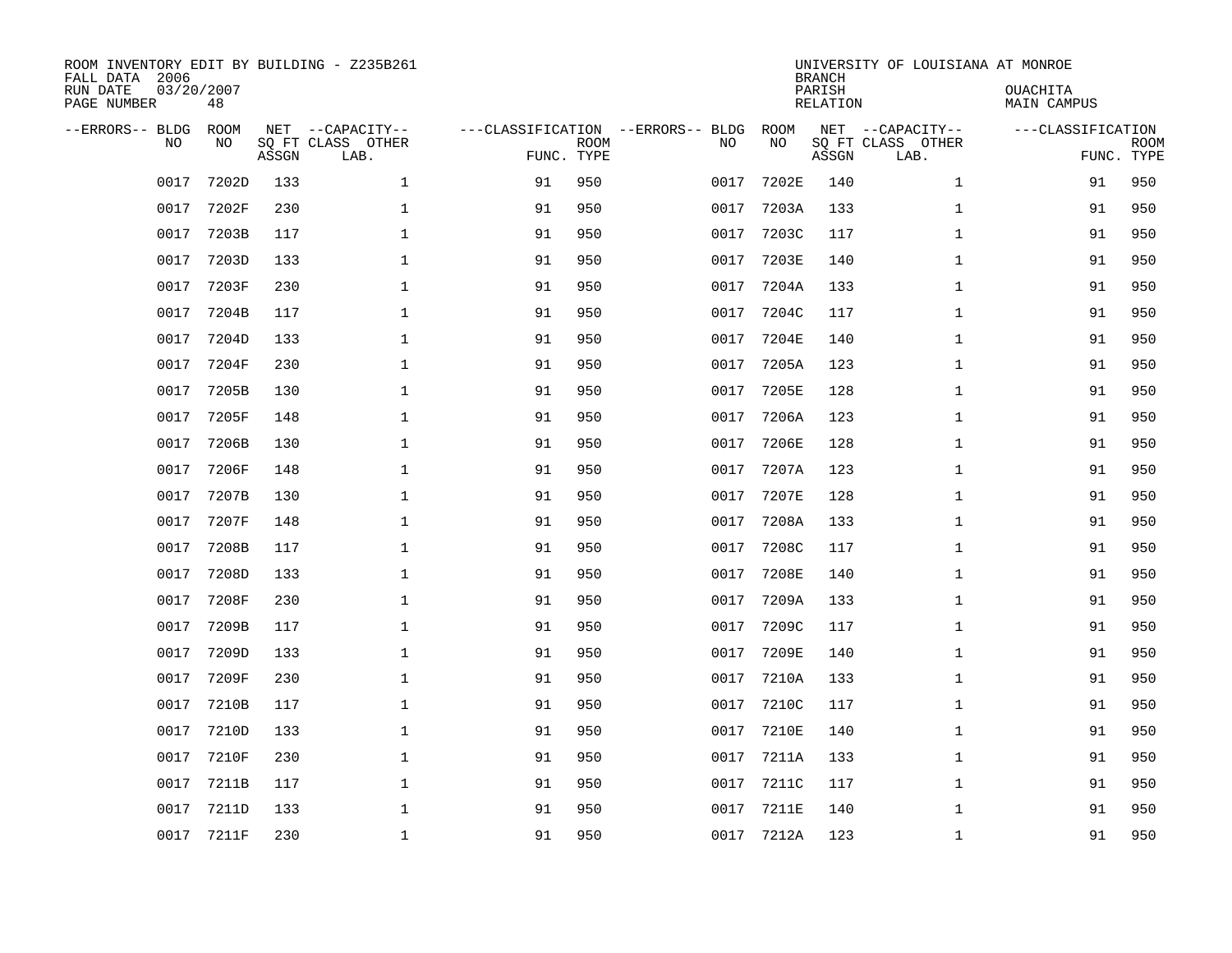| ROOM INVENTORY EDIT BY BUILDING - Z235B261<br>FALL DATA 2006<br>RUN DATE<br>PAGE NUMBER | 03/20/2007<br>49 |       |                                               |                                                 |             |      |            | <b>BRANCH</b><br>PARISH<br><b>RELATION</b> | UNIVERSITY OF LOUISIANA AT MONROE             | OUACHITA<br><b>MAIN CAMPUS</b>  |             |
|-----------------------------------------------------------------------------------------|------------------|-------|-----------------------------------------------|-------------------------------------------------|-------------|------|------------|--------------------------------------------|-----------------------------------------------|---------------------------------|-------------|
| --ERRORS-- BLDG<br>NO                                                                   | ROOM<br>NO       | ASSGN | NET --CAPACITY--<br>SQ FT CLASS OTHER<br>LAB. | ---CLASSIFICATION --ERRORS-- BLDG<br>FUNC. TYPE | <b>ROOM</b> | NO   | ROOM<br>NO | ASSGN                                      | NET --CAPACITY--<br>SQ FT CLASS OTHER<br>LAB. | ---CLASSIFICATION<br>FUNC. TYPE | <b>ROOM</b> |
| 0017                                                                                    | 7212B            | 130   | $\mathbf 1$                                   | 91                                              | 950         | 0017 | 7212E      | 128                                        | $\mathbf{1}$                                  | 91                              | 950         |
| 0017                                                                                    | 7212F            | 148   | 1                                             | 91                                              | 950         | 0017 | 7213A      | 123                                        | $\mathbf{1}$                                  | 91                              | 950         |
| 0017                                                                                    | 7213B            | 130   | 1                                             | 91                                              | 950         | 0017 | 7213E      | 128                                        | $\mathbf{1}$                                  | 91                              | 950         |
| 0017                                                                                    | 7213F            | 148   | $\mathbf 1$                                   | 91                                              | 950         | 0017 | 7214A      | 133                                        | $\mathbf{1}$                                  | 91                              | 950         |
| 0017                                                                                    | 7214B            | 117   | $\mathbf{1}$                                  | 91                                              | 950         | 0017 | 7214C      | 117                                        | $\mathbf{1}$                                  | 91                              | 950         |
| 0017                                                                                    | 7214D            | 133   | $\mathbf{1}$                                  | 91                                              | 950         | 0017 | 7214E      | 140                                        | $\mathbf{1}$                                  | 91                              | 950         |
| 0017                                                                                    | 7214F            | 230   | $\mathbf{1}$                                  | 91                                              | 950         | 0017 | 7215A      | 133                                        | $\mathbf{1}$                                  | 91                              | 950         |
| 0017                                                                                    | 7215B            | 177   | $\mathbf 1$                                   | 91                                              | 950         | 0017 | 7215C      | 177                                        | $\mathbf{1}$                                  | 91                              | 950         |
| 0017                                                                                    | 7215D            | 133   | $\mathbf{1}$                                  | 91                                              | 950         | 0017 | 7215E      | 140                                        | $\mathbf{1}$                                  | 91                              | 950         |
| 0017                                                                                    | 7215F            | 230   | $\mathbf{1}$                                  | 91                                              | 950         | 0017 | 7250       | 660                                        |                                               | 0 <sub>0</sub>                  | 020         |
| 0017                                                                                    | 7251             | 360   |                                               | 91                                              | 955         | 0017 | 7253       | 150                                        |                                               | 0 <sub>0</sub>                  | 030         |
| 0017                                                                                    | 7254             | 56    |                                               | 91                                              | 955         | 0017 | 7256       | 58                                         |                                               | 0 <sub>0</sub>                  | 020         |
| 0017                                                                                    | 7257             | 828   |                                               | 0 <sub>0</sub>                                  | 020         | 0017 | 7258       | 412                                        |                                               | 00                              | 020         |
| 0017                                                                                    | 7259             | 270   |                                               | 0 <sub>0</sub>                                  | 020         | 0017 | 7260       | 160                                        |                                               | 00                              | 020         |
| 0017                                                                                    | 7261             | 251   |                                               | 0 <sub>0</sub>                                  | 020         | 0017 | 7301A      | 133                                        | $\mathbf{1}$                                  | 91                              | 950         |
| 0017                                                                                    | 7301B            | 117   | $\mathbf{1}$                                  | 91                                              | 950         | 0017 | 7301C      | 117                                        | $\mathbf{1}$                                  | 91                              | 950         |
| 0017                                                                                    | 7301D            | 133   | $\mathbf 1$                                   | 91                                              | 950         | 0017 | 7301E      | 140                                        | $\mathbf{1}$                                  | 91                              | 950         |
| 0017                                                                                    | 7301F            | 230   | $\mathbf{1}$                                  | 91                                              | 950         | 0017 | 7302A      | 133                                        | $\mathbf{1}$                                  | 91                              | 950         |
| 0017                                                                                    | 7302B            | 117   | $\mathbf{1}$                                  | 91                                              | 950         | 0017 | 7302C      | 117                                        | $\mathbf{1}$                                  | 91                              | 950         |
| 0017                                                                                    | 7302D            | 133   | $\mathbf 1$                                   | 91                                              | 950         | 0017 | 7302E      | 140                                        | $\mathbf{1}$                                  | 91                              | 950         |
| 0017                                                                                    | 7302F            | 230   | 1                                             | 91                                              | 950         | 0017 | 7303A      | 133                                        | $\mathbf{1}$                                  | 91                              | 950         |
| 0017                                                                                    | 7303B            | 117   | $\mathbf 1$                                   | 91                                              | 950         | 0017 | 7303C      | 117                                        | $\mathbf{1}$                                  | 91                              | 950         |
| 0017                                                                                    | 7303D            | 133   | $\mathbf 1$                                   | 91                                              | 950         | 0017 | 7303E      | 140                                        | $\mathbf{1}$                                  | 91                              | 950         |
| 0017                                                                                    | 7303F            | 230   | $\mathbf 1$                                   | 91                                              | 950         | 0017 | 7304A      | 133                                        | $\mathbf{1}$                                  | 91                              | 950         |
| 0017                                                                                    | 7304B            | 117   | $\mathbf{1}$                                  | 91                                              | 950         | 0017 | 7304C      | 117                                        | $\mathbf{1}$                                  | 91                              | 950         |
|                                                                                         | 0017 7304D       | 133   | $\mathbf{1}$                                  | 91                                              | 950         | 0017 | 7304E      | 140                                        | $\mathbf{1}$                                  | 91                              | 950         |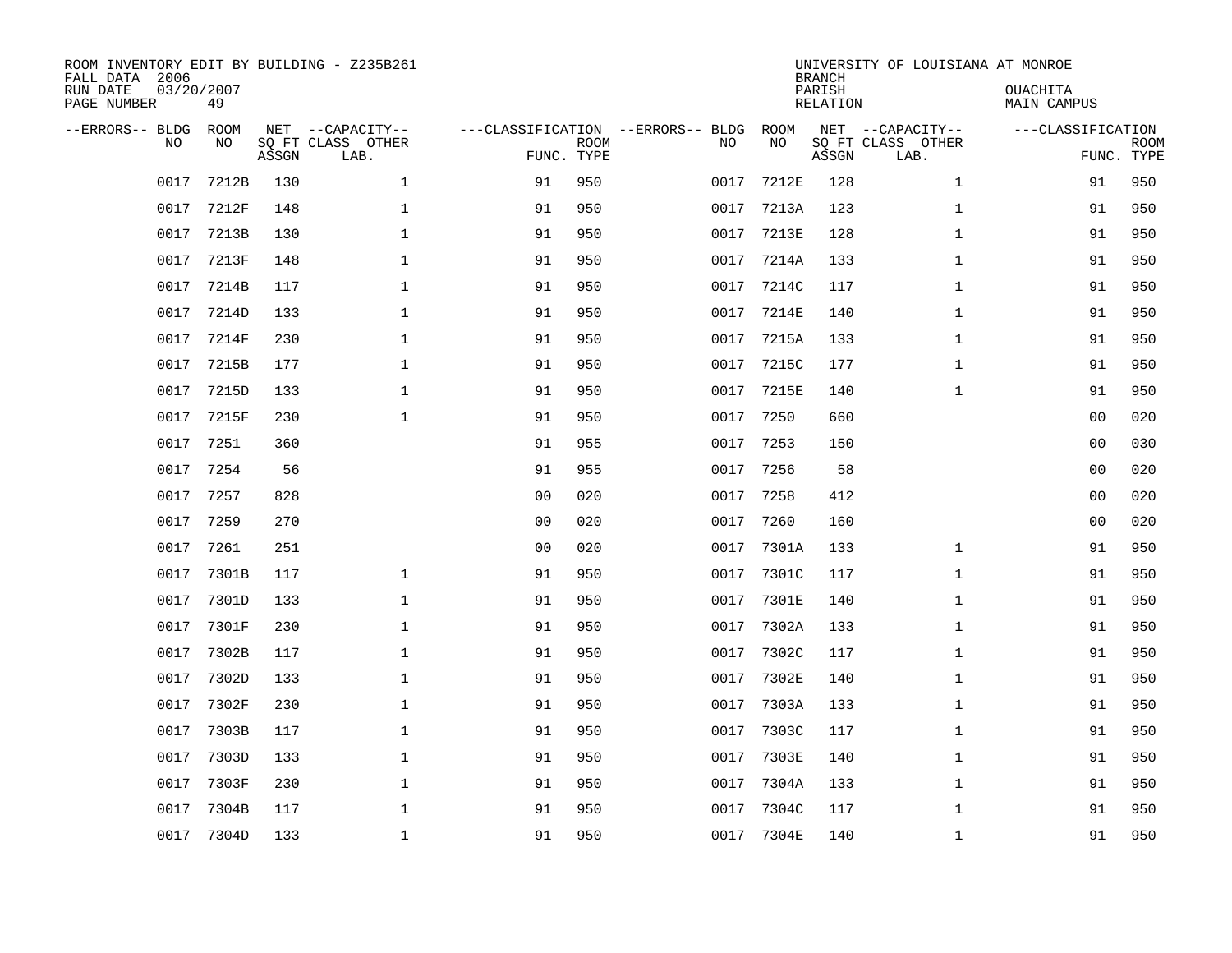| ROOM INVENTORY EDIT BY BUILDING - Z235B261<br>FALL DATA 2006<br>RUN DATE<br>PAGE NUMBER | 03/20/2007<br>50 |       |                                               |                                                 |             |      |            | <b>BRANCH</b><br>PARISH<br><b>RELATION</b> | UNIVERSITY OF LOUISIANA AT MONROE             | OUACHITA<br><b>MAIN CAMPUS</b>  |             |
|-----------------------------------------------------------------------------------------|------------------|-------|-----------------------------------------------|-------------------------------------------------|-------------|------|------------|--------------------------------------------|-----------------------------------------------|---------------------------------|-------------|
| --ERRORS-- BLDG<br>NO                                                                   | ROOM<br>NO       | ASSGN | NET --CAPACITY--<br>SQ FT CLASS OTHER<br>LAB. | ---CLASSIFICATION --ERRORS-- BLDG<br>FUNC. TYPE | <b>ROOM</b> | NO   | ROOM<br>NO | ASSGN                                      | NET --CAPACITY--<br>SQ FT CLASS OTHER<br>LAB. | ---CLASSIFICATION<br>FUNC. TYPE | <b>ROOM</b> |
| 0017                                                                                    | 7304F            | 230   | $\mathbf 1$                                   | 91                                              | 950         | 0017 | 7305A      | 123                                        | $\mathbf{1}$                                  | 91                              | 950         |
| 0017                                                                                    | 7305B            | 130   | $\mathbf 1$                                   | 91                                              | 950         | 0017 | 7305E      | 128                                        | $\mathbf{1}$                                  | 91                              | 950         |
| 0017                                                                                    | 7305F            | 148   | $\mathbf 1$                                   | 91                                              | 950         | 0017 | 7306A      | 123                                        | $\mathbf{1}$                                  | 91                              | 950         |
| 0017                                                                                    | 7306B            | 130   | $\mathbf 1$                                   | 91                                              | 950         | 0017 | 7306E      | 128                                        | $\mathbf{1}$                                  | 91                              | 950         |
| 0017                                                                                    | 7306F            | 148   | $\mathbf{1}$                                  | 91                                              | 950         | 0017 | 7307A      | 123                                        | $\mathbf{1}$                                  | 91                              | 950         |
| 0017                                                                                    | 7307B            | 130   | $\mathbf{1}$                                  | 91                                              | 950         | 0017 | 7307E      | 128                                        | $\mathbf{1}$                                  | 91                              | 950         |
| 0017                                                                                    | 7307F            | 148   | $\mathbf{1}$                                  | 91                                              | 950         | 0017 | 7308A      | 133                                        | $\mathbf{1}$                                  | 91                              | 950         |
| 0017                                                                                    | 7308B            | 117   | $\mathbf 1$                                   | 91                                              | 950         | 0017 | 7308C      | 117                                        | $\mathbf{1}$                                  | 91                              | 950         |
| 0017                                                                                    | 7308D            | 133   | $\mathbf 1$                                   | 91                                              | 950         | 0017 | 7308E      | 140                                        | $\mathbf{1}$                                  | 91                              | 950         |
| 0017                                                                                    | 7308F            | 230   | $\mathbf{1}$                                  | 91                                              | 950         | 0017 | 7309A      | 133                                        | $\mathbf{1}$                                  | 91                              | 950         |
| 0017                                                                                    | 7309B            | 117   | $\mathbf{1}$                                  | 91                                              | 950         | 0017 | 7309C      | 117                                        | $\mathbf{1}$                                  | 91                              | 950         |
| 0017                                                                                    | 7309D            | 133   | $\mathbf{1}$                                  | 91                                              | 950         | 0017 | 7309E      | 140                                        | $\mathbf{1}$                                  | 91                              | 950         |
| 0017                                                                                    | 7309F            | 230   | $\mathbf 1$                                   | 91                                              | 950         | 0017 | 7310A      | 133                                        | $\mathbf{1}$                                  | 91                              | 950         |
| 0017                                                                                    | 7310B            | 117   | $\mathbf 1$                                   | 91                                              | 950         | 0017 | 7310C      | 117                                        | $\mathbf{1}$                                  | 91                              | 950         |
| 0017                                                                                    | 7310D            | 133   | $\mathbf 1$                                   | 91                                              | 950         | 0017 | 7310E      | 140                                        | $\mathbf{1}$                                  | 91                              | 950         |
| 0017                                                                                    | 7310F            | 230   | $\mathbf 1$                                   | 91                                              | 950         | 0017 | 7311A      | 133                                        | $\mathbf{1}$                                  | 91                              | 950         |
| 0017                                                                                    | 7311B            | 117   | $\mathbf 1$                                   | 91                                              | 950         | 0017 | 7311C      | 117                                        | $\mathbf{1}$                                  | 91                              | 950         |
| 0017                                                                                    | 7311D            | 133   | $\mathbf{1}$                                  | 91                                              | 950         | 0017 | 7311E      | 140                                        | $\mathbf{1}$                                  | 91                              | 950         |
| 0017                                                                                    | 7311F            | 230   | $\mathbf{1}$                                  | 91                                              | 950         | 0017 | 7312A      | 123                                        | $\mathbf{1}$                                  | 91                              | 950         |
| 0017                                                                                    | 7312B            | 130   | $\mathbf 1$                                   | 91                                              | 950         | 0017 | 7312E      | 128                                        | $\mathbf{1}$                                  | 91                              | 950         |
| 0017                                                                                    | 7312F            | 148   | $\mathbf 1$                                   | 91                                              | 950         | 0017 | 7313A      | 123                                        | $\mathbf{1}$                                  | 91                              | 950         |
| 0017                                                                                    | 7313B            | 130   | $\mathbf 1$                                   | 91                                              | 950         | 0017 | 7313E      | 128                                        | $\mathbf{1}$                                  | 91                              | 950         |
| 0017                                                                                    | 7313F            | 148   | $\mathbf 1$                                   | 91                                              | 950         | 0017 | 7314A      | 133                                        | $\mathbf{1}$                                  | 91                              | 950         |
| 0017                                                                                    | 7314B            | 117   | $\mathbf 1$                                   | 91                                              | 950         | 0017 | 7314C      | 117                                        | $\mathbf{1}$                                  | 91                              | 950         |
| 0017                                                                                    | 7314D            | 133   | $\mathbf{1}$                                  | 91                                              | 950         | 0017 | 7314E      | 140                                        | $\mathbf{1}$                                  | 91                              | 950         |
|                                                                                         | 0017 7314F       | 230   | $\mathbf{1}$                                  | 91                                              | 950         |      | 0017 7315A | 133                                        | $\mathbf{1}$                                  | 91                              | 950         |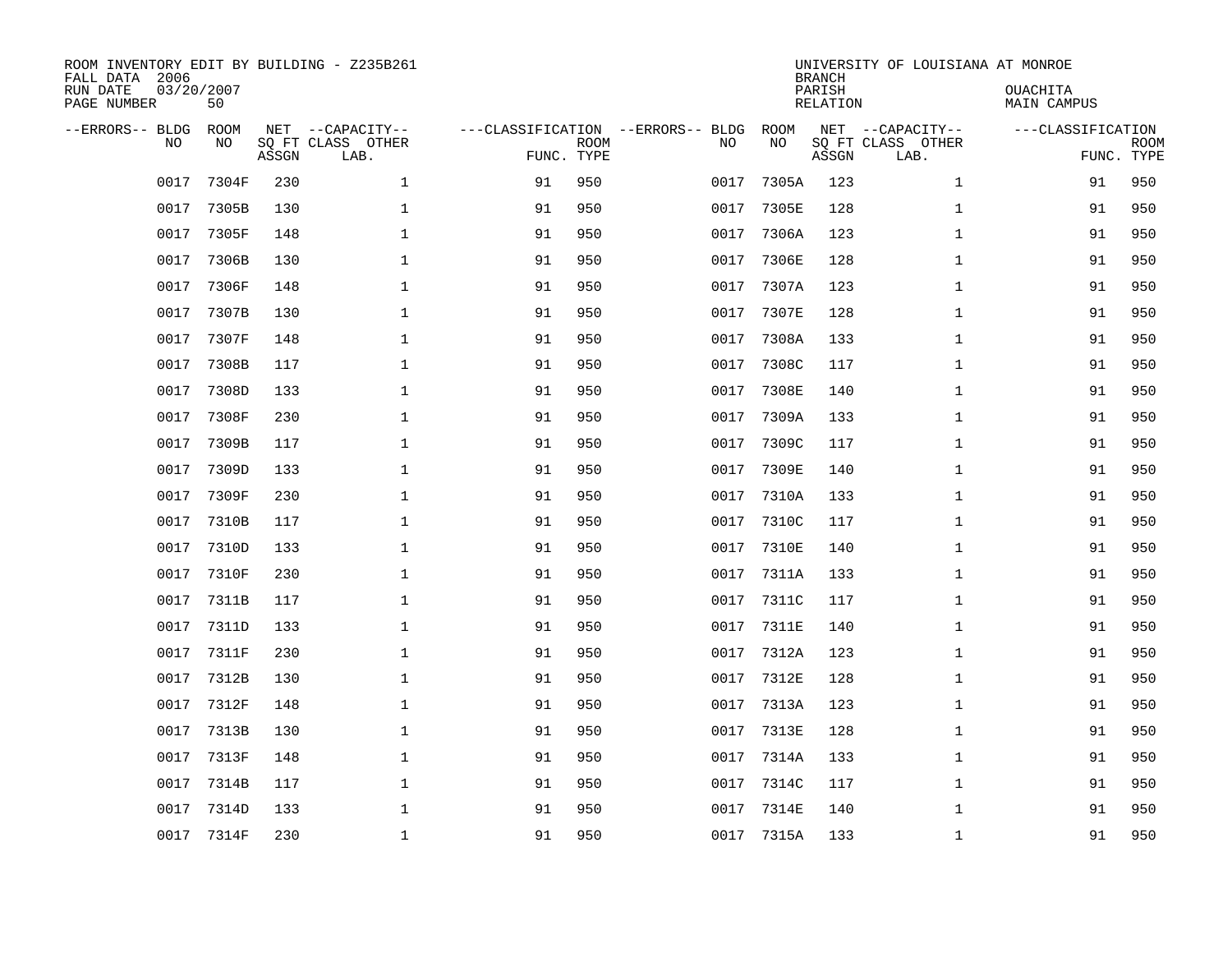| ROOM INVENTORY EDIT BY BUILDING - Z235B261<br>FALL DATA 2006<br>RUN DATE<br>PAGE NUMBER | 03/20/2007<br>51  |       |                                               |                |             |                                   |      |             | <b>BRANCH</b><br>PARISH<br><b>RELATION</b> | UNIVERSITY OF LOUISIANA AT MONROE             | OUACHITA<br>MAIN CAMPUS |                           |
|-----------------------------------------------------------------------------------------|-------------------|-------|-----------------------------------------------|----------------|-------------|-----------------------------------|------|-------------|--------------------------------------------|-----------------------------------------------|-------------------------|---------------------------|
| --ERRORS-- BLDG<br>NO                                                                   | <b>ROOM</b><br>NO | ASSGN | NET --CAPACITY--<br>SQ FT CLASS OTHER<br>LAB. | FUNC. TYPE     | <b>ROOM</b> | ---CLASSIFICATION --ERRORS-- BLDG | NO   | ROOM<br>NO  | ASSGN                                      | NET --CAPACITY--<br>SQ FT CLASS OTHER<br>LAB. | ---CLASSIFICATION       | <b>ROOM</b><br>FUNC. TYPE |
| 0017                                                                                    | 7315B             | 177   | $\mathbf{1}$                                  | 91             | 950         |                                   | 0017 | 7315C       | 177                                        | $\mathbf{1}$                                  | 91                      | 950                       |
| 0017                                                                                    | 7315D             | 133   | $\mathbf 1$                                   | 91             | 950         |                                   | 0017 | 7315E       | 140                                        | $\mathbf{1}$                                  | 91                      | 950                       |
| 0017                                                                                    | 7315F             | 230   | $\mathbf{1}$                                  | 91             | 950         |                                   | 0017 | 7350        | 660                                        |                                               | 00                      | 020                       |
| 0017                                                                                    | 7351              | 360   |                                               | 91             | 955         |                                   | 0017 | 7353        | 150                                        |                                               | 00                      | 030                       |
| 0017                                                                                    | 7354              | 56    |                                               | 91             | 955         |                                   | 0017 | 7356        | 58                                         |                                               | 0 <sub>0</sub>          | 020                       |
| 0017                                                                                    | 7357              | 828   |                                               | 0 <sub>0</sub> | 020         |                                   | 0017 | 7358        | 412                                        |                                               | 0 <sub>0</sub>          | 020                       |
| 0017                                                                                    | 7359              | 270   |                                               | 0 <sub>0</sub> | 020         |                                   | 0017 | 7360        | 160                                        |                                               | 0 <sub>0</sub>          | 020                       |
|                                                                                         | 0017 7361         | 251   |                                               | 0 <sub>0</sub> | 020         |                                   |      | 0017 A71011 | 50                                         | $\mathbf{1}$                                  | 91                      | 950                       |
|                                                                                         | 0017 A71012       | 57    | $\mathbf 1$                                   | 91             | 955         |                                   |      | 0017 A71021 | 50                                         | $\mathbf{1}$                                  | 91                      | 950                       |
|                                                                                         | 0017 A71022       | 57    | $\mathbf 1$                                   | 91             | 950         |                                   |      | 0017 A71031 | 50                                         | $\mathbf{1}$                                  | 91                      | 950                       |
|                                                                                         | 0017 A71032       | 57    | $\mathbf 1$                                   | 91             | 950         |                                   |      | 0017 A71041 | 50                                         | $\mathbf{1}$                                  | 91                      | 950                       |
|                                                                                         | 0017 A71042       | 57    | $\mathbf 1$                                   | 91             | 950         |                                   |      | 0017 A71051 | 62                                         | $\mathbf{1}$                                  | 91                      | 950                       |
|                                                                                         | 0017 A71061       | 62    | 1                                             | 91             | 950         |                                   |      | 0017 A71071 | 62                                         | $\mathbf{1}$                                  | 91                      | 950                       |
|                                                                                         | 0017 A71081       | 50    | $\mathbf{1}$                                  | 91             | 950         |                                   |      | 0017 A71082 | 57                                         | $\mathbf{1}$                                  | 91                      | 950                       |
|                                                                                         | 0017 A71091       | 50    | $\mathbf 1$                                   | 91             | 950         |                                   |      | 0017 A71092 | 57                                         | $\mathbf{1}$                                  | 91                      | 950                       |
|                                                                                         | 0017 A71101       | 50    | $\mathbf 1$                                   | 91             | 950         |                                   |      | 0017 A71102 | 57                                         | $\mathbf{1}$                                  | 91                      | 950                       |
|                                                                                         | 0017 A71111       | 50    | $\mathbf 1$                                   | 91             | 950         |                                   |      | 0017 A71112 | 57                                         | $\mathbf{1}$                                  | 91                      | 950                       |
|                                                                                         | 0017 A71121       | 62    | $\mathbf{1}$                                  | 91             | 950         |                                   |      | 0017 A71131 | 62                                         | $\mathbf{1}$                                  | 91                      | 950                       |
|                                                                                         | 0017 A71141       | 50    | $\mathbf 1$                                   | 91             | 950         |                                   |      | 0017 A71142 | 57                                         | $\mathbf{1}$                                  | 91                      | 950                       |
|                                                                                         | 0017 A71151       | 50    | 1                                             | 91             | 950         |                                   |      | 0017 A71152 | 57                                         | $\mathbf{1}$                                  | 91                      | 950                       |
|                                                                                         | 0017 A72011       | 50    | $\mathbf 1$                                   | 91             | 950         |                                   |      | 0017 A72012 | 57                                         | $\mathbf{1}$                                  | 91                      | 955                       |
|                                                                                         | 0017 A72021       | 50    | $\mathbf 1$                                   | 91             | 950         |                                   |      | 0017 A72022 | 57                                         | $\mathbf{1}$                                  | 91                      | 950                       |
|                                                                                         | 0017 A72031       | 50    | $\mathbf 1$                                   | 91             | 950         |                                   |      | 0017 A72032 | 57                                         | $\mathbf{1}$                                  | 91                      | 950                       |
|                                                                                         | 0017 A72041       | 50    | $\mathbf 1$                                   | 91             | 950         |                                   |      | 0017 A72042 | 57                                         | $\mathbf{1}$                                  | 91                      | 950                       |
|                                                                                         | 0017 A72051       | 62    | $\mathbf 1$                                   | 91             | 950         |                                   |      | 0017 A72061 | 62                                         | $\mathbf{1}$                                  | 91                      | 950                       |
|                                                                                         | 0017 A72071       | 62    | $\mathbf{1}$                                  | 91             | 950         |                                   |      | 0017 A72081 | 50                                         | $\mathbf{1}$                                  | 91                      | 950                       |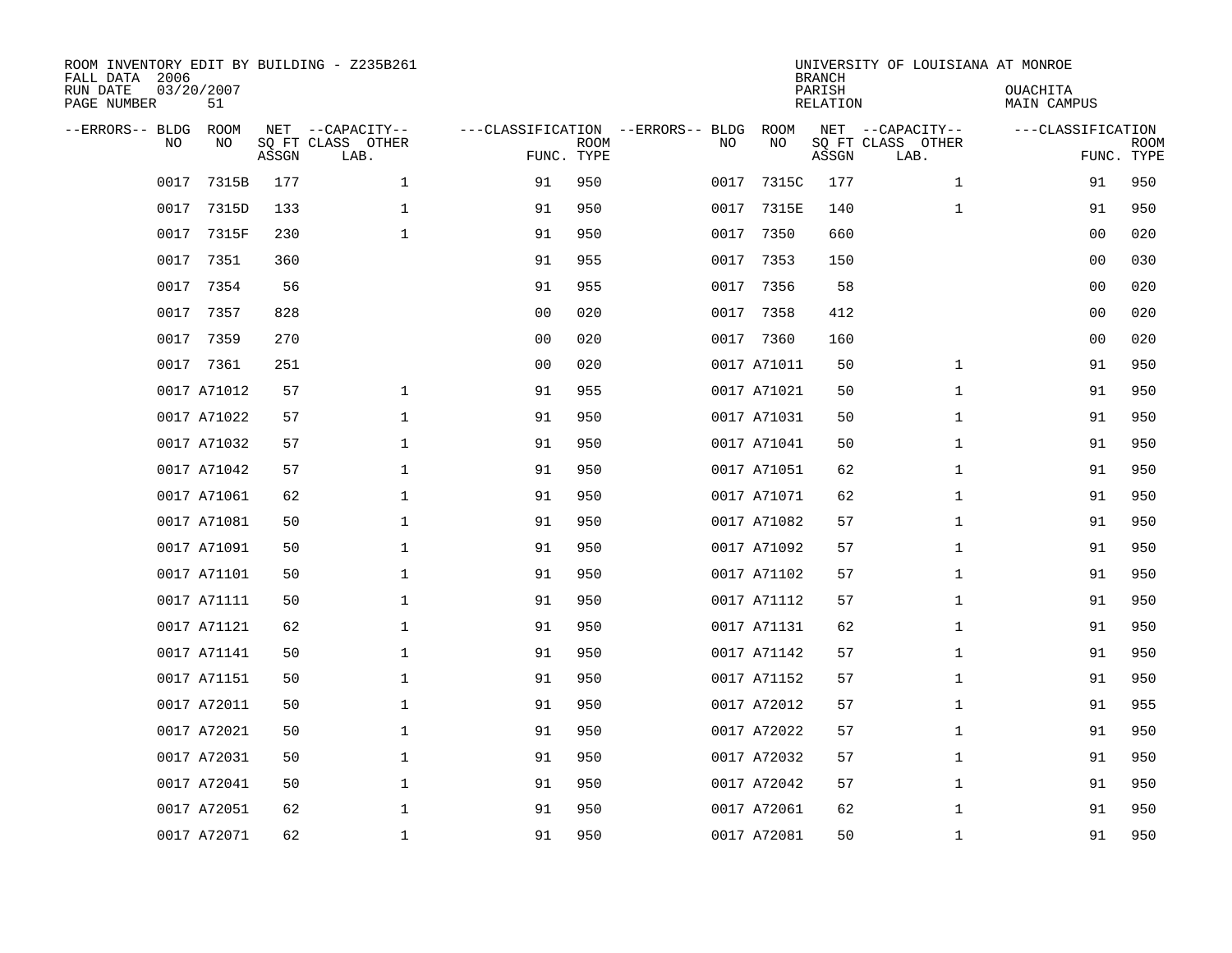| FALL DATA 2006<br>RUN DATE<br>PAGE NUMBER |     | 03/20/2007<br>52 |              | ROOM INVENTORY EDIT BY BUILDING - Z235B261 |                                   |                           |    |             | <b>BRANCH</b><br>PARISH<br>RELATION | UNIVERSITY OF LOUISIANA AT MONROE         | <b>OUACHITA</b><br>MAIN CAMPUS  |             |
|-------------------------------------------|-----|------------------|--------------|--------------------------------------------|-----------------------------------|---------------------------|----|-------------|-------------------------------------|-------------------------------------------|---------------------------------|-------------|
| --ERRORS-- BLDG                           | NO. | ROOM<br>NO.      | NET<br>ASSGN | --CAPACITY--<br>SQ FT CLASS OTHER<br>LAB.  | ---CLASSIFICATION --ERRORS-- BLDG | <b>ROOM</b><br>FUNC. TYPE | NO | ROOM<br>NO  | $\operatorname{NET}$<br>ASSGN       | --CAPACITY--<br>SQ FT CLASS OTHER<br>LAB. | ---CLASSIFICATION<br>FUNC. TYPE | <b>ROOM</b> |
|                                           |     | 0017 A72082      | 57           | $\mathbf{1}$                               | 91                                | 950                       |    | 0017 A72091 | 50                                  | $\mathbf{1}$                              | 91                              | 950         |
|                                           |     | 0017 A72092      | 57           | $\mathbf 1$                                | 91                                | 950                       |    | 0017 A72101 | 50                                  | $\mathbf{1}$                              | 91                              | 950         |
|                                           |     | 0017 A72102      | 57           | $\mathbf{1}$                               | 91                                | 950                       |    | 0017 A72111 | 50                                  | $\mathbf{1}$                              | 91                              | 950         |
|                                           |     | 0017 A72112      | 57           | $\mathbf{1}$                               | 91                                | 950                       |    | 0017 A72121 | 62                                  | $\mathbf{1}$                              | 91                              | 950         |
|                                           |     | 0017 A72131      | 62           | $\mathbf 1$                                | 91                                | 950                       |    | 0017 A72141 | 50                                  | $\mathbf{1}$                              | 91                              | 950         |
|                                           |     | 0017 A72142      | 57           | $\mathbf 1$                                | 91                                | 950                       |    | 0017 A72151 | 50                                  | $\mathbf{1}$                              | 91                              | 950         |
|                                           |     | 0017 A72152      | 57           | $\mathbf 1$                                | 91                                | 950                       |    | 0017 A73011 | 50                                  | $\mathbf{1}$                              | 91                              | 950         |
|                                           |     | 0017 A73012      | 57           | $\mathbf 1$                                | 91                                | 955                       |    | 0017 A73021 | 50                                  | $\mathbf{1}$                              | 91                              | 950         |
|                                           |     | 0017 A73022      | 57           | $\mathbf 1$                                | 91                                | 950                       |    | 0017 A73031 | 50                                  | $\mathbf{1}$                              | 91                              | 950         |
|                                           |     | 0017 A73032      | 57           | $\mathbf 1$                                | 91                                | 950                       |    | 0017 A73041 | 50                                  | $\mathbf{1}$                              | 91                              | 950         |
|                                           |     | 0017 A73042      | 57           | $\mathbf 1$                                | 91                                | 950                       |    | 0017 A73051 | 62                                  | $\mathbf{1}$                              | 91                              | 950         |
|                                           |     | 0017 A73061      | 62           | $\mathbf 1$                                | 91                                | 950                       |    | 0017 A73071 | 62                                  | $\mathbf{1}$                              | 91                              | 950         |
|                                           |     | 0017 A73081      | 50           | $\mathbf 1$                                | 91                                | 950                       |    | 0017 A73082 | 57                                  | $\mathbf{1}$                              | 91                              | 950         |
|                                           |     | 0017 A73091      | 50           | $\mathbf{1}$                               | 91                                | 950                       |    | 0017 A73092 | 57                                  | $\mathbf{1}$                              | 91                              | 950         |
|                                           |     | 0017 A73101      | 50           | $\mathbf 1$                                | 91                                | 950                       |    | 0017 A73102 | 57                                  | $\mathbf{1}$                              | 91                              | 950         |
|                                           |     | 0017 A73111      | 50           | $\mathbf 1$                                | 91                                | 950                       |    | 0017 A73112 | 57                                  | $\mathbf{1}$                              | 91                              | 950         |
|                                           |     | 0017 A73121      | 62           | $\mathbf 1$                                | 91                                | 950                       |    | 0017 A73131 | 62                                  | $\mathbf{1}$                              | 91                              | 950         |
|                                           |     | 0017 A73141      | 50           | $\mathbf 1$                                | 91                                | 950                       |    | 0017 A73142 | 57                                  | $\mathbf{1}$                              | 91                              | 950         |
|                                           |     | 0017 A73151      | 50           | 1                                          | 91                                | 950                       |    | 0017 A73152 | 57                                  | $\mathbf{1}$                              | 91                              | 950         |
|                                           |     | 0017 B71051      | 62           | $\mathbf 1$                                | 91                                | 950                       |    | 0017 B71061 | 62                                  | $\mathbf{1}$                              | 91                              | 950         |
|                                           |     | 0017 B71071      | 62           | $\mathbf 1$                                | 91                                | 950                       |    | 0017 B71121 | 62                                  | $\mathbf{1}$                              | 91                              | 950         |
|                                           |     | 0017 B71131      | 62           | $\mathbf 1$                                | 91                                | 950                       |    | 0017 B72051 | 62                                  | $\mathbf{1}$                              | 91                              | 950         |
|                                           |     | 0017 B72061      | 62           | $\mathbf 1$                                | 91                                | 950                       |    | 0017 B72071 | 62                                  | $\mathbf{1}$                              | 91                              | 950         |
|                                           |     | 0017 B72121      | 62           | $\mathbf 1$                                | 91                                | 950                       |    | 0017 B72131 | 62                                  | $\mathbf{1}$                              | 91                              | 950         |
|                                           |     | 0017 B73051      | 62           | 1                                          | 91                                | 950                       |    | 0017 B73061 | 62                                  | $\mathbf{1}$                              | 91                              | 950         |
|                                           |     | 0017 B73071      | 62           | $\mathbf 1$                                | 91                                | 950                       |    | 0017 B73121 | 62                                  | $\mathbf{1}$                              | 91                              | 950         |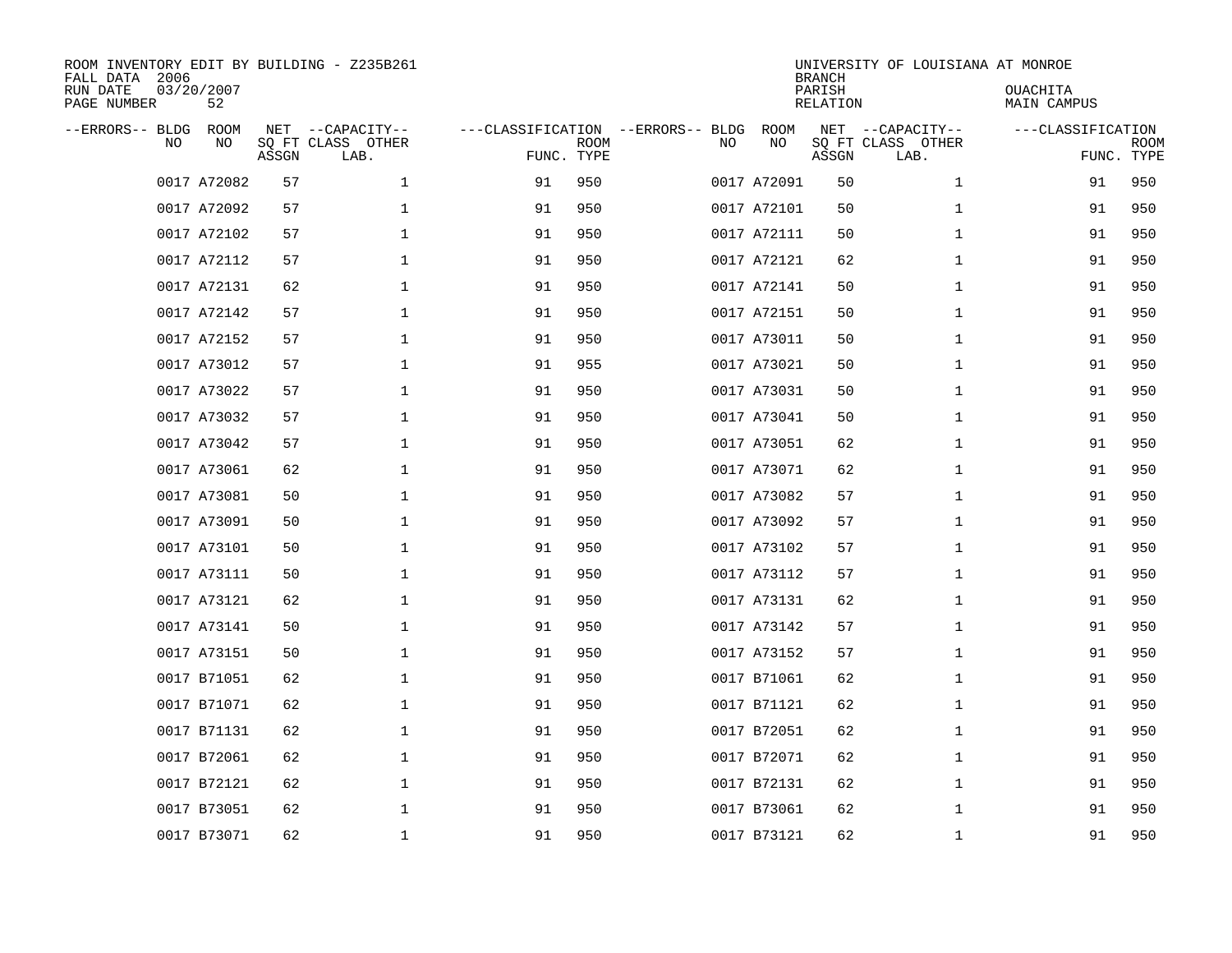| FALL DATA 2006<br>RUN DATE<br>PAGE NUMBER |     | 03/20/2007<br>53 |              | ROOM INVENTORY EDIT BY BUILDING - Z235B261 |                                   |                           |    |             | <b>BRANCH</b><br>PARISH<br>RELATION | UNIVERSITY OF LOUISIANA AT MONROE         | <b>OUACHITA</b><br>MAIN CAMPUS  |             |
|-------------------------------------------|-----|------------------|--------------|--------------------------------------------|-----------------------------------|---------------------------|----|-------------|-------------------------------------|-------------------------------------------|---------------------------------|-------------|
| --ERRORS-- BLDG                           | NO. | ROOM<br>NO.      | NET<br>ASSGN | --CAPACITY--<br>SQ FT CLASS OTHER<br>LAB.  | ---CLASSIFICATION --ERRORS-- BLDG | <b>ROOM</b><br>FUNC. TYPE | NO | ROOM<br>NO  | NET<br>ASSGN                        | --CAPACITY--<br>SQ FT CLASS OTHER<br>LAB. | ---CLASSIFICATION<br>FUNC. TYPE | <b>ROOM</b> |
|                                           |     | 0017 B73131      | 62           | $\mathbf{1}$                               | 91                                | 950                       |    | 0017 C71011 | 50                                  | $\mathbf{1}$                              | 91                              | 950         |
|                                           |     | 0017 C71012      | 57           | $\mathbf 1$                                | 91                                | 950                       |    | 0017 C71021 | 50                                  | $\mathbf{1}$                              | 91                              | 950         |
|                                           |     | 0017 C71022      | 57           | $\mathbf{1}$                               | 91                                | 950                       |    | 0017 C71031 | 50                                  | $\mathbf{1}$                              | 91                              | 950         |
|                                           |     | 0017 C71032      | 57           | $\mathbf{1}$                               | 91                                | 950                       |    | 0017 C71041 | 50                                  | $\mathbf{1}$                              | 91                              | 950         |
|                                           |     | 0017 C71042      | 57           | $\mathbf 1$                                | 91                                | 950                       |    | 0017 C71081 | 50                                  | $\mathbf{1}$                              | 91                              | 950         |
|                                           |     | 0017 C71082      | 57           | $\mathbf 1$                                | 91                                | 950                       |    | 0017 C71091 | 50                                  | $\mathbf{1}$                              | 91                              | 950         |
|                                           |     | 0017 C71092      | 57           | $\mathbf 1$                                | 91                                | 950                       |    | 0017 C71101 | 50                                  | $\mathbf{1}$                              | 91                              | 950         |
|                                           |     | 0017 C71102      | 57           | 1                                          | 91                                | 950                       |    | 0017 C71111 | 50                                  | $\mathbf{1}$                              | 91                              | 950         |
|                                           |     | 0017 C71112      | 57           | $\mathbf 1$                                | 91                                | 950                       |    | 0017 C71141 | 50                                  | $\mathbf{1}$                              | 91                              | 950         |
|                                           |     | 0017 C71142      | 57           | $\mathbf 1$                                | 91                                | 950                       |    | 0017 C71151 | 50                                  | $\mathbf{1}$                              | 91                              | 950         |
|                                           |     | 0017 C71152      | 57           | $\mathbf 1$                                | 91                                | 950                       |    | 0017 C72011 | 50                                  | $\mathbf{1}$                              | 91                              | 950         |
|                                           |     | 0017 C72012      | 57           | $\mathbf 1$                                | 91                                | 950                       |    | 0017 C72021 | 50                                  | $\mathbf{1}$                              | 91                              | 950         |
|                                           |     | 0017 C72022      | 57           | $\mathbf 1$                                | 91                                | 950                       |    | 0017 C72031 | 50                                  | $\mathbf{1}$                              | 91                              | 950         |
|                                           |     | 0017 C72032      | 57           | $\mathbf{1}$                               | 91                                | 950                       |    | 0017 C72041 | 50                                  | $\mathbf{1}$                              | 91                              | 950         |
|                                           |     | 0017 C72042      | 57           | 1                                          | 91                                | 950                       |    | 0017 C72081 | 50                                  | $\mathbf{1}$                              | 91                              | 950         |
|                                           |     | 0017 C72082      | 57           | $\mathbf 1$                                | 91                                | 950                       |    | 0017 C72091 | 50                                  | $\mathbf{1}$                              | 91                              | 950         |
|                                           |     | 0017 C72092      | 57           | $\mathbf 1$                                | 91                                | 950                       |    | 0017 C72101 | 50                                  | $\mathbf{1}$                              | 91                              | 950         |
|                                           |     | 0017 C72102      | 57           | $\mathbf 1$                                | 91                                | 950                       |    | 0017 C72111 | 50                                  | $\mathbf{1}$                              | 91                              | 950         |
|                                           |     | 0017 C72112      | 57           | 1                                          | 91                                | 950                       |    | 0017 C72141 | 50                                  | $\mathbf{1}$                              | 91                              | 950         |
|                                           |     | 0017 C72142      | 57           | $\mathbf 1$                                | 91                                | 950                       |    | 0017 C72151 | 50                                  | $\mathbf{1}$                              | 91                              | 950         |
|                                           |     | 0017 C72152      | 57           | $\mathbf 1$                                | 91                                | 950                       |    | 0017 C73011 | 50                                  | $\mathbf{1}$                              | 91                              | 950         |
|                                           |     | 0017 C73012      | 57           | $\mathbf 1$                                | 91                                | 950                       |    | 0017 C73021 | 50                                  | $\mathbf{1}$                              | 91                              | 950         |
|                                           |     | 0017 C73022      | 57           | $\mathbf 1$                                | 91                                | 950                       |    | 0017 C73031 | 50                                  | $\mathbf{1}$                              | 91                              | 950         |
|                                           |     | 0017 C73032      | 57           | $\mathbf 1$                                | 91                                | 950                       |    | 0017 C73041 | 50                                  | $\mathbf{1}$                              | 91                              | 950         |
|                                           |     | 0017 C73042      | 57           | 1                                          | 91                                | 950                       |    | 0017 C73081 | 50                                  | $\mathbf{1}$                              | 91                              | 950         |
|                                           |     | 0017 C73082      | 57           | $\mathbf 1$                                | 91                                | 950                       |    | 0017 C73091 | 50                                  | $\mathbf{1}$                              | 91                              | 950         |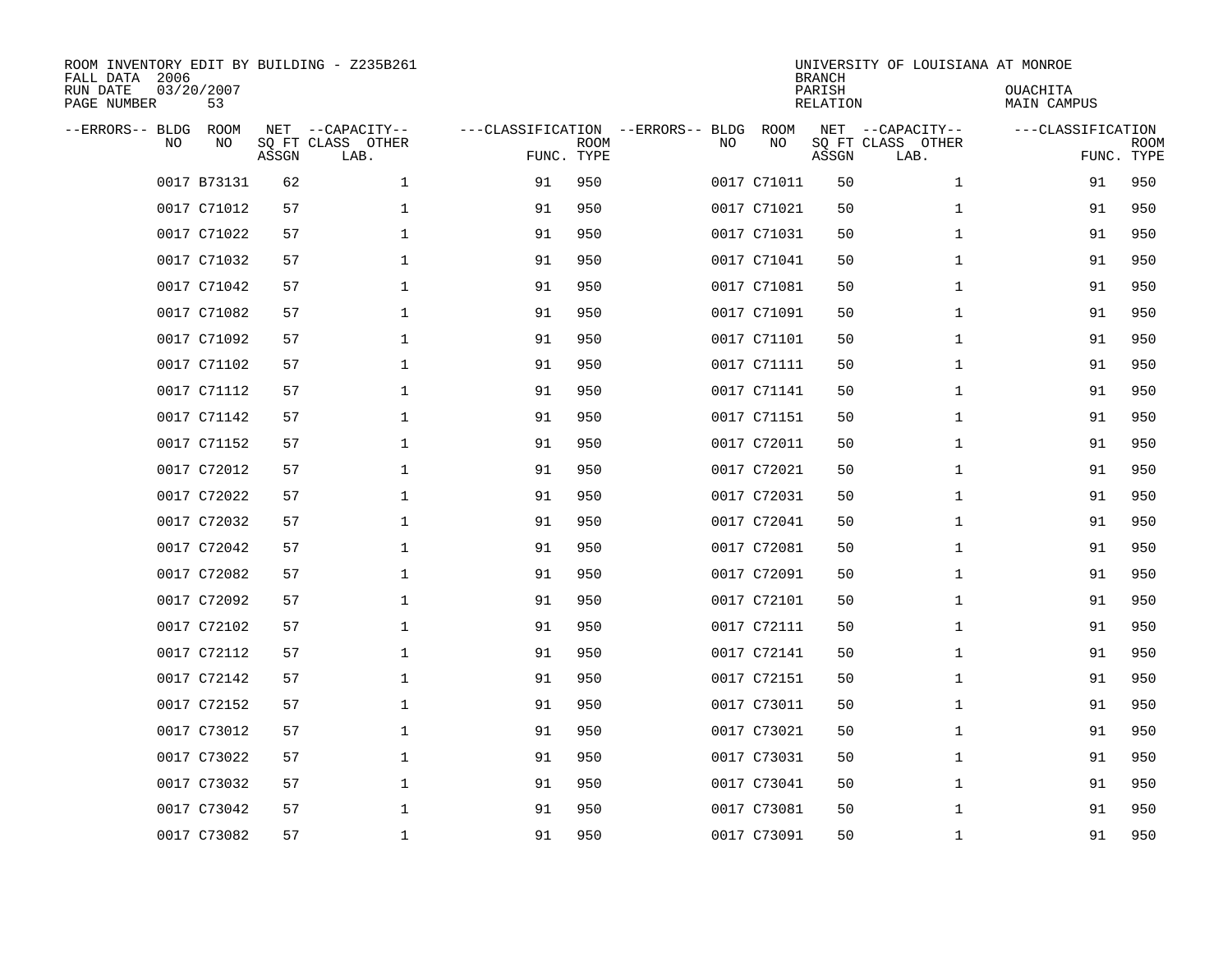| ROOM INVENTORY EDIT BY BUILDING - Z235B261<br>FALL DATA 2006 |                  |       |                           |                                        |      |      |                                                  | <b>BRANCH</b>      | UNIVERSITY OF LOUISIANA AT MONROE                                      |                                       |                           |
|--------------------------------------------------------------|------------------|-------|---------------------------|----------------------------------------|------|------|--------------------------------------------------|--------------------|------------------------------------------------------------------------|---------------------------------------|---------------------------|
| RUN DATE<br>PAGE NUMBER                                      | 03/20/2007<br>54 |       |                           |                                        |      |      |                                                  | PARISH<br>RELATION |                                                                        | <b>OUACHITA</b><br><b>MAIN CAMPUS</b> |                           |
| --ERRORS-- BLDG ROOM                                         |                  |       | NET --CAPACITY--          | ---CLASSIFICATION --ERRORS-- BLDG ROOM |      |      |                                                  |                    | NET --CAPACITY--                                                       | ---CLASSIFICATION                     |                           |
| NO.                                                          | NO               | ASSGN | SQ FT CLASS OTHER<br>LAB. | FUNC. TYPE                             | ROOM | NO   | NO                                               | ASSGN              | SQ FT CLASS OTHER<br>LAB.                                              |                                       | <b>ROOM</b><br>FUNC. TYPE |
|                                                              | 0017 C73092      | 57    | $\mathbf{1}$              | 91                                     | 950  |      | 0017 C73101                                      | 50                 | $\mathbf{1}$                                                           | 91                                    | 950                       |
|                                                              | 0017 C73102      | 57    | $\mathbf{1}$              | 91                                     | 950  |      | 0017 C73111                                      | 50                 | $\mathbf{1}$                                                           | 91                                    | 950                       |
|                                                              | 0017 C73112      | 57    | $\mathbf 1$               | 91                                     | 950  |      | 0017 C73141                                      | 50                 | $\mathbf{1}$                                                           | 91                                    | 950                       |
|                                                              | 0017 C73142      | 57    | $\mathbf{1}$              | 91                                     | 950  |      | 0017 C73151                                      | 50                 | $\mathbf{1}$                                                           | 91                                    | 950                       |
|                                                              | 0017 C73152      | 57    | $\mathbf{1}$              | 91                                     | 950  |      | TOTAL NUMBER CLASSROOMS<br>TOTAL NUMBER LABS 210 |                    | TOTAL NET ASSIGN SQ. FT. IN ROOM FILE<br>TOTAL NUMBER SPECIAL LABS 220 | 43,923                                |                           |
|                                                              | 0018 0100 15000  |       |                           | 83                                     | 083  |      | 0018 0200 15000                                  |                    |                                                                        | 83                                    | 083                       |
| 0018                                                         | 0300 15000       |       |                           | 83                                     | 083  |      | TOTAL NUMBER CLASSROOMS<br>TOTAL NUMBER LABS 210 |                    | TOTAL NET ASSIGN SQ. FT. IN ROOM FILE<br>TOTAL NUMBER SPECIAL LABS 220 | 45,000                                |                           |
| 0019                                                         | 0101             | 121   |                           | 0 <sub>0</sub>                         | 020  |      | 0019 0102                                        | 126                | 6                                                                      | 57                                    | 880                       |
| 0019                                                         | 0103             | 329   | 10                        | 57                                     | 880  | 0019 | 0104                                             | 50                 | $\mathbf{1}$                                                           | 0 <sub>0</sub>                        | 030                       |
| 0019                                                         | 0105             | 65    | $\mathbf 1$               | 57                                     | 310  |      | 0019 0106                                        | 65                 | $\mathbf{1}$                                                           | 57                                    | 310                       |
| 0019                                                         | 0107             | 94    |                           | 57                                     | 315  | 0019 | 0108                                             | 147                |                                                                        | 57                                    | 855                       |
| 0019                                                         | 0109             | 52    | $\mathbf{1}$              | 0 <sub>0</sub>                         | 030  | 0019 | 0110                                             | 108                |                                                                        | 57                                    | 855                       |
| 0019                                                         | 0111             | 88    | 2                         | 57                                     | 850  | 0019 | 0112                                             | 115                | $\overline{2}$                                                         | 57                                    | 830                       |
| 0019                                                         | 0113             | 30    |                           | 57                                     | 835  | 0019 | 0114                                             | 30                 |                                                                        | 57                                    | 835                       |
| 0019                                                         | 0115             | 9     |                           | 57                                     | 835  |      | 0019 0116                                        | 55                 | $\mathbf{1}$                                                           | 00                                    | 030                       |
| 0019                                                         | 0117             | 106   | 2                         | 57                                     | 850  | 0019 | 0118                                             | 109                | 2                                                                      | 57                                    | 850                       |
| 0019                                                         | 0119             | 109   | 2                         | 57                                     | 850  | 0019 | 0120                                             | 106                | 2                                                                      | 57                                    | 850                       |
| 0019                                                         | 0121             | 97    | 3                         | 57                                     | 310  | 0019 | 0122                                             | 58                 | $\overline{a}$                                                         | 57                                    | 830                       |
| 0019                                                         | 0123             | 303   | 2                         | 57                                     | 860  | 0019 | 0124                                             | 9                  |                                                                        | 00                                    | 030                       |
| 0019                                                         | 0125             | 9     |                           | 0 <sub>0</sub>                         | 030  | 0019 | 0126                                             | 369                |                                                                        | 0 <sub>0</sub>                        | 020                       |
| 0019                                                         | 0127             | 355   |                           | 0 <sub>0</sub>                         | 020  | 0019 | 0128                                             | 84                 | 2                                                                      | 53                                    | 315                       |
|                                                              | 0019 0129        | 176   |                           | 0 <sub>0</sub>                         | 020  |      | 0019 0130                                        | 309                | 11                                                                     | 53                                    | 880                       |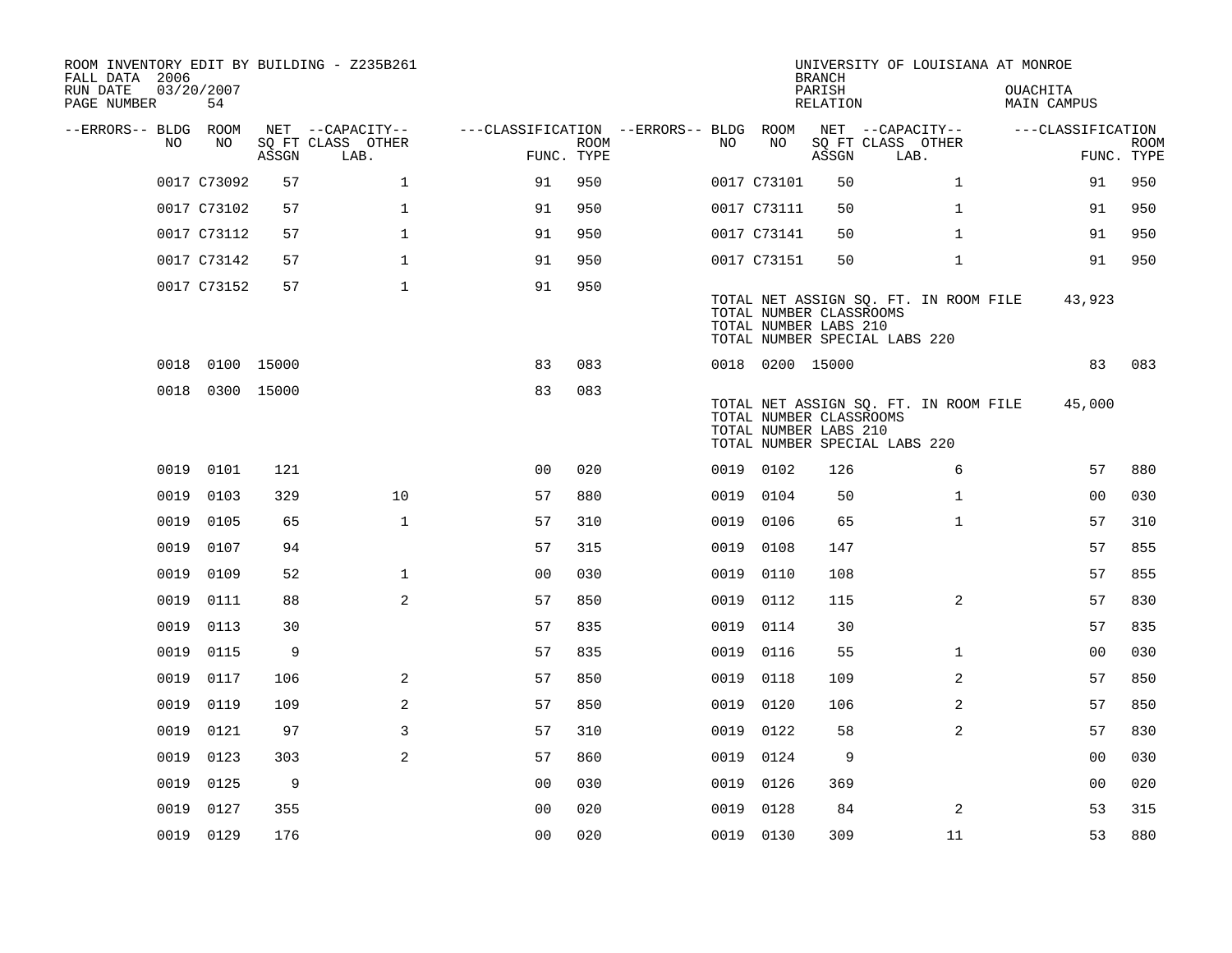| ROOM INVENTORY EDIT BY BUILDING - Z235B261<br>FALL DATA 2006 |                  |       |                           |                                        |      |           |           | <b>BRANCH</b>                                          | UNIVERSITY OF LOUISIANA AT MONROE                                      |                                |                |                           |
|--------------------------------------------------------------|------------------|-------|---------------------------|----------------------------------------|------|-----------|-----------|--------------------------------------------------------|------------------------------------------------------------------------|--------------------------------|----------------|---------------------------|
| RUN DATE<br>PAGE NUMBER                                      | 03/20/2007<br>55 |       |                           |                                        |      |           |           | PARISH<br>RELATION                                     |                                                                        | <b>OUACHITA</b><br>MAIN CAMPUS |                |                           |
| --ERRORS-- BLDG ROOM                                         |                  |       | NET --CAPACITY--          | ---CLASSIFICATION --ERRORS-- BLDG ROOM |      |           |           |                                                        | NET --CAPACITY--                                                       | ---CLASSIFICATION              |                |                           |
| NO                                                           | NO               | ASSGN | SQ FT CLASS OTHER<br>LAB. | FUNC. TYPE                             | ROOM | NO.       | NO        | ASSGN                                                  | SQ FT CLASS OTHER<br>LAB.                                              |                                |                | <b>ROOM</b><br>FUNC. TYPE |
| 0019                                                         | 0131             | 143   | $\mathbf{1}$              | 53                                     | 310  | 0019      | 0132      | 125                                                    | 2                                                                      |                                | 53             | 310                       |
| 0019                                                         | 0133             | 306   | 18                        | 53                                     | 315  | 0019 0134 |           | 95                                                     |                                                                        |                                | 53             | 315                       |
| 0019                                                         | 0135             | 110   |                           | 53                                     | 315  | 0019 0136 |           | 163                                                    | $\mathbf{1}$                                                           |                                | 53             | 314                       |
| 0019                                                         | 0137             | 167   | $\mathbf{1}$              | 53                                     | 314  | 0019 0138 |           | 95                                                     | $\mathbf{1}$                                                           |                                | 53             | 320                       |
| 0019                                                         | 0139             | 95    | 1                         | 53                                     | 320  | 0019 0140 |           | 202                                                    | $\mathbf{1}$                                                           |                                | 53             | 325                       |
| 0019                                                         | 0141             | 244   | 12                        | 53                                     | 350  | 0019 0142 |           | 145                                                    | 2                                                                      |                                | 00             | 030                       |
| 0019                                                         | 0143             | 145   | 2                         | 0 <sub>0</sub>                         | 030  | 0019 0144 |           | 33                                                     |                                                                        |                                | 00             | 030                       |
|                                                              | 0019 0145        | 352   |                           | 0 <sub>0</sub>                         | 020  | 0019 0146 |           | 14<br>TOTAL NUMBER CLASSROOMS<br>TOTAL NUMBER LABS 210 | TOTAL NET ASSIGN SQ. FT. IN ROOM FILE<br>TOTAL NUMBER SPECIAL LABS 220 | 4,232                          | 0 <sub>0</sub> | 030                       |
|                                                              | 0020 0101        | 252   | 15                        | 52                                     | 525  | 0020 0102 |           | 143                                                    | 2                                                                      |                                | 52             | 525                       |
|                                                              | 0020 0103        | 59    | $\mathbf{1}$              | 0 <sub>0</sub>                         | 030  | 0020 0104 |           | 59                                                     | $\mathbf{1}$                                                           |                                | 0 <sub>0</sub> | 030                       |
|                                                              | 0020 0105        | 13    |                           | 0 <sub>0</sub>                         | 030  |           | 0020 0106 | 13<br>TOTAL NUMBER CLASSROOMS<br>TOTAL NUMBER LABS 210 | TOTAL NET ASSIGN SQ. FT. IN ROOM FILE<br>TOTAL NUMBER SPECIAL LABS 220 |                                | 00<br>395      | 030                       |
|                                                              | 0021 0101        | 34    |                           | 0 <sub>0</sub>                         | 030  | 0021 0102 |           | 37                                                     |                                                                        |                                | 0 <sub>0</sub> | 020                       |
|                                                              | 0021 0103        | 236   | $\overline{4}$            | 52                                     | 525  | 0021 0104 |           | 285                                                    | 10                                                                     |                                | 52             | 525                       |
|                                                              | 0021 0105        | 55    |                           | 93                                     | 665  | 0021 0106 |           | 139                                                    | 2                                                                      |                                | 93             | 660                       |
|                                                              | 0021 0201        | 34    |                           | 0 <sub>0</sub>                         | 030  | 0021 0202 |           | 57                                                     | 3                                                                      |                                | 52             | 525                       |
|                                                              | 0021 0203        | 48    | $\mathbf 1$               | 52                                     | 525  | 0021 0204 |           | 86                                                     |                                                                        |                                | 0 <sub>0</sub> | 020                       |
|                                                              | 0021 0205        | 209   | 2                         | 52                                     | 525  | 0021 0206 |           | 299                                                    | 2                                                                      |                                | 52             | 525                       |
|                                                              | 0021 0207        | 64    |                           | 52                                     | 525  |           |           | TOTAL NUMBER CLASSROOMS<br>TOTAL NUMBER LABS 210       | TOTAL NET ASSIGN SQ. FT. IN ROOM FILE<br>TOTAL NUMBER SPECIAL LABS 220 | 1,392                          |                |                           |
|                                                              | 0022 0100        | 310   | 2                         | 63                                     | 310  | 0022 0101 |           | 147                                                    | 5                                                                      |                                | 63             | 350                       |
|                                                              | 0022 0102        | 213   |                           | 11                                     | 731  | 0022 0103 |           | 135                                                    | $\mathbf{1}$                                                           |                                | 63             | 325                       |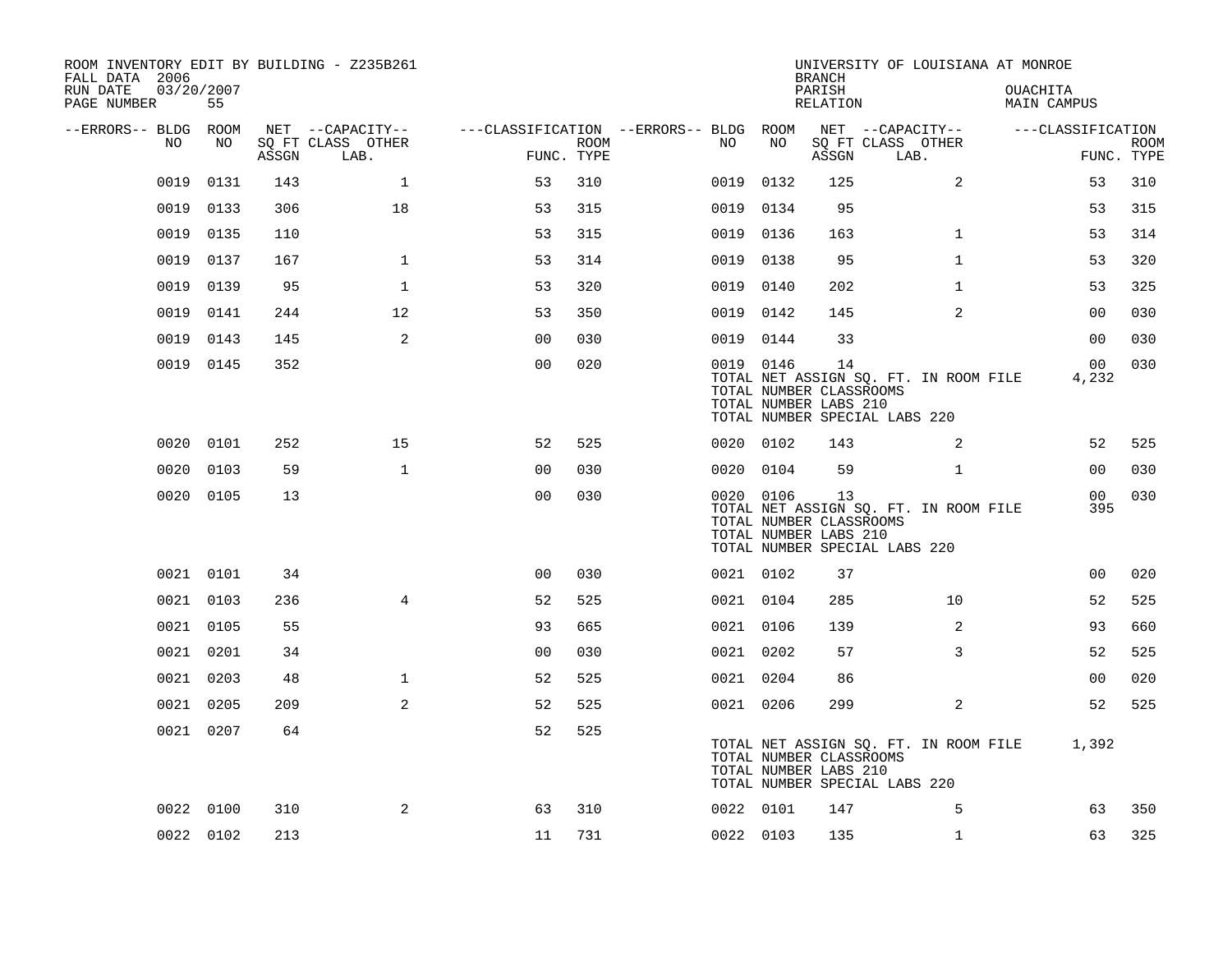| ROOM INVENTORY EDIT BY BUILDING - Z235B261<br>FALL DATA 2006 |                  |       |                           |                                        |                           |           |                                                                                   | <b>BRANCH</b>      |    | UNIVERSITY OF LOUISIANA AT MONROE     |                                       |                           |
|--------------------------------------------------------------|------------------|-------|---------------------------|----------------------------------------|---------------------------|-----------|-----------------------------------------------------------------------------------|--------------------|----|---------------------------------------|---------------------------------------|---------------------------|
| RUN DATE<br>PAGE NUMBER                                      | 03/20/2007<br>56 |       |                           |                                        |                           |           |                                                                                   | PARISH<br>RELATION |    |                                       | <b>OUACHITA</b><br><b>MAIN CAMPUS</b> |                           |
| --ERRORS-- BLDG ROOM                                         |                  |       | NET --CAPACITY--          | ---CLASSIFICATION --ERRORS-- BLDG ROOM |                           |           |                                                                                   |                    |    | NET --CAPACITY--                      | ---CLASSIFICATION                     |                           |
| NO.                                                          | NO               | ASSGN | SQ FT CLASS OTHER<br>LAB. |                                        | <b>ROOM</b><br>FUNC. TYPE | NO.       | NO                                                                                | ASSGN              |    | SQ FT CLASS OTHER<br>LAB.             |                                       | <b>ROOM</b><br>FUNC. TYPE |
| 0022                                                         | 0104             | 20    |                           | 63                                     | 315                       | 0022 0105 |                                                                                   | 13                 |    |                                       | 0 <sub>0</sub>                        | 030                       |
| 0022                                                         | 0106             | 45    | $\mathbf 1$               | 63                                     | 315                       | 0022 0107 |                                                                                   | 46                 |    | $\mathbf{1}$                          | 63                                    | 315                       |
| 0022                                                         | 0108             | 553   | 5                         | 63                                     | 315                       | 0022 0109 |                                                                                   | 54                 |    |                                       | 63                                    | 315                       |
|                                                              | 0022 0110        | 10    |                           | 63                                     | 315                       | 0022 0111 | TOTAL NUMBER CLASSROOMS<br>TOTAL NUMBER LABS 210<br>TOTAL NUMBER SPECIAL LABS 220 | 80                 |    | TOTAL NET ASSIGN SQ. FT. IN ROOM FILE | 63<br>1,613                           | 315                       |
|                                                              | 0101 0100        | 1200  |                           | 0 <sub>0</sub>                         | 020                       |           | 0101 0100A                                                                        | 264                |    |                                       | 00                                    | 020                       |
|                                                              | 0101 0100B       | 264   |                           | 0 <sub>0</sub>                         | 020                       | 0101 0101 |                                                                                   | 466                |    | 12                                    | 11                                    | 210                       |
|                                                              | 0101 0102        | 270   | 12                        | 46                                     | 350                       | 0101 0103 |                                                                                   | 243                |    | $\mathbf{1}$                          | 46                                    | 325                       |
|                                                              | 0101 0103A       | 98    |                           | 46                                     | 315                       | 0101 0104 |                                                                                   | 146                |    |                                       | 46                                    | 315                       |
|                                                              | 0101 0105        | 141   | $\mathbf{1}$              | 46                                     | 325                       | 0101 0106 |                                                                                   | 107                |    | $\mathbf{1}$                          | 46                                    | 310                       |
|                                                              | 0101 0107        | 107   | $\mathbf{1}$              | 46                                     | 310                       | 0101 0108 |                                                                                   | 107                |    | $\mathbf{1}$                          | 46                                    | 310                       |
|                                                              | 0101 0109        | 106   | $\mathbf{1}$              | 46                                     | 310                       | 0101 0110 |                                                                                   | 29                 |    | $\mathbf{1}$                          | 46                                    | 315                       |
|                                                              | 0101 0111        | 105   | $\mathbf 1$               | 46                                     | 315                       | 0101 0112 |                                                                                   | 105                |    | $\mathbf{1}$                          | 46                                    | 310                       |
|                                                              | 0101 0113        | 39    |                           | 46                                     | 315                       | 0101 0114 |                                                                                   | 40                 |    |                                       | 46                                    | 315                       |
|                                                              | 0101 0115        | 583   | 36                        | 11                                     | 110                       | 0101 0116 |                                                                                   | 24                 |    |                                       | 00                                    | 010                       |
|                                                              | 0101 0117        | 200   | $\overline{4}$            | 0 <sub>0</sub>                         | 030                       | 0101 0118 |                                                                                   | 279                |    |                                       | 48                                    | 225                       |
|                                                              | 0101 0119        | 564   | 20                        | 11                                     | 210                       | 0101 0120 |                                                                                   | 1110               |    | 20                                    | 11                                    | 210                       |
|                                                              | 0101 0121        | 205   | 3                         | 0 <sub>0</sub>                         | 030                       | 0101 0122 |                                                                                   | 222                |    |                                       | 00                                    | 030                       |
|                                                              | 0101 0123        | 24    |                           | 0 <sub>0</sub>                         | 020                       | 0101 0200 |                                                                                   | 1164               |    |                                       | 0 <sub>0</sub>                        | 020                       |
|                                                              | 0101 0200A       | 264   |                           | 0 <sub>0</sub>                         | 020                       |           | 0101 0200B                                                                        | 264                |    |                                       | 0 <sub>0</sub>                        | 020                       |
|                                                              | 0101 0200C       | 36    |                           | 48                                     | 225                       | 0101 0201 |                                                                                   | 1251               |    | 20                                    | 11                                    | 210                       |
|                                                              | 0101 0202        | 128   |                           | 48                                     | 225                       | 0101 0203 |                                                                                   | 105                |    | $\mathbf{1}$                          | 46                                    | 310                       |
|                                                              | 0101 0204        | 999   | 20                        | 11                                     | 210                       | 0101 0205 |                                                                                   | 132                |    | $\mathbf{1}$                          | 46                                    | 310                       |
|                                                              | 0101 0206        | 132   | 1                         | 46                                     | 310                       | 0101 0207 |                                                                                   | 30                 |    | $\mathbf{1}$                          | 00                                    | 030                       |
|                                                              | 0101 0208        | 194   | $\overline{4}$            | 0 <sub>0</sub>                         | 030                       | 0101 0209 |                                                                                   | 825                | 60 |                                       | 11                                    | 110                       |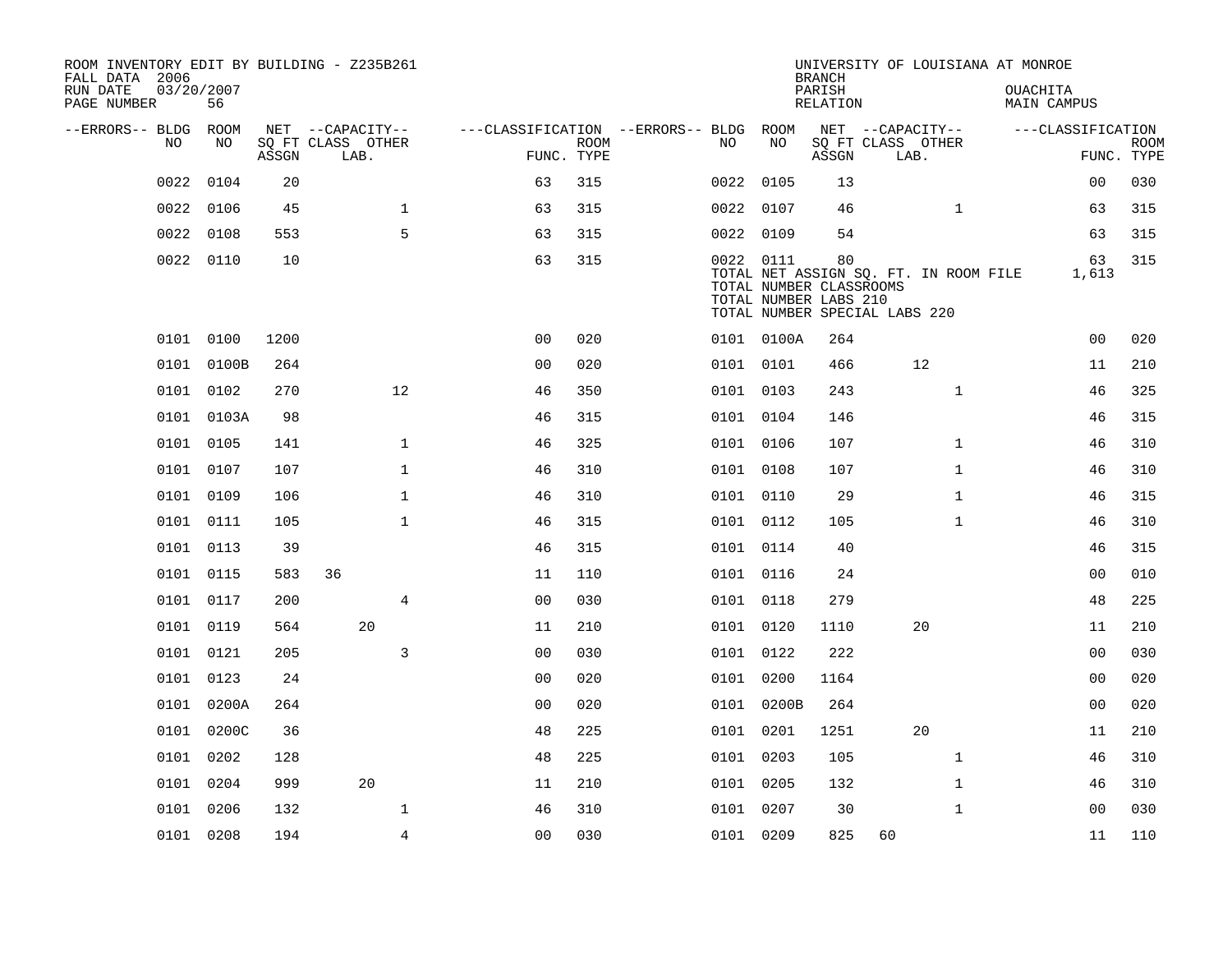| ROOM INVENTORY EDIT BY BUILDING - Z235B261<br>FALL DATA 2006 |                  |       |                           |                |                                        |             |           |                                                                                                 | <b>BRANCH</b>      |    | UNIVERSITY OF LOUISIANA AT MONROE     |          |                                |                           |
|--------------------------------------------------------------|------------------|-------|---------------------------|----------------|----------------------------------------|-------------|-----------|-------------------------------------------------------------------------------------------------|--------------------|----|---------------------------------------|----------|--------------------------------|---------------------------|
| RUN DATE<br>PAGE NUMBER                                      | 03/20/2007<br>57 |       |                           |                |                                        |             |           |                                                                                                 | PARISH<br>RELATION |    |                                       | OUACHITA | MAIN CAMPUS                    |                           |
| --ERRORS-- BLDG ROOM                                         |                  |       | NET --CAPACITY--          |                | ---CLASSIFICATION --ERRORS-- BLDG ROOM |             |           |                                                                                                 |                    |    | NET --CAPACITY--                      |          | ---CLASSIFICATION              |                           |
| NO.                                                          | NO.              | ASSGN | SQ FT CLASS OTHER<br>LAB. |                | FUNC. TYPE                             | <b>ROOM</b> | NO.       | NO                                                                                              | ASSGN              |    | SQ FT CLASS OTHER<br>LAB.             |          |                                | <b>ROOM</b><br>FUNC. TYPE |
|                                                              | 0101 0210        | 372   |                           |                | 11                                     | 731         |           | 0101 0211                                                                                       | 1140               |    | 15                                    |          | 11                             | 210                       |
|                                                              | 0101 0212        | 48    |                           |                | 0 <sub>0</sub>                         | 030         |           | 0101 0212A<br>TOTAL NUMBER CLASSROOMS<br>TOTAL NUMBER LABS 210<br>TOTAL NUMBER SPECIAL LABS 220 | 24                 |    | TOTAL NET ASSIGN SQ. FT. IN ROOM FILE |          | 00<br>9,765<br>$\sqrt{2}$<br>6 | 020                       |
|                                                              | 0102 0101        | 428   |                           |                | 0 <sub>0</sub>                         | 020         | 0102 0102 |                                                                                                 | 250                |    | 8                                     |          | 46                             | 350                       |
|                                                              | 0102 0103        | 263   |                           | $\mathbf 1$    | 46                                     | 325         | 0102 0104 |                                                                                                 | 445                |    | $\mathbf{1}$                          |          | 46                             | 310                       |
|                                                              | 0102 0105        | 262   |                           | 2              | 46                                     | 310         | 0102 0106 |                                                                                                 | 293                |    |                                       |          | 46                             | 315                       |
| 0102                                                         | 0107             | 496   |                           |                | 0 <sub>0</sub>                         | 020         | 0102 0108 |                                                                                                 | 413                |    |                                       |          | 0 <sub>0</sub>                 | 030                       |
|                                                              | 0102 0109        | 140   |                           |                | 0 <sub>0</sub>                         | 030         | 0102 0110 |                                                                                                 | 911                | 50 |                                       |          | 11                             | 110                       |
|                                                              | 0102 0111        | 628   | 12                        |                | 11                                     | 210         | 0102 0112 |                                                                                                 | 401                |    |                                       |          | 00                             | 020                       |
|                                                              | 0102 0113        | 871   | 48                        |                | 11                                     | 110         | 0102 0114 |                                                                                                 | 290                |    |                                       |          | 0 <sub>0</sub>                 | 020                       |
|                                                              | 0102 0115        | 869   | 13                        |                | 11                                     | 220         | 0102 0116 |                                                                                                 | 237                |    | $\mathbf{1}$                          |          | 41                             | 440                       |
| 0102                                                         | 0117             | 185   |                           | $\overline{4}$ | 0 <sub>0</sub>                         | 030         | 0102 0118 |                                                                                                 | 41                 |    |                                       |          | 0 <sub>0</sub>                 | 020                       |
|                                                              | 0102 0119        | 1023  |                           |                | 0 <sub>0</sub>                         | 020         | 0102 0120 |                                                                                                 | 45                 |    |                                       |          | 0 <sub>0</sub>                 | 030                       |
|                                                              | 0102 0121        | 143   |                           |                | 0 <sub>0</sub>                         | 020         | 0102 0122 |                                                                                                 | 80                 |    |                                       |          | 0 <sub>0</sub>                 | 020                       |
|                                                              | 0102 0123        | 60    |                           |                | 0 <sub>0</sub>                         | 010         | 0102 0124 |                                                                                                 | 52                 |    |                                       |          | 00                             | 020                       |
|                                                              | 0102 0125        | 184   |                           | 4              | 0 <sub>0</sub>                         | 030         | 0102 0126 |                                                                                                 | 180                |    |                                       |          | 00                             | 030                       |
|                                                              | 0102 0127        | 190   |                           | $\mathbf{1}$   | 46                                     | 310         | 0102 0128 |                                                                                                 | 197                |    | $\mathbf{1}$                          |          | 46                             | 310                       |
|                                                              | 0102 0129        | 883   | 48                        |                | 11                                     | 110         | 0102 0130 |                                                                                                 | 113                |    |                                       |          | 0 <sub>0</sub>                 | 030                       |
|                                                              | 0102 0131        | 142   |                           | 2              | 0 <sub>0</sub>                         | 030         | 0102 0132 |                                                                                                 | 141                |    | 2                                     |          | 00                             | 030                       |
|                                                              | 0102 0133        | 533   |                           |                | 0 <sub>0</sub>                         | 020         | 0102 0134 |                                                                                                 | 1569               |    | 30                                    |          | 11                             | 210                       |
|                                                              | 0102 0135        | 244   | 4                         |                | 11                                     | 220         | 0102 0136 |                                                                                                 | 333                |    |                                       |          | 48                             | 215                       |
|                                                              | 0102 0137        | 665   |                           |                | 0 <sub>0</sub>                         | 020         | 0102 0138 |                                                                                                 | 213                |    | 2                                     |          | 46                             | 320                       |
|                                                              | 0102 0139        | 208   |                           | $\mathbf 1$    | 46                                     | 310         | 0102 0140 |                                                                                                 | 209                |    | $\mathbf{1}$                          |          | 46                             | 310                       |
|                                                              | 0102 0141        | 277   |                           | 10             | 46                                     | 315         | 0102 0142 |                                                                                                 | 718                |    | 20                                    |          | 11                             | 615                       |
|                                                              | 0102 0143        | 291   |                           |                | 00                                     | 020         | 0102 0144 |                                                                                                 | 75                 |    |                                       |          | 11                             | 615                       |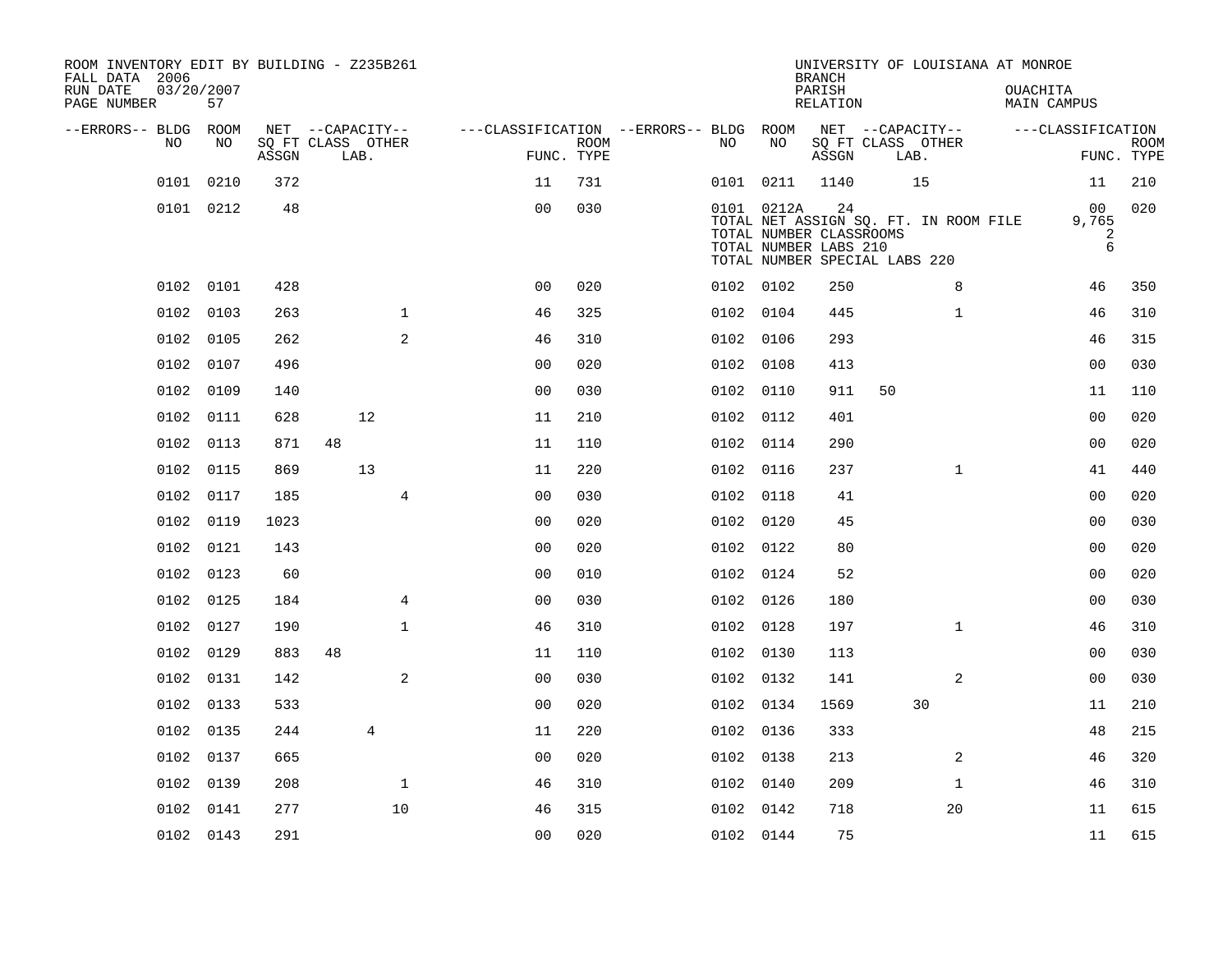| FALL DATA 2006          |      |                  |       | ROOM INVENTORY EDIT BY BUILDING - Z235B261 |                |             |                                         |            | <b>BRANCH</b>             | UNIVERSITY OF LOUISIANA AT MONROE     |                                |                           |
|-------------------------|------|------------------|-------|--------------------------------------------|----------------|-------------|-----------------------------------------|------------|---------------------------|---------------------------------------|--------------------------------|---------------------------|
| RUN DATE<br>PAGE NUMBER |      | 03/20/2007<br>58 |       |                                            |                |             |                                         |            | PARISH<br><b>RELATION</b> |                                       | OUACHITA<br><b>MAIN CAMPUS</b> |                           |
| --ERRORS-- BLDG         | NO   | ROOM<br>NO       |       | NET --CAPACITY--<br>SQ FT CLASS OTHER      |                |             | ---CLASSIFICATION --ERRORS-- BLDG<br>NO | ROOM<br>NO |                           | NET --CAPACITY--<br>SQ FT CLASS OTHER | ---CLASSIFICATION              |                           |
|                         |      |                  | ASSGN | LAB.                                       | FUNC. TYPE     | <b>ROOM</b> |                                         |            | ASSGN                     | LAB.                                  |                                | <b>ROOM</b><br>FUNC. TYPE |
|                         | 0102 | 0145             | 334   |                                            | 11             | 615         | 0102                                    | 0146       | 119                       |                                       | 11                             | 615                       |
|                         | 0102 | 0147             | 50    |                                            | 0 <sub>0</sub> | 030         |                                         | 0102 0148  | 175                       |                                       | 11                             | 615                       |
|                         | 0102 | 0149             | 373   |                                            | 0 <sub>0</sub> | 020         |                                         | 0102 0150  | 145                       |                                       | 0 <sub>0</sub>                 | 020                       |
|                         | 0102 | 0151             | 264   |                                            | 63             | 730         |                                         | 0102 0152  | 264                       |                                       | 63                             | 730                       |
| 9                       | 0102 | 0153             | 950   | 20                                         | 11             | 610         |                                         | 0102 0154  | 276                       |                                       | 0 <sub>0</sub>                 | 020                       |
|                         | 0102 | 0155             | 333   | 15                                         | 11             | 615         |                                         | 0102 0156  | 45                        | $\mathbf{1}$                          | 11                             | 615                       |
|                         | 0102 | 0157             | 310   |                                            | 11             | 615         |                                         | 0102 0158  | 3085                      | 284                                   | 11                             | 610                       |
|                         | 0102 | 0159             | 178   |                                            | 0 <sub>0</sub> | 030         |                                         | 0102 0160  | 66                        |                                       | 0 <sub>0</sub>                 | 020                       |
|                         | 0102 | 0161             | 134   | 2                                          | 11             | 615         | 0102                                    | 0162       | 106                       |                                       | 0 <sub>0</sub>                 | 020                       |
|                         | 0102 | 0163             | 66    |                                            | 0 <sub>0</sub> | 020         |                                         | 0102 0164  | 178                       |                                       | 0 <sub>0</sub>                 | 030                       |
|                         | 0102 | 0165             | 272   | 4                                          | 0 <sub>0</sub> | 030         | 0102                                    | 0166       | 47                        |                                       | 0 <sub>0</sub>                 | 020                       |
|                         | 0102 | 0167             | 628   |                                            | 0 <sub>0</sub> | 020         |                                         | 0102 0168  | 78                        | 2                                     | 11                             | 615                       |
|                         | 0102 | 0169             | 47    |                                            | 0 <sub>0</sub> | 020         |                                         | 0102 0170  | 272                       | 4                                     | 00                             | 030                       |
|                         | 0102 | 0171             | 64    |                                            | 11             | 615         |                                         | 0102 0172  | 64                        |                                       | 00                             | 020                       |
|                         | 0102 | 0173             | 205   |                                            | 0 <sub>0</sub> | 030         |                                         | 0102 0201  | 428                       |                                       | 00                             | 020                       |
|                         | 0102 | 0203             | 253   | $\mathbf{1}$                               | 46             | 310         |                                         | 0102 0204  | 190                       | $\mathbf{1}$                          | 46                             | 310                       |
|                         | 0102 | 0205             | 195   | $\mathbf{1}$                               | 46             | 310         |                                         | 0102 0206  | 297                       | $\mathbf{1}$                          | 46                             | 310                       |
|                         | 0102 | 0207             | 175   | $\mathbf{2}$                               | 46             | 310         |                                         | 0102 0208  | 305                       | $\mathbf{1}$                          | 46                             | 310                       |
|                         | 0102 | 0209             | 486   | 10                                         | 11             | 210         |                                         | 0102 0210  | 260                       | $\mathbf{1}$                          | 46                             | 310                       |
|                         | 0102 | 0211             | 271   | $\mathbf 1$                                | 46             | 310         |                                         | 0102 0212  | 269                       | $\mathbf{1}$                          | 46                             | 310                       |
|                         | 0102 | 0213             | 248   | $\mathbf{1}$                               | 46             | 310         |                                         | 0102 0214  | 278                       | 10                                    | 11                             | 220                       |
|                         | 0102 | 0215             | 193   |                                            | 0 <sub>0</sub> | 020         |                                         | 0102 0216  | 1013                      |                                       | 00                             | 020                       |
|                         | 0102 | 0217             | 91    | $\mathbf{1}$                               | 11             | 220         |                                         | 0102 0218  | 89                        |                                       | 48                             | 225                       |
|                         | 0102 | 0219             | 70    | $\mathbf{1}$                               | 11             | 220         |                                         | 0102 0220  | 61                        | $\mathbf 1$                           | 11                             | 220                       |
|                         | 0102 | 0221             | 75    | $\mathbf{1}$                               | 11             | 220         | 0102                                    | 0222       | 69                        | 1                                     | 11                             | 220                       |
|                         |      | 0102 0223        | 602   |                                            | 0 <sub>0</sub> | 020         |                                         | 0102 0224  | 49                        | $\mathbf{1}$                          | 11                             | 220                       |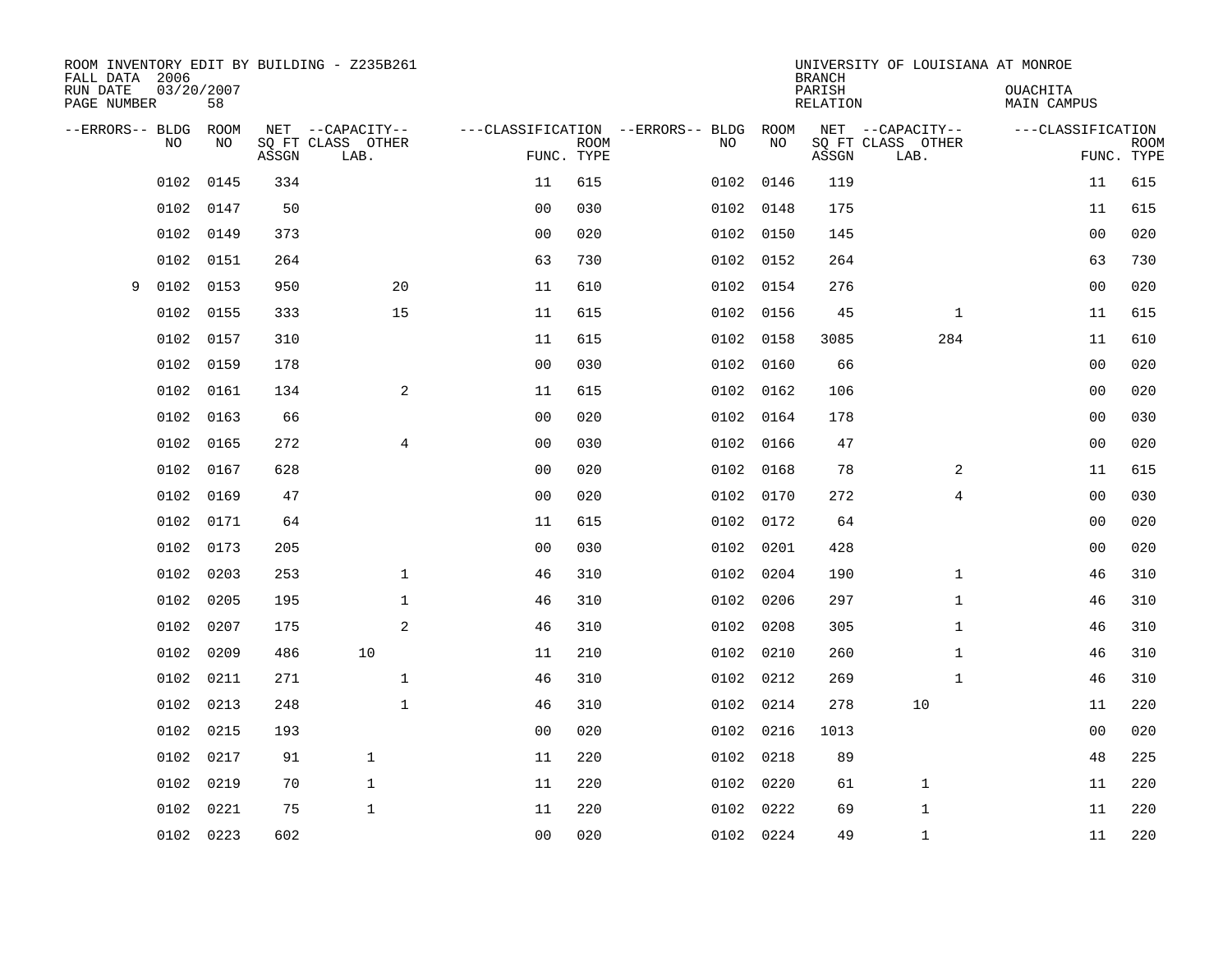| FALL DATA 2006<br>RUN DATE<br>PAGE NUMBER | 03/20/2007 | 59          |       | ROOM INVENTORY EDIT BY BUILDING - Z235B261    |                                        |                           |      |           | <b>BRANCH</b><br>PARISH<br>RELATION              | UNIVERSITY OF LOUISIANA AT MONROE                                      | <b>OUACHITA</b><br><b>MAIN CAMPUS</b> |                           |
|-------------------------------------------|------------|-------------|-------|-----------------------------------------------|----------------------------------------|---------------------------|------|-----------|--------------------------------------------------|------------------------------------------------------------------------|---------------------------------------|---------------------------|
| --ERRORS-- BLDG                           | NO.        | ROOM<br>NO. | ASSGN | NET --CAPACITY--<br>SQ FT CLASS OTHER<br>LAB. | ---CLASSIFICATION --ERRORS-- BLDG ROOM | <b>ROOM</b><br>FUNC. TYPE | NO   | NO        | ASSGN                                            | NET --CAPACITY--<br>SQ FT CLASS OTHER<br>LAB.                          | ---CLASSIFICATION                     | <b>ROOM</b><br>FUNC. TYPE |
|                                           | 0102       | 0225        | 57    | $\mathbf{1}$                                  | 11                                     | 220                       | 0102 | 0226      | 47                                               | $\mathbf{1}$                                                           | 11                                    | 220                       |
|                                           | 0102       | 0227        | 60    | $\mathbf{1}$                                  | 11                                     | 220                       |      | 0102 0228 | 56                                               | $\mathbf{1}$                                                           | 11                                    | 220                       |
|                                           | 0102       | 0229        | 52    | 2                                             | 11                                     | 220                       |      | 0102 0230 | 59                                               | $\mathbf{1}$                                                           | 11                                    | 220                       |
|                                           | 0102       | 0231        | 65    | $\mathbf{1}$                                  | 11                                     | 220                       |      | 0102 0232 | 61                                               | $\mathbf{1}$                                                           | 11                                    | 220                       |
|                                           | 0102       | 0233        | 64    | $\mathbf{1}$                                  | 11                                     | 220                       | 0102 | 0234      | 56                                               | 1                                                                      | 11                                    | 220                       |
|                                           | 0102       | 0235        | 77    | $\mathbf{1}$                                  | 11                                     | 220                       |      | 0102 0236 | 229                                              |                                                                        | 00                                    | 030                       |
|                                           | 0102       | 0237        | 185   | $\overline{4}$                                | 0 <sub>0</sub>                         | 030                       | 0102 | 0238      | 41                                               |                                                                        | 0 <sub>0</sub>                        | 020                       |
|                                           | 0102       | 0239        | 45    |                                               | 0 <sub>0</sub>                         | 030                       |      | 0102 0240 | 95                                               |                                                                        | 0 <sub>0</sub>                        | 020                       |
|                                           | 0102       | 0241        | 143   |                                               | 0 <sub>0</sub>                         | 020                       | 0102 | 0242      | 1193                                             |                                                                        | 00                                    | 020                       |
|                                           | 0102       | 0243        | 52    |                                               | 0 <sub>0</sub>                         | 020                       |      | 0102 0244 | 60                                               |                                                                        | 00                                    | 010                       |
|                                           | 0102       | 0245        | 184   | $\overline{4}$                                | 0 <sub>0</sub>                         | 030                       |      | 0102 0246 | 181                                              |                                                                        | 0 <sub>0</sub>                        | 030                       |
|                                           | 0102       | 0247        | 167   |                                               | 48                                     | 320                       |      | 0102 0248 | 240                                              |                                                                        | 48                                    | 215                       |
|                                           | 0102       | 0249        | 1819  | 70                                            | 11                                     | 210                       | 0102 | 0250      | 180                                              |                                                                        | 48                                    | 215                       |
|                                           | 0102       | 0251        | 231   | $\mathbf{1}$                                  | 46                                     | 310                       |      | 0102 0252 | 109                                              |                                                                        | 0 <sub>0</sub>                        | 020                       |
|                                           | 0102       | 0253        | 227   | 8                                             | 11                                     | 220                       |      | 0102 0254 | 225                                              | 15                                                                     | 11                                    | 220                       |
|                                           | 0102       | 0255        | 583   |                                               | 0 <sub>0</sub>                         | 020                       |      | 0102 0256 | 232                                              | $\mathbf{1}$                                                           | 46                                    | 310                       |
|                                           | 0102 0257  |             | 179   | $\mathbf{1}$                                  | 46                                     | 310                       |      | 0102 0258 | 96                                               |                                                                        | 00                                    | 030                       |
|                                           | 0102       | 0259        | 117   |                                               | 0 <sub>0</sub>                         | 020                       |      | 0102 0260 | 306                                              | $\mathbf{1}$                                                           | 46                                    | 310                       |
|                                           | 0102 0261  |             | 172   | $\mathbf 1$                                   | 46                                     | 310                       |      | 0102 0262 | 307                                              | $\mathbf{1}$                                                           | 46                                    | 310                       |
|                                           | 0102       | 0263        | 197   | $\mathbf{1}$                                  | 46                                     | 310                       |      | 0102 0264 | 190                                              | $\mathbf{1}$                                                           | 46                                    | 310                       |
|                                           | 0102 0265  |             | 117   |                                               | 0 <sub>0</sub>                         | 020                       |      |           | TOTAL NUMBER CLASSROOMS<br>TOTAL NUMBER LABS 210 | TOTAL NET ASSIGN SQ. FT. IN ROOM FILE<br>TOTAL NUMBER SPECIAL LABS 220 | 25,357<br>3<br>4<br>22                |                           |
|                                           | 0103       | 0101        | 1230  |                                               | 0 <sub>0</sub>                         | 020                       |      | 0103 0102 | 239                                              | $\mathbf{1}$                                                           | 63                                    | 310                       |
|                                           | 0103       | 0103        | 53    |                                               | 63                                     | 315                       |      | 0103 0104 | 233                                              | $\mathbf{1}$                                                           | 63                                    | 310                       |
|                                           | 0103 0105  |             | 66    |                                               | 63                                     | 315                       |      | 0103 0106 | 49                                               | $\mathbf{1}$                                                           | 63                                    | 320                       |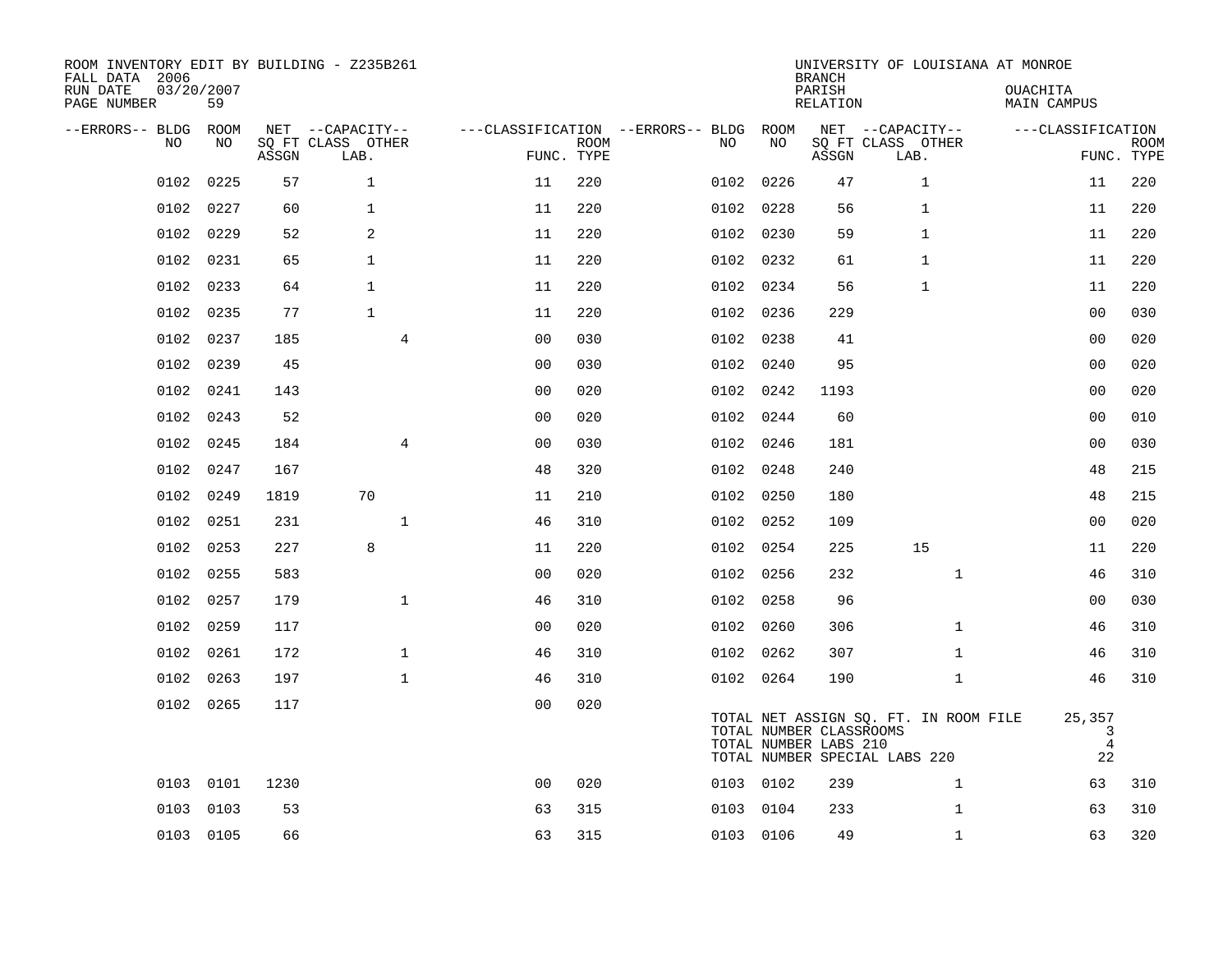| ROOM INVENTORY EDIT BY BUILDING - Z235B261<br>FALL DATA 2006<br>RUN DATE<br>PAGE NUMBER | 03/20/2007<br>60 |       |                                               |                |                           |                                   |      |            | <b>BRANCH</b><br>PARISH<br><b>RELATION</b> | UNIVERSITY OF LOUISIANA AT MONROE             | OUACHITA<br><b>MAIN CAMPUS</b> |                           |
|-----------------------------------------------------------------------------------------|------------------|-------|-----------------------------------------------|----------------|---------------------------|-----------------------------------|------|------------|--------------------------------------------|-----------------------------------------------|--------------------------------|---------------------------|
| --ERRORS-- BLDG<br>NO.                                                                  | ROOM<br>NO       | ASSGN | NET --CAPACITY--<br>SQ FT CLASS OTHER<br>LAB. |                | <b>ROOM</b><br>FUNC. TYPE | ---CLASSIFICATION --ERRORS-- BLDG | NO   | ROOM<br>NO | ASSGN                                      | NET --CAPACITY--<br>SQ FT CLASS OTHER<br>LAB. | ---CLASSIFICATION              | <b>ROOM</b><br>FUNC. TYPE |
| 0103                                                                                    | 0107             | 20    | $\mathbf 1$                                   | 63             | 315                       |                                   | 0103 | 0108       | 255                                        | $\mathbf{1}$                                  | 63                             | 314                       |
| 0103                                                                                    | 0109             | 55    |                                               | 63             | 315                       |                                   | 0103 | 0110       | 332                                        | $\mathbf{1}$                                  | 63                             | 325                       |
| 0103                                                                                    | 0111             | 236   |                                               | 0 <sub>0</sub> | 030                       |                                   | 0103 | 0112       | 102                                        | 2                                             | 11                             | 545                       |
| 0103                                                                                    | 0113             | 102   | $\mathbf{1}$                                  | 46             | 310                       |                                   | 0103 | 0114       | 114                                        | $\mathbf{1}$                                  | 46                             | 310                       |
| 0103                                                                                    | 0115             | 81    | $\mathbf{1}$                                  | 46             | 310                       |                                   | 0103 | 0116       | 81                                         | $\mathbf{1}$                                  | 46                             | 310                       |
| 0103                                                                                    | 0117             | 117   |                                               | 0 <sub>0</sub> | 020                       |                                   | 0103 | 0118       | 23                                         |                                               | 00                             | 030                       |
| 0103                                                                                    | 0119             | 249   |                                               | 0 <sub>0</sub> | 020                       |                                   | 0103 | 0120       | 70                                         |                                               | 46                             | 315                       |
| 0103                                                                                    | 0121             | 84    | 3                                             | 11             | 540                       |                                   | 0103 | 0122       | 84                                         | 3                                             | 11                             | 540                       |
| 0103                                                                                    | 0123             | 87    | $\overline{3}$                                | 11             | 540                       |                                   | 0103 | 0124       | 91                                         | 3                                             | 11                             | 540                       |
| 0103                                                                                    | 0125             | 74    | 3                                             | 11             | 540                       |                                   | 0103 | 0126       | 205                                        | 6                                             | 11                             | 545                       |
| 0103                                                                                    | 0127             | 180   | 3                                             | 46             | 310                       |                                   | 0103 | 0128       | 169                                        | 4                                             | 46                             | 310                       |
| 0103                                                                                    | 0129             | 251   | $\mathbf 1$                                   | 46             | 325                       |                                   | 0103 | 0130       | 86                                         |                                               | 46                             | 315                       |
| 0103                                                                                    | 0131             | 38    |                                               | 46             | 315                       |                                   | 0103 | 0132       | 272                                        |                                               | 0 <sub>0</sub>                 | 020                       |
| 0103                                                                                    | 0133             | 187   | 4                                             | 0 <sub>0</sub> | 030                       |                                   | 0103 | 0134       | 237                                        | 8                                             | 00                             | 030                       |
| 0103                                                                                    | 0135             | 43    |                                               | 0 <sup>0</sup> | 010                       |                                   | 0103 | 0136       | 280                                        |                                               | 0 <sub>0</sub>                 | 020                       |
| 0103                                                                                    | 0137             | 565   | 39                                            | 11             | 110                       | 9                                 | 0103 | 0138       | 121                                        | $\mathbf{1}$                                  | 46                             | 410                       |
| 0103<br>9                                                                               | 0139             | 114   | $\mathbf{1}$                                  | 46             | 410                       |                                   | 0103 | 0141       | 92                                         |                                               | 46                             | 315                       |
| 0103                                                                                    | 0142             | 77    |                                               | 0 <sub>0</sub> | 020                       |                                   | 0103 | 0143       | 77                                         | $\mathbf{1}$                                  | 11                             | 540                       |
| 0103                                                                                    | 0144             | 102   | $\mathbf{1}$                                  | 46             | 310                       |                                   | 0103 | 0145       | 131                                        | 2                                             | 11                             | 540                       |
| 0103                                                                                    | 0200             | 67    |                                               | 0 <sub>0</sub> | 020                       |                                   | 0103 | 0201A      | 66                                         |                                               | 00                             | 020                       |
| 0103                                                                                    | 0201B            | 66    |                                               | 0 <sub>0</sub> | 020                       |                                   | 0103 | 0201C      | 66                                         |                                               | 0 <sub>0</sub>                 | 020                       |
| 0103                                                                                    | 0202             | 236   |                                               | 0 <sub>0</sub> | 030                       |                                   | 0103 | 0203       | 623                                        | 47                                            | 11                             | 110                       |
| 0103                                                                                    | 0204             | 272   |                                               | 0 <sub>0</sub> | 020                       |                                   | 0103 | 0205       | 96                                         | $\mathbf{1}$                                  | 46                             | 310                       |
| 0103                                                                                    | 0206             | 104   | $\mathbf{1}$                                  | 46             | 310                       |                                   | 0103 | 0207       | 112                                        | $\mathbf{1}$                                  | 46                             | 310                       |
| 0103                                                                                    | 0208             | 96    | $\mathbf{1}$                                  | 46             | 310                       |                                   | 0103 | 0209       | 96                                         | $\mathbf{1}$                                  | 46                             | 320                       |
|                                                                                         | 0103 0210        | 110   | $\mathbf 1$                                   | 46             | 310                       |                                   |      | 0103 0211  | 110                                        | $\mathbf{1}$                                  | 46                             | 310                       |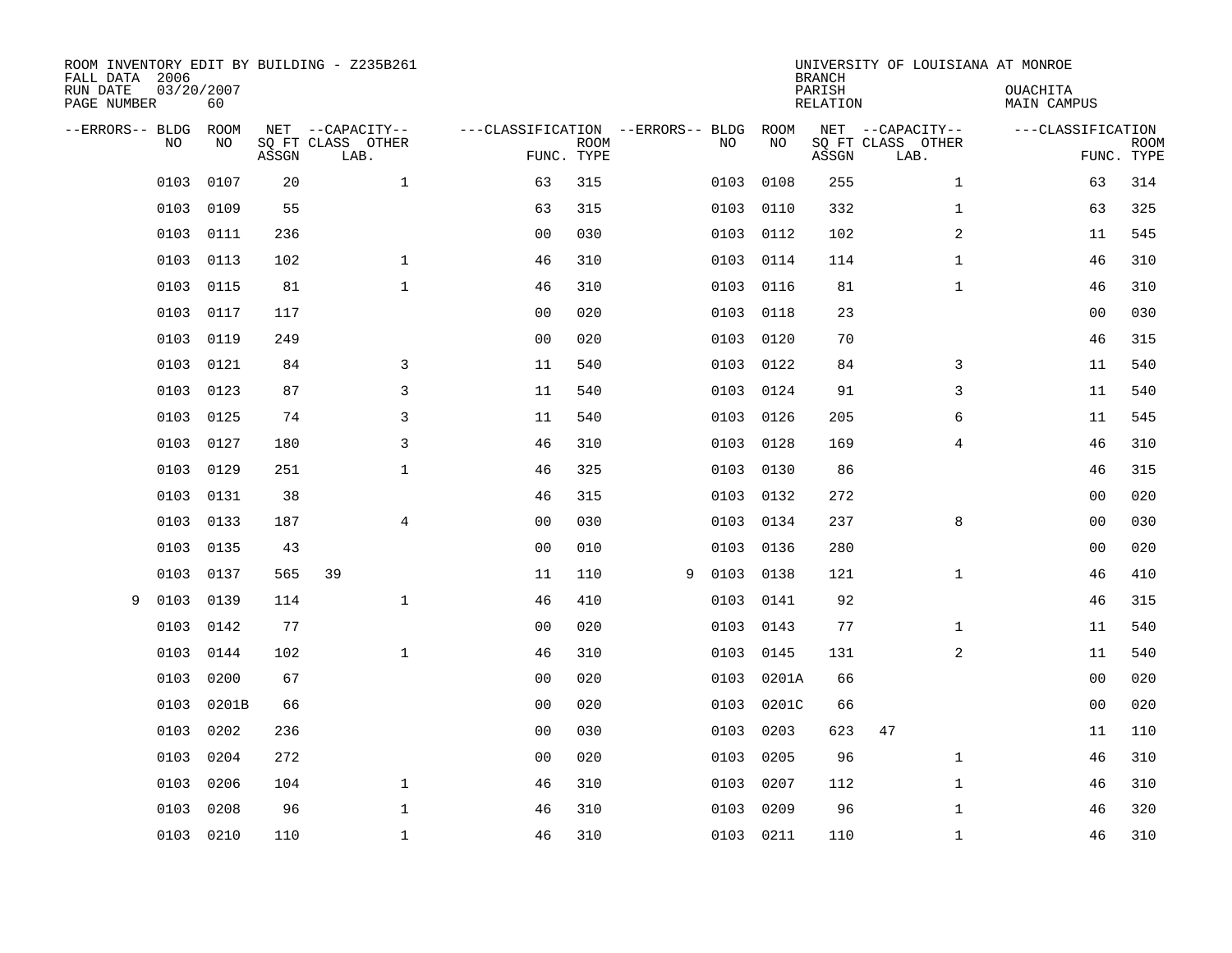| ROOM INVENTORY EDIT BY BUILDING - Z235B261<br>FALL DATA 2006 |           |       |    |                           |                |                           |                                        |           | <b>BRANCH</b>      | UNIVERSITY OF LOUISIANA AT MONROE |                                |                           |
|--------------------------------------------------------------|-----------|-------|----|---------------------------|----------------|---------------------------|----------------------------------------|-----------|--------------------|-----------------------------------|--------------------------------|---------------------------|
| 03/20/2007<br>RUN DATE<br>PAGE NUMBER                        | 61        |       |    |                           |                |                           |                                        |           | PARISH<br>RELATION |                                   | <b>OUACHITA</b><br>MAIN CAMPUS |                           |
| --ERRORS-- BLDG ROOM                                         |           |       |    | NET --CAPACITY--          |                |                           | ---CLASSIFICATION --ERRORS-- BLDG ROOM |           |                    | NET --CAPACITY--                  | ---CLASSIFICATION              |                           |
| NO.                                                          | NO        | ASSGN |    | SQ FT CLASS OTHER<br>LAB. |                | <b>ROOM</b><br>FUNC. TYPE | NO                                     | NO        | ASSGN              | SQ FT CLASS OTHER<br>LAB.         |                                | <b>ROOM</b><br>FUNC. TYPE |
| 0103                                                         | 0212      | 96    |    | $\mathbf{1}$              | 46             | 310                       | 0103                                   | 0213      | 96                 | $\mathbf{1}$                      | 46                             | 310                       |
| 0103                                                         | 0214      | 112   |    | $\mathbf 1$               | 46             | 310                       | 0103                                   | 0215      | 116                | $\mathbf{1}$                      | 46                             | 310                       |
| 0103                                                         | 0216      | 96    |    |                           | 48             | 730                       | 0103                                   | 0216A     | 80                 |                                   | 00                             | 030                       |
| 0103                                                         | 0217      | 272   |    |                           | 0 <sub>0</sub> | 020                       | 0103                                   | 0218      | 330                | $\overline{a}$                    | 46                             | 320                       |
| 0103                                                         | 0218A     | 12    |    |                           | 46             | 315                       | 0103                                   | 0219      | 79                 |                                   | 46                             | 315                       |
| 0103                                                         | 0220      | 155   |    | 1                         | 46             | 320                       | 0103                                   | 0221      | 95                 | 2                                 | 00                             | 030                       |
| 0103                                                         | 0222      | 95    |    | 2                         | 0 <sub>0</sub> | 030                       | 0103                                   | 0223      | 607                | 31                                | 11                             | 110                       |
| 0103                                                         | 0224      | 634   | 42 |                           | 11             | 110                       | 0103                                   | 0225      | 334                | 18                                | 11                             | 110                       |
| 0103                                                         | 0226      | 513   | 40 |                           | 11             | 110                       | 0103                                   | 0227      | 506                | 37                                | 11                             | 110                       |
| 0103                                                         | 0228      | 196   |    | $\mathbf 1$               | 46             | 310                       | 0103                                   | 0229      | 142                |                                   | 46                             | 315                       |
| 0103                                                         | 0230      | 211   |    | $\mathbf{1}$              | 46             | 325                       | 0103                                   | 0231      | 44                 |                                   | 46                             | 315                       |
| 0103                                                         | 0232      | 72    |    |                           | 46             | 315                       | 0103                                   | 0237      | 268                |                                   | 0 <sub>0</sub>                 | 020                       |
| 0103                                                         | 0300      | 268   |    |                           | 0 <sub>0</sub> | 020                       | 0103                                   | 0301A     | 66                 |                                   | 00                             | 020                       |
| 0103                                                         | 0301B     | 66    |    |                           | 0 <sub>0</sub> | 020                       | 0103                                   | 0301C     | 66                 |                                   | 00                             | 020                       |
| 0103                                                         | 0302      | 236   |    |                           | 0 <sub>0</sub> | 030                       | 0103                                   | 0303      | 623                | 30                                | 11                             | 110                       |
| 0103                                                         | 0304      | 203   |    |                           | 0 <sub>0</sub> | 020                       | 0103                                   | 0304A     | 69                 |                                   | 00                             | 010                       |
| 0103                                                         | 0305      | 96    |    | $\mathbf{1}$              | 46             | 310                       | 0103                                   | 0306      | 104                | $\mathbf{1}$                      | 46                             | 310                       |
| 0103                                                         | 0307      | 112   |    | $\mathbf{1}$              | 46             | 310                       | 0103                                   | 0308      | 96                 | $\mathbf{1}$                      | 46                             | 310                       |
| 0103                                                         | 0309      | 96    |    | $\mathbf{1}$              | 46             | 310                       | 0103                                   | 0310      | 110                | $\mathbf{1}$                      | 46                             | 310                       |
| 0103                                                         | 0311      | 110   |    | $\mathbf 1$               | 46             | 310                       | 0103                                   | 0312      | 96                 | $\mathbf{1}$                      | 46                             | 310                       |
| 0103                                                         | 0313      | 96    |    | $\mathbf 1$               | 46             | 310                       |                                        | 0103 0314 | 112                | $\mathbf{1}$                      | 46                             | 310                       |
| 0103                                                         | 0315      | 116   |    | $\mathbf 1$               | 46             | 310                       | 0103                                   | 0316      | 96                 | $\mathbf{1}$                      | 46                             | 310                       |
| 0103                                                         | 0316A     | 80    |    |                           | 0 <sub>0</sub> | 030                       | 0103                                   | 0317      | 272                |                                   | 0 <sub>0</sub>                 | 020                       |
| 0103                                                         | 0318      | 592   | 31 |                           | 11             | 110                       | 0103                                   | 0319      | 294                | 15                                | 11                             | 110                       |
| 0103                                                         | 0320      | 1367  |    | 48                        | 11             | 220                       | 0103                                   | 0322      | 421                |                                   | 48                             | 225                       |
|                                                              | 0103 0323 | 138   |    | $\mathbf{1}$              | 46             | 310                       |                                        | 0103 0324 | 696                | 31                                | 11                             | 110                       |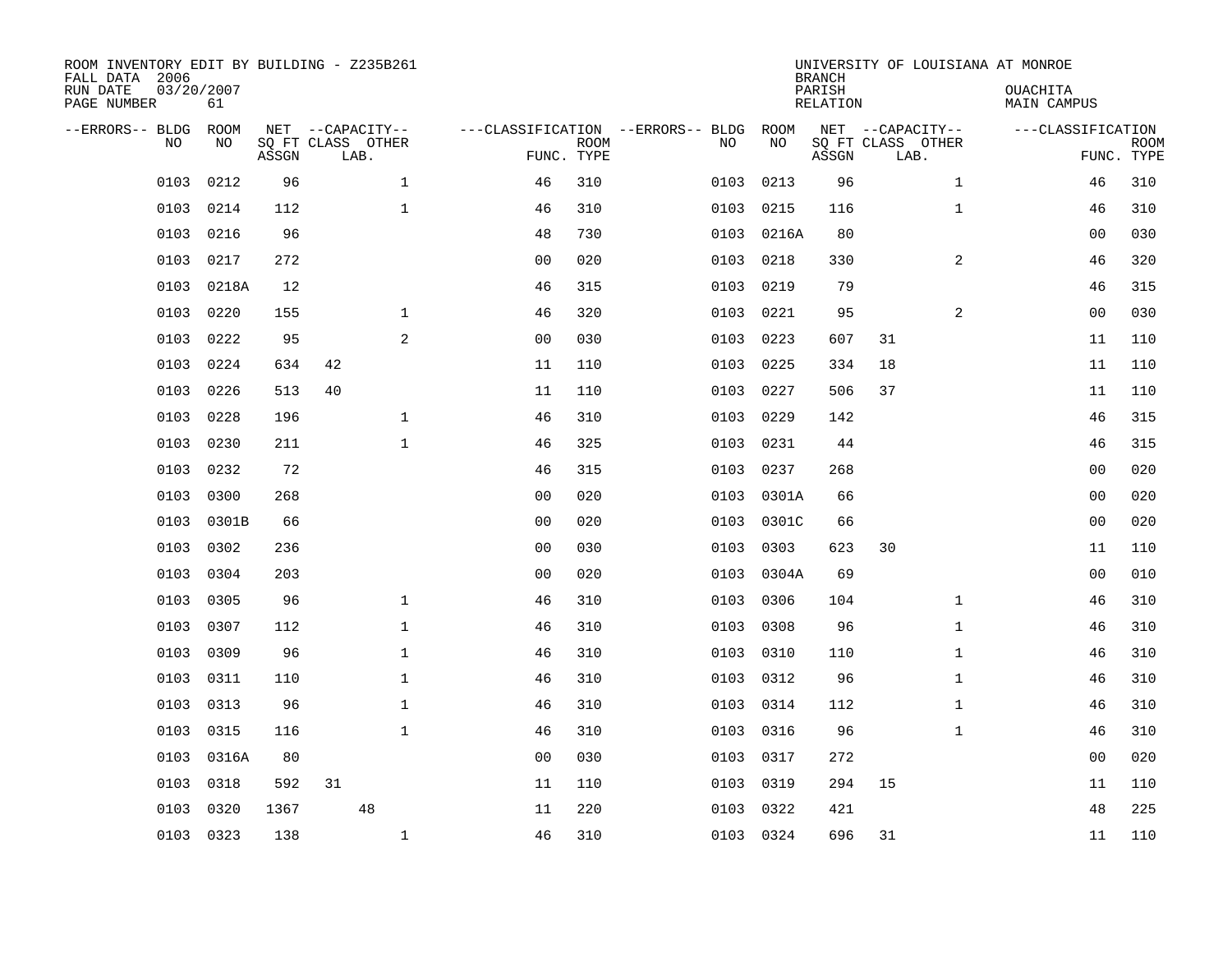| FALL DATA 2006          |            |           |       | ROOM INVENTORY EDIT BY BUILDING - Z235B261 |                                        |             |           |    | <b>BRANCH</b>                                                                     |                           | UNIVERSITY OF LOUISIANA AT MONROE     |          |                              |                           |
|-------------------------|------------|-----------|-------|--------------------------------------------|----------------------------------------|-------------|-----------|----|-----------------------------------------------------------------------------------|---------------------------|---------------------------------------|----------|------------------------------|---------------------------|
| RUN DATE<br>PAGE NUMBER | 03/20/2007 | 62        |       |                                            |                                        |             |           |    | PARISH<br>RELATION                                                                |                           |                                       | OUACHITA | MAIN CAMPUS                  |                           |
| --ERRORS-- BLDG ROOM    | NO.        | NO.       |       | NET --CAPACITY--                           | ---CLASSIFICATION --ERRORS-- BLDG ROOM |             | NO.       | NO |                                                                                   |                           | NET --CAPACITY--                      |          | ---CLASSIFICATION            |                           |
|                         |            |           | ASSGN | SQ FT CLASS OTHER<br>LAB.                  | FUNC. TYPE                             | <b>ROOM</b> |           |    | ASSGN                                                                             | SQ FT CLASS OTHER<br>LAB. |                                       |          |                              | <b>ROOM</b><br>FUNC. TYPE |
|                         | 0103       | 0325      | 196   | $\mathbf{1}$                               | 46                                     | 310         | 0103 0326 |    | 142                                                                               |                           |                                       |          | 46                           | 315                       |
|                         |            | 0103 0327 | 211   | $\mathbf{1}$                               | 46                                     | 325         | 0103 0328 |    | 44                                                                                |                           |                                       |          | 46                           | 315                       |
|                         |            | 0103 0329 | 72    |                                            | 46                                     | 315         |           |    | TOTAL NUMBER CLASSROOMS<br>TOTAL NUMBER LABS 210<br>TOTAL NUMBER SPECIAL LABS 220 |                           | TOTAL NET ASSIGN SQ. FT. IN ROOM FILE |          | 16,137<br>11<br>$\mathbf{1}$ |                           |
|                         |            | 0104 0010 | 64    |                                            | 0 <sub>0</sub>                         | 020         | 0104 0011 |    | 142                                                                               |                           |                                       |          | 11                           | 615                       |
|                         |            | 0104 0012 | 63    |                                            | 0 <sub>0</sub>                         | 030         | 0104 0013 |    | 69                                                                                |                           |                                       |          | 11                           | 615                       |
|                         |            | 0104 0014 | 249   |                                            | 11                                     | 615         | 0104 0015 |    | 406                                                                               |                           |                                       |          | 11                           | 615                       |
|                         |            | 0104 0101 | 476   |                                            | 0 <sub>0</sub>                         | 020         | 0104 0102 |    | 40                                                                                |                           |                                       |          | 0 <sub>0</sub>               | 020                       |
|                         |            | 0104 0103 | 90    | 2                                          | 0 <sub>0</sub>                         | 030         | 0104 0104 |    | 18                                                                                |                           |                                       |          | 0 <sub>0</sub>               | 020                       |
|                         |            | 0104 0105 | 93    |                                            | 0 <sub>0</sub>                         | 020         | 0104 0106 |    | 38                                                                                |                           | $\mathbf{1}$                          |          | 11                           | 615                       |
|                         |            | 0104 0107 | 93    |                                            | 0 <sub>0</sub>                         | 020         | 0104 0108 |    | 18                                                                                |                           |                                       |          | 0 <sub>0</sub>               | 020                       |
|                         |            | 0104 0109 | 90    | 2                                          | 0 <sub>0</sub>                         | 030         | 0104 0111 |    | 4599                                                                              |                           | 544                                   |          | 11                           | 610                       |
|                         |            | 0104 0112 | 169   |                                            | 11                                     | 615         | 0104 0113 |    | 105                                                                               |                           | $\mathbf{1}$                          |          | 11                           | 615                       |
|                         |            | 0104 0114 | 1860  |                                            | 11                                     | 615         | 0104 0115 |    | 169                                                                               |                           |                                       |          | 11                           | 615                       |
|                         |            | 0104 0116 | 105   |                                            | 0 <sub>0</sub>                         | 020         | 0104 0117 |    | 144                                                                               |                           |                                       |          | 0 <sub>0</sub>               | 030                       |
|                         | 0104       | 0119      | 96    |                                            | 11                                     | 615         | 0104 0120 |    | 120                                                                               |                           |                                       |          | 00                           | 020                       |
|                         |            | 0104 0121 | 789   |                                            | 11                                     | 615         | 0104 0122 |    | 132                                                                               |                           |                                       |          | 00                           | 020                       |
| 9                       |            | 0104 0123 | 1628  | 20                                         | 11                                     | 610         | 0104 0124 |    | 1628                                                                              |                           | 160                                   |          | 11                           | 610                       |
|                         |            | 0104 0125 | 57    |                                            | 0 <sub>0</sub>                         | 020         | 0104 0126 |    | 88                                                                                |                           | $\mathbf{1}$                          |          | 11                           | 615                       |
|                         |            | 0104 0127 | 324   |                                            | 0 <sub>0</sub>                         | 020         | 0104 0128 |    | 45                                                                                |                           |                                       |          | 0 <sub>0</sub>               | 020                       |
|                         |            | 0104 0129 | 114   |                                            | 0 <sub>0</sub>                         | 020         | 0104 0130 |    | 106                                                                               |                           |                                       |          | 00                           | 020                       |
|                         |            | 0104 0131 | 30    |                                            | 0 <sub>0</sub>                         | 020         | 0104 0132 |    | 108                                                                               |                           | 2                                     |          | 0 <sub>0</sub>               | 030                       |
|                         |            | 0104 0133 | 44    |                                            | 0 <sub>0</sub>                         | 010         | 0104 0135 |    | 108                                                                               |                           | $\overline{a}$                        |          | 0 <sub>0</sub>               | 030                       |
|                         |            | 0104 0136 | 176   |                                            | 11                                     | 615         | 0104 0137 |    | 494                                                                               | 30                        |                                       |          | 11                           | 110                       |
|                         |            | 0104 0138 | 45    |                                            | 0 <sub>0</sub>                         | 020         | 0104 0139 |    | 221                                                                               |                           | 3                                     |          | 11                           | 615                       |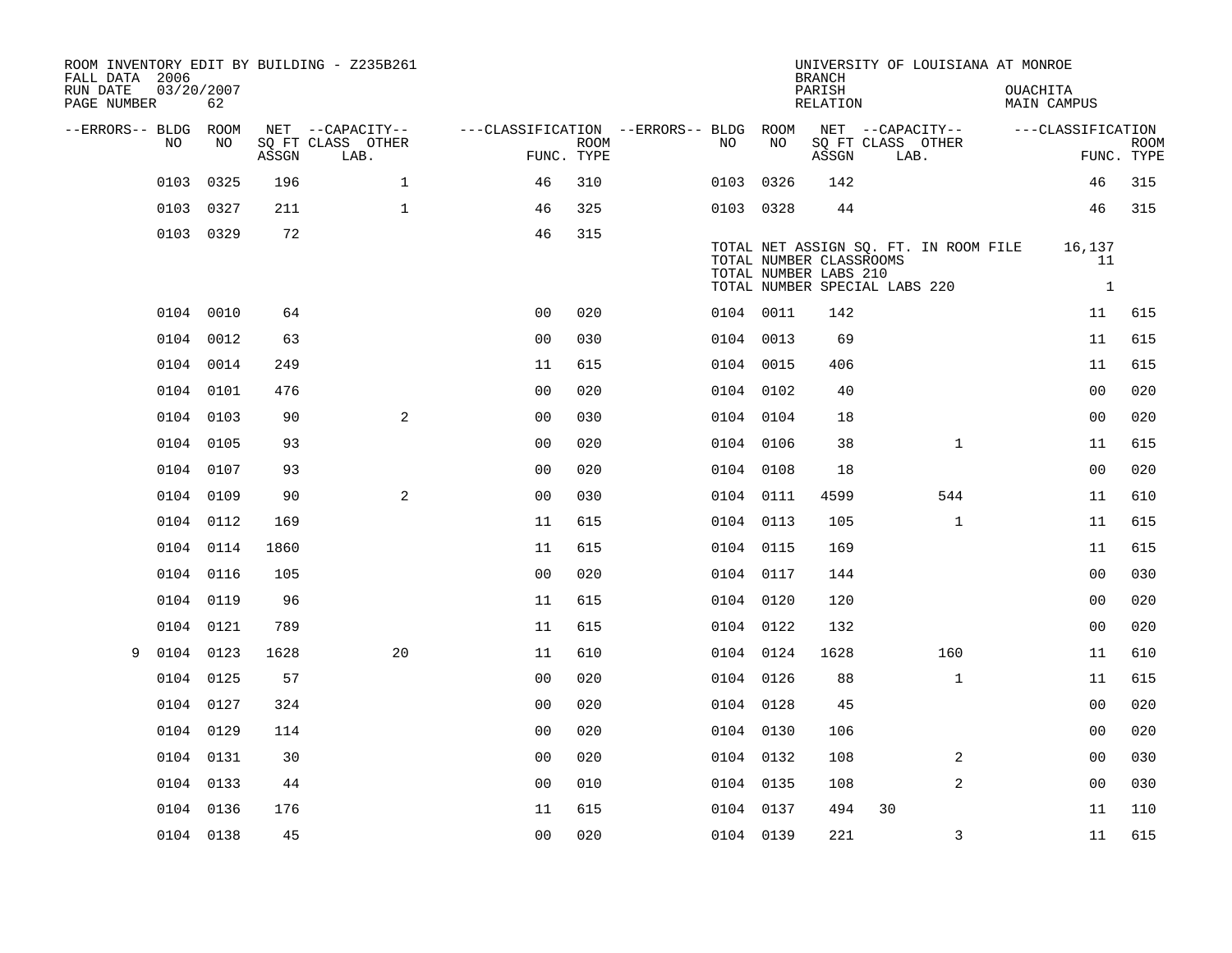| ROOM INVENTORY EDIT BY BUILDING - Z235B261<br>FALL DATA 2006<br>RUN DATE<br>PAGE NUMBER | 03/20/2007<br>63 |       |                                               |                |                           |                                         |            | <b>BRANCH</b><br>PARISH<br>RELATION | UNIVERSITY OF LOUISIANA AT MONROE             | OUACHITA<br>MAIN CAMPUS |                           |
|-----------------------------------------------------------------------------------------|------------------|-------|-----------------------------------------------|----------------|---------------------------|-----------------------------------------|------------|-------------------------------------|-----------------------------------------------|-------------------------|---------------------------|
| --ERRORS-- BLDG<br>NO                                                                   | ROOM<br>NO       | ASSGN | NET --CAPACITY--<br>SO FT CLASS OTHER<br>LAB. |                | <b>ROOM</b><br>FUNC. TYPE | ---CLASSIFICATION --ERRORS-- BLDG<br>NO | ROOM<br>NO | ASSGN                               | NET --CAPACITY--<br>SO FT CLASS OTHER<br>LAB. | ---CLASSIFICATION       | <b>ROOM</b><br>FUNC. TYPE |
| 0104                                                                                    | 0140             | 2122  | 150                                           | 11             | 610                       |                                         | 0104 0141  | 78                                  | $\mathbf{1}$                                  | 11                      | 615                       |
|                                                                                         | 0104 0142        | 25    | $\mathbf 1$                                   | 0 <sub>0</sub> | 030                       |                                         | 0104 0143  | 25                                  | $\mathbf{1}$                                  | 00                      | 030                       |
|                                                                                         | 0104 0144        | 110   | $\mathbf{1}$                                  | 46             | 310                       |                                         | 0104 0145  | 24                                  |                                               | 0 <sub>0</sub>          | 020                       |
| 0104                                                                                    | 0146             | 154   | $\mathbf{1}$                                  | 46             | 325                       |                                         | 0104 0147  | 80                                  | $\mathbf{1}$                                  | 46                      | 310                       |
| 0104                                                                                    | 0148             | 252   |                                               | 0 <sub>0</sub> | 020                       |                                         | 0104 0149  | 1769                                | 15                                            | 11                      | 615                       |
| 0104                                                                                    | 0151             | 36    |                                               | 11             | 615                       |                                         | 0104 0152  | 104                                 |                                               | 0 <sub>0</sub>          | 020                       |
|                                                                                         | 0104 0153        | 78    | $\mathbf 1$                                   | 11             | 615                       |                                         | 0104 0201  | 102                                 |                                               | 00                      | 020                       |
| 0104                                                                                    | 0202             | 102   |                                               | 0 <sub>0</sub> | 020                       |                                         | 0104 0203  | 185                                 |                                               | 00                      | 020                       |
| 0104                                                                                    | 0204             | 24    |                                               | 00             | 020                       |                                         | 0104 0205  | 169                                 | $\mathbf{1}$                                  | 46                      | 310                       |
| 0104                                                                                    | 0206             | 64    | 2                                             | 0 <sub>0</sub> | 030                       |                                         | 0104 0207  | 175                                 | 5                                             | 11                      | 615                       |
| 0104                                                                                    | 0208             | 175   | 5                                             | 11             | 615                       |                                         | 0104 0209  | 64                                  | 2                                             | 0 <sub>0</sub>          | 030                       |
| 0104                                                                                    | 0210             | 24    |                                               | 00             | 020                       |                                         | 0104 0211  | 169                                 | $\mathbf{1}$                                  | 46                      | 310                       |
|                                                                                         | 0104 0212        | 48    |                                               | 0 <sub>0</sub> | 020                       |                                         | 0104 0213  | 238                                 | 5                                             | 11                      | 615                       |
| 0104                                                                                    | 0214             | 600   | 5                                             | 11             | 615                       |                                         | 0104 0215  | 126                                 | 3                                             | 11                      | 615                       |
|                                                                                         | 0104 0216        | 54    | $\mathbf 1$                                   | 0 <sub>0</sub> | 030                       |                                         | 0104 0217  | 54                                  | $\mathbf{1}$                                  | 00                      | 030                       |
| 0104                                                                                    | 0218             | 126   | 3                                             | 11             | 615                       |                                         | 0104 0219  | 126                                 | 3                                             | 11                      | 615                       |
| 0104                                                                                    | 0220             | 54    | $\mathbf{1}$                                  | 0 <sub>0</sub> | 030                       |                                         | 0104 0221  | 54                                  | $\mathbf{1}$                                  | 00                      | 030                       |
| 0104                                                                                    | 0222             | 126   | $\mathbf{1}$                                  | 46             | 310                       |                                         | 0104 0223  | 48                                  |                                               | 00                      | 020                       |
| 0104                                                                                    | 0224             | 600   | $\mathbf{1}$                                  | 11             | 615                       |                                         | 0104 0225  | 236                                 | 3                                             | 11                      | 615                       |
| 0104                                                                                    | 0226             | 1867  | 240                                           | 11             | 610                       |                                         | 0104 0227  | 105                                 | $\mathbf{1}$                                  | 11                      | 615                       |
| 0104                                                                                    | 0228             | 84    |                                               | 0 <sub>0</sub> | 030                       |                                         | 0104 0229  | 300                                 |                                               | 11                      | 615                       |
|                                                                                         | 0104 0229A       | 52    |                                               | 0 <sub>0</sub> | 020                       |                                         | 0104 0230  | 84                                  | $\mathbf{1}$                                  | 11                      | 615                       |
| 0104                                                                                    | 0231             | 28    |                                               | 0 <sub>0</sub> | 020                       | 0104                                    | 0232       | 36                                  |                                               | 11                      | 615                       |
| 0104                                                                                    | 0233             | 1128  | 15                                            | 11             | 615                       |                                         | 0104 0234  | 42                                  |                                               | 00                      | 020                       |
|                                                                                         | 0104 0235        | 198   | 2                                             | 11             | 615                       |                                         |            |                                     | TOTAL NET ASSIGN SQ. FT. IN ROOM FILE         | 23,937                  |                           |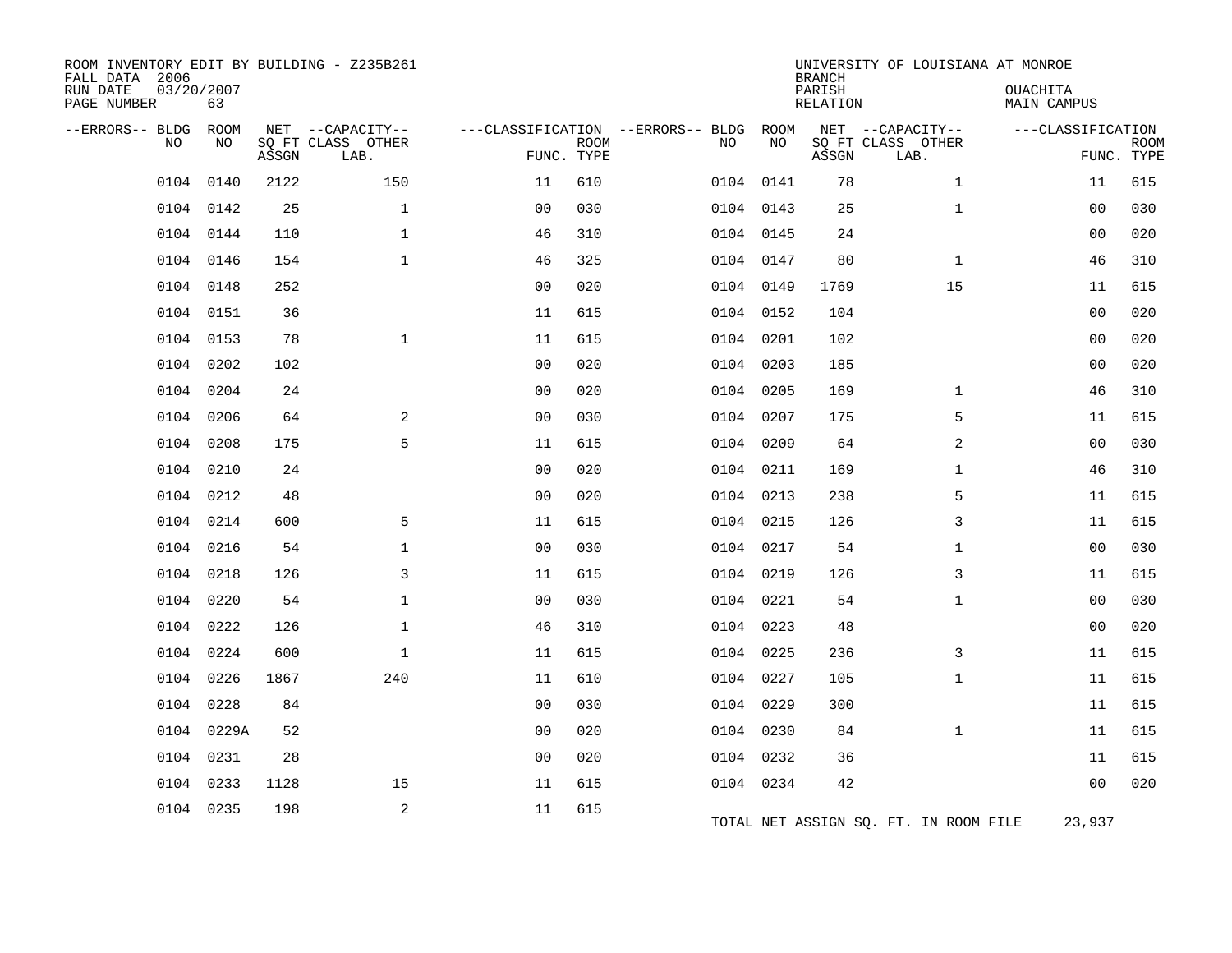| ROOM INVENTORY EDIT BY BUILDING - Z235B261<br>FALL DATA 2006 |            |                |                                       |                |            |           |                                                               | <b>BRANCH</b>      | UNIVERSITY OF LOUISIANA AT MONROE                                            |                                       |                           |
|--------------------------------------------------------------|------------|----------------|---------------------------------------|----------------|------------|-----------|---------------------------------------------------------------|--------------------|------------------------------------------------------------------------------|---------------------------------------|---------------------------|
| RUN DATE<br>03/20/2007<br>PAGE NUMBER                        | 64         |                |                                       |                |            |           |                                                               | PARISH<br>RELATION |                                                                              | <b>OUACHITA</b><br><b>MAIN CAMPUS</b> |                           |
| --ERRORS-- BLDG ROOM<br>NO                                   | NO         |                | NET --CAPACITY--<br>SQ FT CLASS OTHER |                | ROOM       | NO        | NO                                                            |                    | ---CLASSIFICATION --ERRORS-- BLDG ROOM NET --CAPACITY--<br>SQ FT CLASS OTHER | ---CLASSIFICATION                     |                           |
|                                                              |            | ASSGN          | LAB.                                  |                | FUNC. TYPE |           | TOTAL NUMBER CLASSROOMS<br>TOTAL NUMBER LABS 210              | ASSGN              | LAB.<br>TOTAL NUMBER SPECIAL LABS 220                                        | $\mathbf{1}$                          | <b>ROOM</b><br>FUNC. TYPE |
|                                                              | 0105 0100  | 736            |                                       | 0 <sub>0</sub> | 020        | 0105 0101 |                                                               | 831                | $\mathbf{1}$                                                                 | 52                                    | 525                       |
|                                                              | 0105 0102  | 47             | $\mathbf{1}$                          | 0 <sub>0</sub> | 030        | 0105 0103 |                                                               | 171                |                                                                              | 52                                    | 525                       |
|                                                              | 0105 0104  | 112            |                                       | 0 <sub>0</sub> | 010        |           | 0105 0104A                                                    | 20                 |                                                                              | 0 <sub>0</sub>                        | 010                       |
|                                                              | 0105 0105  | 691            |                                       | 52             | 525        | 0105 0106 |                                                               | 36                 | $\mathbf{1}$                                                                 | 0 <sub>0</sub>                        | 030                       |
|                                                              | 0105 0107  | 136            | 5                                     | 52             | 525        | 0105 0108 |                                                               | 711                |                                                                              | 52                                    | 525                       |
|                                                              | 0105 0108A | 20             |                                       | 0 <sub>0</sub> | 020        | 0105 0109 |                                                               | 136                | 10                                                                           | 52                                    | 525                       |
|                                                              | 0105 0110  | 7596           | 300                                   | 52             | 520        | 0105 0111 |                                                               | 136                | 10                                                                           | 52                                    | 525                       |
|                                                              | 0105 0112  | 231            | $\mathbf{1}$                          | 46             | 310        |           | 0105 0112A                                                    | 231                | $\mathbf{1}$                                                                 | 46                                    | 310                       |
|                                                              | 0105 0113  | 145            | 10                                    | 52             | 525        | 0105 0114 |                                                               | 183                | 2                                                                            | 46                                    | 310                       |
|                                                              | 0105 0115  | 36             | $\mathbf{1}$                          | 46             | 315        | 0105 0116 |                                                               | 183                | $\mathbf{1}$                                                                 | 46                                    | 310                       |
|                                                              | 0105 0117  | 100            | $\mathbf{1}$                          | 46             | 310        | 0105 0118 |                                                               | 336                |                                                                              | 0 <sub>0</sub>                        | 030                       |
|                                                              | 0105 0119  | 705            |                                       | 48             | 115        | 0105 0120 |                                                               | 1760               | 50                                                                           | 52                                    | 520                       |
|                                                              | 0105 0121  | 182            |                                       | 52             | 525        |           | 0105 0122                                                     | 2653               | 75                                                                           | 52                                    | 520                       |
|                                                              | 0105 0123  | 112            |                                       | 0 <sub>0</sub> | 020        | 0105 0124 |                                                               | 313                |                                                                              | 52                                    | 525                       |
|                                                              | 0105 0125  | $\overline{7}$ |                                       | 46             | 315        |           | 0105 0126                                                     | 61                 |                                                                              | 0 <sub>0</sub>                        | 020                       |
|                                                              | 0105 0200  | 381            |                                       | 54             | 315        |           | 0105 0201<br>TOTAL NUMBER CLASSROOMS<br>TOTAL NUMBER LABS 210 | 1190               | TOTAL NET ASSIGN SQ. FT. IN ROOM FILE<br>TOTAL NUMBER SPECIAL LABS 220       | 52<br>18,708                          | 525                       |
|                                                              | 0106 0100  | 376            |                                       | 0 <sup>0</sup> | 030        | 0106 0101 |                                                               | 943                |                                                                              | 42                                    | 290                       |
| 0106                                                         | 0102       | 1036           |                                       | 42             | 620        | 0106      | 0106                                                          | 383                |                                                                              | 46                                    | 315                       |
|                                                              | 0106 0107  | 100            | $\mathbf 1$                           | 46             | 310        |           | 0106 0108                                                     | 144                | $\mathbf{1}$                                                                 | 46                                    | 310                       |
| 0106                                                         | 0109       | 210            |                                       | 46             | 315        | 0106      | 0110                                                          | 107                | $\mathbf{1}$                                                                 | 46                                    | 310                       |
| 0106                                                         | 0111       | 1217           | 20                                    | 11             | 220        |           | 0106 0112                                                     | 73                 | 24                                                                           | 11                                    | 590                       |
|                                                              | 0106 0113  | 205            | 15                                    | 11             | 590        |           | 0106 0113A                                                    | 128                |                                                                              | 48                                    | 225                       |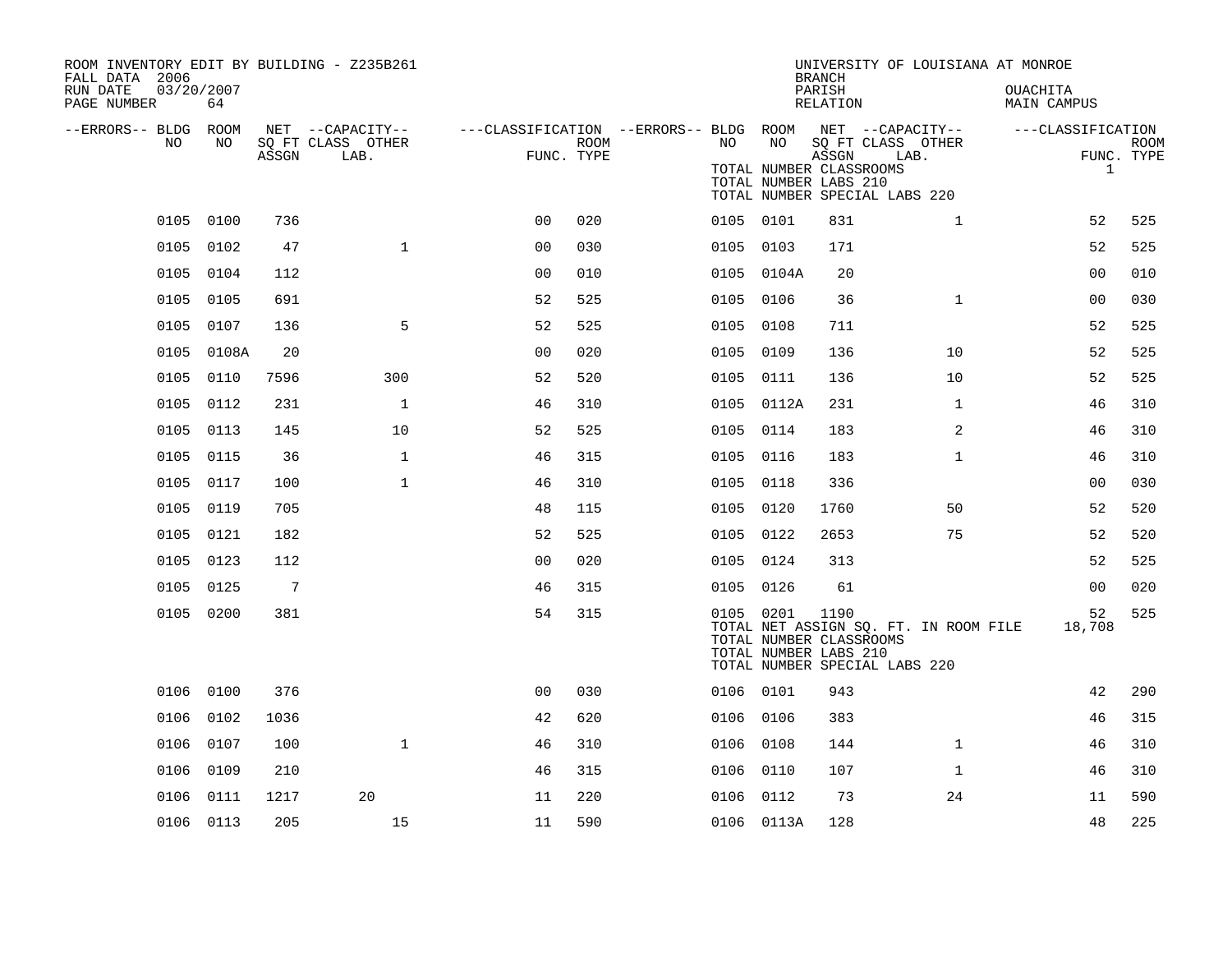| ROOM INVENTORY EDIT BY BUILDING - Z235B261<br>FALL DATA 2006 |                  |          |                           |                |             |                                        |                                                  | <b>BRANCH</b>      | UNIVERSITY OF LOUISIANA AT MONROE                                      |                                |                           |
|--------------------------------------------------------------|------------------|----------|---------------------------|----------------|-------------|----------------------------------------|--------------------------------------------------|--------------------|------------------------------------------------------------------------|--------------------------------|---------------------------|
| RUN DATE<br>PAGE NUMBER                                      | 03/20/2007<br>65 |          |                           |                |             |                                        |                                                  | PARISH<br>RELATION |                                                                        | <b>OUACHITA</b><br>MAIN CAMPUS |                           |
| --ERRORS-- BLDG ROOM                                         |                  |          | NET --CAPACITY--          |                |             | ---CLASSIFICATION --ERRORS-- BLDG ROOM |                                                  |                    | NET --CAPACITY--                                                       | ---CLASSIFICATION              |                           |
| NO                                                           | NO               | ASSGN    | SQ FT CLASS OTHER<br>LAB. | FUNC. TYPE     | <b>ROOM</b> | NO                                     | NO                                               | ASSGN              | SQ FT CLASS OTHER<br>LAB.                                              |                                | <b>ROOM</b><br>FUNC. TYPE |
| 0106                                                         | 0113B            | 255      | $\mathbf 1$               | 46             | 310         | 0106                                   | 0113C                                            | 308                |                                                                        | 46                             | 315                       |
| 0106                                                         | 0113D            | 31       |                           | 46             | 315         |                                        | 0106 0114                                        | 786                | 10                                                                     | 11                             | 210                       |
| 0106                                                         | 0115             | 151      |                           | 48             | 215         |                                        | 0106 0116                                        | 301                |                                                                        | 48                             | 215                       |
| 0106                                                         | 0117             | 58       |                           | 0 <sub>0</sub> | 020         |                                        | 0106 0118                                        | 30                 |                                                                        | 0 <sub>0</sub>                 | 020                       |
| 0106                                                         | 0119             | 98       | 2                         | 00             | 030         |                                        | 0106 0120                                        | 76                 | 2                                                                      | 00                             | 030                       |
| 0106                                                         | 0121             | 68       |                           | 0 <sub>0</sub> | 020         |                                        | 0106 0122                                        | 97                 |                                                                        | 00                             | 020                       |
| 0106                                                         | 0123             | 48       |                           | 0 <sub>0</sub> | 010         |                                        | 0106 0124                                        | 600                |                                                                        | 48                             | 225                       |
| 0106                                                         | 0200             | 1125     |                           | 0 <sub>0</sub> | 020         |                                        | 0106 0201                                        | 102                |                                                                        | 48                             | 225                       |
| 0106                                                         | 0202             | 113      |                           | 48             | 225         | 0106                                   | 0203                                             | 963                | 20                                                                     | 11                             | 220                       |
| 0106                                                         | 0204             | 535      | 14                        | 11             | 240         | 0106                                   | 0205                                             | 134                |                                                                        | 48                             | 225                       |
| 0106                                                         | 0205A            | 15       |                           | 48             | 225         | 0106                                   | 0205B                                            | 15                 |                                                                        | 48                             | 225                       |
| 0106                                                         | 0205C            | 15       |                           | 48             | 225         |                                        | 0106 0205D                                       | 61                 |                                                                        | 48                             | 225                       |
| 0106                                                         | 0205E            | 158      |                           | 48             | 225         | 0106                                   | 0206                                             | 124                | $\mathbf{1}$                                                           | 46                             | 310                       |
| 0106                                                         | 0207             | 130      |                           | 46             | 315         | 0106                                   | 0208                                             | 152                | $\mathbf{1}$                                                           | 46                             | 310                       |
| 0106                                                         | 0209             | 114      |                           | 48             | 115         |                                        | 0106 0210                                        | 1057               | 22                                                                     | 11                             | 210                       |
|                                                              | 0106 0210A       | 150      |                           | 48             | 215         |                                        | 0106 0211                                        | 112                | $\mathbf{1}$                                                           | 46                             | 310                       |
|                                                              | 0106 0212        | 153      | $\mathbf{1}$              | 46             | 310         |                                        | 0106 0213                                        | 1214               | 16                                                                     | 11                             | 220                       |
|                                                              | 0106 0214        | 422      | 3                         | 48             | 225         |                                        | TOTAL NUMBER CLASSROOMS<br>TOTAL NUMBER LABS 210 |                    | TOTAL NET ASSIGN SQ. FT. IN ROOM FILE<br>TOTAL NUMBER SPECIAL LABS 220 | 12,717<br>2<br>$\overline{3}$  |                           |
|                                                              | 0107 0100        | 1687 187 |                           | 11             | 110         |                                        | 0107 0101                                        | 227                | 2                                                                      | 46                             | 590                       |
| 0107                                                         | 0102             | 226      | $\mathbf{1}$              | 46             | 325         |                                        | 0107 0103                                        | 227                | $\mathbf{1}$                                                           | 46                             | 310                       |
|                                                              | 0107 0104        | 229      | $\mathbf{1}$              | 46             | 310         |                                        | 0107 0105                                        | 227                | $\mathbf{1}$                                                           | 46                             | 325                       |
| 0107                                                         | 0106             | 229      | $\mathbf{1}$              | 46             | 310         | 0107                                   | 0107                                             | 230                | $\mathbf{1}$                                                           | 46                             | 310                       |
|                                                              | 0107 0108        | 118      | 2                         | 46             | 314         |                                        | 0107 0109                                        | 438                | 17                                                                     | 11                             | 455                       |
|                                                              | 0107 0109A       | 112      |                           | 46             | 315         |                                        | 0107 0111                                        | 219                | $\mathbf{1}$                                                           | 46                             | 310                       |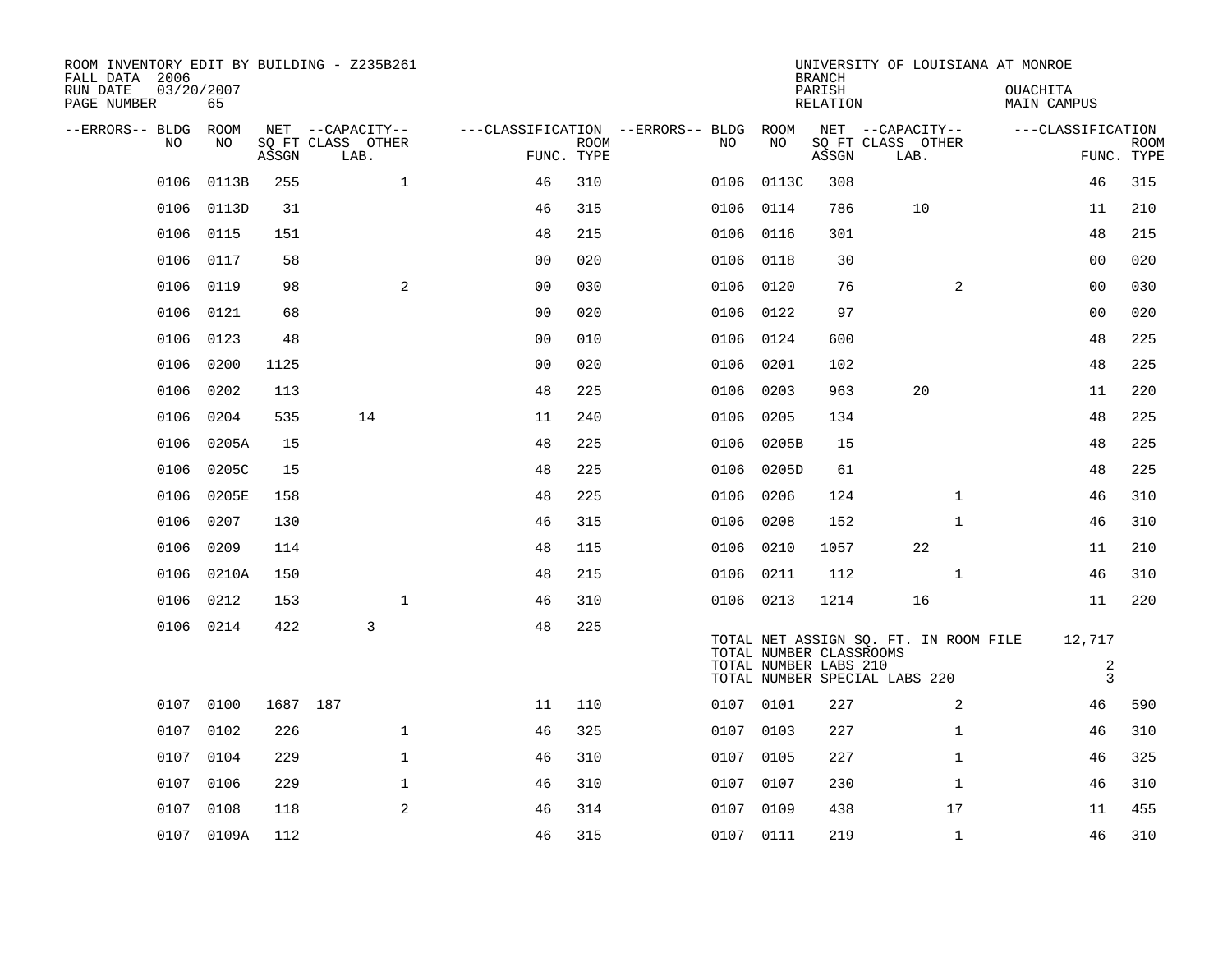| FALL DATA 2006<br>RUN DATE<br>PAGE NUMBER | 03/20/2007 | 66          |       | ROOM INVENTORY EDIT BY BUILDING - Z235B261    |                                   |                           |      |            | <b>BRANCH</b><br>PARISH<br>RELATION | UNIVERSITY OF LOUISIANA AT MONROE             | <b>OUACHITA</b><br>MAIN CAMPUS  |             |
|-------------------------------------------|------------|-------------|-------|-----------------------------------------------|-----------------------------------|---------------------------|------|------------|-------------------------------------|-----------------------------------------------|---------------------------------|-------------|
| --ERRORS-- BLDG                           | <b>NO</b>  | ROOM<br>NO. | ASSGN | NET --CAPACITY--<br>SO FT CLASS OTHER<br>LAB. | ---CLASSIFICATION --ERRORS-- BLDG | <b>ROOM</b><br>FUNC. TYPE | NO   | ROOM<br>NO | ASSGN                               | NET --CAPACITY--<br>SQ FT CLASS OTHER<br>LAB. | ---CLASSIFICATION<br>FUNC. TYPE | <b>ROOM</b> |
|                                           | 0107       | 0112        | 229   | $\mathbf{1}$                                  | 46                                | 310                       | 0107 | 0114       | 48                                  |                                               | 00                              | 010         |
|                                           | 0107       | 0115        | 257   | 5                                             | 0 <sub>0</sub>                    | 030                       | 0107 | 0116       | 326                                 |                                               | 0 <sub>0</sub>                  | 020         |
|                                           | 0107       | 0117        | 603   | 12                                            | 11                                | 220                       | 0107 | 0117A      | 54                                  |                                               | 51                              | 315         |
|                                           | 0107       | 0118        | 197   |                                               | 51                                | 315                       |      | 0107 0119  | 134                                 |                                               | 51                              | 315         |
|                                           | 0107       | 0120        | 283   | $\mathbf{1}$                                  | 46                                | 315                       | 0107 | 0120B      | 86                                  | $\mathbf{1}$                                  | 46                              | 310         |
|                                           | 0107       | 0120C       | 100   | $\mathbf{1}$                                  | 46                                | 310                       |      | 0107 0120D | 152                                 | $\mathbf{1}$                                  | 46                              | 310         |
|                                           | 0107       | 0120E       | 61    |                                               | 46                                | 315                       | 0107 | 0120F      | 91                                  | $\mathbf{1}$                                  | 46                              | 315         |
|                                           | 0107       | 0120G       | 97    | $\mathbf{1}$                                  | 46                                | 310                       |      | 0107 0121  | 167                                 | $\mathbf{1}$                                  | 0 <sub>0</sub>                  | 010         |
|                                           | 0107       | 0121A       | 167   |                                               | 0 <sub>0</sub>                    | 030                       | 0107 | 0122       | 326                                 |                                               | 0 <sub>0</sub>                  | 020         |
|                                           | 0107 0123  |             | 170   | $\mathbf 1$                                   | 46                                | 310                       |      | 0107 0124  | 170                                 | $\mathbf{1}$                                  | 46                              | 310         |
|                                           | 0107       | 0125        | 1585  |                                               | 0 <sub>0</sub>                    | 020                       | 0107 | 0126       | 4929                                |                                               | 00                              | 020         |
|                                           | 0107       | 0127        | 430   | 30                                            | 11                                | 110                       |      | 0107 0127A | 992                                 | 3                                             | 21                              | 250         |
|                                           | 0107       | 0127B       | 401   |                                               | 21                                | 255                       | 0107 | 0128       | 352                                 | 4                                             | 33                              | 530         |
|                                           | 0107       | 0128A       | 76    | $\mathbf{1}$                                  | 46                                | 310                       | 0107 | 0128B      | 24                                  |                                               | 33                              | 535         |
|                                           | 0107       | 0128C       | 15    |                                               | 33                                | 535                       | 0107 | 0128D      | 95                                  |                                               | 33                              | 535         |
|                                           | 0107       | 0129        | 196   | 2                                             | 33                                | 530                       | 0107 | 0129A      | 147                                 | $\mathbf{1}$                                  | 33                              | 535         |
|                                           | 0107       | 0130        | 169   | $\mathbf 1$                                   | 46                                | 310                       | 0107 | 0130A      | 135                                 |                                               | 33                              | 535         |
|                                           | 0107       | 0131        | 161   | 15                                            | 46                                | 310                       | 0107 | 0131A      | 71                                  | $\mathbf{1}$                                  | 46                              | 310         |
|                                           | 0107       | 0131B       | 71    | $\mathbf{1}$                                  | 46                                | 310                       |      | 0107 0131C | 71                                  | $\mathbf{1}$                                  | 46                              | 310         |
|                                           | 0107       | 0131D       | 71    | $\mathbf{1}$                                  | 46                                | 310                       |      | 0107 0131E | 40                                  | $\mathbf{1}$                                  | 46                              | 310         |
|                                           | 0107       | 0131F       | 40    | $\mathbf{1}$                                  | 46                                | 590                       |      | 0107 0131G | 40                                  | $\mathbf{1}$                                  | 46                              | 310         |
|                                           | 0107       | 0132A       | 661   | $\mathbf{1}$                                  | 46                                | 310                       | 0107 | 0132B      | 518                                 | 45                                            | 11                              | 110         |
|                                           | 0107       | 0132C       | 343   | 30                                            | 11                                | 110                       |      | 0107 0132D | 28                                  | $\mathbf{1}$                                  | 33                              | 590         |
|                                           | 0107       | 0133        | 276   |                                               | 0 <sub>0</sub>                    | 010                       | 0107 | 0134       | 488                                 |                                               | 0 <sub>0</sub>                  | 030         |
|                                           | 0107       | 0135        | 234   | 3                                             | 11                                | 220                       |      | 0107 0135A | 312                                 |                                               | 48                              | 225         |
|                                           |            | 0107 0135B  | 121   | $\mathbf{1}$                                  | 48                                | 225                       |      | 0107 0136  | 312                                 | 2                                             | 48                              | 215         |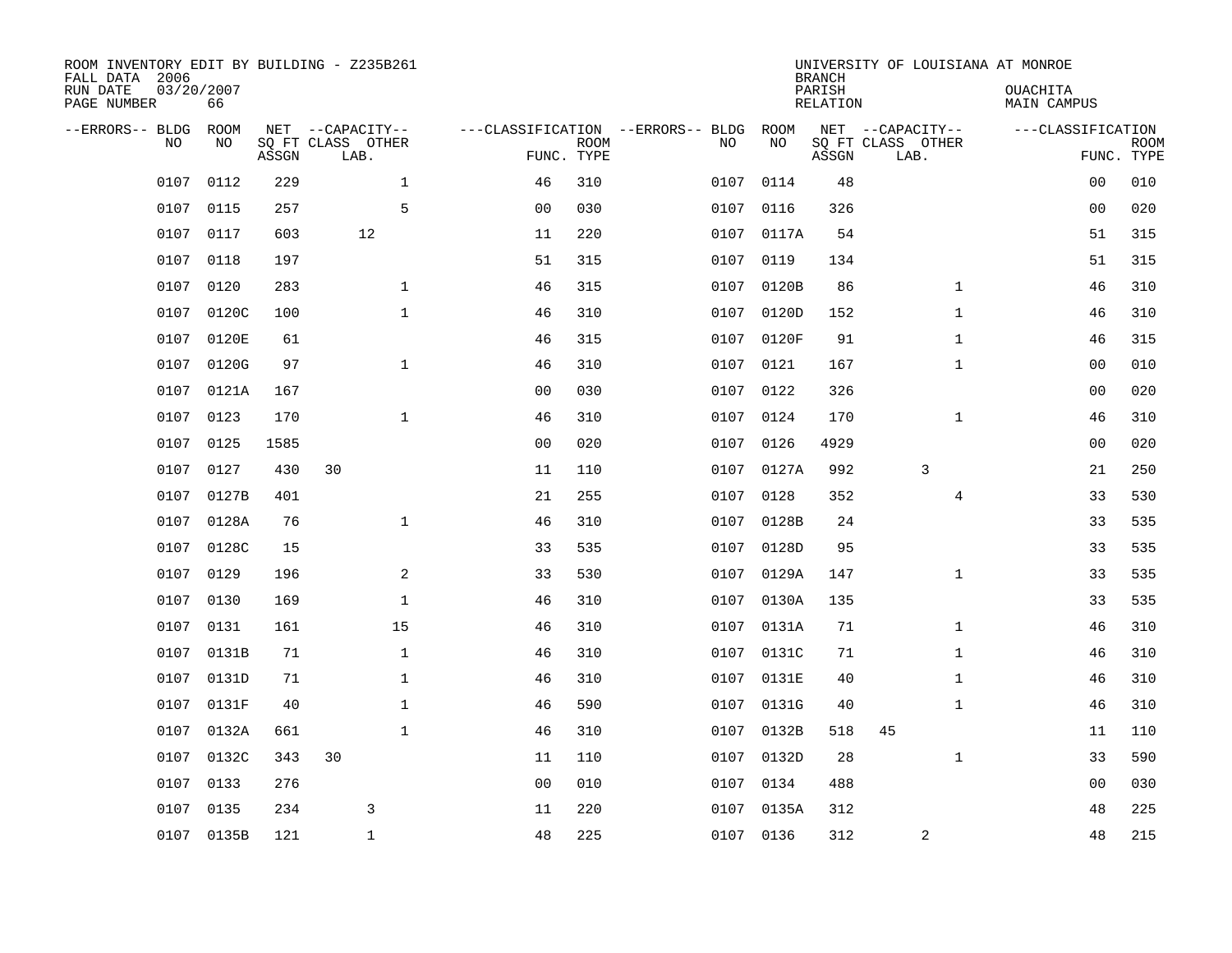| ROOM INVENTORY EDIT BY BUILDING - Z235B261<br>FALL DATA 2006 |                  |       |                           |              |                                   |             |      |            | <b>BRANCH</b>      |                           |              | UNIVERSITY OF LOUISIANA AT MONROE |                           |
|--------------------------------------------------------------|------------------|-------|---------------------------|--------------|-----------------------------------|-------------|------|------------|--------------------|---------------------------|--------------|-----------------------------------|---------------------------|
| RUN DATE<br>PAGE NUMBER                                      | 03/20/2007<br>67 |       |                           |              |                                   |             |      |            | PARISH<br>RELATION |                           |              | <b>OUACHITA</b><br>MAIN CAMPUS    |                           |
| --ERRORS-- BLDG ROOM                                         |                  |       | NET --CAPACITY--          |              | ---CLASSIFICATION --ERRORS-- BLDG |             |      | ROOM       |                    | NET --CAPACITY--          |              | ---CLASSIFICATION                 |                           |
| <b>NO</b>                                                    | NO.              | ASSGN | SQ FT CLASS OTHER<br>LAB. |              | FUNC. TYPE                        | <b>ROOM</b> | NO.  | NO         | ASSGN              | SQ FT CLASS OTHER<br>LAB. |              |                                   | <b>ROOM</b><br>FUNC. TYPE |
| 0107                                                         | 0137             | 178   |                           |              | 48                                | 215         | 0107 | 0137A      | 178                |                           | $\mathbf{1}$ | 46                                | 310                       |
| 0107                                                         | 0139             | 695   | 21                        |              | 11                                | 210         | 0107 | 0140       | 1050               | 30                        |              | 11                                | 110                       |
| 0107                                                         | 0141             | 306   |                           | $\mathbf{1}$ | 46                                | 310         |      | 0107 0141A | 222                |                           | $\mathbf{1}$ | 46                                | 315                       |
| 0107                                                         | 0141B            | 129   |                           |              | 46                                | 315         |      | 0107 0142  | 325                |                           |              | 00                                | 020                       |
| 0107                                                         | 0143             | 693   | 30                        |              | 11                                | 110         | 0107 | 0144       | 676                |                           | 20           | 11                                | 410                       |
| 0107                                                         | 0145             | 209   |                           |              | 11                                | 455         |      | 0107 0146  | 478                |                           | 18           | 11                                | 410                       |
| 0107                                                         | 0147             | 336   |                           | $\mathbf 1$  | 51                                | 314         | 0107 | 0148       | 325                |                           |              | 0 <sub>0</sub>                    | 020                       |
| 0107                                                         | 0149             | 283   |                           | 9            | 0 <sub>0</sub>                    | 030         |      | 0107 0150  | 305                |                           | 6            | 0 <sub>0</sub>                    | 030                       |
| 0107                                                         | 0151             | 984   | 15                        |              | 11                                | 220         | 0107 | 0152       | 153                |                           | 10           | 48                                | 225                       |
|                                                              | 0107 0153        | 195   | $\overline{2}$            |              | 48                                | 225         |      | 0107 0154  | 695                |                           | 8            | 11                                | 220                       |
| 0107                                                         | 0155             | 325   |                           |              | 0 <sub>0</sub>                    | 020         | 0107 | 0156       | 343                | 20                        |              | 11                                | 110                       |
|                                                              | 0107 0156A       | 72    |                           |              | 48                                | 215         |      | 0107 0156B | 199                | 2                         |              | 48                                | 115                       |
| 0107                                                         | 0156C            | 36    | $\mathbf{1}$              |              | 48                                | 115         | 0107 | 0156D      | 36                 | $\mathbf{1}$              |              | 48                                | 115                       |
| 0107                                                         | 0162             | 642   |                           |              | 00                                | 030         |      | 0107 0200E | 27                 |                           |              | 00                                | 020                       |
| 0107                                                         | 0201             | 227   |                           | $\mathbf 1$  | 46                                | 310         | 0107 | 0202       | 227                |                           | $\mathbf{1}$ | 46                                | 310                       |
| 0107                                                         | 0203             | 229   |                           | $\mathbf 1$  | 46                                | 310         | 0107 | 0204       | 229                |                           | $\mathbf{1}$ | 46                                | 310                       |
| 0107                                                         | 0205             | 340   |                           | $\mathbf{1}$ | 46                                | 310         | 0107 | 0206       | 114                |                           | $\mathbf{1}$ | 46                                | 325                       |
| 0107                                                         | 0207             | 229   |                           | $\mathbf{1}$ | 46                                | 310         | 0107 | 0208       | 227                |                           | $\mathbf{1}$ | 46                                | 310                       |
| 0107                                                         | 0209             | 229   |                           | $\mathbf 1$  | 46                                | 310         |      | 0107 0210  | 229                |                           | $\mathbf{1}$ | 46                                | 310                       |
| 0107                                                         | 0211             | 227   |                           | $\mathbf 1$  | 46                                | 314         |      | 0107 0212  | 229                |                           | $\mathbf{1}$ | 46                                | 325                       |
| 0107                                                         | 0213             | 44    |                           |              | 0 <sub>0</sub>                    | 010         |      | 0107 0213A | 83                 |                           |              | 0 <sub>0</sub>                    | 010                       |
| 0107                                                         | 0214             | 270   |                           | 5            | 0 <sub>0</sub>                    | 030         | 0107 | 0216       | 354                |                           |              | 0 <sub>0</sub>                    | 020                       |
| 0107                                                         | 0217             | 239   |                           | 1            | 46                                | 315         |      | 0107 0217A | 125                |                           | $\mathbf{1}$ | 46                                | 315                       |
| 0107                                                         | 0217B            | 127   |                           | 1            | 46                                | 315         | 0107 | 0217C      | 161                |                           | $\mathbf{1}$ | 46                                | 310                       |
| 0107                                                         | 0217D            | 161   |                           | $\mathbf{1}$ | 46                                | 310         | 0107 | 0217E      | 119                |                           | $\mathbf{1}$ | 46                                | 315                       |
| 0107                                                         | 0218             | 778   | 50                        |              | 11                                | 110         |      | 0107 0219  | 343                |                           | 15           | 11                                | 350                       |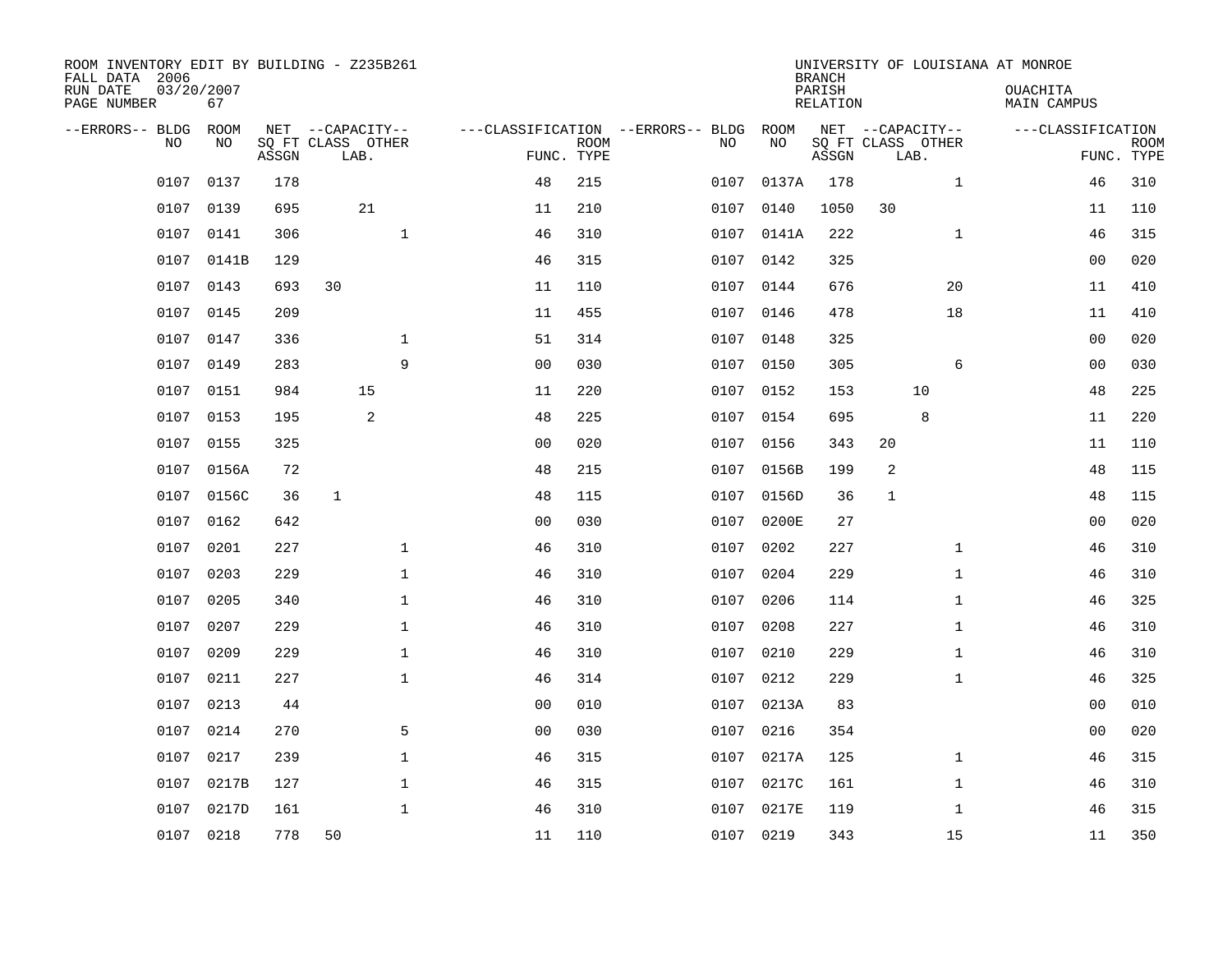| ROOM INVENTORY EDIT BY BUILDING - Z235B261<br>FALL DATA 2006<br>RUN DATE<br>PAGE NUMBER | 03/20/2007<br>68 |       |                                               |                                                 |             |      |            | <b>BRANCH</b><br>PARISH<br><b>RELATION</b> |    |                                               | UNIVERSITY OF LOUISIANA AT MONROE<br>OUACHITA<br><b>MAIN CAMPUS</b> |                |             |
|-----------------------------------------------------------------------------------------|------------------|-------|-----------------------------------------------|-------------------------------------------------|-------------|------|------------|--------------------------------------------|----|-----------------------------------------------|---------------------------------------------------------------------|----------------|-------------|
| --ERRORS-- BLDG<br>NO                                                                   | ROOM<br>NO       | ASSGN | NET --CAPACITY--<br>SQ FT CLASS OTHER<br>LAB. | ---CLASSIFICATION --ERRORS-- BLDG<br>FUNC. TYPE | <b>ROOM</b> | NO   | ROOM<br>NO | ASSGN                                      |    | NET --CAPACITY--<br>SQ FT CLASS OTHER<br>LAB. | ---CLASSIFICATION                                                   | FUNC. TYPE     | <b>ROOM</b> |
| 0107                                                                                    | 0220             | 169   | $\mathbf 1$                                   | 46                                              | 310         | 0107 | 0220A      | 100                                        |    | $\mathbf{1}$                                  |                                                                     | 46             | 310         |
| 0107                                                                                    | 0221             | 401   |                                               | 0 <sub>0</sub>                                  | 020         | 0107 | 0222       | 42                                         |    |                                               |                                                                     | 00             | 020         |
| 0107                                                                                    | 0222A            | 102   | $\mathbf{1}$                                  | 46                                              | 310         | 0107 | 0222B      | 777                                        |    | $\mathbf{1}$                                  |                                                                     | 46             | 310         |
| 0107                                                                                    | 0223             | 1566  |                                               | 0 <sub>0</sub>                                  | 020         | 0107 | 0224       | 780                                        | 20 |                                               |                                                                     | 11             | 110         |
| 0107                                                                                    | 0225             | 172   | $\mathbf{1}$                                  | 33                                              | 310         | 0107 | 0226       | 163                                        |    | $\mathbf{1}$                                  |                                                                     | 46             | 310         |
| 0107                                                                                    | 0227             | 152   | $\mathbf{1}$                                  | 33                                              | 310         | 0107 | 0227A      | 195                                        |    | $\mathbf{1}$                                  |                                                                     | 46             | 315         |
| 0107                                                                                    | 0227B            | 263   |                                               | 33                                              | 535         | 0107 | 0227C      | 200                                        |    | 2                                             |                                                                     | 33             | 530         |
| 0107                                                                                    | 0227D            | 200   | $\mathbf{1}$                                  | 33                                              | 530         |      | 0107 0227E | 200                                        |    | 4                                             |                                                                     | 33             | 530         |
| 0107                                                                                    | 0228             | 350   | $\mathbf{1}$                                  | 46                                              | 310         | 0107 | 0229       | 360                                        |    | $\mathbf{1}$                                  |                                                                     | 46             | 310         |
| 0107                                                                                    | 0230             | 128   |                                               | 21                                              | 255         |      | 0107 0230A | 1132                                       |    |                                               |                                                                     | 21             | 255         |
| 0107                                                                                    | 0230C            | 123   | $\mathbf 1$                                   | 46                                              | 320         | 0107 | 0231       | 30                                         |    |                                               |                                                                     | 00             | 030         |
| 0107                                                                                    | 0232             | 338   | $\mathbf 1$                                   | 46                                              | 310         |      | 0107 0232A | 56                                         |    |                                               |                                                                     | 00             | 020         |
| 0107                                                                                    | 0232B            | 134   | $\mathbf{1}$                                  | 46                                              | 310         | 0107 | 0232C      | 137                                        |    | $\mathbf{1}$                                  |                                                                     | 46             | 310         |
| 0107                                                                                    | 0233             | 343   | $\mathbf{1}$                                  | 21                                              | 255         | 0107 | 0233A      | 437                                        |    | $\mathbf{1}$                                  |                                                                     | 46             | 315         |
| 0107                                                                                    | 0234             | 1050  |                                               | 21                                              | 255         | 0107 | 0236       | 1378                                       |    |                                               |                                                                     | 21             | 255         |
| 0107                                                                                    | 0237             | 353   |                                               | 0 <sub>0</sub>                                  | 020         | 0107 | 0238       | 695                                        |    | 24                                            |                                                                     | 11             | 210         |
| 0107                                                                                    | 0239             | 170   | $\mathbf 1$                                   | 46                                              | 315         | 0107 | 0239A      | 160                                        |    | $\mathbf{1}$                                  |                                                                     | 46             | 310         |
| 0107                                                                                    | 0239B            | 695   | $\mathbf{1}$                                  | 21                                              | 255         | 0107 | 0240       | 695                                        | 38 |                                               |                                                                     | 11             | 110         |
| 0107                                                                                    | 0241             | 353   |                                               | 0 <sub>0</sub>                                  | 020         | 0107 | 0242       | 307                                        |    | 9                                             |                                                                     | 0 <sub>0</sub> | 030         |
| 0107                                                                                    | 0243             | 285   | 6                                             | 00                                              | 030         | 0107 | 0244       | 1472                                       | 58 |                                               |                                                                     | 11             | 110         |
| 0107                                                                                    | 0246             | 337   | $\mathbf{1}$                                  | 46                                              | 310         | 0107 | 0247       | 693                                        | 41 |                                               |                                                                     | 11             | 110         |
| 0107                                                                                    | 0248             | 337   |                                               | 00                                              | 020         | 0107 | 0249       | 258                                        |    | $\overline{2}$                                |                                                                     | 33             | 315         |
| 0107                                                                                    | 0249A            | 126   | $\mathbf{1}$                                  | 33                                              | 310         |      | 0107 0249B | 203                                        |    | $\mathbf{1}$                                  |                                                                     | 33             | 310         |
| 0107                                                                                    | 0249C            | 66    |                                               | 33                                              | 315         | 0107 | 0249D      | 224                                        |    | $\mathbf{1}$                                  |                                                                     | 33             | 313         |
| 0107                                                                                    | 0249E            | 108   |                                               | 33                                              | 315         | 0107 | 0250       | 130                                        |    | $\mathbf{1}$                                  |                                                                     | 46             | 310         |
|                                                                                         | 0107 0251A       | 142   | $\mathbf{1}$                                  | 46                                              | 310         |      | 0107 0251B | 142                                        |    | 3                                             |                                                                     | 33             | 535         |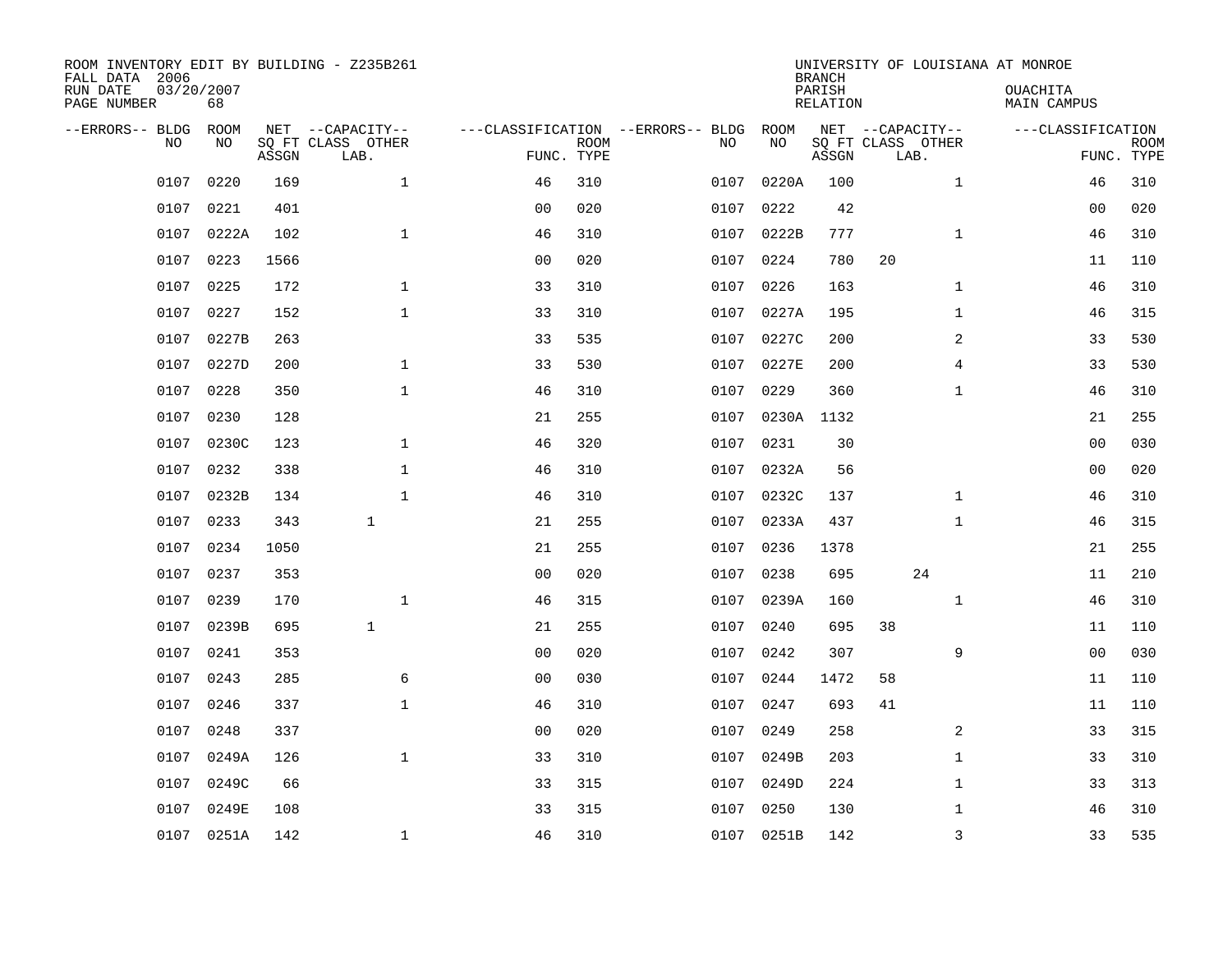| ROOM INVENTORY EDIT BY BUILDING - Z235B261<br>FALL DATA 2006 |                  |       |                           |                                        |             |           |                                                                                   | <b>BRANCH</b>      |    | UNIVERSITY OF LOUISIANA AT MONROE     |                 |                                     |                           |
|--------------------------------------------------------------|------------------|-------|---------------------------|----------------------------------------|-------------|-----------|-----------------------------------------------------------------------------------|--------------------|----|---------------------------------------|-----------------|-------------------------------------|---------------------------|
| RUN DATE<br>PAGE NUMBER                                      | 03/20/2007<br>69 |       |                           |                                        |             |           |                                                                                   | PARISH<br>RELATION |    |                                       | <b>OUACHITA</b> | MAIN CAMPUS                         |                           |
| --ERRORS-- BLDG ROOM                                         |                  |       | NET --CAPACITY--          | ---CLASSIFICATION --ERRORS-- BLDG ROOM |             |           |                                                                                   |                    |    | NET --CAPACITY--                      |                 | ---CLASSIFICATION                   |                           |
| NO.                                                          | NO.              | ASSGN | SQ FT CLASS OTHER<br>LAB. | FUNC. TYPE                             | <b>ROOM</b> | NO.       | NO                                                                                | ASSGN              |    | SQ FT CLASS OTHER<br>LAB.             |                 |                                     | <b>ROOM</b><br>FUNC. TYPE |
| 0107                                                         | 0252             | 101   | $\mathbf{1}$              | 46                                     | 310         | 0107      | 0253                                                                              | 53                 |    |                                       |                 | 46                                  | 315                       |
| 0107                                                         | 0254             | 99    | $\mathbf{1}$              | 46                                     | 310         | 0107 0255 |                                                                                   | 136                |    | $\mathbf{1}$                          |                 | 46                                  | 310                       |
| 0107                                                         | 0256             | 106   | 1                         | 46                                     | 310         | 0107 0257 |                                                                                   | 3616               |    |                                       |                 | 0 <sub>0</sub>                      | 020                       |
|                                                              | 0107 0258        | 46    |                           | 0 <sub>0</sub>                         | 020         |           | TOTAL NUMBER CLASSROOMS<br>TOTAL NUMBER LABS 210<br>TOTAL NUMBER SPECIAL LABS 220 |                    |    | TOTAL NET ASSIGN SQ. FT. IN ROOM FILE |                 | 41,568<br>12<br>2<br>$\overline{4}$ |                           |
| 0108                                                         | 0101             | 276   |                           | 0 <sub>0</sub>                         | 020         | 0108 0102 |                                                                                   | 276                |    |                                       |                 | 00                                  | 020                       |
| 0108                                                         | 0103             | 1364  |                           | 0 <sub>0</sub>                         | 020         | 0108      | 0104                                                                              | 984                |    | 6                                     |                 | 11                                  | 220                       |
| 0108                                                         | 0105             | 84    |                           | 48                                     | 225         | 0108      | 0106                                                                              | 182                |    | $\mathbf{1}$                          |                 | 46                                  | 310                       |
| 0108                                                         | 0107             | 25    | $\mathbf{1}$              | 46                                     | 919         | 0108 0108 |                                                                                   | 75                 |    |                                       |                 | 46                                  | 731                       |
| 0108                                                         | 0109             | 100   | $\mathbf{1}$              | 46                                     | 315         | 0108      | 0110                                                                              | 110                |    | $\mathbf{1}$                          |                 | 46                                  | 310                       |
| 0108                                                         | 0111             | 296   | $\mathbf 1$               | 46                                     | 310         | 0108      | 0112                                                                              | 56                 |    | 3                                     |                 | 46                                  | 430                       |
| 0108                                                         | 0113             | 110   | $\mathbf{1}$              | 46                                     | 310         | 0108      | 0114                                                                              | 66                 |    |                                       |                 | 48                                  | 225                       |
| 0108                                                         | 0115             | 943   | 20                        | 11                                     | 220         | 0108      | 0118                                                                              | 54                 |    |                                       |                 | 48                                  | 225                       |
| 0108                                                         | 0119             | 135   | $\mathbf{1}$              | 11                                     | 260         | 0108      | 0120                                                                              | 149                |    | 3                                     |                 | 11                                  | 260                       |
| 0108                                                         | 0121             | 81    | $\mathbf{1}$              | 11                                     | 260         | 0108      | 0122                                                                              | 90                 |    | $\mathbf{1}$                          |                 | 11                                  | 260                       |
| 0108                                                         | 0123             | 81    | $\mathbf{1}$              | 11                                     | 260         | 0108      | 0124                                                                              | 367                |    | 5                                     |                 | 11                                  | 880                       |
| 0108                                                         | 0124A            | 81    | $\mathbf 1$               | 46                                     | 310         | 0108      | 0124B                                                                             | 103                |    | 5                                     |                 | 46                                  | 310                       |
| 0108                                                         | 0124C            | 103   | $\mathbf{1}$              | 46                                     | 310         | 0108      | 0125                                                                              | 1703               |    | 17                                    |                 | 11                                  | 220                       |
| 0108                                                         | 0126             | 25    |                           | 0 <sub>0</sub>                         | 010         | 0108      | 0127                                                                              | 25                 |    |                                       |                 | 0 <sub>0</sub>                      | 020                       |
| 0108                                                         | 0128             | 180   | 5                         | 0 <sub>0</sub>                         | 030         | 0108      | 0129                                                                              | 42                 |    |                                       |                 | 46                                  | 731                       |
| 0108                                                         | 0130             | 230   |                           | 11                                     | 870         | 0108      | 0131                                                                              | 181                | 30 |                                       |                 | 11                                  | 110                       |
| 0108                                                         | 0132             | 65    |                           | 0 <sub>0</sub>                         | 010         | 0108      | 0133                                                                              | 60                 |    |                                       |                 | 00                                  | 020                       |
| 0108                                                         | 0134             | 216   | 4                         | 48                                     | 225         | 0108      | 0135                                                                              | 124                |    |                                       |                 | 0 <sub>0</sub>                      | 020                       |
| 0108                                                         | 0136             | 63    |                           | 46                                     | 315         | 0108      | 0139                                                                              | 150                |    | $\mathbf{1}$                          |                 | 46                                  | 325                       |
|                                                              | 0108 0140        | 272   | $\mathbf{1}$              | 46                                     | 310         |           | 0108 0140A                                                                        | 74                 |    |                                       |                 | 46                                  | 315                       |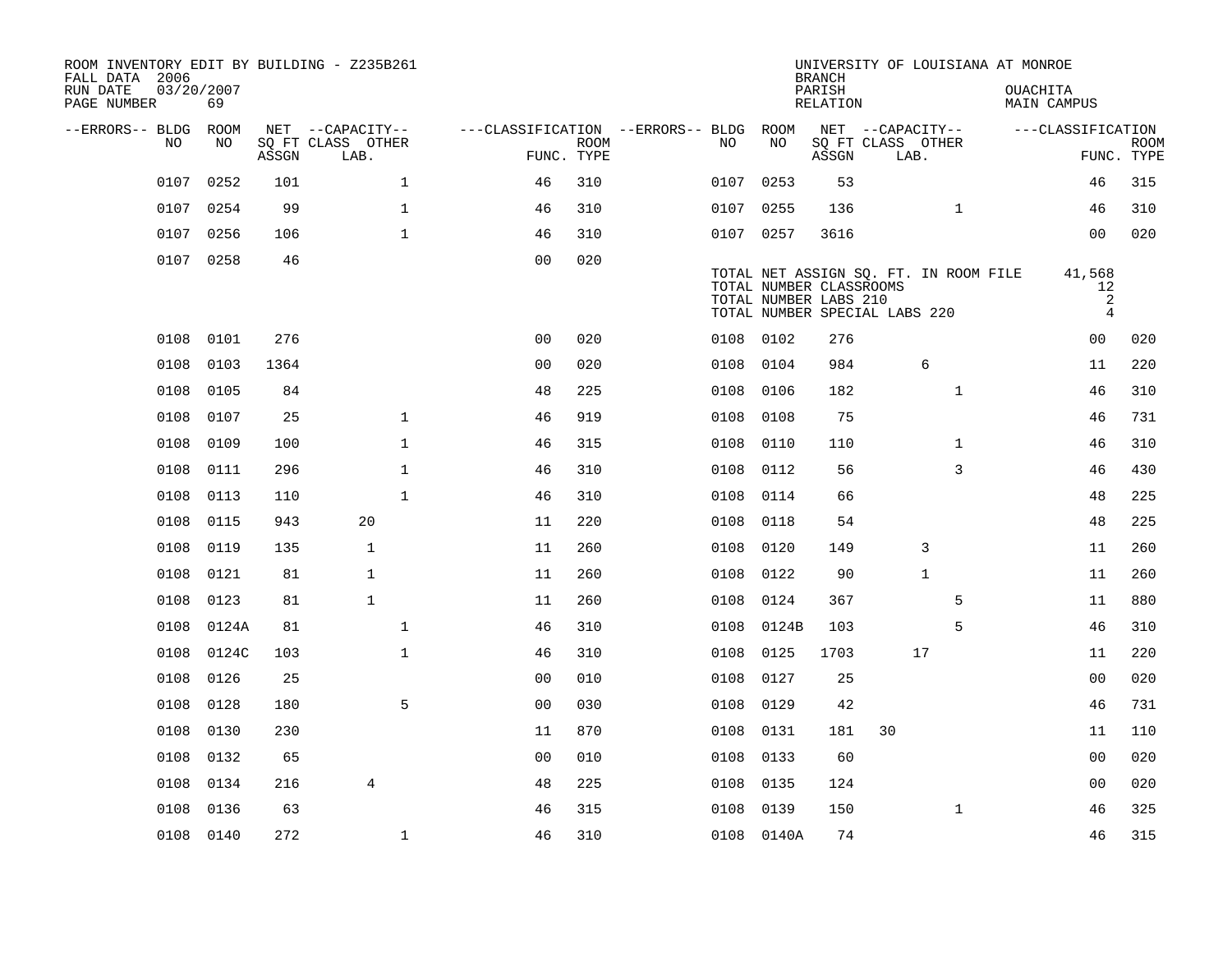| ROOM INVENTORY EDIT BY BUILDING - Z235B261<br>FALL DATA 2006<br>RUN DATE | 03/20/2007 |       |                                       |                                   |             |   |           |                                                  | <b>BRANCH</b><br>PARISH | UNIVERSITY OF LOUISIANA AT MONROE                                            | OUACHITA                                            |             |
|--------------------------------------------------------------------------|------------|-------|---------------------------------------|-----------------------------------|-------------|---|-----------|--------------------------------------------------|-------------------------|------------------------------------------------------------------------------|-----------------------------------------------------|-------------|
| PAGE NUMBER                                                              | 70         |       |                                       |                                   |             |   |           |                                                  | <b>RELATION</b>         |                                                                              | <b>MAIN CAMPUS</b>                                  |             |
| --ERRORS-- BLDG<br>NO                                                    | ROOM<br>NO |       | NET --CAPACITY--<br>SQ FT CLASS OTHER | ---CLASSIFICATION --ERRORS-- BLDG | <b>ROOM</b> |   | NO        | ROOM<br>NO                                       |                         | NET --CAPACITY--<br>SQ FT CLASS OTHER                                        | ---CLASSIFICATION                                   | <b>ROOM</b> |
|                                                                          |            | ASSGN | LAB.                                  |                                   | FUNC. TYPE  |   |           |                                                  | ASSGN                   | LAB.                                                                         |                                                     | FUNC. TYPE  |
| 0108                                                                     | 0140B      | 74    | $\mathbf 1$                           | 46                                | 310         |   | 0108      | 0141                                             | 25                      |                                                                              | 0 <sub>0</sub>                                      | 020         |
| 0108                                                                     | 0201       | 276   |                                       | 0 <sub>0</sub>                    | 020         |   | 0108      | 0202                                             | 1364                    |                                                                              | 00                                                  | 020         |
| 0108                                                                     | 0203       | 126   | $\mathbf{1}$                          | 46                                | 310         |   | 0108      | 0204                                             | 130                     | $\mathbf{1}$                                                                 | 46                                                  | 325         |
| 0108                                                                     | 0205       | 276   |                                       | 00                                | 020         |   | 0108      | 0206                                             | 25                      | $\mathbf{1}$                                                                 | 46                                                  | 225         |
| 0108                                                                     | 0207       | 25    |                                       | 46                                | 315         |   | 0108      | 0208                                             | 100                     | 8                                                                            | 46                                                  | 310         |
| 0108                                                                     | 0210       | 358   | 3                                     | 46                                | 310         |   | 0108      | 0211                                             | 100                     | $\mathbf{1}$                                                                 | 46                                                  | 310         |
| 0108                                                                     | 0212       | 25    | $\mathbf{1}$                          | 46                                | 225         |   | 0108      | 0213                                             | 25                      |                                                                              | 46                                                  | 355         |
| 0108                                                                     | 0214       | 247   | $\mathbf{1}$                          | 46                                | 350         |   | 0108      | 0215                                             | 90                      | $\mathbf{1}$                                                                 | 46                                                  | 310         |
| 0108                                                                     | 0216       | 140   |                                       | 46                                | 315         |   | 0108      | 0217                                             | 345                     | 14                                                                           | 46                                                  | 750         |
| 0108                                                                     | 0217A      | 7     |                                       | 46                                | 755         |   | 0108      | 0218                                             | 682                     | 40                                                                           | 11                                                  | 110         |
| 0108                                                                     | 0219       | 74    | $\mathbf{1}$                          | 46                                | 310         |   | 0108      | 0219A                                            | 145                     |                                                                              | 48                                                  | 215         |
| 0108                                                                     | 0220       | 1262  | 24                                    | 11                                | 210         |   | 0108      | 0221                                             | 85                      | $\mathbf{1}$                                                                 | 46                                                  | 310         |
| 0108                                                                     | 0221A      | 123   |                                       | 48                                | 215         |   | 0108      | 0222                                             | 25                      | $\mathbf{1}$                                                                 | 00                                                  | 030         |
| 0108                                                                     | 0223       | 20    |                                       | 0 <sub>0</sub>                    | 020         |   | 0108      | 0224                                             | 25                      | $\mathbf{1}$                                                                 | 00                                                  | 030         |
| 0108                                                                     | 0225       | 32    |                                       | 0 <sub>0</sub>                    | 020         | 7 | 0108      | 0226                                             | 32                      | 4                                                                            | 48                                                  | 690         |
| 7<br>0108                                                                | 0227       | 255   | 5                                     | 48                                | 690         |   | 0108      | 0228                                             | 50                      |                                                                              | 00                                                  | 030         |
| 0108                                                                     | 0229       | 930   | 30                                    | 11                                | 220         |   | 0108      | 0230                                             | 150                     |                                                                              | 0 <sub>0</sub>                                      | 020         |
| 0108                                                                     | 0230A      | 65    | $\mathbf 1$                           | 46                                | 310         |   | 0108      | 0230B                                            | 65                      | $\mathbf{1}$                                                                 | 46                                                  | 310         |
| 0108                                                                     | 0230C      | 65    | $\mathbf 1$                           | 46                                | 310         |   | 0108      | 0231                                             | 23                      |                                                                              | 00                                                  | 020         |
| 0108                                                                     | 0232       | 23    |                                       | 0 <sub>0</sub>                    | 010         |   | 0108      | 0233                                             | 180                     | 3                                                                            | 00                                                  | 030         |
| 0108                                                                     | 0234       | 56    |                                       | 0 <sub>0</sub>                    | 020         |   | 0108      | 0235                                             | 64                      |                                                                              | 48                                                  | 315         |
| 0108                                                                     | 0236       | 64    |                                       | 0 <sub>0</sub>                    | 020         |   | 0108      | 0237                                             | 766                     | 20                                                                           | 11                                                  | 240         |
|                                                                          | 0108 0238  | 60    |                                       | 0 <sub>0</sub>                    | 020         |   | 0108 0239 | TOTAL NUMBER CLASSROOMS<br>TOTAL NUMBER LABS 210 | 552                     | 37<br>TOTAL NET ASSIGN SQ. FT. IN ROOM FILE<br>TOTAL NUMBER SPECIAL LABS 220 | 11<br>14,188<br>3<br>$\mathbf{1}$<br>$\overline{4}$ | 110         |
|                                                                          | 0109 0101  | 565   |                                       | 48                                | 625         |   | 0109 0102 |                                                  | 66                      |                                                                              | 48                                                  | 225         |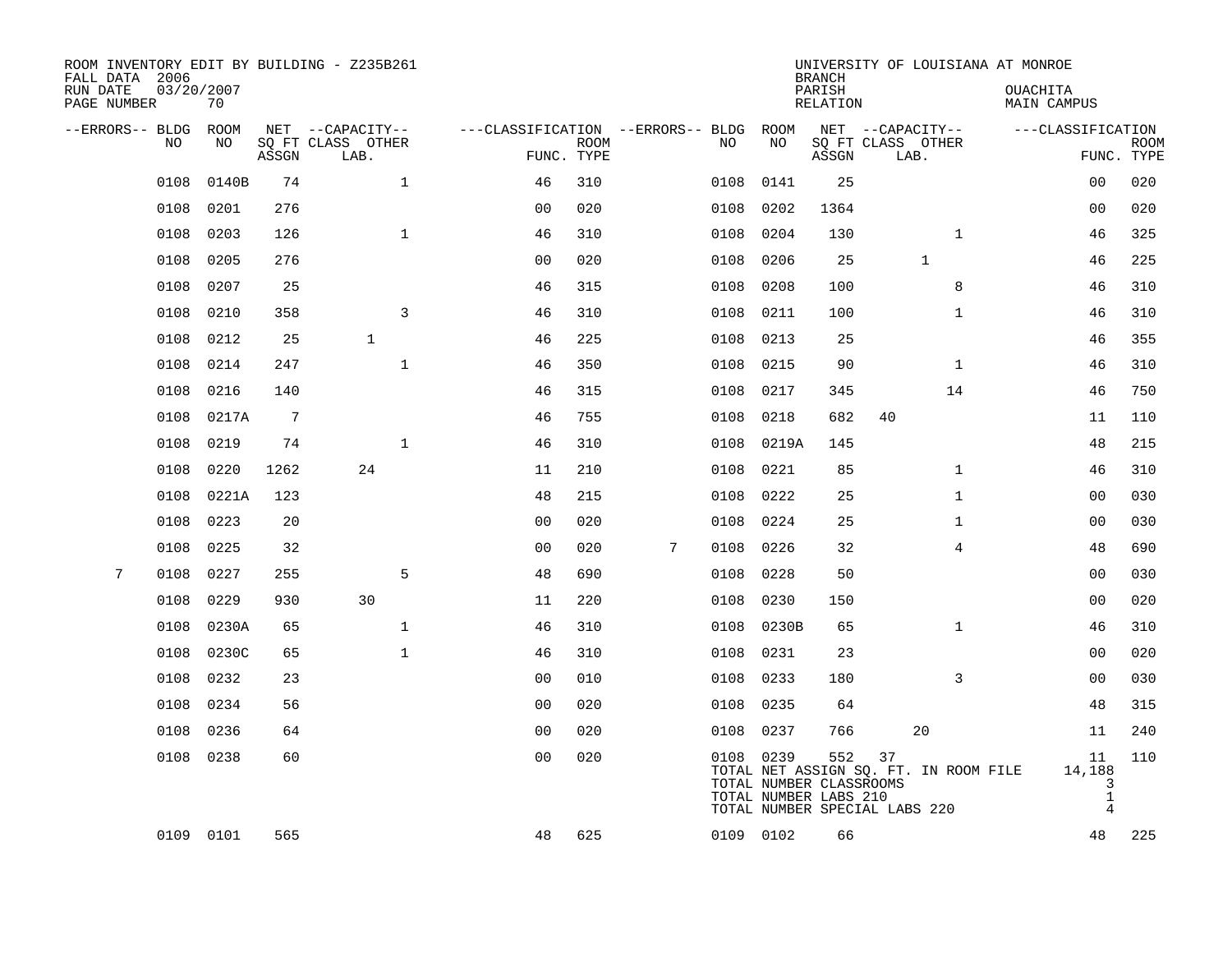| ROOM INVENTORY EDIT BY BUILDING - Z235B261<br>FALL DATA 2006 |                  |       |                           |                                   |                           |   |      |           | <b>BRANCH</b>             |                           |              | UNIVERSITY OF LOUISIANA AT MONROE |                           |
|--------------------------------------------------------------|------------------|-------|---------------------------|-----------------------------------|---------------------------|---|------|-----------|---------------------------|---------------------------|--------------|-----------------------------------|---------------------------|
| RUN DATE<br>PAGE NUMBER                                      | 03/20/2007<br>71 |       |                           |                                   |                           |   |      |           | PARISH<br><b>RELATION</b> |                           |              | OUACHITA<br><b>MAIN CAMPUS</b>    |                           |
| --ERRORS-- BLDG                                              | ROOM             |       | NET --CAPACITY--          | ---CLASSIFICATION --ERRORS-- BLDG |                           |   |      | ROOM      |                           | NET --CAPACITY--          |              | ---CLASSIFICATION                 |                           |
| NO                                                           | NO               | ASSGN | SQ FT CLASS OTHER<br>LAB. |                                   | <b>ROOM</b><br>FUNC. TYPE |   | NO   | NO        | ASSGN                     | SQ FT CLASS OTHER<br>LAB. |              |                                   | <b>ROOM</b><br>FUNC. TYPE |
| 0109                                                         | 0103             | 24    |                           | 0 <sub>0</sub>                    | 020                       |   | 0109 | 0104      | 40                        |                           |              | 48                                | 225                       |
| 0109                                                         | 0105             | 381   |                           | 0 <sub>0</sub>                    | 030                       |   | 0109 | 0106      | 742                       | 47                        |              | 11                                | 110                       |
| 0109                                                         | 0107             | 253   |                           | 48                                | 115                       | 9 | 0109 | 0108      | 758                       | 460                       |              | 11                                | 110                       |
| 0109                                                         | 0109             | 186   | $\mathbf{1}$              | 46                                | 310                       |   | 0109 | 0110      | 39                        |                           |              | 46                                | 315                       |
| 0109                                                         | 0111             | 27    | $\mathbf{1}$              | 46                                | 315                       |   | 0109 | 0112      | 157                       |                           | $\mathbf{1}$ | 46                                | 310                       |
| 0109                                                         | 0113             | 229   | $\mathbf{1}$              | 46                                | 310                       |   | 0109 | 0114      | 236                       |                           |              | 46                                | 315                       |
| 0109                                                         | 0115             | 524   | 24                        | 11                                | 220                       |   | 0109 | 0116      | 342                       |                           |              | 00                                | 030                       |
| 0109                                                         | 0117             | 114   | $\mathbf{1}$              | 21                                | 250                       |   | 0109 | 0118      | 123                       | $\mathbf 1$               |              | 21                                | 250                       |
| 0109                                                         | 0119             | 131   | 2                         | 21                                | 250                       |   | 0109 | 0120      | 53                        |                           |              | 0 <sub>0</sub>                    | 020                       |
| 0109                                                         | 0121             | 25    |                           | 0 <sub>0</sub>                    | 020                       |   | 0109 | 0122      | 102                       | 2                         |              | 21                                | 250                       |
| 0109                                                         | 0123             | 86    | 2                         | 21                                | 250                       |   | 0109 | 0124      | 77                        |                           |              | 46                                | 315                       |
| 0109                                                         | 0125             | 76    | 2                         | 46                                | 310                       |   | 0109 | 0126      | 147                       |                           | $\mathbf{1}$ | 46                                | 310                       |
| 0109                                                         | 0127             | 670   | 20                        | 11                                | 350                       |   | 0109 | 0129      | 932                       | 30                        |              | 11                                | 210                       |
| 0109                                                         | 0130             | 519   |                           | 48                                | 215                       |   | 0109 | 0131      | 80                        |                           | $\mathbf{1}$ | 46                                | 310                       |
| 0109                                                         | 0132             | 80    | $\mathbf 1$               | 46                                | 310                       |   | 0109 | 0133      | 79                        |                           |              | 46                                | 315                       |
| 0109                                                         | 0134             | 80    | $\mathbf{1}$              | 46                                | 310                       | 9 | 0109 | 0135      | 936                       | 300                       |              | 11                                | 210                       |
| 0109                                                         | 0136             | 982   |                           | 0 <sub>0</sub>                    | 030                       |   | 0109 | 0137      | 71                        |                           | $\mathbf{1}$ | 46                                | 315                       |
| 0109                                                         | 0138             | 73    | $\mathbf{1}$              | 46                                | 315                       |   | 0109 | 0139      | 156                       |                           | 7            | 0 <sub>0</sub>                    | 030                       |
| 0109                                                         | 0140             | 26    |                           | 0 <sub>0</sub>                    | 010                       |   | 0109 | 0141      | 139                       |                           | 3            | 0 <sub>0</sub>                    | 030                       |
| 0109                                                         | 0142             | 858   | 45                        | 11                                | 210                       |   | 0109 | 0143      | 78                        |                           |              | 00                                | 020                       |
| 0109                                                         | 0143A            | 103   | $\mathbf 1$               | 46                                | 310                       |   | 0109 | 0143B     | 112                       |                           | $\mathbf{1}$ | 46                                | 310                       |
| 0109                                                         | 0143C            | 112   | $\mathbf{1}$              | 46                                | 310                       |   | 0109 | 0143D     | 103                       |                           | $\mathbf{1}$ | 46                                | 310                       |
| 0109                                                         | 0144             | 80    | $\mathbf{1}$              | 46                                | 310                       |   | 0109 | 0145      | 80                        |                           | $\mathbf{1}$ | 46                                | 310                       |
| 0109                                                         | 0146             | 78    |                           | 46                                | 315                       |   | 0109 | 0147      | 77                        |                           | $\mathbf{1}$ | 46                                | 310                       |
| 0109                                                         | 0148             | 938   | 40                        | 11                                | 220                       |   | 0109 | 0149      | 366                       |                           |              | 42                                | 625                       |
| 0109                                                         | 0149A            | 342   |                           | 42                                | 625                       |   |      | 0109 0150 | 92                        |                           |              | 42                                | 625                       |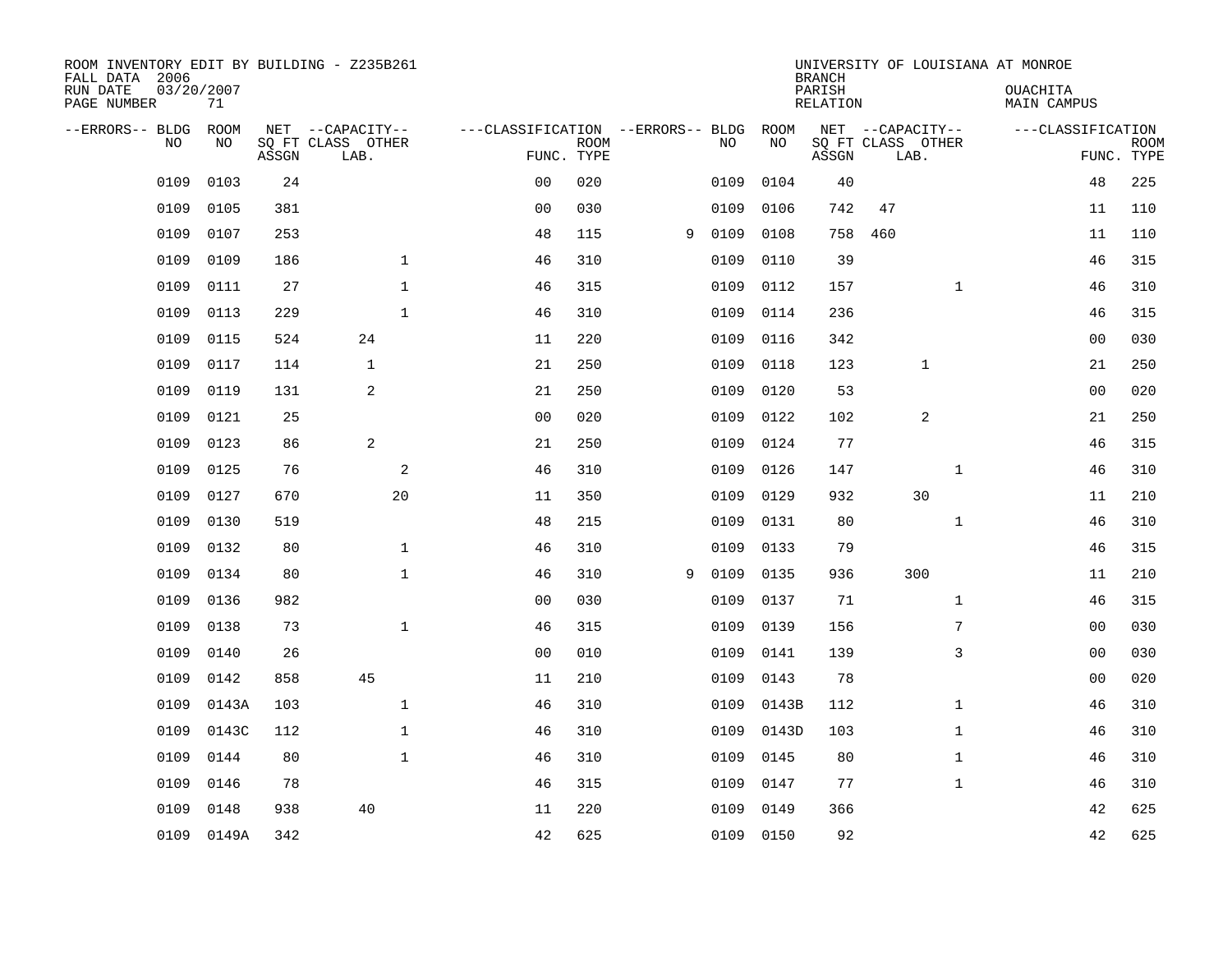| ROOM INVENTORY EDIT BY BUILDING - Z235B261<br>FALL DATA 2006 |                  |       |                           |                |             |                                   |       | <b>BRANCH</b>      | UNIVERSITY OF LOUISIANA AT MONROE |                                |                           |
|--------------------------------------------------------------|------------------|-------|---------------------------|----------------|-------------|-----------------------------------|-------|--------------------|-----------------------------------|--------------------------------|---------------------------|
| RUN DATE<br>PAGE NUMBER                                      | 03/20/2007<br>72 |       |                           |                |             |                                   |       | PARISH<br>RELATION |                                   | OUACHITA<br><b>MAIN CAMPUS</b> |                           |
| --ERRORS-- BLDG                                              | ROOM             |       | NET --CAPACITY--          |                |             | ---CLASSIFICATION --ERRORS-- BLDG | ROOM  |                    | NET --CAPACITY--                  | ---CLASSIFICATION              |                           |
| N <sub>O</sub>                                               | NO.              | ASSGN | SO FT CLASS OTHER<br>LAB. | FUNC. TYPE     | <b>ROOM</b> | NO.                               | NO    | ASSGN              | SQ FT CLASS OTHER<br>LAB.         |                                | <b>ROOM</b><br>FUNC. TYPE |
| 0109                                                         | 0151             | 876   |                           | 42             | 625         | 0109                              | 0152  | 2489               |                                   | 00                             | 020                       |
| 0109                                                         | 0153             | 440   |                           | 0 <sub>0</sub> | 020         | 0109                              | 0154  | 444                |                                   | 0 <sub>0</sub>                 | 020                       |
| 0109                                                         | 0155             | 108   |                           | 0 <sub>0</sub> | 020         | 0109                              | 0201  | 547                | 36                                | 11                             | 110                       |
| 0109                                                         | 0202             | 340   |                           | 0 <sub>0</sub> | 030         | 0109                              | 0203  | 742                | 50                                | 11                             | 110                       |
| 0109                                                         | 0204             | 239   |                           | 48             | 115         | 0109                              | 0205  | 758                | 50                                | 11                             | 110                       |
| 0109                                                         | 0206             | 154   | $\mathbf 1$               | 51             | 310         | 0109                              | 0207  | 124                | $\mathbf{1}$                      | 51                             | 310                       |
| 0109                                                         | 0208             | 186   | 3                         | 51             | 315         | 0109                              | 0209  | 195                | $7\phantom{.0}$                   | 51                             | 315                       |
| 0109                                                         | 0210             | 44    | $\mathbf{1}$              | 46             | 315         | 0109                              | 0211  | 86                 | $\overline{a}$                    | 46                             | 315                       |
| 0109                                                         | 0212             | 550   | 36                        | 11             | 420         | 0109                              | 0213  | 383                |                                   | 0 <sub>0</sub>                 | 030                       |
| 0109                                                         | 0214             | 35    |                           | 46             | 315         | 0109                              | 0215  | 92                 |                                   | 46                             | 315                       |
| 0109                                                         | 0216             | 62    |                           | 0 <sub>0</sub> | 020         | 0109                              | 0217  | 123                | $\mathbf{1}$                      | 46                             | 310                       |
| 0109                                                         | 0218             | 113   | $\mathbf{1}$              | 46             | 315         | 0109                              | 0219  | 85                 |                                   | 46                             | 315                       |
| 0109                                                         | 0220             | 91    | $\mathbf{1}$              | 46             | 310         | 0109                              | 0221  | 296                | 3                                 | 46                             | 310                       |
| 0109                                                         | 0221A            | 184   | $\mathbf{1}$              | 46             | 310         | 0109                              | 0221B | 92                 | $\mathbf{1}$                      | 46                             | 310                       |
| 0109                                                         | 0221C            | 70    | $\mathbf{1}$              | 46             | 310         | 0109                              | 0221D | 260                | 2                                 | 46                             | 310                       |
| 0109                                                         | 0222             | 760   | 20                        | 11             | 110         | 0109                              | 0223  | 86                 | 2                                 | 46                             | 310                       |
| 0109                                                         | 0224             | 85    | $\mathbf{1}$              | 46             | 310         | 0109                              | 0225  | 86                 | $\mathbf{1}$                      | 46                             | 310                       |
| 0109                                                         | 0226             | 87    | $\mathbf 1$               | 46             | 310         | 0109                              | 0228  | 703                | 25                                | 11                             | 210                       |
| 0109                                                         | 0229             | 703   | 35                        | 11             | 210         | 0109                              | 0230  | 81                 | $\mathbf{1}$                      | 46                             | 310                       |
| 0109                                                         | 0231             | 81    | $\mathbf{1}$              | 46             | 310         | 0109                              | 0232  | 162                | $\mathbf{1}$                      | 46                             | 310                       |
| 0109                                                         | 0234             | 90    |                           | 48             | 215         | 0109                              | 0234A | 44                 |                                   | 48                             | 215                       |
| 0109                                                         | 0235             | 158   | 7                         | 0 <sub>0</sub> | 030         | 0109                              | 0236  | 154                | 3                                 | 00                             | 030                       |
| 0109                                                         | 0237             | 24    |                           | 0 <sub>0</sub> | 010         | 0109                              | 0238  | 1027               | 70                                | 11                             | 210                       |
| 0109                                                         | 0241             | 90    | $\mathbf{1}$              | 46             | 310         | 0109                              | 0241A | 286                | $\mathbf{1}$                      | 46                             | 310                       |
| 0109                                                         | 0241B            | 214   | $\mathbf 1$               | 46             | 310         | 0109                              | 0241C | 330                | $\mathbf{1}$                      | 46                             | 325                       |
| 0109                                                         | 0241D            | 180   | $\mathbf{1}$              | 46             | 310         | 0109                              | 0241E | 150                |                                   | 46                             | 315                       |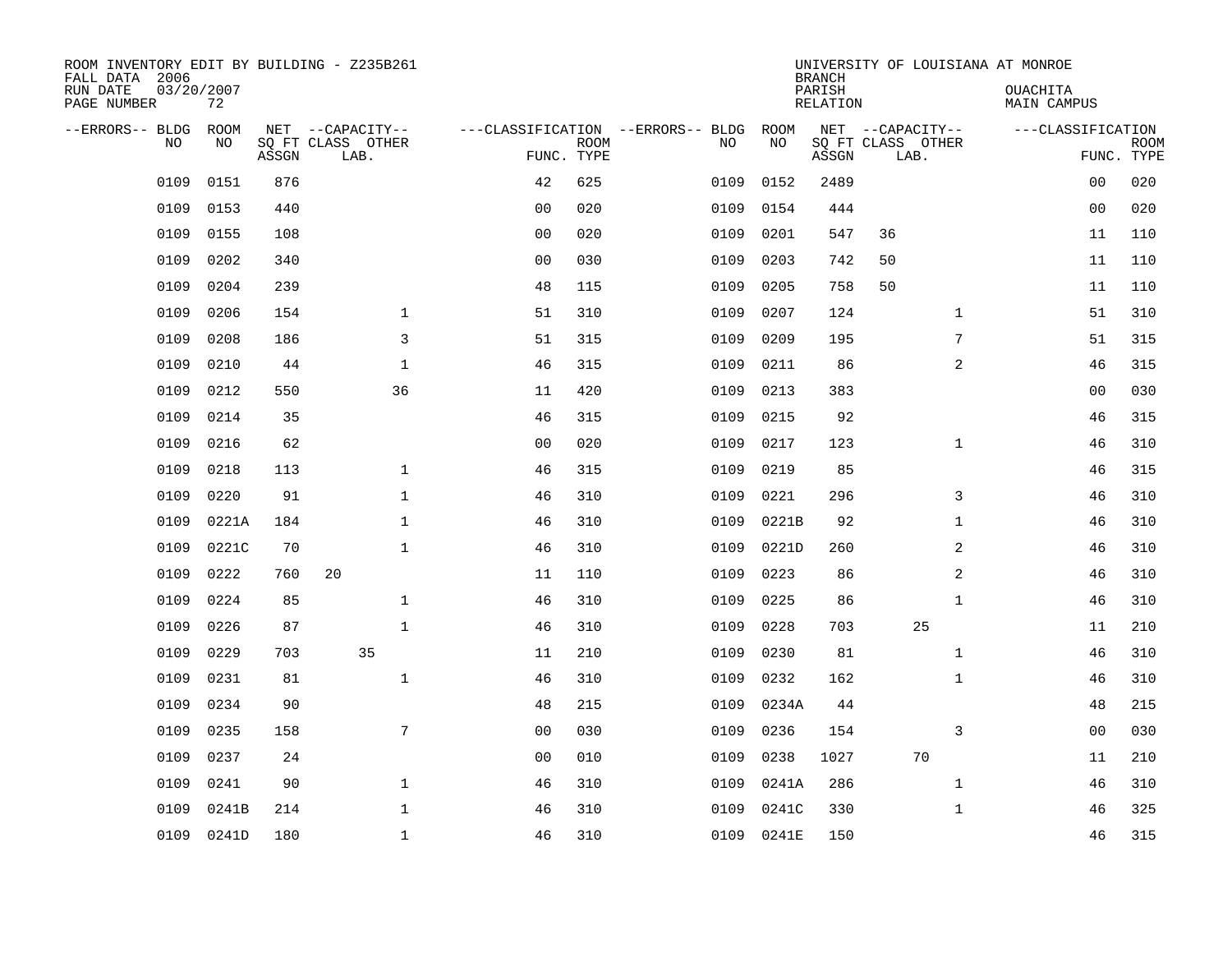| ROOM INVENTORY EDIT BY BUILDING - Z235B261<br>FALL DATA 2006<br>RUN DATE<br>PAGE NUMBER | 03/20/2007<br>73  |       |                                               |              |                |                           |                                         |            | <b>BRANCH</b><br>PARISH<br><b>RELATION</b> | UNIVERSITY OF LOUISIANA AT MONROE             |              | OUACHITA<br><b>MAIN CAMPUS</b> |                           |
|-----------------------------------------------------------------------------------------|-------------------|-------|-----------------------------------------------|--------------|----------------|---------------------------|-----------------------------------------|------------|--------------------------------------------|-----------------------------------------------|--------------|--------------------------------|---------------------------|
| --ERRORS-- BLDG<br>NO                                                                   | <b>ROOM</b><br>NO | ASSGN | NET --CAPACITY--<br>SQ FT CLASS OTHER<br>LAB. |              |                | <b>ROOM</b><br>FUNC. TYPE | ---CLASSIFICATION --ERRORS-- BLDG<br>NO | ROOM<br>NO | ASSGN                                      | NET --CAPACITY--<br>SQ FT CLASS OTHER<br>LAB. |              | ---CLASSIFICATION              | <b>ROOM</b><br>FUNC. TYPE |
| 0109                                                                                    | 0241F             | 188   |                                               | $\mathbf{1}$ | 46             | 310                       | 0109                                    | 0241G      | 30                                         |                                               |              | 46                             | 315                       |
| 0109                                                                                    | 0241H             | 27    |                                               | $\mathbf{1}$ | 46             | 315                       | 0109                                    | 0241K      | 141                                        |                                               |              | 46                             | 315                       |
| 0109                                                                                    | 0241L             | 12    |                                               |              | 46             | 315                       | 0109                                    | 0242       | 86                                         |                                               | $\mathbf{1}$ | 46                             | 310                       |
| 0109                                                                                    | 0243              | 87    |                                               |              | 46             | 315                       | 0109                                    | 0245       | 649                                        | 50                                            |              | 11                             | 110                       |
| 0109                                                                                    | 0246              | 90    |                                               | $\mathbf{1}$ | 46             | 310                       | 0109                                    | 0248       | 89                                         |                                               | $\mathbf{1}$ | 46                             | 310                       |
| 0109                                                                                    | 0249              | 492   |                                               | $\mathbf{1}$ | 46             | 310                       | 0109                                    | 0249A      | 147                                        |                                               | $\mathbf{1}$ | 46                             | 310                       |
| 0109                                                                                    | 0249B             | 147   |                                               | $\mathbf{1}$ | 46             | 310                       | 0109                                    | 0249C      | 43                                         |                                               |              | 00                             | 030                       |
| 0109                                                                                    | 0250              | 830   | 45                                            |              | 11             | 110                       | 0109                                    | 0251       | 89                                         |                                               | $\mathbf{1}$ | 46                             | 310                       |
| 0109                                                                                    | 0252              | 83    |                                               | $\mathbf{1}$ | 46             | 310                       | 0109                                    | 0253       | 2475                                       |                                               |              | 0 <sub>0</sub>                 | 020                       |
| 0109                                                                                    | 0254              | 518   |                                               |              | 0 <sub>0</sub> | 020                       | 0109                                    | 0255       | 519                                        |                                               |              | 0 <sub>0</sub>                 | 020                       |
| 0109                                                                                    | 0256              | 108   |                                               |              | 0 <sub>0</sub> | 020                       | 0109                                    | 0301       | 95                                         |                                               | $\mathbf{1}$ | 46                             | 310                       |
| 0109                                                                                    | 0302              | 123   |                                               | $\mathbf{1}$ | 46             | 310                       | 0109                                    | 0303       | 119                                        |                                               | $\mathbf{1}$ | 46                             | 315                       |
| 0109                                                                                    | 0304              | 63    |                                               |              | 0 <sub>0</sub> | 020                       | 0109                                    | 0305       | 97                                         |                                               | $\mathbf{1}$ | 46                             | 310                       |
| 0109                                                                                    | 0306              | 102   |                                               | $\mathbf{1}$ | 46             | 310                       | 0109                                    | 0307       | 363                                        |                                               |              | 0 <sub>0</sub>                 | 030                       |
| 0109                                                                                    | 0308              | 689   | 27                                            |              | 11             | 110                       | 0109                                    | 0309       | 130                                        |                                               | $\mathbf{1}$ | 46                             | 310                       |
| 0109                                                                                    | 0310              | 173   |                                               | $\mathbf 1$  | 46             | 315                       | 0109                                    | 0311       | 90                                         |                                               |              | 21                             | 255                       |
| 0109                                                                                    | 0312              | 108   | $\mathbf{1}$                                  |              | 21             | 250                       | 0109                                    | 0314       | 157                                        |                                               | $\mathbf{1}$ | 46                             | 325                       |
| 0109                                                                                    | 0314A             | 190   |                                               | $\mathbf 1$  | 46             | 315                       | 0109                                    | 0315       | 708                                        | 60                                            |              | 11                             | 110                       |
| 0109                                                                                    | 0316              | 783   |                                               | 13           | 42             | 620                       | 0109                                    | 0317       | 379                                        |                                               |              | 0 <sub>0</sub>                 | 030                       |
| 0109                                                                                    | 0318              | 77    | $\mathbf{1}$                                  |              | 21             | 250                       | 0109                                    | 0319       | 100                                        | $\mathbf{1}$                                  |              | 21                             | 250                       |
| 0109                                                                                    | 0320              | 363   | 2                                             |              | 21             | 250                       | 0109                                    | 0321       | 130                                        |                                               | $\mathbf{1}$ | 46                             | 310                       |
| 0109                                                                                    | 0322              | 880   | 59                                            |              | 11             | 110                       | 0109                                    | 0323       | 555                                        | 15                                            |              | 11                             | 220                       |
| 0109                                                                                    | 0324              | 286   |                                               | $\mathbf{1}$ | 46             | 310                       | 0109                                    | 0325       | 39                                         |                                               |              | 21                             | 255                       |
| 0109                                                                                    | 0326              | 729   | 40                                            |              | 11             | 110                       | 0109                                    | 0327       | 264                                        |                                               |              | 48                             | 215                       |
| 0109                                                                                    | 0327A             | 72    |                                               |              | 48             | 215                       | 0109                                    | 0328       | 758                                        |                                               | 30           | 11                             | 455                       |
| 0109                                                                                    | 0329              | 99    |                                               | $\mathbf 1$  | 46             | 310                       |                                         | 0109 0330  | 99                                         |                                               | $\mathbf{1}$ | 46                             | 310                       |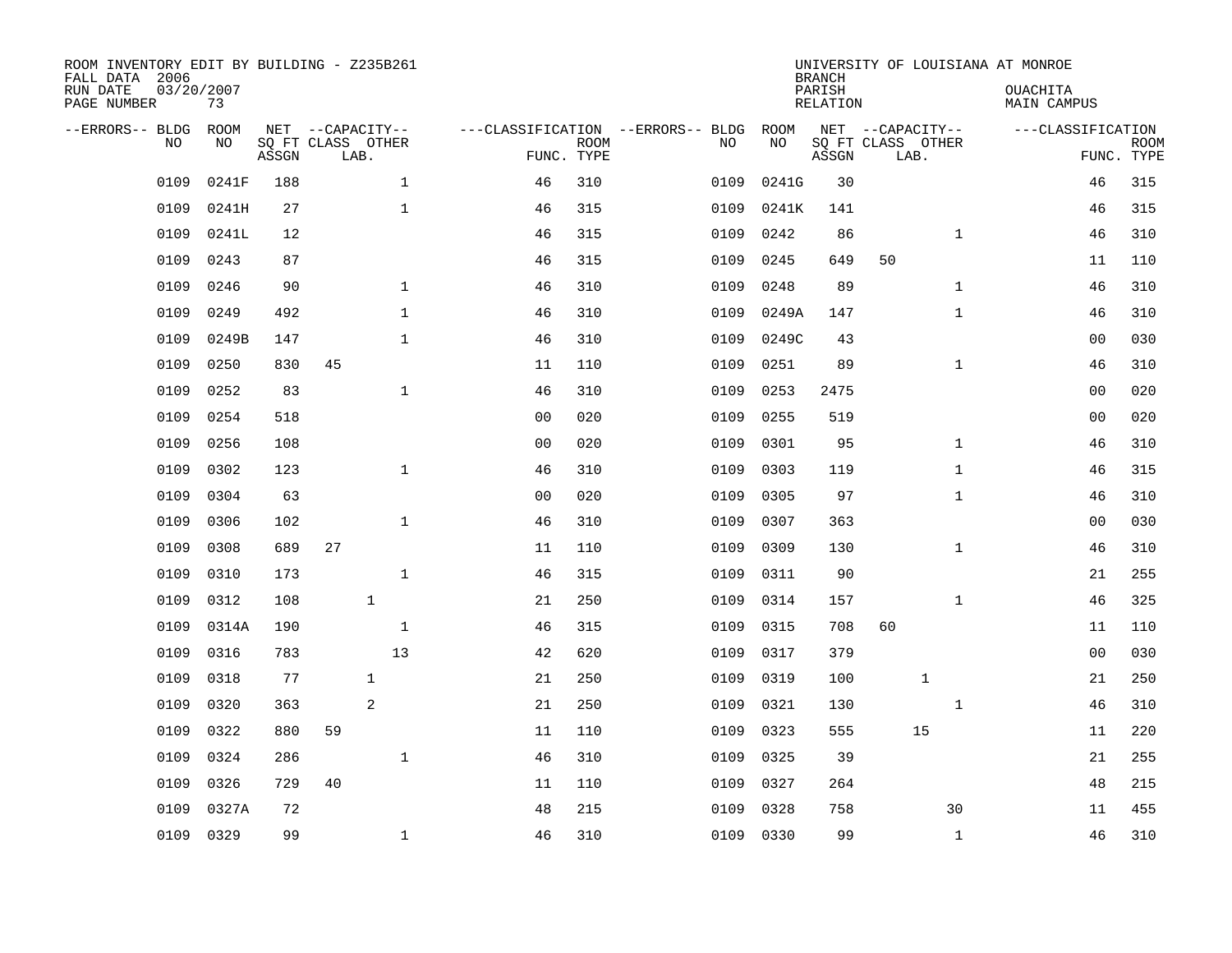| ROOM INVENTORY EDIT BY BUILDING - Z235B261<br>FALL DATA 2006 |                  |       |                           |                |                           |                                   |            | <b>BRANCH</b>                                    | UNIVERSITY OF LOUISIANA AT MONROE                                      |                |                                      |                           |
|--------------------------------------------------------------|------------------|-------|---------------------------|----------------|---------------------------|-----------------------------------|------------|--------------------------------------------------|------------------------------------------------------------------------|----------------|--------------------------------------|---------------------------|
| RUN DATE<br>PAGE NUMBER                                      | 03/20/2007<br>74 |       |                           |                |                           |                                   |            | PARISH<br>RELATION                               |                                                                        |                | <b>OUACHITA</b><br>MAIN CAMPUS       |                           |
| --ERRORS-- BLDG                                              | ROOM             |       | NET --CAPACITY--          |                |                           | ---CLASSIFICATION --ERRORS-- BLDG | ROOM       |                                                  | NET --CAPACITY--                                                       |                | ---CLASSIFICATION                    |                           |
| N <sub>O</sub>                                               | NO.              | ASSGN | SO FT CLASS OTHER<br>LAB. |                | <b>ROOM</b><br>FUNC. TYPE | NO.                               | NO         | ASSGN                                            | SQ FT CLASS OTHER<br>LAB.                                              |                |                                      | <b>ROOM</b><br>FUNC. TYPE |
| 0109                                                         | 0331             | 99    | $\mathbf{1}$              | 46             | 310                       | 0109                              | 0332       | 99                                               |                                                                        | $\mathbf{1}$   | 46                                   | 310                       |
| 0109                                                         | 0333             | 813   | 30                        | 11             | 410                       | 0109                              | 0334       | 160                                              |                                                                        | 7              | 0 <sub>0</sub>                       | 030                       |
| 0109                                                         | 0335             | 25    |                           | 0 <sub>0</sub> | 010                       | 0109                              | 0336       | 150                                              |                                                                        | 3              | 00                                   | 030                       |
| 0109                                                         | 0337             |       | 943 105                   | 11             | 110                       | 0109                              | 0338       | 936                                              | 42                                                                     |                | 11                                   | 110                       |
| 0109                                                         | 0339             | 226   |                           | 42             | 625                       | 0109                              | 0340       | 91                                               |                                                                        | $\mathbf{1}$   | 46                                   | 310                       |
| 0109                                                         | 0341             | 90    | $\mathbf{1}$              | 46             | 310                       | 0109                              | 0342       | 91                                               |                                                                        | $\mathbf{1}$   | 46                                   | 320                       |
| 0109                                                         | 0343             | 91    | $\mathbf{1}$              | 46             | 310                       | 0109                              | 0344       | 91                                               |                                                                        | $\mathbf{1}$   | 46                                   | 310                       |
| 0109                                                         | 0345             | 91    | $\mathbf{1}$              | 46             | 310                       | 0109                              | 0346       | 740                                              | 15                                                                     |                | 11                                   | 220                       |
| 0109                                                         | 0346B            | 62    |                           | 48             | 225                       | 0109                              | 0348       | 175                                              |                                                                        |                | 48                                   | 215                       |
| 0109                                                         | 0349             | 738   | 7                         | 11             | 210                       | 0109                              | 0350       | 2574                                             |                                                                        |                | 0 <sub>0</sub>                       | 020                       |
| 0109                                                         | 0351             | 678   |                           | 0 <sub>0</sub> | 020                       | 0109                              | 0353       | 674                                              |                                                                        |                | 0 <sub>0</sub>                       | 020                       |
| 0109                                                         | 0355             | 72    |                           | 0 <sub>0</sub> | 020                       | 0109                              | 0401       | 136                                              |                                                                        |                | 0 <sub>0</sub>                       | 020                       |
| 0109                                                         | 0402             | 136   |                           | 0 <sub>0</sub> | 020                       | 0109                              | 0403       | 254                                              | 4                                                                      |                | 11                                   | 220                       |
| 0109                                                         | 0404             | 161   |                           | 0 <sub>0</sub> | 030                       |                                   |            | TOTAL NUMBER CLASSROOMS<br>TOTAL NUMBER LABS 210 | TOTAL NET ASSIGN SQ. FT. IN ROOM FILE<br>TOTAL NUMBER SPECIAL LABS 220 |                | 39,558<br>14<br>$7\phantom{.0}$<br>5 |                           |
|                                                              | 0110 0101        | 136   | $\mathbf{1}$              | 46             | 310                       |                                   | 0110 0102  | 918                                              | 30                                                                     |                | 11                                   | 210                       |
| 0110                                                         | 0103             | 227   | $\mathbf{1}$              | 46             | 325                       | 0110                              | 0104       | 177                                              |                                                                        |                | 48                                   | 215                       |
| 0110                                                         | 0105             | 558   |                           | 42             | 625                       |                                   | 0110 0106A | 351                                              |                                                                        | 2              | 46                                   | 315                       |
| 0110                                                         | 0106B            | 563   | 6                         | 21             | 250                       | 0110                              | 0107       | 189                                              |                                                                        | $\mathbf{1}$   | 46                                   | 310                       |
| 0110                                                         | 0108             | 177   |                           | 48             | 215                       |                                   | 0110 0109  | 178                                              |                                                                        | $\mathbf{1}$   | 46                                   | 310                       |
| 0110                                                         | 0110             | 920   | 20                        | 11             | 210                       | 0110                              | 0111       | 182                                              |                                                                        | $\overline{4}$ | 0 <sub>0</sub>                       | 030                       |
| 0110                                                         | 0112             | 58    | $\mathbf 1$               | 21             | 320                       |                                   | 0110 0113  | 33                                               |                                                                        |                | 00                                   | 010                       |
| 0110                                                         | 0114             | 117   | $\mathbf{1}$              | 46             | 320                       | 0110                              | 0115       | 175                                              |                                                                        | 3              | 00                                   | 030                       |
| 0110                                                         | 0116             | 952   | 32                        | 11             | 210                       | 0110                              | 0117       | 469                                              |                                                                        |                | 0 <sub>0</sub>                       | 030                       |
|                                                              | 0110 0117A       | 72    |                           | 0 <sub>0</sub> | 030                       |                                   | 0110 0118  | 180                                              |                                                                        |                | 48                                   | 215                       |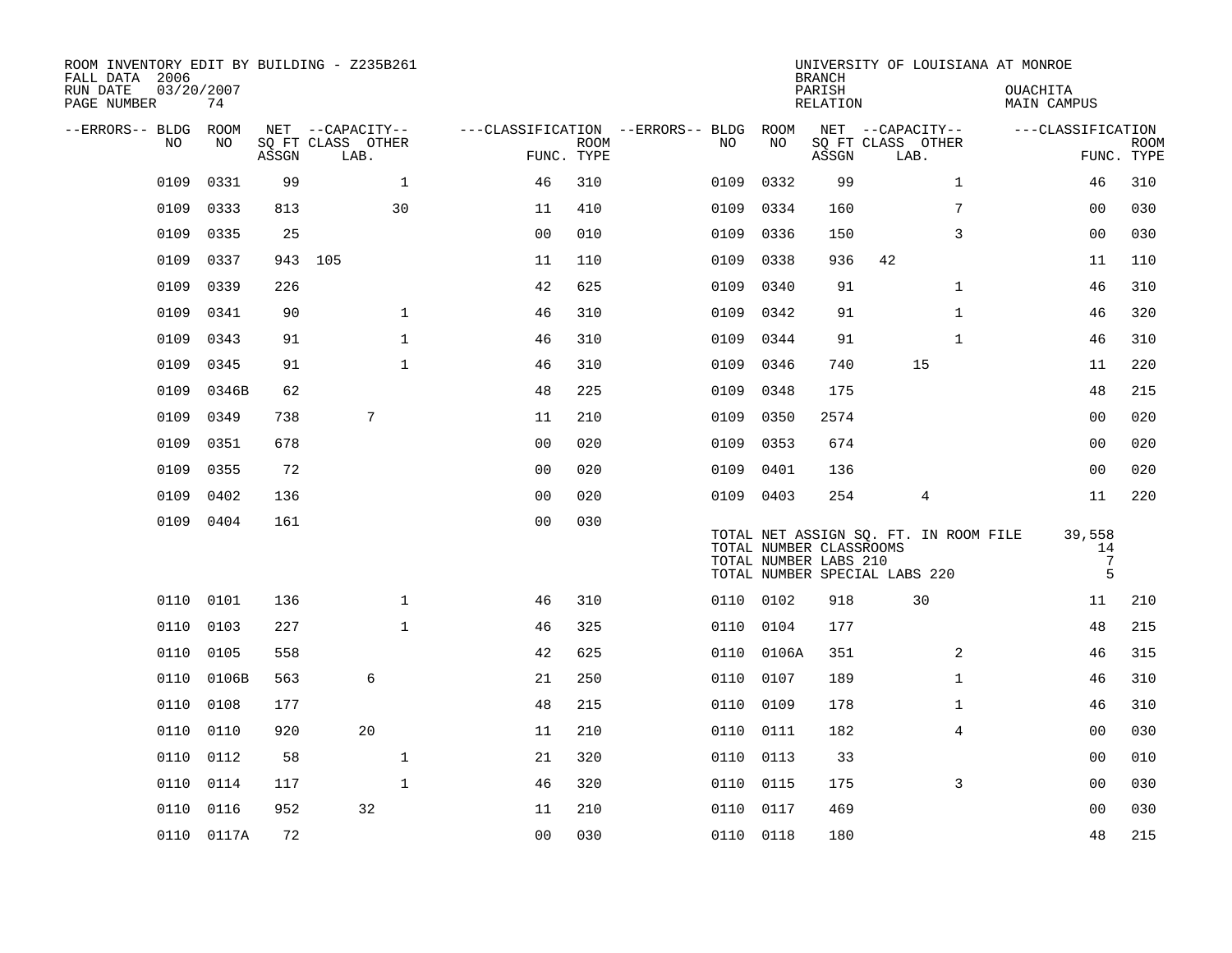| ROOM INVENTORY EDIT BY BUILDING - Z235B261<br>FALL DATA 2006 |                  |       |                                       |                |                |             |                                              |           | <b>BRANCH</b>                                           |                                       | UNIVERSITY OF LOUISIANA AT MONROE     |                                              |             |
|--------------------------------------------------------------|------------------|-------|---------------------------------------|----------------|----------------|-------------|----------------------------------------------|-----------|---------------------------------------------------------|---------------------------------------|---------------------------------------|----------------------------------------------|-------------|
| RUN DATE<br>PAGE NUMBER                                      | 03/20/2007<br>75 |       |                                       |                |                |             |                                              |           | PARISH<br><b>RELATION</b>                               |                                       | <b>OUACHITA</b><br><b>MAIN CAMPUS</b> |                                              |             |
| --ERRORS-- BLDG ROOM<br>NO                                   | NO               |       | NET --CAPACITY--<br>SQ FT CLASS OTHER |                |                | <b>ROOM</b> | ---CLASSIFICATION --ERRORS-- BLDG ROOM<br>NO | NO        |                                                         | NET --CAPACITY--<br>SQ FT CLASS OTHER | ---CLASSIFICATION                     |                                              | <b>ROOM</b> |
|                                                              |                  | ASSGN | LAB.                                  |                |                | FUNC. TYPE  |                                              |           | ASSGN                                                   | LAB.                                  |                                       | FUNC. TYPE                                   |             |
| 0110                                                         | 0119             | 182   |                                       |                | 0 <sub>0</sub> | 020         | 0110                                         | 0120      | 78                                                      |                                       | $\mathbf{1}$                          | 46                                           | 310         |
| 0110                                                         | 0120A            | 114   |                                       | $\mathbf 1$    | 46             | 310         | 0110                                         | 0121      | 183                                                     |                                       | 2                                     | 46                                           | 310         |
| 0110                                                         | 0122             | 120   | $\mathbf{1}$                          |                | 21             | 250         | 0110                                         | 0123      | 110                                                     |                                       |                                       | 48                                           | 215         |
| 0110                                                         | 0123A            | 65    |                                       |                | 48             | 215         | 0110                                         | 0124      | 64                                                      |                                       |                                       | 21                                           | 255         |
| 0110                                                         | 0125             | 176   | 5                                     |                | 11             | 220         | 0110                                         | 0126      | 405                                                     | 2                                     |                                       | 21                                           | 250         |
| 0110                                                         | 0126A            | 18    |                                       |                | 42             | 620         | 0110                                         | 0127      | 869                                                     | 60                                    |                                       | 11                                           | 210         |
| 0110                                                         | 0128             | 1888  |                                       |                | 0 <sub>0</sub> | 020         | 0110                                         | 0129      | 48                                                      |                                       |                                       | 42                                           | 625         |
| 0110                                                         | 0131             | 107   |                                       |                | 42             | 625         | 0110                                         | 0133      | 1529                                                    | 10                                    |                                       | 42                                           | 620         |
| 0110                                                         | 0134             | 1888  |                                       |                | 0 <sub>0</sub> | 020         | 0110                                         | 0201      | 370                                                     | 2                                     |                                       | 21                                           | 250         |
| 0110<br>9                                                    | 0202             | 146   | 60                                    |                | 11             | 110         | 0110                                         | 0204      | 193                                                     | 1                                     |                                       | 48                                           | 215         |
| 0110                                                         | 0205             | 380   | $\overline{4}$                        |                | 21             | 250         | 0110                                         | 0206      | 665                                                     | 18                                    |                                       | 11                                           | 210         |
| 0110                                                         | 0207             | 180   |                                       | $\mathbf{1}$   | 46             | 310         | 0110                                         | 0208      | 269                                                     | $\mathbf{1}$                          |                                       | 46                                           | 310         |
| 0110                                                         | 0209             | 189   |                                       | $\mathbf{1}$   | 46             | 310         |                                              | 0110 0210 | 184                                                     | 2                                     |                                       | 21                                           | 255         |
| 0110                                                         | 0211             | 180   |                                       | $\mathbf{1}$   | 46             | 310         | 0110                                         | 0212      | 754                                                     | 24                                    |                                       | 21                                           | 250         |
| 0110                                                         | 0213             | 35    |                                       |                | 0 <sub>0</sub> | 010         |                                              | 0110 0214 | 184                                                     | $\mathbf{1}$                          |                                       | 46                                           | 310         |
| 0110                                                         | 0215             | 190   |                                       | $\overline{4}$ | 0 <sub>0</sub> | 030         | 0110                                         | 0216      | 191                                                     | 2                                     |                                       | 21                                           | 250         |
| 0110                                                         | 0217             | 182   |                                       | 3              | 0 <sub>0</sub> | 030         |                                              | 0110 0218 | 587                                                     | 10                                    |                                       | 11                                           | 260         |
| 0110                                                         | 0218A            | 337   | 10                                    |                | 11             | 260         | 0110                                         | 0219      | 532                                                     |                                       | 5                                     | 46                                           | 320         |
| 0110                                                         | 0220             | 920   | 60                                    |                | 11             | 110         | 0110                                         | 0221      | 182                                                     |                                       |                                       | 0 <sub>0</sub>                               | 020         |
| 0110                                                         | 0221A            | 21    |                                       |                | 0 <sub>0</sub> | 030         | 0110                                         | 0222      | 1775                                                    |                                       |                                       | 0 <sub>0</sub>                               | 020         |
| 0110                                                         | 0223             | 187   |                                       | $\mathbf{1}$   | 46             | 310         |                                              | 0110 0224 | 114                                                     |                                       |                                       | 0 <sub>0</sub>                               | 020         |
| 0110                                                         | 0224A            | 184   |                                       |                | 0 <sub>0</sub> | 030         | 0110                                         | 0225      | 186                                                     |                                       |                                       | 21                                           | 255         |
| 0110                                                         | 0227             | 177   |                                       |                | 48             | 225         |                                              | 0110 0229 | 570                                                     | 24                                    |                                       | 11                                           | 210         |
| 0110                                                         | 0229A            | 273   | 10                                    |                | 11             | 210         |                                              | 0110 0231 | 187<br>TOTAL NUMBER CLASSROOMS<br>TOTAL NUMBER LABS 210 | TOTAL NET ASSIGN SQ. FT. IN ROOM FILE | $\mathbf{1}$                          | 46<br>17,428<br>$\overline{2}$<br>$\sqrt{ }$ | 310         |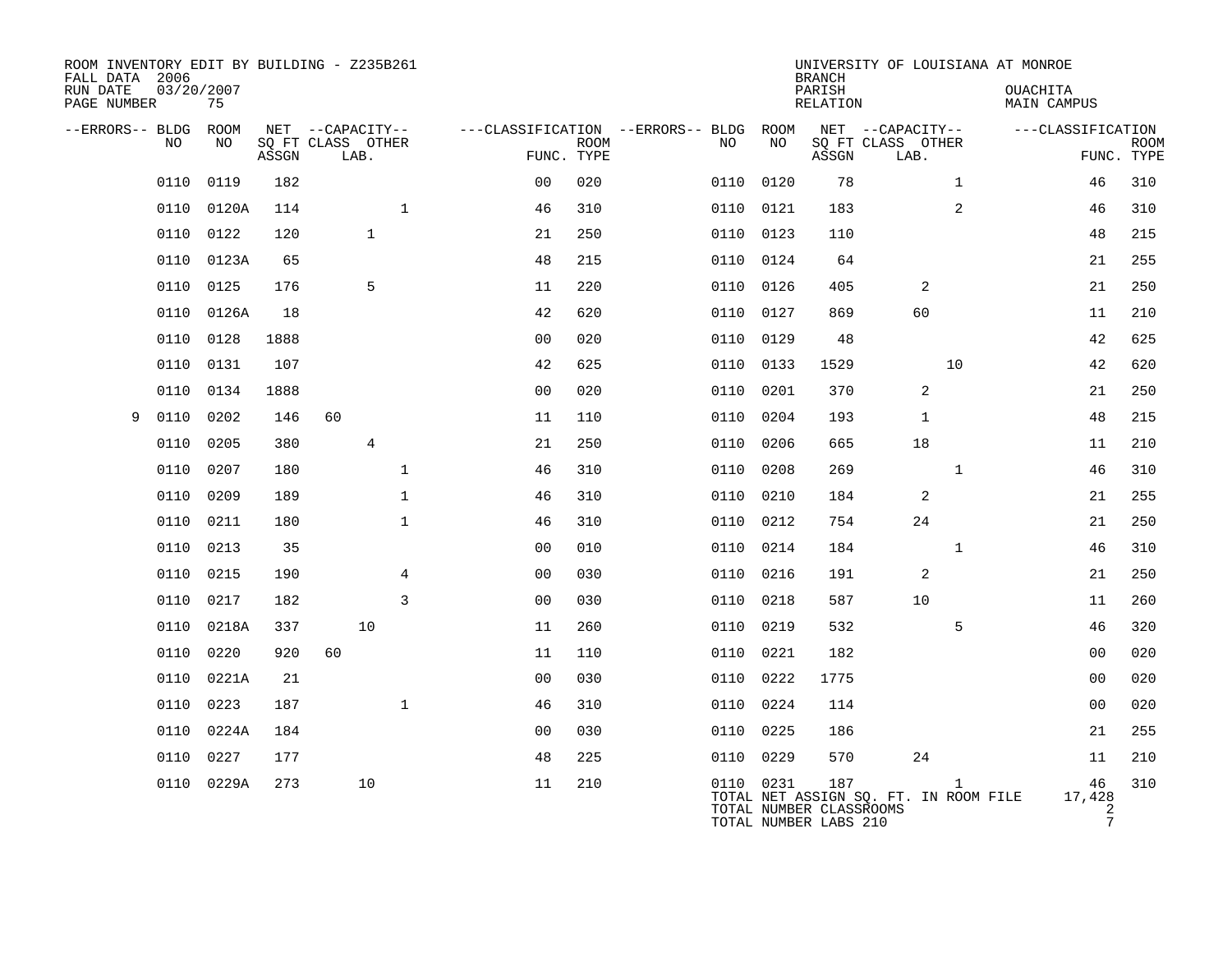| ROOM INVENTORY EDIT BY BUILDING - Z235B261<br>FALL DATA 2006 |                  |                 |                           |                                        |            |           |           | <b>BRANCH</b>      | UNIVERSITY OF LOUISIANA AT MONROE                          |                                       |                           |
|--------------------------------------------------------------|------------------|-----------------|---------------------------|----------------------------------------|------------|-----------|-----------|--------------------|------------------------------------------------------------|---------------------------------------|---------------------------|
| RUN DATE<br>PAGE NUMBER                                      | 03/20/2007<br>76 |                 |                           |                                        |            |           |           | PARISH<br>RELATION |                                                            | <b>OUACHITA</b><br><b>MAIN CAMPUS</b> |                           |
| --ERRORS-- BLDG ROOM                                         | NO               |                 | NET --CAPACITY--          | ---CLASSIFICATION --ERRORS-- BLDG ROOM | ROOM       |           | NO        |                    | NET --CAPACITY--                                           | ---CLASSIFICATION                     |                           |
| NO                                                           |                  | ASSGN           | SQ FT CLASS OTHER<br>LAB. |                                        | FUNC. TYPE | NO        |           | ASSGN              | SQ FT CLASS OTHER<br>LAB.<br>TOTAL NUMBER SPECIAL LABS 220 | $\mathbf{1}$                          | <b>ROOM</b><br>FUNC. TYPE |
|                                                              | 0111 0101        | 176             |                           | 55                                     | 315        | 0111 0102 |           | 888                |                                                            | 00                                    | 020                       |
|                                                              | 0111 0103        | 710             | 10                        | 55                                     | 315        | 0111 0104 |           | 76                 |                                                            | 91                                    | 635                       |
|                                                              |                  | 0111 0105 12118 |                           | 93                                     | 660        | 0111 0106 |           | 114                | $\overline{2}$                                             | 55                                    | 314                       |
|                                                              | 0111 0107        | 71              | $\mathbf{1}$              | 91                                     | 635        | 0111 0108 |           | 71                 | $\mathbf{1}$                                               | 91                                    | 635                       |
|                                                              | 0111 0109        | 54              |                           | 91                                     | 635        | 0111 0110 |           | 287                |                                                            | 55                                    | 315                       |
|                                                              | 0111 0111        | 205             | $\mathbf{1}$              | 55                                     | 313        | 0111 0112 |           | 301                | $\mathbf{1}$                                               | 55                                    | 325                       |
|                                                              | 0111 0113        | 38              |                           | 0 <sub>0</sub>                         | 020        | 0111 0114 |           | 183                | $\mathbf{1}$                                               | 55                                    | 314                       |
|                                                              | 0111 0115        | 21              | $\mathbf 1$               | 55                                     | 315        | 0111 0116 |           | 165                | $\mathbf{1}$                                               | 55                                    | 314                       |
|                                                              | 0111 0117        | 244             | $\mathbf{1}$              | 55                                     | 314        | 0111 0118 |           | 306                |                                                            | 0 <sub>0</sub>                        | 030                       |
|                                                              | 0111 0119        | 240             | 4                         | 55                                     | 315        |           | 0111 0120 | 250                | 5                                                          | 55                                    | 315                       |
|                                                              | 0111 0121        | 35              | $\mathbf{1}$              | 93                                     | 665        | 0111 0122 |           | 86                 |                                                            | 00                                    | 010                       |
|                                                              | 0111 0123        | 42              | $\mathbf 1$               | 93                                     | 310        | 0111 0124 |           | 185                |                                                            | 55                                    | 315                       |
|                                                              | 0111 0125        | 200             | $\mathbf{1}$              | 93                                     | 314        | 0111 0126 |           | 284                | $\mathbf{1}$                                               | 93                                    | 314                       |
|                                                              | 0111 0127        | 223             |                           | 93                                     | 665        |           | 0111 0128 | 263                |                                                            | 0 <sub>0</sub>                        | 020                       |
|                                                              | 0111 0129        | 2025            | $\overline{3}$            | 93                                     | 665        | 0111 0130 |           | 111                |                                                            | 93                                    | 665                       |
|                                                              | 0111 0131        | 46              |                           | 93                                     | 665        |           | 0111 0132 | 148                | $\mathbf{1}$                                               | 93                                    | 310                       |
|                                                              | 0111 0133        | 54              |                           | 0 <sub>0</sub>                         | 020        | 0111 0134 |           | 69                 |                                                            | 0 <sub>0</sub>                        | 030                       |
|                                                              | 0111 0135        | 572             |                           | 0 <sub>0</sub>                         | 030        |           | 0111 0136 | 287                |                                                            | 55                                    | 315                       |
|                                                              | 0111 0137        | 179             | $\mathbf{1}$              | 55                                     | 314        | 0111 0138 |           | 570                | 5                                                          | 55                                    | 310                       |
|                                                              | 0111 0139        | 280             | $\mathbf{1}$              | 91                                     | 635        | 0111 0140 |           | 1455               | 40                                                         | 91                                    | 630                       |
|                                                              | 0111 0201        | 913             |                           | 0 <sub>0</sub>                         | 020        | 0111 0202 |           | 429                | 15                                                         | 55                                    | 350                       |
|                                                              | 0111 0203        | 91              |                           | 55                                     | 315        | 0111 0204 |           | 6                  |                                                            | 55                                    | 315                       |
|                                                              | 0111 0205        | 6               |                           | 55                                     | 315        | 0111 0206 |           | 38                 |                                                            | 0 <sub>0</sub>                        | 020                       |
|                                                              | 0111 0208        | 75              | $\mathbf 1$               | 55                                     | 315        | 0111 0209 |           | 208                | 6                                                          | 55                                    | 315                       |
|                                                              | 0111 0210        | 326             | $\mathbf 1$               | 55                                     | 314        | 0111 0211 |           | 218                | 2                                                          | 55                                    | 310                       |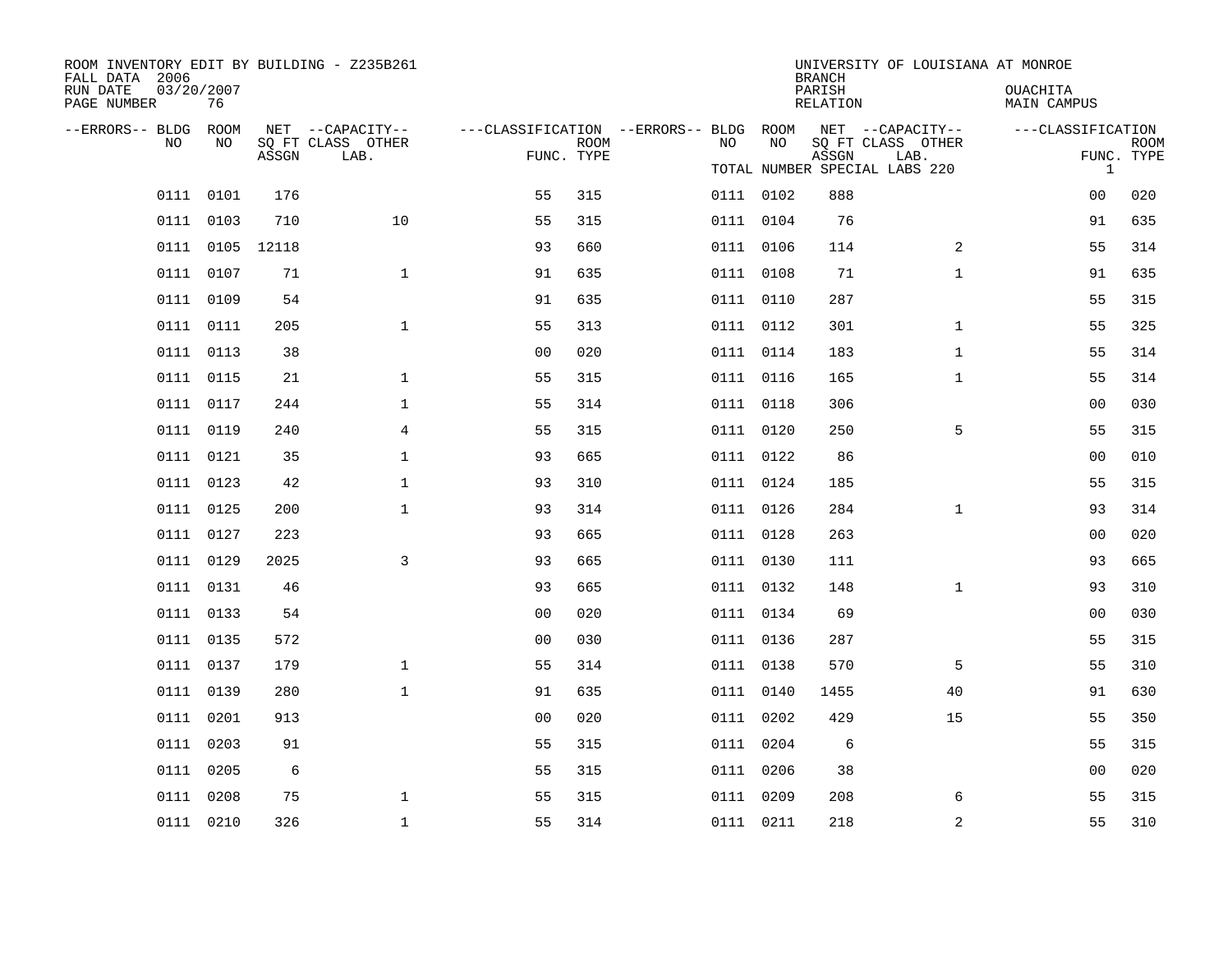| ROOM INVENTORY EDIT BY BUILDING - Z235B261<br>FALL DATA 2006 |                  |       |                           |                                        |                           |           |                                                  | <b>BRANCH</b>      | UNIVERSITY OF LOUISIANA AT MONROE                                      |                         |                           |
|--------------------------------------------------------------|------------------|-------|---------------------------|----------------------------------------|---------------------------|-----------|--------------------------------------------------|--------------------|------------------------------------------------------------------------|-------------------------|---------------------------|
| RUN DATE<br>PAGE NUMBER                                      | 03/20/2007<br>77 |       |                           |                                        |                           |           |                                                  | PARISH<br>RELATION |                                                                        | OUACHITA<br>MAIN CAMPUS |                           |
| --ERRORS-- BLDG                                              | ROOM             |       | NET --CAPACITY--          | ---CLASSIFICATION --ERRORS-- BLDG ROOM |                           |           |                                                  |                    | NET --CAPACITY--                                                       | ---CLASSIFICATION       |                           |
| NO                                                           | NO               | ASSGN | SQ FT CLASS OTHER<br>LAB. |                                        | <b>ROOM</b><br>FUNC. TYPE | NO        | NO                                               | ASSGN              | SQ FT CLASS OTHER<br>LAB.                                              |                         | <b>ROOM</b><br>FUNC. TYPE |
| 0111                                                         | 0212             | 189   | $\mathbf{1}$              | 55                                     | 314                       | 0111 0213 |                                                  | 1059               | 5                                                                      | 55                      | 315                       |
|                                                              | 0111 0214        | 202   |                           | 0 <sub>0</sub>                         | 030                       | 0111 0215 |                                                  | 590                | $\overline{a}$                                                         | 55                      | 310                       |
|                                                              | 0111 0215A       | 275   | $\mathbf{1}$              | 55                                     | 314                       | 0111 0216 |                                                  | 323                |                                                                        | 0 <sub>0</sub>          | 020                       |
|                                                              | 0111 0217        | 78    |                           | 0 <sub>0</sub>                         | 020                       | 0111 0218 |                                                  | 349                |                                                                        | 00                      | 030                       |
|                                                              | 0111 0219        | 204   | $\overline{4}$            | 55                                     | 315                       | 0111 0220 |                                                  | 179                | 5                                                                      | 55                      | 315                       |
|                                                              | 0111 0221        | 54    |                           | 0 <sub>0</sub>                         | 010                       | 0111 0222 |                                                  | 505                |                                                                        | 55                      | 315                       |
|                                                              | 0111 0223        | 212   | 2                         | 55                                     | 310                       | 0111 0224 |                                                  | 159                | $\mathbf{1}$                                                           | 55                      | 314                       |
|                                                              | 0111 0225        | 330   | 5                         | 55                                     | 315                       | 0111 0226 |                                                  | 82                 | $\mathbf{1}$                                                           | 55                      | 310                       |
| 0111                                                         | 0227             | 92    | $\mathbf{1}$              | 55                                     | 315                       | 0111 0228 |                                                  | 430                | 3                                                                      | 55                      | 310                       |
|                                                              | 0111 0229        | 73020 |                           | 82                                     | 082                       | 0111 0230 |                                                  | 710                |                                                                        | 00                      | 020                       |
|                                                              | 0111 0231        | 154   |                           | 83                                     | 083                       | 0111 0232 |                                                  | 155                |                                                                        | 83                      | 083                       |
|                                                              | 0111 0233        | 795   |                           | 83                                     | 083                       | 0111 0300 |                                                  | 619                |                                                                        | 0 <sub>0</sub>          | 020                       |
|                                                              | 0111 0301        | 112   | $\mathbf 1$               | 46                                     | 314                       | 0111 0302 |                                                  | 304                |                                                                        | 42                      | 315                       |
|                                                              | 0111 0303        | 128   | $\mathbf{1}$              | 42                                     | 315                       | 0111 0304 |                                                  | 1229               |                                                                        | 00                      | 020                       |
|                                                              | 0111 0305        | 411   |                           | 0 <sub>0</sub>                         | 020                       | 0111 0306 |                                                  | 103                |                                                                        | 42                      | 315                       |
|                                                              | 0111 0307        | 661   | 6                         | 42                                     | 625                       | 0111 0308 |                                                  | 276                | $\overline{2}$                                                         | 42                      | 310                       |
|                                                              | 0111 0309        | 130   | 2                         | 42                                     | 625                       | 0111 0310 |                                                  | 193                | 5                                                                      | 42                      | 625                       |
|                                                              | 0111 0311        | 218   | $\overline{4}$            | 42                                     | 625                       | 0111 0312 |                                                  | 57                 |                                                                        | 00                      | 010                       |
|                                                              | 0111 0313        | 234   |                           | 42                                     | 625                       | 0111 0314 |                                                  | 387                |                                                                        | 0 <sub>0</sub>          | 030                       |
|                                                              | 0111 0315        | 162   |                           | 42                                     | 625                       | 0111 0316 |                                                  | 1103               | 8                                                                      | 42                      | 625                       |
|                                                              | 0111 0317        | 345   |                           | 0 <sub>0</sub>                         | 020                       | 0111 0318 |                                                  | 1147               |                                                                        | 42                      | 625                       |
|                                                              | 0111 0319A 13666 |       | 50                        | 81                                     | 081                       |           | 0111 0319B 5440                                  |                    |                                                                        | 14                      | 620                       |
|                                                              | 0111 0320        | 38    |                           | 0 <sub>0</sub>                         | 020                       |           | TOTAL NUMBER CLASSROOMS<br>TOTAL NUMBER LABS 210 |                    | TOTAL NET ASSIGN SQ. FT. IN ROOM FILE<br>TOTAL NUMBER SPECIAL LABS 220 | 125,022                 |                           |
|                                                              | 0112 1001        | 171   |                           | 0 <sub>0</sub>                         | 020                       |           | 0112 1001A                                       | 191                |                                                                        | 00                      | 020                       |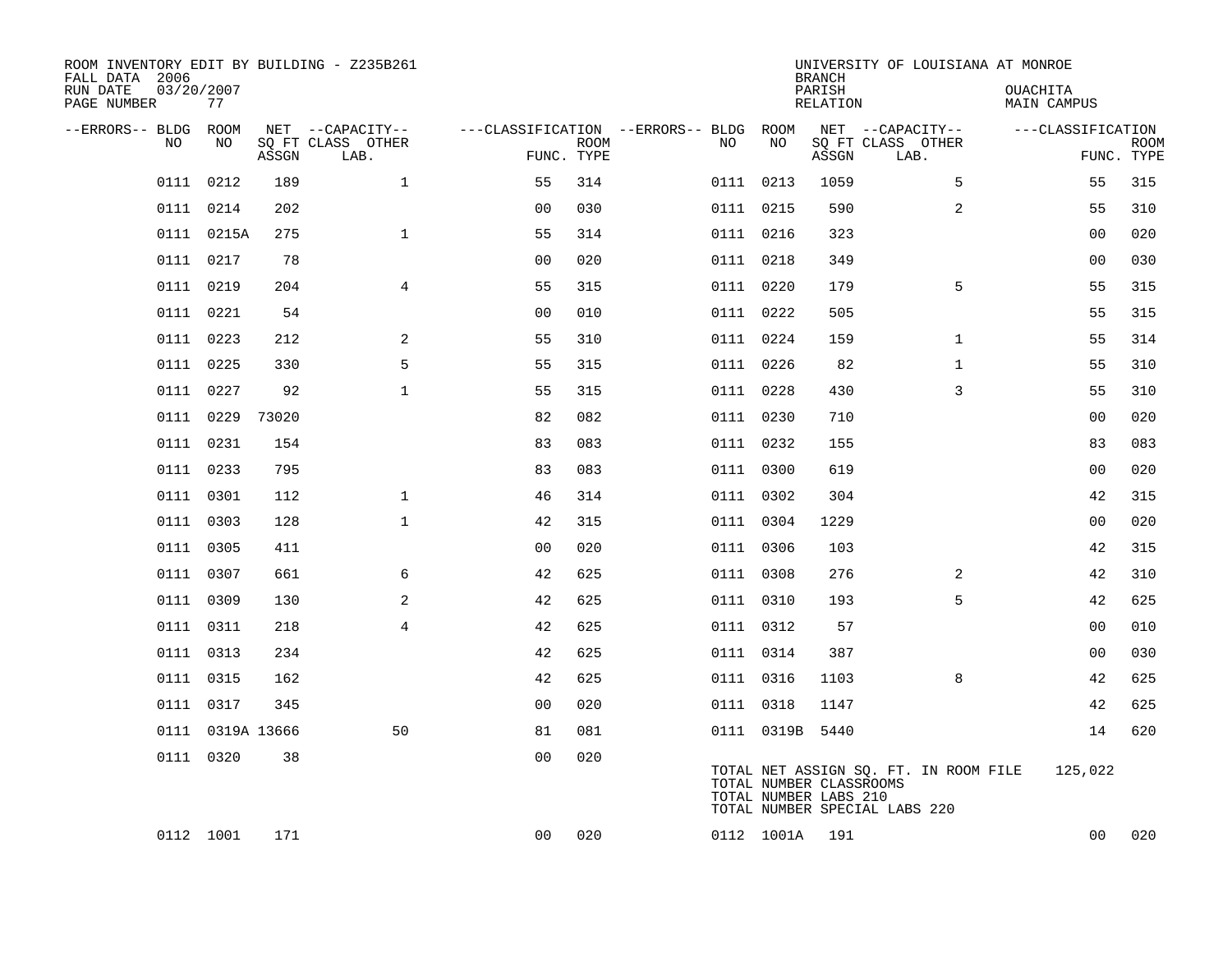| ROOM INVENTORY EDIT BY BUILDING - Z235B261<br>FALL DATA 2006 |                  |       |                           |                                        |             |           |            | <b>BRANCH</b>             | UNIVERSITY OF LOUISIANA AT MONROE |                                |                           |
|--------------------------------------------------------------|------------------|-------|---------------------------|----------------------------------------|-------------|-----------|------------|---------------------------|-----------------------------------|--------------------------------|---------------------------|
| RUN DATE<br>PAGE NUMBER                                      | 03/20/2007<br>78 |       |                           |                                        |             |           |            | PARISH<br><b>RELATION</b> |                                   | OUACHITA<br><b>MAIN CAMPUS</b> |                           |
| --ERRORS-- BLDG                                              | ROOM             |       | NET --CAPACITY--          | ---CLASSIFICATION --ERRORS-- BLDG ROOM |             |           |            |                           | NET --CAPACITY--                  | ---CLASSIFICATION              |                           |
| NO.                                                          | NO               | ASSGN | SQ FT CLASS OTHER<br>LAB. | FUNC. TYPE                             | <b>ROOM</b> | NO        | NO         | ASSGN                     | SQ FT CLASS OTHER<br>LAB.         |                                | <b>ROOM</b><br>FUNC. TYPE |
| 0112                                                         | 1002             | 85    |                           | 0 <sub>0</sub>                         | 020         |           | 0112 1002A | 108                       |                                   | 00                             | 020                       |
|                                                              | 0112 1003        | 294   |                           | 0 <sub>0</sub>                         | 020         | 0112 1004 |            | 2645                      |                                   | 00                             | 020                       |
| 0112                                                         | 1005             | 63    | $\mathbf 1$               | 62                                     | 315         |           | 0112 1006  | 110                       | $\mathbf{1}$                      | 62                             | 310                       |
|                                                              | 0112 1007        | 213   | $\mathbf 1$               | 62                                     | 310         |           | 0112 1009A | 122                       | $\mathbf{1}$                      | 62                             | 310                       |
| 0112                                                         | 1010             | 228   | $\mathbf{1}$              | 62                                     | 310         |           | 0112 1010C | 266                       | $\overline{4}$                    | 62                             | 315                       |
|                                                              | 0112 1010D       | 152   | $\mathbf{1}$              | 62                                     | 310         |           | 0112 1011  | 126                       | $\mathbf{1}$                      | 62                             | 310                       |
| 0112                                                         | 1011A            | 161   | $\mathbf{1}$              | 62                                     | 310         |           | 0112 1012  | 121                       | $\mathbf{1}$                      | 62                             | 310                       |
|                                                              | 0112 1012B       | 150   | $\mathbf 1$               | 62                                     | 310         |           | 0112 1012C | 102                       |                                   | 62                             | 315                       |
| 0112                                                         | 1013             | 194   | $\mathbf 1$               | 62                                     | 310         | 0112 1015 |            | 151                       | 4                                 | 0 <sub>0</sub>                 | 030                       |
|                                                              | 0112 1016        | 149   | $\overline{4}$            | 0 <sub>0</sub>                         | 030         |           | 0112 1018  | 436                       | $\mathbf{1}$                      | 62                             | 310                       |
| 0112                                                         | 1019             | 126   | $\mathbf 1$               | 62                                     | 310         | 0112 1020 |            | 592                       | 4                                 | 62                             | 310                       |
|                                                              | 0112 1020A       | 120   | $\mathbf{1}$              | 62                                     | 310         |           | 0112 1021  | 167                       | $\mathbf{1}$                      | 62                             | 325                       |
| 0112                                                         | 1022             | 136   | $\mathbf 1$               | 62                                     | 310         |           | 0112 1023  | 739                       |                                   | 00                             | 020                       |
|                                                              | 0112 1024        | 256   |                           | 0 <sub>0</sub>                         | 020         |           | 0112 1025  | 186                       | $\mathbf{1}$                      | 62                             | 310                       |
| 0112                                                         | 1026             | 151   | $\mathbf 1$               | 63                                     | 310         | 0112 1027 |            | 214                       | $\mathbf{1}$                      | 63                             | 310                       |
|                                                              | 0112 1028        | 137   |                           | 63                                     | 315         | 0112 1029 |            | 144                       | $\mathbf{1}$                      | 63                             | 310                       |
|                                                              | 0112 1030        | 174   | $\mathbf 1$               | 63                                     | 310         | 0112 1031 |            | 101                       |                                   | 63                             | 315                       |
|                                                              | 0112 1032        | 217   | $\mathbf{1}$              | 63                                     | 310         | 0112 1033 |            | 266                       | 9                                 | 63                             | 350                       |
|                                                              | 0112 1034        | 284   | $\mathbf{1}$              | 63                                     | 325         | 0112 1035 |            | 36                        | $\mathbf{1}$                      | 63                             | 315                       |
|                                                              | 0112 1036        | 21    |                           | 63                                     | 315         | 0112 1037 |            | 11                        |                                   | 63                             | 315                       |
|                                                              | 0112 1038        | 12    |                           | 63                                     | 315         | 0112 1039 |            | 139                       | 2                                 | 46                             | 630                       |
|                                                              | 0112 1040        | 77    |                           | 46                                     | 315         |           | 0112 1041  | 678                       |                                   | 46                             | 315                       |
|                                                              | 0112 1042        | 9     |                           | 63                                     | 315         |           | 0112 1043  | 9                         |                                   | 63                             | 315                       |
|                                                              | 0112 1045        | 233   | $\mathbf{1}$              | 46                                     | 310         |           | 0112 1045A | 69                        | $\mathbf{1}$                      | 46                             | 310                       |
|                                                              | 0112 1045B       | 144   | $\mathbf 1$               | 46                                     | 310         | 0112 1046 |            | 215                       | $\mathbf{1}$                      | 46                             | 310                       |
|                                                              | 0112 1046A       | 170   | $\mathbf{1}$              | 46                                     | 310         |           | 0112 1047  | 315                       | 24                                | 46                             | 350                       |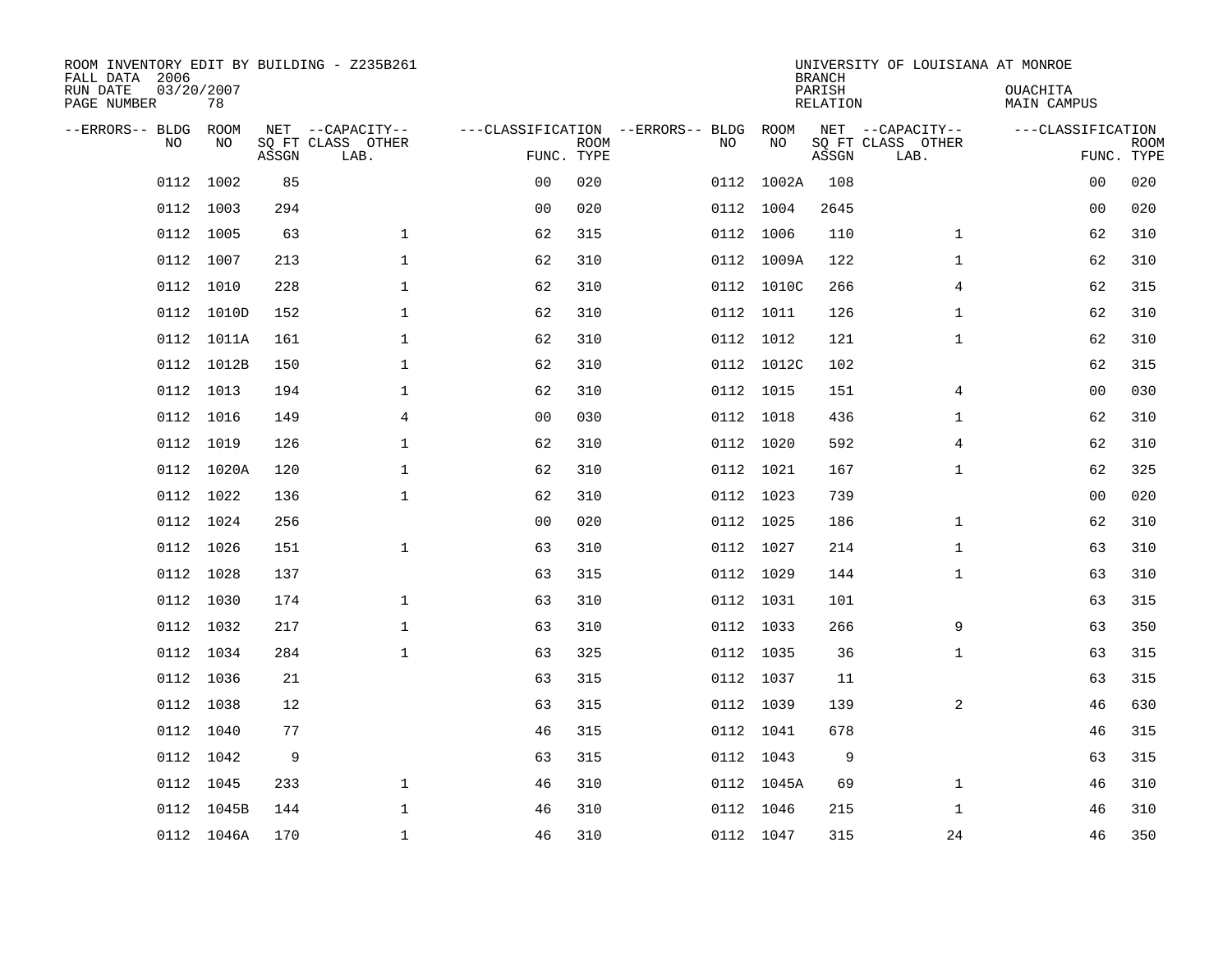| ROOM INVENTORY EDIT BY BUILDING - Z235B261<br>FALL DATA 2006<br>RUN DATE<br>PAGE NUMBER | 03/20/2007<br>79 |       |                                               |                |             |                                              |            | <b>BRANCH</b><br>PARISH<br><b>RELATION</b> | UNIVERSITY OF LOUISIANA AT MONROE             | OUACHITA<br><b>MAIN CAMPUS</b> |                           |
|-----------------------------------------------------------------------------------------|------------------|-------|-----------------------------------------------|----------------|-------------|----------------------------------------------|------------|--------------------------------------------|-----------------------------------------------|--------------------------------|---------------------------|
| --ERRORS-- BLDG<br>NO.                                                                  | ROOM<br>NO       | ASSGN | NET --CAPACITY--<br>SQ FT CLASS OTHER<br>LAB. | FUNC. TYPE     | <b>ROOM</b> | ---CLASSIFICATION --ERRORS-- BLDG ROOM<br>NO | NO         | ASSGN                                      | NET --CAPACITY--<br>SQ FT CLASS OTHER<br>LAB. | ---CLASSIFICATION              | <b>ROOM</b><br>FUNC. TYPE |
| 0112                                                                                    | 1049             | 395   | $\mathbf{1}$                                  | 46             | 310         |                                              | 0112 1050  | 322                                        | $\mathbf{1}$                                  | 46                             | 325                       |
|                                                                                         | 0112 1051        | 190   |                                               | 46             | 730         |                                              | 0112 1052  | 26                                         | $\mathbf{1}$                                  | 46                             | 919                       |
|                                                                                         | 0112 1053        | 8     |                                               | 46             | 590         |                                              | 0112 1055  | 208                                        | $\mathbf{1}$                                  | 46                             | 310                       |
|                                                                                         | 0112 1056        | 99    |                                               | 46             | 315         |                                              | 0112 1057  | 42                                         |                                               | 46                             | 315                       |
| 0112                                                                                    | 1058             | 43    |                                               | 46             | 315         |                                              | 0112 1059  | 133                                        | $\mathbf{1}$                                  | 46                             | 310                       |
|                                                                                         | 0112 1060        | 295   | $\mathbf 1$                                   | 46             | 313         |                                              | 0112 1061  | 191                                        |                                               | 46                             | 315                       |
| 0112                                                                                    | 1062             | 239   | $\mathbf{1}$                                  | 46             | 310         |                                              | 0112 1063  | 58                                         |                                               | 46                             | 315                       |
|                                                                                         | 0112 1064        | 256   | $\mathbf{1}$                                  | 62             | 310         |                                              | 0112 1065  | 257                                        | $\mathbf{1}$                                  | 62                             | 325                       |
| 0112                                                                                    | 1066             | 21    | $\mathbf{1}$                                  | 62             | 315         |                                              | 0112 1067  | 20                                         |                                               | 62                             | 315                       |
|                                                                                         | 0112 1068        | 281   | 1                                             | 62             | 310         |                                              | 0112 1068A | 213                                        | $\mathbf{1}$                                  | 62                             | 310                       |
| 0112                                                                                    | 1069             | 228   | $\mathbf 1$                                   | 62             | 325         |                                              | 0112 1070  | 416                                        | 3                                             | 62                             | 315                       |
|                                                                                         | 0112 1070A       | 133   | $\mathbf{1}$                                  | 62             | 310         |                                              | 0112 1073  | 158                                        | $\mathbf{1}$                                  | 62                             | 310                       |
| 0112                                                                                    | 1073A            | 65    |                                               | 62             | 315         |                                              | 0112 1073B | 120                                        | $\mathbf{1}$                                  | 62                             | 310                       |
|                                                                                         | 0112 1073C       | 105   | $\mathbf 1$                                   | 62             | 310         |                                              | 0112 1073D | 224                                        |                                               | 62                             | 315                       |
|                                                                                         | 0112 1075        | 207   | $\mathbf{1}$                                  | 62             | 310         |                                              | 0112 1076  | 122                                        | $\mathbf{1}$                                  | 62                             | 310                       |
|                                                                                         | 0112 1077        | 145   | 1                                             | 62             | 310         |                                              | 0112 1078  | 144                                        | $\mathbf{1}$                                  | 62                             | 310                       |
|                                                                                         | 0112 1079        | 229   | $\mathbf 1$                                   | 62             | 310         |                                              | 0112 1080  | 128                                        |                                               | 62                             | 315                       |
|                                                                                         | 0112 1082        | 154   | $\mathbf 1$                                   | 62             | 310         |                                              | 0112 1083  | 268                                        | $\mathbf{1}$                                  | 64                             | 715                       |
|                                                                                         | 0112 1084        | 58    |                                               | 64             | 315         |                                              | 0112 1085  | 152                                        | $\mathbf{1}$                                  | 64                             | 310                       |
|                                                                                         | 0112 1086        | 126   | $\mathbf{1}$                                  | 64             | 310         |                                              | 0112 1086A | 66                                         |                                               | 64                             | 315                       |
|                                                                                         | 0112 1088        | 850   |                                               | 64             | 315         |                                              | 0112 1089  | 723                                        | 4                                             | 64                             | 710                       |
|                                                                                         | 0112 1089A       | 25    |                                               | 00             | 020         |                                              | 0112 1090  | 167                                        | $\mathbf{1}$                                  | 64                             | 315                       |
|                                                                                         | 0112 1093        | 63    |                                               | 0 <sub>0</sub> | 030         |                                              | 0112 1095  | 419                                        | 4                                             | 64                             | 315                       |
|                                                                                         | 0112 1097        | 124   | $\mathbf{1}$                                  | 64             | 315         |                                              | 0112 1098  | 153                                        | 2                                             | 64                             | 310                       |
|                                                                                         | 0112 1098A       | 48    |                                               | 64             | 315         |                                              | 0112 1099  | 172                                        | $\mathbf{1}$                                  | 64                             | 325                       |
|                                                                                         | 0112 1100        | 150   | 1                                             | 64             | 310         |                                              | 0112 1100A | 68                                         |                                               | 64                             | 315                       |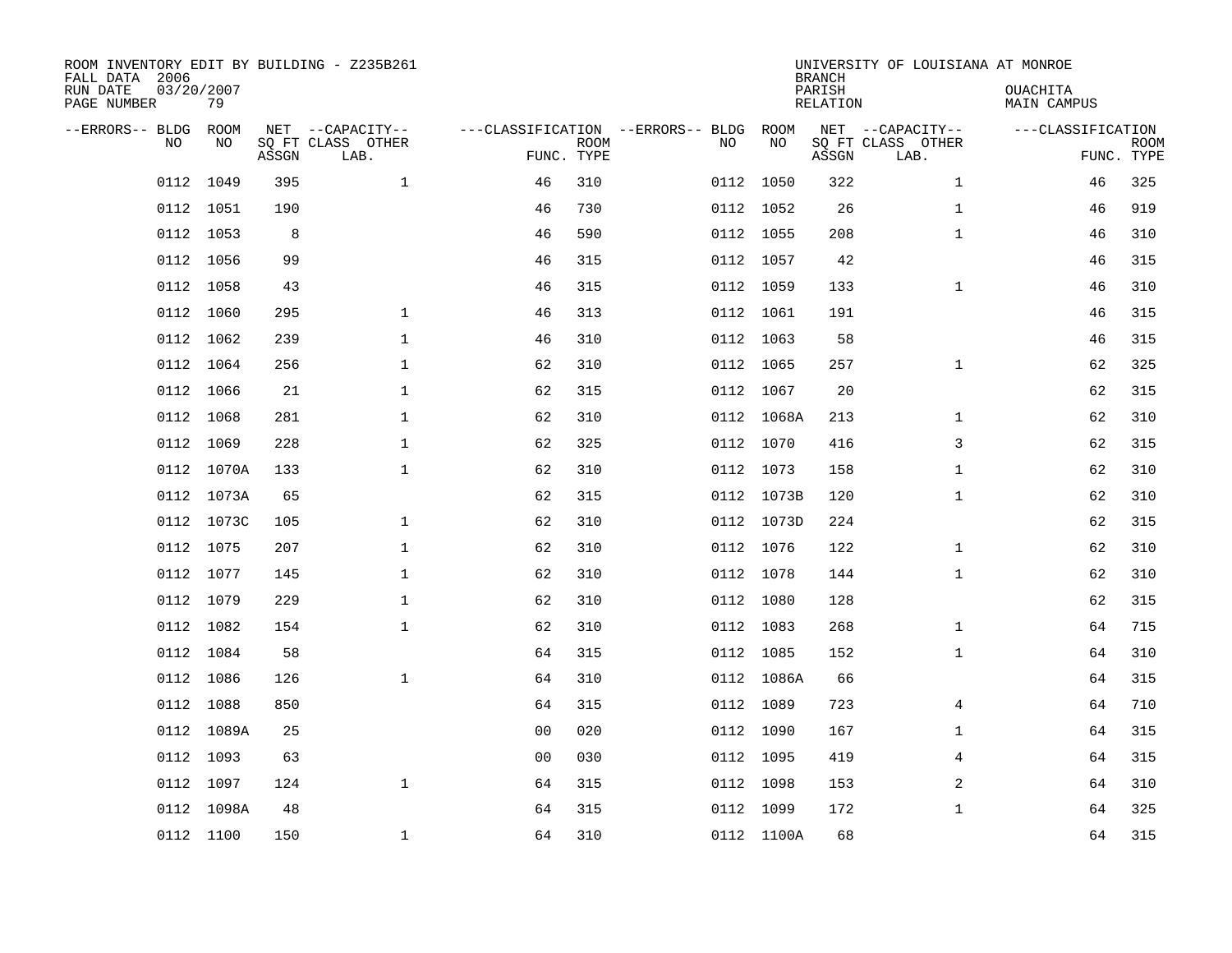| ROOM INVENTORY EDIT BY BUILDING - Z235B261<br>FALL DATA 2006<br>RUN DATE<br>PAGE NUMBER | 03/20/2007<br>80 |       |                                               |                                   |                           |    |            | <b>BRANCH</b><br>PARISH<br><b>RELATION</b> | UNIVERSITY OF LOUISIANA AT MONROE             | OUACHITA<br>MAIN CAMPUS |                           |
|-----------------------------------------------------------------------------------------|------------------|-------|-----------------------------------------------|-----------------------------------|---------------------------|----|------------|--------------------------------------------|-----------------------------------------------|-------------------------|---------------------------|
| --ERRORS-- BLDG<br>NO.                                                                  | ROOM<br>NO       | ASSGN | NET --CAPACITY--<br>SQ FT CLASS OTHER<br>LAB. | ---CLASSIFICATION --ERRORS-- BLDG | <b>ROOM</b><br>FUNC. TYPE | NO | ROOM<br>NO | ASSGN                                      | NET --CAPACITY--<br>SQ FT CLASS OTHER<br>LAB. | ---CLASSIFICATION       | <b>ROOM</b><br>FUNC. TYPE |
| 0112                                                                                    | 1101             | 120   |                                               | 63                                | 315                       |    | 0112 1102  | 150                                        |                                               | 63                      | 315                       |
|                                                                                         | 0112 1102A       | 258   | 5                                             | 63                                | 350                       |    | 0112 1103  | 122                                        | $\mathbf{1}$                                  | 63                      | 310                       |
| 0112                                                                                    | 1103A            | 131   | $\mathbf 1$                                   | 63                                | 310                       |    | 0112 1103B | 134                                        | $\mathbf{1}$                                  | 63                      | 310                       |
|                                                                                         | 0112 1103C       | 97    | $\mathbf{1}$                                  | 63                                | 310                       |    | 0112 1103D | 100                                        | $\mathbf{1}$                                  | 63                      | 310                       |
| 0112                                                                                    | 1104             | 43    |                                               | 63                                | 315                       |    | 0112 1104A | 179                                        |                                               | 63                      | 315                       |
|                                                                                         | 0112 1105        | 172   | 2                                             | 63                                | 315                       |    | 0112 1105A | 155                                        | $\mathbf{1}$                                  | 63                      | 310                       |
| 0112                                                                                    | 1105B            | 214   | $\mathbf{1}$                                  | 63                                | 310                       |    | 0112 1105C | 210                                        |                                               | 63                      | 315                       |
|                                                                                         | 0112 1106        | 181   | $\mathbf{1}$                                  | 63                                | 310                       |    | 0112 1107  | 238                                        | $\mathbf{1}$                                  | 63                      | 325                       |
| 0112                                                                                    | 1108             | 713   |                                               | 0 <sub>0</sub>                    | 020                       |    | 0112 1109  | 384                                        | 2                                             | 51                      | 315                       |
|                                                                                         | 0112 1110        | 599   | 6                                             | 51                                | 310                       |    | 0112 1111  | 104                                        |                                               | 51                      | 315                       |
|                                                                                         | 0112 1112        | 158   | $\mathbf 1$                                   | 51                                | 310                       |    | 0112 1113  | 229                                        | $\mathbf{1}$                                  | 51                      | 325                       |
|                                                                                         | 0112 1114        | 308   | $\mathbf 1$                                   | 51                                | 310                       |    | 0112 1115  | 226                                        | $\mathbf{1}$                                  | 51                      | 310                       |
|                                                                                         | 0112 1116        | 808   | 4                                             | 51                                | 310                       |    | 0112 1116A | 40                                         |                                               | 51                      | 315                       |
|                                                                                         | 0112 1117        | 360   |                                               | 51                                | 315                       |    | 0112 1118  | 119                                        | 4                                             | 51                      | 315                       |
|                                                                                         | 0112 1119        | 184   | $\mathbf 1$                                   | 51                                | 310                       |    | 0112 1120  | 659                                        | 5                                             | 51                      | 350                       |
|                                                                                         | 0112 1121        | 173   | $\mathbf 1$                                   | 51                                | 315                       |    | 0112 1122  | 444                                        | 5                                             | 54                      | 310                       |
|                                                                                         | 0112 1123        | 284   | 7                                             | 54                                | 315                       |    | 0112 1124  | 293                                        | 3                                             | 54                      | 315                       |
|                                                                                         | 0112 1125        | 210   |                                               | 54                                | 315                       |    | 0112 1126  | 169                                        | 4                                             | 54                      | 310                       |
|                                                                                         | 0112 1127        | 131   | 1                                             | 54                                | 310                       |    | 0112 1128  | 122                                        | 1                                             | 54                      | 310                       |
|                                                                                         | 0112 1129        | 186   | $\mathbf 1$                                   | 54                                | 310                       |    | 0112 1130  | 237                                        | $\mathbf{1}$                                  | 54                      | 315                       |
|                                                                                         | 0112 1131        | 165   | $\mathbf 1$                                   | 54                                | 310                       |    | 0112 1132  | 203                                        | $\mathbf{1}$                                  | 54                      | 310                       |
|                                                                                         | 0112 1133        | 195   | 1                                             | 54                                | 310                       |    | 0112 1135  | 151                                        | 4                                             | 00                      | 030                       |
|                                                                                         | 0112 1136        | 149   | 4                                             | 0 <sub>0</sub>                    | 030                       |    | 0112 1137  | 211                                        | $\mathbf{1}$                                  | 54                      | 310                       |
|                                                                                         | 0112 1138        | 256   | $\mathbf{1}$                                  | 54                                | 325                       |    | 0112 1139  | 259                                        | 2                                             | 54                      | 310                       |
|                                                                                         | 0112 1140        | 25    |                                               | 46                                | 315                       |    | 0112 1141  | 25                                         | $\mathbf{1}$                                  | 46                      | 315                       |
|                                                                                         | 0112 1142        | 223   | $\mathbf 1$                                   | 46                                | 310                       |    | 0112 1143  | 60                                         |                                               | 46                      | 315                       |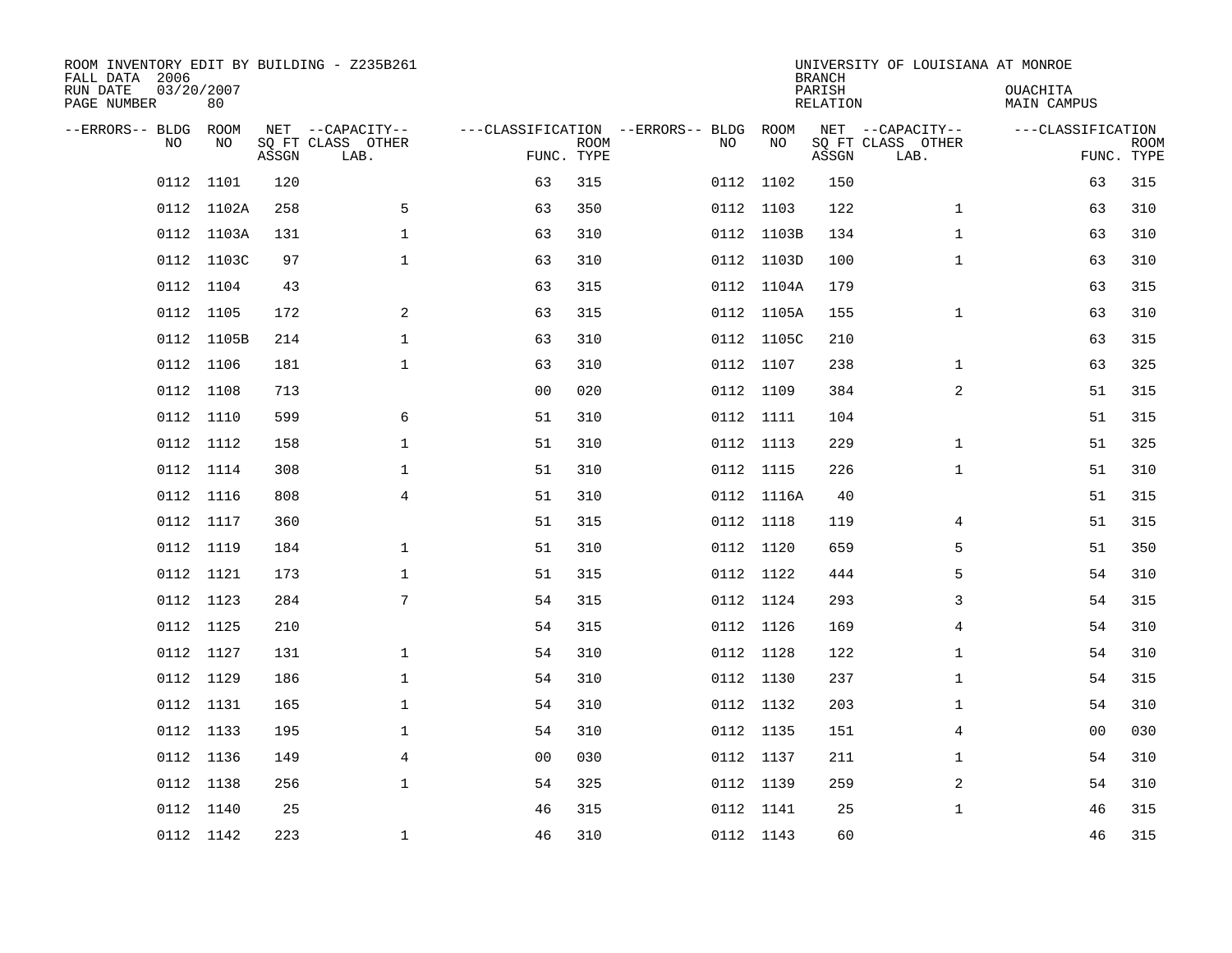| ROOM INVENTORY EDIT BY BUILDING - Z235B261<br>FALL DATA 2006 |                  |       |                           |                |             |                                        |            | <b>BRANCH</b>             | UNIVERSITY OF LOUISIANA AT MONROE |                                |                           |
|--------------------------------------------------------------|------------------|-------|---------------------------|----------------|-------------|----------------------------------------|------------|---------------------------|-----------------------------------|--------------------------------|---------------------------|
| RUN DATE<br>PAGE NUMBER                                      | 03/20/2007<br>81 |       |                           |                |             |                                        |            | PARISH<br><b>RELATION</b> |                                   | OUACHITA<br><b>MAIN CAMPUS</b> |                           |
| --ERRORS-- BLDG                                              | ROOM             |       | NET --CAPACITY--          |                |             | ---CLASSIFICATION --ERRORS-- BLDG ROOM |            |                           | NET --CAPACITY--                  | ---CLASSIFICATION              |                           |
| NO                                                           | NO               | ASSGN | SQ FT CLASS OTHER<br>LAB. | FUNC. TYPE     | <b>ROOM</b> | NO                                     | NO         | ASSGN                     | SQ FT CLASS OTHER<br>LAB.         |                                | <b>ROOM</b><br>FUNC. TYPE |
| 0112                                                         | 1144             | 24    |                           | 46             | 315         |                                        | 0112 1145  | 26                        |                                   | 46                             | 315                       |
|                                                              | 0112 1146        | 368   |                           | 0 <sub>0</sub> | 020         |                                        | 0112 1147  | 368                       |                                   | 00                             | 020                       |
| 0112                                                         | 1148             | 368   |                           | 0 <sub>0</sub> | 020         |                                        | 0112 1149  | 368                       |                                   | 0 <sub>0</sub>                 | 020                       |
|                                                              | 0112 1150        | 120   | $\mathbf{1}$              | 46             | 310         |                                        | 0112 1151  | 247                       | $\mathbf{1}$                      | 46                             | 310                       |
|                                                              | 0112 1152        | 146   | $\mathbf{1}$              | 46             | 310         |                                        | 0112 1153  | 193                       | $\mathbf{1}$                      | 46                             | 310                       |
|                                                              | 0112 1154        | 186   | $\mathbf 1$               | 46             | 310         |                                        | 0112 1155  | 116                       |                                   | 46                             | 315                       |
|                                                              | 0112 1155A       | 156   | $\mathbf{1}$              | 64             | 310         |                                        | 0112 1155B | 150                       | $\mathbf{1}$                      | 64                             | 310                       |
|                                                              | 0112 1156        | 154   | $\mathbf{1}$              | 64             | 310         |                                        | 0112 1157  | 112                       | $\mathbf{1}$                      | 64                             | 310                       |
|                                                              | 0112 1158        | 112   | $\mathbf 1$               | 64             | 310         |                                        | 0112 1159  | 192                       | $\mathbf{1}$                      | 46                             | 310                       |
|                                                              | 0112 1160        | 60    |                           | 46             | 315         |                                        | 0112 1161  | 1504                      |                                   | 00                             | 030                       |
| 0112                                                         | 2001             | 358   |                           | 0 <sub>0</sub> | 020         |                                        | 0112 2002  | 85                        |                                   | 00                             | 020                       |
| 0112                                                         | 2002A            | 108   |                           | 0 <sub>0</sub> | 020         |                                        | 0112 2003  | 215                       |                                   | 00                             | 020                       |
| 0112                                                         | 2004             | 2635  |                           | 0 <sub>0</sub> | 020         | 0112                                   | 2005       | 281                       |                                   | 0 <sub>0</sub>                 | 020                       |
| 0112                                                         | 2006             | 287   |                           | 0 <sub>0</sub> | 020         |                                        | 0112 2007  | 2635                      |                                   | 00                             | 020                       |
|                                                              | 0112 2008        | 104   |                           | 0 <sub>0</sub> | 020         |                                        | 0112 2009  | 257                       |                                   | 0 <sub>0</sub>                 | 020                       |
| 0112                                                         | 2010             | 138   |                           | 0 <sub>0</sub> | 020         |                                        | 0112 2011  | 253                       |                                   | 0 <sub>0</sub>                 | 020                       |
|                                                              | 0112 2012        | 179   |                           | 0 <sub>0</sub> | 020         |                                        | 0112 2014  | 135                       | $\overline{4}$                    | 0 <sub>0</sub>                 | 030                       |
| 0112                                                         | 2015             | 143   | $\mathbf{3}$              | 0 <sub>0</sub> | 030         |                                        | 0112 2017  | 655                       | 25                                | 46                             | 315                       |
|                                                              | 0112 2018        | 55    |                           | 0 <sub>0</sub> | 020         |                                        | 0112 2019  | 96                        | $\mathbf{1}$                      | 46                             | 310                       |
| 0112                                                         | 2020             | 112   | $\mathbf 1$               | 46             | 310         |                                        | 0112 2021  | 112                       | $\mathbf{1}$                      | 46                             | 310                       |
|                                                              | 0112 2022        | 96    | $\mathbf{1}$              | 46             | 310         |                                        | 0112 2023  | 55                        |                                   | 00                             | 020                       |
| 0112                                                         | 2024             | 96    | $\mathbf{1}$              | 46             | 310         |                                        | 0112 2025  | 112                       | $\mathbf{1}$                      | 46                             | 325                       |
| 0112                                                         | 2026             | 112   | $\mathbf 1$               | 46             | 310         |                                        | 0112 2027  | 96                        | $\mathbf{1}$                      | 46                             | 310                       |
| 0112                                                         | 2028             | 55    |                           | 0 <sub>0</sub> | 020         | 0112                                   | 2029       | 96                        |                                   | 46                             | 315                       |
| 0112                                                         | 2030             | 112   | $\mathbf{1}$              | 46             | 310         |                                        | 0112 2031  | 112                       | $\mathbf{1}$                      | 46                             | 310                       |
|                                                              | 0112 2032        | 96    | $\mathbf{1}$              | 46             | 320         |                                        | 0112 2033  | 198                       | $\mathbf{1}$                      | 46                             | 310                       |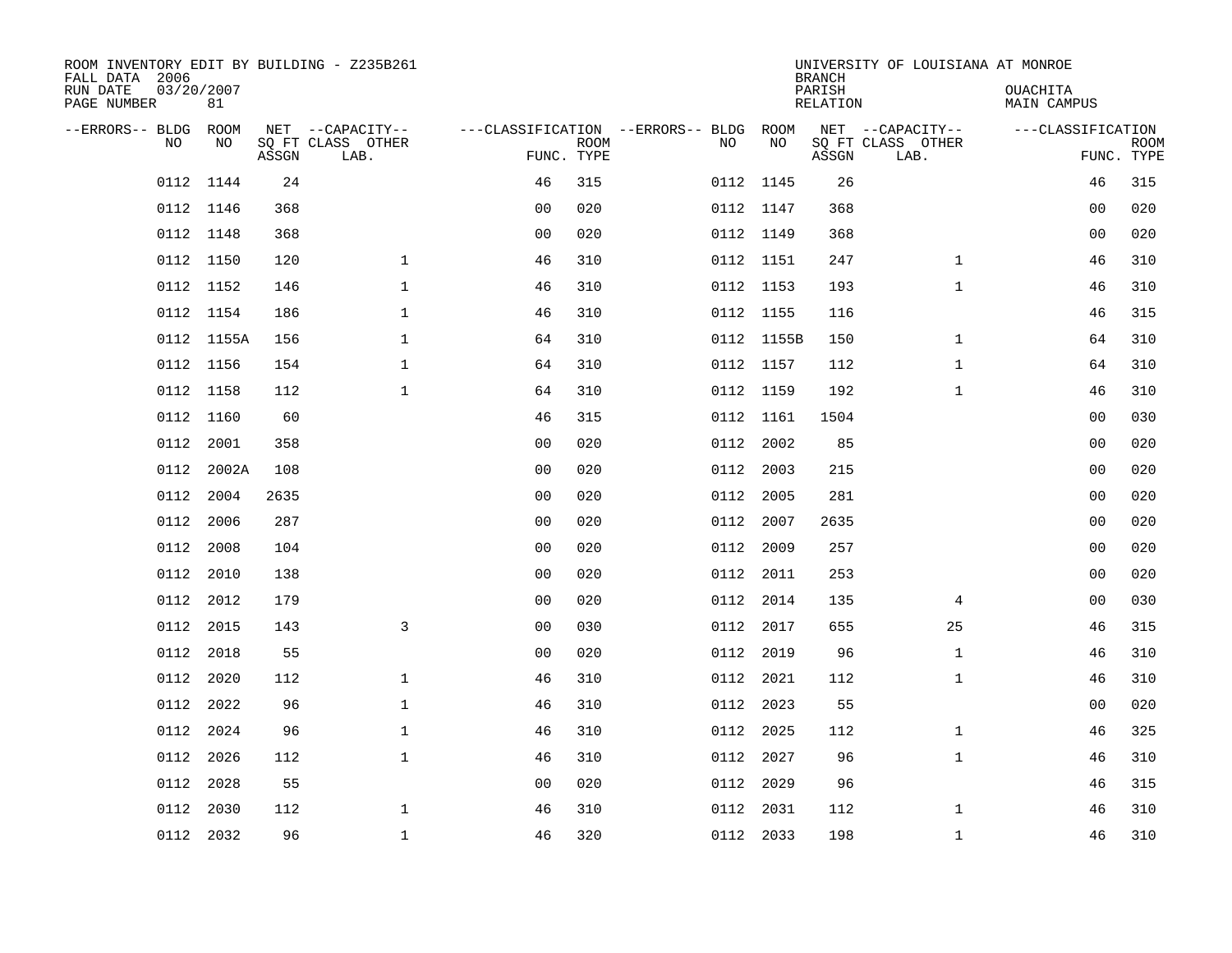| ROOM INVENTORY EDIT BY BUILDING - Z235B261<br>FALL DATA 2006 |           |       |                           |                |             |                                        |            | <b>BRANCH</b>      | UNIVERSITY OF LOUISIANA AT MONROE |                                |                           |
|--------------------------------------------------------------|-----------|-------|---------------------------|----------------|-------------|----------------------------------------|------------|--------------------|-----------------------------------|--------------------------------|---------------------------|
| 03/20/2007<br>RUN DATE<br>PAGE NUMBER                        | 82        |       |                           |                |             |                                        |            | PARISH<br>RELATION |                                   | <b>OUACHITA</b><br>MAIN CAMPUS |                           |
| --ERRORS-- BLDG ROOM                                         |           |       | NET --CAPACITY--          |                |             | ---CLASSIFICATION --ERRORS-- BLDG ROOM |            |                    | NET --CAPACITY--                  | ---CLASSIFICATION              |                           |
| NO.                                                          | NO        | ASSGN | SQ FT CLASS OTHER<br>LAB. | FUNC. TYPE     | <b>ROOM</b> | NO                                     | NO         | ASSGN              | SQ FT CLASS OTHER<br>LAB.         |                                | <b>ROOM</b><br>FUNC. TYPE |
| 0112                                                         | 2034      | 153   |                           | 46             | 315         | 0112                                   | 2035       | 240                | $\mathbf{1}$                      | 46                             | 310                       |
| 0112                                                         | 2036      | 78    |                           | 46             | 315         | 0112                                   | 2037       | 482                | 3                                 | 46                             | 310                       |
| 0112                                                         | 2038      | 136   |                           | 46             | 315         |                                        | 0112 2039  | 316                | $\mathbf{1}$                      | 46                             | 325                       |
| 0112                                                         | 2039A     | 25    | $\mathbf{1}$              | 46             | 315         |                                        | 0112 2039B | 17                 |                                   | 46                             | 315                       |
| 0112                                                         | 2040      | 175   | $\mathbf{1}$              | 46             | 310         |                                        | 0112 2041  | 223                | $\mathbf{1}$                      | 46                             | 310                       |
| 0112                                                         | 2042      | 290   | $\mathbf 1$               | 46             | 310         |                                        | 0112 2043  | 114                |                                   | 46                             | 315                       |
| 0112                                                         | 2044      | 30    |                           | 0 <sub>0</sub> | 020         |                                        | 0112 2045  | 17                 |                                   | 46                             | 315                       |
| 0112                                                         | 2046      | 773   | 52                        | 11             | 110         |                                        | 0112 2047  | 49                 |                                   | 48                             | 115                       |
| 0112                                                         | 2048      | 1326  | 78                        | 11             | 110         | 0112                                   | 2049       | 1159               | 56                                | 11                             | 110                       |
| 0112                                                         | 2050      | 1159  | 56                        | 11             | 110         |                                        | 0112 2051  | 1159               | 56                                | 11                             | 110                       |
| 0112                                                         | 2052      | 1159  | 56                        | 11             | 110         | 0112                                   | 2053       | 55                 |                                   | 00                             | 020                       |
| 0112                                                         | 2054      | 96    | $\mathbf 1$               | 46             | 310         |                                        | 0112 2055  | 112                | $\mathbf{1}$                      | 46                             | 310                       |
| 0112                                                         | 2056      | 112   | $\mathbf{1}$              | 46             | 325         | 0112                                   | 2057       | 96                 | $\mathbf{1}$                      | 46                             | 310                       |
| 0112                                                         | 2058      | 55    |                           | 0 <sub>0</sub> | 020         |                                        | 0112 2059  | 96                 | $\mathbf{1}$                      | 46                             | 320                       |
| 0112                                                         | 2060      | 112   | $\mathbf 1$               | 46             | 325         |                                        | 0112 2061  | 112                | $\mathbf{1}$                      | 46                             | 310                       |
| 0112                                                         | 2062      | 96    | $\mathbf{1}$              | 46             | 310         |                                        | 0112 2063  | 55                 |                                   | 0 <sub>0</sub>                 | 020                       |
| 0112                                                         | 2064      | 96    | $\mathbf{1}$              | 46             | 310         | 0112                                   | 2065       | 112                | $\mathbf{1}$                      | 46                             | 310                       |
| 0112                                                         | 2066      | 112   | $\mathbf 1$               | 46             | 310         | 0112                                   | 2067       | 96                 | $\mathbf{1}$                      | 46                             | 310                       |
| 0112                                                         | 2068      | 245   | 14                        | 46             | 350         |                                        | 0112 2069  | 26                 |                                   | 00                             | 030                       |
| 0112                                                         | 2070      | 124   | 3                         | 0 <sub>0</sub> | 030         |                                        | 0112 2071  | 124                | 4                                 | 0 <sub>0</sub>                 | 030                       |
| 0112                                                         | 2072      | 1003  | 40                        | 11             | 410         |                                        | 0112 2073  | 74                 | $\mathbf{1}$                      | 11                             | 455                       |
| 0112                                                         | 2074      | 55    |                           | 0 <sub>0</sub> | 020         |                                        | 0112 2075  | 112                | $\mathbf{1}$                      | 46                             | 310                       |
| 0112                                                         | 2076      | 112   | $\mathbf{1}$              | 46             | 310         |                                        | 0112 2077  | 96                 | $\mathbf{1}$                      | 46                             | 310                       |
| 0112                                                         | 2078      | 55    | $\mathbf{1}$              | 46             | 310         | 0112                                   | 2079       | 55                 |                                   | 0 <sub>0</sub>                 | 020                       |
| 0112                                                         | 2080      | 96    | 1                         | 46             | 310         | 0112                                   | 2081       | 112                | $\mathbf{1}$                      | 46                             | 310                       |
|                                                              | 0112 2082 | 112   | $\mathbf{1}$              | 46             | 310         |                                        | 0112 2083  | 96                 | $\mathbf{1}$                      | 46                             | 320                       |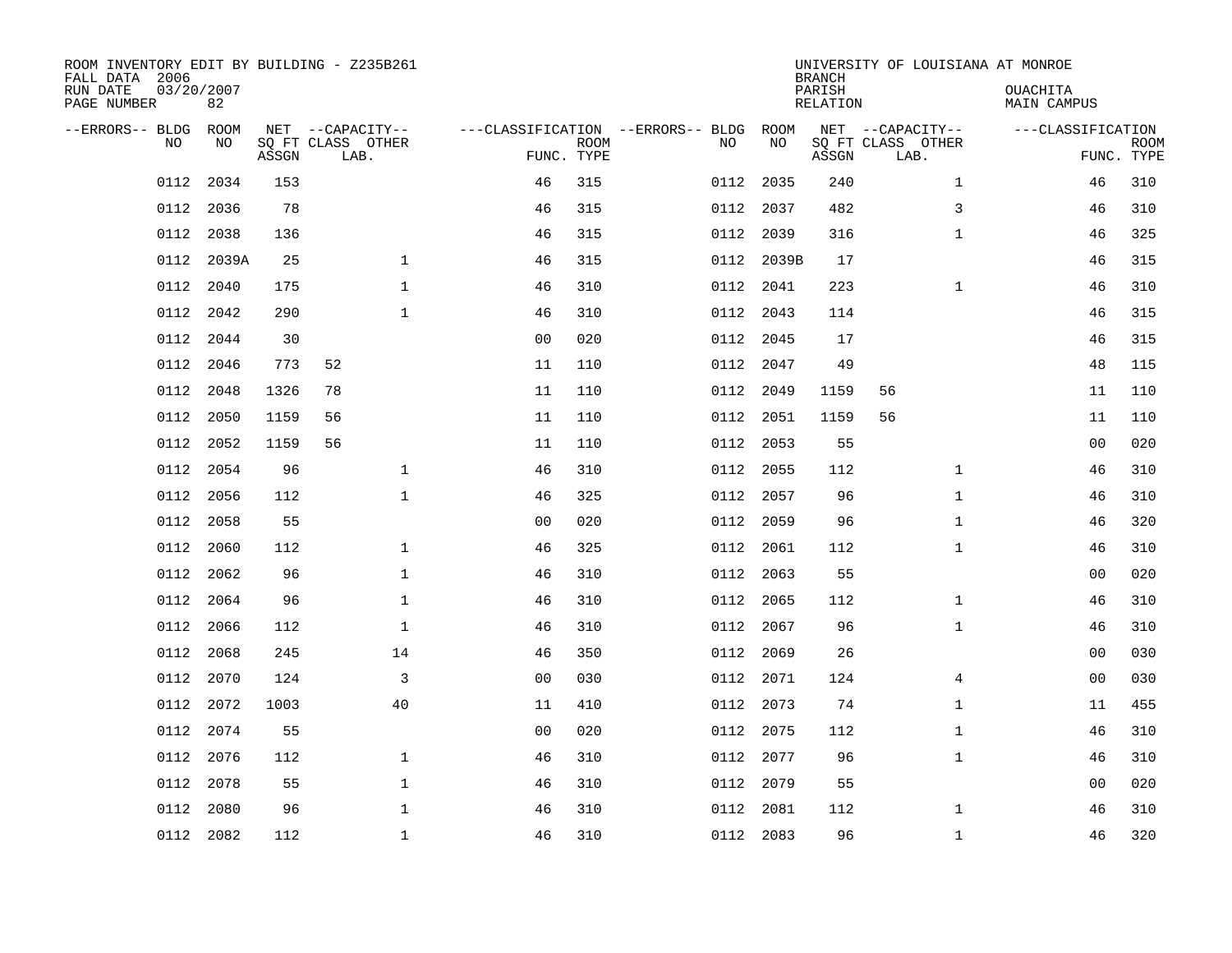| ROOM INVENTORY EDIT BY BUILDING - Z235B261<br>FALL DATA 2006 |      |                  |       |    |                           |                |                           |                                        |            | <b>BRANCH</b>      | UNIVERSITY OF LOUISIANA AT MONROE |                                       |                           |
|--------------------------------------------------------------|------|------------------|-------|----|---------------------------|----------------|---------------------------|----------------------------------------|------------|--------------------|-----------------------------------|---------------------------------------|---------------------------|
| RUN DATE<br>PAGE NUMBER                                      |      | 03/20/2007<br>83 |       |    |                           |                |                           |                                        |            | PARISH<br>RELATION |                                   | <b>OUACHITA</b><br><b>MAIN CAMPUS</b> |                           |
| --ERRORS-- BLDG ROOM                                         |      |                  |       |    | NET --CAPACITY--          |                |                           | ---CLASSIFICATION --ERRORS-- BLDG ROOM |            |                    | NET --CAPACITY--                  | ---CLASSIFICATION                     |                           |
|                                                              | NO   | NO               | ASSGN |    | SQ FT CLASS OTHER<br>LAB. |                | <b>ROOM</b><br>FUNC. TYPE | NO                                     | NO         | ASSGN              | SQ FT CLASS OTHER<br>LAB.         |                                       | <b>ROOM</b><br>FUNC. TYPE |
|                                                              | 0112 | 2084             | 462   | 24 |                           | 11             | 110                       |                                        | 0112 2085  | 70                 |                                   | 48                                    | 115                       |
|                                                              | 0112 | 2086             | 70    |    |                           | 48             | 115                       | 0112                                   | 2087       | 460                | 24                                | 11                                    | 110                       |
|                                                              | 0112 | 2088             | 124   |    | $\overline{4}$            | 0 <sub>0</sub> | 030                       |                                        | 0112 2089  | 124                | 3                                 | 0 <sub>0</sub>                        | 030                       |
|                                                              | 0112 | 2091             | 701   | 25 |                           | 11             | 110                       |                                        | 0112 2092  | 140                |                                   | 46                                    | 315                       |
|                                                              | 0112 | 2093             | 74    |    | $\mathbf{1}$              | 48             | 225                       |                                        | 0112 2094  | 825                | 24                                | 11                                    | 220                       |
| 9                                                            | 0112 | 2095             | 205   |    | 30                        | 11             | 220                       |                                        | 0112 2096  | 49                 |                                   | 48                                    | 225                       |
|                                                              | 0112 | 2097             | 559   |    | 37                        | 11             | 410                       |                                        | 0112 2098  | 526                | 17                                | 11                                    | 315                       |
|                                                              | 0112 | 2099             | 115   |    | $\mathbf 1$               | 46             | 310                       |                                        | 0112 2100  | 120                | $\mathbf{1}$                      | 48                                    | 315                       |
|                                                              | 0112 | 2101             | 1137  |    | 25                        | 41             | 420                       |                                        | 0112 2101A | 110                | $\mathbf{1}$                      | 46                                    | 310                       |
|                                                              | 0112 | 2102             | 157   |    | $\mathbf{1}$              | 46             | 310                       |                                        | 0112 2103  | 188                | $\mathbf{1}$                      | 46                                    | 310                       |
|                                                              | 0112 | 2104             | 160   |    | $\mathbf 1$               | 46             | 310                       | 0112                                   | 2105       | 1344               | 38                                | 11                                    | 350                       |
|                                                              | 0112 | 2106             | 37    |    |                           | 48             | 115                       |                                        | 0112 2107  | 37                 |                                   | 48                                    | 115                       |
|                                                              | 0112 | 2108             | 923   | 40 |                           | 11             | 110                       |                                        | 0112 2108A | 62                 |                                   | 48                                    | 115                       |
|                                                              | 0112 | 2109             | 1002  | 52 |                           | 11             | 110                       |                                        | 0112 2110  | 191                | $\mathbf{1}$                      | 46                                    | 310                       |
|                                                              | 0112 | 2111             | 153   |    |                           | 46             | 315                       |                                        | 0112 2112  | 250                | $\mathbf{1}$                      | 46                                    | 310                       |
|                                                              | 0112 | 2113             | 78    |    |                           | 46             | 315                       |                                        | 0112 2114  | 61                 |                                   | 0 <sub>0</sub>                        | 020                       |
|                                                              |      | 0112 2115        | 123   |    | $\mathbf{1}$              | 46             | 310                       |                                        | 0112 2116  | 117                | $\mathbf{1}$                      | 46                                    | 310                       |
|                                                              | 0112 | 2117             | 55    |    |                           | 0 <sub>0</sub> | 020                       |                                        | 0112 2118  | 97                 | $\mathbf{1}$                      | 46                                    | 320                       |
|                                                              |      | 0112 2119        | 116   |    | $\mathbf{1}$              | 46             | 310                       |                                        | 0112 2120  | 116                | $\mathbf{1}$                      | 46                                    | 310                       |
|                                                              | 0112 | 2121             | 97    |    | 2                         | 46             | 310                       |                                        | 0112 2122  | 55                 |                                   | 0 <sub>0</sub>                        | 020                       |
|                                                              |      | 0112 2123        | 97    |    | $\mathbf 1$               | 46             | 310                       |                                        | 0112 2124  | 116                | $\mathbf{1}$                      | 46                                    | 310                       |
|                                                              | 0112 | 2125             | 116   |    | $\mathbf 1$               | 46             | 310                       |                                        | 0112 2126  | 97                 | $\mathbf{1}$                      | 46                                    | 310                       |
|                                                              |      | 0112 2127        | 55    |    |                           | 0 <sub>0</sub> | 020                       |                                        | 0112 2128  | 97                 | $\mathbf{1}$                      | 46                                    | 310                       |
|                                                              | 0112 | 2129             | 116   |    | $\mathbf{1}$              | 46             | 310                       |                                        | 0112 2130  | 116                | $\mathbf{1}$                      | 46                                    | 310                       |
|                                                              | 0112 | 2131             | 97    |    | $\mathbf 1$               | 46             | 310                       |                                        | 0112 2132  | 55                 |                                   | 0 <sub>0</sub>                        | 020                       |
|                                                              |      | 0112 2133        | 97    |    | $\overline{4}$            | 11             | 410                       |                                        | 0112 2134  | 116                | $\mathbf{1}$                      | 46                                    | 310                       |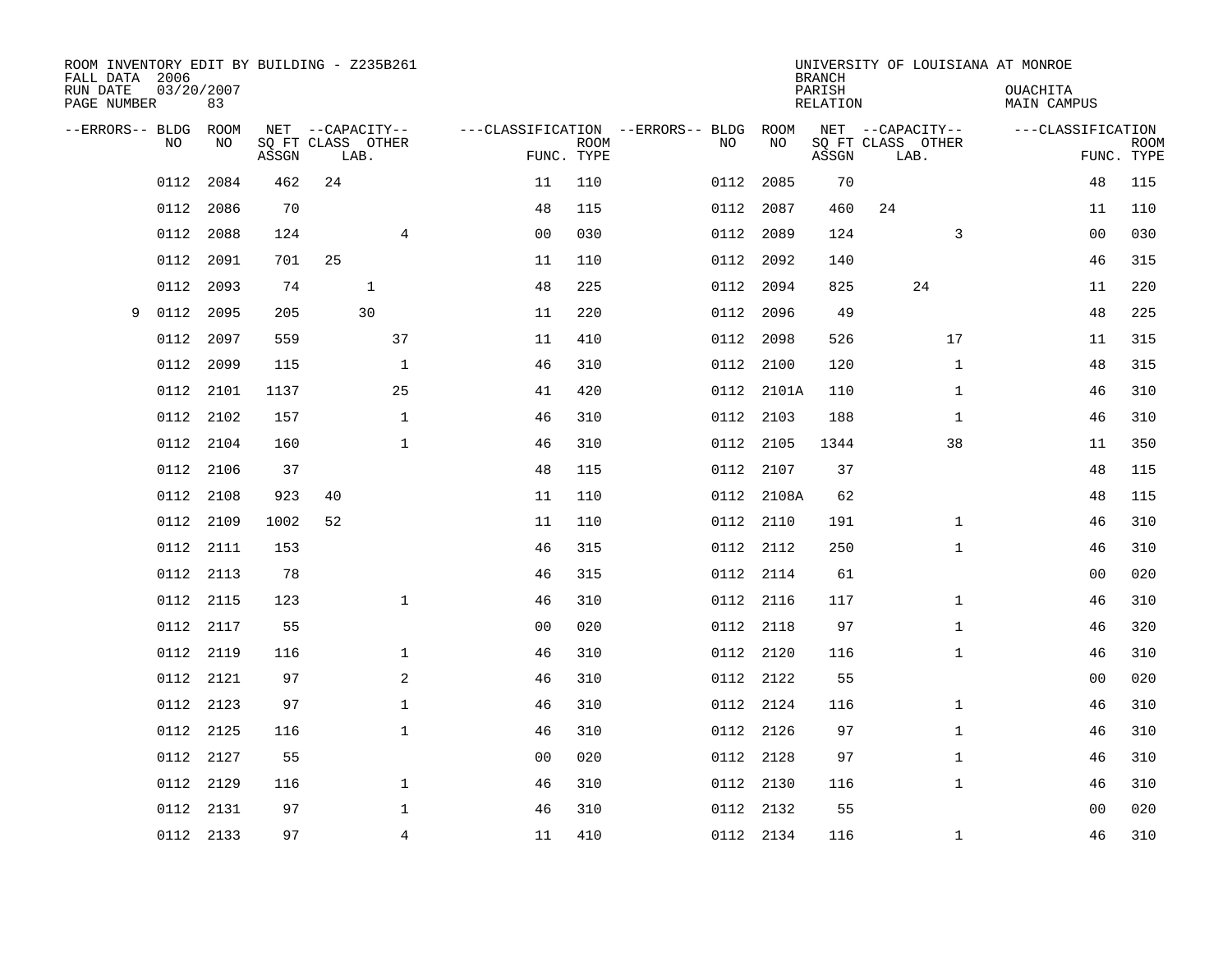| FALL DATA 2006<br>RUN DATE<br>PAGE NUMBER | 03/20/2007 | 84          |       | ROOM INVENTORY EDIT BY BUILDING - Z235B261    |                                        |                           |      |            | <b>BRANCH</b><br>PARISH<br>RELATION | UNIVERSITY OF LOUISIANA AT MONROE             | <b>OUACHITA</b><br>MAIN CAMPUS |                           |
|-------------------------------------------|------------|-------------|-------|-----------------------------------------------|----------------------------------------|---------------------------|------|------------|-------------------------------------|-----------------------------------------------|--------------------------------|---------------------------|
| --ERRORS-- BLDG                           | <b>NO</b>  | ROOM<br>NO. | ASSGN | NET --CAPACITY--<br>SQ FT CLASS OTHER<br>LAB. | ---CLASSIFICATION --ERRORS-- BLDG ROOM | <b>ROOM</b><br>FUNC. TYPE | NO   | NO         | ASSGN                               | NET --CAPACITY--<br>SQ FT CLASS OTHER<br>LAB. | ---CLASSIFICATION              | <b>ROOM</b><br>FUNC. TYPE |
|                                           | 0112       | 2135        | 116   | $\mathbf{1}$                                  | 46                                     | 310                       |      | 0112 2136  | 97                                  | $\mathbf{1}$                                  | 41                             | 420                       |
|                                           | 0112       | 2137        | 188   | $\mathbf 1$                                   | 46                                     | 310                       |      | 0112 2138  | 145                                 |                                               | 46                             | 315                       |
|                                           | 0112       | 2139        | 238   | $\mathbf{1}$                                  | 46                                     | 325                       |      | 0112 2140  | 78                                  |                                               | 46                             | 315                       |
|                                           | 0112 2141  |             | 152   | $\overline{4}$                                | 46                                     | 310                       |      | 0112 2142  | 70                                  |                                               | 48                             | 115                       |
|                                           | 0112       | 2143        | 70    |                                               | 0 <sub>0</sub>                         | 010                       | 0112 | 2146       | 427                                 |                                               | 0 <sub>0</sub>                 | 020                       |
|                                           | 0112 2147  |             | 427   |                                               | 0 <sub>0</sub>                         | 020                       |      | 0112 2148  | 427                                 |                                               | 00                             | 020                       |
|                                           | 0112       | 2149        | 394   |                                               | 0 <sub>0</sub>                         | 020                       | 0112 | 3001       | 405                                 |                                               | 0 <sub>0</sub>                 | 020                       |
|                                           | 0112       | 3002        | 85    |                                               | 0 <sub>0</sub>                         | 020                       |      | 0112 3002A | 108                                 |                                               | 0 <sub>0</sub>                 | 020                       |
|                                           | 0112       | 3003        | 211   |                                               | 0 <sub>0</sub>                         | 020                       | 0112 | 3004       | 2699                                |                                               | 00                             | 020                       |
|                                           | 0112       | 3005        | 333   |                                               | 0 <sub>0</sub>                         | 020                       |      | 0112 3006  | 241                                 |                                               | 00                             | 020                       |
|                                           | 0112       | 3007        | 2699  |                                               | 0 <sub>0</sub>                         | 020                       | 0112 | 3008       | 139                                 |                                               | 0 <sub>0</sub>                 | 020                       |
|                                           | 0112       | 3009        | 255   |                                               | 0 <sub>0</sub>                         | 020                       |      | 0112 3010  | 138                                 |                                               | 00                             | 020                       |
|                                           | 0112       | 3011        | 360   |                                               | 0 <sub>0</sub>                         | 020                       |      | 0112 3012  | 194                                 |                                               | 0 <sub>0</sub>                 | 020                       |
|                                           | 0112 3014  |             | 127   | $\overline{4}$                                | 0 <sub>0</sub>                         | 030                       |      | 0112 3015  | 114                                 | 3                                             | 0 <sub>0</sub>                 | 030                       |
|                                           | 0112 3017  |             | 251   | $\mathbf{1}$                                  | 31                                     | 320                       |      | 0112 3018  | 145                                 |                                               | 31                             | 315                       |
|                                           | 0112 3019  |             | 237   | $\mathbf{1}$                                  | 46                                     | 310                       |      | 0112 3020  | 77                                  |                                               | 31                             | 315                       |
|                                           | 0112 3021  |             | 58    |                                               | 0 <sub>0</sub>                         | 020                       |      | 0112 3022  | 96                                  | $\mathbf{1}$                                  | 46                             | 310                       |
|                                           | 0112       | 3023        | 110   | $\mathbf{1}$                                  | 46                                     | 310                       |      | 0112 3024  | 110                                 | $\mathbf{1}$                                  | 46                             | 310                       |
|                                           | 0112 3025  |             | 96    | $\mathbf 1$                                   | 46                                     | 310                       |      | 0112 3026  | 58                                  |                                               | 00                             | 020                       |
|                                           | 0112       | 3027        | 96    | $\mathbf 1$                                   | 46                                     | 310                       |      | 0112 3028  | 110                                 | $\mathbf{1}$                                  | 46                             | 310                       |
|                                           | 0112 3029  |             | 112   | $\mathbf 1$                                   | 46                                     | 310                       |      | 0112 3030  | 96                                  | $\mathbf{1}$                                  | 46                             | 310                       |
|                                           | 0112       | 3031        | 58    |                                               | 00                                     | 020                       |      | 0112 3032  | 96                                  | $\mathbf{1}$                                  | 46                             | 320                       |
|                                           | 0112 3033  |             | 110   |                                               | 46                                     | 315                       |      | 0112 3034  | 110                                 | $\mathbf{1}$                                  | 46                             | 310                       |
|                                           | 0112       | 3035        | 96    | $\mathbf{1}$                                  | 46                                     | 320                       |      | 0112 3036  | 58                                  |                                               | 0 <sub>0</sub>                 | 020                       |
|                                           | 0112       | 3037        | 96    | $\mathbf{1}$                                  | 46                                     | 310                       |      | 0112 3038  | 110                                 | $\mathbf{1}$                                  | 46                             | 310                       |
|                                           | 0112 3039  |             | 110   | $\mathbf{1}$                                  | 46                                     | 310                       |      | 0112 3040  | 96                                  | $\mathbf{1}$                                  | 46                             | 310                       |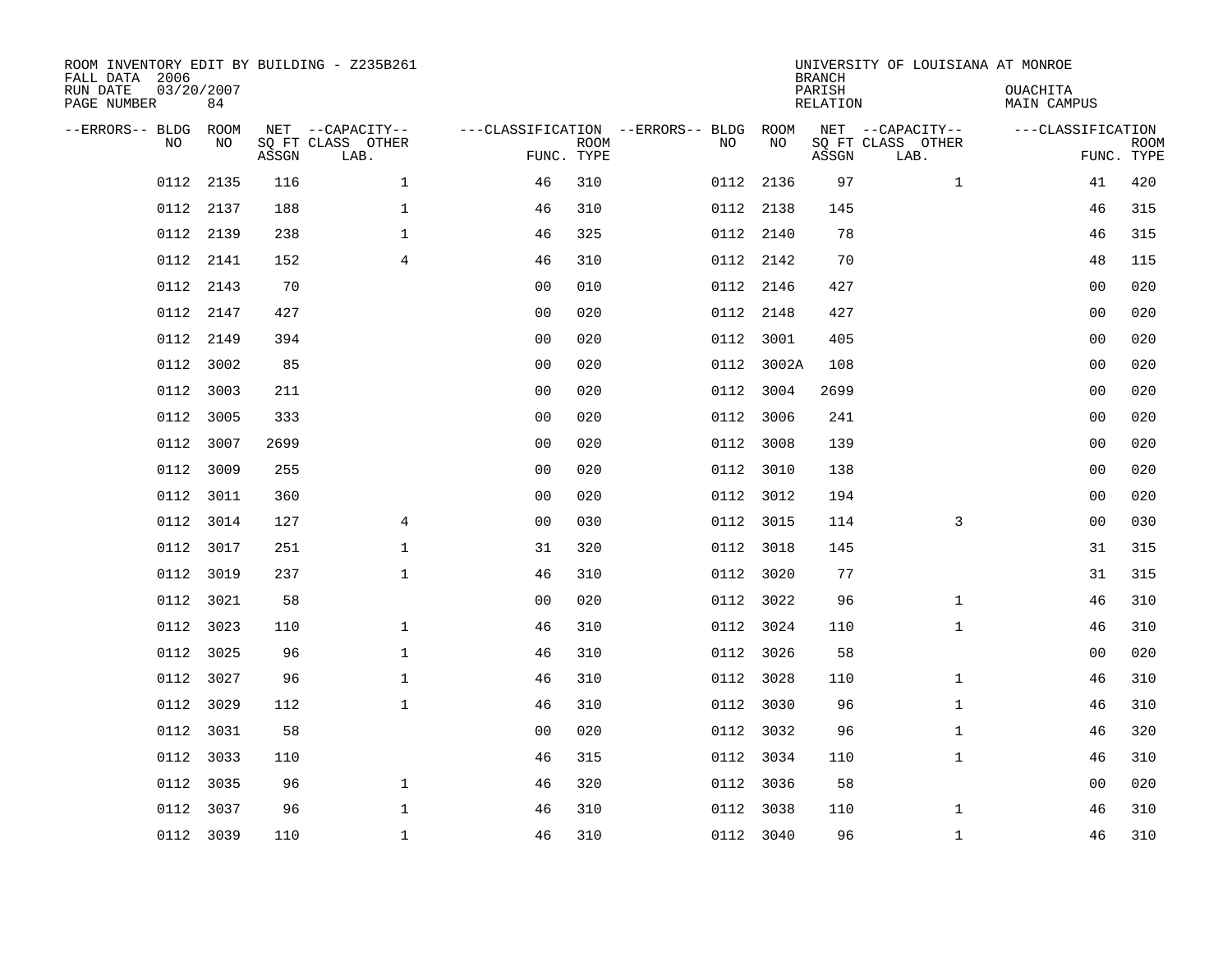| ROOM INVENTORY EDIT BY BUILDING - Z235B261<br>FALL DATA 2006<br>RUN DATE | 03/20/2007 |       |                                       |                |             |                                              |           | <b>BRANCH</b><br>PARISH | UNIVERSITY OF LOUISIANA AT MONROE     | OUACHITA           |             |
|--------------------------------------------------------------------------|------------|-------|---------------------------------------|----------------|-------------|----------------------------------------------|-----------|-------------------------|---------------------------------------|--------------------|-------------|
| PAGE NUMBER                                                              | 85         |       |                                       |                |             |                                              |           | <b>RELATION</b>         |                                       | <b>MAIN CAMPUS</b> |             |
| --ERRORS-- BLDG ROOM<br>NO                                               | NO         |       | NET --CAPACITY--<br>SQ FT CLASS OTHER |                | <b>ROOM</b> | ---CLASSIFICATION --ERRORS-- BLDG ROOM<br>NO | NO        |                         | NET --CAPACITY--<br>SQ FT CLASS OTHER | ---CLASSIFICATION  | <b>ROOM</b> |
|                                                                          |            | ASSGN | LAB.                                  |                | FUNC. TYPE  |                                              |           | ASSGN                   | LAB.                                  |                    | FUNC. TYPE  |
| 0112                                                                     | 3041       | 188   | $\mathbf 1$                           | 46             | 310         |                                              | 0112 3042 | 144                     |                                       | 46                 | 315         |
| 0112                                                                     | 3043       | 237   | $\mathbf 1$                           | 46             | 310         |                                              | 0112 3044 | 80                      |                                       | 46                 | 315         |
| 0112                                                                     | 3045       | 1339  | 40                                    | 11             | 110         |                                              | 0112 3046 | 706                     | 15                                    | 11                 | 220         |
| 0112                                                                     | 3046A      | 66    |                                       | 48             | 215         |                                              | 0112 3047 | 47                      |                                       | 48                 | 215         |
| 0112                                                                     | 3048       | 1313  | 40                                    | 11             | 210         |                                              | 0112 3049 | 1212                    | 39                                    | 11                 | 410         |
| 0112                                                                     | 3050       | 1154  | 40                                    | 11             | 410         |                                              | 0112 3051 | 1548                    | 36                                    | 11                 | 210         |
| 0112                                                                     | 3051A      | 362   |                                       | 64             | 710         |                                              | 0112 3052 | 362                     | 20                                    | 46                 | 350         |
| 0112                                                                     | 3053       | 1136  | 25                                    | 11             | 220         |                                              | 0112 3054 | 61                      |                                       | 00                 | 020         |
| 0112                                                                     | 3055       | 96    |                                       | 64             | 715         | 0112                                         | 3056      | 110                     | $\mathbf{1}$                          | 46                 | 310         |
| 0112                                                                     | 3057       | 110   | $\mathbf 1$                           | 46             | 310         |                                              | 0112 3058 | 96                      | $\mathbf{1}$                          | 46                 | 310         |
| 0112                                                                     | 3059       | 114   | 3                                     | 0 <sub>0</sub> | 030         | 0112                                         | 3060      | 114                     | 4                                     | 0 <sub>0</sub>     | 030         |
| 0112                                                                     | 3062       | 768   | 42                                    | 11             | 110         |                                              | 0112 3063 | 785                     | 52                                    | 11                 | 110         |
| 0112                                                                     | 3064       | 61    |                                       | 0 <sub>0</sub> | 020         | 0112                                         | 3065      | 96                      | $\mathbf{1}$                          | 46                 | 310         |
| 0112                                                                     | 3066       | 110   | $\mathbf 1$                           | 46             | 310         |                                              | 0112 3067 | 110                     | $\mathbf{1}$                          | 46                 | 325         |
| 0112                                                                     | 3068       | 96    | $\mathbf 1$                           | 46             | 310         | 0112                                         | 3069      | 61                      |                                       | 00                 | 020         |
| 0112                                                                     | 3070       | 96    | $\mathbf{1}$                          | 46             | 310         |                                              | 0112 3071 | 110                     | $\mathbf{1}$                          | 46                 | 310         |
| 0112                                                                     | 3072       | 110   | $\mathbf{1}$                          | 46             | 310         |                                              | 0112 3073 | 97                      | $\mathbf{1}$                          | 46                 | 310         |
| 0112                                                                     | 3074       | 73    |                                       | 0 <sub>0</sub> | 020         |                                              | 0112 3075 | 81                      | $\mathbf{1}$                          | 46                 | 310         |
|                                                                          | 0112 3076  | 81    | $\mathbf{1}$                          | 46             | 310         |                                              | 0112 3077 | 124                     | $\mathbf{1}$                          | 46                 | 310         |
|                                                                          | 0112 3078  | 124   | $\mathbf 1$                           | 46             | 310         |                                              | 0112 3079 | 81                      | $\mathbf{1}$                          | 46                 | 310         |
| 0112                                                                     | 3080       | 81    | 1                                     | 46             | 310         |                                              | 0112 3081 | 114                     | 4                                     | 00                 | 030         |
| 0112                                                                     | 3082       | 114   | 3                                     | 0 <sub>0</sub> | 030         |                                              | 0112 3084 | 722                     | 42                                    | 11                 | 110         |
|                                                                          | 0112 3085  | 128   | $\overline{4}$                        | 11             | 410         |                                              | 0112 3086 | 64                      |                                       | 48                 | 115         |
| 0112                                                                     | 3087       | 824   | 45                                    | 11             | 110         |                                              | 0112 3088 | 1241                    | 63                                    | 11                 | 110         |
| 0112                                                                     | 3089       | 59    |                                       | 48             | 115         | 0112                                         | 3090      | 621                     | 54                                    | 11                 | 110         |
|                                                                          | 0112 3091  | 1512  | 87                                    | 11             | 110         |                                              | 0112 3093 | 758                     | 45                                    | 11                 | 110         |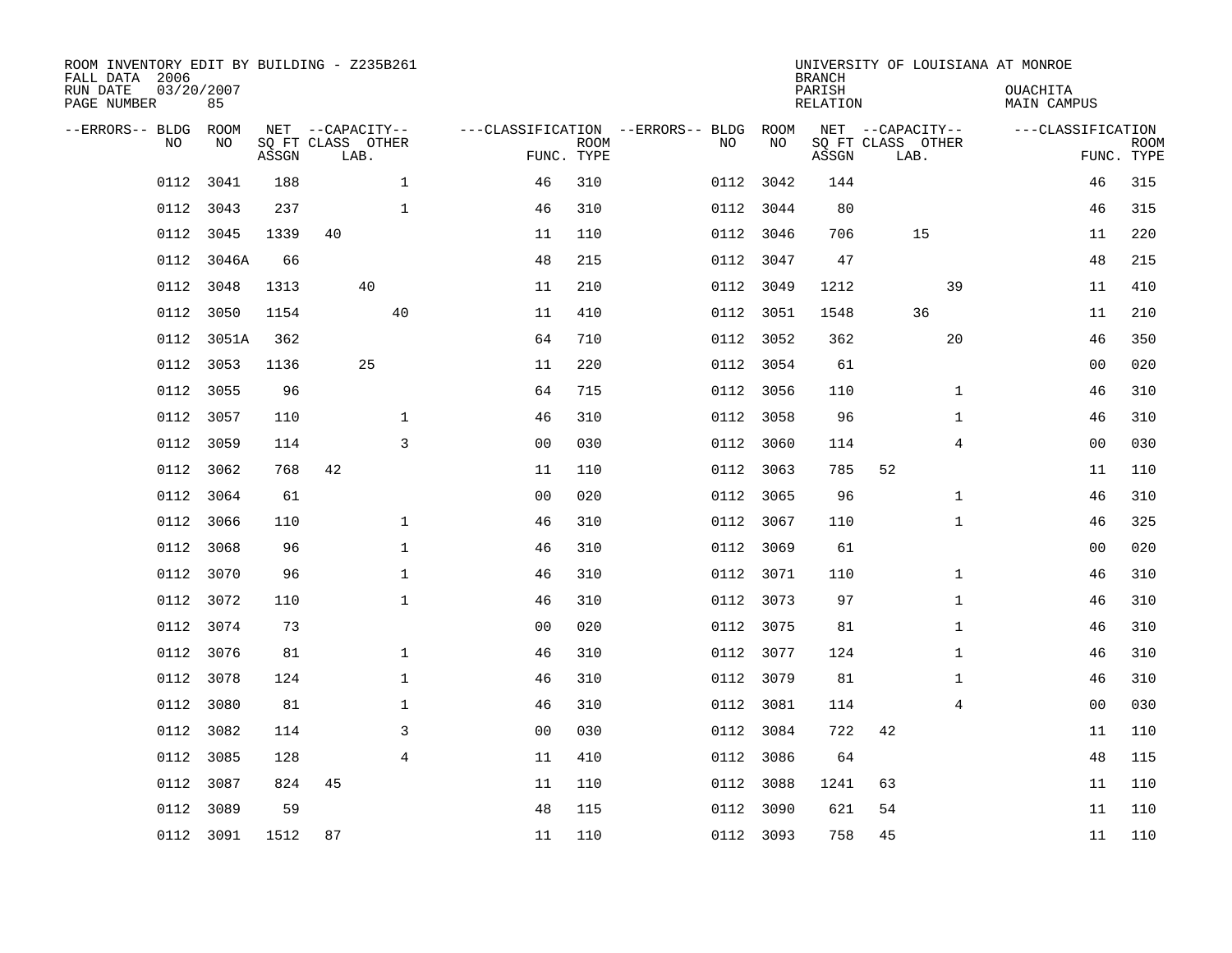| ROOM INVENTORY EDIT BY BUILDING - Z235B261<br>FALL DATA 2006<br>RUN DATE | 03/20/2007 |       |                                       |                |             |                                              |            | <b>BRANCH</b><br>PARISH                                 | UNIVERSITY OF LOUISIANA AT MONROE                                      | OUACHITA                                  |             |
|--------------------------------------------------------------------------|------------|-------|---------------------------------------|----------------|-------------|----------------------------------------------|------------|---------------------------------------------------------|------------------------------------------------------------------------|-------------------------------------------|-------------|
| PAGE NUMBER                                                              | 86         |       |                                       |                |             |                                              |            | <b>RELATION</b>                                         |                                                                        | <b>MAIN CAMPUS</b>                        |             |
| --ERRORS-- BLDG ROOM<br>NO                                               | NO         |       | NET --CAPACITY--<br>SQ FT CLASS OTHER |                | <b>ROOM</b> | ---CLASSIFICATION --ERRORS-- BLDG ROOM<br>NO | NO         |                                                         | NET --CAPACITY--<br>SQ FT CLASS OTHER                                  | ---CLASSIFICATION                         | <b>ROOM</b> |
|                                                                          |            | ASSGN | LAB.                                  |                | FUNC. TYPE  |                                              |            | ASSGN                                                   | LAB.                                                                   |                                           | FUNC. TYPE  |
| 0112                                                                     | 3094       | 758   | 32                                    | 11             | 110         |                                              | 0112 3095  | 1443 100                                                |                                                                        | 11                                        | 110         |
| 0112                                                                     | 3096       | 1233  | 72                                    | 11             | 110         |                                              | 0112 3097  | 40                                                      |                                                                        | 0 <sub>0</sub>                            | 020         |
| 0112                                                                     | 3098       | 138   | $\mathbf{1}$                          | 46             | 310         |                                              | 0112 3099  | 96                                                      | $\mathbf{1}$                                                           | 46                                        | 310         |
| 0112                                                                     | 3100       | 58    |                                       | 0 <sub>0</sub> | 020         |                                              | 0112 3101  | 96                                                      | $\mathbf{1}$                                                           | 46                                        | 310         |
| 0112                                                                     | 3102       | 110   | $\mathbf{1}$                          | 46             | 310         |                                              | 0112 3103  | 110                                                     | $\mathbf{1}$                                                           | 46                                        | 310         |
|                                                                          | 0112 3104  | 96    | $\mathbf 1$                           | 46             | 310         |                                              | 0112 3105  | 58                                                      |                                                                        | 00                                        | 020         |
| 0112                                                                     | 3106       | 96    | $\mathbf{1}$                          | 46             | 310         |                                              | 0112 3107  | 110                                                     | $\mathbf{1}$                                                           | 64                                        | 310         |
|                                                                          | 0112 3108  | 118   | $\mathbf{1}$                          | 64             | 310         |                                              | 0112 3109  | 96                                                      | $\mathbf{1}$                                                           | 64                                        | 310         |
| 0112                                                                     | 3110       | 58    |                                       | 0 <sub>0</sub> | 020         |                                              | 0112 3111  | 96                                                      | $\mathbf{1}$                                                           | 64                                        | 310         |
|                                                                          | 0112 3112  | 111   | $\mathbf 1$                           | 64             | 310         |                                              | 0112 3113  | 110                                                     | $\mathbf{1}$                                                           | 64                                        | 310         |
|                                                                          | 0112 3114  | 96    | $\mathbf{1}$                          | 64             | 310         |                                              | 0112 3115  | 58                                                      |                                                                        | 00                                        | 020         |
|                                                                          | 0112 3116  | 96    | $\mathbf 1$                           | 64             | 310         |                                              | 0112 3117  | 111                                                     | $\mathbf{1}$                                                           | 64                                        | 310         |
| 0112                                                                     | 3118       | 111   | $\mathbf 1$                           | 64             | 310         |                                              | 0112 3119  | 96                                                      | $\mathbf{1}$                                                           | 64                                        | 310         |
|                                                                          | 0112 3120  | 58    |                                       | 0 <sub>0</sub> | 020         |                                              | 0112 3121  | 96                                                      | $\mathbf{1}$                                                           | 46                                        | 310         |
|                                                                          | 0112 3122  | 110   | $\mathbf{1}$                          | 46             | 310         |                                              | 0112 3123  | 110                                                     | $\mathbf{1}$                                                           | 46                                        | 310         |
|                                                                          | 0112 3124  | 96    | $\mathbf{1}$                          | 46             | 315         |                                              | 0112 3125  | 188                                                     | $\mathbf{1}$                                                           | 46                                        | 310         |
|                                                                          | 0112 3126  | 80    | $\mathbf{1}$                          | 46             | 310         |                                              | 0112 3127  | 237                                                     | $\mathbf{1}$                                                           | 46                                        | 325         |
|                                                                          | 0112 3128  | 144   |                                       | 46             | 315         |                                              | 0112 3129  | 156                                                     | 5                                                                      | 46                                        | 315         |
|                                                                          | 0112 3130  | 68    |                                       | 46             | 315         |                                              | 0112 3131  | 70                                                      |                                                                        | 00                                        | 010         |
| 0112                                                                     | 3135       | 32    |                                       | 48             | 115         |                                              | 0112 3146  | 368                                                     |                                                                        | 00                                        | 020         |
|                                                                          | 0112 3147  | 368   |                                       | 0 <sub>0</sub> | 020         |                                              | 0112 3148  | 368                                                     |                                                                        | 00                                        | 020         |
| 0112                                                                     | 3149       | 370   |                                       | 0 <sub>0</sub> | 020         |                                              | 0112 4001  | 285                                                     |                                                                        | 0 <sub>0</sub>                            | 020         |
|                                                                          | 0112 4002  | 199   | $\mathbf{1}$                          | 73             | 310         |                                              | 0112 40031 | 108<br>TOTAL NUMBER CLASSROOMS<br>TOTAL NUMBER LABS 210 | TOTAL NET ASSIGN SQ. FT. IN ROOM FILE<br>TOTAL NUMBER SPECIAL LABS 220 | 71<br>85,591<br>23<br>$\overline{c}$<br>4 | 315         |
|                                                                          | 0113 0001  | 3052  |                                       | 0 <sub>0</sub> | 030         |                                              | 0113 0001A | 316                                                     |                                                                        | 00                                        | 030         |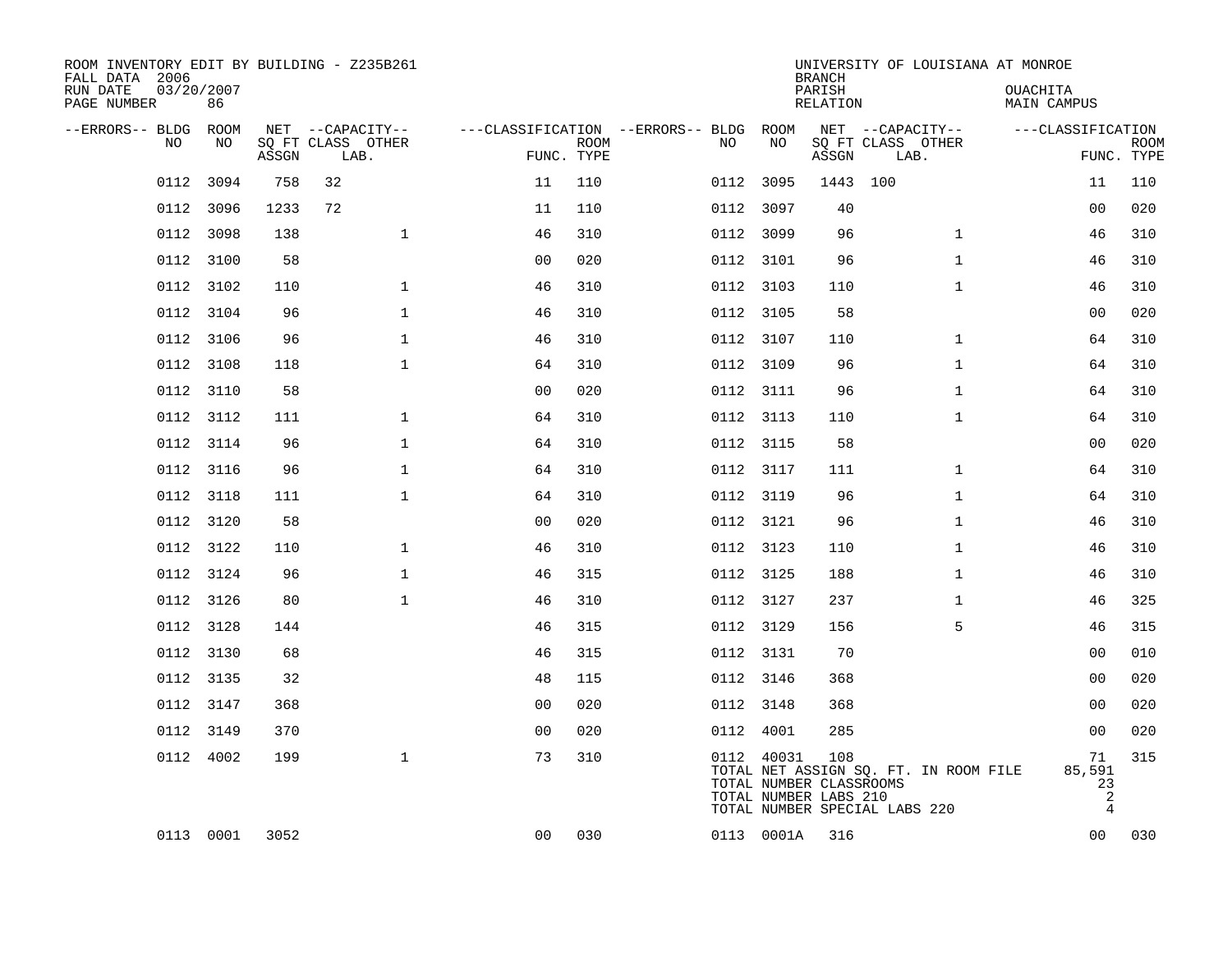| ROOM INVENTORY EDIT BY BUILDING - Z235B261<br>FALL DATA 2006 |                  |       |                           |                                   |                           |   |      |           | <b>BRANCH</b>      | UNIVERSITY OF LOUISIANA AT MONROE |                         |                           |
|--------------------------------------------------------------|------------------|-------|---------------------------|-----------------------------------|---------------------------|---|------|-----------|--------------------|-----------------------------------|-------------------------|---------------------------|
| RUN DATE<br>PAGE NUMBER                                      | 03/20/2007<br>87 |       |                           |                                   |                           |   |      |           | PARISH<br>RELATION |                                   | OUACHITA<br>MAIN CAMPUS |                           |
| --ERRORS-- BLDG                                              | ROOM             |       | NET --CAPACITY--          | ---CLASSIFICATION --ERRORS-- BLDG |                           |   |      | ROOM      |                    | NET --CAPACITY--                  | ---CLASSIFICATION       |                           |
| N <sub>O</sub>                                               | NO.              | ASSGN | SO FT CLASS OTHER<br>LAB. |                                   | <b>ROOM</b><br>FUNC. TYPE |   | NO.  | NO        | ASSGN              | SQ FT CLASS OTHER<br>LAB.         |                         | <b>ROOM</b><br>FUNC. TYPE |
| 0113                                                         | 0001B            | 196   |                           | 63                                | 730                       |   | 0113 | 0002      | 340                |                                   | 52                      | 525                       |
| 0113                                                         | 0003             | 172   |                           | 52                                | 525                       |   | 0113 | 0004      | 171                |                                   | 0 <sub>0</sub>          | 030                       |
| 0113                                                         | 0005             | 162   |                           | 0 <sub>0</sub>                    | 010                       |   | 0113 | 0006      | 340                | $\mathbf{1}$                      | 46                      | 320                       |
| 0113                                                         | 0007             | 156   |                           | 00                                | 020                       |   | 0113 | 0008      | 90                 | $\mathbf{1}$                      | 46                      | 310                       |
| 0113                                                         | 0009             | 110   | $\mathbf{1}$              | 46                                | 310                       |   | 0113 | 0010      | 113                | $\mathbf{1}$                      | 46                      | 310                       |
| 0113                                                         | 0011             | 123   | $\mathbf{1}$              | 46                                | 310                       |   |      | 0113 0012 | 32                 |                                   | 46                      | 315                       |
| 0113                                                         | 0013             | 129   |                           | 0 <sub>0</sub>                    | 020                       |   | 0113 | 0014      | 951                | 30                                | 11                      | 110                       |
| 0113                                                         | 0014S            | 63    |                           | 48                                | 115                       |   | 0113 | 0015      | 172                |                                   | 0 <sub>0</sub>          | 030                       |
| 0113                                                         | 0016             | 951   | 30                        | 11                                | 110                       |   | 0113 | 0017      | 172                |                                   | 63                      | 731                       |
| 0113                                                         | 0017A            | 171   |                           | 63                                | 731                       | 9 | 0113 | 0018      | 2852               | 55                                | 11                      | 110                       |
| 0113                                                         | 0019             | 172   |                           | 63                                | 731                       |   | 0113 | 0020      | 171                |                                   | 0 <sub>0</sub>          | 030                       |
| 0113                                                         | 0021             | 156   |                           | 0 <sub>0</sub>                    | 020                       |   | 0113 | 0022      | 90                 | $\mathbf{1}$                      | 46                      | 310                       |
| 0113                                                         | 0023             | 101   | $\mathbf 1$               | 46                                | 310                       |   | 0113 | 0024      | 113                | $\mathbf{1}$                      | 46                      | 310                       |
| 0113                                                         | 0025             | 123   | $\mathbf 1$               | 46                                | 310                       |   | 0113 | 0026      | 32                 |                                   | 46                      | 315                       |
| 0113                                                         | 0027             | 129   |                           | 0 <sub>0</sub>                    | 020                       |   | 0113 | 0028      | 172                |                                   | 00                      | 010                       |
| 0113                                                         | 0029             | 951   | 39                        | 11                                | 110                       |   | 0113 | 0029A     | 63                 |                                   | 48                      | 115                       |
| 0113                                                         | 0030A            | 147   |                           | 52                                | 525                       |   | 0113 | 0030B     | 165                |                                   | 0 <sub>0</sub>          | 030                       |
| 0113                                                         | 0031             | 951   | 30                        | 11                                | 110                       |   | 0113 | 0032      | 244                | $\mathbf{1}$                      | 00                      | 030                       |
| 0113                                                         | 0033             | 83    | $\mathbf 1$               | 0 <sub>0</sub>                    | 030                       |   |      | 0113 0034 | 63                 |                                   | 00                      | 020                       |
| 0113                                                         | 0034A            | 581   | 6                         | 0 <sub>0</sub>                    | 030                       |   | 0113 | 0035      | 2087               |                                   | 52                      | 525                       |
| 0113                                                         | 0036             | 73    |                           | 52                                | 525                       |   | 0113 | 0037      | 265                |                                   | 63                      | 731                       |
| 0113                                                         | 0038             | 171   |                           | 63                                | 731                       |   | 0113 | 0039      | 268                | $\mathbf{1}$                      | 46                      | 310                       |
| 0113                                                         | 0039A            | 83    |                           | 46                                | 315                       |   | 0113 | 0039B     | 235                | $\mathbf{1}$                      | 46                      | 325                       |
| 0113                                                         | 0039C            | 56    | $\mathbf{1}$              | 46                                | 315                       |   | 0113 | 0040      | 320                | 12                                | 46                      | 350                       |
| 0113                                                         | 0041             | 129   |                           | 0 <sub>0</sub>                    | 020                       |   | 0113 | 0042      | 171                |                                   | 0 <sub>0</sub>          | 030                       |
|                                                              | 0113 0043        | 510   |                           | 46                                | 731                       |   |      | 0113 0044 | 2440               | 50                                | 11                      | 520                       |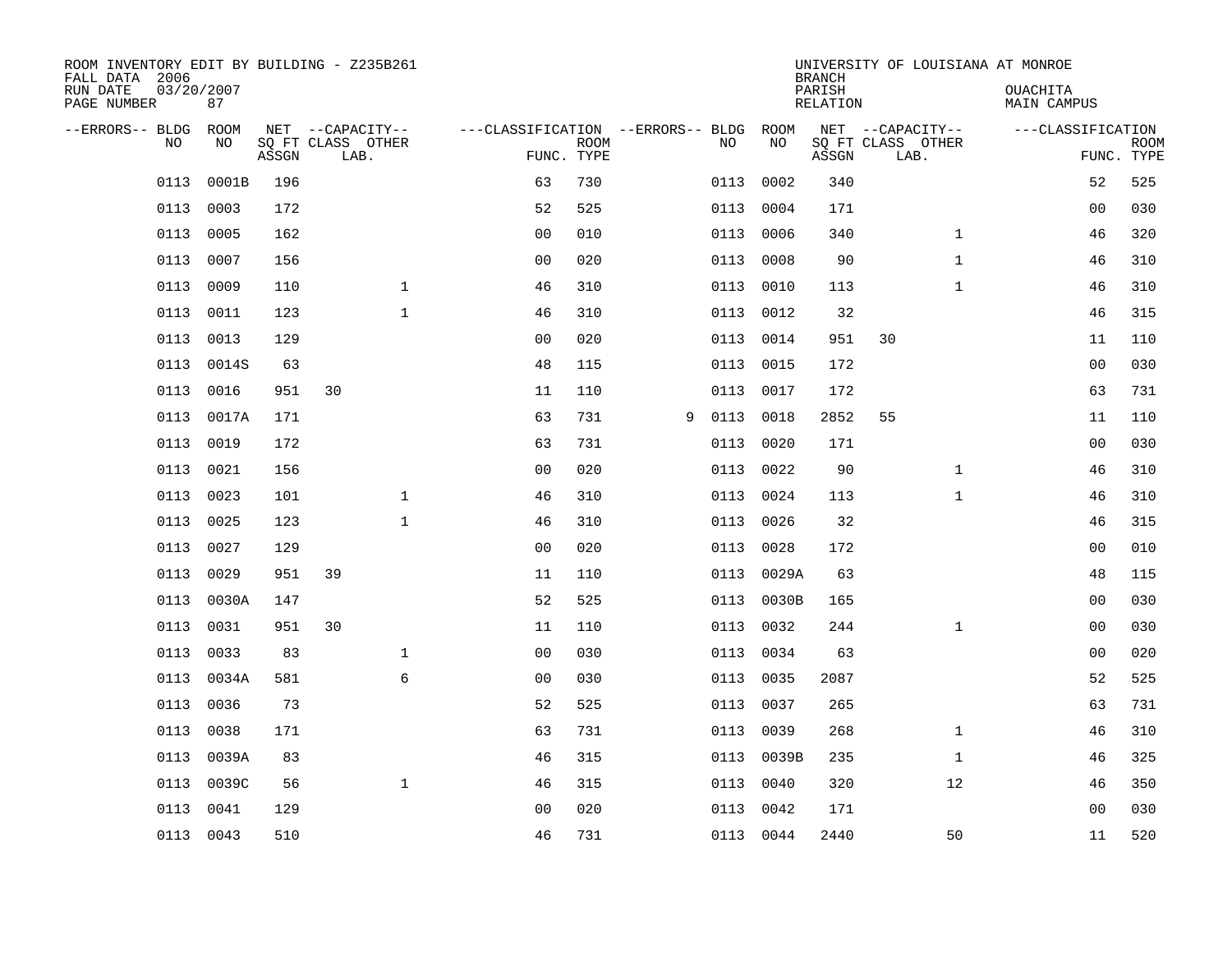| ROOM INVENTORY EDIT BY BUILDING - Z235B261<br>FALL DATA 2006 |                  |       |                           |                |             |                                        |            | <b>BRANCH</b>      | UNIVERSITY OF LOUISIANA AT MONROE |                                |                           |
|--------------------------------------------------------------|------------------|-------|---------------------------|----------------|-------------|----------------------------------------|------------|--------------------|-----------------------------------|--------------------------------|---------------------------|
| RUN DATE<br>PAGE NUMBER                                      | 03/20/2007<br>88 |       |                           |                |             |                                        |            | PARISH<br>RELATION |                                   | <b>OUACHITA</b><br>MAIN CAMPUS |                           |
| --ERRORS-- BLDG ROOM                                         |                  |       | NET --CAPACITY--          |                |             | ---CLASSIFICATION --ERRORS-- BLDG ROOM |            |                    | NET --CAPACITY--                  | ---CLASSIFICATION              |                           |
| NO                                                           | NO               | ASSGN | SQ FT CLASS OTHER<br>LAB. | FUNC. TYPE     | <b>ROOM</b> | NO                                     | NO         | ASSGN              | SQ FT CLASS OTHER<br>LAB.         |                                | <b>ROOM</b><br>FUNC. TYPE |
| 0113                                                         | 0044A            | 120   | $\mathbf{1}$              | 46             | 310         | 0113                                   | 0045       | 951                | 27                                | 46                             | 350                       |
| 0113                                                         | 0045A            | 110   |                           | 52             | 525         | 0113                                   | 0045B      | 252                | 7                                 | 52                             | 525                       |
| 0113                                                         | 0045C            | 196   |                           | 52             | 525         | 0113                                   | 0046       | 340                |                                   | 52                             | 525                       |
| 0113                                                         | 0047             | 1250  | 21                        | 52             | 525         | 0113                                   | 0048       | 129                |                                   | 0 <sub>0</sub>                 | 020                       |
| 0113                                                         | 0049             | 171   |                           | 63             | 731         | 0113                                   | 0050       | 575                | 3                                 | 52                             | 520                       |
| 0113                                                         | 0050A 1191       |       | 20                        | 52             | 525         |                                        | 0113 0050B | 1654               | 20                                | 52                             | 525                       |
| 0113                                                         | 0050C            | 951   | 5                         | 52             | 520         | 0113                                   | 0051       | 171                |                                   | 0 <sub>0</sub>                 | 030                       |
| 0113                                                         | 0052             | 510   |                           | 63             | 730         | 0113                                   | 0053       | 966                |                                   | 0 <sub>0</sub>                 | 020                       |
| 0113                                                         | 0054             | 160   |                           | 0 <sub>0</sub> | 020         | 0113                                   | 0055       | 4200               |                                   | 00                             | 020                       |
| 0113                                                         | 0056             | 590   |                           | 0 <sub>0</sub> | 020         | 0113                                   | 0057       | 160                |                                   | 00                             | 020                       |
| 0113                                                         | 0058             | 12601 |                           | 52             | 520         | 0113                                   |            | 0100 15318         |                                   | 0 <sub>0</sub>                 | 020                       |
| 0113                                                         | 0100A            | 790   |                           | 0 <sub>0</sub> | 020         | 0113                                   | 0100B      | 790                |                                   | 0 <sub>0</sub>                 | 020                       |
| 0113                                                         | 0101             | 134   | $\mathbf 1$               | 46             | 310         | 0113                                   | 0101A      | 43                 |                                   | 46                             | 315                       |
| 0113                                                         | 0102             | 134   | $\mathbf 1$               | 46             | 310         | 0113                                   | 0103       | 261                | 6                                 | 93                             | 660                       |
| 0113                                                         | 0103A            | 196   |                           | 93             | 665         | 0113                                   | 0104       | 280                | 6                                 | 0 <sub>0</sub>                 | 030                       |
| 0113                                                         | 0104A            | 36    |                           | 63             | 730         | 0113                                   | 0105       | 289                | 4                                 | 00                             | 030                       |
|                                                              | 0113 0105A       | 79    |                           | 63             | 730         |                                        | 0113 0106  | 157                | $\mathbf{1}$                      | 46                             | 310                       |
| 0113                                                         | 0106A            | 129   |                           | 46             | 315         | 0113                                   | 0106B      | 85                 | $\mathbf{1}$                      | 46                             | 315                       |
| 0113                                                         | 0106C            | 157   | $\mathbf{1}$              | 46             | 325         |                                        | 0113 0106D | 85                 | $\mathbf{1}$                      | 46                             | 310                       |
| 0113                                                         | 0106E            | 50    | $\mathbf 1$               | 46             | 310         | 0113                                   | 0106F      | 50                 | $\mathbf{1}$                      | 46                             | 310                       |
| 0113                                                         | 0107             | 265   | $\mathbf 1$               | 46             | 310         |                                        | 0113 0107A | 193                | $\mathbf{1}$                      | 46                             | 310                       |
| 0113                                                         | 0108             | 165   | $\mathbf{1}$              | 46             | 310         | 0113                                   | 0108A      | 82                 |                                   | 46                             | 315                       |
| 0113                                                         | 0109             | 146   |                           | 52             | 315         |                                        | 0113 0111  | 289                | 6                                 | 0 <sub>0</sub>                 | 030                       |
| 0113                                                         | 0111A            | 129   |                           | 63             | 730         | 0113                                   | 0112       | 289                | 4                                 | 00                             | 030                       |
|                                                              | 0113 0113        | 263   | 6                         | 93             | 660         |                                        | 0113 0113A | 193                |                                   | 93                             | 665                       |
|                                                              | 0113 0114        | 247   | $\mathbf{1}$              | 46             | 310         |                                        | 0113 0114A | 27                 |                                   | 46                             | 315                       |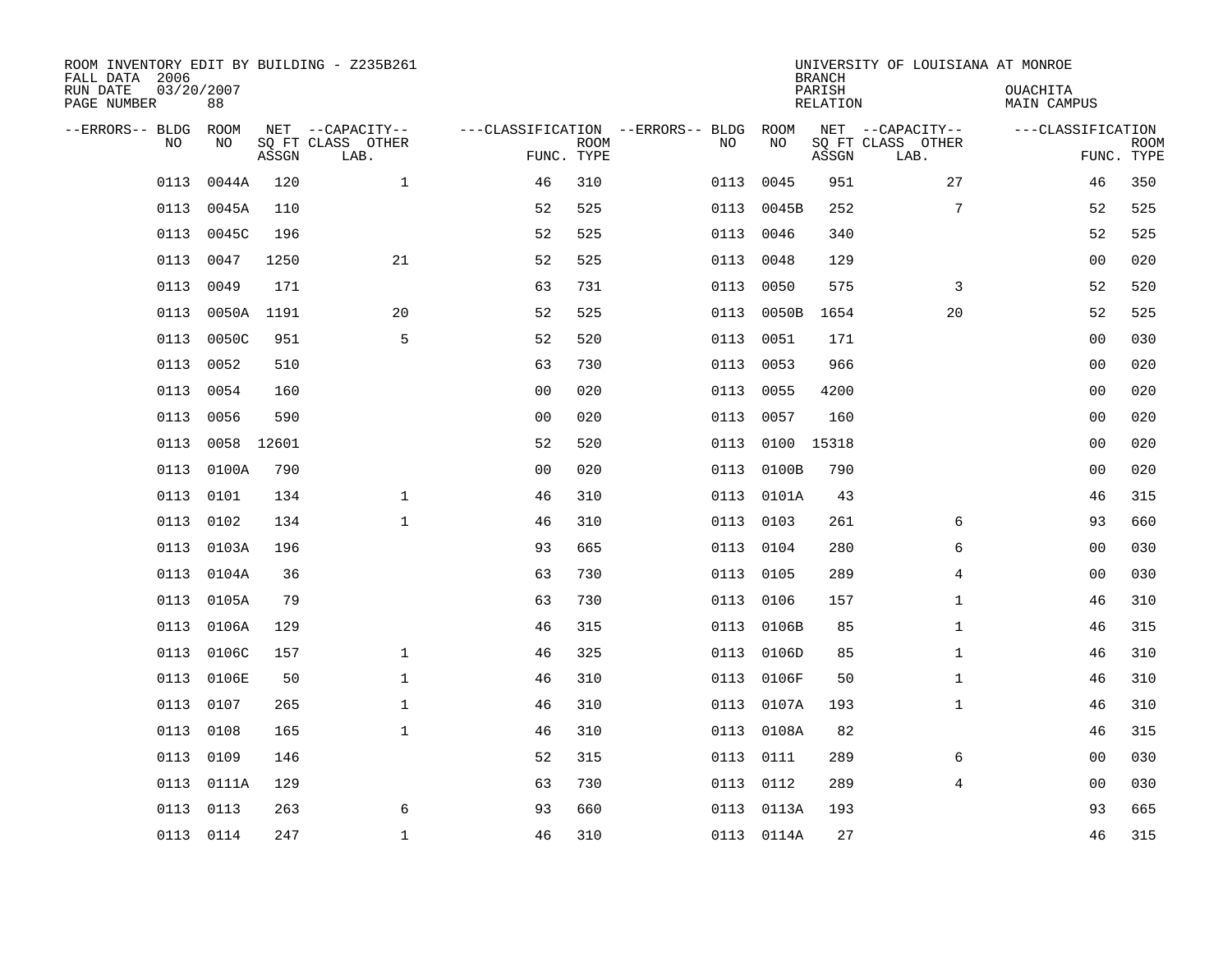| ROOM INVENTORY EDIT BY BUILDING - Z235B261<br>FALL DATA 2006 |            |       |                           |                                        |             |           |                 | <b>BRANCH</b>                                    | UNIVERSITY OF LOUISIANA AT MONROE                                              |                                |                           |
|--------------------------------------------------------------|------------|-------|---------------------------|----------------------------------------|-------------|-----------|-----------------|--------------------------------------------------|--------------------------------------------------------------------------------|--------------------------------|---------------------------|
| 03/20/2007<br>RUN DATE<br>PAGE NUMBER                        | 89         |       |                           |                                        |             |           |                 | PARISH<br>RELATION                               |                                                                                | <b>OUACHITA</b><br>MAIN CAMPUS |                           |
| --ERRORS-- BLDG ROOM                                         |            |       | NET --CAPACITY--          | ---CLASSIFICATION --ERRORS-- BLDG ROOM |             |           |                 |                                                  | NET --CAPACITY--                                                               | ---CLASSIFICATION              |                           |
| NO                                                           | NO         | ASSGN | SQ FT CLASS OTHER<br>LAB. | FUNC. TYPE                             | <b>ROOM</b> | NO        | NO              | ASSGN                                            | SQ FT CLASS OTHER<br>LAB.                                                      |                                | <b>ROOM</b><br>FUNC. TYPE |
| 0113                                                         | 0115       | 119   |                           | 0 <sub>0</sub>                         | 010         | 0113      | 0117            | 289                                              | 6                                                                              | 00                             | 030                       |
| 0113                                                         | 0117A      | 129   |                           | 63                                     | 730         | 0113      | 0118            | 289                                              | 4                                                                              | 00                             | 030                       |
| 0113                                                         | 0119       | 157   | $\mathbf{1}$              | 46                                     | 310         |           | 0113 0119A      | 129                                              |                                                                                | 52                             | 525                       |
| 0113                                                         | 0119B      | 298   | $\mathbf 1$               | 46                                     | 325         |           | 0113 0119C      | 147                                              | $\mathbf{1}$                                                                   | 46                             | 310                       |
| 0113                                                         | 0119D      | 70    | $\mathbf{1}$              | 46                                     | 310         | 0113 0121 |                 | 289                                              | 6                                                                              | 0 <sub>0</sub>                 | 030                       |
| 0113                                                         | 0121A      | 36    |                           | 52                                     | 525         | 0113 0122 |                 | 289                                              | $\overline{4}$                                                                 | 0 <sub>0</sub>                 | 030                       |
|                                                              | 0113 0122A | 79    |                           | 63                                     | 730         | 0113 0123 |                 | 127                                              | $\mathbf{1}$                                                                   | 46                             | 310                       |
|                                                              | 0113 0123A | 93    | $\mathbf{1}$              | 46                                     | 310         |           | 0113 0123B      | 180                                              | $\mathbf{1}$                                                                   | 46                             | 310                       |
| 0113                                                         | 0123C      | 246   | 2                         | 46                                     | 315         | 0113      | 0123D           | 98                                               | $\mathbf{1}$                                                                   | 46                             | 310                       |
|                                                              | 0113 0124  | 35    |                           | 93                                     | 660         |           | 0113 0200 40492 | TOTAL NUMBER CLASSROOMS<br>TOTAL NUMBER LABS 210 | 7085<br>TOTAL NET ASSIGN SQ. FT. IN ROOM FILE<br>TOTAL NUMBER SPECIAL LABS 220 | 93<br>82,421<br>5              | 523                       |
|                                                              | 0114 0101  | 71    |                           | 52                                     | 525         | 0114 0102 |                 | 335                                              |                                                                                | 00                             | 020                       |
|                                                              | 0114 0103  | 335   |                           | 0 <sub>0</sub>                         | 020         | 0114 0104 |                 | 268                                              |                                                                                | 00                             | 030                       |
|                                                              | 0114 0105  | 193   | 5                         | 52                                     | 525         | 0114 0106 |                 | 215                                              | $\overline{2}$                                                                 | 52                             | 525                       |
|                                                              | 0114 0107  | 94    | 2                         | 63                                     | 315         | 0114 0108 |                 | 100                                              |                                                                                | 63                             | 755                       |
|                                                              | 0114 0109  | 1014  |                           | 63                                     | 755         |           | 0114 0109A      | 225                                              | 2                                                                              | 63                             | 750                       |
|                                                              | 0114 0110  | 203   |                           | 63                                     | 755         | 0114 0111 |                 | 164                                              |                                                                                | 0 <sub>0</sub>                 | 020                       |
|                                                              | 0114 0111A | 57    |                           | 63                                     | 315         | 0114 0112 |                 | 104                                              | 5                                                                              | 63                             | 315                       |
|                                                              | 0114 0113  | 173   |                           | 63                                     | 755         | 0114 0114 |                 | 172                                              | $\overline{4}$                                                                 | 63                             | 750                       |
|                                                              | 0114 0121  | 38    |                           | 0 <sub>0</sub>                         | 010         | 0114 0122 |                 | 341                                              |                                                                                | 63                             | 315                       |
|                                                              | 0114 0122A | 523   | 2                         | 63                                     | 750         | 0114 0123 |                 | 2000                                             | 8                                                                              | 63                             | 750                       |
|                                                              | 0114 0123A | 43    |                           | 63                                     | 315         |           | 0114 0123B      | 175                                              | $\mathbf{1}$                                                                   | 63                             | 310                       |
|                                                              | 0114 0124  | 1811  | 9                         | 63                                     | 750         | 0114 0126 |                 | 347                                              | 3                                                                              | 46                             | 325                       |
|                                                              | 0114 0127  | 164   |                           | 00                                     | 020         | 0114 0128 |                 | 215                                              | 4                                                                              | 00                             | 030                       |
|                                                              | 0114 0129  | 193   | 4                         | 0 <sub>0</sub>                         | 030         | 0114 0130 |                 | 93                                               | 4                                                                              | 52                             | 525                       |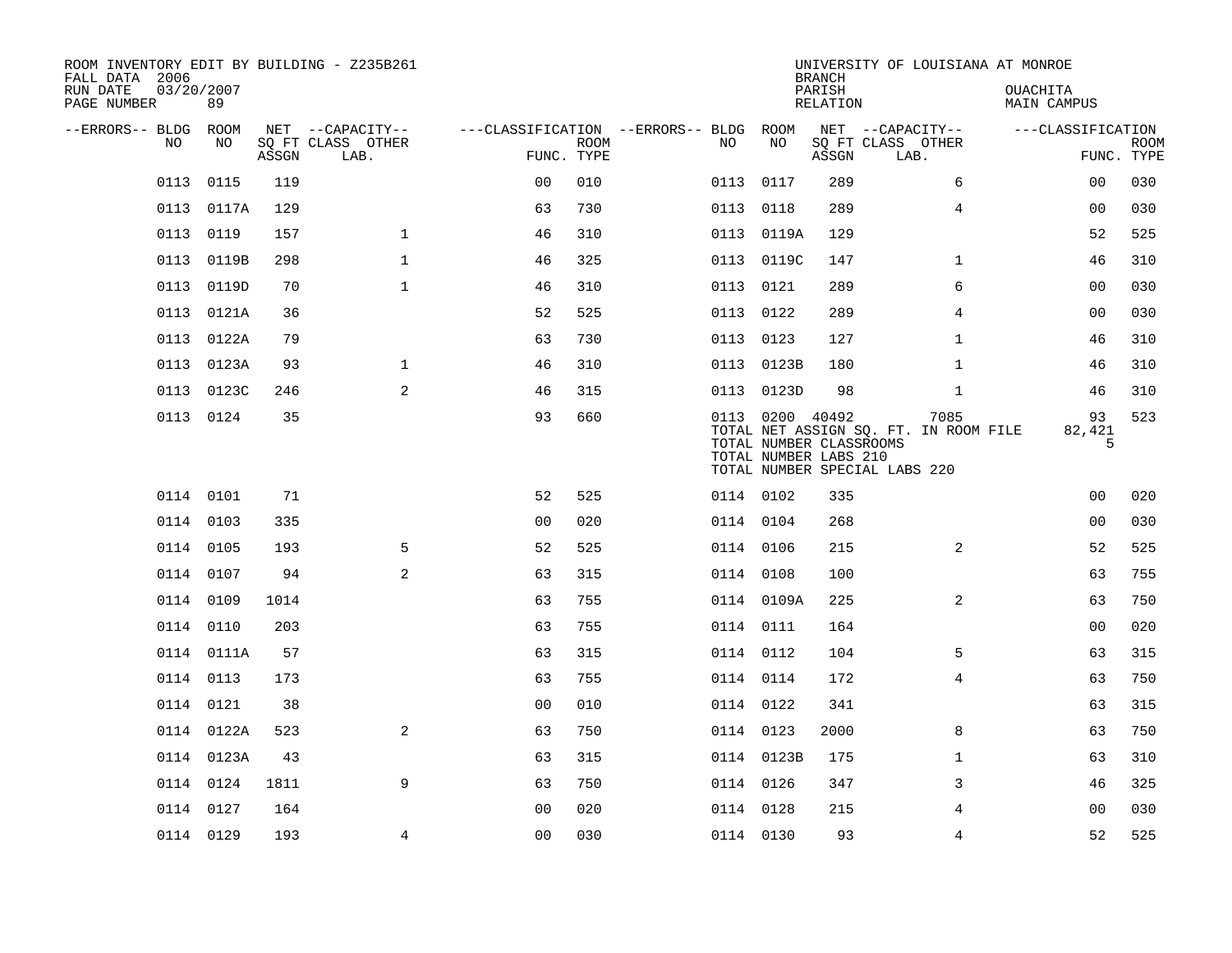| ROOM INVENTORY EDIT BY BUILDING - Z235B261<br>FALL DATA 2006 |                  |       |                           |                |                           |                                        |            | <b>BRANCH</b>                                    | UNIVERSITY OF LOUISIANA AT MONROE                                      |                         |                           |
|--------------------------------------------------------------|------------------|-------|---------------------------|----------------|---------------------------|----------------------------------------|------------|--------------------------------------------------|------------------------------------------------------------------------|-------------------------|---------------------------|
| RUN DATE<br>PAGE NUMBER                                      | 03/20/2007<br>90 |       |                           |                |                           |                                        |            | PARISH<br>RELATION                               |                                                                        | OUACHITA<br>MAIN CAMPUS |                           |
| --ERRORS-- BLDG ROOM                                         |                  |       | NET --CAPACITY--          |                |                           | ---CLASSIFICATION --ERRORS-- BLDG ROOM |            |                                                  | NET --CAPACITY--                                                       | ---CLASSIFICATION       |                           |
| NO                                                           | NO               | ASSGN | SQ FT CLASS OTHER<br>LAB. |                | <b>ROOM</b><br>FUNC. TYPE | NO                                     | NO         | ASSGN                                            | SQ FT CLASS OTHER<br>LAB.                                              |                         | <b>ROOM</b><br>FUNC. TYPE |
|                                                              | 0114 0131        | 100   |                           | 52             | 525                       | 0114 0132                              |            | 655                                              | 38                                                                     | 52                      | 525                       |
|                                                              | 0114 0133        | 115   |                           | 52             | 525                       | 0114 0134                              |            | 961                                              |                                                                        | 52                      | 525                       |
|                                                              | 0114 0134A       | 41    |                           | 52             | 525                       | 0114 0135                              |            | 154                                              |                                                                        | 52                      | 525                       |
|                                                              | 0114 0200        | 252   | $\mathbf{1}$              | 63             | 325                       | 0114 0201                              |            | 606                                              | 3                                                                      | 63                      | 310                       |
| 0114                                                         | 0202             | 48    |                           | 63             | 315                       | 0114 0203                              |            | 48                                               |                                                                        | 63                      | 315                       |
|                                                              | 0114 0204        | 225   | $\mathbf{1}$              | 63             | 310                       | 0114 0206                              |            | 132                                              | $\mathbf{1}$                                                           | 63                      | 310                       |
|                                                              | 0114 0207        | 23    |                           | 63             | 315                       | 0114 0208                              |            | 47                                               |                                                                        | 63                      | 315                       |
|                                                              | 0114 0209        | 224   |                           | 63             | 315                       |                                        | 0114 0210  | 61                                               |                                                                        | 63                      | 315                       |
| 0114                                                         | 0211             | 112   |                           | 0 <sub>0</sub> | 020                       | 0114 0212                              |            | 120                                              |                                                                        | 63                      | 315                       |
|                                                              | 0114 0213        | 247   | 1                         | 63             | 310                       | 0114 0214                              |            | 252                                              | $\mathbf{1}$                                                           | 63                      | 310                       |
| 0114                                                         | 0215             | 107   | $\mathbf 1$               | 63             | 315                       |                                        | 0114 0215A | 94                                               | $\mathbf{1}$                                                           | 63                      | 315                       |
|                                                              | 0114 0216        | 201   | 2                         | 63             | 315                       | 0114 0217                              |            | 187                                              |                                                                        | 63                      | 315                       |
|                                                              | 0114 0218        | 558   | 15                        | 11             | 110                       | 0114 0219                              |            | 936                                              |                                                                        | 11                      | 515                       |
|                                                              | 0114 0220        | 134   | $\mathbf 1$               | 46             | 310                       | 0114 0221                              |            | 134                                              | $\mathbf{1}$                                                           | 46                      | 310                       |
|                                                              | 0114 0222        | 134   | $\mathbf{1}$              | 46             | 310                       | 0114 0223                              |            | 215                                              | $\mathbf{1}$                                                           | 46                      | 310                       |
|                                                              | 0114 0224        | 285   | $\mathbf 1$               | 46             | 310                       | 0114 0225                              |            | 410                                              |                                                                        | 00                      | 020                       |
|                                                              | 0114 0226        | 97    | $\mathbf{1}$              | 0 <sub>0</sub> | 030                       | 0114 0227                              |            | 112                                              |                                                                        | 00                      | 020                       |
|                                                              | 0114 0228        | 371   |                           | 11             | 515                       | 0114 0229                              |            | 197                                              | 4                                                                      | 11                      | 410                       |
|                                                              | 0114 0230        | 556   | 15                        | 11             | 110                       | 0114 0231                              |            | 320                                              |                                                                        | 11                      | 515                       |
|                                                              | 0114 0300        | 99    | 2                         | 52             | 525                       | 0114 0301                              |            | 166                                              | 2                                                                      | 52                      | 525                       |
|                                                              | 0114 0302        | 46    |                           | 52             | 525                       | 0114 0303                              |            | 127                                              | 2                                                                      | 52                      | 525                       |
|                                                              | 0114 0304 12540  |       | 2700                      | 93             | 523                       |                                        |            | TOTAL NUMBER CLASSROOMS<br>TOTAL NUMBER LABS 210 | TOTAL NET ASSIGN SQ. FT. IN ROOM FILE<br>TOTAL NUMBER SPECIAL LABS 220 | 29,672<br>2             |                           |
|                                                              | 0115 0100        | 2469  |                           | 82             | 082                       | 0115 0101                              |            | 102                                              |                                                                        | 82                      | 082                       |
|                                                              | 0115 0102        | 250   |                           | 0 <sub>0</sub> | 020                       | 0115 0103                              |            | 789                                              |                                                                        | 82                      | 082                       |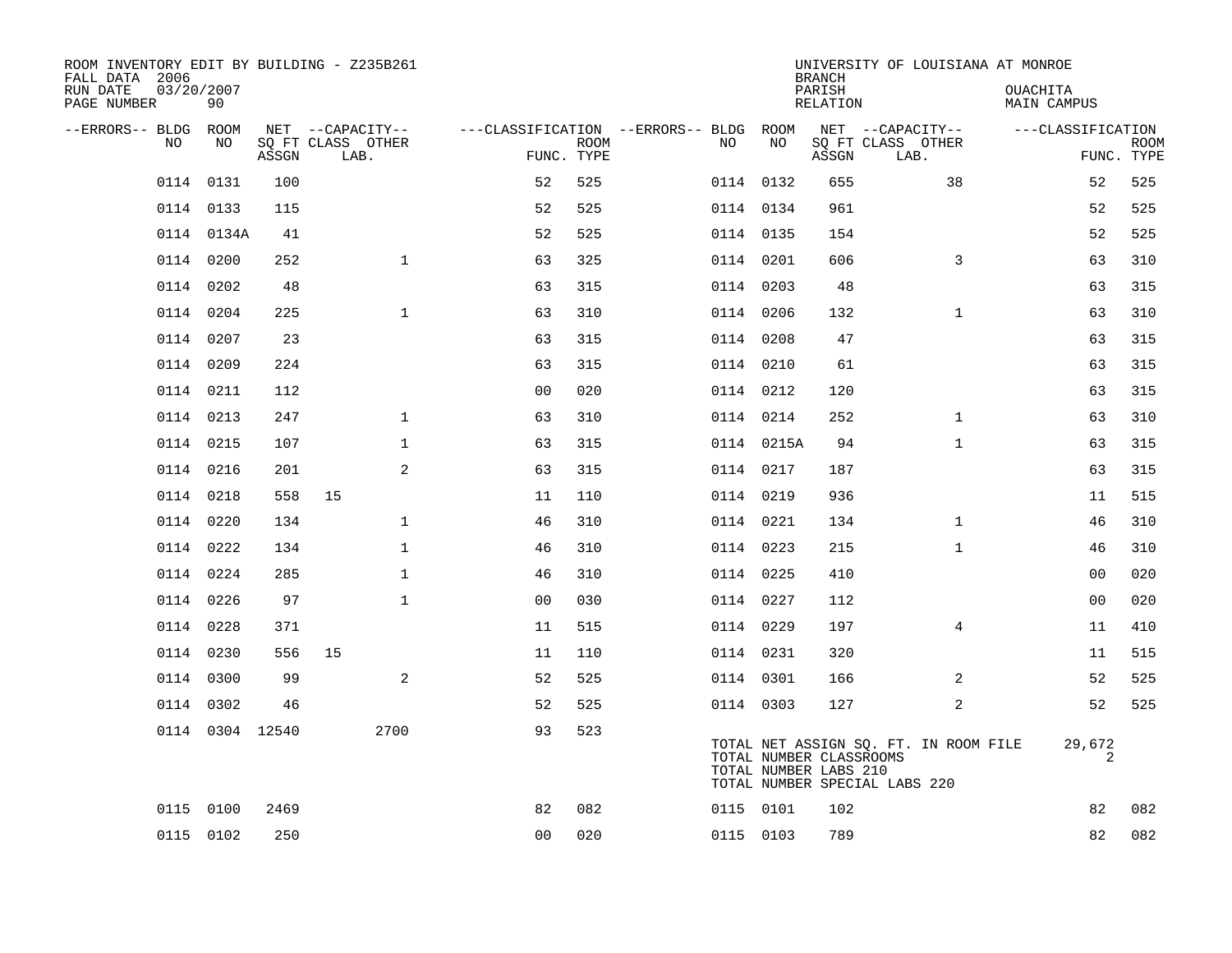| ROOM INVENTORY EDIT BY BUILDING - Z235B261<br>FALL DATA 2006 |                  |       |                           |                                        |             |           | <b>BRANCH</b> | UNIVERSITY OF LOUISIANA AT MONROE |                           |                                |                           |
|--------------------------------------------------------------|------------------|-------|---------------------------|----------------------------------------|-------------|-----------|---------------|-----------------------------------|---------------------------|--------------------------------|---------------------------|
| RUN DATE<br>PAGE NUMBER                                      | 03/20/2007<br>91 |       |                           |                                        |             |           |               | PARISH<br><b>RELATION</b>         |                           | OUACHITA<br><b>MAIN CAMPUS</b> |                           |
| --ERRORS-- BLDG ROOM                                         |                  |       | NET --CAPACITY--          | ---CLASSIFICATION --ERRORS-- BLDG ROOM |             |           |               |                                   | NET --CAPACITY--          | ---CLASSIFICATION              |                           |
| NO                                                           | NO               | ASSGN | SQ FT CLASS OTHER<br>LAB. | FUNC. TYPE                             | <b>ROOM</b> | NO        | NO            | ASSGN                             | SQ FT CLASS OTHER<br>LAB. |                                | <b>ROOM</b><br>FUNC. TYPE |
| 0115                                                         | 0103A            | 94    |                           | 82                                     | 082         | 0115      | 0104B         | 132                               |                           | 82                             | 082                       |
| 0115                                                         | 0105             | 628   |                           | 82                                     | 082         | 0115 0106 |               | 1467                              |                           | 82                             | 082                       |
| 0115                                                         | 0107             | 192   |                           | 82                                     | 082         | 0115 0108 |               | 233                               |                           | 82                             | 082                       |
| 0115                                                         | 0109             | 32    |                           | 82                                     | 082         |           | 0115 0112A    | 31                                |                           | 82                             | 082                       |
| 0115                                                         | 0113             | 32    |                           | 82                                     | 082         |           | 0115 0114A    | 31                                |                           | 82                             | 082                       |
| 0115                                                         | 0115             | 486   |                           | 82                                     | 082         | 0115 0116 |               | 71                                |                           | 82                             | 082                       |
| 0115                                                         | 0116A            | 71    |                           | 82                                     | 082         | 0115 0117 |               | 56                                |                           | 82                             | 082                       |
| 0115                                                         | 0117B            | 151   |                           | 82                                     | 082         |           | 0115 0118A    | 151                               |                           | 82                             | 082                       |
| 0115                                                         | 0119             | 56    |                           | 82                                     | 082         | 0115      | 0119B         | 72                                |                           | 82                             | 082                       |
| 0115                                                         | 0120             | 116   |                           | 82                                     | 082         |           | 0115 0121     | 5250                              |                           | 82                             | 082                       |
| 0115                                                         | 0122A            | 689   |                           | 82                                     | 082         | 0115 0123 |               | 42                                |                           | 0 <sub>0</sub>                 | 030                       |
| 0115                                                         | 0124             | 2489  |                           | 82                                     | 082         |           | 0115 0125A    | 66                                |                           | 82                             | 082                       |
| 0115                                                         | 0126B            | 169   |                           | 82                                     | 082         | 0115      | 0126C         | 152                               |                           | 82                             | 082                       |
| 0115                                                         | 0127D            | 108   |                           | 82                                     | 082         | 0115 0128 |               | 120                               |                           | 82                             | 082                       |
| 0115                                                         | 0128A            | 485   |                           | 82                                     | 082         |           | 0115 0128B    | 101                               |                           | 82                             | 082                       |
| 0115                                                         | 0128E            | 79    |                           | 82                                     | 082         |           | 0115 0128F    | 140                               |                           | 82                             | 082                       |
| 0115                                                         | 0128G            | 108   |                           | 82                                     | 082         | 0115      | 0128H         | 108                               |                           | 82                             | 082                       |
| 0115                                                         | 0129             | 54    |                           | 82                                     | 082         |           | 0115 0129A    | 154                               |                           | 82                             | 082                       |
|                                                              | 0115 0130        | 2393  |                           | 82                                     | 082         |           | 0115 0130A    | 336                               |                           | 82                             | 082                       |
| 0115                                                         | 0130B            | 245   |                           | 82                                     | 082         | 0115 0131 |               | 50                                |                           | 0 <sub>0</sub>                 | 020                       |
|                                                              | 0115 0131C       | 34    |                           | 82                                     | 082         | 0115 0132 |               | 340                               | 5                         | 62                             | 310                       |
| 0115                                                         | 0132A            | 118   |                           | 82                                     | 082         |           | 0115 0133A    | 162                               | $\mathbf{1}$              | 62                             | 325                       |
|                                                              | 0115 0133B       | 58    | $\mathbf{1}$              | 62                                     | 315         |           | 0115 0134C    | 93                                |                           | 62                             | 315                       |
| 0115                                                         | 0134D            | 44    |                           | 62                                     | 315         | 0115 0135 |               | 388                               |                           | 50                             | 315                       |
|                                                              | 0115 0135E       | 30    | $\mathbf{1}$              | 62                                     | 315         | 0115 0136 |               | 147                               | 2                         | 52                             | 310                       |
|                                                              | 0115 0137        | 74    | $\mathbf{1}$              | 52                                     | 310         | 0115 0138 |               | 67                                |                           | 50                             | 315                       |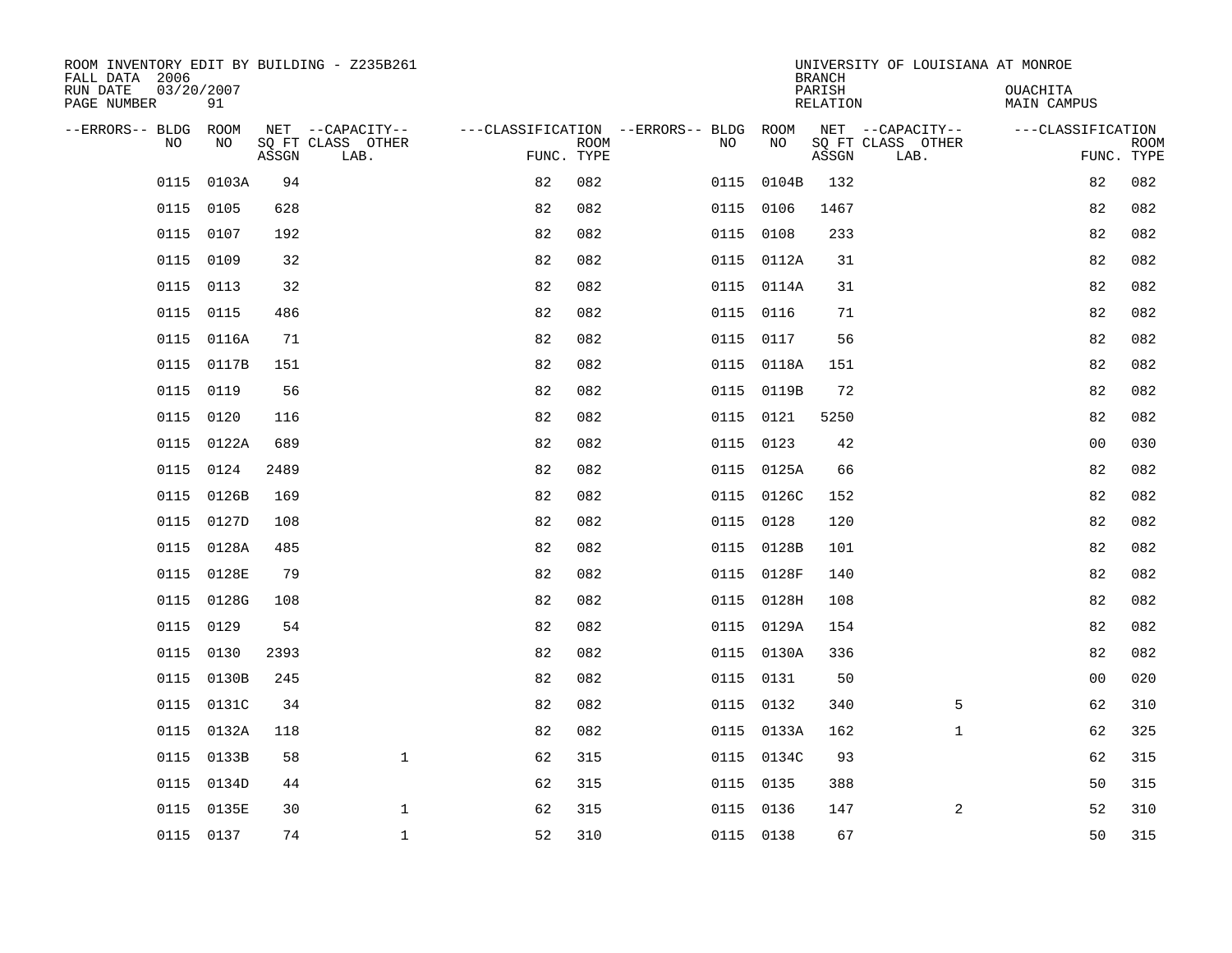| ROOM INVENTORY EDIT BY BUILDING - Z235B261<br>FALL DATA 2006<br>RUN DATE<br>PAGE NUMBER | 03/20/2007<br>92 |       |                                               |                                                      |             |           |            | <b>BRANCH</b><br>PARISH<br><b>RELATION</b> | UNIVERSITY OF LOUISIANA AT MONROE             | OUACHITA<br><b>MAIN CAMPUS</b> |                           |
|-----------------------------------------------------------------------------------------|------------------|-------|-----------------------------------------------|------------------------------------------------------|-------------|-----------|------------|--------------------------------------------|-----------------------------------------------|--------------------------------|---------------------------|
| --ERRORS-- BLDG ROOM<br>NO                                                              | NO               | ASSGN | NET --CAPACITY--<br>SQ FT CLASS OTHER<br>LAB. | ---CLASSIFICATION --ERRORS-- BLDG ROOM<br>FUNC. TYPE | <b>ROOM</b> | NO        | NO         | ASSGN                                      | NET --CAPACITY--<br>SQ FT CLASS OTHER<br>LAB. | ---CLASSIFICATION              | <b>ROOM</b><br>FUNC. TYPE |
| 0115                                                                                    | 0139             | 150   | 3                                             | 50                                                   | 315         | 0115 0140 |            | 67                                         | $\mathbf{1}$                                  | 50                             | 314                       |
|                                                                                         | 0115 0141        | 150   | $\mathbf 1$                                   | 50                                                   | 325         | 0115 0142 |            | 50                                         | $\mathbf{1}$                                  | 52                             | 310                       |
| 0115                                                                                    | 0143             | 152   | $\mathbf 1$                                   | 50                                                   | 314         | 0115 0144 |            | 75                                         | $\mathbf{1}$                                  | 50                             | 314                       |
| 0115                                                                                    | 0145             | 75    | $\mathbf 1$                                   | 50                                                   | 314         | 0115 0147 |            | 75                                         | $\mathbf{1}$                                  | 50                             | 314                       |
| 0115                                                                                    | 0148             | 75    | $\mathbf{1}$                                  | 50                                                   | 314         | 0115 0149 |            | 150                                        | $\overline{a}$                                | 53                             | 313                       |
| 0115                                                                                    | 0150             | 75    |                                               | 53                                                   | 315         | 0115 0151 |            | 75                                         | $\mathbf{1}$                                  | 63                             | 325                       |
| 0115                                                                                    | 0152             | 75    |                                               | 53                                                   | 315         | 0115 0153 |            | 71                                         |                                               | 50                             | 315                       |
|                                                                                         | 0115 0154        | 145   | $\mathbf 1$                                   | 50                                                   | 314         | 0115 0155 |            | 75                                         |                                               | 50                             | 315                       |
| 0115                                                                                    | 0156             | 1390  | 2                                             | 50                                                   | 314         | 0115 0157 |            | 145                                        | $\mathbf{1}$                                  | 50                             | 325                       |
|                                                                                         | 0115 0158        | 200   | 8                                             | 50                                                   | 350         | 0115 0159 |            | 124                                        | $\mathbf{1}$                                  | 50                             | 314                       |
| 0115                                                                                    | 0160             | 269   | 2                                             | 50                                                   | 313         | 0115 0161 |            | 306                                        |                                               | 0 <sub>0</sub>                 | 020                       |
| 0115                                                                                    | 0162             | 306   |                                               | 0 <sub>0</sub>                                       | 020         | 0115 0163 |            | 420                                        |                                               | 0 <sub>0</sub>                 | 020                       |
| 0115                                                                                    | 0164             | 4884  |                                               | 82                                                   | 082         | 0115      | 0165A      | 215                                        |                                               | 82                             | 082                       |
| 0115                                                                                    | 0166B            | 215   |                                               | 82                                                   | 082         |           | 0115 0167C | 302                                        |                                               | 82                             | 082                       |
| 0115                                                                                    | 0168D            | 302   |                                               | 82                                                   | 082         | 0115      | 0200       | 320                                        |                                               | 82                             | 082                       |
| 0115                                                                                    | 0200A            | 239   |                                               | 82                                                   | 082         | 0115      | 0200E      | 733                                        |                                               | 82                             | 082                       |
| 0115                                                                                    | 0200F            | 169   |                                               | 82                                                   | 082         | 0115      | 0200G      | 156                                        |                                               | 82                             | 082                       |
| 0115                                                                                    | 0201             | 420   |                                               | 82                                                   | 082         | 0115      | 0201A      | 610                                        |                                               | 82                             | 082                       |
| 0115                                                                                    | 0202             | 252   |                                               | 82                                                   | 082         |           | 0115 0203A | 32                                         |                                               | 82                             | 082                       |
| 0115                                                                                    | 0204             | 273   |                                               | 82                                                   | 082         |           | 0115 0204B | 31                                         |                                               | 82                             | 082                       |
|                                                                                         | 0115 0205A       | 31    |                                               | 82                                                   | 082         | 0115 0206 |            | 259                                        |                                               | 82                             | 082                       |
| 0115                                                                                    | 0206B            | 31    |                                               | 82                                                   | 082         | 0115      | 0207A      | 194                                        |                                               | 82                             | 082                       |
| 0115                                                                                    | 0207B            | 50    |                                               | 82                                                   | 082         |           | 0115 0207C | 31                                         |                                               | 53                             | 315                       |
| 0115                                                                                    | 0208D            | 31    |                                               | 82                                                   | 082         | 0115      | 0209       | 345                                        |                                               | 82                             | 082                       |
| 0115                                                                                    | 0209A            | 168   |                                               | 82                                                   | 082         |           | 0115 0209B | 170                                        |                                               | 82                             | 082                       |
|                                                                                         | 0115 0209C       | 176   |                                               | 82                                                   | 082         |           | 0115 0210D | 168                                        |                                               | 82                             | 082                       |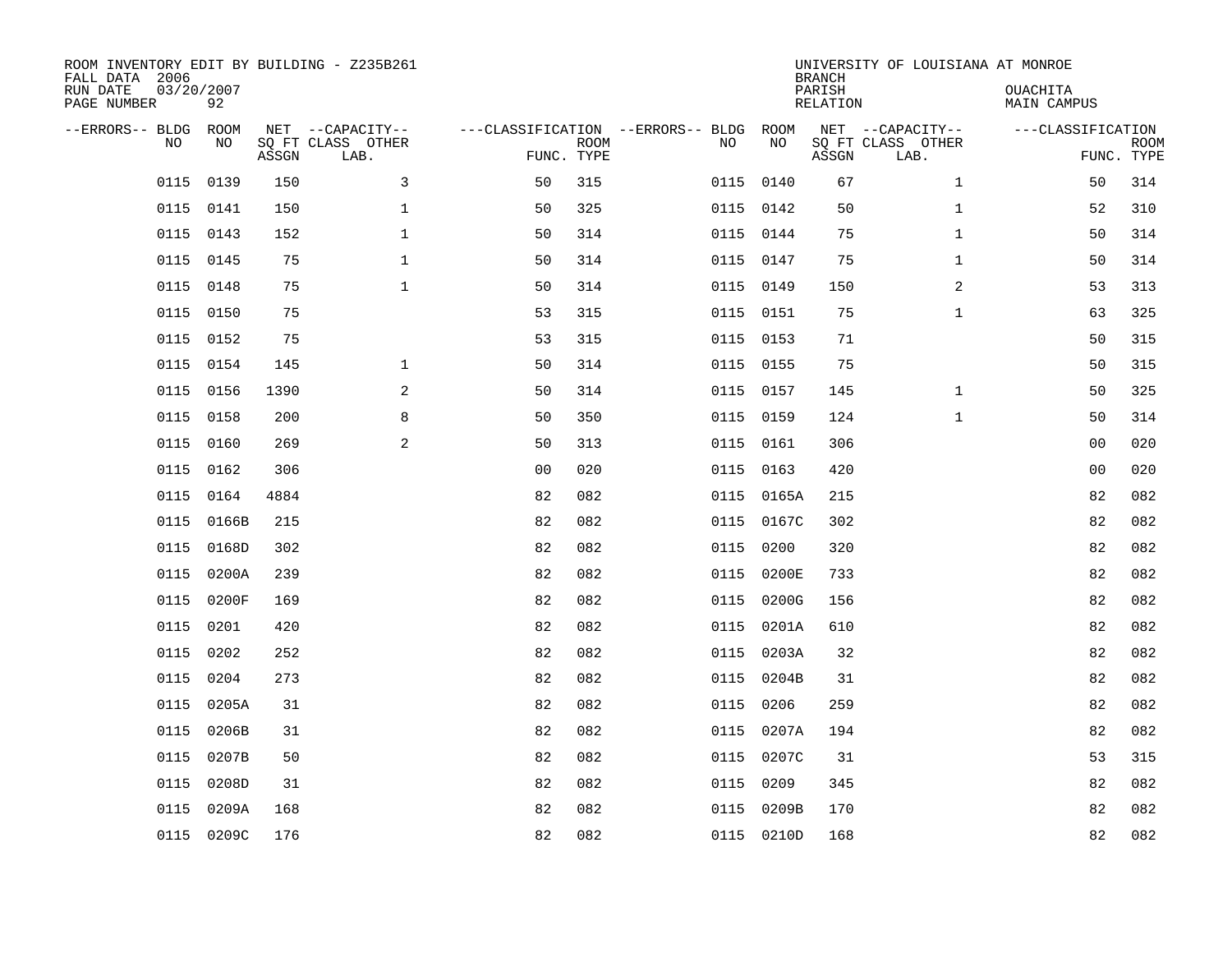| ROOM INVENTORY EDIT BY BUILDING - Z235B261<br>FALL DATA 2006 |                  |       |                           |                                        |                           |           |                                                  | <b>BRANCH</b>      | UNIVERSITY OF LOUISIANA AT MONROE                                      |                         |                           |
|--------------------------------------------------------------|------------------|-------|---------------------------|----------------------------------------|---------------------------|-----------|--------------------------------------------------|--------------------|------------------------------------------------------------------------|-------------------------|---------------------------|
| RUN DATE<br>PAGE NUMBER                                      | 03/20/2007<br>93 |       |                           |                                        |                           |           |                                                  | PARISH<br>RELATION |                                                                        | OUACHITA<br>MAIN CAMPUS |                           |
| --ERRORS-- BLDG ROOM                                         |                  |       | NET --CAPACITY--          | ---CLASSIFICATION --ERRORS-- BLDG ROOM |                           |           |                                                  |                    | NET --CAPACITY--                                                       | ---CLASSIFICATION       |                           |
| NO                                                           | NO               | ASSGN | SQ FT CLASS OTHER<br>LAB. |                                        | <b>ROOM</b><br>FUNC. TYPE | NO        | NO                                               | ASSGN              | SQ FT CLASS OTHER<br>LAB.                                              |                         | <b>ROOM</b><br>FUNC. TYPE |
| 0115                                                         | 0211             | 365   | $\mathbf{1}$              | 51                                     | 310                       |           | 0115 0211A                                       | 173                |                                                                        | 82                      | 082                       |
|                                                              | 0115 0211B       | 190   |                           | 82                                     | 082                       | 0115 0212 |                                                  | 218                |                                                                        | 82                      | 082                       |
| 0115                                                         | 0212A            | 256   |                           | 82                                     | 082                       |           | 0115 0213B                                       | 200                |                                                                        | 82                      | 082                       |
|                                                              | 0115 0213C       | 186   |                           | 82                                     | 082                       |           | 0115 0213D                                       | 172                |                                                                        | 82                      | 082                       |
| 0115                                                         | 0214             | 58    |                           | 82                                     | 082                       |           | 0115 0214A                                       | 208                |                                                                        | 82                      | 082                       |
|                                                              | 0115 0215        | 235   |                           | 82                                     | 082                       |           | 0115 0215A                                       | 216                | $\mathbf{1}$                                                           | 91                      | 310                       |
| 0115                                                         | 0216B            | 176   |                           | 82                                     | 082                       | 0115 0217 |                                                  | 322                |                                                                        | 82                      | 082                       |
|                                                              | 0115 0217A       | 690   |                           | 82                                     | 082                       | 0115 0218 |                                                  | 80                 |                                                                        | 82                      | 082                       |
| 0115                                                         | 0218B            | 720   |                           | 82                                     | 082                       | 0115 0219 |                                                  | 1005               |                                                                        | 82                      | 082                       |
|                                                              | 0115 0219A       | 296   |                           | 82                                     | 082                       |           | 0115 0220A                                       | 137                |                                                                        | 82                      | 082                       |
| 0115                                                         | 0221B            | 40    |                           | 82                                     | 082                       |           | 0115 0221C                                       | 40                 |                                                                        | 82                      | 082                       |
|                                                              | 0115 0222        | 150   |                           | 82                                     | 082                       | 0115 0230 |                                                  | 213                |                                                                        | 82                      | 082                       |
| 0115                                                         | 0231             | 138   |                           | 82                                     | 082                       | 0115 0232 |                                                  | 84                 |                                                                        | 82                      | 082                       |
|                                                              | 0115 0233        | 332   |                           | 82                                     | 082                       | 0115 0235 |                                                  | 94                 |                                                                        | 82                      | 082                       |
|                                                              | 0115 0236        | 36    |                           | 82                                     | 082                       | 0115 0237 |                                                  | 36                 |                                                                        | 82                      | 082                       |
|                                                              | 0115 0238        | 489   |                           | 82                                     | 082                       | 0115 0239 |                                                  | 178                |                                                                        | 82                      | 082                       |
|                                                              | 0115 0240        | 45    |                           | 82                                     | 082                       | 0115 0242 |                                                  | 64                 |                                                                        | 82                      | 082                       |
| 0115                                                         | 0243             | 337   |                           | 82                                     | 082                       |           | 0115 0244A                                       | 186                |                                                                        | 82                      | 082                       |
|                                                              | 0115 0246B       | 35    |                           | 82                                     | 082                       |           | 0115 0247C                                       | 186                |                                                                        | 82                      | 082                       |
| 0115                                                         | 0248             | 629   |                           | 43                                     | 315                       |           | 0115 0249B                                       | 30                 |                                                                        | 82                      | 082                       |
| 0115                                                         | 0300             | 804   |                           | 82                                     | 082                       | 0115 0301 |                                                  | 412                |                                                                        | 82                      | 082                       |
| 0115                                                         | 0302             | 1215  |                           | 82                                     | 082                       | 0115 0303 |                                                  | 64                 |                                                                        | 82                      | 082                       |
|                                                              | 0115 0304A       | 45    |                           | 82                                     | 082                       |           | TOTAL NUMBER CLASSROOMS<br>TOTAL NUMBER LABS 210 |                    | TOTAL NET ASSIGN SQ. FT. IN ROOM FILE<br>TOTAL NUMBER SPECIAL LABS 220 | 48,518                  |                           |
|                                                              | 0117 0100        | 2821  | 50                        | 11                                     | 210                       |           | 0117 0100A                                       | 301                | 6                                                                      | 31                      | 350                       |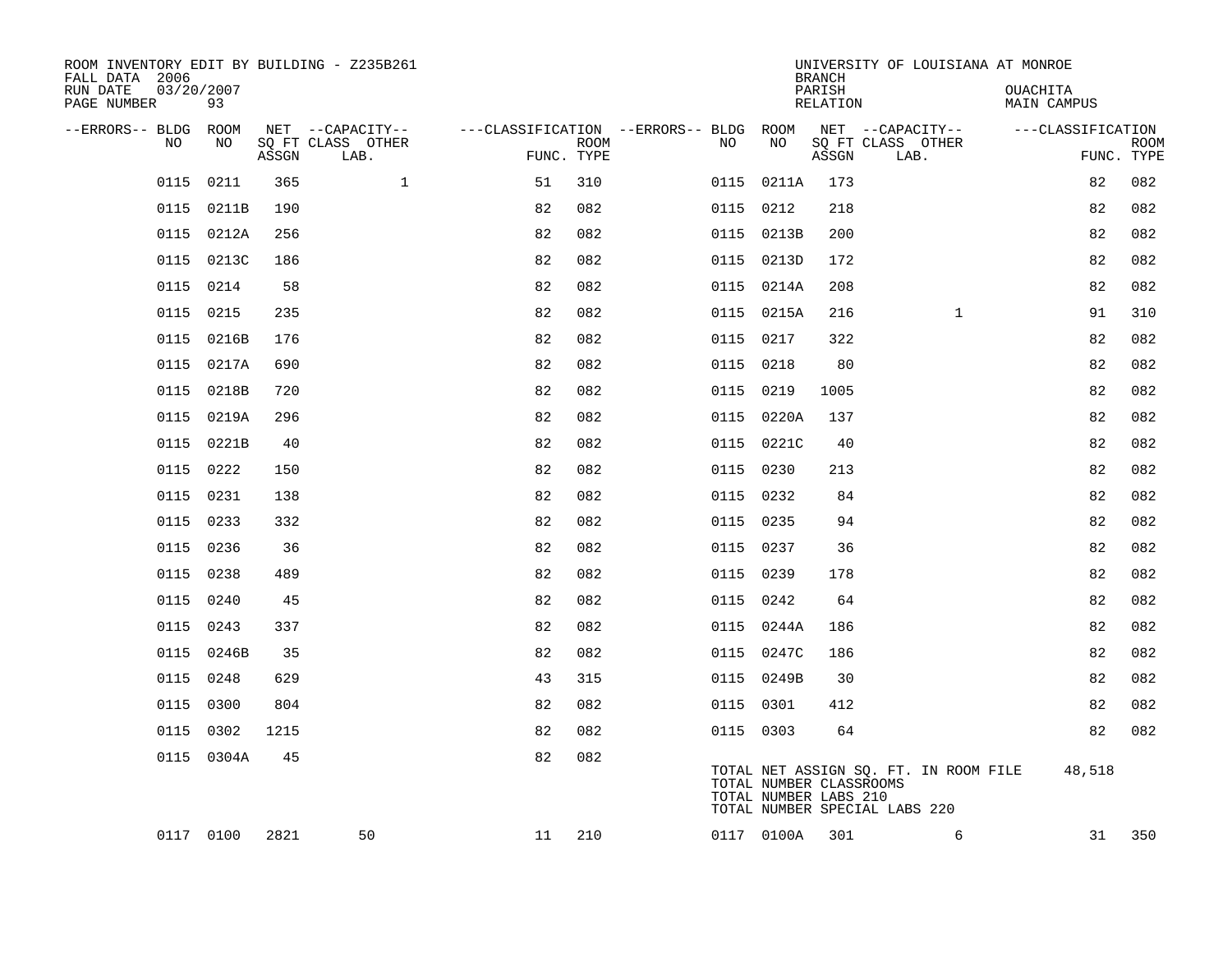| ROOM INVENTORY EDIT BY BUILDING - Z235B261<br>FALL DATA 2006 |                  |       |                           |                |             |                                   |            | <b>BRANCH</b>      | UNIVERSITY OF LOUISIANA AT MONROE |                         |                           |
|--------------------------------------------------------------|------------------|-------|---------------------------|----------------|-------------|-----------------------------------|------------|--------------------|-----------------------------------|-------------------------|---------------------------|
| RUN DATE<br>PAGE NUMBER                                      | 03/20/2007<br>94 |       |                           |                |             |                                   |            | PARISH<br>RELATION |                                   | OUACHITA<br>MAIN CAMPUS |                           |
| --ERRORS-- BLDG                                              | ROOM             |       | NET --CAPACITY--          |                |             | ---CLASSIFICATION --ERRORS-- BLDG | ROOM       |                    | NET --CAPACITY--                  | ---CLASSIFICATION       |                           |
| N <sub>O</sub>                                               | NO.              | ASSGN | SO FT CLASS OTHER<br>LAB. | FUNC. TYPE     | <b>ROOM</b> | NO.                               | NO         | ASSGN              | SQ FT CLASS OTHER<br>LAB.         |                         | <b>ROOM</b><br>FUNC. TYPE |
| 0117                                                         | 0100B            | 303   | 5                         | 48             | 215         | 0117                              | 0100C      | 452                | 8                                 | 31                      | 310                       |
| 0117                                                         | 0100D            | 38    |                           | 0 <sub>0</sub> | 010         | 0117                              | 0100E      | 29                 |                                   | 0 <sub>0</sub>          | 030                       |
| 0117                                                         | 0100H            | 2810  |                           | 0 <sub>0</sub> | 020         | 0117                              | 01002      | 160                | $\mathbf{1}$                      | 31                      | 310                       |
| 0117                                                         | 01003            | 160   | $\mathbf 1$               | 31             | 310         | 0117                              | 01004      | 116                |                                   | 31                      | 315                       |
| 0117                                                         | 0101             | 1793  | 120                       | 11             | 110         | 0117                              | 0102       | 69                 |                                   | 0 <sub>0</sub>          | 030                       |
| 0117                                                         | 0103             | 72    |                           | 0 <sub>0</sub> | 030         | 0117                              | 0104       | 373                | 2                                 | 21                      | 250                       |
| 0117                                                         | 0105             | 174   | $\mathbf{1}$              | 21             | 250         | 0117                              | 0105A      | 175                | 2                                 | 21                      | 250                       |
| 0117                                                         | 0106             | 331   | 2                         | 21             | 250         |                                   | 0117 0107  | 185                | $\mathbf{1}$                      | 46                      | 310                       |
| 0117                                                         | 0108             | 12    |                           | 21             | 255         | 0117                              | 0109       | 223                | 2                                 | 21                      | 250                       |
| 0117                                                         | 0110             | 223   | 2                         | 21             | 255         | 0117                              | 0111       | 104                | $\mathbf{1}$                      | 21                      | 250                       |
| 0117                                                         | 0112             | 222   | 2                         | 21             | 250         | 0117                              | 0112A      | 126                | 1                                 | 21                      | 255                       |
| 0117                                                         | 0113             | 130   | $\mathbf 1$               | 21             | 310         |                                   | 0117 0114  | 77                 |                                   | 00                      | 010                       |
| 0117                                                         | 0115             | 287   | 2                         | 21             | 250         | 0117                              | 0115A      | 252                | 2                                 | 21                      | 250                       |
| 0117                                                         | 0116             | 679   | 3                         | 21             | 250         | 0117                              | 0117       | 1240               |                                   | 0 <sub>0</sub>          | 030                       |
| 0117                                                         | 0117A            | 118   |                           | 0 <sub>0</sub> | 030         | 0117                              | 0150       | 352                | 26                                | 46                      | 325                       |
| 0117                                                         | 0151             | 409   | 2                         | 46             | 313         | 0117                              | 0151A      | 375                | $\mathbf{1}$                      | 46                      | 325                       |
| 0117                                                         | 0151B            | 175   | $\mathbf{1}$              | 46             | 313         |                                   | 0117 0151C | 208                | $\mathbf{1}$                      | 46                      | 325                       |
| 0117                                                         | 0151D            | 398   | $\mathbf{1}$              | 46             | 325         | 0117                              | 0151E      | 42                 | $\mathbf{1}$                      | 46                      | 315                       |
| 0117                                                         | 0152             | 785   | 21                        | 11             | 220         |                                   | 0117 0152A | 128                | $\mathbf{1}$                      | 46                      | 310                       |
| 0117                                                         | 0153             | 1216  | 34                        | 52             | 650         | 0117                              | 0153A      | 98                 | $\mathbf{1}$                      | 52                      | 310                       |
| 0117                                                         | 0153B            | 81    | $\mathbf 1$               | 52             | 310         |                                   | 0117 0153C | 101                | $\mathbf{1}$                      | 52                      | 310                       |
| 0117                                                         | 0153D            | 100   | $\mathbf 1$               | 52             | 310         | 0117                              | 0154       | 357                | 15                                | 46                      | 655                       |
| 0117                                                         | 0155             | 317   | $\mathbf 1$               | 46             | 313         |                                   | 0117 0155A | 68                 |                                   | 46                      | 315                       |
| 0117                                                         | 0155B            | 147   | $\mathbf 1$               | 46             | 310         | 0117                              | 0155C      | 147                | $\mathbf{1}$                      | 46                      | 310                       |
| 0117                                                         | 0155D            | 157   | $\mathbf{1}$              | 46             | 310         |                                   | 0117 0156  | 490                | $\mathbf{1}$                      | 46                      | 313                       |
|                                                              | 0117 0156A       | 263   | $\mathbf 1$               | 46             | 325         |                                   | 0117 0156B | 110                | $\mathbf{1}$                      | 46                      | 310                       |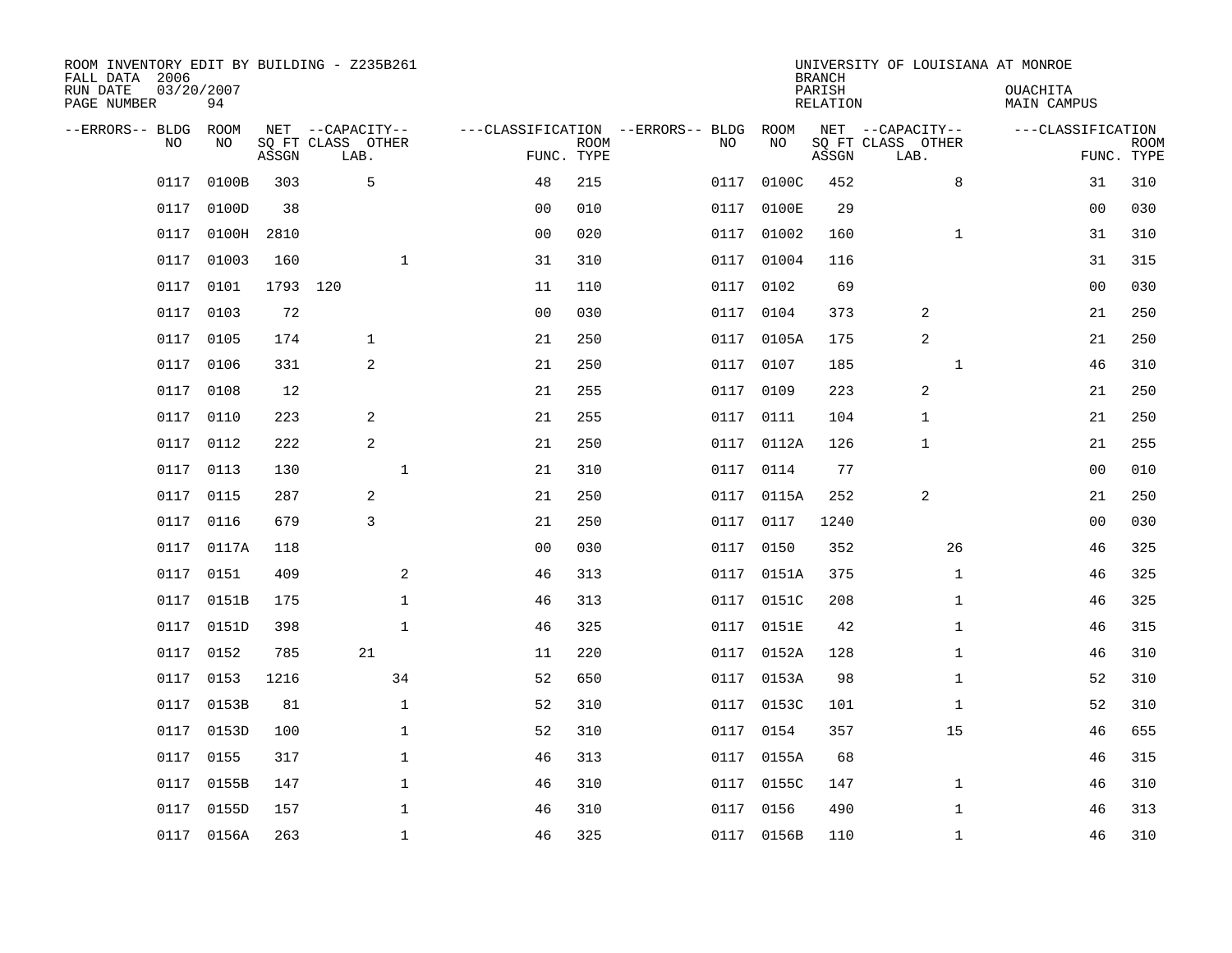| ROOM INVENTORY EDIT BY BUILDING - Z235B261<br>FALL DATA 2006 |                  |          |                           |                |                                   |             |           |           | <b>BRANCH</b>      |                           |              | UNIVERSITY OF LOUISIANA AT MONROE |                           |
|--------------------------------------------------------------|------------------|----------|---------------------------|----------------|-----------------------------------|-------------|-----------|-----------|--------------------|---------------------------|--------------|-----------------------------------|---------------------------|
| RUN DATE<br>PAGE NUMBER                                      | 03/20/2007<br>95 |          |                           |                |                                   |             |           |           | PARISH<br>RELATION |                           |              | OUACHITA<br>MAIN CAMPUS           |                           |
| --ERRORS-- BLDG                                              | ROOM             |          | NET --CAPACITY--          |                | ---CLASSIFICATION --ERRORS-- BLDG |             |           | ROOM      |                    | NET --CAPACITY--          |              | ---CLASSIFICATION                 |                           |
| N <sub>O</sub>                                               | NO.              | ASSGN    | SO FT CLASS OTHER<br>LAB. |                | FUNC. TYPE                        | <b>ROOM</b> | NO.       | NO        | ASSGN              | SQ FT CLASS OTHER<br>LAB. |              |                                   | <b>ROOM</b><br>FUNC. TYPE |
| 0117                                                         | 0156C            | 110      |                           | $\mathbf 1$    | 46                                | 310         | 0117      | 0157      | 198                |                           | 3            | 46                                | 310                       |
| 0117                                                         | 0157A            | 33       |                           | $\mathbf{1}$   | 46                                | 919         | 0117      | 0158      | 128                |                           | $\mathbf{1}$ | 46                                | 315                       |
| 0117                                                         | 0159             | 133      |                           | $\mathbf 1$    | 46                                | 315         | 0117      | 0190A     | 277                |                           | 7            | 0 <sub>0</sub>                    | 030                       |
| 0117                                                         | 0190B            | 219      |                           | $\overline{4}$ | 0 <sub>0</sub>                    | 030         | 0117      | 0200      | 1311               | 2                         |              | 48                                | 215                       |
| 0117                                                         | 0200A            | 106      |                           |                | 81                                | 081         | 0117      | 0200B     | 107                |                           |              | 48                                | 215                       |
| 0117                                                         | 0200C            | 30       |                           |                | 0 <sub>0</sub>                    | 010         | 0117      | 0200D     | 29                 |                           |              | 0 <sub>0</sub>                    | 020                       |
| 0117                                                         | 0200E            | 2556     |                           |                | 0 <sub>0</sub>                    | 020         | 0117      | 0201      | 639                | 6                         |              | 21                                | 250                       |
| 0117                                                         | 0202             | 2371     | 47                        |                | 21                                | 250         | 0117      | 0202A     | 396                |                           | $\mathbf{1}$ | 46                                | 310                       |
| 0117                                                         | 0202B            | 840      | 18                        |                | 21                                | 250         | 0117      | 0202C     | 272                | 2                         |              | 21                                | 250                       |
| 0117                                                         | 0202D            | 148      | 2                         |                | 21                                | 250         | 0117      | 0203      | 243                |                           | $\mathbf{1}$ | 46                                | 320                       |
| 0117                                                         | 0204             | 1075     | 8                         |                | 21                                | 250         | 0117      | 0205      | 1628               | 48                        |              | 11                                | 110                       |
| 0117                                                         | 0205A            | 160      | 2                         |                | 21                                | 250         | 0117      | 0205B     | 115                | $\mathbf{1}$              |              | 21                                | 250                       |
| 0117                                                         | 0206             | 177      |                           | $\mathbf{1}$   | 46                                | 310         | 0117      | 0207      | 263                |                           | $\mathbf{1}$ | 48                                | 310                       |
| 0117                                                         | 0250             | 270      |                           | 16             | 46                                | 350         |           | 0117 0251 | 279                |                           | $\mathbf{1}$ | 46                                | 310                       |
| 0117                                                         | 0252             | 270      |                           | $\mathbf{1}$   | 46                                | 310         | 0117      | 0253      | 270                |                           | $\mathbf{1}$ | 46                                | 310                       |
| 0117                                                         | 0254             | 1229     |                           | 36             | 11                                | 410         | 0117      | 0254A     | 300                |                           | $\mathbf{1}$ | 46                                | 310                       |
| 0117                                                         | 0255             | 268      |                           |                | 46                                | 315         | 0117      | 0256      | 154                |                           | $\mathbf{1}$ | 46                                | 310                       |
| 0117                                                         | 0256A            | 687      | 3                         |                | 21                                | 250         | 0117      | 0257      | 155                |                           | $\mathbf{1}$ | 46                                | 310                       |
| 0117                                                         | 0258             | 113      |                           |                | 0 <sub>0</sub>                    | 020         | 0117      | 0258A     | 189                |                           | $\mathbf{1}$ | 46                                | 325                       |
| 0117                                                         | 0259             | 1360 104 |                           |                | 11                                | 110         | 0117      | 0260      | 2349               | 10                        |              | 21                                | 250                       |
| 0117                                                         | 0261             | 176      |                           | $\mathbf 1$    | 46                                | 310         | 0117      | 0261A     | 672                | 3                         |              | 21                                | 250                       |
| 0117                                                         | 0262             | 176      | $\mathbf{1}$              |                | 11                                | 260         | 0117      | 0263      | 125                |                           |              | 00                                | 020                       |
| 0117                                                         | 0263A            | 189      |                           | 2              | 46                                | 310         | 0117      | 0290A     | 270                |                           | 7            | 00                                | 030                       |
| 0117                                                         | 0290B            | 276      |                           | 3              | 0 <sub>0</sub>                    | 030         | 0117      | 0291      | 51                 |                           |              | 0 <sub>0</sub>                    | 020                       |
| 0117                                                         | 0300             | 2513     |                           |                | 0 <sub>0</sub>                    | 020         | 0117      | 0300A     | 449                |                           | 4            | 46                                | 320                       |
|                                                              | 0117 0300B       | 29       |                           |                | 0 <sub>0</sub>                    | 020         | 0117 0301 |           | 159                |                           | 8            | 0 <sub>0</sub>                    | 020                       |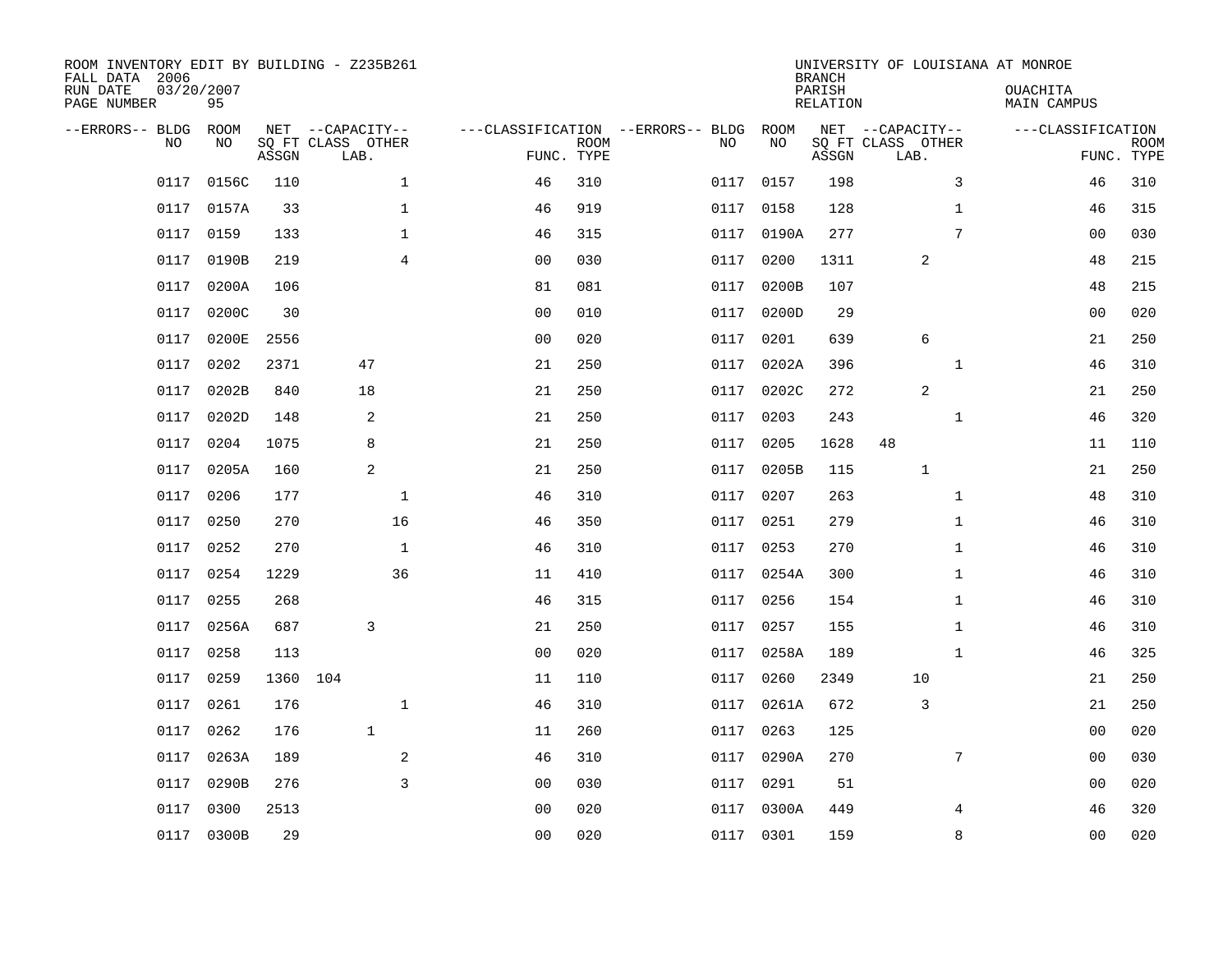| ROOM INVENTORY EDIT BY BUILDING - Z235B261<br>FALL DATA 2006<br>RUN DATE<br>PAGE NUMBER | 03/20/2007<br>96 |       |                                               |                                                      |             |      |            | <b>BRANCH</b><br>PARISH<br><b>RELATION</b> |                                               |              | UNIVERSITY OF LOUISIANA AT MONROE<br>OUACHITA<br><b>MAIN CAMPUS</b> |                           |
|-----------------------------------------------------------------------------------------|------------------|-------|-----------------------------------------------|------------------------------------------------------|-------------|------|------------|--------------------------------------------|-----------------------------------------------|--------------|---------------------------------------------------------------------|---------------------------|
| --ERRORS-- BLDG<br>NO                                                                   | ROOM<br>NO       | ASSGN | NET --CAPACITY--<br>SQ FT CLASS OTHER<br>LAB. | ---CLASSIFICATION --ERRORS-- BLDG ROOM<br>FUNC. TYPE | <b>ROOM</b> | NO   | NO         | ASSGN                                      | NET --CAPACITY--<br>SQ FT CLASS OTHER<br>LAB. |              | ---CLASSIFICATION                                                   | <b>ROOM</b><br>FUNC. TYPE |
| 0117                                                                                    | 0301A            | 122   |                                               | 21                                                   | 255         | 0117 | 0301B      | 447                                        |                                               | 3            | 21                                                                  | 250                       |
| 0117                                                                                    | 0301C            | 144   | $\mathbf 1$                                   | 46                                                   | 310         | 0117 | 0301D      | 127                                        |                                               | $\mathbf{1}$ | 46                                                                  | 310                       |
| 0117                                                                                    | 0301E            | 147   | $\mathbf{1}$                                  | 46                                                   | 310         | 0117 | 0301F      | 104                                        |                                               | $\mathbf{1}$ | 46                                                                  | 310                       |
| 0117                                                                                    | 0301G            | 1100  | 10                                            | 21                                                   | 250         | 0117 | 0301H      | 1015                                       | 10                                            |              | 21                                                                  | 250                       |
| 0117                                                                                    | 0302             | 190   | $\mathbf{1}$                                  | 46                                                   | 310         | 0117 | 0303       | 194                                        |                                               | $\mathbf{1}$ | 46                                                                  | 310                       |
| 0117                                                                                    | 0304             | 3207  | 25                                            | 21                                                   | 250         |      | 0117 0304A | 222                                        |                                               |              | 21                                                                  | 255                       |
| 0117                                                                                    | 0304B            | 143   | $\mathbf{1}$                                  | 46                                                   | 310         | 0117 | 0304C      | 235                                        |                                               | $\mathbf{1}$ | 46                                                                  | 310                       |
|                                                                                         | 0117 0304D       | 238   | $\mathbf{1}$                                  | 46                                                   | 310         |      | 0117 0305  | 1340                                       | 112                                           |              | 11                                                                  | 110                       |
| 0117                                                                                    | 0306             | 98    | $\mathbf 1$                                   | 46                                                   | 310         | 0117 | 0306A      | 203                                        |                                               | $\mathbf{1}$ | 46                                                                  | 310                       |
| 0117                                                                                    | 0307             | 15    |                                               | 22                                                   | 315         |      | 0117 0351  | 2997                                       | 228                                           |              | 11                                                                  | 110                       |
| 0117                                                                                    | 0352             | 121   | $\mathbf{1}$                                  | 21                                                   | 250         | 0117 | 0352A      | 424                                        |                                               | 4            | 21                                                                  | 250                       |
|                                                                                         | 0117 0353        | 121   | $\mathbf{1}$                                  | 46                                                   | 310         |      | 0117 0354  | 351                                        |                                               | 1            | 21                                                                  | 255                       |
| 0117                                                                                    | 0355             | 355   | 3                                             | 21                                                   | 255         | 0117 | 0356       | 208                                        |                                               | $\mathbf{1}$ | 46                                                                  | 310                       |
| 0117                                                                                    | 0356A            | 163   | $\mathbf 1$                                   | 46                                                   | 310         | 0117 | 0356B      | 196                                        |                                               | $\mathbf{1}$ | 46                                                                  | 325                       |
| 0117                                                                                    | 0356C            | 194   | $\mathbf{1}$                                  | 46                                                   | 350         |      | 0117 0356D | 39                                         |                                               |              | 46                                                                  | 315                       |
| 0117                                                                                    | 0356E            | 603   | 3                                             | 21                                                   | 250         | 0117 | 0357       | 1030                                       |                                               | 5            | 21                                                                  | 250                       |
| 0117                                                                                    | 0358             | 261   | $\mathbf{1}$                                  | 46                                                   | 310         | 0117 | 0359       | 1271                                       | 16                                            |              | 21                                                                  | 250                       |
| 0117                                                                                    | 0359A            | 123   | 2                                             | 21                                                   | 255         | 0117 | 0360       | 258                                        |                                               | $\mathbf{1}$ | 46                                                                  | 310                       |
| 0117                                                                                    | 0390A            | 279   | $\overline{7}$                                | 0 <sub>0</sub>                                       | 030         |      | 0117 0390B | 275                                        |                                               | 3            | 00                                                                  | 030                       |
| 0117                                                                                    | 0391             | 31    |                                               | 0 <sub>0</sub>                                       | 010         | 0117 | 0400       | 602                                        |                                               |              | 00                                                                  | 020                       |
| 0117                                                                                    | 0400E            | 73    |                                               | 0 <sub>0</sub>                                       | 020         |      | 0117 0401  | 50                                         |                                               |              | 0 <sub>0</sub>                                                      | 030                       |
| 0117                                                                                    | 0402             | 120   |                                               | 22                                                   | 570         | 0117 | 0403       | 36                                         |                                               |              | 22                                                                  | 575                       |
| 0117                                                                                    | 0404             | 125   |                                               | 22                                                   | 575         |      | 0117 0404A | 122                                        |                                               |              | 22                                                                  | 570                       |
| 0117                                                                                    | 0404B            | 127   |                                               | 22                                                   | 570         | 0117 | 0405       | 189                                        |                                               |              | 22                                                                  | 575                       |
| 0117                                                                                    | 0405A            | 118   |                                               | 22                                                   | 570         |      | 0117 0405B | 141                                        |                                               |              | 22                                                                  | 575                       |
|                                                                                         | 0117 0406        | 495   |                                               | 22                                                   | 575         |      | 0117 0407  | 70                                         |                                               |              | 22                                                                  | 575                       |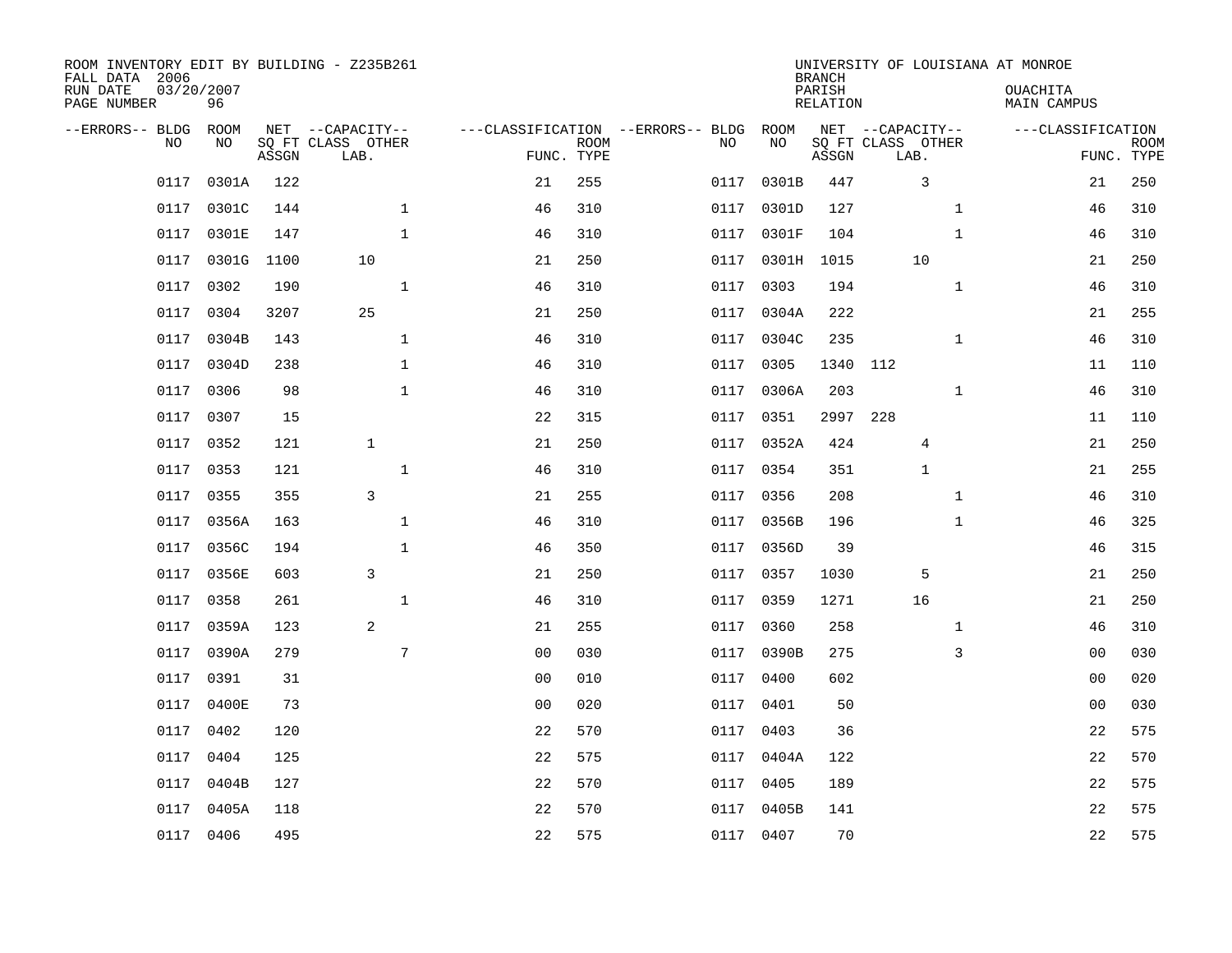| FALL DATA 2006          |      |                  |       | ROOM INVENTORY EDIT BY BUILDING - Z235B261 |                                        |             |      |                                                  | <b>BRANCH</b>      | UNIVERSITY OF LOUISIANA AT MONROE     |                                   |                           |
|-------------------------|------|------------------|-------|--------------------------------------------|----------------------------------------|-------------|------|--------------------------------------------------|--------------------|---------------------------------------|-----------------------------------|---------------------------|
| RUN DATE<br>PAGE NUMBER |      | 03/20/2007<br>97 |       |                                            |                                        |             |      |                                                  | PARISH<br>RELATION |                                       | OUACHITA<br>MAIN CAMPUS           |                           |
| --ERRORS-- BLDG         |      | ROOM             |       | NET --CAPACITY--                           | ---CLASSIFICATION --ERRORS-- BLDG ROOM |             |      |                                                  |                    | NET --CAPACITY--                      | ---CLASSIFICATION                 |                           |
|                         | NO.  | NO.              | ASSGN | SO FT CLASS OTHER<br>LAB.                  | FUNC. TYPE                             | <b>ROOM</b> | NO.  | NO                                               | ASSGN              | SQ FT CLASS OTHER<br>LAB.             |                                   | <b>ROOM</b><br>FUNC. TYPE |
| 7                       | 0117 | 0408             | 70    | 3                                          | 22                                     | 690         | 0117 | 0408A                                            | 72                 | $\mathbf{1}$                          | 22                                | 919                       |
|                         | 0117 | 0409             | 188   | $\mathbf{1}$                               | 46                                     | 310         |      | 0117 0410                                        | 564                |                                       | 22                                | 575                       |
|                         | 0117 | 0411             | 150   | $\mathbf 1$                                | 22                                     | 575         |      | 0117 0411A                                       | 150                |                                       | 22                                | 570                       |
|                         |      | 0117 0411B       | 115   |                                            | 22                                     | 570         |      | 0117 0412                                        | 215                |                                       | 0 <sub>0</sub>                    | 020                       |
|                         |      | 0117 0413        | 207   |                                            | 0 <sub>0</sub>                         | 020         |      | 0117 S0101                                       | 1035               |                                       | 0 <sub>0</sub>                    | 020                       |
|                         |      | 0117 S0102       | 229   |                                            | 0 <sub>0</sub>                         | 020         |      | 0117 S0103                                       | 210                |                                       | 0 <sub>0</sub>                    | 020                       |
|                         |      | 0117 S0201       | 1025  |                                            | 0 <sub>0</sub>                         | 020         |      | 0117 S0202                                       | 229                |                                       | 0 <sub>0</sub>                    | 020                       |
|                         |      | 0117 S0203       | 210   |                                            | 0 <sub>0</sub>                         | 020         |      | 0117 S0301                                       | 1035               |                                       | 0 <sub>0</sub>                    | 020                       |
|                         |      | 0117 S0302       | 229   |                                            | 0 <sub>0</sub>                         | 020         |      | 0117 S0303                                       | 210                | TOTAL NET ASSIGN SQ. FT. IN ROOM FILE | 0 <sub>0</sub><br>56,879          | 020                       |
|                         |      |                  |       |                                            |                                        |             |      | TOTAL NUMBER CLASSROOMS<br>TOTAL NUMBER LABS 210 |                    | TOTAL NUMBER SPECIAL LABS 220         | 5<br>$\mathbf{1}$<br>$\mathbf{1}$ |                           |
|                         | 0118 | 0100             | 49    |                                            | 0 <sub>0</sub>                         | 020         |      | 0118 0101                                        | 1316               |                                       | 00                                | 020                       |
|                         | 0118 | 0102             | 507   |                                            | 0 <sub>0</sub>                         | 020         | 0118 | 0103                                             | 238                |                                       | 0 <sub>0</sub>                    | 020                       |
|                         | 0118 | 0103A            | 147   |                                            | 0 <sub>0</sub>                         | 020         | 0118 | 0104                                             | 247                |                                       | 0 <sub>0</sub>                    | 020                       |
|                         | 0118 | 0104A            | 263   |                                            | 0 <sub>0</sub>                         | 020         | 0118 | 0105                                             | 686                | 23                                    | 11                                | 350                       |
|                         | 0118 | 0106             | 435   | 9                                          | 11                                     | 420         | 0118 | 0107                                             | 716                | 9                                     | 11                                | 315                       |
|                         | 0118 | 0108             | 932   |                                            | 0 <sub>0</sub>                         | 030         | 0118 | 0109                                             | 487                | 35                                    | 11                                | 110                       |
|                         | 0118 | 0112             | 412   | $\mathbf{1}$                               | 46                                     | 313         | 0118 | 0113                                             | 139                | 2                                     | 46                                | 320                       |
|                         | 0118 | 0114             | 23    | $\mathbf{1}$                               | 46                                     | 315         |      | 0118 0115                                        | 199                | 13                                    | 46                                | 350                       |
|                         | 0118 | 0116             | 139   | $\mathbf 1$                                | 46                                     | 310         | 0118 | 0117                                             | 42                 |                                       | 00                                | 020                       |
|                         | 0118 | 0118             | 96    | $\mathbf{1}$                               | 46                                     | 310         |      | 0118 0119                                        | 32                 |                                       | 00                                | 020                       |
|                         | 0118 | 0120             | 95    |                                            | 46                                     | 731         | 0118 | 0122                                             | 254                | $\mathbf{1}$                          | 46                                | 310                       |
|                         | 0118 | 0123             | 104   | $\mathbf 1$                                | 46                                     | 310         |      | 0118 0124                                        | 95                 | $\mathbf{1}$                          | 46                                | 310                       |
|                         | 0118 | 0125             | 95    | $\mathbf{1}$                               | 46                                     | 420         | 0118 | 0126                                             | 68                 |                                       | 00                                | 020                       |
|                         | 0118 | 0127             | 96    | $\mathbf{1}$                               | 46                                     | 310         | 0118 | 0128                                             | 96                 | $\mathbf{1}$                          | 46                                | 310                       |
|                         |      | 0118 0129        | 104   | $\mathbf{1}$                               | 46                                     | 310         |      | 0118 0130                                        | 234                | $\overline{a}$                        | 46                                | 310                       |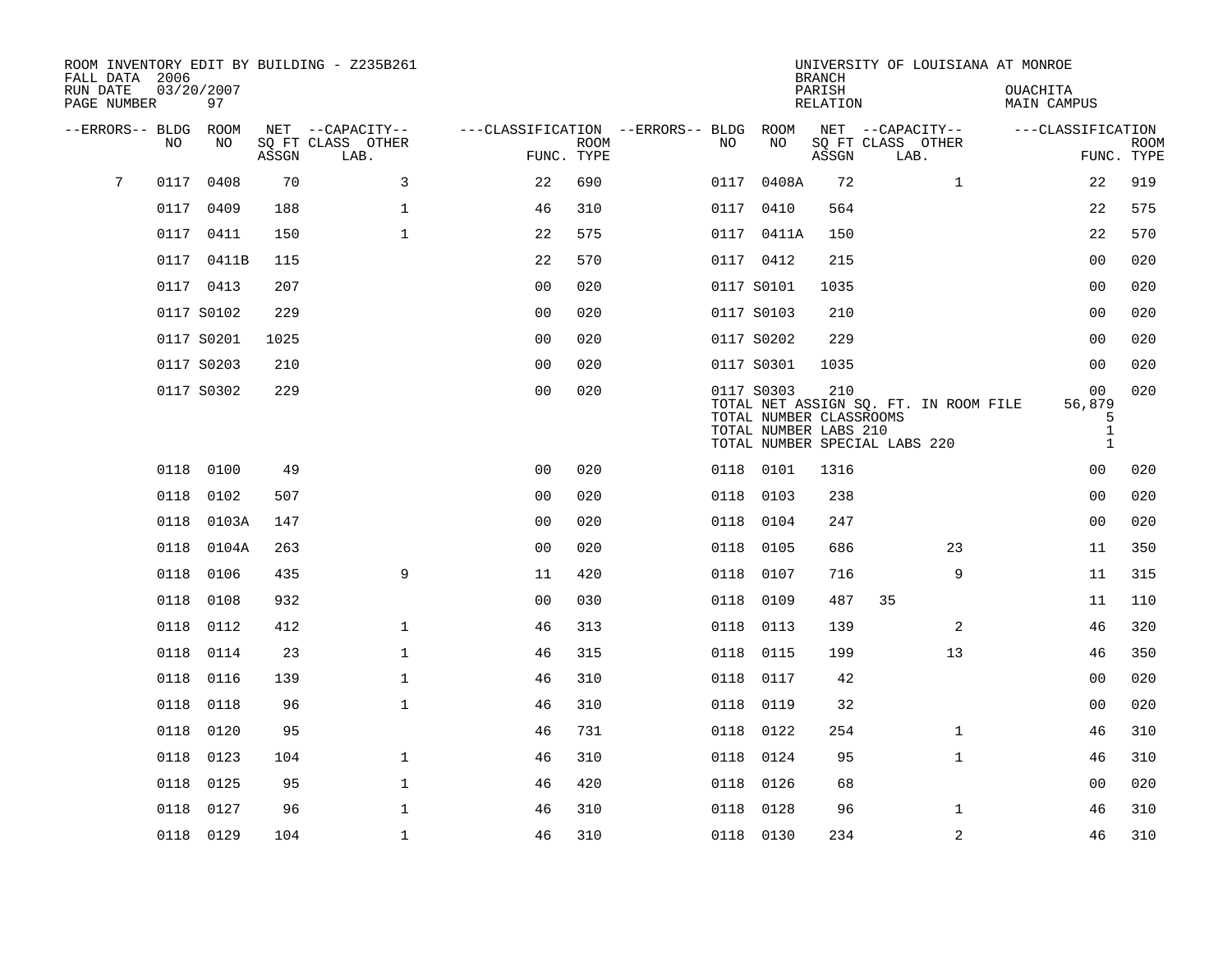| ROOM INVENTORY EDIT BY BUILDING - Z235B261<br>FALL DATA 2006 |                  |       |                           |              |                                        |             |           |            | <b>BRANCH</b>      |      |                   | UNIVERSITY OF LOUISIANA AT MONROE |                           |
|--------------------------------------------------------------|------------------|-------|---------------------------|--------------|----------------------------------------|-------------|-----------|------------|--------------------|------|-------------------|-----------------------------------|---------------------------|
| RUN DATE<br>PAGE NUMBER                                      | 03/20/2007<br>98 |       |                           |              |                                        |             |           |            | PARISH<br>RELATION |      |                   | <b>OUACHITA</b><br>MAIN CAMPUS    |                           |
| --ERRORS-- BLDG ROOM                                         |                  |       | NET --CAPACITY--          |              | ---CLASSIFICATION --ERRORS-- BLDG ROOM |             |           |            |                    |      | NET --CAPACITY--  | ---CLASSIFICATION                 |                           |
| NO                                                           | NO               | ASSGN | SQ FT CLASS OTHER<br>LAB. |              | FUNC. TYPE                             | <b>ROOM</b> | NO        | NO         | ASSGN              | LAB. | SQ FT CLASS OTHER |                                   | <b>ROOM</b><br>FUNC. TYPE |
| 0118                                                         | 0131             | 135   |                           |              | 46                                     | 731         | 0118      | 0135       | 709                | 46   |                   | 11                                | 110                       |
| 0118                                                         | 0140             | 27    |                           |              | 0 <sub>0</sub>                         | 020         | 0118      | 0141       | 88                 |      | 2                 | 00                                | 030                       |
| 0118                                                         | 0142             | 18    |                           |              | 0 <sub>0</sub>                         | 010         | 0118      | 0143       | 27                 |      |                   | 00                                | 020                       |
| 0118                                                         | 0144             | 105   |                           | 2            | 0 <sub>0</sub>                         | 030         | 0118 0145 |            | 406                |      |                   | 0 <sub>0</sub>                    | 030                       |
| 0118                                                         | 0145A            | 100   |                           |              | 00                                     | 030         | 0118      | 0146       | 124                |      |                   | 00                                | 020                       |
| 0118                                                         | 0147             | 105   | $\mathbf 1$               |              | 48                                     | 115         | 0118 0148 |            | 2160 106           |      |                   | 11                                | 110                       |
| 0118                                                         | 0148A            | 50    |                           |              | 0 <sub>0</sub>                         | 020         | 0118      | 0149       | 43                 |      |                   | 48                                | 115                       |
| 0118                                                         | 0150             | 55    |                           |              | 48                                     | 115         | 0118      | 0151       | 944                |      | 25                | 11                                | 210                       |
| 0118                                                         | 0152             | 175   |                           |              | 48                                     | 115         | 0118      | 0153       | 104                |      | $\mathbf{1}$      | 46                                | 310                       |
| 0118                                                         | 0154             | 610   |                           | 16           | 46                                     | 350         |           | 0118 0154A | 242                |      | $\mathbf{1}$      | 46                                | 310                       |
| 0118                                                         | 0155             | 57    |                           |              | 46                                     | 315         | 0118      | 0156       | 258                |      |                   | 0 <sub>0</sub>                    | 020                       |
| 0118                                                         | 0157             | 115   |                           | $\mathbf{1}$ | 46                                     | 310         |           | 0118 0157A | 122                |      | $\mathbf{1}$      | 46                                | 315                       |
| 0118                                                         | 0158             | 107   |                           | $\mathbf{1}$ | 46                                     | 310         | 0118      | 0159       | 169                |      |                   | 46                                | 314                       |
| 0118                                                         | 0160             | 525   | 24                        |              | 11                                     | 240         | 0118      | 0161       | 686                | 24   |                   | 11                                | 110                       |
| 0118                                                         | 0162             | 247   |                           |              | 0 <sub>0</sub>                         | 020         | 0118      | 0162A      | 263                |      |                   | 0 <sub>0</sub>                    | 020                       |
| 0118                                                         | 0163             | 673   | 45                        |              | 11                                     | 110         | 0118      | 0164       | 264                |      |                   | 48                                | 115                       |
| 0118                                                         | 0165             | 681   | 39                        |              | 11                                     | 110         | 0118      | 0166       | 389                |      | 10                | 46                                | 310                       |
| 0118                                                         | 0200             | 49    |                           |              | 00                                     | 020         | 0118      | 0201       | 2780               |      |                   | 00                                | 020                       |
| 0118                                                         | 0201A            | 276   |                           |              | 0 <sub>0</sub>                         | 020         | 0118      | 0201B      | 276                |      |                   | 0 <sub>0</sub>                    | 020                       |
| 0118                                                         | 0201C            | 118   |                           |              | 00                                     | 020         | 0118      | 0202       | 588                | 35   |                   | 11                                | 110                       |
| 0118                                                         | 0203             | 96    |                           | $\mathbf{1}$ | 46                                     | 320         | 0118      | 0204       | 18                 |      |                   | 48                                | 731                       |
| 0118                                                         | 0205             | 18    |                           |              | 48                                     | 731         | 0118      | 0206       | 439                |      | 20                | 11                                | 320                       |
| 0118                                                         | 0206A            | 36    |                           |              | 48                                     | 320         | 0118      | 0206B      | 36                 |      |                   | 48                                | 320                       |
| 0118                                                         | 0206C            | 36    |                           |              | 48                                     | 320         | 0118      | 0206D      | 35                 |      |                   | 48                                | 731                       |
| 0118                                                         | 0206E            | 35    |                           |              | 48                                     | 731         | 0118      | 0207       | 600                | 35   |                   | 11                                | 110                       |
|                                                              | 0118 0208        | 189   |                           | 2            | 46                                     | 313         | 0118 0209 |            | 230                |      | $\mathbf{1}$      | 46                                | 325                       |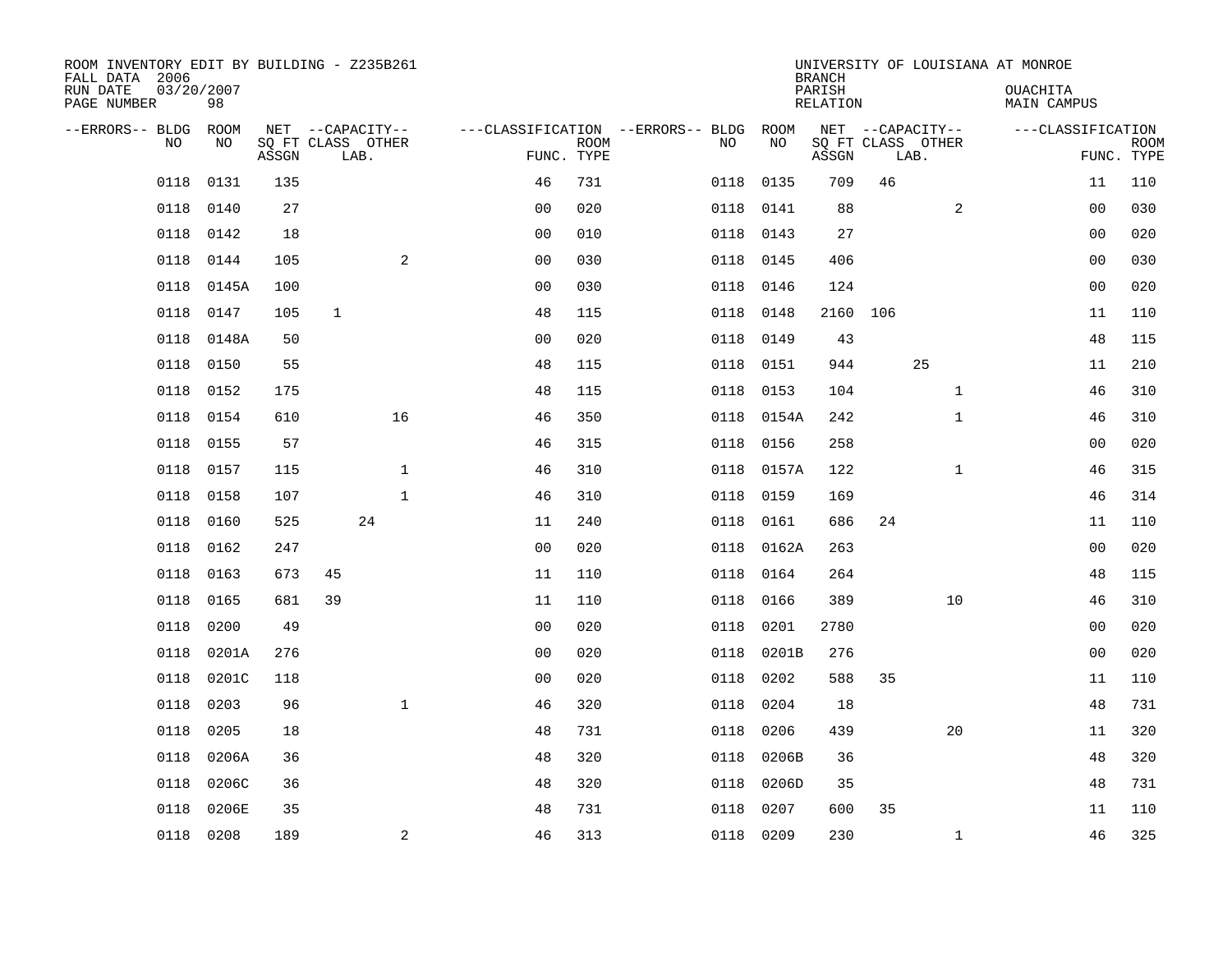| ROOM INVENTORY EDIT BY BUILDING - Z235B261<br>FALL DATA 2006 |                  |       |                           |                |             |                                   |           | <b>BRANCH</b>             | UNIVERSITY OF LOUISIANA AT MONROE |                                |                           |
|--------------------------------------------------------------|------------------|-------|---------------------------|----------------|-------------|-----------------------------------|-----------|---------------------------|-----------------------------------|--------------------------------|---------------------------|
| RUN DATE<br>PAGE NUMBER                                      | 03/20/2007<br>99 |       |                           |                |             |                                   |           | PARISH<br><b>RELATION</b> |                                   | OUACHITA<br><b>MAIN CAMPUS</b> |                           |
| --ERRORS-- BLDG                                              | ROOM             |       | NET --CAPACITY--          |                |             | ---CLASSIFICATION --ERRORS-- BLDG | ROOM      |                           | NET --CAPACITY--                  | ---CLASSIFICATION              |                           |
| NO                                                           | NO               | ASSGN | SQ FT CLASS OTHER<br>LAB. | FUNC. TYPE     | <b>ROOM</b> | NO                                | NO        | ASSGN                     | SQ FT CLASS OTHER<br>LAB.         |                                | <b>ROOM</b><br>FUNC. TYPE |
| 0118                                                         | 0210             | 53    |                           | 46             | 315         | 0118                              | 0211      | 109                       |                                   | 46                             | 315                       |
| 0118                                                         | 0212             | 30    | $\mathbf{1}$              | 46             | 315         | 0118                              | 0213      | 8                         |                                   | 46                             | 315                       |
| 0118                                                         | 0214             | 57    |                           | 46             | 315         | 0118                              | 0215      | 112                       |                                   | 46                             | 315                       |
| 0118                                                         | 0216             | 284   | $\mathbf{1}$              | 46             | 310         | 0118                              | 0217      | 207                       | $\mathbf{1}$                      | 46                             | 310                       |
| 0118                                                         | 0218             | 31    |                           | 46             | 315         | 0118                              | 0219      | 30                        | $\mathbf{1}$                      | 46                             | 315                       |
| 0118                                                         | 0220             | 120   | $\mathbf{1}$              | 46             | 310         | 0118                              | 0221      | 137                       | $\mathbf{1}$                      | 46                             | 310                       |
| 0118                                                         | 0222             | 64    |                           | 0 <sub>0</sub> | 020         | 0118                              | 0223      | 120                       | $\mathbf{1}$                      | 46                             | 310                       |
| 0118                                                         | 0224             | 137   | $\mathbf 1$               | 46             | 310         | 0118                              | 0225      | 120                       | $\mathbf{1}$                      | 46                             | 310                       |
| 0118                                                         | 0226             | 137   | $\mathbf{1}$              | 46             | 310         | 0118                              | 0227      | 64                        |                                   | 0 <sub>0</sub>                 | 020                       |
| 0118                                                         | 0228             | 120   | $\mathbf 1$               | 46             | 310         | 0118                              | 0229      | 137                       | $\mathbf{1}$                      | 46                             | 310                       |
| 0118                                                         | 0230             | 120   | $\mathbf{1}$              | 46             | 310         | 0118                              | 0231      | 137                       | $\mathbf{1}$                      | 46                             | 310                       |
| 0118                                                         | 0232             | 64    |                           | 0 <sub>0</sub> | 020         | 0118                              | 0233      | 120                       | $\mathbf{1}$                      | 46                             | 310                       |
| 0118                                                         | 0234             | 137   | $\mathbf{1}$              | 46             | 310         | 0118                              | 0235      | 120                       | $\mathbf{1}$                      | 46                             | 310                       |
| 0118                                                         | 0236             | 137   | $\mathbf{1}$              | 46             | 310         | 0118                              | 0237      | 64                        |                                   | 0 <sub>0</sub>                 | 020                       |
| 0118                                                         | 0238             | 120   | $\mathbf 1$               | 46             | 310         | 0118                              | 0239      | 137                       | $\mathbf{1}$                      | 46                             | 310                       |
| 0118                                                         | 0240             | 48    |                           | 0 <sub>0</sub> | 020         | 0118                              | 0241      | 114                       | $\mathbf{1}$                      | 46                             | 310                       |
| 0118                                                         | 0242             | 110   | $\mathbf{1}$              | 46             | 310         | 0118                              | 0248      | 30                        | $\mathbf{1}$                      | 46                             | 325                       |
| 0118                                                         | 0249             | 74    |                           | 46             | 315         | 0118                              | 0250      | 308                       | $\mathbf{1}$                      | 46                             | 325                       |
| 0118                                                         | 0251             | 194   | 10                        | 46             | 350         | 0118                              | 0252      | 77                        |                                   | 00                             | 020                       |
| 0118                                                         | 0253             | 66    |                           | 46             | 315         | 0118                              | 0254      | 116                       | $\mathbf{1}$                      | 46                             | 310                       |
| 0118                                                         | 0255             | 364   | 2                         | 46             | 314         | 0118                              | 0256      | 165                       |                                   | 46                             | 315                       |
| 0118                                                         | 0257             | 168   | $\mathbf{1}$              | 46             | 310         | 0118                              | 0258      | 392                       | 14                                | 46                             | 350                       |
| 0118                                                         | 0259             | 905   | 62                        | 11             | 110         | 0118                              | 0260      | 141                       | $\mathbf{1}$                      | 46                             | 320                       |
| 0118                                                         | 0261             | 167   | $\mathbf{1}$              | 46             | 310         | 0118                              | 0262      | 273                       | $\mathbf{1}$                      | 46                             | 313                       |
| 0118                                                         | 0262A            | 232   | $\mathbf 1$               | 46             | 325         | 0118                              | 0262B     | 90                        |                                   | 46                             | 320                       |
|                                                              | 0118 0263        | 112   | 2                         | 00             | 030         |                                   | 0118 0264 | 131                       | 3                                 | 00                             | 030                       |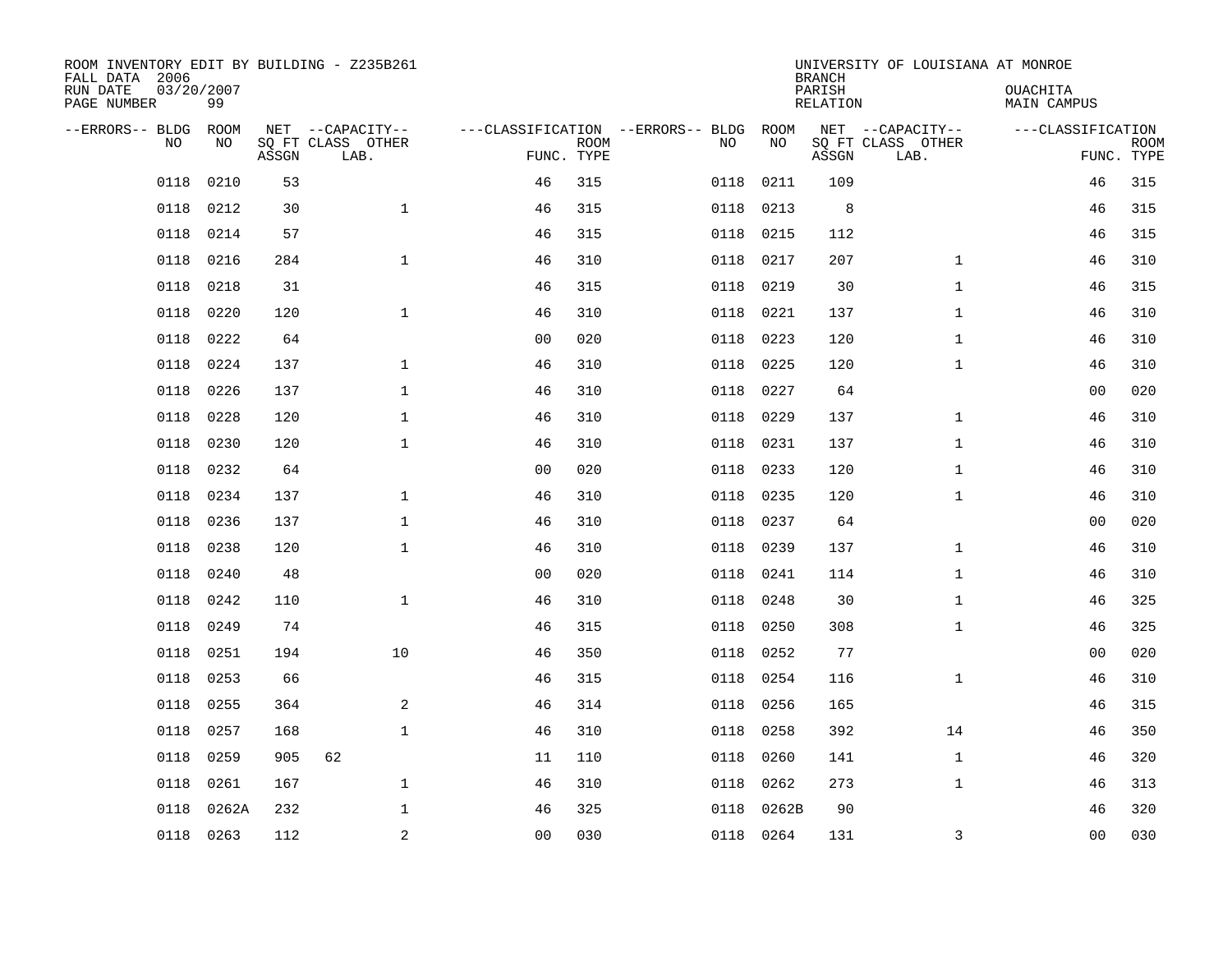| ROOM INVENTORY EDIT BY BUILDING - Z235B261<br>FALL DATA 2006 |                   |       |                           |                |                                   |             |      |           | <b>BRANCH</b>      |                           | UNIVERSITY OF LOUISIANA AT MONROE |                |                           |
|--------------------------------------------------------------|-------------------|-------|---------------------------|----------------|-----------------------------------|-------------|------|-----------|--------------------|---------------------------|-----------------------------------|----------------|---------------------------|
| RUN DATE<br>PAGE NUMBER                                      | 03/20/2007<br>100 |       |                           |                |                                   |             |      |           | PARISH<br>RELATION |                           | OUACHITA<br>MAIN CAMPUS           |                |                           |
| --ERRORS-- BLDG ROOM                                         |                   |       | NET --CAPACITY--          |                | ---CLASSIFICATION --ERRORS-- BLDG |             |      | ROOM      |                    | NET --CAPACITY--          | ---CLASSIFICATION                 |                |                           |
| N <sub>O</sub>                                               | NO.               | ASSGN | SO FT CLASS OTHER<br>LAB. |                | FUNC. TYPE                        | <b>ROOM</b> | NO.  | NO        | ASSGN              | SQ FT CLASS OTHER<br>LAB. |                                   |                | <b>ROOM</b><br>FUNC. TYPE |
| 0118                                                         | 0265              | 474   | 35                        |                | 11                                | 110         | 0118 | 0266      | 80                 |                           |                                   | 46             | 731                       |
| 0118                                                         | 0267              | 80    |                           | $\mathbf{1}$   | 46                                | 314         | 0118 | 0268      | 300                | 5                         |                                   | 11             | 240                       |
| 0118                                                         | 0269              | 482   | 28                        |                | 11                                | 110         | 0118 | 0270      | 1751 113           |                           |                                   | 11             | 110                       |
| 0118                                                         | 0271              | 256   |                           | 8              | 46                                | 320         | 0118 | 0272      | 236                | $\mathbf{1}$              |                                   | 46             | 315                       |
| 0118                                                         | 0273              | 1010  | 75                        |                | 11                                | 110         | 0118 | 0274      | 27                 |                           |                                   | 0 <sub>0</sub> | 020                       |
| 0118                                                         | 0275              | 96    |                           | $\overline{3}$ | 0 <sub>0</sub>                    | 030         | 0118 | 0276      | 18                 |                           |                                   | 0 <sub>0</sub> | 010                       |
| 0118                                                         | 0277              | 27    |                           |                | 0 <sub>0</sub>                    | 020         | 0118 | 0278      | 92                 | 3                         |                                   | 00             | 030                       |
| 0118                                                         | 0279              | 371   |                           |                | 0 <sub>0</sub>                    | 030         | 0118 | 0279A     | 96                 |                           |                                   | 0 <sub>0</sub> | 030                       |
| 0118                                                         | 0280              | 320   |                           | 4              | 11                                | 540         | 0118 | 0280A     | 240                | 2                         |                                   | 11             | 545                       |
| 0118                                                         | 0281              | 200   |                           | 3              | 11                                | 540         | 0118 | 0281A     | 147                | 3                         |                                   | 11             | 540                       |
| 0118                                                         | 0282              | 114   |                           | 4              | 11                                | 540         | 0118 | 0283      | 114                | $\mathbf{1}$              |                                   | 46             | 310                       |
| 0118                                                         | 0284              | 215   |                           | 6              | 11                                | 880         | 0118 | 0285      | 64                 | 3                         |                                   | 11             | 540                       |
| 0118                                                         | 0286              | 64    |                           | 2              | 11                                | 540         | 0118 | 0287      | 32                 |                           |                                   | 00             | 020                       |
| 0118                                                         | 0288              | 61    |                           | 2              | 11                                | 545         | 0118 | 0289      | 72                 | $\mathbf{1}$              |                                   | 46             | 320                       |
| 0118                                                         | 0290              | 70    |                           |                | 0 <sub>0</sub>                    | 020         | 0118 | 0300      | 49                 |                           |                                   | 00             | 020                       |
| 0118                                                         | 0301              | 2879  |                           |                | 0 <sub>0</sub>                    | 020         | 0118 | 0301A     | 276                |                           |                                   | 00             | 020                       |
| 0118                                                         | 0301B             | 276   |                           |                | 0 <sub>0</sub>                    | 020         | 0118 | 0301C     | 140                |                           |                                   | 0 <sub>0</sub> | 020                       |
| 0118                                                         | 0302              | 688   | 50                        |                | 11                                | 110         | 0118 | 0302A     | 92                 |                           |                                   | 46             | 731                       |
| 0118                                                         | 0302B             | 92    |                           |                | 46                                | 731         | 0118 | 0302C     | 144                |                           |                                   | 46             | 731                       |
| 0118                                                         | 0302D             | 78    |                           |                | 46                                | 731         | 0118 | 0302E     | 78                 |                           |                                   | 46             | 731                       |
| 0118                                                         | 0302F             | 78    |                           |                | 46                                | 731         | 0118 | 0302G     | 78                 |                           |                                   | 46             | 731                       |
| 0118                                                         | 0303              | 40    |                           |                | 48                                | 731         | 0118 | 0304      | 40                 |                           |                                   | 48             | 731                       |
| 0118                                                         | 0305              | 597   | 36                        |                | 11                                | 110         | 0118 | 0306      | 189                | $\mathbf{1}$              |                                   | 46             | 314                       |
| 0118                                                         | 0307              | 230   |                           | $\mathbf{1}$   | 46                                | 325         | 0118 | 0308      | 53                 | $\mathbf{1}$              |                                   | 46             | 315                       |
| 0118                                                         | 0309              | 109   |                           |                | 46                                | 315         | 0118 | 0310      | 8                  |                           |                                   | 46             | 315                       |
|                                                              | 0118 0311         | 30    |                           | $\mathbf{1}$   | 46                                | 315         |      | 0118 0312 | 112                |                           |                                   | 46             | 315                       |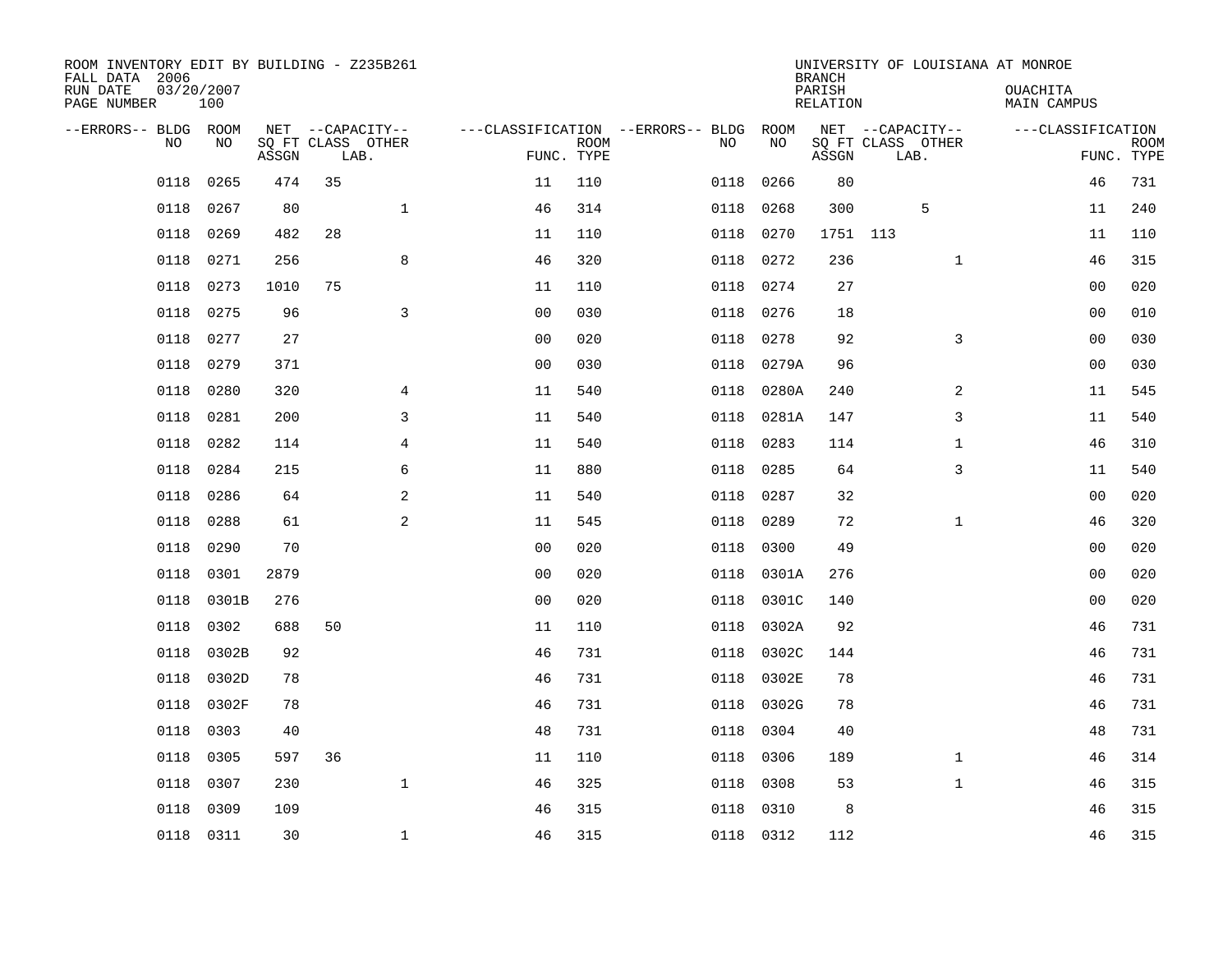| ROOM INVENTORY EDIT BY BUILDING - Z235B261<br>FALL DATA 2006<br>RUN DATE<br>PAGE NUMBER | 03/20/2007<br>101 |       |                                               |                |                           |                                         |            | <b>BRANCH</b><br>PARISH<br><b>RELATION</b> | UNIVERSITY OF LOUISIANA AT MONROE             | OUACHITA<br>MAIN CAMPUS |                           |
|-----------------------------------------------------------------------------------------|-------------------|-------|-----------------------------------------------|----------------|---------------------------|-----------------------------------------|------------|--------------------------------------------|-----------------------------------------------|-------------------------|---------------------------|
| --ERRORS-- BLDG ROOM<br>NO.                                                             | NO                | ASSGN | NET --CAPACITY--<br>SQ FT CLASS OTHER<br>LAB. |                | <b>ROOM</b><br>FUNC. TYPE | ---CLASSIFICATION --ERRORS-- BLDG<br>NO | ROOM<br>NO | ASSGN                                      | NET --CAPACITY--<br>SQ FT CLASS OTHER<br>LAB. | ---CLASSIFICATION       | <b>ROOM</b><br>FUNC. TYPE |
| 0118                                                                                    | 0313              | 57    |                                               | 46             | 315                       | 0118                                    | 0314       | 284                                        | $\mathbf{1}$                                  | 46                      | 314                       |
| 0118                                                                                    | 0315              | 207   | $\mathbf{1}$                                  | 46             | 325                       | 0118                                    | 0316       | 31                                         |                                               | 46                      | 315                       |
| 0118                                                                                    | 0317              | 30    | $\mathbf 1$                                   | 46             | 315                       | 0118                                    | 0318       | 120                                        | $\mathbf{1}$                                  | 46                      | 310                       |
| 0118                                                                                    | 0319              | 137   | $\mathbf{1}$                                  | 46             | 310                       | 0118                                    | 0320       | 64                                         |                                               | 0 <sub>0</sub>          | 020                       |
| 0118                                                                                    | 0321              | 120   | $\mathbf 1$                                   | 46             | 310                       | 0118                                    | 0322       | 137                                        | $\mathbf{1}$                                  | 46                      | 310                       |
| 0118                                                                                    | 0323              | 120   | $\mathbf{1}$                                  | 46             | 310                       | 0118                                    | 0324       | 137                                        | $\mathbf{1}$                                  | 46                      | 310                       |
| 0118                                                                                    | 0325              | 64    |                                               | 0 <sub>0</sub> | 020                       | 0118                                    | 0326       | 120                                        | $\mathbf{1}$                                  | 46                      | 320                       |
| 0118                                                                                    | 0327              | 137   | $\mathbf 1$                                   | 46             | 310                       | 0118                                    | 0328       | 120                                        | $\mathbf{1}$                                  | 46                      | 310                       |
| 0118                                                                                    | 0329              | 137   | $\mathbf{1}$                                  | 46             | 310                       | 0118                                    | 0330       | 64                                         |                                               | 0 <sub>0</sub>          | 020                       |
| 0118                                                                                    | 0331              | 120   | $\mathbf 1$                                   | 46             | 320                       | 0118                                    | 0332       | 137                                        | $\mathbf{1}$                                  | 46                      | 310                       |
| 0118                                                                                    | 0333              | 309   | 8                                             | 46             | 320                       | 0118                                    | 0334       | 95                                         | $\mathbf{1}$                                  | 46                      | 320                       |
| 0118                                                                                    | 0334A             | 95    | $\mathbf 1$                                   | 21             | 320                       | 0118                                    | 0335       | 95                                         | $\mathbf{1}$                                  | 21                      | 320                       |
| 0118                                                                                    | 0336              | 82    |                                               | 0 <sub>0</sub> | 020                       | 0118                                    | 0337       | 95                                         | $\mathbf{1}$                                  | 21                      | 320                       |
| 0118                                                                                    | 0338              | 95    | $\mathbf{1}$                                  | 21             | 320                       | 0118                                    | 0339       | 95                                         | $\mathbf{1}$                                  | 46                      | 310                       |
| 0118                                                                                    | 0340              | 801   | 51                                            | 11             | 110                       | 0118                                    | 0340A      | 74                                         |                                               | 48                      | 731                       |
| 0118                                                                                    | 0340B             | 74    |                                               | 48             | 731                       | 0118                                    | 0340C      | 74                                         |                                               | 48                      | 731                       |
| 0118                                                                                    | 0341              | 232   | $\mathbf 1$                                   | 22             | 575                       | 0118                                    | 0341A      | 48                                         |                                               | 00                      | 020                       |
| 0118                                                                                    | 0342              | 84    | $\mathbf{1}$                                  | 22             | 575                       | 0118                                    | 0343       | 190                                        |                                               | 00                      | 020                       |
| 0118                                                                                    | 0344              | 42    |                                               | 0 <sub>0</sub> | 020                       | 0118                                    | 0345       | 154                                        |                                               | 0 <sub>0</sub>          | 020                       |
| 0118                                                                                    | 0346              | 139   | $\mathbf{1}$                                  | 22             | 575                       | 0118                                    | 0347       | 102                                        | $\mathbf{1}$                                  | 22                      | 570                       |
| 0118                                                                                    | 0348              | 162   | $\mathbf{1}$                                  | 21             | 575                       | 0118                                    | 0349       | 162                                        | $\mathbf{1}$                                  | 21                      | 575                       |
| 0118                                                                                    | 0350              | 162   | $\mathbf{1}$                                  | 21             | 575                       | 0118                                    | 0351       | 104                                        | $\mathbf{1}$                                  | 21                      | 575                       |
| 0118                                                                                    | 0352              | 104   | $\mathbf{1}$                                  | 21             | 575                       | 0118                                    | 0353       | 104                                        | $\mathbf{1}$                                  | 21                      | 575                       |
| 0118                                                                                    | 0354              | 154   | $\mathbf{1}$                                  | 46             | 575                       | 0118                                    | 0355       | 48                                         |                                               | 46                      | 575                       |
| 0118                                                                                    | 0356              | 568   | 16                                            | 11             | 240                       | 0118                                    | 0357       | 83                                         | $\mathbf{1}$                                  | 0 <sub>0</sub>          | 020                       |
|                                                                                         | 0118 0357A        | 83    | $\overline{4}$                                | 21             | 250                       |                                         | 0118 0357B | 83                                         | 4                                             | 21                      | 250                       |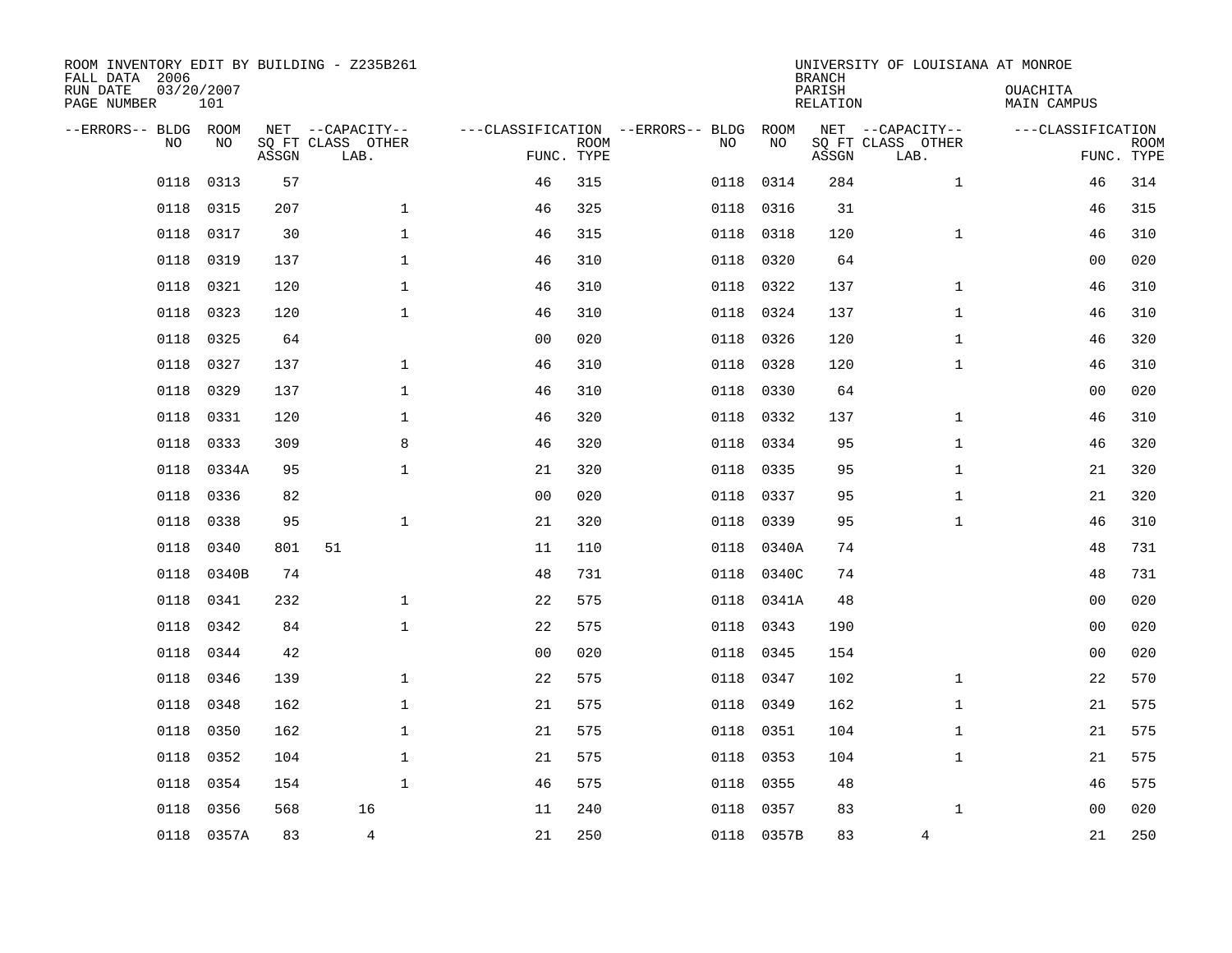| ROOM INVENTORY EDIT BY BUILDING - Z235B261<br>FALL DATA 2006<br>RUN DATE<br>PAGE NUMBER | 03/20/2007<br>102 |       |                           |                |                           |                                   |                                                                | <b>BRANCH</b><br>PARISH<br><b>RELATION</b> | UNIVERSITY OF LOUISIANA AT MONROE                                      | OUACHITA<br><b>MAIN CAMPUS</b>                     |                           |
|-----------------------------------------------------------------------------------------|-------------------|-------|---------------------------|----------------|---------------------------|-----------------------------------|----------------------------------------------------------------|--------------------------------------------|------------------------------------------------------------------------|----------------------------------------------------|---------------------------|
| --ERRORS-- BLDG ROOM                                                                    |                   |       | NET --CAPACITY--          |                |                           | ---CLASSIFICATION --ERRORS-- BLDG | ROOM                                                           |                                            | NET --CAPACITY--                                                       | ---CLASSIFICATION                                  |                           |
| <b>NO</b>                                                                               | NO.               | ASSGN | SQ FT CLASS OTHER<br>LAB. |                | <b>ROOM</b><br>FUNC. TYPE | NO                                | NO                                                             | ASSGN                                      | SQ FT CLASS OTHER<br>LAB.                                              |                                                    | <b>ROOM</b><br>FUNC. TYPE |
| 0118                                                                                    | 0357C             | 83    | 3                         | 21             | 250                       | 0118                              | 0357D                                                          | 83                                         | 1                                                                      | 21                                                 | 250                       |
| 0118                                                                                    | 0357E             | 83    | 2                         | 21             | 250                       | 0118                              | 0357F                                                          | 83                                         | 2                                                                      | 21                                                 | 250                       |
| 0118                                                                                    | 0357G             | 83    | 2                         | 21             | 250                       | 0118                              | 0358                                                           | 156                                        |                                                                        | 00                                                 | 020                       |
| 0118                                                                                    | 0359              | 344   | 5                         | 21             | 250                       | 0118                              | 0360                                                           | 64                                         |                                                                        | 21                                                 | 255                       |
| 0118                                                                                    | 0361              | 96    | $\mathbf 1$               | 46             | 310                       | 0118                              | 0362                                                           | 112                                        | $\mathbf{1}$                                                           | 46                                                 | 310                       |
| 0118                                                                                    | 0363              | 112   | $\mathbf 1$               | 46             | 310                       | 0118                              | 0364                                                           | 96                                         | $\mathbf{1}$                                                           | 46                                                 | 320                       |
| 0118                                                                                    | 0365              | 55    |                           | 0 <sub>0</sub> | 020                       | 0118                              | 0366                                                           | 746                                        | 64                                                                     | 11                                                 | 110                       |
| 0118                                                                                    | 0367              | 132   |                           | 46             | 420                       | 0118                              | 0368                                                           | 184                                        | $\mathbf{1}$                                                           | 46                                                 | 310                       |
| 0118                                                                                    | 0369              | 144   | $\mathbf{1}$              | 46             | 310                       | 0118                              | 0370                                                           | 168                                        | $\mathbf{1}$                                                           | 46                                                 | 310                       |
| 0118                                                                                    | 0371              | 252   |                           | 46             | 315                       | 0118                              | 0372                                                           | 111                                        | 2                                                                      | 46                                                 | 310                       |
| 0118                                                                                    | 0373              | 37    |                           | 48             | 115                       | 0118                              | 0374                                                           | 37                                         |                                                                        | 48                                                 | 115                       |
| 0118                                                                                    | 0375              | 558   | 35                        | 11             | 110                       | 0118                              | 0375A                                                          | 75                                         | 4                                                                      | 11                                                 | 570                       |
| 0118                                                                                    | 0375B             | 78    | 4                         | 11             | 220                       | 0118                              | 0375C                                                          | 78                                         | 4                                                                      | 11                                                 | 220                       |
| 0118                                                                                    | 0375D             | 75    | $\overline{4}$            | 11             | 220                       |                                   | 0118 0375E                                                     | 78                                         | $\mathbf{1}$                                                           | 46                                                 | 320                       |
| 0118                                                                                    | 0375F             | 75    | $\mathbf{1}$              | 46             | 320                       | 0118                              | 0375G                                                          | 80                                         | $\mathbf{1}$                                                           | 46                                                 | 320                       |
| 0118                                                                                    | 0375H             | 80    | $\mathbf 1$               | 46             | 320                       | 0118                              | 0376                                                           | 62                                         |                                                                        | 00                                                 | 020                       |
| 0118                                                                                    | 0377              | 126   |                           | 0 <sub>0</sub> | 020                       | 0118                              | 0377A                                                          | 9                                          |                                                                        | 46                                                 | 315                       |
| 0118                                                                                    | 0378              | 219   | $\mathbf 1$               | 46             | 315                       |                                   | 0118 0379                                                      | 27                                         |                                                                        | 0 <sub>0</sub>                                     | 020                       |
| 0118                                                                                    | 0380              | 76    | 3                         | 0 <sub>0</sub> | 030                       | 0118                              | 0381                                                           | 18                                         |                                                                        | 0 <sub>0</sub>                                     | 010                       |
| 0118                                                                                    | 0382              | 27    |                           | 0 <sub>0</sub> | 020                       |                                   | 0118 0383                                                      | 93                                         | 3                                                                      | 0 <sub>0</sub>                                     | 030                       |
| 0118                                                                                    | 0384              | 383   |                           | 0 <sub>0</sub> | 030                       |                                   | 0118 0384A<br>TOTAL NUMBER CLASSROOMS<br>TOTAL NUMBER LABS 210 | 96                                         | TOTAL NET ASSIGN SQ. FT. IN ROOM FILE<br>TOTAL NUMBER SPECIAL LABS 220 | 00<br>42,632<br>18<br>$\mathbf{1}$<br>$\mathbf{3}$ | 030                       |
| 0119                                                                                    | 0100              | 6241  | 261                       | 11             | 220                       |                                   | 0119 0101                                                      | 588                                        | 4                                                                      | 48                                                 | 225                       |
| 0119                                                                                    | 0101A             | 290   | $\mathbf{1}$              | 46             | 310                       | 0119                              | 0101B                                                          | 240                                        | $\mathbf{1}$                                                           | 46                                                 | 310                       |
|                                                                                         | 0119 0101C        | 240   | $\mathbf{1}$              | 46             | 310                       |                                   | 0119 0102                                                      | 280                                        | 2                                                                      | 11                                                 | 220                       |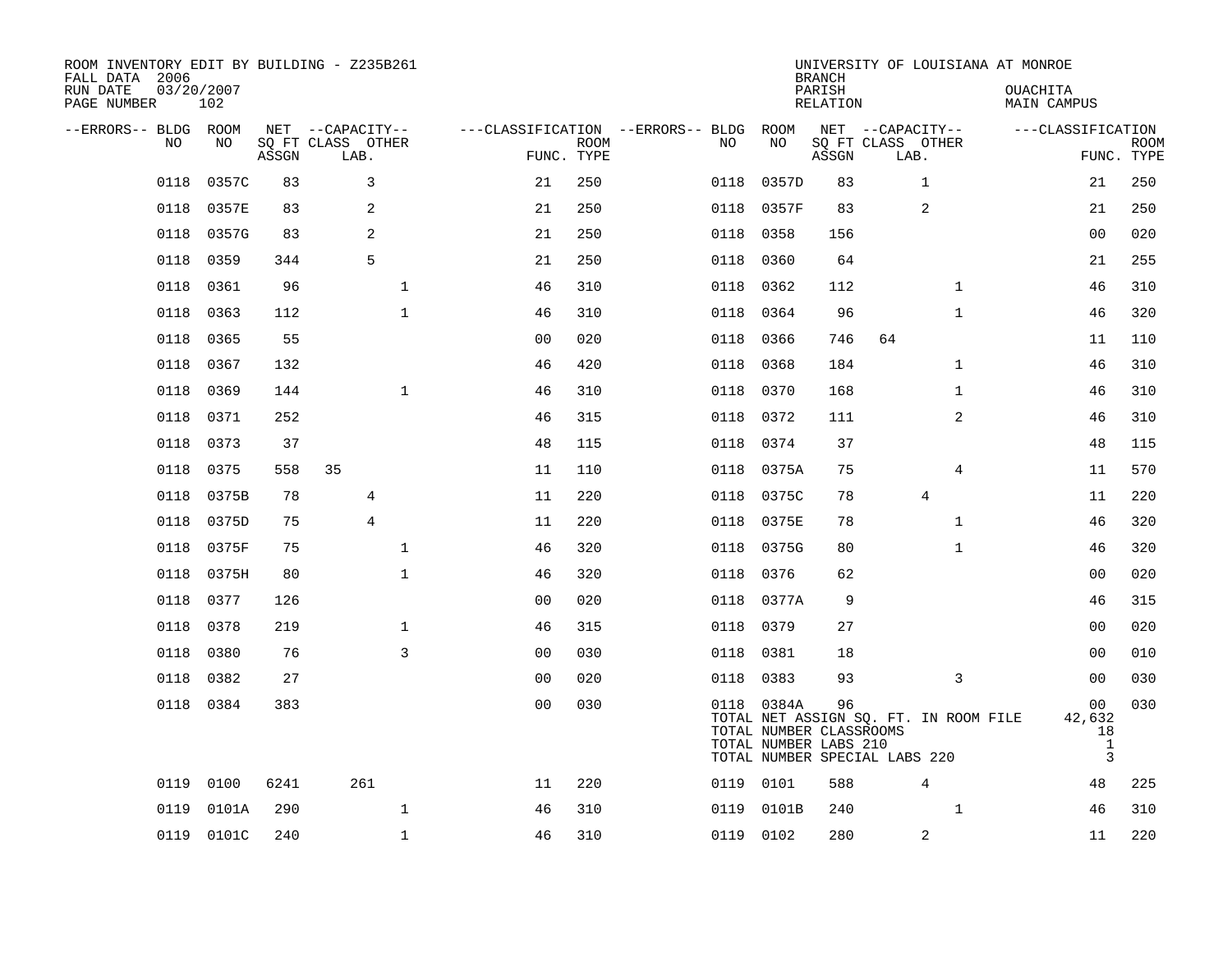| ROOM INVENTORY EDIT BY BUILDING - Z235B261<br>FALL DATA 2006<br>RUN DATE<br>PAGE NUMBER | 03/20/2007<br>103 |       |                           |                                   |                           |      |           | <b>BRANCH</b><br>PARISH<br><b>RELATION</b>              |                                                                        |              | UNIVERSITY OF LOUISIANA AT MONROE<br>OUACHITA<br>MAIN CAMPUS |                    |                           |
|-----------------------------------------------------------------------------------------|-------------------|-------|---------------------------|-----------------------------------|---------------------------|------|-----------|---------------------------------------------------------|------------------------------------------------------------------------|--------------|--------------------------------------------------------------|--------------------|---------------------------|
| --ERRORS-- BLDG ROOM                                                                    |                   |       | NET --CAPACITY--          | ---CLASSIFICATION --ERRORS-- BLDG |                           |      | ROOM      |                                                         | NET --CAPACITY--                                                       |              | ---CLASSIFICATION                                            |                    |                           |
| NO                                                                                      | NO                | ASSGN | SQ FT CLASS OTHER<br>LAB. |                                   | <b>ROOM</b><br>FUNC. TYPE | NO   | NO        | ASSGN                                                   | SQ FT CLASS OTHER<br>LAB.                                              |              |                                                              |                    | <b>ROOM</b><br>FUNC. TYPE |
| 0119                                                                                    | 0103              | 280   | 2                         | 11                                | 220                       | 0119 | 0104      | 280                                                     |                                                                        | $\mathbf{1}$ |                                                              | 46                 | 310                       |
| 0119                                                                                    | 0105              | 185   | 1                         | 46                                | 310                       | 0119 | 0106      | 667                                                     |                                                                        |              |                                                              | 48                 | 225                       |
| 0119                                                                                    | 0107              | 457   |                           | 48                                | 225                       | 0119 | 0108      | 59                                                      | $\mathbf 1$                                                            |              |                                                              | 11                 | 220                       |
| 0119                                                                                    | 0109              | 62    | $\mathbf{1}$              | 11                                | 220                       | 0119 | 0110      | 62                                                      | 1                                                                      |              |                                                              | 11                 | 220                       |
| 0119                                                                                    | 0111              | 62    | $\mathbf{1}$              | 11                                | 220                       | 0119 | 0112      | 62                                                      | 1                                                                      |              |                                                              | 11                 | 220                       |
| 0119                                                                                    | 0113              | 59    | $\mathbf{1}$              | 11                                | 220                       | 0119 | 0114      | 104                                                     | $\mathbf{1}$                                                           |              |                                                              | 11                 | 220                       |
| 0119                                                                                    | 0115              | 64    | $\mathbf{1}$              | 11                                | 220                       | 0119 | 0116      | 60                                                      |                                                                        | $\mathbf{1}$ |                                                              | 11                 | 735                       |
| 0119                                                                                    | 0117              | 64    | $\mathbf{1}$              | 11                                | 735                       | 0119 | 0118      | 60                                                      | $\mathbf{1}$                                                           |              |                                                              | 11                 | 220                       |
| 0119                                                                                    | 0119              | 104   | $\mathbf{1}$              | 11                                | 220                       | 0119 | 0120      | 195                                                     |                                                                        |              |                                                              | 00                 | 020                       |
| 0119                                                                                    | 0121              | 537   | 10                        | 52                                | 650                       | 0119 | 0122      | 800                                                     |                                                                        |              |                                                              | 00                 | 020                       |
| 0119                                                                                    | 0123              | 25    |                           | 0 <sub>0</sub>                    | 030                       | 0119 | 0124      | 470                                                     |                                                                        | 5            |                                                              | 0 <sub>0</sub>     | 030                       |
| 0119                                                                                    | 0125              | 374   | 3                         | 0 <sub>0</sub>                    | 030                       | 0119 | 0126      | 583                                                     |                                                                        |              |                                                              | 00                 | 030                       |
| 0119                                                                                    | 0127              | 588   |                           | 0 <sub>0</sub>                    | 030                       | 0119 | 0128      | 395                                                     |                                                                        |              |                                                              | 0 <sub>0</sub>     | 020                       |
|                                                                                         | 0119 0129         | 215   |                           | 00                                | 020                       |      | 0119 0130 | 360<br>TOTAL NUMBER CLASSROOMS<br>TOTAL NUMBER LABS 210 | TOTAL NET ASSIGN SQ. FT. IN ROOM FILE<br>TOTAL NUMBER SPECIAL LABS 220 |              |                                                              | 48<br>11,467<br>13 | 225                       |
| 0120                                                                                    | 0100              | 3174  | 800                       | 93                                | 523                       | 0120 | 0101      | 87                                                      |                                                                        | 2            |                                                              | 00                 | 030                       |
| 0120                                                                                    | 0102              | 139   | 3                         | 52                                | 525                       | 0120 | 0103      | 210                                                     |                                                                        | 5            |                                                              | 52                 | 525                       |
| 0120                                                                                    | 0104              | 35    | $\mathbf{1}$              | 52                                | 525                       | 0120 | 0105      | 25                                                      |                                                                        |              |                                                              | 00                 | 020                       |
| 0120                                                                                    | 0106              | 216   |                           | 0 <sub>0</sub>                    | 030                       | 0120 | 0108      | 28                                                      |                                                                        | $\mathbf{1}$ |                                                              | 52                 | 525                       |
| 0120                                                                                    | 0109              | 14    | $\mathbf{1}$              | 52                                | 525                       | 0120 | 0110      | 140                                                     |                                                                        | $\mathbf{1}$ |                                                              | 46                 | 310                       |
|                                                                                         |                   | 140   | $\mathbf 1$               | 46                                | 310                       |      | 0112      | 140                                                     |                                                                        |              |                                                              | 52                 | 525                       |
| 0120<br>0120                                                                            | 0111<br>0113      |       | $\mathbf 1$               |                                   |                           | 0120 |           | 28                                                      |                                                                        | $\mathbf{1}$ |                                                              | 52                 | 525                       |
|                                                                                         |                   | 140   |                           | 46                                | 310                       | 0120 | 0114      |                                                         |                                                                        |              |                                                              |                    |                           |
| 0120                                                                                    | 0115              | 14    | $\mathbf 1$               | 52                                | 525                       | 0120 | 0116      | 20                                                      |                                                                        |              |                                                              | 0 <sub>0</sub>     | 020                       |
| 0120                                                                                    | 0117              | 210   | 5                         | 52                                | 525                       | 0120 | 0118      | 67                                                      |                                                                        | 2            |                                                              | 52                 | 525                       |
|                                                                                         | 0120 0119         | 28    | 1                         | 52                                | 525                       |      | 0120 0120 | 30                                                      |                                                                        | 2            |                                                              | 52                 | 525                       |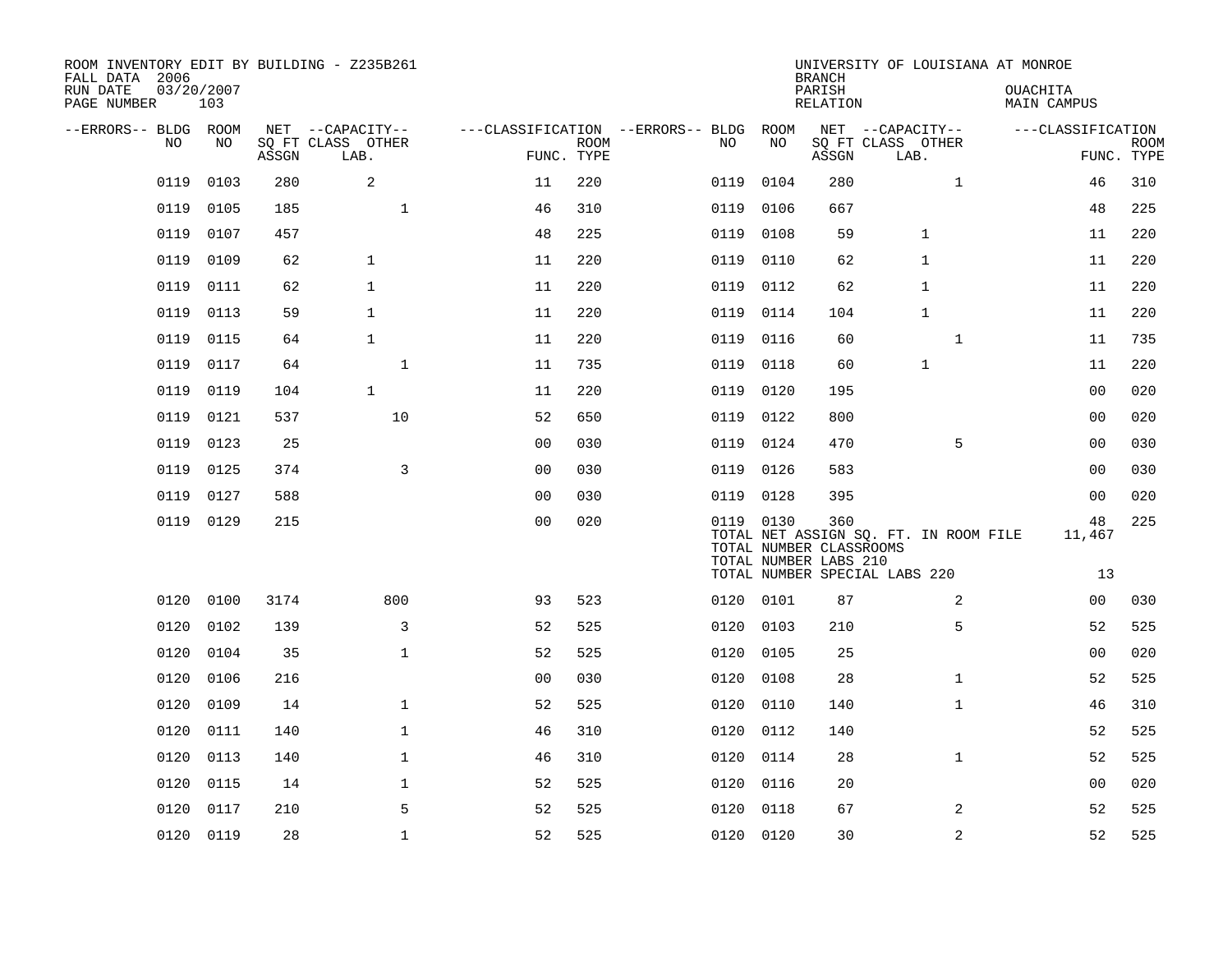| ROOM INVENTORY EDIT BY BUILDING - Z235B261<br>FALL DATA 2006 |                   |       |                           |                                        |             |           |            | <b>BRANCH</b>                                                                     |      | UNIVERSITY OF LOUISIANA AT MONROE     |                                |                           |
|--------------------------------------------------------------|-------------------|-------|---------------------------|----------------------------------------|-------------|-----------|------------|-----------------------------------------------------------------------------------|------|---------------------------------------|--------------------------------|---------------------------|
| RUN DATE<br>PAGE NUMBER                                      | 03/20/2007<br>104 |       |                           |                                        |             |           |            | PARISH<br>RELATION                                                                |      |                                       | <b>OUACHITA</b><br>MAIN CAMPUS |                           |
| --ERRORS-- BLDG ROOM                                         |                   |       | NET --CAPACITY--          | ---CLASSIFICATION --ERRORS-- BLDG ROOM |             |           |            |                                                                                   |      | NET --CAPACITY--                      | ---CLASSIFICATION              |                           |
| NO                                                           | NO                | ASSGN | SQ FT CLASS OTHER<br>LAB. | FUNC. TYPE                             | <b>ROOM</b> | NO.       | NO         | ASSGN                                                                             | LAB. | SQ FT CLASS OTHER                     |                                | <b>ROOM</b><br>FUNC. TYPE |
| 0120                                                         | 0121              | 89    | 3                         | 0 <sub>0</sub>                         | 030         |           |            |                                                                                   |      |                                       |                                |                           |
|                                                              |                   |       |                           |                                        |             |           |            | TOTAL NUMBER CLASSROOMS<br>TOTAL NUMBER LABS 210<br>TOTAL NUMBER SPECIAL LABS 220 |      | TOTAL NET ASSIGN SQ. FT. IN ROOM FILE | 4,537                          |                           |
|                                                              | 0121 0101         | 948   | 12 <sup>°</sup>           | 0 <sub>0</sub>                         | 020         | 0121 0102 |            | 886                                                                               |      | 20                                    | 52                             | 525                       |
|                                                              | 0121 0103         | 105   | 9                         | 52                                     | 525         | 0121 0104 |            | 58                                                                                |      | 4                                     | 0 <sub>0</sub>                 | 030                       |
|                                                              | 0121 0105         | 63    |                           | 0 <sub>0</sub>                         | 030         | 0121 0106 |            | 56                                                                                |      | 2                                     | 0 <sub>0</sub>                 | 030                       |
|                                                              | 0121 0107         | 91    | 4                         | 52                                     | 525         | 0121 0108 |            | 914                                                                               |      | 20                                    | 52                             | 525                       |
|                                                              | 0121 0109         | 256   | $\overline{4}$            | 52                                     | 314         | 0121 0110 |            | 120                                                                               |      | $\mathbf{1}$                          | 52                             | 310                       |
|                                                              | 0121 0111         | 45    |                           | 0 <sub>0</sub>                         | 030         | 0121 0112 |            | 64                                                                                |      |                                       | 0 <sub>0</sub>                 | 010                       |
|                                                              | 0121 0113         | 48    |                           | 0 <sub>0</sub>                         | 030         | 0121 0114 |            | 40                                                                                |      | $\mathbf{1}$                          | 51                             | 315                       |
|                                                              | 0121 0115         | 1953  |                           | 0 <sub>0</sub>                         | 030         | 0121 0116 |            | 184                                                                               |      | 3                                     | 52                             | 325                       |
|                                                              | 0121 0117         | 26460 | 168                       | 52                                     | 520         | 0121 0118 |            | 225                                                                               |      | 12                                    | 52                             | 314                       |
|                                                              | 0121 0119         | 146   | 3                         | 51                                     | 310         |           | 0121 0119A | 9                                                                                 |      |                                       | 51                             | 315                       |
|                                                              | 0121 0119B        | 13    |                           | 51                                     | 315         | 0121 0120 |            | 280                                                                               |      |                                       | 52                             | 525                       |
|                                                              | 0121 0121         | 1408  |                           | 0 <sub>0</sub>                         | 030         |           |            | TOTAL NUMBER CLASSROOMS<br>TOTAL NUMBER LABS 210<br>TOTAL NUMBER SPECIAL LABS 220 |      | TOTAL NET ASSIGN SQ. FT. IN ROOM FILE | 29,729                         |                           |
|                                                              | 0122 0100         | 1150  |                           | 0 <sub>0</sub>                         | 020         |           | 0122 0100A | 48                                                                                |      |                                       | 0 <sub>0</sub>                 | 020                       |
| 0122                                                         | 0100E             | 140   |                           | 0 <sub>0</sub>                         | 020         | 0122 0101 |            | 1100                                                                              |      |                                       | 0 <sub>0</sub>                 | 030                       |
|                                                              | 0122 0102         | 9015  | 60                        | 52                                     | 520         |           | 0122 0102A | 136                                                                               |      | $\mathbf{1}$                          | 46                             | 315                       |
|                                                              | 0122 0102B        | 223   | 3                         | 52                                     | 310         | 0122 0103 |            | 88                                                                                |      |                                       | 46                             | 315                       |
| 0122                                                         | 0103A             | 96    | 2                         | 52                                     | 525         | 0122 0104 |            | 94                                                                                |      |                                       | 46                             | 315                       |
|                                                              | 0122 0104A        | 152   | $\mathbf 1$               | 46                                     | 325         | 0122 0105 |            | 34                                                                                |      |                                       | 52                             | 525                       |
|                                                              | 0122 0105A        | 194   | 8                         | 46                                     | 350         | 0122 0106 |            | 60                                                                                |      |                                       | 52                             | 525                       |
|                                                              | 0122 0106A        | 352   | $\mathbf{1}$              | 46                                     | 325         | 0122 0107 |            | 60                                                                                |      |                                       | 52                             | 525                       |
|                                                              | 0122 0107A        | 30    | $\mathbf 1$               | 46                                     | 315         | 0122 0108 |            | 83                                                                                |      |                                       | 52                             | 525                       |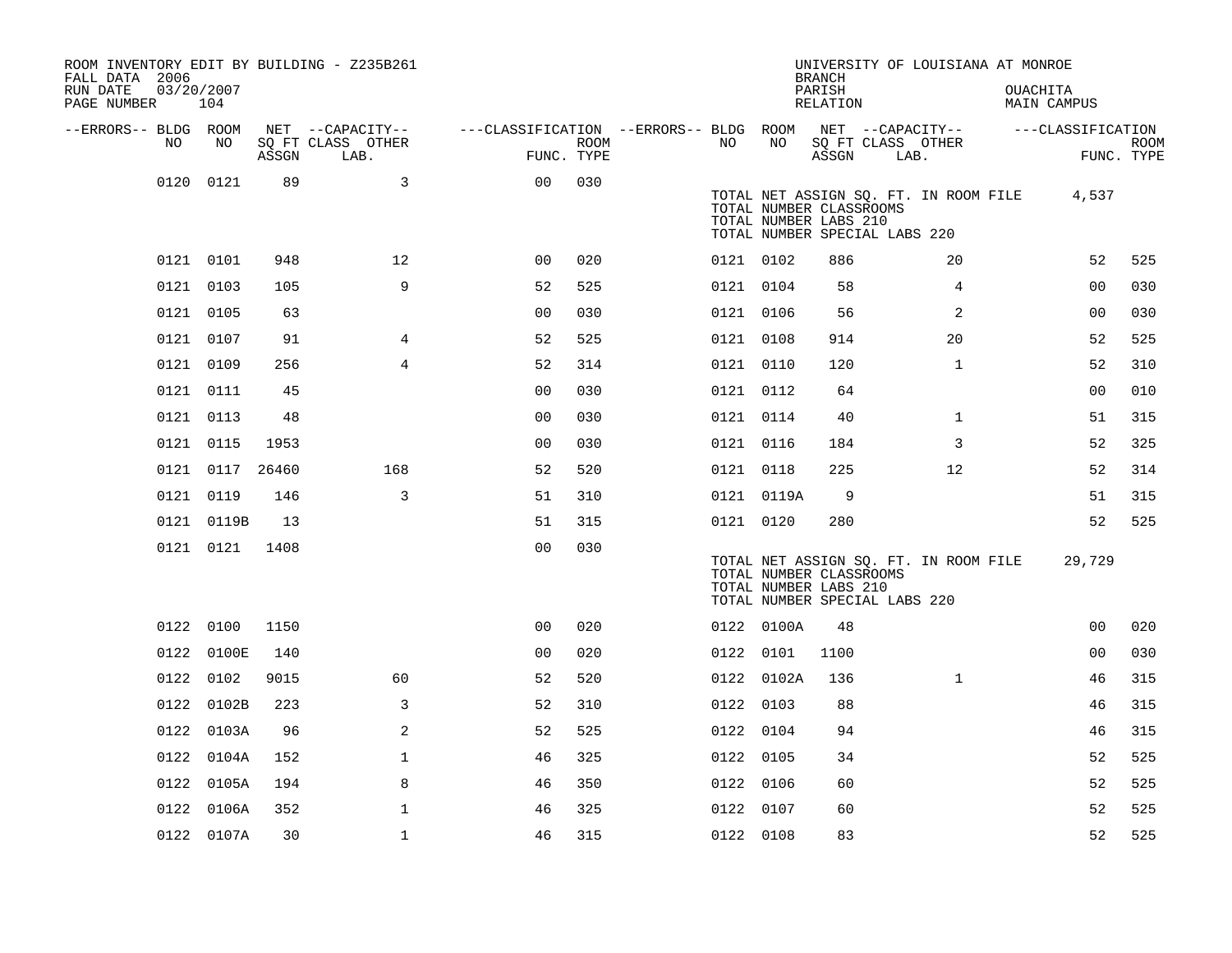| ROOM INVENTORY EDIT BY BUILDING - Z235B261<br>FALL DATA 2006 |                   |       |                           |                |             |                                        |            | <b>BRANCH</b>      | UNIVERSITY OF LOUISIANA AT MONROE |                                |                           |
|--------------------------------------------------------------|-------------------|-------|---------------------------|----------------|-------------|----------------------------------------|------------|--------------------|-----------------------------------|--------------------------------|---------------------------|
| RUN DATE<br>PAGE NUMBER                                      | 03/20/2007<br>105 |       |                           |                |             |                                        |            | PARISH<br>RELATION |                                   | <b>OUACHITA</b><br>MAIN CAMPUS |                           |
| --ERRORS-- BLDG ROOM                                         |                   |       | NET --CAPACITY--          |                |             | ---CLASSIFICATION --ERRORS-- BLDG ROOM |            |                    | NET --CAPACITY--                  | ---CLASSIFICATION              |                           |
| NO                                                           | NO                | ASSGN | SQ FT CLASS OTHER<br>LAB. | FUNC. TYPE     | <b>ROOM</b> | NO                                     | NO         | ASSGN              | SQ FT CLASS OTHER<br>LAB.         |                                | <b>ROOM</b><br>FUNC. TYPE |
| 0122                                                         | 0108A             | 9     |                           | 46             | 315         |                                        | 0122 0109  | 2426               | 105                               | 52                             | 525                       |
| 0122                                                         | 0109A             | 90    |                           | 46             | 315         |                                        | 0122 0110  | 305                | 16                                | 52                             | 525                       |
| 0122                                                         | 0111              | 99    | 8                         | 52             | 525         |                                        | 0122 0111A | 30                 |                                   | 46                             | 315                       |
| 0122                                                         | 0112              | 239   | 8                         | 52             | 525         |                                        | 0122 0112A | 221                | 3                                 | 46                             | 310                       |
| 0122                                                         | 0113              | 94    | $\overline{a}$            | 52             | 525         |                                        | 0122 0113A | 195                | 3                                 | 46                             | 310                       |
| 0122                                                         | 0114              | 1341  | 8                         | 52             | 525         |                                        | 0122 0114A | 106                | $\mathbf{1}$                      | 46                             | 310                       |
| 0122                                                         | 0115              | 2798  |                           | 0 <sub>0</sub> | 020         |                                        | 0122 0115A | 25                 |                                   | 52                             | 525                       |
| 0122                                                         | 0115B             | 25    |                           | 52             | 525         |                                        | 0122 0115C | 25                 |                                   | 52                             | 525                       |
| 0122                                                         | 0115D             | 25    |                           | 52             | 525         |                                        | 0122 0115M | 55                 | $\overline{a}$                    | 31                             | 685                       |
| 0122                                                         | 0115W             | 65    | 2                         | 31             | 685         |                                        | 0122 0116  | 111                |                                   | 00                             | 020                       |
| 0122                                                         | 0116A             | 275   | 6                         | 31             | 685         |                                        | 0122 0117  | 25                 | $\overline{2}$                    | 52                             | 525                       |
| 0122                                                         | 0117A             | 499   |                           | 0 <sub>0</sub> | 020         |                                        | 0122 0118  | 212                | 5                                 | 52                             | 525                       |
| 0122                                                         | 0118A             | 308   |                           | 0 <sub>0</sub> | 020         |                                        | 0122 0119  | 499                | 6                                 | 52                             | 525                       |
| 0122                                                         | 0119A             | 262   | $\mathbf 1$               | 46             | 310         |                                        | 0122 0120  | 78                 |                                   | 52                             | 525                       |
| 0122                                                         | 0121              | 191   | 3                         | 52             | 525         |                                        | 0122 0121A | 132                | 3                                 | 0 <sub>0</sub>                 | 030                       |
| 0122                                                         | 0122              | 555   | 16                        | 52             | 525         |                                        | 0122 0122A | 111                | $\mathbf{1}$                      | 46                             | 310                       |
|                                                              | 0122 0123         | 118   | $\mathbf{1}$              | 46             | 310         |                                        | 0122 0123A | 108                | $\mathbf{1}$                      | 46                             | 310                       |
| 0122                                                         | 0124              | 127   |                           | 52             | 525         |                                        | 0122 0124A | 99                 | $\mathbf{1}$                      | 46                             | 310                       |
|                                                              | 0122 0125         | 183   |                           | 52             | 525         |                                        | 0122 0125A | 95                 | $\mathbf{1}$                      | 46                             | 310                       |
| 0122                                                         | 0126              | 31    | 2                         | 52             | 525         |                                        | 0122 0126A | 111                | $\mathbf{1}$                      | 46                             | 310                       |
| 0122                                                         | 0127              | 150   | 2                         | 52             | 525         |                                        | 0122 0127A | 111                | $\mathbf{1}$                      | 46                             | 310                       |
| 0122                                                         | 0128              | 235   | 10                        | 52             | 525         |                                        | 0122 0128A | 67                 | $\mathbf{1}$                      | 46                             | 310                       |
| 0122                                                         | 0129              | 111   | $\mathbf{1}$              | 46             | 310         |                                        | 0122 0129A | 107                | $\mathbf{1}$                      | 46                             | 310                       |
| 0122                                                         | 0129B             | 52    |                           | 0 <sub>0</sub> | 020         |                                        | 0122 0130  | 206                | $\mathbf{1}$                      | 46                             | 310                       |
| 0122                                                         | 0130A             | 129   | $\mathbf{1}$              | 46             | 310         |                                        | 0122 0130B | 31                 |                                   | 46                             | 315                       |
|                                                              | 0122 0131         | 199   | $\mathbf{1}$              | 46             | 310         |                                        | 0122 0131A | 213                | $\mathbf{1}$                      | 46                             | 310                       |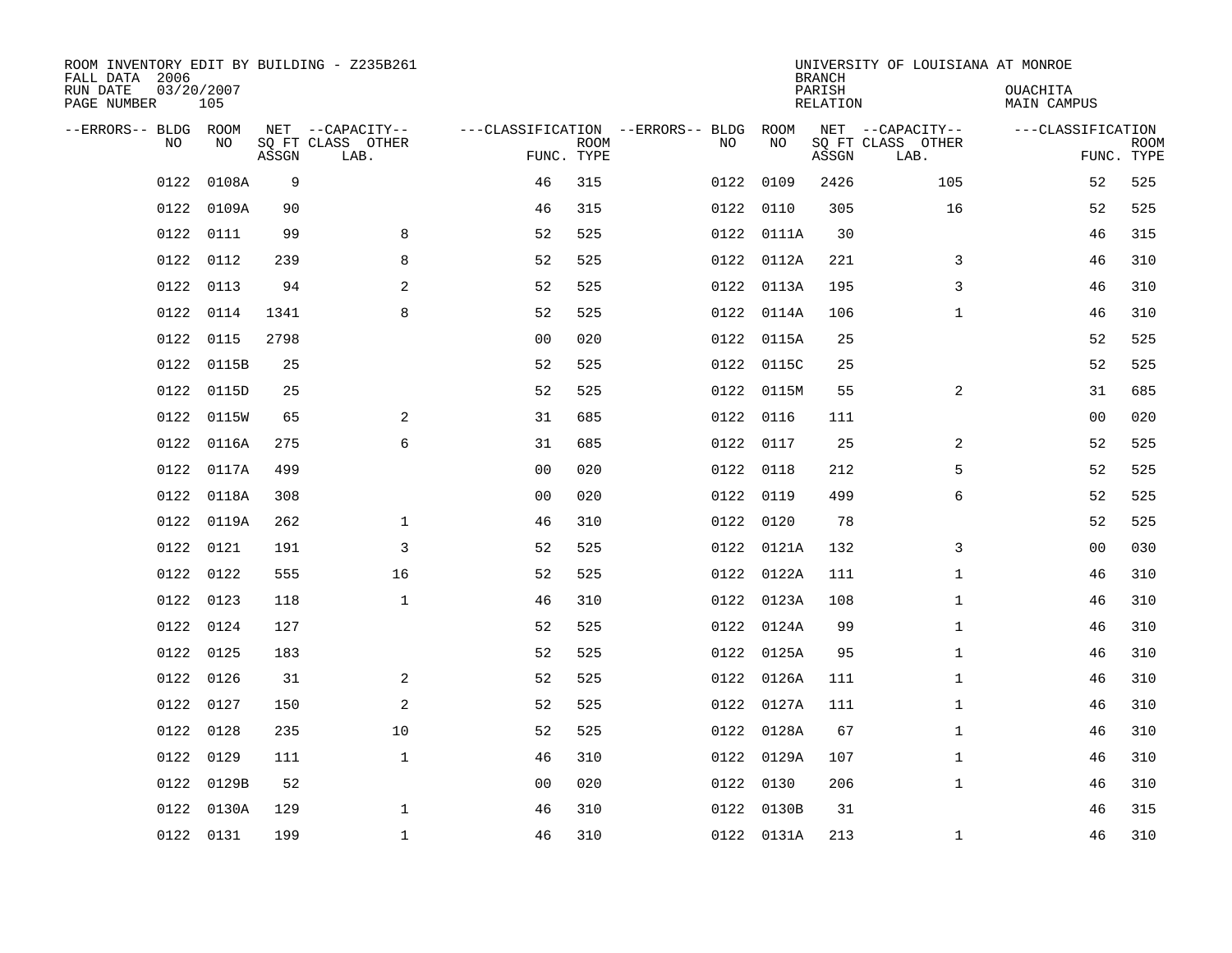| ROOM INVENTORY EDIT BY BUILDING - Z235B261<br>FALL DATA 2006 |                   |       |                           |                                        |             |           |            | <b>BRANCH</b>      | UNIVERSITY OF LOUISIANA AT MONROE |                                |                           |
|--------------------------------------------------------------|-------------------|-------|---------------------------|----------------------------------------|-------------|-----------|------------|--------------------|-----------------------------------|--------------------------------|---------------------------|
| RUN DATE<br>PAGE NUMBER                                      | 03/20/2007<br>106 |       |                           |                                        |             |           |            | PARISH<br>RELATION |                                   | <b>OUACHITA</b><br>MAIN CAMPUS |                           |
| --ERRORS-- BLDG ROOM                                         |                   |       | NET --CAPACITY--          | ---CLASSIFICATION --ERRORS-- BLDG ROOM |             |           |            |                    | NET --CAPACITY--                  | ---CLASSIFICATION              |                           |
| NO.                                                          | NO.               | ASSGN | SQ FT CLASS OTHER<br>LAB. | FUNC. TYPE                             | <b>ROOM</b> | NO.       | NO         | ASSGN              | SQ FT CLASS OTHER<br>LAB.         |                                | <b>ROOM</b><br>FUNC. TYPE |
| 0122                                                         | 0131B             | 213   | 3                         | 52                                     | 525         | 0122 0132 |            | 1686 140           |                                   | 11                             | 110                       |
|                                                              | 0122 0132A        | 44    |                           | 0 <sub>0</sub>                         | 020         | 0122 0133 |            | 222                | 2                                 | 46                             | 310                       |
|                                                              | 0122 0134         | 1192  | 52                        | 52                                     | 525         | 0122 0135 |            | 115                | 8                                 | 52                             | 525                       |
|                                                              | 0122 0136         | 173   |                           | 52                                     | 525         | 0122 0137 |            | 122                |                                   | 52                             | 525                       |
| 0122                                                         | 0138              | 122   | 8                         | 52                                     | 525         | 0122 0139 |            | 173                | 6                                 | 52                             | 525                       |
| 0122                                                         | 0140              | 1016  |                           | 0 <sub>0</sub>                         | 030         |           | 0122 0140A | 218                |                                   | 0 <sub>0</sub>                 | 020                       |
| 0122                                                         | 0140E             | 70    |                           | 0 <sub>0</sub>                         | 020         | 0122 0141 |            | 111                |                                   | 0 <sub>0</sub>                 | 020                       |
| 0122                                                         | 0142              | 10    |                           | 52                                     | 525         | 0122 0143 |            | 18                 |                                   | 52                             | 525                       |
| 0122                                                         | 0144              | 286   |                           | 0 <sub>0</sub>                         | 030         | 0122 0145 |            | 134                | $\mathbf{1}$                      | 46                             | 310                       |
| 0122                                                         | 0146              | 20    |                           | 52                                     | 315         | 0122 0147 |            | 13                 |                                   | 52                             | 315                       |
| 0122                                                         | 0148              | 181   | $\mathbf{1}$              | 46                                     | 310         | 0122 0149 |            | 14                 |                                   | 52                             | 315                       |
| 0122                                                         | 0150              | 137   | $\mathbf{1}$              | 46                                     | 310         |           | 0122 0150A | 165                | 8                                 | 31                             | 350                       |
| 0122                                                         | 0150B             | 343   | 15                        | 31                                     | 350         |           | 0122 0150C | 410                | 15                                | 31                             | 350                       |
| 0122                                                         | 0150D             | 316   | 10                        | 31                                     | 350         |           | 0122 0150E | 418                | 10                                | 31                             | 350                       |
| 0122                                                         | 0150F             | 285   | 15                        | 31                                     | 350         |           | 0122 0150G | 374                | 15                                | 31                             | 350                       |
| 0122                                                         | 0151              | 95    |                           | 0 <sub>0</sub>                         | 020         | 0122 0152 |            | 121                |                                   | 0 <sub>0</sub>                 | 020                       |
| 0122                                                         | 0200A             | 48    |                           | 0 <sub>0</sub>                         | 020         |           | 0122 0200E | 140                |                                   | 00                             | 020                       |
| 0122                                                         | 0201              | 200   | 3                         | 93                                     | 660         | 0122 0202 |            | 200                | 3                                 | 93                             | 660                       |
| 0122                                                         | 0203              | 158   |                           | 0 <sub>0</sub>                         | 020         | 0122 0204 |            | 137                | 3                                 | 52                             | 525                       |
| 0122                                                         | 0205              | 28    | 2                         | 52                                     | 525         | 0122 0206 |            | 36                 |                                   | 0 <sub>0</sub>                 | 010                       |
| 0122                                                         | 0207              | 83    |                           | 0 <sub>0</sub>                         | 020         | 0122 0208 |            | 83                 |                                   | 0 <sub>0</sub>                 | 020                       |
| 0122                                                         | 0209              | 458   | 9                         | 0 <sub>0</sub>                         | 030         | 0122 0210 |            | 458                | 9                                 | 00                             | 030                       |
|                                                              | 0122 0211         | 494   | 14                        | 0 <sub>0</sub>                         | 030         | 0122 0212 |            | 494                | 14                                | 00                             | 030                       |
| 0122                                                         | 0213              | 237   |                           | 0 <sub>0</sub>                         | 030         | 0122 0214 |            | 174                |                                   | 0 <sub>0</sub>                 | 020                       |
| 0122                                                         | 0215              | 481   | 4                         | 93                                     | 660         | 0122 0216 |            | 99                 | 3                                 | 93                             | 660                       |
|                                                              | 0122 0217         | 99    | $\overline{3}$            | 93                                     | 660         | 0122 0218 |            | 1600               | 50                                | 93                             | 523                       |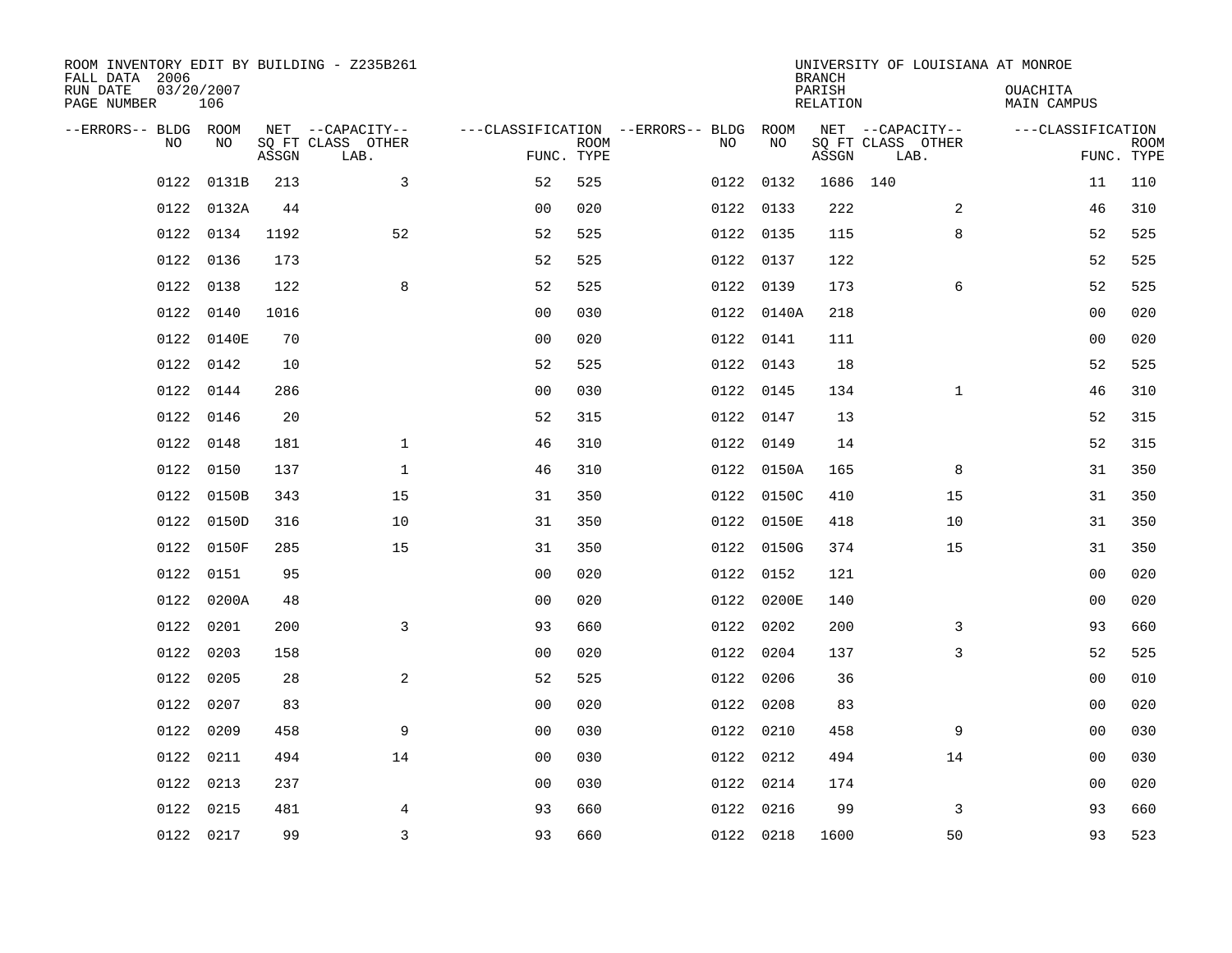| ROOM INVENTORY EDIT BY BUILDING - Z235B261<br>FALL DATA 2006 |                   |       |                           |                |             |                                   |            | <b>BRANCH</b>      | UNIVERSITY OF LOUISIANA AT MONROE |                                |             |
|--------------------------------------------------------------|-------------------|-------|---------------------------|----------------|-------------|-----------------------------------|------------|--------------------|-----------------------------------|--------------------------------|-------------|
| RUN DATE<br>PAGE NUMBER                                      | 03/20/2007<br>107 |       |                           |                |             |                                   |            | PARISH<br>RELATION |                                   | <b>OUACHITA</b><br>MAIN CAMPUS |             |
| --ERRORS-- BLDG ROOM                                         |                   |       | NET --CAPACITY--          |                |             | ---CLASSIFICATION --ERRORS-- BLDG | ROOM       |                    | NET --CAPACITY--                  | ---CLASSIFICATION              |             |
| N <sub>O</sub>                                               | NO.               | ASSGN | SO FT CLASS OTHER<br>LAB. | FUNC. TYPE     | <b>ROOM</b> | NO.                               | NO         | ASSGN              | SQ FT CLASS OTHER<br>LAB.         | FUNC. TYPE                     | <b>ROOM</b> |
| 0122                                                         | 0240E             | 70    |                           | 0 <sub>0</sub> | 020         |                                   | 0122 0300A | 48                 |                                   | 00                             | 020         |
| 0122                                                         | 0300E             | 140   |                           | 0 <sub>0</sub> | 020         |                                   | 0122 0301  | 200                | 3                                 | 93                             | 660         |
| 0122                                                         | 0302              | 200   | 3                         | 93             | 660         |                                   | 0122 0303  | 158                |                                   | 00                             | 020         |
| 0122                                                         | 0304              | 137   | $\overline{3}$            | 93             | 665         |                                   | 0122 0305  | 28                 | 2                                 | 93                             | 665         |
| 0122                                                         | 0306              | 36    |                           | 00             | 010         |                                   | 0122 0307  | 83                 |                                   | 0 <sub>0</sub>                 | 020         |
| 0122                                                         | 0308              | 83    |                           | 0 <sub>0</sub> | 020         |                                   | 0122 0309  | 458                | 9                                 | 0 <sub>0</sub>                 | 030         |
| 0122                                                         | 0310              | 458   | 9                         | 0 <sub>0</sub> | 030         |                                   | 0122 0311  | 494                | 9                                 | 00                             | 030         |
| 0122                                                         | 0312              | 494   | 9                         | 0 <sub>0</sub> | 030         |                                   | 0122 0313  | 237                |                                   | 0 <sub>0</sub>                 | 030         |
| 0122                                                         | 0314              | 174   |                           | 0 <sub>0</sub> | 020         | 0122                              | 0315       | 318                |                                   | 93                             | 665         |
| 0122                                                         | 0316              | 318   |                           | 52             | 525         |                                   | 0122 0317  | 99                 | 50                                | 93                             | 523         |
| 0122                                                         | 0318              | 117   | 50                        | 93             | 523         |                                   | 0122 0319  | 3565               | 160                               | 93                             | 523         |
| 0122                                                         | 0340E             | 70    |                           | 0 <sub>0</sub> | 020         |                                   | 0122 0400  | 3282               | 325                               | 93                             | 523         |
| 0122                                                         | 0400A             | 48    |                           | 0 <sub>0</sub> | 020         |                                   | 0122 0400E | 140                |                                   | 00                             | 020         |
| 0122                                                         | 0401              | 68    | 2                         | 0 <sub>0</sub> | 030         |                                   | 0122 0402  | 68                 | 2                                 | 0 <sub>0</sub>                 | 030         |
| 0122                                                         | 0403              | 78    |                           | 0 <sub>0</sub> | 030         |                                   | 0122 0404  | 20                 |                                   | 63                             | 730         |
| 0122                                                         | 0405              | 62    | $\mathbf{1}$              | 0 <sub>0</sub> | 030         |                                   | 0122 0406  | 62                 | 2                                 | 00                             | 030         |
| 0122                                                         | 0500              | 605   |                           | 0 <sub>0</sub> | 020         |                                   | 0122 0500A | 48                 |                                   | 0 <sub>0</sub>                 | 020         |
| 0122                                                         | 0500E             | 140   |                           | 0 <sub>0</sub> | 020         |                                   | 0122 0501  | 75                 |                                   | 52                             | 525         |
| 0122                                                         | 0502              | 75    |                           | 52             | 525         |                                   | 0122 0503  | 492                | 55                                | 52                             | 525         |
| 0122                                                         | 0503A             | 348   | 15                        | 52             | 525         |                                   | 0122 0504  | 109                | 6                                 | 52                             | 525         |
| 0122                                                         | 0505              | 110   | 6                         | 52             | 525         |                                   | 0122 0506  | 112                | 8                                 | 93                             | 523         |
| 0122                                                         | 0507              | 110   | 6                         | 52             | 350         |                                   | 0122 0508  | 109                | 6                                 | 52                             | 525         |
| 0122                                                         | 0509              | 111   | 6                         | 52             | 525         |                                   | 0122 0510  | 43                 | $\mathbf{1}$                      | 52                             | 525         |
| 0122                                                         | 0511              | 41    |                           | 52             | 525         |                                   | 0122 0512  | 41                 |                                   | 52                             | 525         |
| 0122                                                         | 0513              | 45    | $\mathbf{1}$              | 52             | 525         |                                   | 0122 0514  | 72                 | 2                                 | 00                             | 030         |
|                                                              | 0122 0515         | 71    | 2                         | 0 <sub>0</sub> | 030         |                                   | 0122 0516  | 121                | $\overline{a}$                    | 52                             | 525         |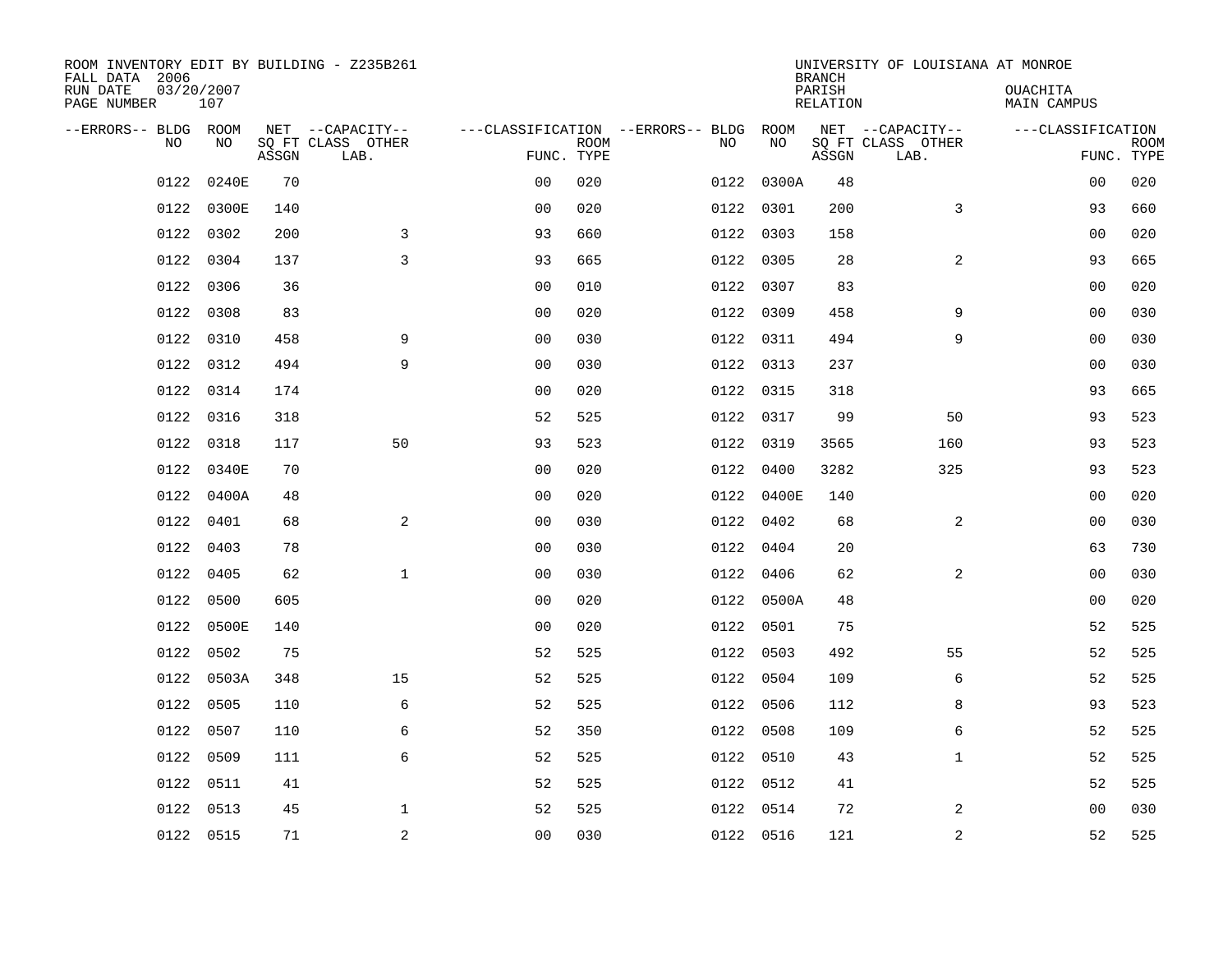| ROOM INVENTORY EDIT BY BUILDING - Z235B261<br>FALL DATA 2006 |                   |       |                           |                |             |                                   |            | <b>BRANCH</b>             | UNIVERSITY OF LOUISIANA AT MONROE |                                |             |
|--------------------------------------------------------------|-------------------|-------|---------------------------|----------------|-------------|-----------------------------------|------------|---------------------------|-----------------------------------|--------------------------------|-------------|
| RUN DATE<br>PAGE NUMBER                                      | 03/20/2007<br>108 |       |                           |                |             |                                   |            | PARISH<br><b>RELATION</b> |                                   | OUACHITA<br><b>MAIN CAMPUS</b> |             |
| --ERRORS-- BLDG ROOM                                         |                   |       | NET --CAPACITY--          |                |             | ---CLASSIFICATION --ERRORS-- BLDG | ROOM       |                           | NET --CAPACITY--                  | ---CLASSIFICATION              |             |
| NO                                                           | NO                | ASSGN | SQ FT CLASS OTHER<br>LAB. | FUNC. TYPE     | <b>ROOM</b> | NO                                | NO         | ASSGN                     | SQ FT CLASS OTHER<br>LAB.         | FUNC. TYPE                     | <b>ROOM</b> |
| 0122                                                         | 0517              | 136   |                           | 0 <sub>0</sub> | 030         |                                   | 0122 0518  | 280                       | 20                                | 93                             | 523         |
| 0122                                                         | 0601              | 196   |                           | 0 <sub>0</sub> | 020         | 0122                              | 0602       | 196                       |                                   | 00                             | 020         |
| 0122                                                         | 0603              | 315   |                           | 0 <sub>0</sub> | 020         | 0122                              | 0604       | 196                       |                                   | 0 <sub>0</sub>                 | 020         |
| 0122                                                         | 0605              | 196   |                           | 0 <sub>0</sub> | 020         |                                   | 0122 0606  | 315                       |                                   | 0 <sub>0</sub>                 | 020         |
| 0122                                                         | 0607              | 196   |                           | 0 <sub>0</sub> | 020         |                                   | 0122 0608  | 196                       |                                   | 0 <sub>0</sub>                 | 020         |
| 0122                                                         | 115AA             | 2326  | 250                       | 31             | 680         |                                   | 0122 119CL | 53                        |                                   | 52                             | 525         |
| 0122                                                         | 2101              | 2868  | 824                       | 93             | 523         |                                   | 0122 2102  | 4274                      | 1248                              | 93                             | 523         |
| 0122                                                         | 2103              | 4361  | 991                       | 93             | 523         |                                   | 0122 2104  | 4535                      | 924                               | 93                             | 523         |
| 0122                                                         | 2105              | 4361  | 991                       | 93             | 523         |                                   | 0122 2106  | 4274                      | 1224                              | 93                             | 523         |
|                                                              | 0122 2107         | 2868  | 824                       | 93             | 523         |                                   | 0122 4202  | 6690                      | 1535                              | 93                             | 523         |
| 0122                                                         | 4203              | 5076  | 1332                      | 93             | 523         | 0122                              | 4204       | 5573                      | 1296                              | 93                             | 523         |
|                                                              | 0122 4205         | 5076  | 1332                      | 93             | 523         |                                   | 0122 4206  | 6690                      | 1535                              | 93                             | 523         |
| 0122                                                         | 6111              | 478   | 586                       | 93             | 523         | 0122                              | 6112       | 561                       | 695                               | 93                             | 523         |
| 0122                                                         | 6113              | 454   | 734                       | 93             | 523         |                                   | 0122 6114  | 1024                      | 1152                              | 93                             | 523         |
| 0122                                                         | 6115              | 866   | 1083                      | 93             | 523         |                                   | 0122 6116  | 1024                      | 1152                              | 93                             | 523         |
| 0122                                                         | 6117              | 454   | 734                       | 93             | 523         |                                   | 0122 6118  | 561                       | 695                               | 93                             | 523         |
| 0122                                                         | 6119              | 478   | 586                       | 93             | 523         |                                   | 0122 6211  | 637                       | 622                               | 93                             | 523         |
| 0122                                                         | 6212              | 984   | 988                       | 93             | 523         |                                   | 0122 6213  | 984                       | 988                               | 93                             | 523         |
|                                                              | 0122 6214         | 984   | 984                       | 93             | 523         |                                   | 0122 6215  | 587                       | 604                               | 93                             | 523         |
|                                                              | 0122 6216         | 984   | 988                       | 93             | 523         |                                   | 0122 6217  | 984                       | 988                               | 93                             | 523         |
|                                                              | 0122 6218         | 984   | 988                       | 93             | 523         |                                   | 0122 6219  | 637                       | 622                               | 93                             | 523         |
|                                                              | 0122 A0101        | 283   | 20                        | 52             | 525         |                                   | 0122 A0102 | 130                       | 20                                | 93                             | 523         |
|                                                              | 0122 A0103        | 46    | 20                        | 93             | 523         |                                   | 0122 B0101 | 283                       | 20                                | 52                             | 525         |
|                                                              | 0122 B0102        | 130   | 20                        | 93             | 523         |                                   | 0122 B0103 | 47                        | $\mathbf{1}$                      | 52                             | 525         |
|                                                              | 0122 C0101        | 283   | 20                        | 52             | 525         |                                   | 0122 C0102 | 130                       | 20                                | 93                             | 523         |
|                                                              | 0122 C0103        | 46    | $\mathbf{1}$              | 52             | 525         |                                   | 0122 D0101 | 283                       | 20                                | 52                             | 525         |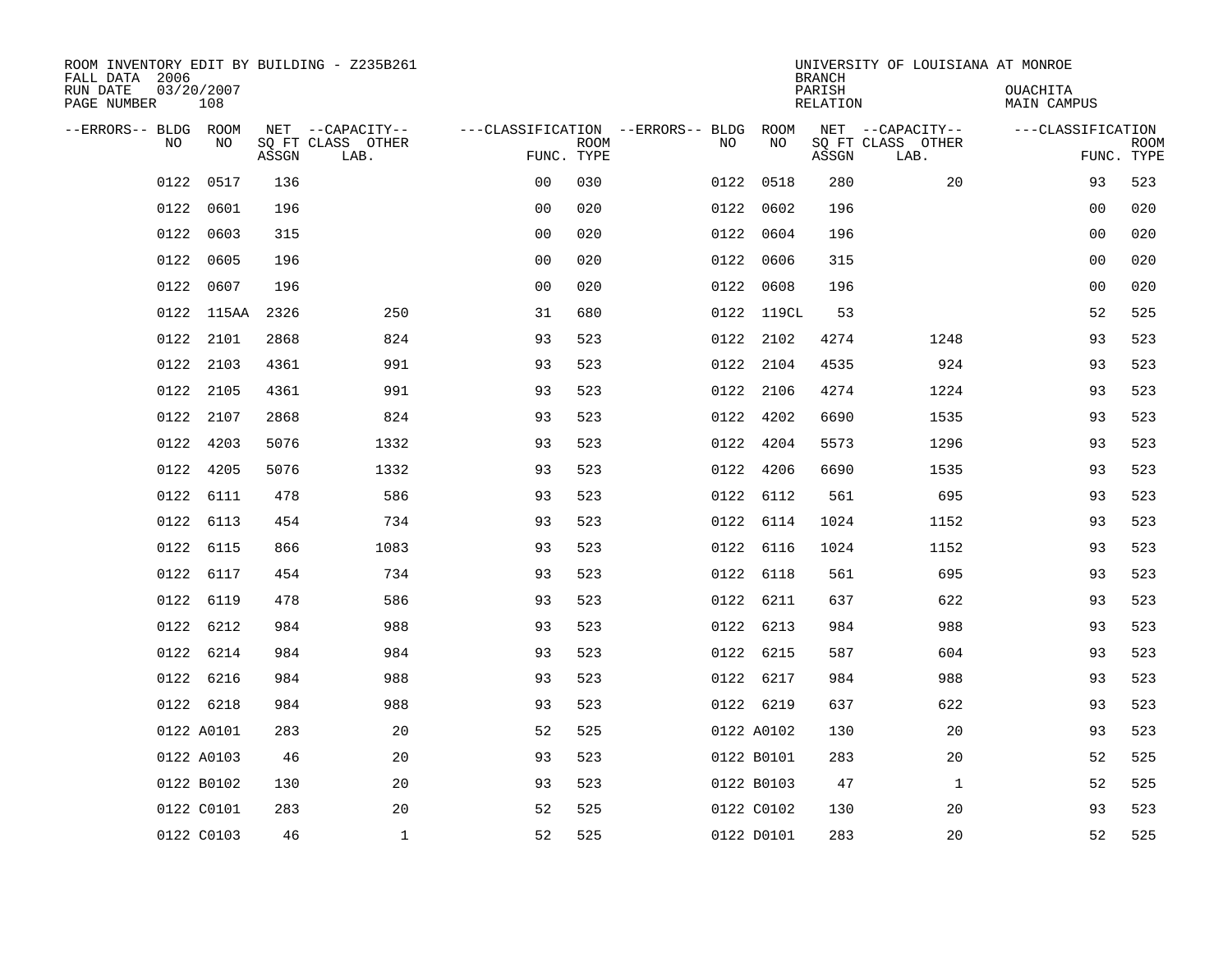| ROOM INVENTORY EDIT BY BUILDING - Z235B261<br>FALL DATA 2006 |                   |          |                           |                                        |             |      |                                                                | <b>BRANCH</b>      | UNIVERSITY OF LOUISIANA AT MONROE                                              |                              |                           |
|--------------------------------------------------------------|-------------------|----------|---------------------------|----------------------------------------|-------------|------|----------------------------------------------------------------|--------------------|--------------------------------------------------------------------------------|------------------------------|---------------------------|
| RUN DATE<br>PAGE NUMBER                                      | 03/20/2007<br>109 |          |                           |                                        |             |      |                                                                | PARISH<br>RELATION |                                                                                | OUACHITA<br>MAIN CAMPUS      |                           |
| --ERRORS-- BLDG ROOM                                         |                   |          | NET --CAPACITY--          | ---CLASSIFICATION --ERRORS-- BLDG ROOM |             |      |                                                                |                    | NET --CAPACITY--                                                               | ---CLASSIFICATION            |                           |
| N <sub>O</sub>                                               | NO.               | ASSGN    | SO FT CLASS OTHER<br>LAB. | FUNC. TYPE                             | <b>ROOM</b> | NO.  | NO                                                             | ASSGN              | SQ FT CLASS OTHER<br>LAB.                                                      |                              | <b>ROOM</b><br>FUNC. TYPE |
|                                                              | 0122 D0102        | 130      | 20                        | 93                                     | 523         |      | 0122 D0103                                                     | 47                 | $\mathbf{1}$                                                                   | 52                           | 525                       |
|                                                              | 0122 E0101        | 280      | 20                        | 52                                     | 525         |      | 0122 E0102                                                     | 125                | 20                                                                             | 93                           | 523                       |
|                                                              | 0122 E0103        | 44       | $\mathbf{1}$              | 52                                     | 525         |      | 0122 F0101                                                     | 283                | 20                                                                             | 52                           | 525                       |
|                                                              | 0122 F0102        | 130      | 20                        | 93                                     | 523         |      | 0122 F0103                                                     | 46                 | $\mathbf{1}$                                                                   | 52                           | 525                       |
|                                                              | 0122 G0101        | 283      | 20                        | 52                                     | 525         |      | 0122 G0102                                                     | 130                | 20                                                                             | 93                           | 523                       |
|                                                              | 0122 G0103        | 47       | $\mathbf 1$               | 52                                     | 525         |      | 0122 H0101                                                     | 283                | 20                                                                             | 52                           | 525                       |
|                                                              | 0122 H0102        | 130      | 20                        | 93                                     | 523         |      | 0122 H0103                                                     | 46                 | 20                                                                             | 93                           | 523                       |
|                                                              | 0122 I0101        | 283      | 20                        | 52                                     | 525         |      | 0122 I0102                                                     | 130                | 20                                                                             | 93                           | 523                       |
|                                                              | 0122 I0103        | 47       | $\mathbf{1}$              | 52                                     | 525         |      | 0122 115ACL                                                    | 34                 |                                                                                | 46                           | 315                       |
|                                                              | 0122 115BCL       | 34       |                           | 31                                     | 685         |      | 0122 20102<br>TOTAL NUMBER CLASSROOMS<br>TOTAL NUMBER LABS 210 | 4274               | 1248<br>TOTAL NET ASSIGN SQ. FT. IN ROOM FILE<br>TOTAL NUMBER SPECIAL LABS 220 | 93<br>121,994<br>$\mathbf 1$ | 523                       |
|                                                              | 0123 0100         | 3996 103 |                           | 11                                     | 110         |      | 0123 0101                                                      | 780                |                                                                                | 0 <sub>0</sub>               | 020                       |
| 0123                                                         | 0102              | 197      | 3                         | 0 <sub>0</sub>                         | 030         |      | 0123 0103                                                      | 187                | 7                                                                              | 0 <sub>0</sub>               | 030                       |
| 0123                                                         | 0104              | 132      | 1                         | 46                                     | 310         | 0123 | 0105                                                           | 132                | $\mathbf{1}$                                                                   | 46                           | 310                       |
| 0123                                                         | 0106              | 132      | $\mathbf 1$               | 46                                     | 310         | 0123 | 0107                                                           | 132                | $\mathbf{1}$                                                                   | 46                           | 310                       |
| 0123                                                         | 0108              | 668      | 2                         | 46                                     | 315         | 0123 | 0109                                                           | 132                | $\mathbf{1}$                                                                   | 46                           | 310                       |
| 0123                                                         | 0110              | 132      | $\mathbf 1$               | 46                                     | 310         | 0123 | 0111                                                           | 132                | $\mathbf{1}$                                                                   | 46                           | 310                       |
|                                                              | 0123 0112         | 132      | $\mathbf{1}$              | 46                                     | 310         |      | 0123 0113                                                      | 132                | $\mathbf{1}$                                                                   | 46                           | 310                       |
|                                                              | 0123 0114         | 668      | $\mathbf{1}$              | 46                                     | 315         |      | 0123 0115                                                      | 174                | $\mathbf{1}$                                                                   | 46                           | 310                       |
|                                                              | 0123 0116         | 270      | 7                         | 46                                     | 350         |      | 0123 0117                                                      | 438                |                                                                                | 00                           | 030                       |
| 0123                                                         | 0118              | 36       |                           | 46                                     | 355         |      | 0123 0119                                                      | 31                 | $\mathbf{1}$                                                                   | 46                           | 315                       |
|                                                              | 0123 0120         | 72       |                           | 46                                     | 355         | 0123 | 0121                                                           | 624                | 24                                                                             | 11                           | 220                       |
| 0123                                                         | 0122              | 972      | 15                        | 11                                     | 210         |      | 0123 0123                                                      | 1332               | 35                                                                             | 11                           | 210                       |
| 0123                                                         | 0124              | 909      |                           | 48                                     | 215         | 0123 | 0124A                                                          | 16                 |                                                                                | 48                           | 215                       |
|                                                              | 0123 0126         | 731      | 49                        | 11                                     | 110         |      | 0123 0127                                                      | 1312               | 54                                                                             | 11                           | 110                       |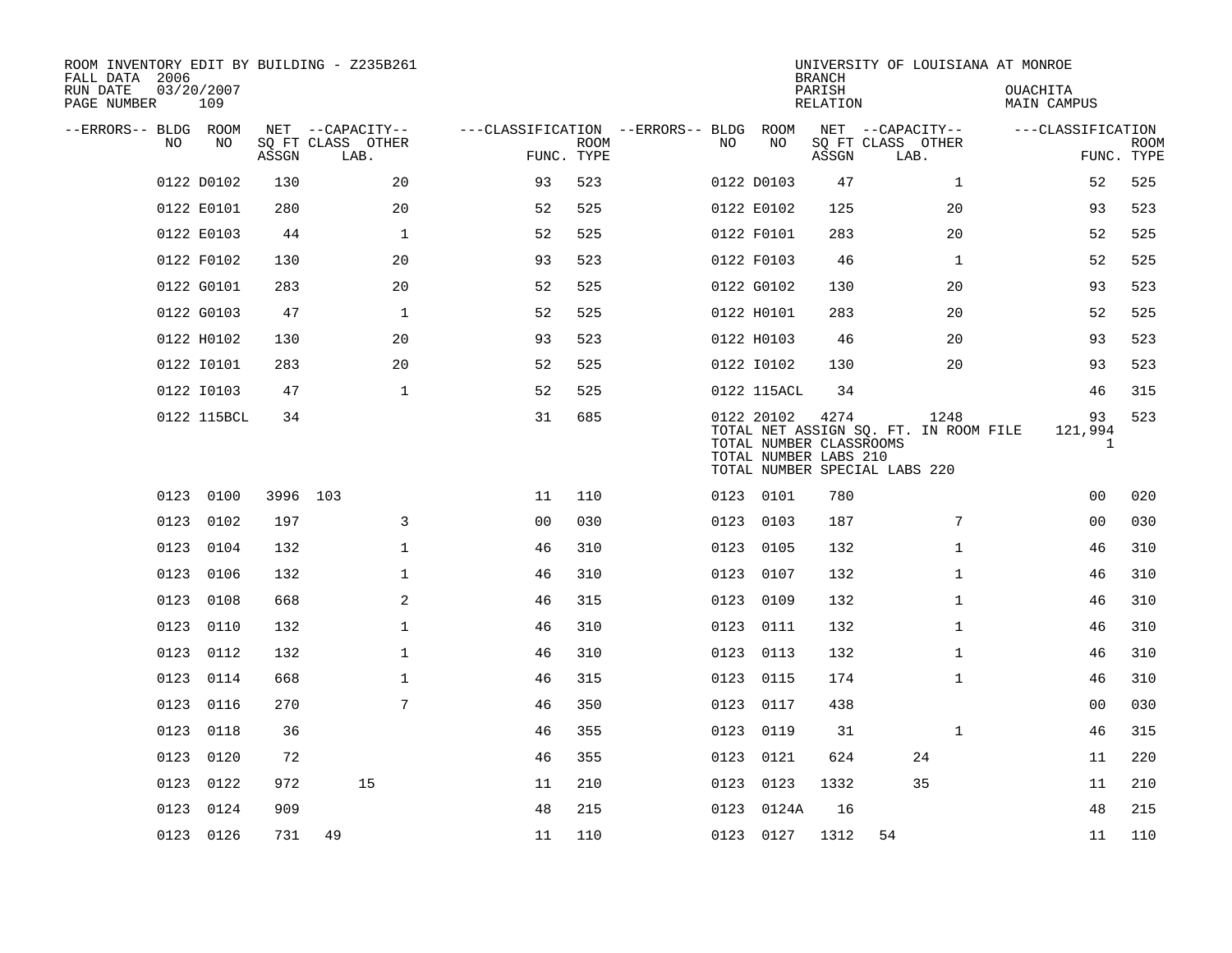| ROOM INVENTORY EDIT BY BUILDING - Z235B261<br>FALL DATA 2006<br>RUN DATE<br>PAGE NUMBER | 03/20/2007<br>110 |       |                                               |                                        |                           |           |           | <b>BRANCH</b><br>PARISH<br><b>RELATION</b>              |                               | UNIVERSITY OF LOUISIANA AT MONROE     | OUACHITA<br><b>MAIN CAMPUS</b>           |                           |
|-----------------------------------------------------------------------------------------|-------------------|-------|-----------------------------------------------|----------------------------------------|---------------------------|-----------|-----------|---------------------------------------------------------|-------------------------------|---------------------------------------|------------------------------------------|---------------------------|
| --ERRORS-- BLDG ROOM<br>NO                                                              | NO                | ASSGN | NET --CAPACITY--<br>SQ FT CLASS OTHER<br>LAB. | ---CLASSIFICATION --ERRORS-- BLDG ROOM | <b>ROOM</b><br>FUNC. TYPE | NO.       | NO        | ASSGN                                                   | SQ FT CLASS OTHER<br>LAB.     | NET --CAPACITY--                      | ---CLASSIFICATION                        | <b>ROOM</b><br>FUNC. TYPE |
| 0123                                                                                    | 0128              | 1312  | 26                                            | 11                                     | 220                       | 0123 0129 |           | 289                                                     |                               | $\mathbf{1}$                          | 46                                       | 310                       |
|                                                                                         | 0123 0130         | 1020  |                                               | 0 <sub>0</sub>                         | 030                       |           | 0123 0131 | 550<br>TOTAL NUMBER CLASSROOMS<br>TOTAL NUMBER LABS 210 | TOTAL NUMBER SPECIAL LABS 220 | TOTAL NET ASSIGN SQ. FT. IN ROOM FILE | 00<br>14,600<br>3<br>$\overline{2}$<br>2 | 020                       |
|                                                                                         | 0124 0101         | 1785  |                                               | 0 <sub>0</sub>                         | 020                       | 0124 0102 |           | 275                                                     |                               |                                       | 0 <sub>0</sub>                           | 020                       |
|                                                                                         | 0124 0103         | 256   |                                               | 0 <sub>0</sub>                         | 020                       | 0124 0104 |           | 263                                                     |                               |                                       | 0 <sub>0</sub>                           | 020                       |
|                                                                                         | 0124 0105         | 77    |                                               | 11                                     | 615                       |           | 0124 0106 | 98                                                      |                               |                                       | 0 <sub>0</sub>                           | 030                       |
|                                                                                         | 0124 0107         | 4158  | 304                                           | 11                                     | 610                       | 0124 0108 |           | 77                                                      |                               |                                       | 11                                       | 615                       |
|                                                                                         | 0124 0109         | 400   |                                               | 11                                     | 615                       | 0124 0110 |           | 160                                                     |                               |                                       | 0 <sub>0</sub>                           | 030                       |
|                                                                                         | 0124 0111         | 128   |                                               | 52                                     | 655                       | 0124 0112 |           | 532                                                     |                               | 32                                    | 52                                       | 650                       |
|                                                                                         | 0124 0113         | 204   | $\mathbf{1}$                                  | 46                                     | 310                       | 0124 0114 |           | 182                                                     |                               | $\mathbf{1}$                          | 46                                       | 310                       |
|                                                                                         | 0124 0115         | 138   | $\mathbf 1$                                   | 46                                     | 310                       |           | 0124 0116 | 148                                                     |                               | $\mathbf{1}$                          | 46                                       | 310                       |
|                                                                                         | 0124 0117         | 30    | $\mathbf{1}$                                  | 46                                     | 315                       | 0124 0118 |           | 138                                                     |                               |                                       | 46                                       | 315                       |
|                                                                                         | 0124 0119         | 186   | $\mathbf 1$                                   | 46                                     | 310                       |           | 0124 0120 | 168                                                     |                               | $\mathbf{1}$                          | 46                                       | 310                       |
|                                                                                         | 0124 0121         | 35    |                                               | 0 <sub>0</sub>                         | 010                       | 0124 0122 |           | 173                                                     |                               | 3                                     | 0 <sub>0</sub>                           | 030                       |
|                                                                                         | 0124 0123         | 183   | 3                                             | 00                                     | 030                       | 0124 0124 |           | 420                                                     |                               | $\mathbf{1}$                          | 46                                       | 313                       |
|                                                                                         | 0124 0125         | 130   | $\mathbf{1}$                                  | 46                                     | 310                       | 0124 0126 |           | 412                                                     |                               |                                       | 46                                       | 315                       |
|                                                                                         | 0124 0127         | 63    |                                               | 0 <sub>0</sub>                         | 020                       |           | 0124 0128 | 260                                                     |                               | $\mathbf{1}$                          | 46                                       | 325                       |
|                                                                                         | 0124 0129         | 260   | $\mathbf 1$                                   | 46                                     | 310                       | 0124 0130 |           | 162                                                     |                               | $\mathbf{1}$                          | 46                                       | 310                       |
|                                                                                         | 0124 0131         | 408   | $\mathbf 1$                                   | 46                                     | 325                       | 0124 0132 |           | 781                                                     |                               |                                       | 46                                       | 315                       |
|                                                                                         | 0124 0133         | 504   | 3                                             | 46                                     | 310                       | 0124 0134 |           | 198                                                     |                               | $\mathbf{1}$                          | 46                                       | 310                       |
|                                                                                         | 0124 0135         | 70    |                                               | 46                                     | 315                       | 0124 0136 |           | 35                                                      |                               | $\mathbf{1}$                          | 46                                       | 315                       |
|                                                                                         | 0124 0138         | 154   |                                               | 0 <sub>0</sub>                         | 020                       | 0124 0139 |           | 54                                                      |                               | 2                                     | 46                                       | 315                       |
|                                                                                         | 0124 0140         | 42    | $\mathbf{1}$                                  | 46                                     | 315                       | 0124 0141 |           | 476                                                     |                               | 35                                    | 46                                       | 350                       |
|                                                                                         | 0124 0142         | 408   |                                               | 46                                     | 315                       | 0124 0143 |           | 162                                                     |                               | $\mathbf{1}$                          | 46                                       | 310                       |
|                                                                                         | 0124 0144         | 156   |                                               | 46                                     | 315                       | 0124 0145 |           | 195                                                     |                               | $\mathbf{1}$                          | 46                                       | 325                       |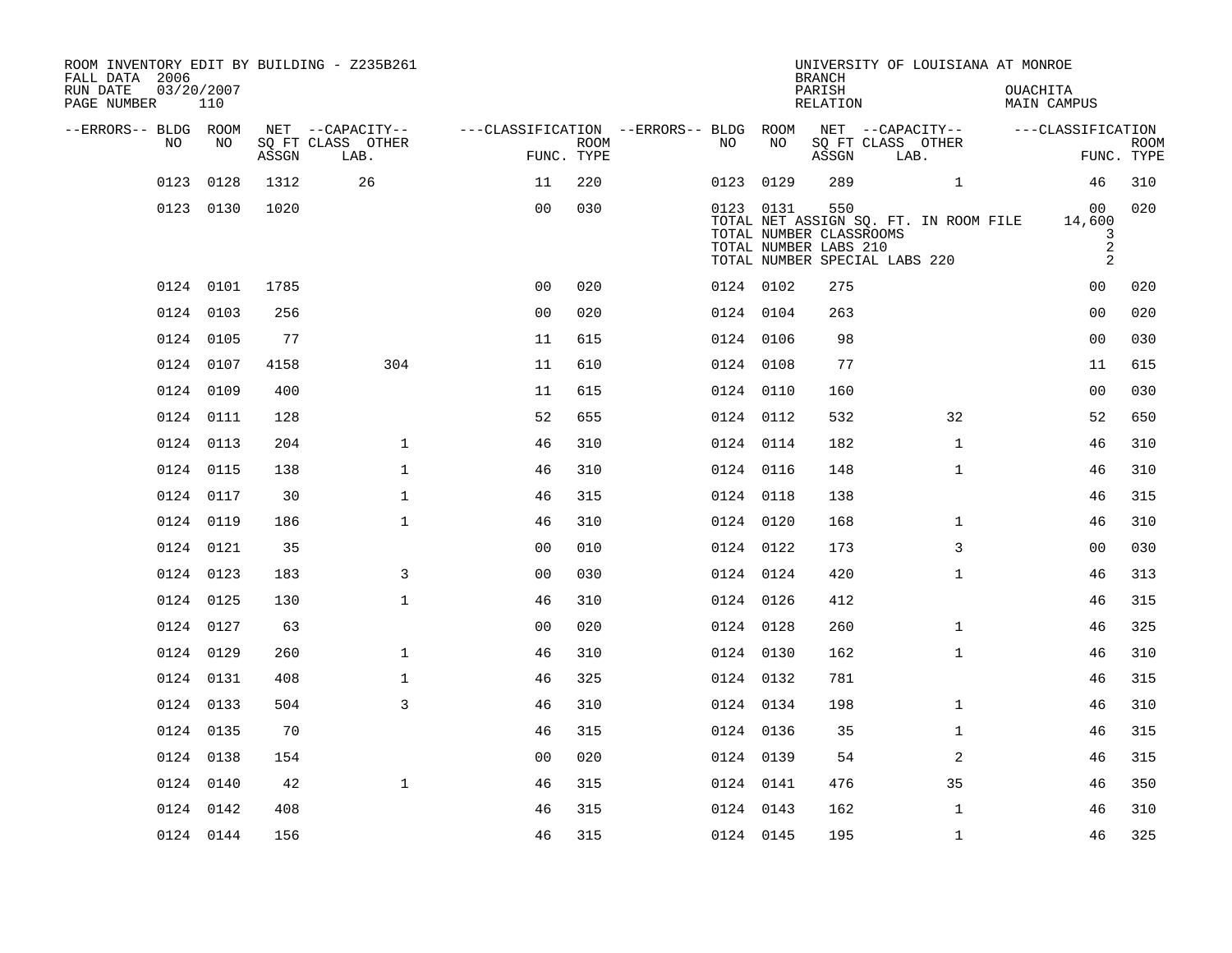| ROOM INVENTORY EDIT BY BUILDING - Z235B261<br>FALL DATA 2006<br>RUN DATE<br>PAGE NUMBER | 03/20/2007<br>111 |       |                                               |                |             |                                         |            | <b>BRANCH</b><br>PARISH<br><b>RELATION</b> | UNIVERSITY OF LOUISIANA AT MONROE             | OUACHITA<br><b>MAIN CAMPUS</b> |                           |
|-----------------------------------------------------------------------------------------|-------------------|-------|-----------------------------------------------|----------------|-------------|-----------------------------------------|------------|--------------------------------------------|-----------------------------------------------|--------------------------------|---------------------------|
| --ERRORS-- BLDG ROOM<br>NO                                                              | NO                | ASSGN | NET --CAPACITY--<br>SQ FT CLASS OTHER<br>LAB. | FUNC. TYPE     | <b>ROOM</b> | ---CLASSIFICATION --ERRORS-- BLDG<br>NO | ROOM<br>NO | ASSGN                                      | NET --CAPACITY--<br>SQ FT CLASS OTHER<br>LAB. | ---CLASSIFICATION              | <b>ROOM</b><br>FUNC. TYPE |
| 0124                                                                                    | 0146              | 238   |                                               | 0 <sub>0</sub> | 030         |                                         | 0124 0147  | 238                                        | $\overline{a}$                                | 57                             | 830                       |
| 0124                                                                                    | 0148              | 130   | $\mathbf{1}$                                  | 46             | 310         |                                         | 0124 0149  | 130                                        | $\mathbf{1}$                                  | 46                             | 310                       |
| 0124                                                                                    | 0150              | 65    |                                               | 46             | 315         |                                         | 0124 0151  | 25                                         | $\mathbf{1}$                                  | 46                             | 315                       |
|                                                                                         | 0124 0152         | 130   | $\mathbf{1}$                                  | 46             | 310         |                                         | 0124 0153  | 130                                        | $\mathbf{1}$                                  | 46                             | 310                       |
|                                                                                         | 0124 0154         | 324   | 12                                            | 31             | 880         |                                         | 0124 0155  | 576                                        |                                               | 0 <sub>0</sub>                 | 030                       |
|                                                                                         | 0124 0156         | 576   |                                               | 0 <sub>0</sub> | 030         |                                         | 0124 0201  | 2568                                       |                                               | 0 <sub>0</sub>                 | 020                       |
| 0124                                                                                    | 0202              | 312   |                                               | 0 <sub>0</sub> | 020         |                                         | 0124 0203  | 265                                        |                                               | 0 <sub>0</sub>                 | 020                       |
|                                                                                         | 0124 0204         | 246   |                                               | 0 <sub>0</sub> | 020         |                                         | 0124 0205  | 77                                         |                                               | 00                             | 020                       |
| 0124                                                                                    | 0206              | 176   | $\mathbf 1$                                   | 46             | 310         |                                         | 0124 0207  | 114                                        | $\mathbf{1}$                                  | 46                             | 310                       |
|                                                                                         | 0124 0208         | 114   | $\mathbf 1$                                   | 46             | 310         |                                         | 0124 0209  | 114                                        | $\mathbf{1}$                                  | 46                             | 310                       |
| 0124                                                                                    | 0210              | 114   | $\mathbf{1}$                                  | 46             | 310         |                                         | 0124 0211  | 114                                        | $\mathbf{1}$                                  | 46                             | 310                       |
|                                                                                         | 0124 0212         | 114   | $\mathbf{1}$                                  | 46             | 310         |                                         | 0124 0213  | 160                                        | $\mathbf{1}$                                  | 46                             | 310                       |
| 0124                                                                                    | 0214              | 130   | $\mathbf{1}$                                  | 46             | 310         |                                         | 0124 0215  | 598                                        | 48                                            | 11                             | 110                       |
| 0124                                                                                    | 0216              | 65    | $\mathbf{1}$                                  | 46             | 315         |                                         | 0124 0217  | 102                                        |                                               | 48                             | 215                       |
| 0124                                                                                    | 0218              | 2970  | 75                                            | 11             | 210         |                                         | 0124 0219  | 891                                        | $\mathbf{1}$                                  | 46                             | 310                       |
| 0124                                                                                    | 0220              | 85    |                                               | 0 <sub>0</sub> | 030         |                                         | 0124 0221  | 2970                                       | 75                                            | 11                             | 210                       |
|                                                                                         | 0124 0223         | 90    | 20                                            | 46             | 650         |                                         | 0124 0224  | 391                                        |                                               | 52                             | 655                       |
| 0124                                                                                    | 0225              | 153   |                                               | 0 <sub>0</sub> | 010         |                                         | 0124 0226  | 52                                         | $\mathbf{1}$                                  | 46                             | 315                       |
|                                                                                         | 0124 0227         | 70    | $\mathbf{1}$                                  | 46             | 310         |                                         | 0124 0228  | 130                                        | $\mathbf{1}$                                  | 46                             | 310                       |
|                                                                                         | 0124 0229         | 157   | $\mathbf{1}$                                  | 46             | 310         |                                         | 0124 0230  | 120                                        | $\mathbf{1}$                                  | 46                             | 310                       |
|                                                                                         | 0124 0231         | 114   | $\mathbf 1$                                   | 46             | 310         |                                         | 0124 0232  | 114                                        | $\mathbf{1}$                                  | 46                             | 310                       |
|                                                                                         | 0124 0233         | 114   | $\mathbf 1$                                   | 46             | 310         |                                         | 0124 0234  | 114                                        | $\mathbf{1}$                                  | 46                             | 310                       |
|                                                                                         | 0124 0235         | 152   | 1                                             | 46             | 310         |                                         | 0124 0236  | 1380                                       | 36                                            | 11                             | 260                       |
| 0124                                                                                    | 0237              | 221   | $\mathbf 1$                                   | 46             | 310         |                                         | 0124 0238  | 221                                        | $\mathbf{1}$                                  | 00                             | 020                       |
| 0124                                                                                    | 0239              | 1080  | 35                                            | 11             | 410         |                                         | 0124 0240  | 206                                        | 4                                             | 00                             | 030                       |
|                                                                                         | 0124 0241         | 181   | $\overline{4}$                                | 0 <sub>0</sub> | 030         |                                         | 0124 0242  | 1095                                       | 75                                            | 11                             | 110                       |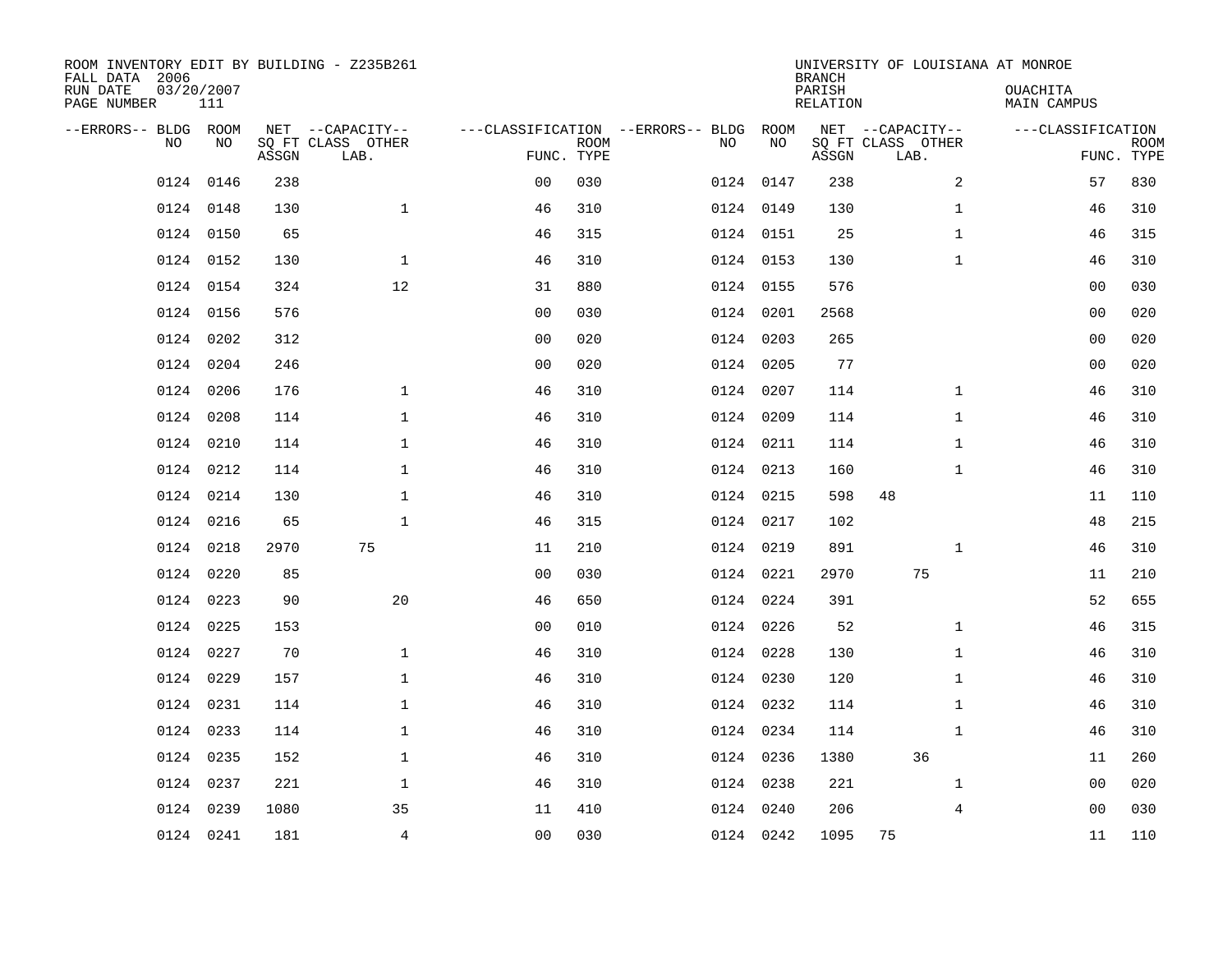| ROOM INVENTORY EDIT BY BUILDING - Z235B261<br>FALL DATA 2006<br>RUN DATE<br>PAGE NUMBER | 03/20/2007<br>112 |       |                           |              |                |                           |                                   |            | <b>BRANCH</b><br>PARISH<br><b>RELATION</b> |                                       |              | UNIVERSITY OF LOUISIANA AT MONROE<br>OUACHITA<br><b>MAIN CAMPUS</b> |                           |
|-----------------------------------------------------------------------------------------|-------------------|-------|---------------------------|--------------|----------------|---------------------------|-----------------------------------|------------|--------------------------------------------|---------------------------------------|--------------|---------------------------------------------------------------------|---------------------------|
| --ERRORS-- BLDG                                                                         | ROOM              |       | NET --CAPACITY--          |              |                |                           | ---CLASSIFICATION --ERRORS-- BLDG | ROOM       |                                            | NET --CAPACITY--                      |              | ---CLASSIFICATION                                                   |                           |
| NO                                                                                      | NO                | ASSGN | SQ FT CLASS OTHER<br>LAB. |              |                | <b>ROOM</b><br>FUNC. TYPE | NO                                | NO         | ASSGN                                      | SQ FT CLASS OTHER<br>LAB.             |              |                                                                     | <b>ROOM</b><br>FUNC. TYPE |
| 0124                                                                                    | 0243              | 600   | 30                        |              | 11             | 110                       |                                   | 0124 0301  | 2724                                       |                                       |              | 00                                                                  | 020                       |
| 0124                                                                                    | 0302              | 311   |                           |              | 0 <sup>0</sup> | 020                       |                                   | 0124 0303  | 276                                        |                                       |              | 0 <sub>0</sub>                                                      | 020                       |
| 0124                                                                                    | 0304              | 264   |                           |              | 0 <sub>0</sub> | 020                       |                                   | 0124 0305  | 77                                         |                                       |              | 00                                                                  | 020                       |
| 0124                                                                                    | 0306              | 176   |                           | $\mathbf{1}$ | 46             | 325                       |                                   | 0124 0307  | 120                                        |                                       | $\mathbf{1}$ | 46                                                                  | 310                       |
| 0124                                                                                    | 0308              | 114   |                           | $\mathbf{1}$ | 46             | 310                       |                                   | 0124 0309  | 114                                        |                                       | $\mathbf{1}$ | 46                                                                  | 310                       |
| 0124                                                                                    | 0310              | 114   |                           | $\mathbf 1$  | 46             | 310                       |                                   | 0124 0311  | 114                                        |                                       | $\mathbf{1}$ | 46                                                                  | 310                       |
|                                                                                         | 0124 0312         | 114   |                           | $\mathbf{1}$ | 46             | 310                       |                                   | 0124 0313  | 160                                        |                                       | $\mathbf{1}$ | 46                                                                  | 325                       |
| 0124                                                                                    | 0314              | 130   |                           | 3            | 11             | 280                       |                                   | 0124 0315  | 310                                        | 8                                     |              | 11                                                                  | 220                       |
| 0124                                                                                    | 0316              | 276   |                           | 8            | 11             | 220                       |                                   | 0124 0317  | 75                                         | 1                                     |              | 48                                                                  | 225                       |
| 0124                                                                                    | 0318              | 70    |                           | $\mathbf 1$  | 0 <sub>0</sub> | 030                       |                                   | 0124 0319  | 171                                        |                                       |              | 48                                                                  | 215                       |
|                                                                                         | 0124 0320         | 1438  |                           | 40           | 11             | 210                       |                                   | 0124 0321  | 710                                        | 67                                    |              | 11                                                                  | 110                       |
| 0124                                                                                    | 0321A             | 253   |                           |              | 46             | 315                       |                                   | 0124 0321B | 456                                        |                                       | $\mathbf{1}$ | 46                                                                  | 310                       |
|                                                                                         | 0124 0321C        | 126   |                           | $\mathbf 1$  | 46             | 310                       |                                   | 0124 0322  | 1188                                       | 80                                    |              | 11                                                                  | 110                       |
| 0124                                                                                    | 0323              | 33    |                           |              | 48             | 115                       |                                   | 0124 0324  | 182                                        |                                       |              | 0 <sub>0</sub>                                                      | 030                       |
|                                                                                         | 0124 0325         | 2178  | 185                       |              | 11             | 110                       |                                   | 0124 0326  | 84                                         |                                       |              | 48                                                                  | 115                       |
| 0124                                                                                    | 0327              | 610   | 50                        |              | 11             | 110                       |                                   | 0124 0328  | 70                                         |                                       | $\mathbf{1}$ | 46                                                                  | 315                       |
|                                                                                         | 0124 0329         | 130   |                           | $\mathbf{1}$ | 46             | 310                       |                                   | 0124 0330  | 176                                        |                                       | $\mathbf{1}$ | 46                                                                  | 310                       |
|                                                                                         | 0124 0331         | 114   |                           | $\mathbf{1}$ | 46             | 310                       |                                   | 0124 0332  | 114                                        |                                       | $\mathbf{1}$ | 46                                                                  | 310                       |
|                                                                                         | 0124 0333         | 114   |                           | $\mathbf{1}$ | 46             | 310                       |                                   | 0124 0334  | 114                                        |                                       | $\mathbf{1}$ | 46                                                                  | 310                       |
| 0124                                                                                    | 0335              | 114   |                           | $\mathbf{1}$ | 46             | 310                       |                                   | 0124 0336  | 114                                        |                                       | $\mathbf{1}$ | 46                                                                  | 310                       |
|                                                                                         | 0124 0337         | 161   |                           | $\mathbf{1}$ | 46             | 310                       |                                   | 0124 0338  | 2496                                       | 90                                    |              | 11                                                                  | 110                       |
| 0124                                                                                    | 0339              | 1248  | 65                        |              | 11             | 110                       |                                   | 0124 0340  | 1248                                       | 56                                    |              | 11                                                                  | 110                       |
| 0124                                                                                    | 0341              | 200   |                           | 4            | 0 <sub>0</sub> | 030                       |                                   | 0124 0342  | 180                                        |                                       | 2            | 00                                                                  | 020                       |
| 0124                                                                                    | 0343A             | 1250  | 50                        |              | 11             | 110                       |                                   | 0124 0343B | 205                                        | 8                                     |              | 11                                                                  | 220                       |
|                                                                                         | 0124 0343C        | 209   |                           | 9            | 48             | 225                       |                                   |            |                                            | TOTAL NET ASSIGN SQ. FT. IN ROOM FILE |              | 44,552                                                              |                           |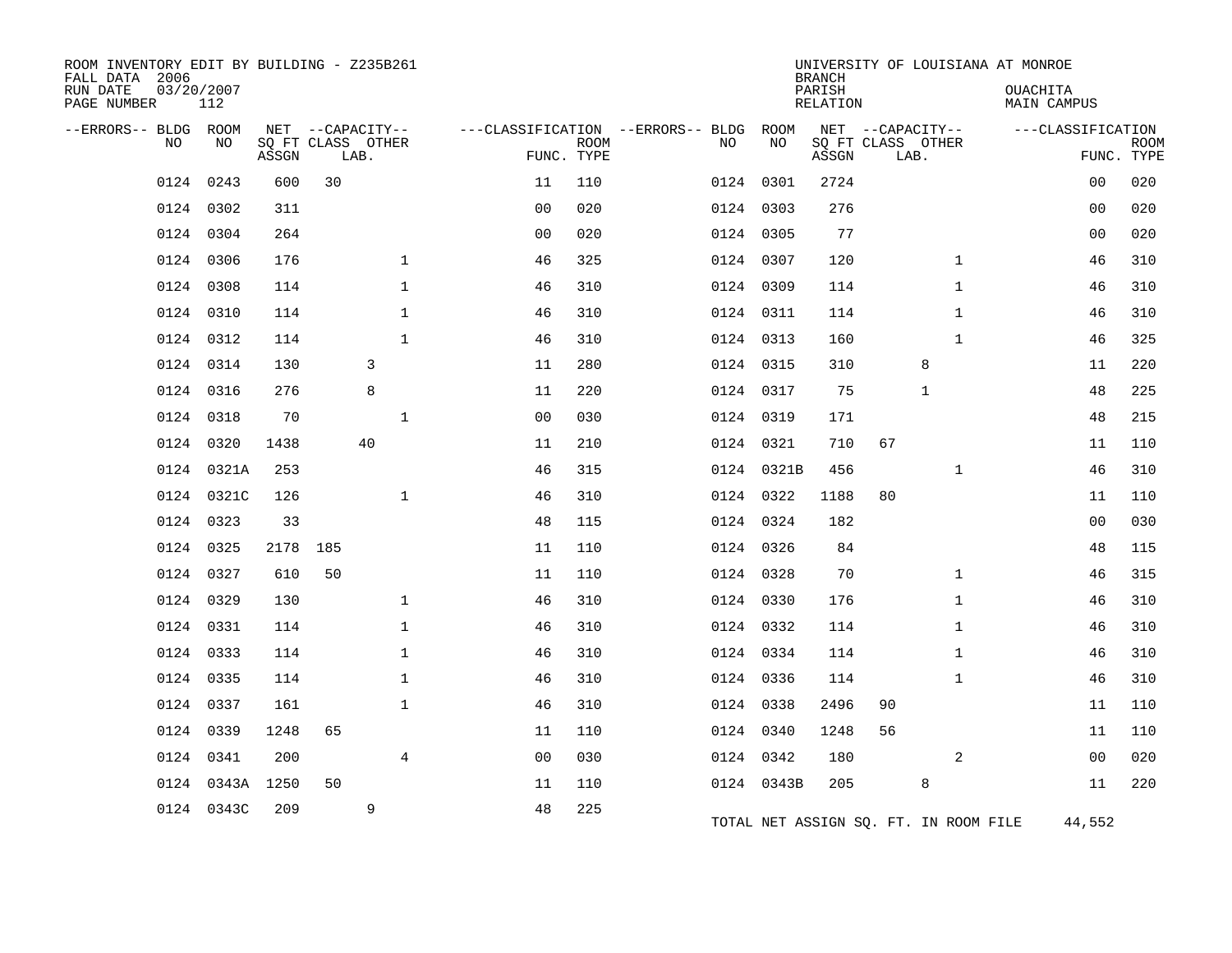| ROOM INVENTORY EDIT BY BUILDING - Z235B261<br>FALL DATA 2006<br>RUN DATE<br>PAGE NUMBER | 03/20/2007<br>113 |       |                                               |                                                      |      |           |                                                        | <b>BRANCH</b><br>PARISH<br><b>RELATION</b> | UNIVERSITY OF LOUISIANA AT MONROE                                              | OUACHITA<br><b>MAIN CAMPUS</b>                            |                           |
|-----------------------------------------------------------------------------------------|-------------------|-------|-----------------------------------------------|------------------------------------------------------|------|-----------|--------------------------------------------------------|--------------------------------------------|--------------------------------------------------------------------------------|-----------------------------------------------------------|---------------------------|
| --ERRORS-- BLDG ROOM<br>NO.                                                             | NO.               | ASSGN | NET --CAPACITY--<br>SQ FT CLASS OTHER<br>LAB. | ---CLASSIFICATION --ERRORS-- BLDG ROOM<br>FUNC. TYPE | ROOM | NO.       | NO<br>TOTAL NUMBER CLASSROOMS<br>TOTAL NUMBER LABS 210 | ASSGN                                      | NET --CAPACITY--<br>SQ FT CLASS OTHER<br>LAB.<br>TOTAL NUMBER SPECIAL LABS 220 | ---CLASSIFICATION<br>11<br>$\mathbf{3}$<br>$\overline{3}$ | <b>ROOM</b><br>FUNC. TYPE |
| 0125                                                                                    | 0101              | 330   | $\mathbf{1}$                                  | 93                                                   | 310  |           | 0125 0102                                              | 96                                         | $\mathbf{1}$                                                                   | 52                                                        | 315                       |
| 0125                                                                                    | 0103              | 207   | $\mathbf{1}$                                  | 46                                                   | 325  |           | 0125 0104                                              | 182                                        | 3                                                                              | 52                                                        | 525                       |
| 0125                                                                                    | 0105              | 117   |                                               | 0 <sub>0</sub>                                       | 020  |           | 0125 0106                                              | 89                                         | $\mathbf{1}$                                                                   | 93                                                        | 310                       |
|                                                                                         | 0125 0107         | 152   | $\mathbf{1}$                                  | 93                                                   | 310  |           | 0125 0108                                              | 30                                         |                                                                                | 52                                                        | 315                       |
| 0125                                                                                    | 0109              | 82    | $\mathbf{1}$                                  | 52                                                   | 315  |           | 0125 0110                                              | 111                                        | 3                                                                              | 52                                                        | 525                       |
|                                                                                         | 0125 0111         | 61    | 4                                             | 52                                                   | 525  | 0125 0112 |                                                        | 137                                        | 4                                                                              | 52                                                        | 525                       |
|                                                                                         | 0125 0113         | 164   | 2                                             | 52                                                   | 525  | 0125 0114 |                                                        | 220                                        | 10                                                                             | 52                                                        | 525                       |
|                                                                                         | 0125 0115         | 201   |                                               | 52                                                   | 525  | 0125 0116 |                                                        | 73                                         |                                                                                | 0 <sub>0</sub>                                            | 020                       |
|                                                                                         | 0125 0117         | 220   |                                               | 52                                                   | 525  |           | 0125 0118                                              | 900                                        | 37                                                                             | 52                                                        | 525                       |
| 0125                                                                                    | 0119              | 13    |                                               | 52                                                   | 525  |           | 0125 0120                                              | 439                                        | 10                                                                             | 52                                                        | 525                       |
|                                                                                         | 0125 0121         | 2260  | 10                                            | 52                                                   | 525  | 0125 0123 |                                                        | 380                                        | 25                                                                             | 52                                                        | 525                       |
| 0125                                                                                    | 0126              | 443   |                                               | 0 <sub>0</sub>                                       | 030  |           | 0125 0127                                              | 139                                        | 4                                                                              | 52                                                        | 525                       |
|                                                                                         | 0125 0128         | 121   | 6                                             | 52                                                   | 525  |           | 0125 0129                                              | 51                                         | 4                                                                              | 52                                                        | 525                       |
| 0125                                                                                    | 0130              | 24    |                                               | 52                                                   | 525  |           | 0125 0131                                              | 820                                        | 30                                                                             | 52                                                        | 525                       |
|                                                                                         | 0125 0132         | 63    |                                               | 52                                                   | 525  |           | 0125 0133                                              | 100                                        |                                                                                | 52                                                        | 525                       |
| 0125                                                                                    | 0134              | 149   |                                               | 52                                                   | 525  |           | 0125 0135                                              | 69                                         |                                                                                | 0 <sub>0</sub>                                            | 020                       |
| 0125                                                                                    | 0136              | 624   | 3                                             | 72                                                   | 720  |           | 0125 0136A                                             | 140                                        |                                                                                | 64                                                        | 725                       |
| 0125                                                                                    | 0136B             | 135   | $\mathbf{1}$                                  | 64                                                   | 310  |           | 0125 0136C                                             | 234                                        | $\mathbf{1}$                                                                   | 64                                                        | 310                       |
| 0125                                                                                    | 0136D             | 239   | $\mathbf{1}$                                  | 64                                                   | 310  |           | 0125 0136E                                             | 239                                        | $\mathbf{1}$                                                                   | 64                                                        | 310                       |
| 0125                                                                                    | 0136F             | 26    | $\mathbf{1}$                                  | 64                                                   | 315  |           | 0125 0136G                                             | 90                                         |                                                                                | 64                                                        | 315                       |
|                                                                                         | 0125 0136H        | 716   |                                               | 0 <sub>0</sub>                                       | 020  |           | 0125 0137                                              | 80                                         | $\mathbf{1}$                                                                   | 64                                                        | 310                       |
| 0125                                                                                    | 0138              | 79    | $\mathbf{1}$                                  | 64                                                   | 310  |           | 0125 0139                                              | 30                                         |                                                                                | 64                                                        | 315                       |
|                                                                                         | 0125 0140         | 128   | $\mathbf 1$                                   | 52                                                   | 525  |           | 0125 0141                                              | 380                                        | 25                                                                             | 52                                                        | 525                       |
|                                                                                         | 0125 0201         | 376   |                                               | 0 <sub>0</sub>                                       | 030  |           | 0125 0202                                              | 292                                        |                                                                                | 0 <sub>0</sub>                                            | 020                       |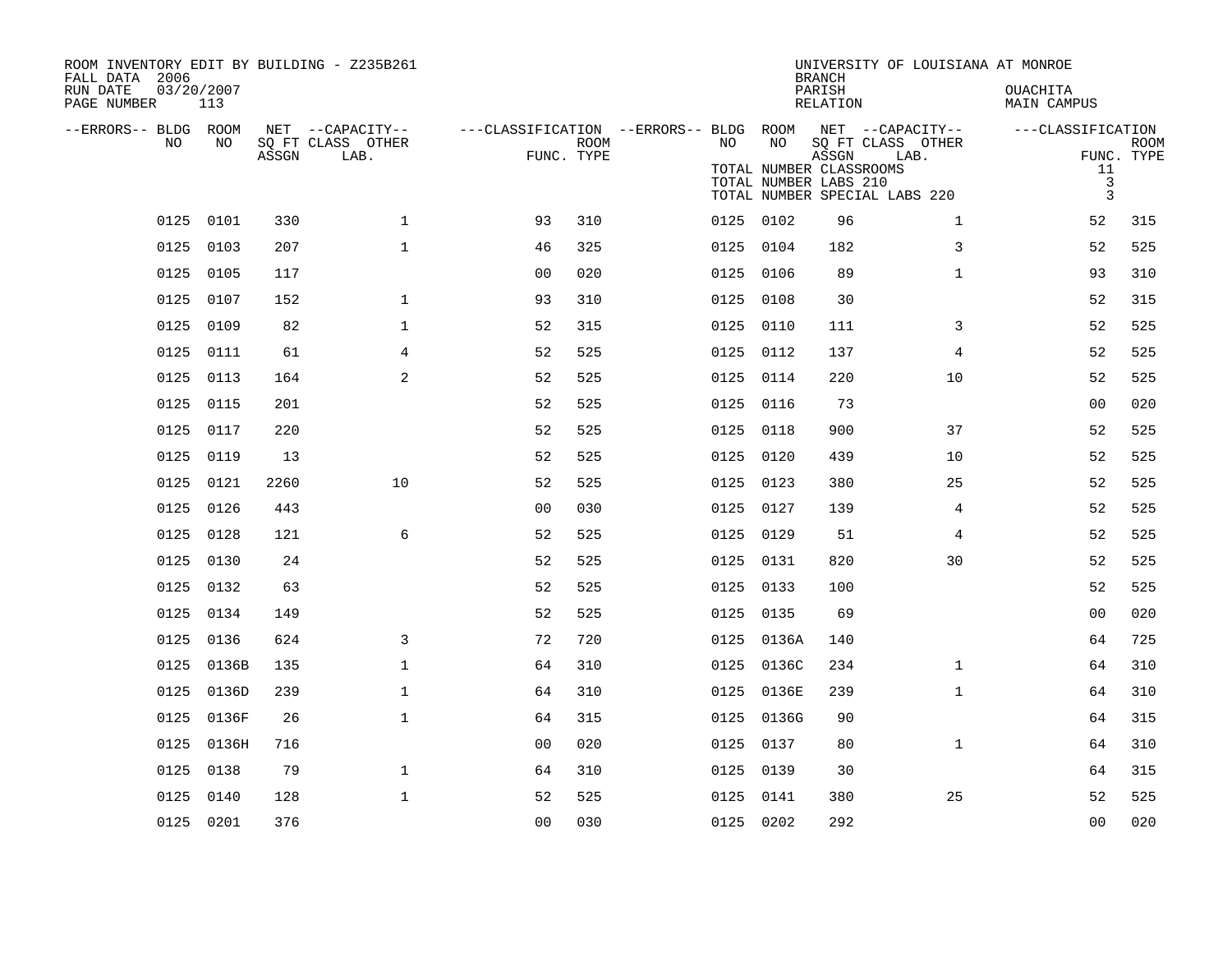| ROOM INVENTORY EDIT BY BUILDING - Z235B261<br>FALL DATA 2006 |                   |          |                           |                                        |      |           |            | <b>BRANCH</b>                                                                                                              |                           | UNIVERSITY OF LOUISIANA AT MONROE |                           |
|--------------------------------------------------------------|-------------------|----------|---------------------------|----------------------------------------|------|-----------|------------|----------------------------------------------------------------------------------------------------------------------------|---------------------------|-----------------------------------|---------------------------|
| RUN DATE<br>PAGE NUMBER                                      | 03/20/2007<br>114 |          |                           |                                        |      |           |            | PARISH<br>RELATION                                                                                                         |                           | OUACHITA<br>MAIN CAMPUS           |                           |
| --ERRORS-- BLDG ROOM                                         |                   |          | NET --CAPACITY--          | ---CLASSIFICATION --ERRORS-- BLDG ROOM |      |           |            | NET --CAPACITY--                                                                                                           |                           | ---CLASSIFICATION                 |                           |
| NO                                                           | NO.               | ASSGN    | SQ FT CLASS OTHER<br>LAB. | FUNC. TYPE                             | ROOM | NO.       | NO         | ASSGN                                                                                                                      | SQ FT CLASS OTHER<br>LAB. |                                   | <b>ROOM</b><br>FUNC. TYPE |
| 0125                                                         | 0203              | 180      | 2                         | 93                                     | 660  |           | 0125 0204  | 64                                                                                                                         |                           | 93                                | 665                       |
|                                                              | 0125 0205         | 234      | 5                         | 0 <sub>0</sub>                         | 030  |           | 0125 0206  | 65                                                                                                                         |                           | 0 <sub>0</sub>                    | 020                       |
|                                                              | 0125 0207         | 86       | 2                         | 52                                     | 525  |           | 0125 0208  | 584                                                                                                                        |                           | 0 <sub>0</sub>                    | 020                       |
|                                                              | 0125 0209         | 49       |                           | 52                                     | 525  |           | 0125 0210  | 49                                                                                                                         |                           | 00                                | 020                       |
| 0125                                                         | 0211              | 288      | 8                         | 00                                     | 030  |           | 0125 0212  | 60                                                                                                                         |                           | 93                                | 665                       |
| 0125                                                         | 0213              | 180      | 2                         | 93                                     | 660  | 0125 0214 |            | 292                                                                                                                        |                           | 0 <sub>0</sub>                    | 020                       |
| 0125                                                         | 0215              | 376      |                           | 0 <sub>0</sub>                         | 030  |           | 0125 0301  | 41                                                                                                                         | $\mathbf{1}$              | 52                                | 525                       |
|                                                              | 0125 0302         | 470      | 15                        | 52                                     | 525  |           | 0125 0303  | 41                                                                                                                         | $\mathbf{1}$              | 52                                | 525                       |
|                                                              | 0125 0304         | 9709     | 1800                      | 93                                     | 523  |           |            | TOTAL NET ASSIGN SQ. FT. IN ROOM FILE<br>TOTAL NUMBER CLASSROOMS<br>TOTAL NUMBER LABS 210<br>TOTAL NUMBER SPECIAL LABS 220 |                           | 21,045                            |                           |
|                                                              | 0126 0100         | 1926 124 |                           | 11                                     | 110  |           | 0126 0101  | 1926 124                                                                                                                   |                           | 11                                | 110                       |
| 0126                                                         | 0102              | 244      |                           | 48                                     | 115  |           | 0126 0103  | 65                                                                                                                         |                           | 0 <sub>0</sub>                    | 030                       |
|                                                              | 0126 0104         | 81       |                           | 48                                     | 115  |           | 0126 0105  | 81                                                                                                                         |                           | 00                                | 010                       |
| 0126                                                         | 0106              | 65       |                           | 48                                     | 115  |           | 0126 0107  | 504                                                                                                                        |                           | 0 <sub>0</sub>                    | 020                       |
|                                                              | 0126 0108         | 411      |                           | 0 <sub>0</sub>                         | 020  |           | 0126 0108A | 407                                                                                                                        |                           | 0 <sub>0</sub>                    | 020                       |
| 0126                                                         | 0108B             | 476      |                           | 0 <sub>0</sub>                         | 020  | 0126      | 0109       | 1197                                                                                                                       |                           | 0 <sub>0</sub>                    | 020                       |
|                                                              | 0126 0109A        | 666      |                           | 0 <sub>0</sub>                         | 020  |           | 0126 0109B | 605                                                                                                                        |                           | 00                                | 020                       |
|                                                              | 0126 0110         | 675      | 7                         | 21                                     | 250  |           | 0126 0110A | 193                                                                                                                        | 4                         | 21                                | 250                       |
|                                                              | 0126 0110B        | 137      | 3                         | 21                                     | 250  |           | 0126 0110C | 90                                                                                                                         | 2                         | 21                                | 250                       |
|                                                              | 0126 0110D        | 90       | 2                         | 21                                     | 250  |           | 0126 0110G | 98                                                                                                                         | $\overline{4}$            | 21                                | 250                       |
|                                                              | 0126 0111         | 116      | $\mathbf{1}$              | 11                                     | 260  |           | 0126 0112  | 116                                                                                                                        | $\mathbf{1}$              | 46                                | 310                       |
|                                                              | 0126 0113         | 517      | 2                         | 21                                     | 250  |           | 0126 0114  | 324                                                                                                                        | $7\phantom{.0}$           | 21                                | 250                       |
|                                                              | 0126 0115         | 685      | 4                         | 21                                     | 250  |           | 0126 0116  | 105                                                                                                                        | $\mathbf{1}$              | 21                                | 255                       |
|                                                              | 0126 0116A        | 105      | $\mathbf{1}$              | 21                                     | 255  |           | 0126 0117  | 326                                                                                                                        | $\mathbf{1}$              | 21                                | 310                       |
|                                                              | 0126 0117A        | 148      | $\mathbf{1}$              | 31                                     | 325  |           | 0126 0118  | 75                                                                                                                         |                           | 0 <sub>0</sub>                    | 020                       |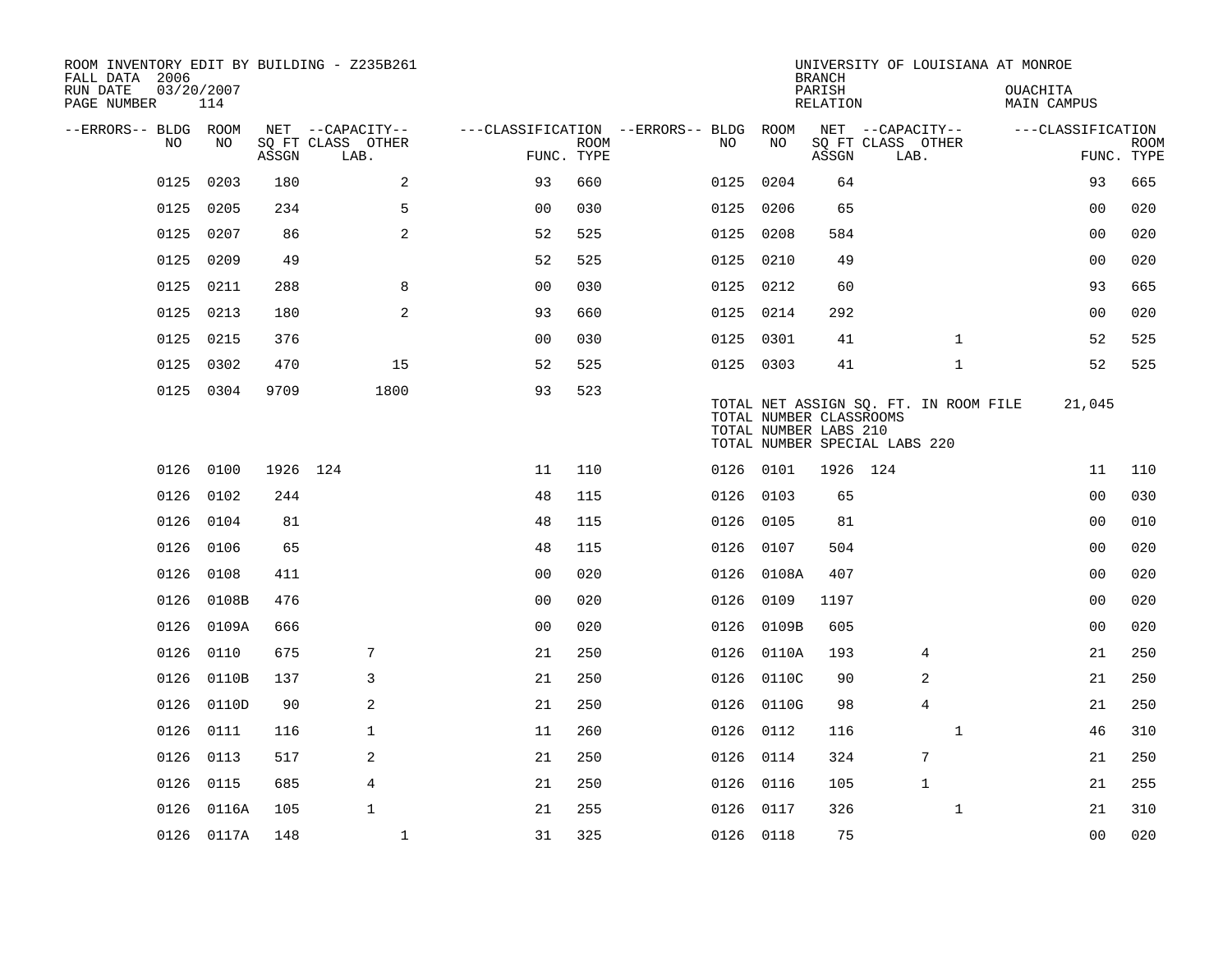| ROOM INVENTORY EDIT BY BUILDING - Z235B261<br>FALL DATA 2006<br>RUN DATE<br>PAGE NUMBER | 03/20/2007<br>115 |       |                                               |                |                |                           |                                         |            | <b>BRANCH</b><br>PARISH<br><b>RELATION</b> | UNIVERSITY OF LOUISIANA AT MONROE             |              | OUACHITA<br><b>MAIN CAMPUS</b> |                           |
|-----------------------------------------------------------------------------------------|-------------------|-------|-----------------------------------------------|----------------|----------------|---------------------------|-----------------------------------------|------------|--------------------------------------------|-----------------------------------------------|--------------|--------------------------------|---------------------------|
| --ERRORS-- BLDG ROOM<br>NO                                                              | NO                | ASSGN | NET --CAPACITY--<br>SQ FT CLASS OTHER<br>LAB. |                |                | <b>ROOM</b><br>FUNC. TYPE | ---CLASSIFICATION --ERRORS-- BLDG<br>NO | ROOM<br>NO | ASSGN                                      | NET --CAPACITY--<br>SQ FT CLASS OTHER<br>LAB. |              | ---CLASSIFICATION              | <b>ROOM</b><br>FUNC. TYPE |
| 0126                                                                                    | 0119              | 53    |                                               |                | 0 <sub>0</sub> | 030                       | 0126                                    | 0120       | 187                                        | 3                                             |              | 21                             | 250                       |
| 0126                                                                                    | 0120A             | 127   |                                               |                | 21             | 255                       | 0126                                    | 0121       | 557                                        | 4                                             |              | 48                             | 215                       |
| 0126                                                                                    | 0122              | 1722  |                                               |                | 63             | 731                       | 0126                                    | 0122A      | 557                                        |                                               |              | 63                             | 731                       |
| 0126                                                                                    | 0122B             | 156   |                                               |                | 63             | 731                       |                                         | 0126 0122C | 49                                         |                                               |              | 63                             | 731                       |
| 0126                                                                                    | 0122D             | 246   |                                               |                | 63             | 731                       |                                         | 0126 0122E | 95                                         |                                               |              | 63                             | 731                       |
| 0126                                                                                    | 0122F             | 136   |                                               | $\mathbf 1$    | 46             | 310                       |                                         | 0126 0123  | 128                                        |                                               | $\mathbf{1}$ | 46                             | 310                       |
| 0126                                                                                    | 0124              | 121   |                                               | $\mathbf{1}$   | 46             | 310                       |                                         | 0126 0125  | 375                                        | $\overline{4}$                                |              | 21                             | 250                       |
| 0126                                                                                    | 0126              | 493   | 8                                             |                | 21             | 250                       |                                         | 0126 0130  | 568                                        | 5                                             |              | 21                             | 250                       |
| 0126                                                                                    | 0131              | 787   | 5                                             |                | 21             | 255                       | 0126                                    | 0131A      | 353                                        | $7\phantom{.0}$                               |              | 21                             | 250                       |
| 0126                                                                                    | 0132              | 130   |                                               |                | 21             | 255                       |                                         | 0126 0133  | 150                                        |                                               | $\mathbf{1}$ | 21                             | 310                       |
| 0126                                                                                    | 0133A             | 352   | 2                                             |                | 21             | 250                       | 0126                                    | 0134       | 79                                         |                                               |              | 21                             | 255                       |
| 0126                                                                                    | 0135              | 92    |                                               |                | 21             | 255                       |                                         | 0126 0136  | 130                                        |                                               | $\mathbf{1}$ | 21                             | 310                       |
| 0126                                                                                    | 0137              | 119   |                                               | $\mathbf 1$    | 21             | 310                       | 0126                                    | 0138       | 957                                        | 5                                             |              | 21                             | 255                       |
| 0126                                                                                    | 0138A             | 352   | 4                                             |                | 21             | 250                       | 0126                                    | 0139       | 260                                        |                                               |              | 21                             | 315                       |
| 0126                                                                                    | 0140              | 651   |                                               | 15             | 11             | 320                       | 0126                                    | 0140A      | 138                                        | $\mathbf{1}$                                  |              | 48                             | 215                       |
| 0126                                                                                    | 0140B             | 57    | $\mathbf{1}$                                  |                | 48             | 215                       |                                         | 0126 0140C | 90                                         | $\mathbf{1}$                                  |              | 48                             | 215                       |
| 0126                                                                                    | 0141              | 1098  | 22                                            |                | 21             | 250                       | 0126                                    | 0141A      | 182                                        |                                               |              | 21                             | 255                       |
| 0126                                                                                    | 0141B             | 105   |                                               |                | 21             | 255                       | 0126                                    | 0142       | 591                                        | 12                                            |              | 11                             | 210                       |
|                                                                                         | 0126 0142A        | 70    |                                               |                | 48             | 215                       |                                         | 0126 0143  | 1098                                       | 24                                            |              | 11                             | 210                       |
| 0126                                                                                    | 0143A             | 164   | $\mathbf{1}$                                  |                | 48             | 215                       |                                         | 0126 0143B | 105                                        | 1                                             |              | 48                             | 215                       |
| 0126                                                                                    | 0144              | 744   | 70                                            |                | 11             | 110                       |                                         | 0126 0145  | 744                                        | 70                                            |              | 11                             | 110                       |
| 0126                                                                                    | 0159              | 30    |                                               |                | 0 <sub>0</sub> | 020                       | 0126                                    | 0160       | 167                                        |                                               | 4            | 00                             | 030                       |
| 0126                                                                                    | 0161              | 55    |                                               |                | 0 <sub>0</sub> | 010                       |                                         | 0126 0162  | 30                                         |                                               |              | 0 <sub>0</sub>                 | 020                       |
| 0126                                                                                    | 0163              | 171   |                                               | $\overline{4}$ | 0 <sub>0</sub> | 030                       | 0126                                    | 0189       | 44                                         | 1                                             |              | 21                             | 255                       |
| 0126                                                                                    | 0190              | 24    | $\mathbf{1}$                                  |                | 21             | 255                       |                                         | 0126 0191  | 24                                         |                                               |              | 21                             | 255                       |
|                                                                                         | 0126 0192         | 279   |                                               |                | 00             | 020                       |                                         | 0126 0193  | 1788                                       |                                               |              | 0 <sub>0</sub>                 | 030                       |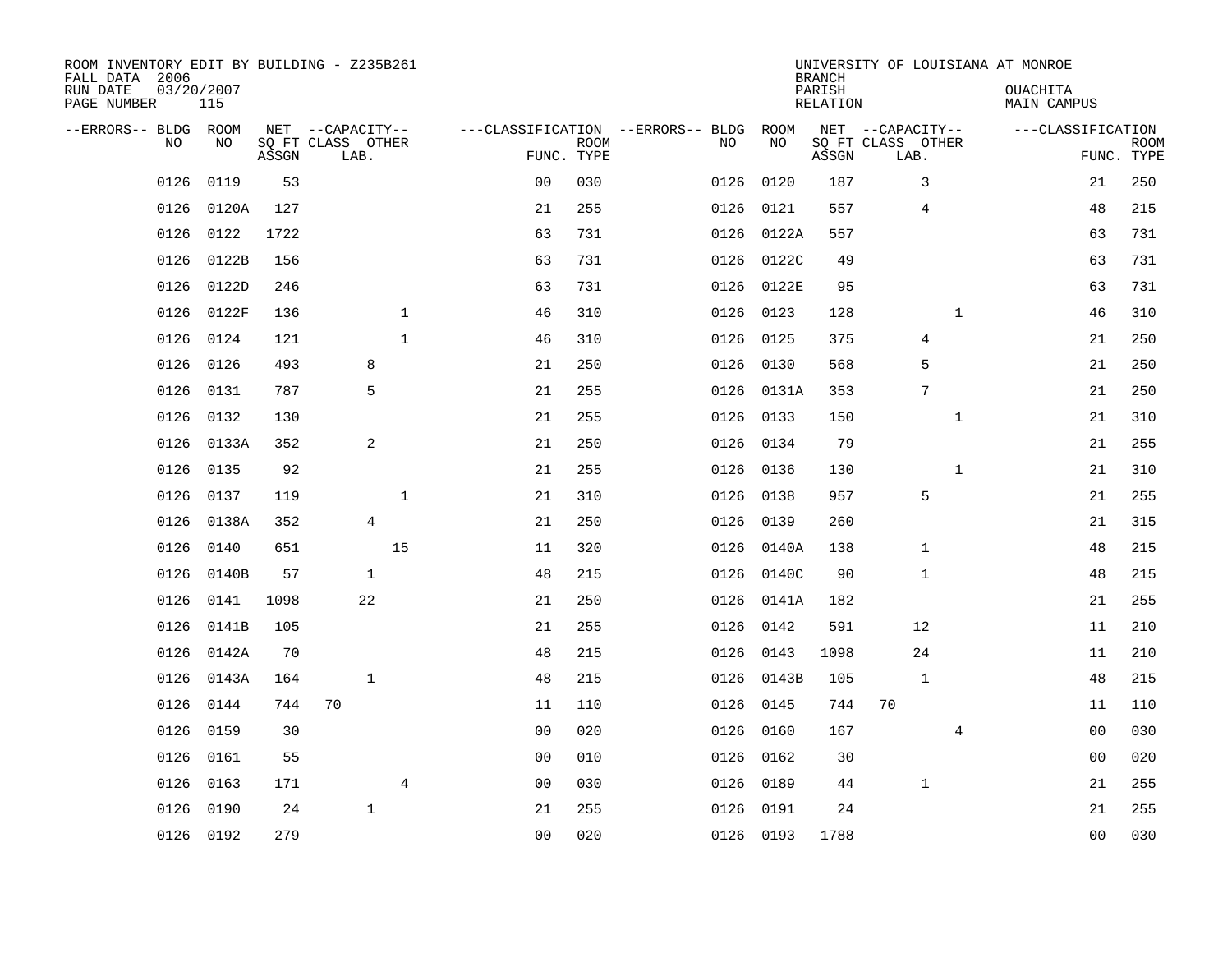| ROOM INVENTORY EDIT BY BUILDING - Z235B261<br>FALL DATA 2006<br>RUN DATE<br>PAGE NUMBER | 03/20/2007<br>116 |       |                                               |                |                                   |                           |           |            | <b>BRANCH</b><br>PARISH<br><b>RELATION</b> | UNIVERSITY OF LOUISIANA AT MONROE             | OUACHITA<br><b>MAIN CAMPUS</b> |                           |
|-----------------------------------------------------------------------------------------|-------------------|-------|-----------------------------------------------|----------------|-----------------------------------|---------------------------|-----------|------------|--------------------------------------------|-----------------------------------------------|--------------------------------|---------------------------|
| --ERRORS-- BLDG ROOM<br>NO                                                              | NO                | ASSGN | NET --CAPACITY--<br>SQ FT CLASS OTHER<br>LAB. |                | ---CLASSIFICATION --ERRORS-- BLDG | <b>ROOM</b><br>FUNC. TYPE | NO        | ROOM<br>NO | ASSGN                                      | NET --CAPACITY--<br>SQ FT CLASS OTHER<br>LAB. | ---CLASSIFICATION              | <b>ROOM</b><br>FUNC. TYPE |
| 0126                                                                                    | 0194              | 836   |                                               |                | 00                                | 030                       | 0126      | 0195       | 279                                        |                                               | 0 <sub>0</sub>                 | 020                       |
| 0126                                                                                    | 0196              | 354   |                                               |                | 0 <sub>0</sub>                    | 020                       | 0126      | 0197       | 354                                        |                                               | 00                             | 020                       |
| 0126                                                                                    | 0198              | 71    |                                               |                | 0 <sub>0</sub>                    | 020                       | 0126      | 0200       | 121                                        | $\mathbf{1}$                                  | 46                             | 310                       |
| 0126                                                                                    | 0201              | 119   |                                               | $\mathbf 1$    | 46                                | 310                       | 0126      | 0202       | 128                                        | $\mathbf{1}$                                  | 46                             | 310                       |
| 0126                                                                                    | 0203              | 114   |                                               | $\mathbf{1}$   | 46                                | 310                       | 0126      | 0204       | 128                                        | $\mathbf{1}$                                  | 46                             | 310                       |
| 0126                                                                                    | 0205              | 119   |                                               | $\mathbf{1}$   | 46                                | 310                       | 0126      | 0206       | 121                                        | $\mathbf{1}$                                  | 46                             | 310                       |
| 0126                                                                                    | 0207              | 504   |                                               |                | 0 <sub>0</sub>                    | 020                       | 0126      | 0208       | 504                                        |                                               | 0 <sub>0</sub>                 | 020                       |
| 0126                                                                                    | 0208A             | 540   |                                               |                | 0 <sub>0</sub>                    | 020                       | 0126      | 0208B      | 540                                        |                                               | 0 <sub>0</sub>                 | 020                       |
| 0126                                                                                    | 0209              | 1085  |                                               |                | 0 <sub>0</sub>                    | 020                       | 0126      | 0209A      | 540                                        |                                               | 0 <sub>0</sub>                 | 020                       |
| 0126                                                                                    | 0209B             | 540   |                                               |                | 0 <sub>0</sub>                    | 020                       | 0126      | 0210       | 242                                        | $\mathbf{1}$                                  | 46                             | 310                       |
| 0126                                                                                    | 0210A             | 194   |                                               | $\mathbf 1$    | 46                                | 325                       | 0126      | 0210B      | 237                                        | 12                                            | 46                             | 350                       |
| 0126                                                                                    | 0210C             | 166   |                                               |                | 46                                | 315                       | 0126      | 0210D      | 9                                          |                                               | 46                             | 315                       |
| 0126                                                                                    | 0210E             | 18    |                                               |                | 46                                | 315                       | 0126      | 0210F      | 26                                         | $\mathbf{1}$                                  | 46                             | 315                       |
| 0126                                                                                    | 0211              | 360   | 26                                            |                | 11                                | 110                       | 0126      | 0212       | 282                                        | 5                                             | 21                             | 250                       |
| 0126                                                                                    | 0213              | 586   | 12                                            |                | 21                                | 250                       | 0126      | 0214       | 286                                        | 5                                             | 21                             | 250                       |
| 0126                                                                                    | 0215              | 592   | 12                                            |                | 21                                | 250                       | 0126      | 0216       | 580                                        | 6                                             | 21                             | 250                       |
| 0126                                                                                    | 0216A             | 100   |                                               |                | 21                                | 255                       | 0126      | 0217       | 28                                         |                                               | 0 <sub>0</sub>                 | 020                       |
| 0126                                                                                    | 0218              | 86    |                                               | $\overline{a}$ | 46                                | 315                       | 0126      | 0219       | 59                                         | $\mathbf{1}$                                  | 46                             | 315                       |
| 0126                                                                                    | 0220              | 326   | 8                                             |                | 11                                | 220                       | 0126      | 0221       | 280                                        | 3                                             | 31                             | 310                       |
| 0126                                                                                    | 0221A             | 120   |                                               | $\mathbf 1$    | 31                                | 310                       | 0126      | 0221B      | 98                                         | $\mathbf{1}$                                  | 31                             | 310                       |
| 0126                                                                                    | 0221C             | 32    |                                               |                | 31                                | 315                       | 0126 0222 |            | 540                                        | 3                                             | 41                             | 420                       |
| 0126                                                                                    | 0223              | 123   |                                               | $\mathbf 1$    | 46                                | 310                       | 0126      | 0224       | 121                                        | $\mathbf{1}$                                  | 31                             | 310                       |
| 0126                                                                                    | 0225              | 123   |                                               | $\mathbf 1$    | 31                                | 310                       | 0126      | 0226       | 121                                        | $\mathbf{1}$                                  | 31                             | 325                       |
| 0126                                                                                    | 0227              | 123   |                                               | $\mathbf{1}$   | 46                                | 310                       | 0126      | 0228       | 442                                        | 8                                             | 21                             | 250                       |
| 0126                                                                                    | 0230              | 1054  | 24                                            |                | 11                                | 210                       | 0126      | 0231       | 119                                        |                                               | 48                             | 215                       |
|                                                                                         | 0126 0232         | 1054  | 24                                            |                | 11                                | 210                       | 0126 0233 |            | 1054                                       | 24                                            | 11                             | 210                       |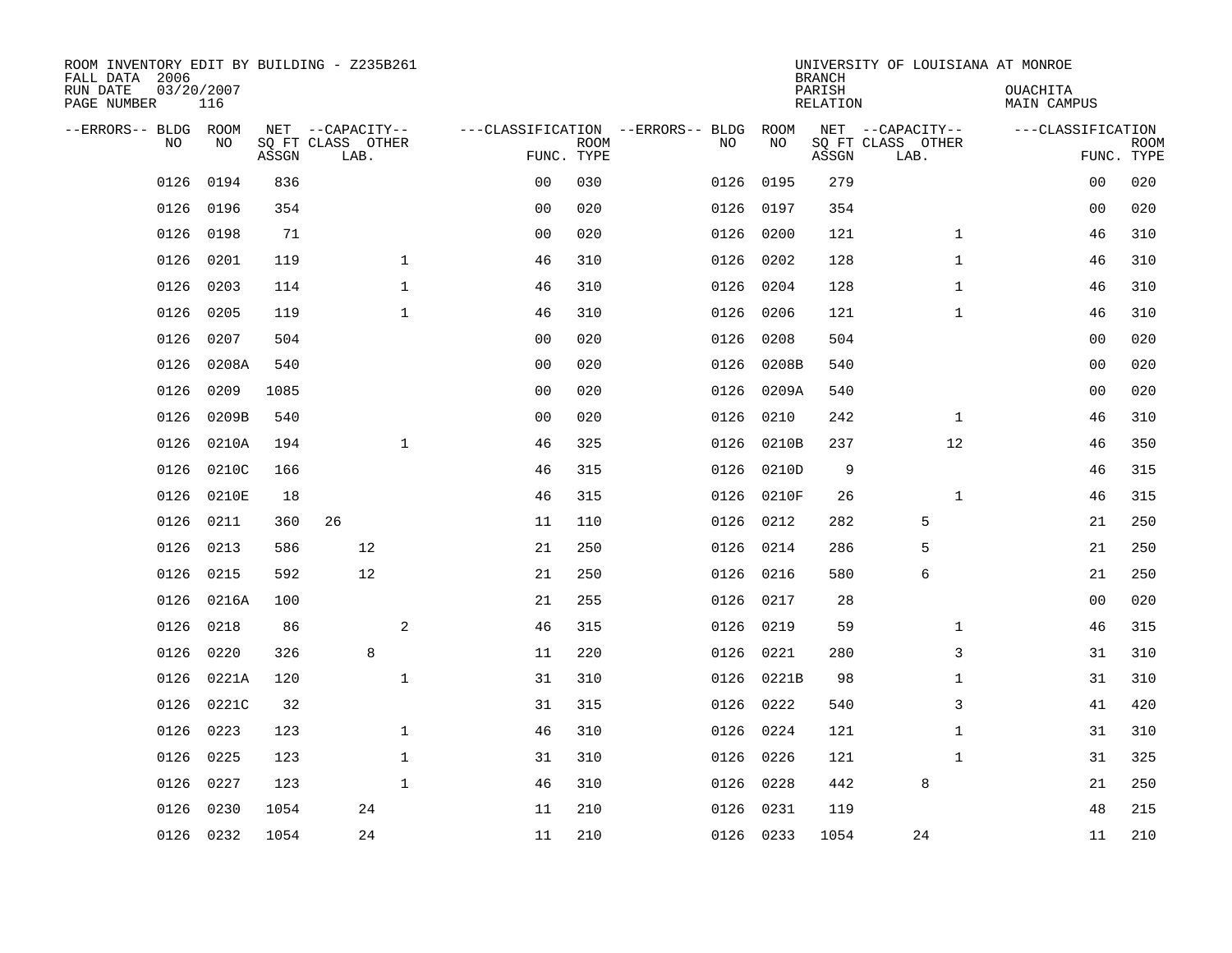| ROOM INVENTORY EDIT BY BUILDING - Z235B261<br>FALL DATA 2006 |                   |       |                           |                |                                        |             |      |            | <b>BRANCH</b>      |                           |                | UNIVERSITY OF LOUISIANA AT MONROE |                           |
|--------------------------------------------------------------|-------------------|-------|---------------------------|----------------|----------------------------------------|-------------|------|------------|--------------------|---------------------------|----------------|-----------------------------------|---------------------------|
| RUN DATE<br>PAGE NUMBER                                      | 03/20/2007<br>117 |       |                           |                |                                        |             |      |            | PARISH<br>RELATION |                           |                | <b>OUACHITA</b><br>MAIN CAMPUS    |                           |
| --ERRORS-- BLDG ROOM                                         |                   |       | NET --CAPACITY--          |                | ---CLASSIFICATION --ERRORS-- BLDG ROOM |             |      |            |                    | NET --CAPACITY--          |                | ---CLASSIFICATION                 |                           |
| NO.                                                          | NO.               | ASSGN | SQ FT CLASS OTHER<br>LAB. |                | FUNC. TYPE                             | <b>ROOM</b> | NO.  | NO         | ASSGN              | SQ FT CLASS OTHER<br>LAB. |                |                                   | <b>ROOM</b><br>FUNC. TYPE |
| 0126                                                         | 0234              | 119   |                           |                | 48                                     | 215         | 0126 | 0235       | 1054               | 24                        |                | 11                                | 210                       |
| 0126                                                         | 0236              | 340   | $\overline{a}$            |                | 48                                     | 215         | 0126 | 0237       | 340                |                           | 2              | 48                                | 215                       |
| 0126                                                         | 0240              | 1058  | 24                        |                | 11                                     | 210         | 0126 | 0240A      | 369                |                           |                | 48                                | 215                       |
| 0126                                                         | 0241              | 737   | 12                        |                | 11                                     | 210         |      | 0126 0242  | 1058               | 24                        |                | 11                                | 210                       |
| 0126                                                         | 0243              | 744   | 70                        |                | 11                                     | 110         | 0126 | 0244       | 286                | 50                        |                | 11                                | 110                       |
| 0126                                                         | 0245              | 440   | 35                        |                | 11                                     | 110         |      | 0126 0246  | 32                 |                           |                | 00                                | 020                       |
| 0126                                                         | 0247              | 167   |                           | $\overline{4}$ | 0 <sub>0</sub>                         | 030         | 0126 | 0248       | 32                 |                           |                | 0 <sub>0</sub>                    | 010                       |
| 0126                                                         | 0249              | 32    |                           |                | 0 <sub>0</sub>                         | 020         |      | 0126 0250  | 167                |                           | $\overline{4}$ | 0 <sub>0</sub>                    | 030                       |
| 0126                                                         | 0264              | 1545  |                           |                | 0 <sub>0</sub>                         | 030         | 0126 | 0265       | 1134               |                           |                | 0 <sub>0</sub>                    | 030                       |
| 0126                                                         | 0292              | 338   |                           |                | 0 <sub>0</sub>                         | 020         |      | 0126 0295  | 338                |                           |                | 0 <sub>0</sub>                    | 020                       |
| 0126                                                         | 0296              | 338   |                           |                | 0 <sub>0</sub>                         | 020         | 0126 | 0297       | 338                |                           |                | 00                                | 020                       |
| 0126                                                         | 0298              | 71    |                           |                | 0 <sub>0</sub>                         | 020         |      | 0126 0300  | 121                |                           | $\mathbf{1}$   | 46                                | 310                       |
| 0126                                                         | 0301              | 120   |                           | $\mathbf{1}$   | 46                                     | 310         | 0126 | 0302       | 128                |                           | $\mathbf{1}$   | 46                                | 310                       |
| 0126                                                         | 0303              | 120   |                           | $\mathbf{1}$   | 46                                     | 310         | 0126 | 0304       | 128                |                           | $\mathbf{1}$   | 46                                | 310                       |
| 0126                                                         | 0305              | 120   |                           | $\mathbf 1$    | 46                                     | 310         | 0126 | 0306       | 121                |                           | $\mathbf{1}$   | 46                                | 310                       |
| 0126                                                         | 0307              | 504   |                           |                | 0 <sub>0</sub>                         | 020         |      | 0126 0308  | 504                |                           |                | 00                                | 020                       |
| 0126                                                         | 0308A             | 540   |                           |                | 0 <sub>0</sub>                         | 020         | 0126 | 0308B      | 540                |                           |                | 0 <sub>0</sub>                    | 020                       |
| 0126                                                         | 0309              | 1041  |                           |                | 0 <sub>0</sub>                         | 020         |      | 0126 0309A | 540                |                           |                | 0 <sub>0</sub>                    | 020                       |
| 0126                                                         | 0309B             | 540   |                           |                | 0 <sub>0</sub>                         | 020         |      | 0126 0310  | 242                |                           | $\mathbf{1}$   | 46                                | 310                       |
| 0126                                                         | 0310A             | 194   |                           | $\overline{4}$ | 46                                     | 355         |      | 0126 0310B | 237                |                           | $\mathbf{1}$   | 46                                | 325                       |
| 0126                                                         | 0310C             | 166   |                           |                | 46                                     | 315         |      | 0126 0310D | 9                  |                           |                | 46                                | 315                       |
| 0126                                                         | 0310E             | 18    |                           |                | 46                                     | 315         |      | 0126 0310F | 26                 |                           | $\mathbf{1}$   | 46                                | 315                       |
| 0126                                                         | 0311              | 360   |                           | 15             | 11                                     | 410         |      | 0126 0312  | 282                |                           | 2              | 21                                | 250                       |
| 0126                                                         | 0313              | 872   | 17                        |                | 11                                     | 210         | 0126 | 0314       | 282                | 5                         |                | 21                                | 250                       |
| 0126                                                         | 0315              | 95    | $\mathbf{1}$              |                | 21                                     | 250         |      | 0126 0315A | 185                |                           | 2              | 21                                | 250                       |
|                                                              | 0126 0316         | 227   |                           | $\overline{4}$ | 22                                     | 570         |      | 0126 0316A | 94                 |                           |                | 22                                | 575                       |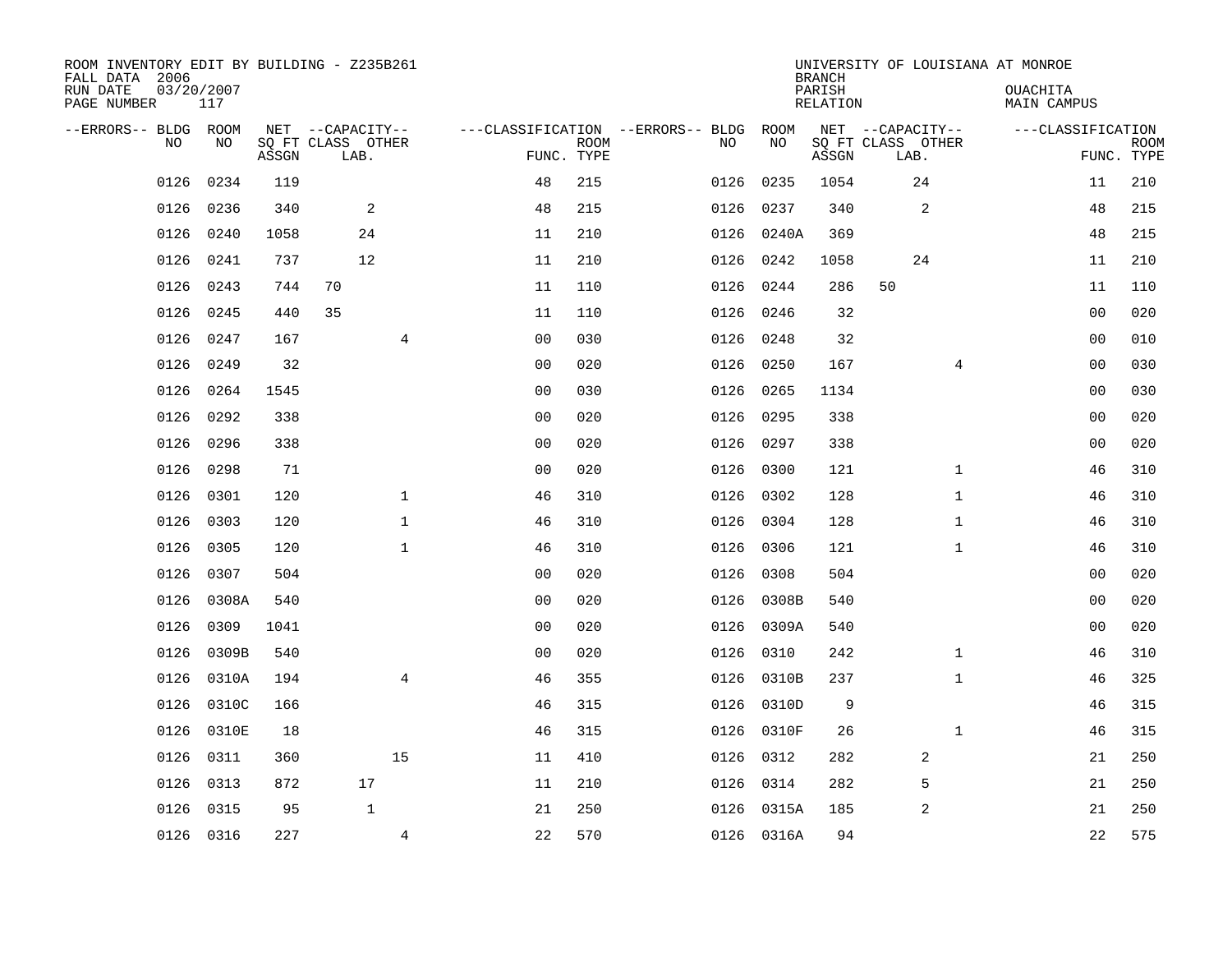| ROOM INVENTORY EDIT BY BUILDING - Z235B261<br>FALL DATA 2006<br>RUN DATE<br>PAGE NUMBER | 03/20/2007<br>118 |       |                                               |                |                |                           |                                         |            | <b>BRANCH</b><br>PARISH<br>RELATION |                                               |              | UNIVERSITY OF LOUISIANA AT MONROE<br>OUACHITA<br><b>MAIN CAMPUS</b> |                           |
|-----------------------------------------------------------------------------------------|-------------------|-------|-----------------------------------------------|----------------|----------------|---------------------------|-----------------------------------------|------------|-------------------------------------|-----------------------------------------------|--------------|---------------------------------------------------------------------|---------------------------|
| --ERRORS-- BLDG<br>NO                                                                   | ROOM<br>NO        | ASSGN | NET --CAPACITY--<br>SQ FT CLASS OTHER<br>LAB. |                |                | <b>ROOM</b><br>FUNC. TYPE | ---CLASSIFICATION --ERRORS-- BLDG<br>NO | ROOM<br>NO | ASSGN                               | NET --CAPACITY--<br>SQ FT CLASS OTHER<br>LAB. |              | ---CLASSIFICATION                                                   | <b>ROOM</b><br>FUNC. TYPE |
| 0126                                                                                    | 0316B             | 86    | $\mathbf{1}$                                  |                | 21             | 250                       | 0126                                    | 0316C      | 86                                  | 1                                             |              | 21                                                                  | 250                       |
| 0126                                                                                    | 0316D             | 12    |                                               |                | 21             | 255                       | 0126                                    | 0317       | 88                                  |                                               |              | 00                                                                  | 020                       |
| 0126                                                                                    | 0318              | 86    |                                               | 2              | 46             | 315                       | 0126                                    | 0319       | 60                                  |                                               | $\mathbf{1}$ | 46                                                                  | 315                       |
| 0126                                                                                    | 0320              | 425   |                                               | $\mathbf{1}$   | 11             | 585                       | 0126                                    | 0320A      | 736                                 |                                               |              | 11                                                                  | 580                       |
| 0126                                                                                    | 0321              | 199   | $\overline{c}$                                |                | 21             | 250                       |                                         | 0126 0321A | 30                                  |                                               |              | 21                                                                  | 255                       |
| 0126                                                                                    | 0322              | 30    |                                               |                | 0 <sub>0</sub> | 020                       | 0126                                    | 0322A      | 99                                  | 2                                             |              | 21                                                                  | 250                       |
| 0126                                                                                    | 0322B             | 69    | $\mathbf{1}$                                  |                | 21             | 250                       |                                         | 0126 0322C | 99                                  | 2                                             |              | 21                                                                  | 250                       |
| 0126                                                                                    | 0323              | 123   |                                               | $\mathbf{1}$   | 46             | 310                       | 0126                                    | 0324       | 121                                 |                                               | $\mathbf{1}$ | 46                                                                  | 310                       |
| 0126                                                                                    | 0325              | 123   |                                               | $\mathbf{1}$   | 46             | 310                       | 0126                                    | 0326       | 121                                 |                                               | $\mathbf{1}$ | 46                                                                  | 310                       |
| 0126                                                                                    | 0327              | 123   |                                               | $\mathbf{1}$   | 46             | 310                       | 0126                                    | 0328       | 442                                 | 8                                             |              | 21                                                                  | 250                       |
| 0126                                                                                    | 0330              | 1054  | 21                                            |                | 11             | 210                       | 0126                                    | 0331       | 224                                 | 4                                             |              | 21                                                                  | 250                       |
| 0126                                                                                    | 0332              | 1054  | 22                                            |                | 11             | 210                       | 0126                                    | 0333       | 1419                                | 15                                            |              | 48                                                                  | 215                       |
| 0126                                                                                    | 0333A             | 224   |                                               |                | 48             | 215                       | 0126                                    | 0333B      | 64                                  |                                               |              | 48                                                                  | 215                       |
| 0126                                                                                    | 0333C             | 70    |                                               |                | 48             | 215                       |                                         | 0126 0334  | 1054                                | 21                                            |              | 11                                                                  | 210                       |
| 0126                                                                                    | 0335              | 32    |                                               |                | 0 <sub>0</sub> | 020                       | 0126                                    | 0336       | 46                                  |                                               |              | 22                                                                  | 575                       |
| 0126                                                                                    | 0340              | 982   | 30                                            |                | 11             | 110                       |                                         | 0126 0340A | 147                                 |                                               |              | 48                                                                  | 115                       |
| 0126                                                                                    | 0341              | 849   |                                               | 17             | 11             | 410                       | 0126                                    | 0341A      | 117                                 |                                               | $\mathbf{1}$ | 48                                                                  | 310                       |
| 0126                                                                                    | 0342              | 982   | 27                                            |                | 11             | 210                       |                                         | 0126 0342A | 147                                 |                                               |              | 48                                                                  | 215                       |
| 0126                                                                                    | 0343              | 744   | 50                                            |                | 11             | 110                       | 0126                                    | 0345       | 736                                 | 48                                            |              | 11                                                                  | 110                       |
| 0126                                                                                    | 0352              | 32    |                                               |                | 00             | 020                       | 0126                                    | 0353       | 167                                 |                                               | 4            | 00                                                                  | 030                       |
| 0126                                                                                    | 0354              | 32    |                                               |                | 0 <sub>0</sub> | 010                       | 0126                                    | 0355       | 32                                  |                                               |              | 0 <sub>0</sub>                                                      | 020                       |
| 0126                                                                                    | 0356              | 167   |                                               | $\overline{4}$ | 0 <sub>0</sub> | 030                       |                                         | 0126 0369  | 1414                                |                                               |              | 0 <sub>0</sub>                                                      | 030                       |
| 0126                                                                                    | 0370              | 1233  |                                               |                | 0 <sub>0</sub> | 030                       |                                         | 0126 0371  | 120                                 |                                               |              | 00                                                                  | 030                       |
| 0126                                                                                    | 0392              | 338   |                                               |                | 0 <sub>0</sub> | 020                       | 0126                                    | 0395       | 338                                 |                                               |              | 0 <sub>0</sub>                                                      | 020                       |
| 0126                                                                                    | 0396              | 338   |                                               |                | 0 <sub>0</sub> | 020                       |                                         | 0126 0397  | 338                                 |                                               |              | 0 <sub>0</sub>                                                      | 020                       |
| 0126                                                                                    | 0398              | 71    |                                               |                | 0 <sub>0</sub> | 020                       |                                         |            |                                     | TOTAL NET ASSIGN SQ. FT. IN ROOM FILE         |              | 57,222                                                              |                           |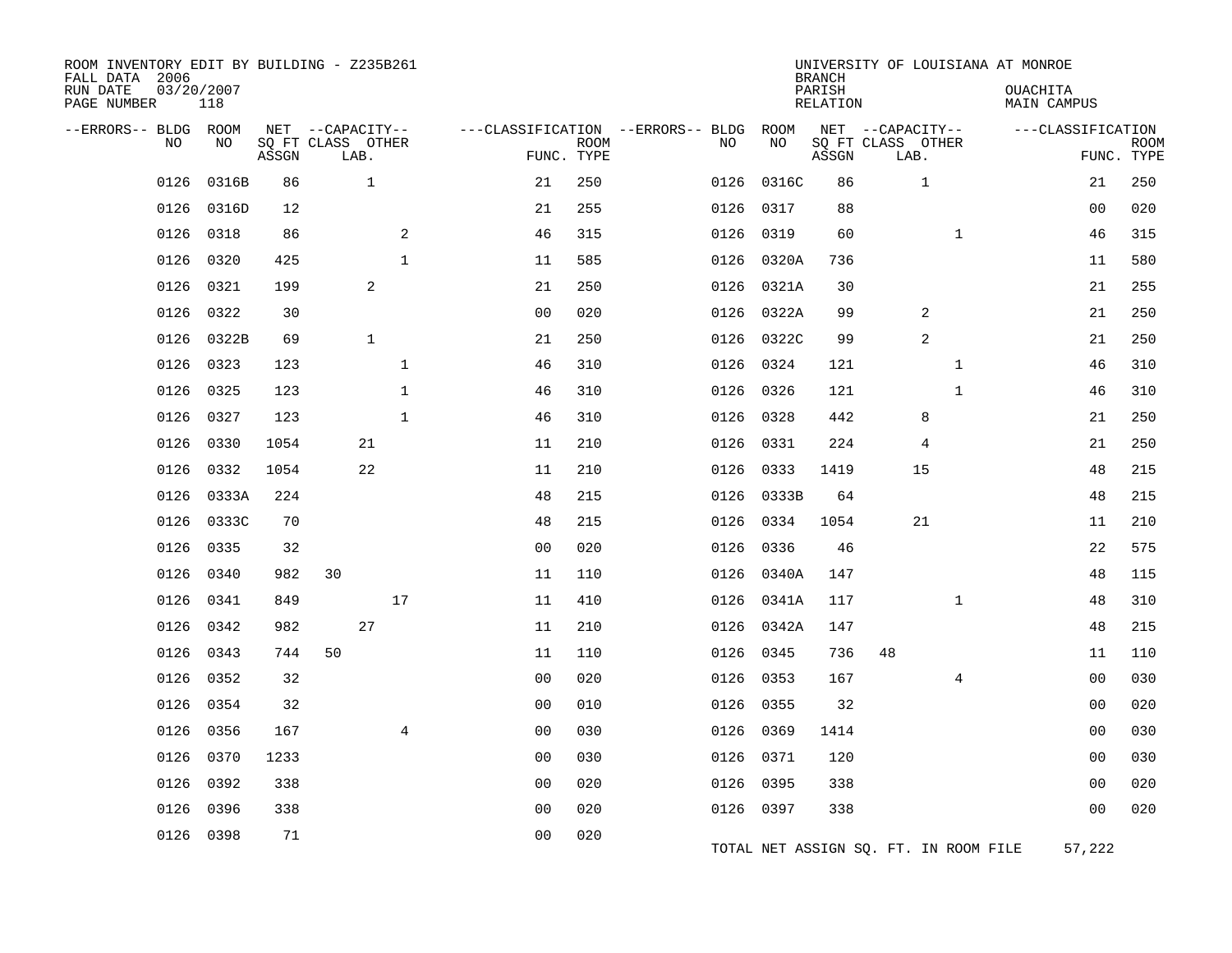| ROOM INVENTORY EDIT BY BUILDING - Z235B261<br>FALL DATA 2006 |                   |             |                   |                  |                                                         |      |           |                                                  | <b>BRANCH</b>      |                                       |    | UNIVERSITY OF LOUISIANA AT MONROE |             |
|--------------------------------------------------------------|-------------------|-------------|-------------------|------------------|---------------------------------------------------------|------|-----------|--------------------------------------------------|--------------------|---------------------------------------|----|-----------------------------------|-------------|
| RUN DATE<br>PAGE NUMBER                                      | 03/20/2007<br>119 |             |                   |                  |                                                         |      |           |                                                  | PARISH<br>RELATION |                                       |    | OUACHITA<br>MAIN CAMPUS           |             |
| --ERRORS-- BLDG ROOM                                         | NO.<br>NO.        |             | SO FT CLASS OTHER | NET --CAPACITY-- | ---CLASSIFICATION --ERRORS-- BLDG ROOM NET --CAPACITY-- | ROOM | NO        | NO                                               |                    | SQ FT CLASS OTHER                     |    | ---CLASSIFICATION                 | <b>ROOM</b> |
|                                                              |                   | ASSGN       |                   | LAB.             | FUNC. TYPE                                              |      |           | TOTAL NUMBER CLASSROOMS<br>TOTAL NUMBER LABS 210 | ASSGN              | LAB.<br>TOTAL NUMBER SPECIAL LABS 220 |    | 11<br>14<br>$\mathbf{1}$          | FUNC. TYPE  |
|                                                              | 0128<br>0003A     |             | 940<br>49         |                  | 11                                                      | 110  | 0128      | 0003B                                            | 940                | 42                                    |    | 11                                | 110         |
|                                                              | 0128<br>0003C     |             | 932<br>50         |                  | 11                                                      | 110  | 0128      | 0003D                                            | 940                | 46                                    |    | 11                                | 110         |
|                                                              | 0128<br>0003E     |             | 940<br>48         |                  | 11                                                      | 110  |           | 0128 0003F                                       | 580                | 34                                    |    | 11                                | 110         |
|                                                              | 0128<br>0003G     |             | 580<br>34         |                  | 11                                                      | 110  | 0128      | 0100                                             | 168                |                                       |    | 0 <sub>0</sub>                    | 020         |
|                                                              | 0128<br>0101      |             | 584               |                  | 0 <sub>0</sub>                                          | 020  | 0128      | 0101A                                            | 289                |                                       |    | 0 <sub>0</sub>                    | 020         |
| 9                                                            | 0128              | 0101B 10000 |                   | 170              | 41                                                      | 430  | 0128 0102 |                                                  | 814                |                                       |    | 0 <sub>0</sub>                    | 020         |
|                                                              | 0128<br>0103      |             | 118               |                  | 0 <sub>0</sub>                                          | 010  |           | 0128 0103A                                       | 130                |                                       |    | 0 <sub>0</sub>                    | 010         |
|                                                              | 0128<br>0104      |             | 277               | 6                | 0 <sub>0</sub>                                          | 030  | 0128      | 0105                                             | 703                |                                       | 20 | 41                                | 350         |
|                                                              | 0128<br>0106      |             | 870               | 41               | 41                                                      | 440  |           | 0128 0106A                                       | 90                 |                                       |    | 0 <sub>0</sub>                    | 030         |
|                                                              | 0107<br>0128      |             | 85                | 2                | 41                                                      | 440  | 0128      | 0107A                                            | 770                |                                       | 9  | 46                                | 314         |
|                                                              | 0128<br>0108      |             | 187               | $\mathbf{1}$     | 40                                                      | 310  | 0128      | 0109                                             | 290                |                                       | 3  | 41                                | 440         |
|                                                              | 0128<br>0109A     |             | 162               | $\mathbf{1}$     | 40                                                      | 310  | 0128      | 0110                                             | 811                |                                       |    | 0 <sub>0</sub>                    | 020         |
|                                                              | 0128<br>0110A     |             | 115               |                  | 0 <sub>0</sub>                                          | 020  | 0128      | 0111                                             | 703                |                                       | 2  | 41                                | 440         |
|                                                              | 0128<br>0112      |             | 146               | $\mathbf{1}$     | 40                                                      | 310  | 0128      | 0113                                             | 1163               |                                       | 5  | 41                                | 440         |
|                                                              | 0128<br>0113A     |             | 41                |                  | 41                                                      | 455  | 0128 0114 |                                                  | 213                |                                       | 2  | 41                                | 440         |
|                                                              | 0128<br>0115      |             | 182               | 2                | 41                                                      | 440  | 0128      | 0116                                             | 431                |                                       | 2  | 40                                | 310         |
|                                                              | 0128<br>0116A     |             | 147               | $\mathbf{1}$     | 40                                                      | 310  | 0128 0117 |                                                  | 291                |                                       |    | 0 <sub>0</sub>                    | 030         |
|                                                              | 0128<br>0117A     |             | 116               |                  | 0 <sub>0</sub>                                          | 030  | 0128      | 0118                                             | 1083               |                                       |    | 41                                | 455         |
|                                                              | 0128<br>0118A     |             | 293               |                  | 0 <sub>0</sub>                                          | 030  | 0128      | 0119                                             | 307                |                                       | 5  | 00                                | 030         |
|                                                              | 0128<br>0120      |             | 215               |                  | 00                                                      | 020  | 0128      | 0121                                             | 30                 |                                       |    | 0 <sub>0</sub>                    | 030         |
|                                                              | 0128<br>0122      |             | 309               |                  | 0 <sub>0</sub>                                          | 020  |           | 0128 0122A                                       | 146                |                                       |    | 0 <sub>0</sub>                    | 030         |
|                                                              | 0128<br>0122B     |             | 40                |                  | 0 <sub>0</sub>                                          | 030  | 0128      | 0123                                             | 1350               |                                       |    | 00                                | 030         |
|                                                              | 0128<br>0124      |             | 293               |                  | 0 <sub>0</sub>                                          | 030  | 0128 0125 |                                                  | 156                |                                       |    | 0 <sub>0</sub>                    | 030         |
|                                                              | 0128 0126         |             | 229               |                  | 0 <sub>0</sub>                                          | 020  | 0128 0127 |                                                  | 204                |                                       |    | 0 <sub>0</sub>                    | 020         |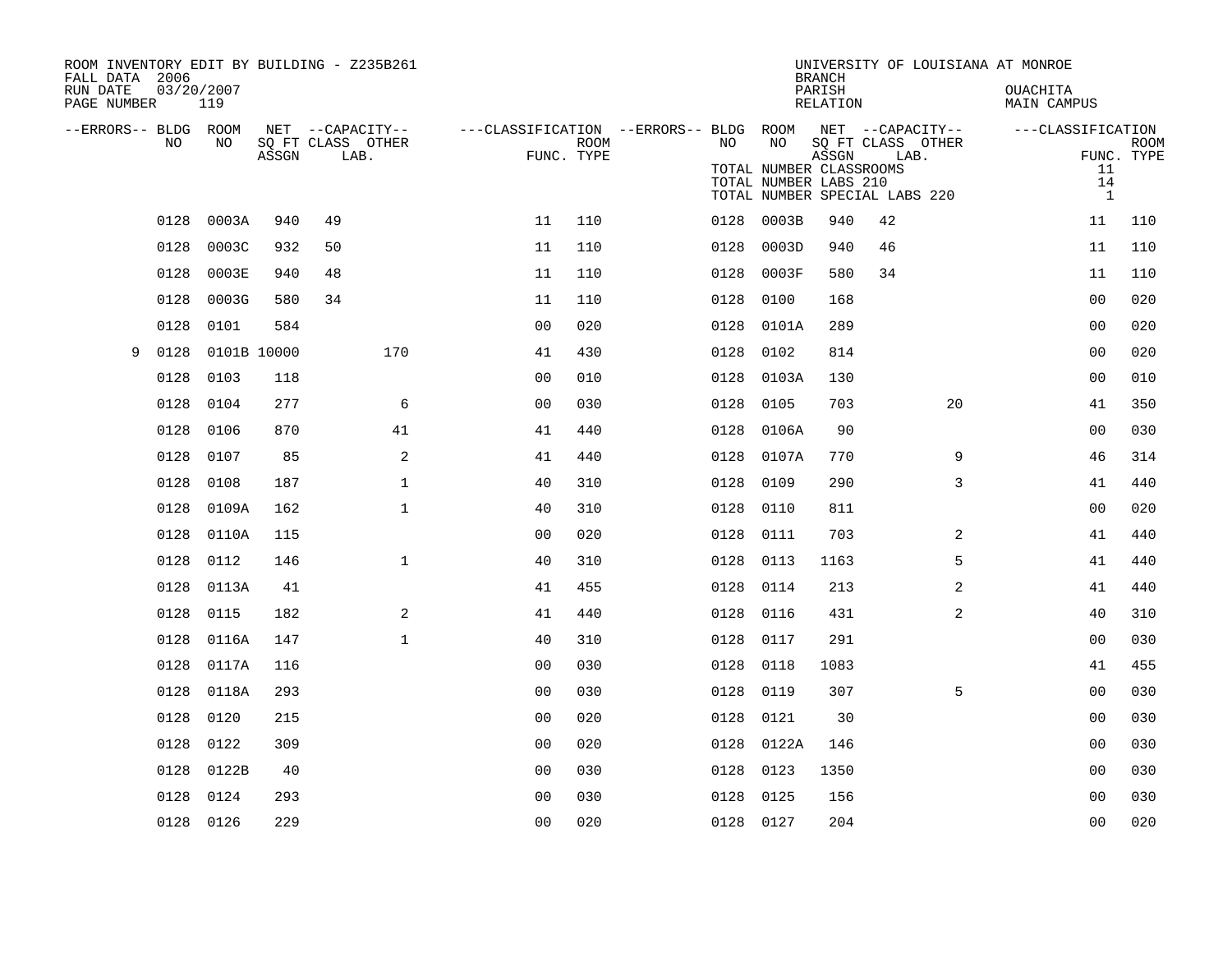| ROOM INVENTORY EDIT BY BUILDING - Z235B261<br>FALL DATA 2006 |                   |       |                           |                                   |             |   |      |             | <b>BRANCH</b>             | UNIVERSITY OF LOUISIANA AT MONROE |                                |                           |
|--------------------------------------------------------------|-------------------|-------|---------------------------|-----------------------------------|-------------|---|------|-------------|---------------------------|-----------------------------------|--------------------------------|---------------------------|
| RUN DATE<br>PAGE NUMBER                                      | 03/20/2007<br>120 |       |                           |                                   |             |   |      |             | PARISH<br><b>RELATION</b> |                                   | OUACHITA<br><b>MAIN CAMPUS</b> |                           |
| --ERRORS-- BLDG ROOM                                         |                   |       | NET --CAPACITY--          | ---CLASSIFICATION --ERRORS-- BLDG |             |   |      | ROOM        |                           | NET --CAPACITY--                  | ---CLASSIFICATION              |                           |
| NO                                                           | NO                | ASSGN | SQ FT CLASS OTHER<br>LAB. | FUNC. TYPE                        | <b>ROOM</b> |   | NO   | NO          | ASSGN                     | SQ FT CLASS OTHER<br>LAB.         |                                | <b>ROOM</b><br>FUNC. TYPE |
| 0128                                                         | 0128              | 280   |                           | 0 <sub>0</sub>                    | 020         |   | 0128 | 0129        | 243                       |                                   | 00                             | 020                       |
| 0128                                                         | 0130              | 60    |                           | 0 <sub>0</sub>                    | 020         |   | 0128 | 0131        | 60                        |                                   | 00                             | 020                       |
| 0128                                                         | 0132              | 60    |                           | 0 <sub>0</sub>                    | 020         |   | 0128 | 0133        | 60                        |                                   | 00                             | 020                       |
| 0128                                                         | 0134              | 80    |                           | 82                                | 082         |   | 0128 | 0135        | 105                       |                                   | 0 <sub>0</sub>                 | 020                       |
| 0128                                                         | 0136              | 86    |                           | 0 <sub>0</sub>                    | 020         |   | 0128 | 0137        | 14200                     |                                   | 0 <sub>0</sub>                 | 020                       |
| 0128                                                         | 0200              | 168   |                           | 0 <sub>0</sub>                    | 020         |   | 0128 | 0201        | 625                       |                                   | 0 <sub>0</sub>                 | 020                       |
| 0128                                                         | 0201A             | 838   |                           | 0 <sub>0</sub>                    | 020         | 9 | 0128 | 0201B 15700 |                           | 245                               | 41                             | 430                       |
| 0128                                                         | 0201C             | 187   |                           | 0 <sub>0</sub>                    | 020         |   | 0128 | 0202        | 2702                      | 100                               | 40                             | 410                       |
| 0128                                                         | 0203              | 82    |                           | 0 <sub>0</sub>                    | 010         |   | 0128 | 0204        | 247                       | 6                                 | 00                             | 030                       |
| 0128                                                         | 0205              | 918   | 30                        | 40                                | 410         |   | 0128 | 0205A       | 968                       | 30                                | 40                             | 410                       |
| 0128<br>9                                                    | 0205B             | 2268  | 18                        | 41                                | 430         |   | 0128 | 0205C       | 330                       | 6                                 | 41                             | 420                       |
| 0128                                                         | 0206              | 227   | 2                         | 40                                | 310         |   | 0128 | 0206A       | 149                       | $\mathbf{1}$                      | 41                             | 310                       |
| 0128                                                         | 0206B             | 224   | $\mathbf{3}$              | 41                                | 440         |   | 0128 | 0207        | 69                        |                                   | 41                             | 455                       |
| 0128                                                         | 0208              | 69    |                           | 41                                | 455         |   | 0128 | 0209        | 141                       |                                   | 41                             | 455                       |
| 0128                                                         | 0210              | 380   | 5                         | 11                                | 440         |   | 0128 | 0211        | 1007                      | 8                                 | 41                             | 310                       |
| 0128                                                         | 0211A             | 139   | $\mathbf{1}$              | 41                                | 310         |   | 0128 | 0211B       | 139                       | $\mathbf{1}$                      | 41                             | 310                       |
| 0128                                                         | 0211C             | 144   | $\mathbf{1}$              | 41                                | 310         |   | 0128 | 0211D       | 48                        |                                   | 41                             | 315                       |
| 0128                                                         | 0211E             | 537   |                           | 0 <sub>0</sub>                    | 020         |   | 0128 | 0212        | 310                       |                                   | 41                             | 455                       |
| 0128                                                         | 0213              | 650   | 2                         | 41                                | 314         |   | 0128 | 0213A       | 156                       | 2                                 | 41                             | 315                       |
| 0128                                                         | 0213B             | 44    |                           | 41                                | 315         |   | 0128 | 0214        | 838                       | 20                                | 41                             | 430                       |
| 0128                                                         | 0215              | 170   | $\mathbf 1$               | 40                                | 325         |   | 0128 | 0216        | 145                       |                                   | 00                             | 020                       |
| 9<br>0128                                                    | 0217              | 96    | $\mathbf 1$               | 40                                | 410         | 9 | 0128 | 0218        | 74                        | $\mathbf{1}$                      | 40                             | 410                       |
| 0128<br>9                                                    | 0219              | 99    | $\mathbf{1}$              | 40                                | 410         | 9 | 0128 | 0220        | 58                        | $\mathbf{1}$                      | 40                             | 410                       |
| 9<br>0128                                                    | 0221              | 62    | $\mathbf{1}$              | 40                                | 410         | 9 | 0128 | 0222        | 62                        | $\mathbf{1}$                      | 40                             | 410                       |
| 9<br>0128                                                    | 0223              | 58    | $\mathbf{1}$              | 40                                | 410         |   | 0128 | 0224        | 428                       |                                   | 0 <sub>0</sub>                 | 030                       |
| 0128                                                         | 0225              | 113   |                           | 53                                | 315         |   |      | 0128 0226   | 113                       | $\mathbf{1}$                      | 40                             | 310                       |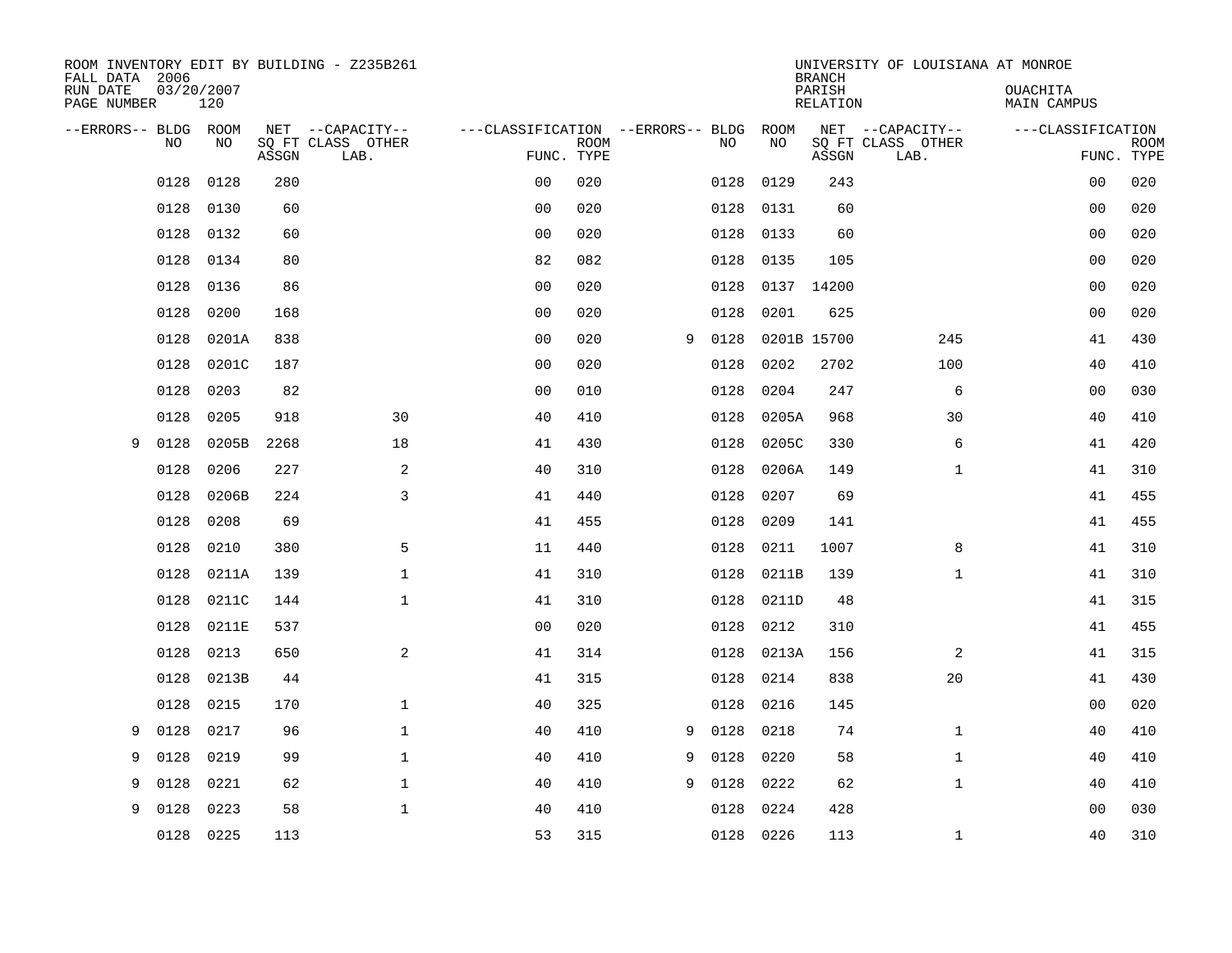| FALL DATA 2006          |                |             |       | ROOM INVENTORY EDIT BY BUILDING - Z235B261 |                |             |                                   |           | <b>BRANCH</b>      | UNIVERSITY OF LOUISIANA AT MONROE |                         |                           |
|-------------------------|----------------|-------------|-------|--------------------------------------------|----------------|-------------|-----------------------------------|-----------|--------------------|-----------------------------------|-------------------------|---------------------------|
| RUN DATE<br>PAGE NUMBER | 03/20/2007     | 121         |       |                                            |                |             |                                   |           | PARISH<br>RELATION |                                   | OUACHITA<br>MAIN CAMPUS |                           |
| --ERRORS-- BLDG ROOM    |                |             |       | NET --CAPACITY--                           |                |             | ---CLASSIFICATION --ERRORS-- BLDG | ROOM      |                    | NET --CAPACITY--                  | ---CLASSIFICATION       |                           |
|                         | N <sub>O</sub> | NO.         | ASSGN | SO FT CLASS OTHER<br>LAB.                  | FUNC. TYPE     | <b>ROOM</b> | NO.                               | NO        | ASSGN              | SQ FT CLASS OTHER<br>LAB.         |                         | <b>ROOM</b><br>FUNC. TYPE |
|                         | 0128           | 0227        | 156   | 2                                          | 40             | 310         | 0128                              | 0228      | 234                | $\overline{2}$                    | 40                      | 310                       |
|                         | 0128           | 0229        | 234   | 8                                          | 40             | 410         | 0128                              | 0230      | 157                | 6                                 | 40                      | 410                       |
|                         | 0128           | 0231        | 115   | $\overline{4}$                             | 40             | 410         | 0128                              | 0232      | 113                | $\overline{4}$                    | 40                      | 410                       |
|                         | 0128           | 0233        | 264   |                                            | 0 <sub>0</sub> | 030         | 0128                              | 0234      | 200                |                                   | 0 <sub>0</sub>          | 020                       |
|                         | 0128           | 0235        | 143   |                                            | 00             | 030         | 0128                              | 0236      | 108                |                                   | 00                      | 020                       |
|                         | 0128           | 0237        | 61    | $\mathbf 1$                                | 40             | 310         | 0128                              | 0238      | 61                 | $\mathbf{1}$                      | 40                      | 310                       |
|                         | 0128           | 0239        | 61    | $\mathbf{1}$                               | 40             | 310         | 0128                              | 0240      | 89                 | $\mathbf{1}$                      | 40                      | 310                       |
|                         | 0128           | 0241        | 98    | $\mathbf{1}$                               | 40             | 310         | 0128                              | 0242      | 74                 | $\mathbf{1}$                      | 40                      | 310                       |
|                         | 0128           | 0243        | 96    | $\mathbf{1}$                               | 40             | 310         | 0128                              | 0244      | 265                | 5                                 | 0 <sub>0</sub>          | 030                       |
|                         | 0128           | 0245        | 187   |                                            | 0 <sub>0</sub> | 020         | 0128                              | 0246      | 30                 |                                   | 00                      | 030                       |
|                         | 0128           | 0247        | 220   |                                            | 0 <sub>0</sub> | 020         | 0128                              | 0248      | 330                |                                   | 00                      | 020                       |
|                         | 0128           | 0249        | 187   |                                            | 0 <sub>0</sub> | 020         | 0128                              | 0250      | 197                |                                   | 0 <sub>0</sub>          | 020                       |
|                         | 0128           | 0251        | 250   |                                            | 0 <sub>0</sub> | 020         | 0128                              | 0252      | 60                 |                                   | 0 <sub>0</sub>          | 020                       |
|                         | 0128           | 0253        | 60    |                                            | 0 <sub>0</sub> | 020         | 0128                              | 0254      | 60                 |                                   | 0 <sub>0</sub>          | 020                       |
|                         | 0128           | 0255        | 60    |                                            | 00             | 020         | 0128                              | 0256      | 60                 |                                   | 82                      | 082                       |
|                         | 0128           | 0257        | 105   |                                            | 0 <sub>0</sub> | 020         | 0128                              | 0258      | 86                 |                                   | 00                      | 020                       |
| 9                       | 0128           | 0259        | 105   | 31                                         | 40             | 410         | 0128                              | 0300      | 168                |                                   | 00                      | 020                       |
|                         | 0128           | 0301        | 376   |                                            | 0 <sub>0</sub> | 020         | 0128                              | 0301A     | 800                |                                   | 00                      | 020                       |
|                         | 0128           | 0301B 20274 |       | 427                                        | 41             | 420         | 0128                              | 0302      | 2140               | 60                                | 40                      | 410                       |
|                         | 0128           | 0302A       | 218   |                                            | 41             | 315         | 0128                              | 0303      | 280                | 2                                 | 40                      | 310                       |
|                         | 0128           | 0303A       | 218   | $\mathbf 1$                                | 40             | 310         | 0128                              | 0303B     | 64                 |                                   | 41                      | 455                       |
|                         | 0128           | 0304        | 66    |                                            | 41             | 455         | 0128                              | 0305      | 68                 |                                   | 41                      | 455                       |
|                         | 0128           | 0306        | 63    | $\mathbf{1}$                               | 40             | 314         | 0128                              | 0307      | 94                 | $\mathbf{1}$                      | 40                      | 310                       |
|                         | 0128           | 0308        | 94    | 2                                          | 40             | 310         | 0128                              | 0309      | 124                | 2                                 | 41                      | 314                       |
|                         | 0128           | 0310        | 140   | $\overline{4}$                             | 41             | 455         | 0128                              | 0311      | 158                |                                   | 41                      | 455                       |
|                         | 0128 0312      |             | 81    |                                            | 0 <sub>0</sub> | 010         |                                   | 0128 0313 | 295                | 6                                 | 0 <sub>0</sub>          | 030                       |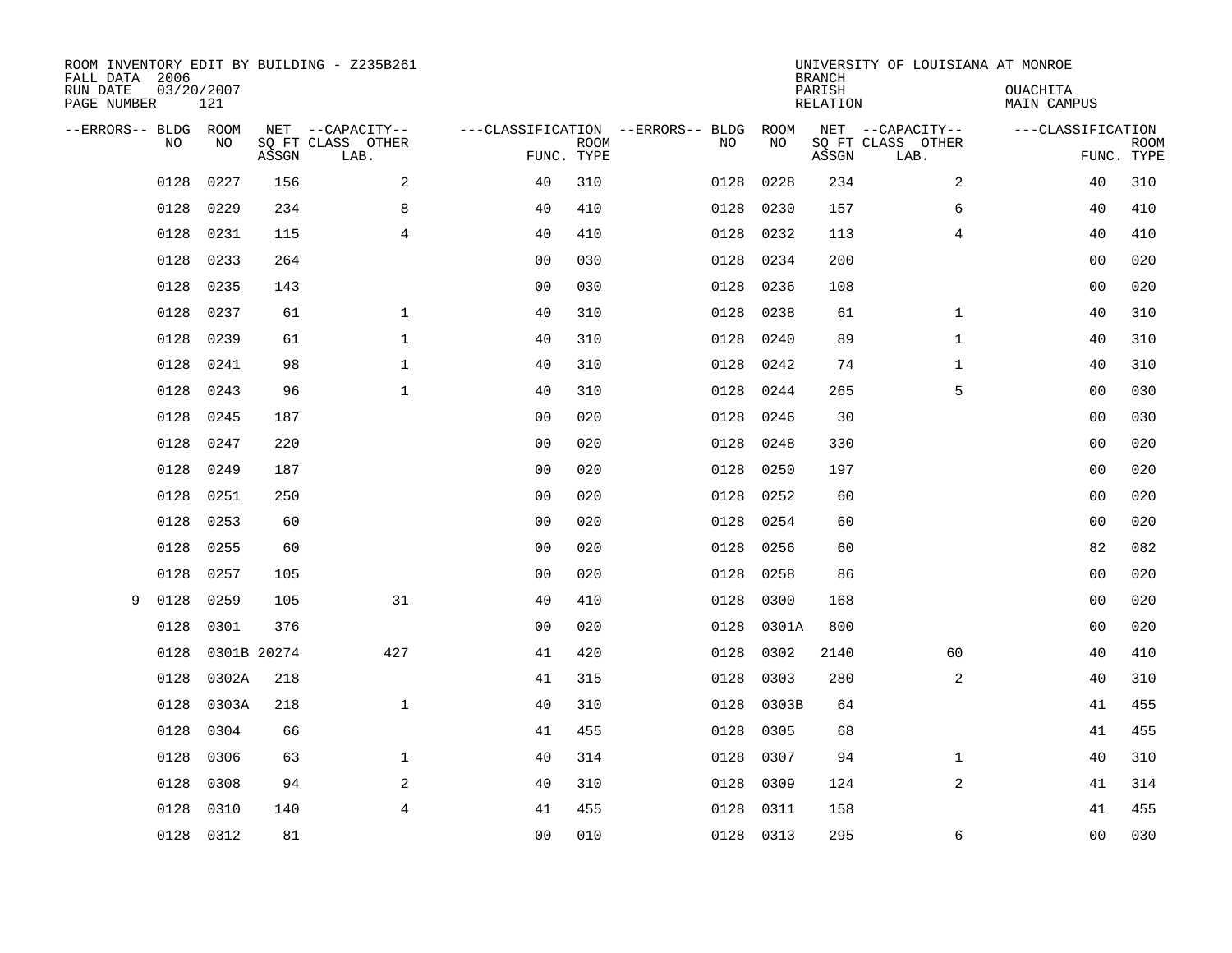| FALL DATA 2006<br>RUN DATE<br>PAGE NUMBER |      | 03/20/2007<br>122 |       | ROOM INVENTORY EDIT BY BUILDING - Z235B261    |                                   |                           |   |      |            | <b>BRANCH</b><br>PARISH<br><b>RELATION</b> | UNIVERSITY OF LOUISIANA AT MONROE             | OUACHITA<br><b>MAIN CAMPUS</b> |                           |
|-------------------------------------------|------|-------------------|-------|-----------------------------------------------|-----------------------------------|---------------------------|---|------|------------|--------------------------------------------|-----------------------------------------------|--------------------------------|---------------------------|
| --ERRORS-- BLDG ROOM                      | NO   | NO                | ASSGN | NET --CAPACITY--<br>SQ FT CLASS OTHER<br>LAB. | ---CLASSIFICATION --ERRORS-- BLDG | <b>ROOM</b><br>FUNC. TYPE |   | NO   | ROOM<br>NO | ASSGN                                      | NET --CAPACITY--<br>SQ FT CLASS OTHER<br>LAB. | ---CLASSIFICATION              | <b>ROOM</b><br>FUNC. TYPE |
|                                           | 0128 | 0314              | 476   | 11                                            | 41                                | 310                       |   | 0128 | 0315       | 143                                        |                                               | 0 <sub>0</sub>                 | 020                       |
| 9                                         | 0128 | 0316              | 97    | $\mathbf 1$                                   | 40                                | 410                       | 9 | 0128 | 0317       | 76                                         | $\mathbf{1}$                                  | 40                             | 410                       |
| 9                                         | 0128 | 0318              | 98    | $\mathbf 1$                                   | 40                                | 410                       | 9 | 0128 | 0319       | 58                                         | $\mathbf{1}$                                  | 40                             | 410                       |
| 9                                         | 0128 | 0320              | 64    | $\mathbf 1$                                   | 40                                | 410                       | 9 | 0128 | 0321       | 64                                         | $\mathbf{1}$                                  | 40                             | 410                       |
| 9                                         | 0128 | 0322              | 58    | $\mathbf{1}$                                  | 40                                | 410                       |   | 0128 | 0323       | 427                                        |                                               | 0 <sub>0</sub>                 | 030                       |
|                                           | 0128 | 0324              | 113   | 4                                             | 40                                | 410                       |   | 0128 | 0325       | 113                                        | 4                                             | 40                             | 410                       |
|                                           | 0128 | 0326              | 391   | 14                                            | 40                                | 410                       |   | 0128 | 0329       | 390                                        | 14                                            | 40                             | 410                       |
|                                           | 0128 | 0330              | 113   | $\overline{4}$                                | 40                                | 410                       |   | 0128 | 0331       | 113                                        | $\overline{4}$                                | 40                             | 410                       |
|                                           | 0128 | 0332              | 272   |                                               | 0 <sub>0</sub>                    | 030                       |   | 0128 | 0333       | 200                                        |                                               | 0 <sub>0</sub>                 | 020                       |
|                                           | 0128 | 0334              | 146   |                                               | 0 <sub>0</sub>                    | 030                       |   | 0128 | 0335       | 703                                        | 33                                            | 11                             | 110                       |
|                                           | 0128 | 0336              | 311   | 5                                             | 0 <sub>0</sub>                    | 030                       |   | 0128 | 0337       | 187                                        |                                               | 00                             | 020                       |
|                                           | 0128 | 0338              | 30    |                                               | 0 <sub>0</sub>                    | 030                       |   | 0128 | 0339       | 197                                        |                                               | 00                             | 020                       |
|                                           | 0128 | 0340              | 197   |                                               | 0 <sub>0</sub>                    | 020                       |   | 0128 | 0341       | 197                                        |                                               | 00                             | 020                       |
|                                           | 0128 | 0342              | 197   |                                               | 0 <sub>0</sub>                    | 020                       |   | 0128 | 0343       | 60                                         |                                               | 00                             | 020                       |
|                                           | 0128 | 0344              | 60    |                                               | 0 <sub>0</sub>                    | 020                       |   | 0128 | 0345       | 60                                         |                                               | 00                             | 020                       |
|                                           | 0128 | 0346              | 60    |                                               | 0 <sub>0</sub>                    | 020                       |   | 0128 | 0347       | 60                                         |                                               | 82                             | 082                       |
|                                           | 0128 | 0348              | 105   |                                               | 0 <sub>0</sub>                    | 020                       |   | 0128 | 0349       | 86                                         |                                               | 0 <sub>0</sub>                 | 020                       |
|                                           | 0128 | 0400              | 181   |                                               | 0 <sub>0</sub>                    | 020                       |   | 0128 | 0401       | 590                                        |                                               | 00                             | 020                       |
|                                           | 0128 | 0401A             | 922   |                                               | 0 <sub>0</sub>                    | 020                       | 9 | 0128 |            | 0401B 15750                                | 244                                           | 41                             | 430                       |
|                                           | 0128 | 0401C             | 167   |                                               | 0 <sub>0</sub>                    | 020                       |   | 0128 | 0402       | 2575                                       | 3                                             | 41                             | 440                       |
|                                           | 0128 | 0402A             | 114   |                                               | 0 <sub>0</sub>                    | 020                       |   | 0128 | 0402B      | 123                                        | $\mathbf{1}$                                  | 40                             | 310                       |
|                                           | 0128 | 0403              | 243   |                                               | 41                                | 455                       |   | 0128 | 0404       | 146                                        |                                               | 00                             | 030                       |
|                                           | 0128 | 0405              | 82    |                                               | 0 <sub>0</sub>                    | 010                       |   | 0128 | 0406       | 244                                        | 6                                             | 0 <sub>0</sub>                 | 030                       |
|                                           | 0128 | 0407              | 155   |                                               | 61                                | 315                       |   | 0128 | 0408       | 150                                        | $\mathbf{1}$                                  | 40                             | 314                       |
|                                           | 0128 | 0409              | 146   | $\mathbf 1$                                   | 40                                | 314                       |   | 0128 | 0410       | 514                                        | 19                                            | 41                             | 315                       |
|                                           |      | 0128 0411         | 112   |                                               | 41                                | 315                       |   |      | 0128 0412  | 38                                         | $\mathbf{1}$                                  | 41                             | 315                       |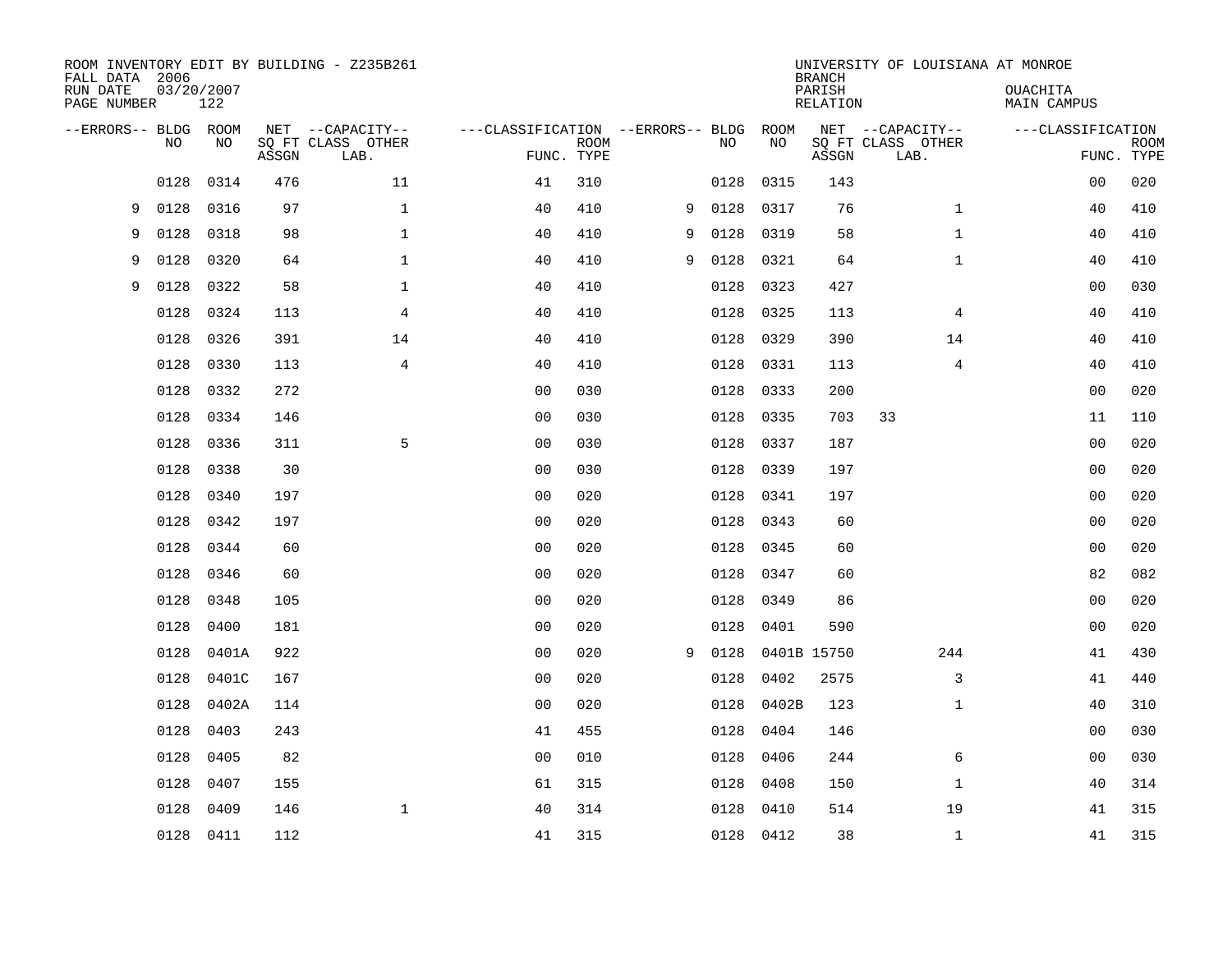| FALL DATA 2006<br>RUN DATE |      | 03/20/2007       |       | ROOM INVENTORY EDIT BY BUILDING - Z235B261 |                                        |             |   |      |            | <b>BRANCH</b><br>PARISH | UNIVERSITY OF LOUISIANA AT MONROE     | OUACHITA           |             |
|----------------------------|------|------------------|-------|--------------------------------------------|----------------------------------------|-------------|---|------|------------|-------------------------|---------------------------------------|--------------------|-------------|
| PAGE NUMBER                |      | 123              |       |                                            |                                        |             |   |      |            | <b>RELATION</b>         |                                       | <b>MAIN CAMPUS</b> |             |
| --ERRORS-- BLDG ROOM       | NO   | NO               |       | NET --CAPACITY--<br>SQ FT CLASS OTHER      | ---CLASSIFICATION --ERRORS-- BLDG ROOM | <b>ROOM</b> |   | NO   | NO         |                         | NET --CAPACITY--<br>SQ FT CLASS OTHER | ---CLASSIFICATION  | <b>ROOM</b> |
|                            |      |                  | ASSGN | LAB.                                       |                                        | FUNC. TYPE  |   |      |            | ASSGN                   | LAB.                                  |                    | FUNC. TYPE  |
|                            | 0128 | 0413             | 38    | $\mathbf 1$                                | 41                                     | 315         |   | 0128 | 0414       | 368                     | $\mathbf{1}$                          | 40                 | 313         |
|                            | 0128 | 0415             | 52    |                                            | 41                                     | 355         |   |      | 0128 0415A | 156                     |                                       | 41                 | 315         |
|                            | 0128 | 0416             | 525   | 2                                          | 40                                     | 310         |   | 0128 | 0417       | 203                     | $\mathbf{1}$                          | 40                 | 314         |
|                            | 0128 | 0418             | 323   | $\mathbf 1$                                | 40                                     | 325         |   | 0128 | 0419       | 166                     |                                       | 41                 | 315         |
|                            | 0128 | 0420             | 364   | 14                                         | 41                                     | 350         |   | 0128 | 0421       | 143                     |                                       | 0 <sub>0</sub>     | 020         |
| 9                          | 0128 | 0422             | 99    | $\mathbf 1$                                | 40                                     | 410         | 9 | 0128 | 0423       | 78                      | $\mathbf{1}$                          | 40                 | 410         |
| 9                          | 0128 | 0424             | 98    | $\mathbf{1}$                               | 40                                     | 410         | 9 | 0128 | 0425       | 58                      | $\mathbf{1}$                          | 40                 | 410         |
| 9                          | 0128 | 0426             | 58    | $\mathbf{1}$                               | 40                                     | 410         | 9 | 0128 | 0427       | 58                      | $\mathbf{1}$                          | 40                 | 410         |
| 9                          | 0128 | 0428             | 58    | $\mathbf{1}$                               | 40                                     | 410         |   | 0128 | 0429       | 427                     |                                       | 0 <sub>0</sub>     | 030         |
|                            | 0128 | 0430             | 113   | 4                                          | 40                                     | 410         |   | 0128 | 0431       | 113                     | 4                                     | 40                 | 410         |
|                            | 0128 | 0432             | 156   | 6                                          | 40                                     | 410         |   | 0128 | 0433       | 239                     | 8                                     | 40                 | 410         |
|                            | 0128 | 0434             | 239   | 8                                          | 40                                     | 410         |   | 0128 | 0435       | 156                     | 6                                     | 40                 | 410         |
|                            | 0128 | 0436             | 113   | $\overline{4}$                             | 40                                     | 410         |   | 0128 | 0437       | 113                     | 4                                     | 40                 | 410         |
|                            | 0128 | 0438             | 273   |                                            | 0 <sub>0</sub>                         | 030         |   | 0128 | 0439       | 271                     | 5                                     | 00                 | 030         |
|                            | 0128 | 0440             | 187   |                                            | 0 <sub>0</sub>                         | 020         |   | 0128 | 0441       | 30                      |                                       | 00                 | 030         |
| 9                          | 0128 | 0442             | 80    | $\mathbf{1}$                               | 40                                     | 410         | 9 | 0128 | 0443       | 80                      | $\mathbf{1}$                          | 40                 | 410         |
|                            | 0128 | 0444             | 197   |                                            | 0 <sub>0</sub>                         | 020         |   | 0128 | 0445       | 197                     |                                       | 0 <sub>0</sub>     | 020         |
|                            | 0128 | 0446             | 197   |                                            | 0 <sub>0</sub>                         | 020         |   | 0128 | 0447       | 197                     |                                       | 00                 | 020         |
|                            | 0128 | 0448             | 60    |                                            | 0 <sub>0</sub>                         | 020         |   | 0128 | 0449       | 60                      |                                       | 00                 | 020         |
|                            | 0128 | 0450             | 60    |                                            | 0 <sub>0</sub>                         | 020         |   | 0128 | 0451       | 60                      |                                       | 00                 | 020         |
|                            | 0128 | 0452             | 60    |                                            | 82                                     | 082         |   | 0128 | 0453       | 105                     |                                       | 0 <sub>0</sub>     | 020         |
|                            | 0128 | 0454             | 86    |                                            | 0 <sub>0</sub>                         | 020         |   | 0128 | 0455       | 1836                    |                                       | 0 <sub>0</sub>     | 020         |
|                            | 0128 | 0456             | 1836  |                                            | 0 <sub>0</sub>                         | 020         |   | 0128 | 0457       | 1836                    |                                       | 0 <sub>0</sub>     | 020         |
|                            | 0128 | 0458             | 1868  | $\overline{4}$                             | 93                                     | 660         |   | 0128 | 0500       | 168                     |                                       | 0 <sub>0</sub>     | 020         |
|                            | 0128 | 0501             | 471   |                                            | 0 <sub>0</sub>                         | 020         |   | 0128 | 0501A      | 824                     |                                       | 0 <sub>0</sub>     | 020         |
| 9                          |      | 0128 0501B 15015 |       | 199                                        | 41                                     | 430         |   |      | 0128 0502  | 780                     | 9                                     | 41                 | 420         |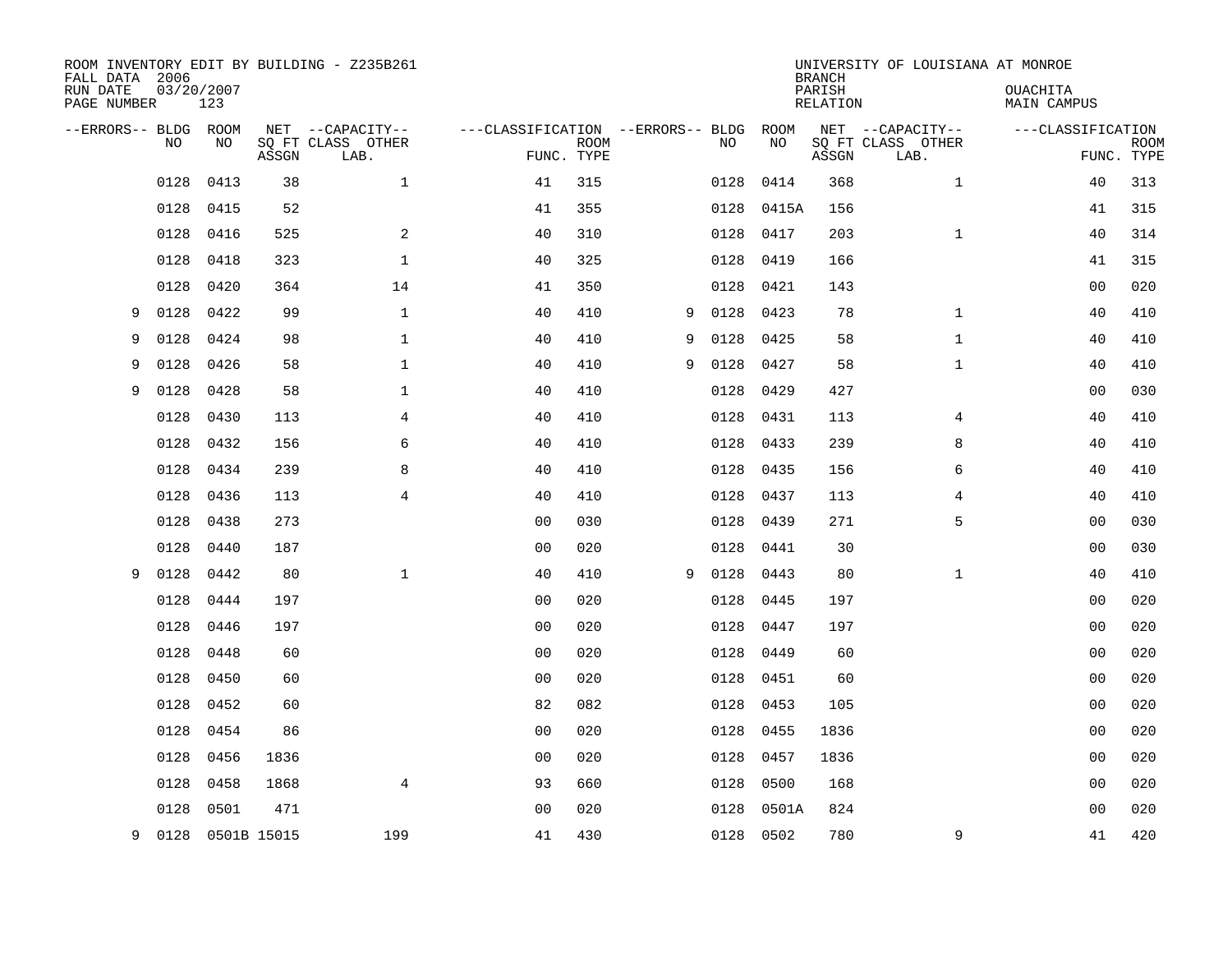| FALL DATA 2006          |      |                   |       | ROOM INVENTORY EDIT BY BUILDING - Z235B261 |                                   |             |   |      |            | <b>BRANCH</b>             | UNIVERSITY OF LOUISIANA AT MONROE |                                |             |
|-------------------------|------|-------------------|-------|--------------------------------------------|-----------------------------------|-------------|---|------|------------|---------------------------|-----------------------------------|--------------------------------|-------------|
| RUN DATE<br>PAGE NUMBER |      | 03/20/2007<br>124 |       |                                            |                                   |             |   |      |            | PARISH<br><b>RELATION</b> |                                   | OUACHITA<br><b>MAIN CAMPUS</b> |             |
| --ERRORS-- BLDG ROOM    |      |                   |       | NET --CAPACITY--                           | ---CLASSIFICATION --ERRORS-- BLDG |             |   |      | ROOM       |                           | NET --CAPACITY--                  | ---CLASSIFICATION              |             |
|                         | NO   | NO                | ASSGN | SQ FT CLASS OTHER<br>LAB.                  | FUNC. TYPE                        | <b>ROOM</b> |   | NO   | NO         | ASSGN                     | SQ FT CLASS OTHER<br>LAB.         | FUNC. TYPE                     | <b>ROOM</b> |
|                         | 0128 | 0502A             | 758   | 17                                         | 41                                | 310         |   | 0128 | 0502B      | 884                       | 26                                | 31                             | 680         |
|                         | 0128 | 0503A             | 114   |                                            | 0 <sub>0</sub>                    | 020         |   | 0128 | 0504       | 146                       |                                   | 00                             | 030         |
|                         | 0128 | 0505              | 126   | $\mathbf 1$                                | 40                                | 314         |   | 0128 | 0506       | 86                        |                                   | 00                             | 010         |
|                         | 0128 | 0507              | 244   | 6                                          | 0 <sub>0</sub>                    | 030         |   | 0128 | 0508       | 201                       | 3                                 | 41                             | 440         |
|                         | 0128 | 0508A             | 168   |                                            | 0 <sub>0</sub>                    | 020         |   | 0128 | 0509       | 493                       | $\mathbf{1}$                      | 41                             | 440         |
|                         | 0128 | 0510              | 4670  |                                            | 41                                | 420         |   | 0128 | 0511       | 2104                      |                                   | 41                             | 420         |
|                         | 0128 | 0511A             | 44    |                                            | 0 <sub>0</sub>                    | 030         |   | 0128 | 0512       | 134                       |                                   | 0 <sub>0</sub>                 | 020         |
| 9                       | 0128 | 0513              | 62    | $\mathbf{1}$                               | 40                                | 410         | 9 | 0128 | 0514       | 62                        | $\mathbf{1}$                      | 40                             | 410         |
| 9                       | 0128 | 0515              | 62    | $\mathbf{1}$                               | 40                                | 410         | 9 | 0128 | 0516       | 62                        | $\mathbf{1}$                      | 40                             | 410         |
| 9                       | 0128 | 0517              | 67    | $\mathbf{1}$                               | 40                                | 410         | 9 | 0128 | 0518       | 65                        | $\mathbf{1}$                      | 40                             | 410         |
| 9                       | 0128 | 0519              | 63    | $\mathbf{1}$                               | 40                                | 410         | 9 | 0128 | 0519A      | 63                        | $\mathbf{1}$                      | 40                             | 410         |
|                         | 0128 | 0520              | 424   |                                            | 0 <sub>0</sub>                    | 030         |   | 0128 | 0521       | 113                       | 4                                 | 40                             | 410         |
|                         | 0128 | 0522              | 113   | $\overline{4}$                             | 40                                | 410         |   | 0128 | 0523       | 156                       | 6                                 | 40                             | 410         |
|                         | 0128 | 0524              | 239   | 8                                          | 40                                | 410         |   | 0128 | 0525       | 240                       | 8                                 | 40                             | 410         |
|                         | 0128 | 0526              | 147   | 6                                          | 40                                | 410         |   | 0128 | 0527       | 113                       | 4                                 | 40                             | 410         |
|                         | 0128 | 0528              | 113   | 4                                          | 40                                | 410         |   | 0128 | 0529       | 273                       |                                   | 00                             | 030         |
|                         | 0128 | 0530              | 271   | 5                                          | 0 <sub>0</sub>                    | 030         |   | 0128 | 0531       | 192                       |                                   | 0 <sub>0</sub>                 | 020         |
|                         | 0128 | 0532              | 30    |                                            | 0 <sub>0</sub>                    | 030         |   | 0128 | 0533       | 197                       |                                   | 00                             | 020         |
|                         | 0128 | 0534              | 197   |                                            | 0 <sub>0</sub>                    | 020         |   | 0128 | 0535       | 197                       |                                   | 00                             | 020         |
|                         | 0128 | 0536              | 197   |                                            | 0 <sub>0</sub>                    | 020         |   | 0128 | 0537       | 60                        |                                   | 00                             | 020         |
|                         | 0128 | 0538              | 60    |                                            | 0 <sub>0</sub>                    | 020         |   | 0128 | 0539       | 60                        |                                   | 0 <sub>0</sub>                 | 020         |
|                         | 0128 | 0540              | 60    |                                            | 0 <sub>0</sub>                    | 020         |   | 0128 | 0541       | 60                        |                                   | 0 <sub>0</sub>                 | 020         |
|                         | 0128 | 0542              | 105   |                                            | 0 <sub>0</sub>                    | 020         |   | 0128 | 0543       | 86                        |                                   | 0 <sub>0</sub>                 | 020         |
|                         | 0128 | 0544              | 550   | 25                                         | 31                                | 680         |   | 0128 | 0600       | 374                       |                                   | 0 <sub>0</sub>                 | 020         |
|                         | 0128 | 0601              | 879   |                                            | 0 <sub>0</sub>                    | 020         |   | 0128 | 0601A      | 838                       |                                   | 0 <sub>0</sub>                 | 020         |
|                         |      | 0128 0601B        | 201   |                                            | 00                                | 020         |   |      | 0128 0601C | 928                       |                                   | 0 <sub>0</sub>                 | 020         |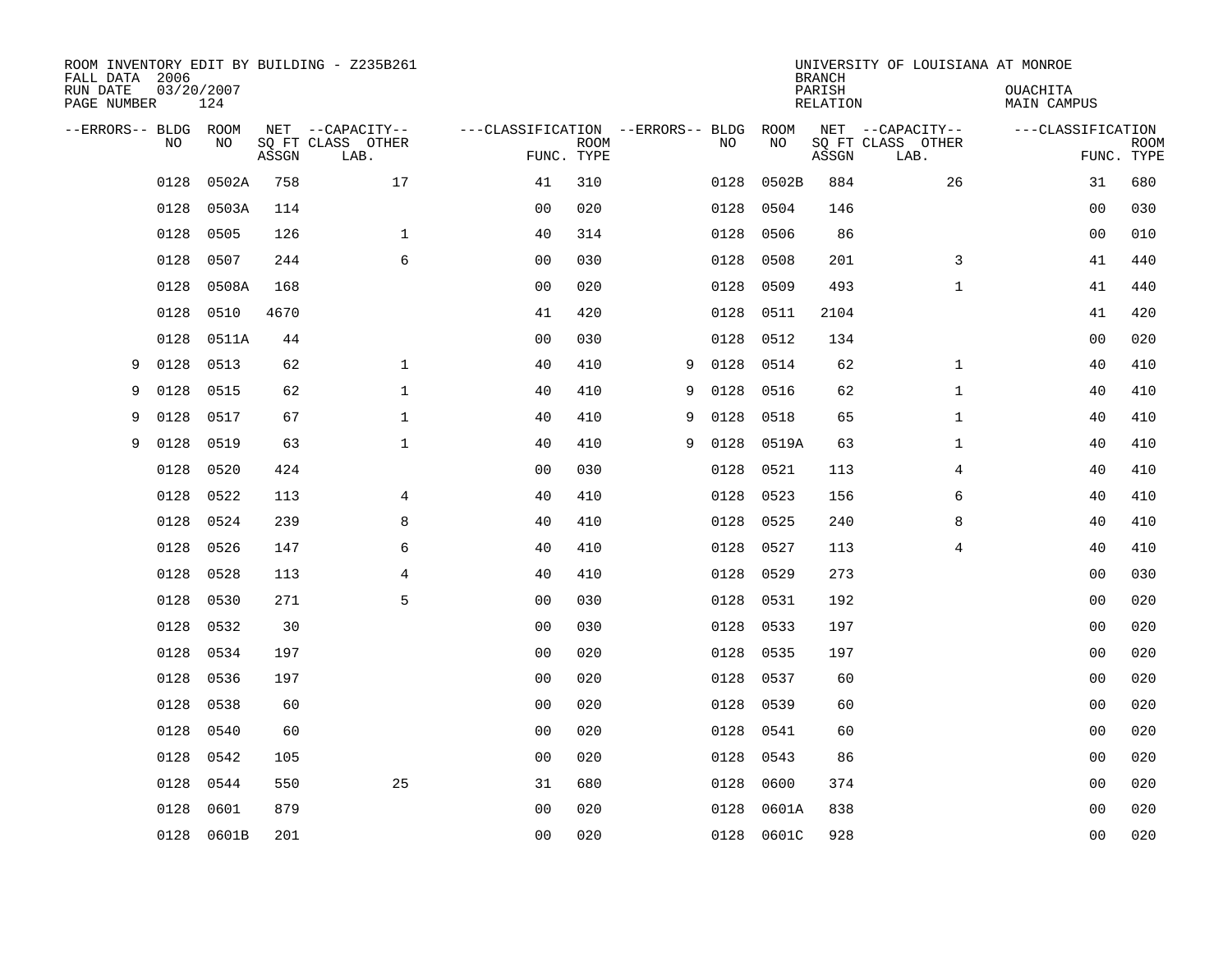| ROOM INVENTORY EDIT BY BUILDING - Z235B261<br>FALL DATA 2006<br>RUN DATE<br>PAGE NUMBER | 03/20/2007<br>125 |       |                                               |                |             |                                         |            | <b>BRANCH</b><br>PARISH<br><b>RELATION</b> | UNIVERSITY OF LOUISIANA AT MONROE             | OUACHITA<br><b>MAIN CAMPUS</b> |                           |
|-----------------------------------------------------------------------------------------|-------------------|-------|-----------------------------------------------|----------------|-------------|-----------------------------------------|------------|--------------------------------------------|-----------------------------------------------|--------------------------------|---------------------------|
| --ERRORS-- BLDG ROOM<br>NO                                                              | NO                | ASSGN | NET --CAPACITY--<br>SQ FT CLASS OTHER<br>LAB. | FUNC. TYPE     | <b>ROOM</b> | ---CLASSIFICATION --ERRORS-- BLDG<br>NO | ROOM<br>NO | ASSGN                                      | NET --CAPACITY--<br>SQ FT CLASS OTHER<br>LAB. | ---CLASSIFICATION              | <b>ROOM</b><br>FUNC. TYPE |
| 0128                                                                                    | 0601D             | 189   |                                               | 0 <sub>0</sub> | 020         | 0128                                    | 0602       | 382                                        | 16                                            | 63                             | 315                       |
| 0128                                                                                    | 0603              | 94    |                                               | 0 <sub>0</sub> | 010         | 0128                                    | 0604       | 276                                        | 6                                             | 00                             | 030                       |
| 0128                                                                                    | 0605              | 362   | $\mathbf 1$                                   | 61             | 310         | 0128                                    | 0606       | 251                                        | $\mathbf{1}$                                  | 61                             | 310                       |
| 0128                                                                                    | 0607              | 267   | $\mathbf 1$                                   | 61             | 310         | 0128                                    | 0608       | 70                                         |                                               | 63                             | 315                       |
| 0128                                                                                    | 0608A             | 42    | $\mathbf{1}$                                  | 63             | 315         | 0128                                    | 0609       | 263                                        | $\mathbf{1}$                                  | 61                             | 310                       |
| 0128                                                                                    | 0610              | 335   | $\mathbf{1}$                                  | 61             | 325         | 0128                                    | 0611       | 353                                        | $\mathbf{1}$                                  | 61                             | 315                       |
| 0128                                                                                    | 0612              | 371   | $\mathbf{1}$                                  | 61             | 310         | 0128                                    | 0613       | 300                                        | $\mathbf{1}$                                  | 61                             | 310                       |
| 0128                                                                                    | 0614              | 225   |                                               | 61             | 315         | 0128                                    | 0615       | 301                                        | 10                                            | 61                             | 350                       |
| 0128                                                                                    | 0616              | 271   | $\mathbf{1}$                                  | 61             | 310         | 0128                                    | 0617       | 271                                        | $\mathbf{1}$                                  | 61                             | 325                       |
| 0128                                                                                    | 0618              | 244   |                                               | 61             | 315         | 0128                                    | 0619       | 72                                         |                                               | 61                             | 315                       |
| 0128                                                                                    | 0620              | 39    | $\mathbf{1}$                                  | 61             | 315         | 0128                                    | 0621       | 38                                         |                                               | 61                             | 315                       |
| 0128                                                                                    | 0621A             | 40    | $\mathbf{1}$                                  | 61             | 315         | 0128                                    | 0622       | 654                                        | 25                                            | 61                             | 350                       |
| 0128                                                                                    | 0623              | 414   | $\mathbf 1$                                   | 61             | 310         | 0128                                    | 0624       | 241                                        | $\mathbf{1}$                                  | 61                             | 310                       |
| 0128                                                                                    | 0625              | 193   |                                               | 61             | 315         | 0128                                    | 0626       | 271                                        | $\mathbf{1}$                                  | 61                             | 310                       |
| 0128                                                                                    | 0627              | 328   | $\mathbf 1$                                   | 61             | 310         | 0128                                    | 0628       | 257                                        | $\mathbf{1}$                                  | 61                             | 325                       |
| 0128                                                                                    | 0629              | 244   | 10                                            | 61             | 310         | 0128                                    | 0630       | 417                                        |                                               | 00                             | 030                       |
| 0128                                                                                    | 0631              | 714   | $\mathbf 1$                                   | 61             | 315         | 0128                                    | 0632       | 578                                        | 10                                            | 61                             | 310                       |
| 0128                                                                                    | 0632A             | 43    | $\mathbf{1}$                                  | 61             | 315         | 0128                                    | 0633       | 256                                        | $\mathbf{1}$                                  | 61                             | 310                       |
| 0128                                                                                    | 0634              | 73    |                                               | 61             | 315         | 0128                                    | 0635       | 247                                        | $\mathbf{1}$                                  | 61                             | 325                       |
| 0128                                                                                    | 0636              | 199   | $\mathbf 1$                                   | 61             | 310         | 0128                                    | 0637       | 507                                        | $\mathbf{1}$                                  | 61                             | 325                       |
| 0128                                                                                    | 0637A             | 47    | $\mathbf 1$                                   | 61             | 315         | 0128                                    | 0638       | 432                                        | 13                                            | 61                             | 350                       |
| 0128                                                                                    | 0639              | 514   |                                               | 61             | 315         | 0128                                    | 0640       | 248                                        | $\mathbf{1}$                                  | 61                             | 310                       |
| 0128                                                                                    | 0641              | 295   | $\mathbf 1$                                   | 61             | 310         | 0128                                    | 0641A      | 51                                         |                                               | 61                             | 315                       |
| 0128                                                                                    | 0642              | 48    | $\mathbf{1}$                                  | 61             | 315         | 0128                                    | 0643       | 293                                        | 9                                             | 61                             | 350                       |
| 0128                                                                                    | 0644              | 254   | $\mathbf 1$                                   | 61             | 310         | 0128                                    | 0645       | 304                                        | $\mathbf{1}$                                  | 61                             | 325                       |
|                                                                                         | 0128 0646         | 221   | $\mathbf{1}$                                  | 61             | 310         |                                         | 0128 0647  | 131                                        |                                               | 0 <sub>0</sub>                 | 020                       |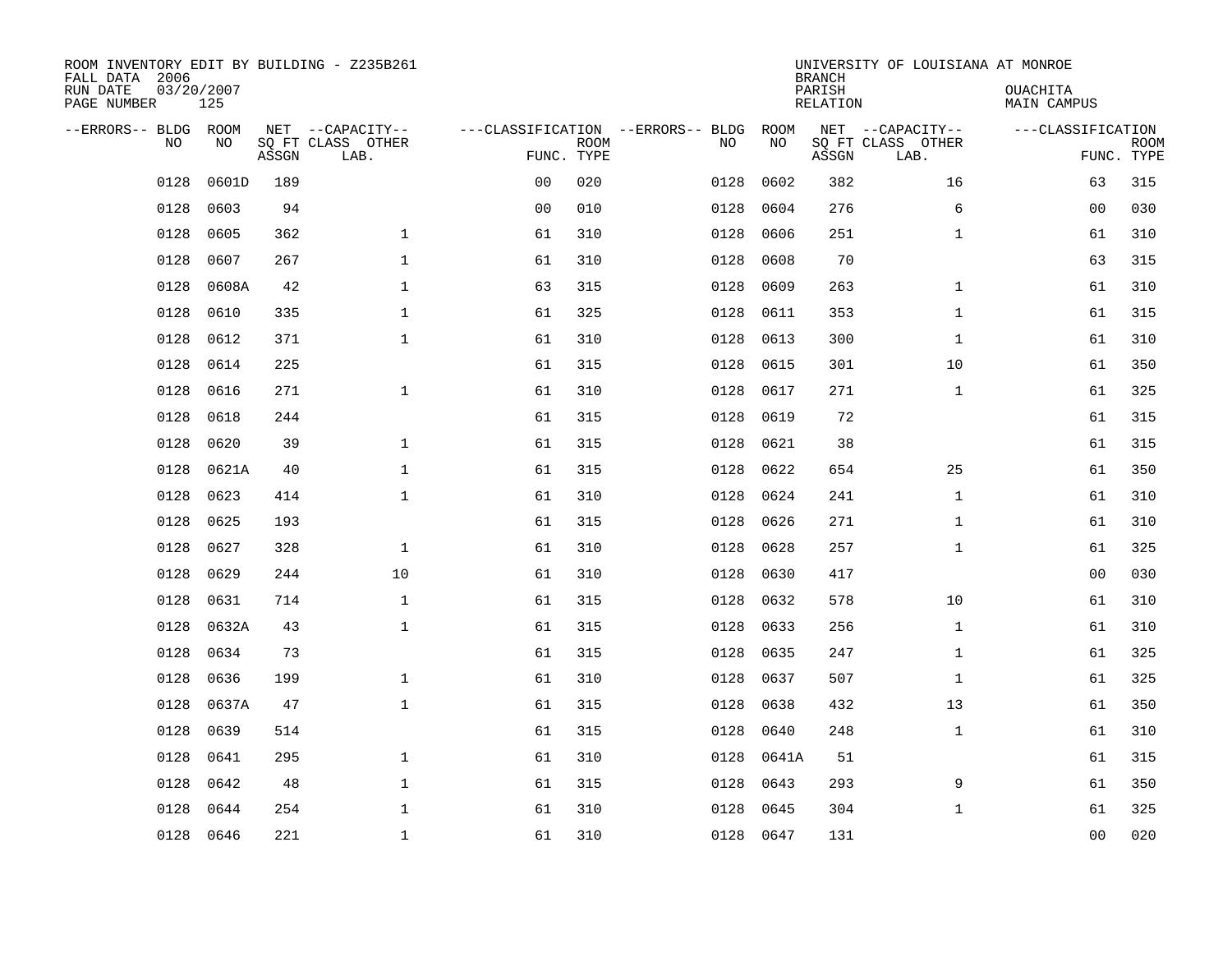| ROOM INVENTORY EDIT BY BUILDING - Z235B261<br>FALL DATA 2006 |                   |       |                           |                |             |                                        |            | <b>BRANCH</b>             | UNIVERSITY OF LOUISIANA AT MONROE |                                |             |
|--------------------------------------------------------------|-------------------|-------|---------------------------|----------------|-------------|----------------------------------------|------------|---------------------------|-----------------------------------|--------------------------------|-------------|
| RUN DATE<br>PAGE NUMBER                                      | 03/20/2007<br>126 |       |                           |                |             |                                        |            | PARISH<br><b>RELATION</b> |                                   | OUACHITA<br><b>MAIN CAMPUS</b> |             |
| --ERRORS-- BLDG ROOM                                         |                   |       | NET --CAPACITY--          |                |             | ---CLASSIFICATION --ERRORS-- BLDG ROOM |            |                           | NET --CAPACITY--                  | ---CLASSIFICATION              |             |
| NO                                                           | NO                | ASSGN | SQ FT CLASS OTHER<br>LAB. | FUNC. TYPE     | <b>ROOM</b> | NO                                     | NO         | ASSGN                     | SQ FT CLASS OTHER<br>LAB.         | FUNC. TYPE                     | <b>ROOM</b> |
| 0128                                                         | 0648              | 266   |                           | 0 <sub>0</sub> | 030         | 0128                                   | 0649       | 167                       |                                   | 00                             | 030         |
| 0128                                                         | 0650              | 143   |                           | 61             | 315         | 0128                                   | 0651       | 1043                      | 46                                | 61                             | 350         |
| 0128                                                         | 0652              | 269   | 5                         | 0 <sub>0</sub> | 030         | 0128                                   | 0653       | 187                       |                                   | 00                             | 020         |
| 0128                                                         | 0654              | 31    |                           | 0 <sub>0</sub> | 030         | 0128                                   | 0655       | 101                       |                                   | 0 <sub>0</sub>                 | 010         |
| 0128                                                         | 0656              | 307   |                           | 0 <sub>0</sub> | 020         | 0128                                   | 0657       | 307                       |                                   | 0 <sub>0</sub>                 | 020         |
| 0128                                                         | 0658              | 194   |                           | 0 <sub>0</sub> | 020         | 0128                                   | 0659       | 197                       |                                   | 0 <sub>0</sub>                 | 020         |
| 0128                                                         | 0660              | 60    |                           | 0 <sub>0</sub> | 020         | 0128                                   | 0661       | 60                        |                                   | 00                             | 020         |
| 0128                                                         | 0662              | 60    |                           | 0 <sub>0</sub> | 020         | 0128                                   | 0663       | 60                        |                                   | 0 <sub>0</sub>                 | 020         |
| 0128                                                         | 0664              | 60    |                           | 82             | 082         | 0128                                   | 0665       | 105                       |                                   | 0 <sub>0</sub>                 | 020         |
| 0128                                                         | 0667              | 86    |                           | 0 <sub>0</sub> | 020         | 0128                                   | 0668       | 884                       |                                   | 0 <sub>0</sub>                 | 020         |
| 0128                                                         | 0669              | 2050  |                           | 0 <sub>0</sub> | 020         | 0128                                   | 0670       | 629                       |                                   | 0 <sub>0</sub>                 | 020         |
| 0128                                                         | 0671              | 1192  |                           | 0 <sub>0</sub> | 020         | 0128                                   | 0672       | 629                       |                                   | 0 <sub>0</sub>                 | 020         |
| 0128                                                         | 0673              | 1260  |                           | 0 <sub>0</sub> | 020         | 0128                                   | 0674       | 1406                      |                                   | 00                             | 020         |
| 0128                                                         | 0675              | 1099  |                           | 0 <sub>0</sub> | 020         | 0128                                   | 0700       | 380                       |                                   | 00                             | 020         |
| 0128                                                         | 0701              | 917   |                           | 0 <sub>0</sub> | 020         | 0128                                   | 0701A      | 838                       |                                   | 0 <sub>0</sub>                 | 020         |
| 0128                                                         | 0701B             | 576   |                           | 0 <sub>0</sub> | 020         | 0128                                   | 0701C      | 500                       |                                   | 0 <sub>0</sub>                 | 020         |
| 0128                                                         | 0701D             | 769   |                           | 0 <sub>0</sub> | 020         | 0128                                   | 0701E      | 500                       |                                   | 0 <sub>0</sub>                 | 020         |
| 0128                                                         | 0702              | 237   |                           | 0 <sub>0</sub> | 030         | 0128                                   | 0703A      | 180                       | $\mathbf{1}$                      | 31                             | 314         |
| 0128                                                         | 0704              | 514   | 13                        | 31             | 680         |                                        | 0128 0704A | 50                        |                                   | 31                             | 685         |
| 0128                                                         | 0705              | 410   | 14                        | 31             | 680         | 0128                                   | 0706       | 514                       | 40                                | 31                             | 680         |
| 0128                                                         | 0706A             | 34    |                           | 31             | 685         | 0128                                   | 0707       | 301                       | 8                                 | 00                             | 030         |
| 0128                                                         | 0707A             | 42    |                           | 0 <sub>0</sub> | 020         | 0128                                   | 0707B      | 58                        |                                   | 00                             | 020         |
| 0128                                                         | 0708              | 320   | 7                         | 0 <sub>0</sub> | 030         |                                        | 0128 0708A | 42                        |                                   | 0 <sub>0</sub>                 | 020         |
| 0128                                                         | 0709              | 90    |                           | 31             | 685         | 0128                                   | 0710       | 590                       |                                   | 31                             | 685         |
| 0128                                                         | 0710A             | 120   |                           | 0 <sub>0</sub> | 020         | 0128                                   | 0711       | 709                       |                                   | 31                             | 685         |
|                                                              | 0128 0711A        | 67    |                           | 0 <sub>0</sub> | 010         |                                        | 0128 0712  | 520                       |                                   | 0 <sub>0</sub>                 | 030         |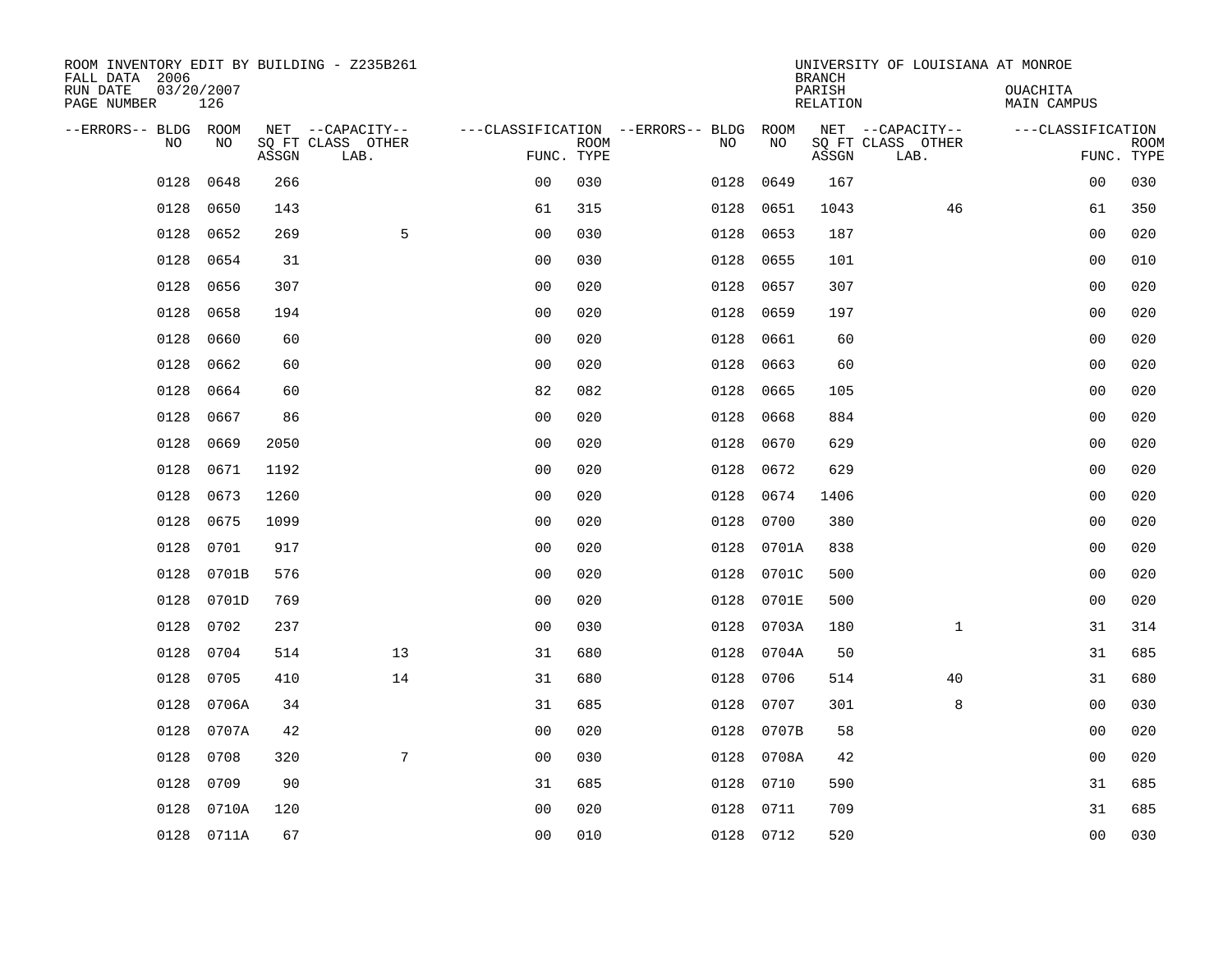| ROOM INVENTORY EDIT BY BUILDING - Z235B261<br>FALL DATA 2006 |                   |       |                           |                |             |                                        |            | <b>BRANCH</b>                                            | UNIVERSITY OF LOUISIANA AT MONROE                                      |                                |             |
|--------------------------------------------------------------|-------------------|-------|---------------------------|----------------|-------------|----------------------------------------|------------|----------------------------------------------------------|------------------------------------------------------------------------|--------------------------------|-------------|
| RUN DATE<br>PAGE NUMBER                                      | 03/20/2007<br>127 |       |                           |                |             |                                        |            | PARISH<br><b>RELATION</b>                                |                                                                        | OUACHITA<br><b>MAIN CAMPUS</b> |             |
| --ERRORS-- BLDG ROOM<br>NO                                   | NO                |       | NET --CAPACITY--          |                | <b>ROOM</b> | ---CLASSIFICATION --ERRORS-- BLDG ROOM | NO         |                                                          | NET --CAPACITY--                                                       | ---CLASSIFICATION              | <b>ROOM</b> |
|                                                              |                   | ASSGN | SQ FT CLASS OTHER<br>LAB. | FUNC. TYPE     |             | NO                                     |            | ASSGN                                                    | SQ FT CLASS OTHER<br>LAB.                                              |                                | FUNC. TYPE  |
| 0128                                                         | 0713              | 4236  | 250                       | 31             | 680         | 0128                                   |            | 0713A<br>41                                              |                                                                        | 31                             | 685         |
| 0128                                                         | 0713B             | 41    |                           | 31             | 685         | 0128                                   | 0714       | 990                                                      | 10                                                                     | 31                             | 685         |
| 0128                                                         | 0715              | 380   |                           | 0 <sub>0</sub> | 020         |                                        | 0128 0716  | 31                                                       |                                                                        | 0 <sub>0</sub>                 | 030         |
| 0128                                                         | 0717              | 170   |                           | 0 <sub>0</sub> | 030         |                                        | 0128 0718  | 333                                                      |                                                                        | 00                             | 020         |
| 0128                                                         | 0719              | 355   |                           | 0 <sub>0</sub> | 020         | 0128                                   | 0720       | 269                                                      |                                                                        | 0 <sub>0</sub>                 | 020         |
| 0128                                                         | 0721              | 265   |                           | 0 <sub>0</sub> | 020         |                                        | 0128 0722  | 168                                                      |                                                                        | 0 <sub>0</sub>                 | 020         |
| 0128                                                         | 0723              | 65    |                           | 0 <sub>0</sub> | 020         |                                        | 0128 0724  | 72                                                       |                                                                        | 0 <sub>0</sub>                 | 020         |
|                                                              | 0128 0725         | 72    |                           | 0 <sub>0</sub> | 020         |                                        | 0128 0726  | 72                                                       |                                                                        | 0 <sub>0</sub>                 | 020         |
| 0128                                                         | 0727              | 72    |                           | 0 <sub>0</sub> | 020         | 0128                                   | 0728       | 138                                                      |                                                                        | 82                             | 082         |
| 0128                                                         | 0729              | 80    |                           | 0 <sub>0</sub> | 020         | 0128                                   | 0730       | 56                                                       |                                                                        | 00                             | 020         |
| 0128                                                         | 0800              | 27    |                           | 0 <sub>0</sub> | 020         | 0128                                   | 0801       | 1994                                                     |                                                                        | 0 <sub>0</sub>                 | 030         |
| 0128                                                         | 0802              | 213   |                           | 0 <sub>0</sub> | 030         | 0128                                   | 0803       | 478                                                      |                                                                        | 0 <sub>0</sub>                 | 030         |
| 0128                                                         | 0803A             | 130   |                           | 0 <sub>0</sub> | 030         | 0128                                   |            | 0803B<br>130                                             |                                                                        | 0 <sub>0</sub>                 | 030         |
| 0128                                                         | 0804              | 27    |                           | 0 <sub>0</sub> | 020         | 0128                                   |            | 0805 13455                                               |                                                                        | 00                             | 020         |
|                                                              | 0128 0806         | 23    |                           | 0 <sub>0</sub> | 030         |                                        | 0128 0807  | 192                                                      |                                                                        | 00                             | 020         |
|                                                              | 0128 0808         | 118   |                           | 0 <sub>0</sub> | 020         |                                        | 0128 C0001 | 950                                                      |                                                                        | 0 <sub>0</sub>                 | 030         |
|                                                              | 0128 C0002        | 950   |                           | 0 <sub>0</sub> | 030         |                                        | 0128 C0003 | 1994<br>TOTAL NUMBER CLASSROOMS<br>TOTAL NUMBER LABS 210 | TOTAL NET ASSIGN SQ. FT. IN ROOM FILE<br>TOTAL NUMBER SPECIAL LABS 220 | 00<br>155,700<br>8             | 030         |
| 0205                                                         | 0100              | 160   | 2                         | 91             | 920         |                                        | 0205 0101  | 160                                                      | 2                                                                      | 91                             | 920         |
| 0205                                                         | 0102              | 160   | 2                         | 91             | 920         |                                        | 0205 0103  | 160                                                      | 2                                                                      | 91                             | 920         |
| 0205                                                         | 0104              | 160   | $\mathbf{2}$              | 91             | 920         | 0205                                   | 0105       | 160                                                      | 2                                                                      | 91                             | 920         |
| 0205                                                         | 0106              | 160   | 2                         | 91             | 920         |                                        | 0205 0107  | 160                                                      | 2                                                                      | 91                             | 920         |
| 0205                                                         | 0108              | 160   | 2                         | 91             | 920         | 0205                                   | 0109       | 160                                                      | 2                                                                      | 91                             | 920         |
| 0205                                                         | 0110              | 160   | 2                         | 91             | 920         |                                        | 0205 0111  | 160                                                      | 2                                                                      | 91                             | 920         |
|                                                              | 0205 0112         | 160   | $\overline{a}$            | 91             | 920         |                                        | 0205 0113  | 160                                                      | 2                                                                      | 91                             | 920         |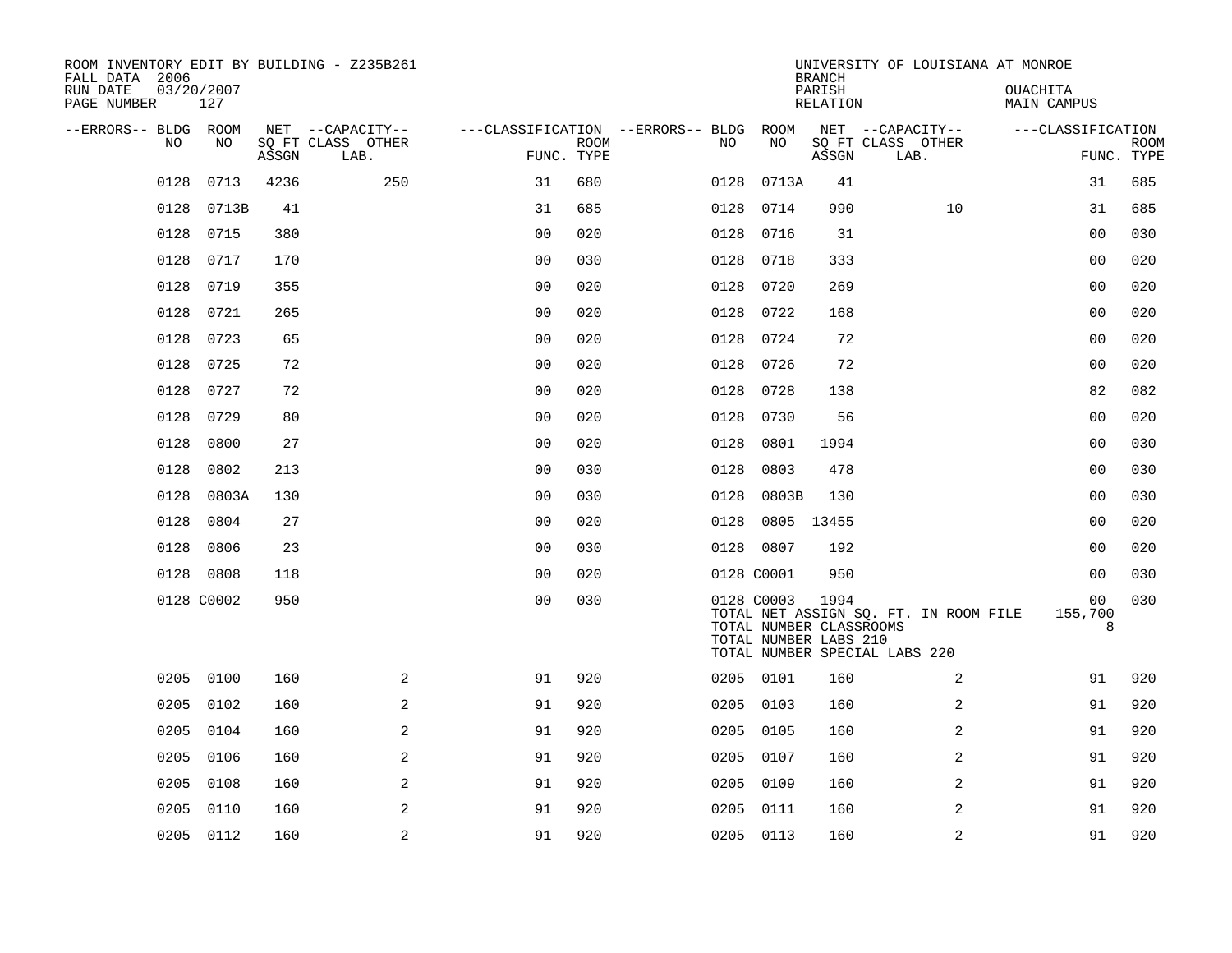| ROOM INVENTORY EDIT BY BUILDING - Z235B261<br>FALL DATA 2006<br>RUN DATE<br>PAGE NUMBER | 03/20/2007<br>128 |       |                                               |    |                           |                                         |            | <b>BRANCH</b><br>PARISH<br><b>RELATION</b> | UNIVERSITY OF LOUISIANA AT MONROE             | OUACHITA<br><b>MAIN CAMPUS</b> |                           |
|-----------------------------------------------------------------------------------------|-------------------|-------|-----------------------------------------------|----|---------------------------|-----------------------------------------|------------|--------------------------------------------|-----------------------------------------------|--------------------------------|---------------------------|
| --ERRORS-- BLDG<br>NO                                                                   | ROOM<br>NO        | ASSGN | NET --CAPACITY--<br>SQ FT CLASS OTHER<br>LAB. |    | <b>ROOM</b><br>FUNC. TYPE | ---CLASSIFICATION --ERRORS-- BLDG<br>NO | ROOM<br>NO | ASSGN                                      | NET --CAPACITY--<br>SQ FT CLASS OTHER<br>LAB. | ---CLASSIFICATION              | <b>ROOM</b><br>FUNC. TYPE |
| 0205                                                                                    | 0114              | 160   | 2                                             | 91 | 920                       | 0205                                    | 0115       | 160                                        | 2                                             | 91                             | 920                       |
| 0205                                                                                    | 0116              | 160   | $\sqrt{2}$                                    | 91 | 920                       | 0205                                    | 0117       | 160                                        | $\boldsymbol{2}$                              | 91                             | 920                       |
| 0205                                                                                    | 0118              | 160   | 2                                             | 91 | 920                       | 0205                                    | 0119       | 160                                        | 2                                             | 91                             | 920                       |
| 0205                                                                                    | 0120              | 160   | 2                                             | 91 | 920                       | 0205                                    | 0121       | 160                                        | 2                                             | 91                             | 920                       |
| 0205                                                                                    | 0122              | 160   | 2                                             | 91 | 920                       | 0205                                    | 0123       | 160                                        | 2                                             | 91                             | 920                       |
| 0205                                                                                    | 0124              | 160   | 2                                             | 91 | 920                       |                                         | 0205 0125  | 160                                        | 2                                             | 91                             | 920                       |
| 0205                                                                                    | 0126              | 160   | 2                                             | 91 | 920                       | 0205                                    | 0127       | 160                                        | 2                                             | 91                             | 920                       |
| 0205                                                                                    | 0128              | 160   | 2                                             | 91 | 920                       |                                         | 0205 0129  | 160                                        | 2                                             | 91                             | 920                       |
| 0205                                                                                    | 0130              | 160   | 2                                             | 91 | 920                       | 0205                                    | 0131       | 160                                        | 2                                             | 91                             | 920                       |
| 0205                                                                                    | 0132              | 160   | 2                                             | 91 | 920                       | 0205                                    | 0133       | 160                                        | 2                                             | 91                             | 920                       |
| 0205                                                                                    | 0134              | 160   | 2                                             | 91 | 920                       | 0205                                    | 0135       | 160                                        | 2                                             | 91                             | 920                       |
| 0205                                                                                    | 0136              | 160   | 2                                             | 91 | 920                       | 0205                                    | 0137       | 160                                        | 2                                             | 91                             | 920                       |
| 0205                                                                                    | 0138              | 160   | 2                                             | 91 | 920                       | 0205                                    | 0139       | 160                                        | 2                                             | 91                             | 920                       |
| 0205                                                                                    | 0140              | 160   | 2                                             | 91 | 920                       | 0205                                    | 0141       | 160                                        | 2                                             | 91                             | 920                       |
| 0205                                                                                    | 0142              | 160   | 2                                             | 91 | 920                       | 0205                                    | 0143       | 160                                        | 2                                             | 91                             | 920                       |
| 0205                                                                                    | 0144              | 160   | 2                                             | 91 | 920                       | 0205                                    | 0145       | 160                                        | $\overline{a}$                                | 91                             | 920                       |
| 0205                                                                                    | 0146              | 61    | 2                                             | 91 | 920                       | 0205                                    | 0147       | 61                                         | 2                                             | 91                             | 920                       |
| 0205                                                                                    | 0148              | 61    | $\overline{a}$                                | 91 | 920                       | 0205                                    | 0149       | 61                                         | 2                                             | 91                             | 920                       |
| 0205                                                                                    | 0150              | 61    | 2                                             | 91 | 920                       | 0205                                    | 0151       | 61                                         | 2                                             | 91                             | 920                       |
| 0205                                                                                    | 0152              | 61    | 2                                             | 91 | 920                       | 0205                                    | 0153       | 61                                         | 2                                             | 91                             | 920                       |
| 0205                                                                                    | 0154              | 61    | 2                                             | 91 | 920                       |                                         | 0205 0155  | 61                                         | 2                                             | 91                             | 920                       |
| 0205                                                                                    | 0156              | 61    | 2                                             | 91 | 920                       | 0205                                    | 0157       | 61                                         | 2                                             | 91                             | 920                       |
| 0205                                                                                    | 0158              | 61    | 2                                             | 91 | 920                       | 0205                                    | 0159       | 61                                         | 2                                             | 91                             | 920                       |
| 0205                                                                                    | 0160              | 61    | 2                                             | 91 | 920                       | 0205                                    | 0161       | 61                                         | 2                                             | 91                             | 920                       |
| 0205                                                                                    | 0162              | 61    | 2                                             | 91 | 920                       | 0205                                    | 0163       | 61                                         | 2                                             | 91                             | 920                       |
| 0205                                                                                    | 0164              | 61    | $\sqrt{2}$                                    | 91 | 920                       |                                         | 0205 0165  | 61                                         | $\boldsymbol{2}$                              | 91                             | 920                       |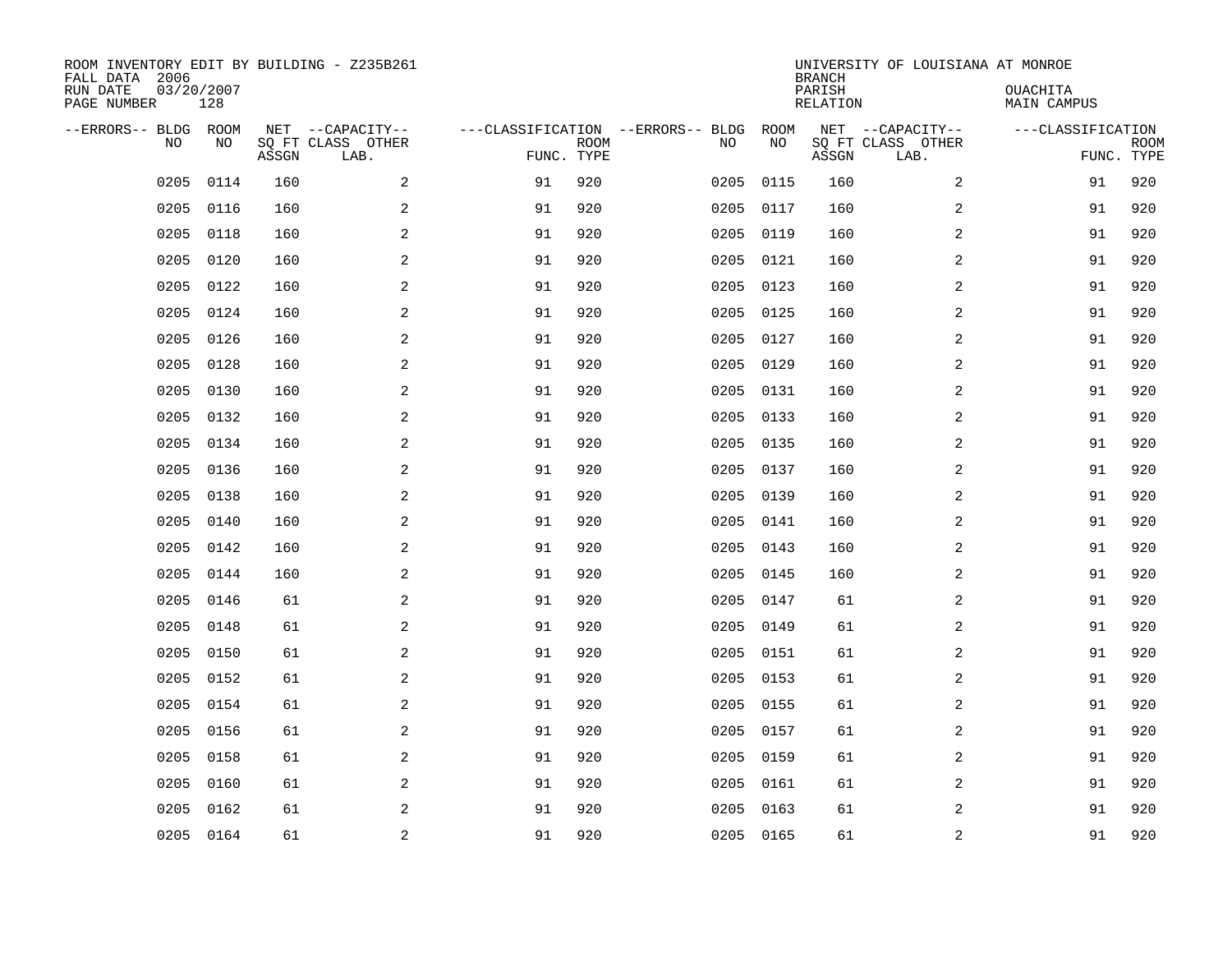| ROOM INVENTORY EDIT BY BUILDING - Z235B261<br>FALL DATA 2006<br>RUN DATE<br>PAGE NUMBER | 03/20/2007<br>129 |       |                                               |                |             |                                         |            | <b>BRANCH</b><br>PARISH<br><b>RELATION</b> | UNIVERSITY OF LOUISIANA AT MONROE             | OUACHITA<br><b>MAIN CAMPUS</b>  |             |
|-----------------------------------------------------------------------------------------|-------------------|-------|-----------------------------------------------|----------------|-------------|-----------------------------------------|------------|--------------------------------------------|-----------------------------------------------|---------------------------------|-------------|
|                                                                                         |                   |       |                                               |                |             |                                         |            |                                            |                                               |                                 |             |
| --ERRORS-- BLDG ROOM<br>NO                                                              | NO                | ASSGN | NET --CAPACITY--<br>SQ FT CLASS OTHER<br>LAB. | FUNC. TYPE     | <b>ROOM</b> | ---CLASSIFICATION --ERRORS-- BLDG<br>NO | ROOM<br>NO | ASSGN                                      | NET --CAPACITY--<br>SQ FT CLASS OTHER<br>LAB. | ---CLASSIFICATION<br>FUNC. TYPE | <b>ROOM</b> |
| 0205                                                                                    | 0166              | 61    | 2                                             | 91             | 920         | 0205                                    | 0167       | 61                                         | 2                                             | 91                              | 920         |
| 0205                                                                                    | 0168              | 61    | 2                                             | 91             | 920         | 0205                                    | 0169       | 61                                         | 2                                             | 91                              | 920         |
| 0205                                                                                    | 0170              | 25    |                                               | 0 <sub>0</sub> | 030         | 0205                                    | 0171       | 42                                         |                                               | 00                              | 020         |
| 0205                                                                                    | 0172              | 104   |                                               | 0 <sub>0</sub> | 030         |                                         | 0205 0173  | 25                                         |                                               | 0 <sub>0</sub>                  | 010         |
| 0205                                                                                    | 0174              | 42    |                                               | 0 <sub>0</sub> | 020         | 0205                                    | 0175       | 104                                        |                                               | 0 <sub>0</sub>                  | 030         |
| 0205                                                                                    | 0176              | 1480  | 25                                            | 52             | 650         |                                         | 0205 0177  | 96                                         | $\mathbf{1}$                                  | 52                              | 655         |
| 0205                                                                                    | 0178              | 126   |                                               | 0 <sub>0</sub> | 020         | 0205                                    | 0179       | 96                                         |                                               | 00                              | 020         |
| 0205                                                                                    | 0180              | 25    |                                               | 0 <sub>0</sub> | 010         | 0205                                    | 0181       | 69                                         | $\mathbf{1}$                                  | 0 <sub>0</sub>                  | 030         |
| 0205                                                                                    | 0182              | 42    | $\mathbf{1}$                                  | 0 <sub>0</sub> | 030         | 0205                                    | 0183       | 168                                        | $\mathbf{1}$                                  | 91                              | 310         |
| 0205                                                                                    | 0184              | 240   | $\mathbf{1}$                                  | 91             | 310         |                                         | 0205 0185  | 10                                         |                                               | 91                              | 315         |
| 0205                                                                                    | 0186              | 40    |                                               | 91             | 315         | 0205                                    | 0187       | 162                                        | $\mathbf{1}$                                  | 91                              | 310         |
| 0205                                                                                    | 0188              | 13    |                                               | 91             | 315         |                                         | 0205 0189  | 101                                        | $\mathbf{1}$                                  | 91                              | 315         |
| 0205                                                                                    | 0190              | 494   |                                               | 0 <sub>0</sub> | 030         | 0205                                    | 0191       | 21                                         |                                               | 00                              | 010         |
| 0205                                                                                    | 0192              | 181   | $\mathbf 1$                                   | 91             | 935         | 0205                                    | 0193       | 317                                        | 10                                            | 52                              | 650         |
| 0205                                                                                    | 0193A             | 43    |                                               | 91             | 935         | 0205                                    | 0194       | 10                                         |                                               | 91                              | 935         |
| 0205                                                                                    | 0200              | 160   | 2                                             | 91             | 920         | 0205                                    | 0201       | 160                                        | 2                                             | 91                              | 920         |
| 0205                                                                                    | 0202              | 160   | 2                                             | 91             | 920         | 0205                                    | 0203       | 160                                        | 2                                             | 91                              | 920         |
| 0205                                                                                    | 0204              | 160   | 2                                             | 91             | 920         | 0205                                    | 0205       | 160                                        | $\overline{a}$                                | 91                              | 920         |
| 0205                                                                                    | 0206              | 160   | 2                                             | 91             | 920         | 0205                                    | 0207       | 160                                        | 2                                             | 91                              | 920         |
| 0205                                                                                    | 0208              | 160   | $\overline{a}$                                | 91             | 920         | 0205                                    | 0209       | 160                                        | 2                                             | 91                              | 920         |
| 0205                                                                                    | 0210              | 160   | 2                                             | 91             | 920         |                                         | 0205 0211  | 160                                        | 2                                             | 91                              | 920         |
| 0205                                                                                    | 0212              | 160   | 2                                             | 91             | 920         | 0205                                    | 0213       | 160                                        | 2                                             | 91                              | 920         |
| 0205                                                                                    | 0214              | 160   | 2                                             | 91             | 920         | 0205                                    | 0215       | 160                                        | 2                                             | 91                              | 920         |
| 0205                                                                                    | 0216              | 160   | 2                                             | 91             | 920         | 0205                                    | 0217       | 160                                        | 2                                             | 91                              | 920         |
| 0205                                                                                    | 0218              | 160   | 2                                             | 91             | 920         | 0205                                    | 0219       | 160                                        | 2                                             | 91                              | 920         |
|                                                                                         | 0205 0220         | 160   | $\overline{c}$                                | 91             | 920         |                                         | 0205 0221  | 160                                        | $\overline{c}$                                | 91                              | 920         |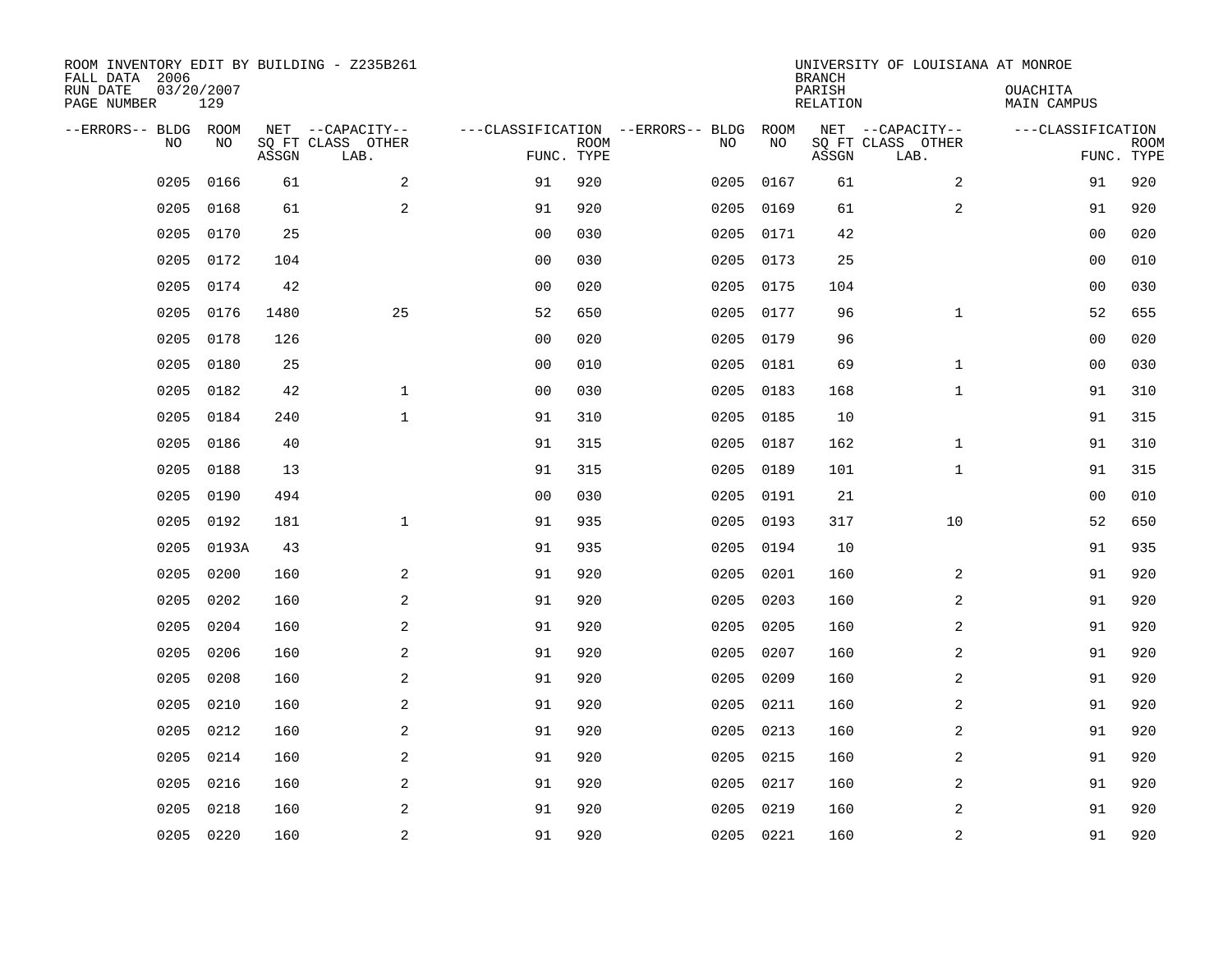| ROOM INVENTORY EDIT BY BUILDING - Z235B261<br>FALL DATA 2006<br>RUN DATE | 03/20/2007 |       |                                       |            |             |                                         |            | <b>BRANCH</b><br>PARISH | UNIVERSITY OF LOUISIANA AT MONROE     | OUACHITA           |             |
|--------------------------------------------------------------------------|------------|-------|---------------------------------------|------------|-------------|-----------------------------------------|------------|-------------------------|---------------------------------------|--------------------|-------------|
| PAGE NUMBER                                                              | 130        |       |                                       |            |             |                                         |            | <b>RELATION</b>         |                                       | <b>MAIN CAMPUS</b> |             |
| --ERRORS-- BLDG ROOM<br>NO                                               | NO         |       | NET --CAPACITY--<br>SQ FT CLASS OTHER |            | <b>ROOM</b> | ---CLASSIFICATION --ERRORS-- BLDG<br>NO | ROOM<br>NO |                         | NET --CAPACITY--<br>SQ FT CLASS OTHER | ---CLASSIFICATION  | <b>ROOM</b> |
|                                                                          |            | ASSGN | LAB.                                  | FUNC. TYPE |             |                                         |            | ASSGN                   | LAB.                                  |                    | FUNC. TYPE  |
| 0205                                                                     | 0222       | 160   | 2                                     | 91         | 920         | 0205                                    | 0223       | 160                     | 2                                     | 91                 | 920         |
| 0205                                                                     | 0224       | 160   | 2                                     | 91         | 920         | 0205                                    | 0225       | 160                     | 2                                     | 91                 | 920         |
| 0205                                                                     | 0226       | 160   | 2                                     | 91         | 920         | 0205                                    | 0227       | 160                     | 2                                     | 91                 | 920         |
| 0205                                                                     | 0228       | 160   | $\overline{a}$                        | 91         | 920         | 0205                                    | 0229       | 160                     | 2                                     | 91                 | 920         |
| 0205                                                                     | 0230       | 160   | 2                                     | 91         | 920         | 0205                                    | 0231       | 160                     | $\overline{a}$                        | 91                 | 920         |
| 0205                                                                     | 0232       | 160   | 2                                     | 91         | 920         | 0205                                    | 0233       | 255                     | $\overline{a}$                        | 91                 | 920         |
| 0205                                                                     | 0234       | 160   | $\overline{a}$                        | 91         | 920         | 0205                                    | 0235       | 160                     | $\overline{a}$                        | 91                 | 920         |
| 0205                                                                     | 0236       | 160   | 2                                     | 91         | 920         | 0205                                    | 0237       | 160                     | 2                                     | 91                 | 920         |
| 0205                                                                     | 0238       | 160   | 2                                     | 91         | 920         | 0205                                    | 0240       | 160                     | 2                                     | 91                 | 920         |
| 0205                                                                     | 0241       | 160   | 2                                     | 91         | 920         | 0205                                    | 0242       | 160                     | 2                                     | 91                 | 920         |
| 0205                                                                     | 0243       | 160   | 2                                     | 91         | 920         | 0205                                    | 0244       | 160                     | 2                                     | 91                 | 920         |
| 0205                                                                     | 0245       | 160   | 2                                     | 91         | 920         | 0205                                    | 0246       | 160                     | $\overline{2}$                        | 91                 | 920         |
| 0205                                                                     | 0247       | 160   | 2                                     | 91         | 920         | 0205                                    | 0248       | 160                     | 2                                     | 91                 | 920         |
| 0205                                                                     | 0249       | 160   | $\overline{a}$                        | 91         | 920         | 0205                                    | 0250       | 160                     | 2                                     | 91                 | 920         |
| 0205                                                                     | 0251       | 160   | 2                                     | 91         | 920         | 0205                                    | 0252       | 160                     | 2                                     | 91                 | 920         |
| 0205                                                                     | 0253       | 160   | 2                                     | 91         | 920         | 0205                                    | 0254       | 160                     | 2                                     | 91                 | 920         |
| 0205                                                                     | 0255       | 160   | 2                                     | 91         | 920         | 0205                                    | 0256       | 160                     | 2                                     | 91                 | 920         |
| 0205                                                                     | 0257       | 160   | 2                                     | 91         | 920         | 0205                                    | 0258       | 160                     | $\overline{a}$                        | 91                 | 920         |
| 0205                                                                     | 0259       | 160   | 2                                     | 91         | 920         | 0205                                    | 0260       | 160                     | 2                                     | 91                 | 920         |
| 0205                                                                     | 0261       | 160   | $\overline{a}$                        | 91         | 920         | 0205                                    | 0262       | 61                      | 2                                     | 91                 | 920         |
| 0205                                                                     | 0263       | 61    | 2                                     | 91         | 920         | 0205                                    | 0264       | 61                      | 2                                     | 91                 | 920         |
| 0205                                                                     | 0265       | 61    | 2                                     | 91         | 920         | 0205                                    | 0266       | 61                      | 2                                     | 91                 | 920         |
| 0205                                                                     | 0267       | 61    | 2                                     | 91         | 920         | 0205                                    | 0268       | 25                      |                                       | 0 <sub>0</sub>     | 010         |
| 0205                                                                     | 0269       | 61    | 2                                     | 91         | 920         | 0205                                    | 0270       | 61                      | 2                                     | 91                 | 920         |
| 0205                                                                     | 0271       | 61    | 2                                     | 91         | 920         | 0205                                    | 0272       | 61                      | 2                                     | 91                 | 920         |
|                                                                          | 0205 0273  | 61    | $\overline{c}$                        | 91         | 920         |                                         | 0205 0274  | 61                      | $\mathbf 2$                           | 91                 | 920         |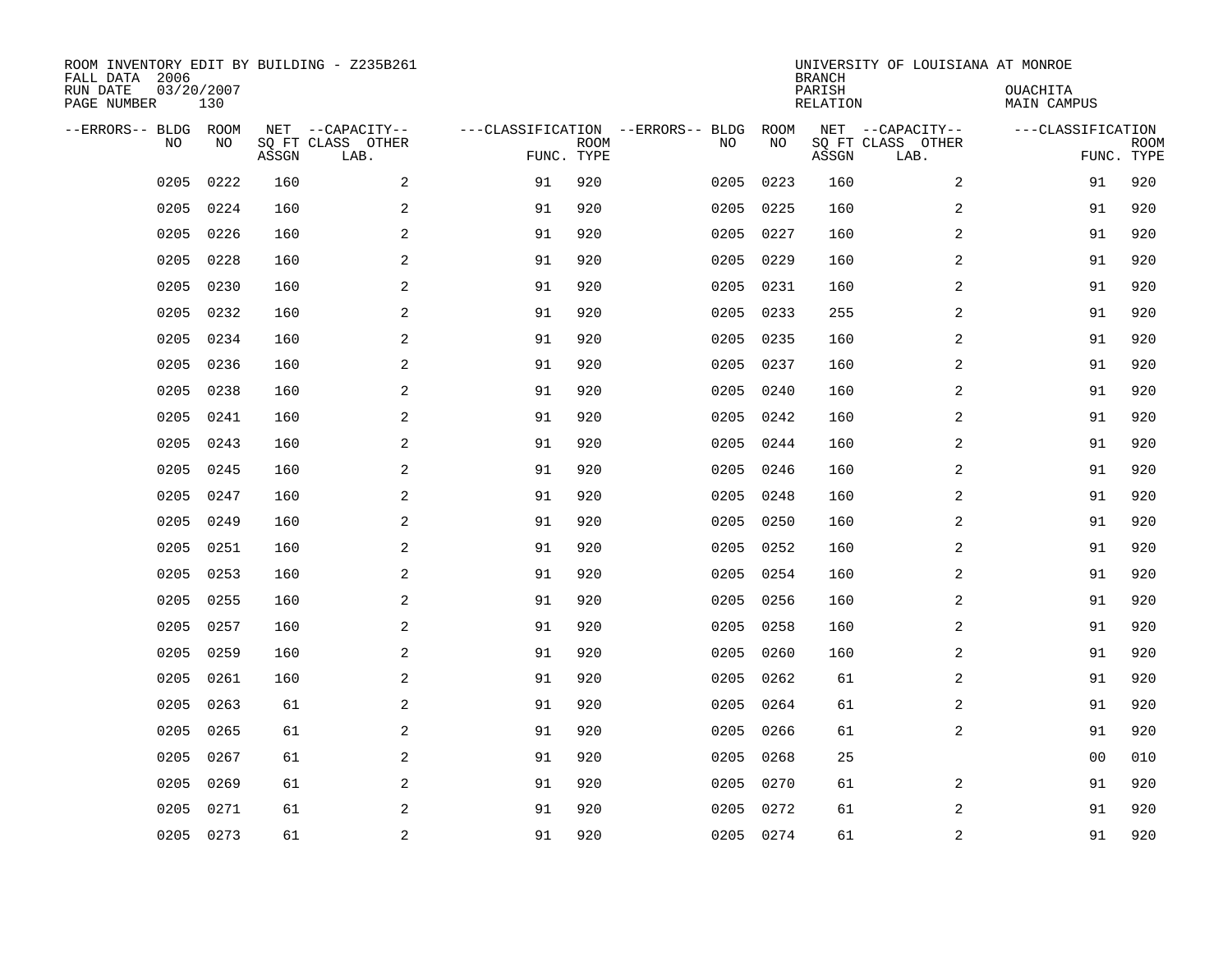| ROOM INVENTORY EDIT BY BUILDING - Z235B261<br>FALL DATA 2006<br>RUN DATE | 03/20/2007 |       |                                       |                |             |                                         |            | <b>BRANCH</b><br>PARISH | UNIVERSITY OF LOUISIANA AT MONROE     | OUACHITA           |             |
|--------------------------------------------------------------------------|------------|-------|---------------------------------------|----------------|-------------|-----------------------------------------|------------|-------------------------|---------------------------------------|--------------------|-------------|
| PAGE NUMBER                                                              | 131        |       |                                       |                |             |                                         |            | <b>RELATION</b>         |                                       | <b>MAIN CAMPUS</b> |             |
| --ERRORS-- BLDG ROOM<br>NO                                               | NO         |       | NET --CAPACITY--<br>SQ FT CLASS OTHER |                | <b>ROOM</b> | ---CLASSIFICATION --ERRORS-- BLDG<br>NO | ROOM<br>NO |                         | NET --CAPACITY--<br>SQ FT CLASS OTHER | ---CLASSIFICATION  | <b>ROOM</b> |
|                                                                          |            | ASSGN | LAB.                                  | FUNC. TYPE     |             |                                         |            | ASSGN                   | LAB.                                  |                    | FUNC. TYPE  |
| 0205                                                                     | 0275       | 61    | 2                                     | 91             | 920         | 0205                                    | 0276       | 61                      | 2                                     | 91                 | 920         |
| 0205                                                                     | 0277       | 61    | 2                                     | 91             | 920         | 0205                                    | 0278       | 61                      | 2                                     | 91                 | 920         |
| 0205                                                                     | 0279       | 61    | 2                                     | 91             | 920         | 0205                                    | 0280       | 21                      |                                       | 00                 | 010         |
| 0205                                                                     | 0281       | 61    | $\mathbf{2}$                          | 91             | 920         | 0205                                    | 0282       | 61                      | 2                                     | 91                 | 920         |
| 0205                                                                     | 0283       | 61    | 2                                     | 91             | 920         | 0205                                    | 0284       | 61                      | $\overline{a}$                        | 91                 | 920         |
| 0205                                                                     | 0285       | 61    | 2                                     | 91             | 920         | 0205                                    | 0286       | 48                      |                                       | 91                 | 935         |
| 0205                                                                     | 0287       | 35    |                                       | 0 <sub>0</sub> | 030         | 0205                                    | 0288       | 35                      |                                       | 00                 | 030         |
| 0205                                                                     | 0289       | 48    |                                       | 91             | 935         | 0205                                    | 0290       | 53                      | 2                                     | 91                 | 920         |
| 0205                                                                     | 0291       | 53    | 2                                     | 91             | 920         | 0205                                    | 0292       | 53                      | 2                                     | 91                 | 920         |
| 0205                                                                     | 0293       | 53    | 2                                     | 91             | 920         | 0205                                    | 0294       | 53                      | 2                                     | 91                 | 920         |
| 0205                                                                     | 0295       | 53    | 2                                     | 91             | 920         | 0205                                    | 0296       | 53                      | 2                                     | 91                 | 920         |
| 0205                                                                     | 0297       | 53    | 2                                     | 91             | 920         | 0205                                    | 0298       | 243                     |                                       | 0 <sub>0</sub>     | 020         |
| 0205                                                                     | 0299       | 243   |                                       | 0 <sub>0</sub> | 020         | 0205                                    | 0300       | 160                     | 2                                     | 91                 | 920         |
| 0205                                                                     | 0301       | 160   | $\overline{a}$                        | 91             | 920         | 0205                                    | 0302       | 160                     | 2                                     | 91                 | 920         |
| 0205                                                                     | 0303       | 160   | 2                                     | 91             | 920         | 0205                                    | 0304       | 160                     | 2                                     | 91                 | 920         |
| 0205                                                                     | 0305       | 160   | 2                                     | 91             | 920         | 0205                                    | 0306       | 160                     | 2                                     | 91                 | 920         |
| 0205                                                                     | 0307       | 160   | 2                                     | 91             | 920         | 0205                                    | 0308       | 160                     | 2                                     | 91                 | 920         |
| 0205                                                                     | 0309       | 160   | 2                                     | 91             | 920         | 0205                                    | 0310       | 160                     | $\overline{a}$                        | 91                 | 920         |
| 0205                                                                     | 0311       | 160   | 2                                     | 91             | 920         |                                         | 0205 0312  | 160                     | 2                                     | 91                 | 920         |
| 0205                                                                     | 0313       | 160   | $\overline{a}$                        | 91             | 920         | 0205                                    | 0314       | 160                     | 2                                     | 91                 | 920         |
| 0205                                                                     | 0315       | 160   | 2                                     | 91             | 920         |                                         | 0205 0316  | 160                     | 2                                     | 91                 | 920         |
| 0205                                                                     | 0317       | 160   | 2                                     | 91             | 920         | 0205                                    | 0318       | 160                     | 2                                     | 91                 | 920         |
| 0205                                                                     | 0319       | 160   | 2                                     | 91             | 920         | 0205                                    | 0320       | 160                     | 2                                     | 91                 | 920         |
| 0205                                                                     | 0321       | 160   | 2                                     | 91             | 920         | 0205                                    | 0322       | 160                     | 2                                     | 91                 | 920         |
| 0205                                                                     | 0323       | 160   | 2                                     | 91             | 920         | 0205                                    | 0324       | 160                     | 2                                     | 91                 | 920         |
|                                                                          | 0205 0325  | 160   | $\overline{c}$                        | 91             | 920         |                                         | 0205 0326  | 160                     | $\overline{c}$                        | 91                 | 920         |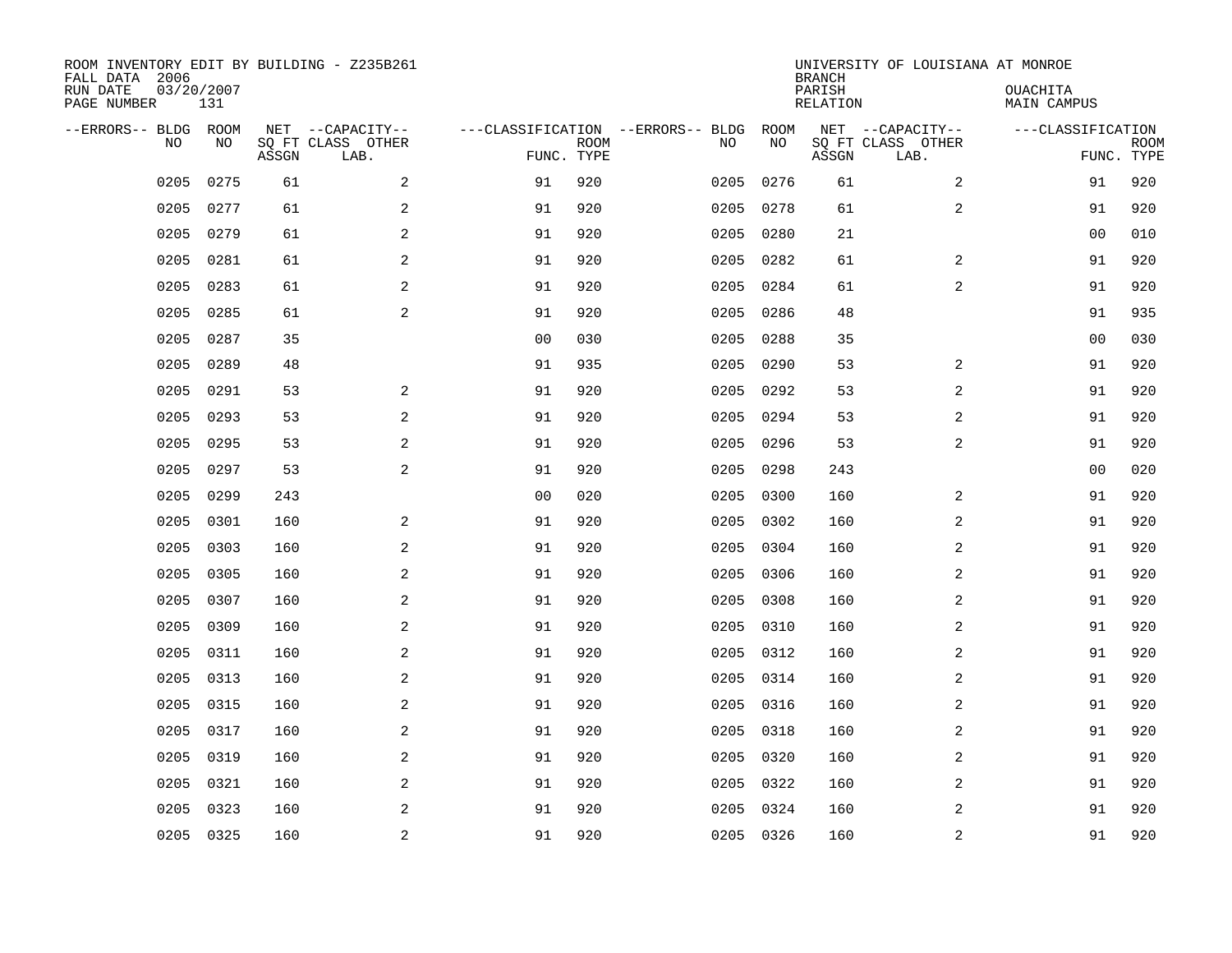| ROOM INVENTORY EDIT BY BUILDING - Z235B261<br>FALL DATA 2006<br>RUN DATE<br>PAGE NUMBER | 03/20/2007<br>132 |       |                                               |                |             |                                         |            | <b>BRANCH</b><br>PARISH<br><b>RELATION</b> | UNIVERSITY OF LOUISIANA AT MONROE             | OUACHITA<br><b>MAIN CAMPUS</b> |                           |
|-----------------------------------------------------------------------------------------|-------------------|-------|-----------------------------------------------|----------------|-------------|-----------------------------------------|------------|--------------------------------------------|-----------------------------------------------|--------------------------------|---------------------------|
| --ERRORS-- BLDG ROOM<br>NO                                                              | NO                | ASSGN | NET --CAPACITY--<br>SQ FT CLASS OTHER<br>LAB. | FUNC. TYPE     | <b>ROOM</b> | ---CLASSIFICATION --ERRORS-- BLDG<br>NO | ROOM<br>NO | ASSGN                                      | NET --CAPACITY--<br>SQ FT CLASS OTHER<br>LAB. | ---CLASSIFICATION              | <b>ROOM</b><br>FUNC. TYPE |
| 0205                                                                                    | 0327              | 160   | 2                                             | 91             | 920         | 0205                                    | 0328       | 160                                        | 2                                             | 91                             | 920                       |
| 0205                                                                                    | 0329              | 160   | 2                                             | 91             | 920         |                                         | 0205 0330  | 160                                        | 2                                             | 91                             | 920                       |
| 0205                                                                                    | 0331              | 160   | 2                                             | 91             | 920         |                                         | 0205 0332  | 160                                        | 2                                             | 91                             | 920                       |
| 0205                                                                                    | 0333              | 160   | 2                                             | 91             | 920         |                                         | 0205 0334  | 160                                        | 2                                             | 91                             | 920                       |
| 0205                                                                                    | 0335              | 160   | 2                                             | 91             | 920         | 0205                                    | 0336       | 160                                        | 2                                             | 91                             | 920                       |
| 0205                                                                                    | 0337              | 160   | 2                                             | 91             | 920         | 0205                                    | 0338       | 160                                        | 2                                             | 91                             | 920                       |
| 0205                                                                                    | 0339              | 160   | 2                                             | 91             | 920         |                                         | 0205 0340  | 160                                        | 2                                             | 91                             | 920                       |
| 0205                                                                                    | 0341              | 160   | 2                                             | 91             | 920         | 0205                                    | 0342       | 160                                        | 2                                             | 91                             | 920                       |
| 0205                                                                                    | 0343              | 160   | 2                                             | 91             | 920         | 0205                                    | 0344       | 160                                        | 2                                             | 91                             | 920                       |
| 0205                                                                                    | 0345              | 160   | 2                                             | 91             | 920         | 0205                                    | 0346       | 61                                         | 2                                             | 91                             | 920                       |
| 0205                                                                                    | 0347              | 61    | 2                                             | 91             | 920         | 0205                                    | 0348       | 61                                         | 2                                             | 91                             | 920                       |
| 0205                                                                                    | 0349              | 61    | 2                                             | 91             | 920         | 0205                                    | 0350       | 61                                         | 2                                             | 91                             | 920                       |
| 0205                                                                                    | 0351              | 61    | 2                                             | 91             | 920         | 0205                                    | 0352       | 25                                         |                                               | 0 <sub>0</sub>                 | 010                       |
| 0205                                                                                    | 0353              | 61    | 2                                             | 91             | 920         | 0205                                    | 0354       | 61                                         | 2                                             | 91                             | 920                       |
| 0205                                                                                    | 0355              | 61    | 2                                             | 91             | 920         | 0205                                    | 0356       | 61                                         | 2                                             | 91                             | 920                       |
| 0205                                                                                    | 0357              | 61    | 2                                             | 91             | 920         | 0205                                    | 0358       | 61                                         | 2                                             | 91                             | 920                       |
| 0205                                                                                    | 0359              | 61    | 2                                             | 91             | 920         | 0205                                    | 0360       | 61                                         | 2                                             | 91                             | 920                       |
| 0205                                                                                    | 0361              | 61    | 2                                             | 91             | 920         | 0205                                    | 0362       | 61                                         | 2                                             | 91                             | 920                       |
| 0205                                                                                    | 0363              | 61    | 2                                             | 91             | 920         | 0205                                    | 0364       | 25                                         |                                               | 0 <sub>0</sub>                 | 010                       |
| 0205                                                                                    | 0365              | 61    | 2                                             | 91             | 920         | 0205                                    | 0366       | 61                                         | 2                                             | 91                             | 920                       |
| 0205                                                                                    | 0367              | 61    | 2                                             | 91             | 920         |                                         | 0205 0368  | 61                                         | 2                                             | 91                             | 920                       |
| 0205                                                                                    | 0369              | 61    | 2                                             | 91             | 920         | 0205                                    | 0371       | 35                                         |                                               | 0 <sub>0</sub>                 | 030                       |
| 0205                                                                                    | 0372              | 35    |                                               | 0 <sub>0</sub> | 030         |                                         | 0205 0373  | 48                                         |                                               | 91                             | 935                       |
| 0205                                                                                    | 0374              | 243   |                                               | 00             | 020         |                                         | 0205 0375  | 243                                        |                                               | 0 <sub>0</sub>                 | 020                       |
|                                                                                         | 0205 3701         | 48    |                                               | 91             | 935         |                                         |            |                                            | TOTAL NET ASSIGN SQ. FT. IN ROOM FILE         | 32,200                         |                           |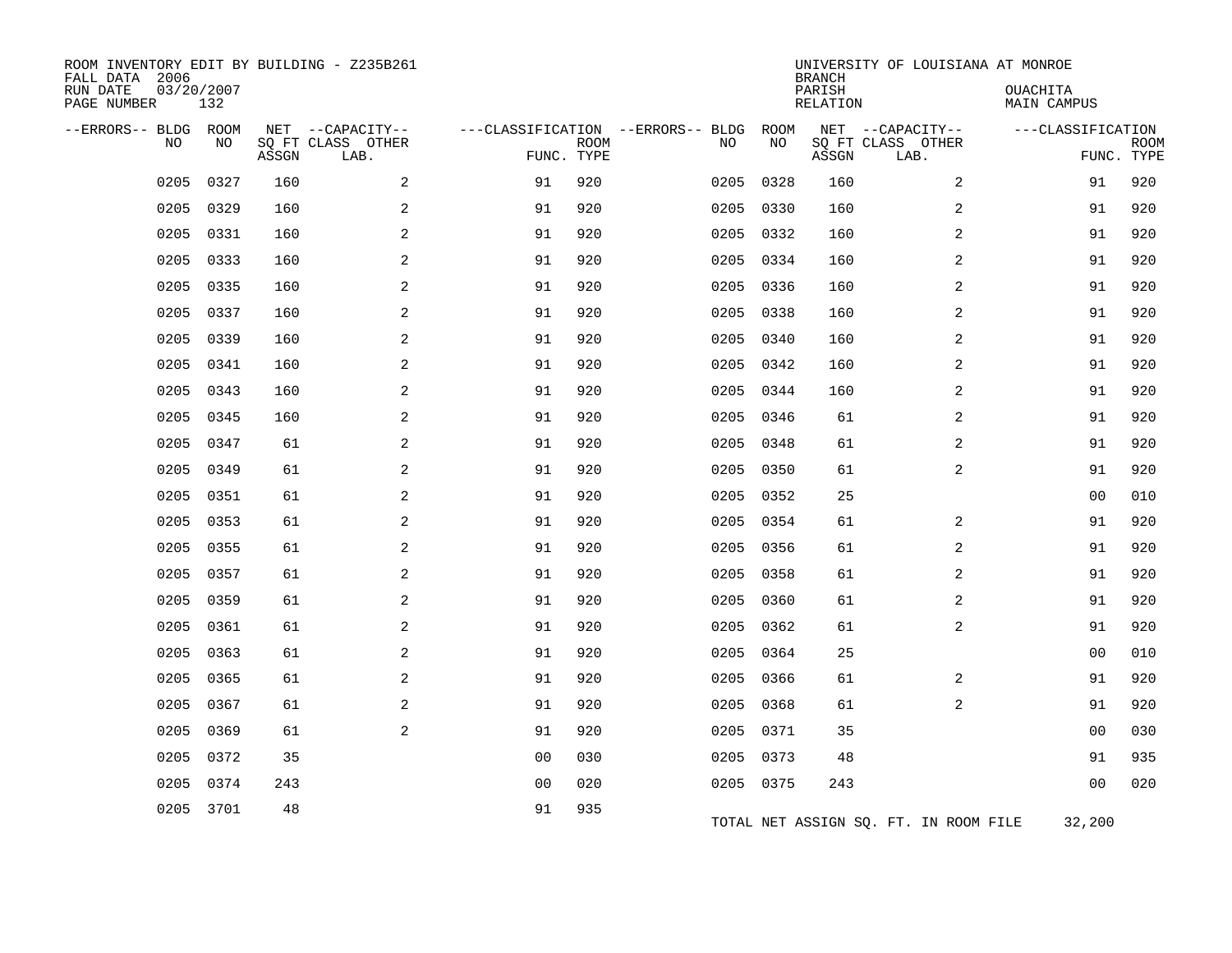| ROOM INVENTORY EDIT BY BUILDING - Z235B261<br>FALL DATA 2006<br>RUN DATE<br>PAGE NUMBER | 03/20/2007<br>133 |                 |                           |                                        |             |           |           | <b>BRANCH</b><br>PARISH<br>RELATION                       | UNIVERSITY OF LOUISIANA AT MONROE                          | <b>OUACHITA</b><br>MAIN CAMPUS |                           |
|-----------------------------------------------------------------------------------------|-------------------|-----------------|---------------------------|----------------------------------------|-------------|-----------|-----------|-----------------------------------------------------------|------------------------------------------------------------|--------------------------------|---------------------------|
| --ERRORS-- BLDG ROOM                                                                    |                   |                 | NET --CAPACITY--          | ---CLASSIFICATION --ERRORS-- BLDG ROOM |             |           |           |                                                           | NET --CAPACITY--                                           | ---CLASSIFICATION              |                           |
| <b>NO</b>                                                                               | NO.               | ASSGN           | SQ FT CLASS OTHER<br>LAB. | FUNC. TYPE                             | <b>ROOM</b> | NO.       | NO        | ASSGN<br>TOTAL NUMBER CLASSROOMS<br>TOTAL NUMBER LABS 210 | SQ FT CLASS OTHER<br>LAB.<br>TOTAL NUMBER SPECIAL LABS 220 |                                | <b>ROOM</b><br>FUNC. TYPE |
| 0207                                                                                    | 0101              | 169             | 2                         | 91                                     | 920         |           | 0207 0102 | 169                                                       | 2                                                          | 91                             | 920                       |
| 0207                                                                                    | 0103              | 169             | 2                         | 91                                     | 920         | 0207      | 0104      | 169                                                       | 2                                                          | 91                             | 920                       |
| 0207                                                                                    | 0105              | 169             | 2                         | 91                                     | 920         | 0207      | 0106      | 169                                                       | 2                                                          | 91                             | 920                       |
| 0207                                                                                    | 0107              | 169             | 2                         | 91                                     | 920         | 0207 0108 |           | 169                                                       | 2                                                          | 91                             | 920                       |
| 0207                                                                                    | 0109              | 169             | 2                         | 91                                     | 920         | 0207      | 0110      | 169                                                       | 2                                                          | 91                             | 920                       |
| 0207                                                                                    | 0111              | 169             | 2                         | 91                                     | 920         | 0207 0112 |           | 169                                                       | 2                                                          | 91                             | 920                       |
| 0207                                                                                    | 0113              | 169             | 2                         | 91                                     | 920         | 0207 0114 |           | 169                                                       | 2                                                          | 91                             | 920                       |
| 0207                                                                                    | 0115              | 169             | 2                         | 91                                     | 920         | 0207 0116 |           | 210                                                       | 2                                                          | 91                             | 920                       |
| 0207                                                                                    | 0117              | 184             | 2                         | 91                                     | 920         | 0207      | 0118      | 184                                                       | 2                                                          | 91                             | 920                       |
| 0207                                                                                    | 0119              | 184             | 2                         | 91                                     | 920         | 0207 0120 |           | 184                                                       | 2                                                          | 91                             | 920                       |
| 0207                                                                                    | 0121              | 75              | 2                         | 91                                     | 920         | 0207      | 0122      | 75                                                        | 2                                                          | 91                             | 920                       |
| 0207                                                                                    | 0123              | 75              | 2                         | 91                                     | 920         | 0207      | 0124      | 75                                                        | $\overline{a}$                                             | 91                             | 920                       |
| 0207                                                                                    | 0125              | 75              | 2                         | 91                                     | 920         |           | 0207 0126 | 75                                                        | 2                                                          | 91                             | 920                       |
| 0207                                                                                    | 0127              | 75              | 2                         | 91                                     | 920         | 0207      | 0128      | 75                                                        | 2                                                          | 91                             | 920                       |
| 0207                                                                                    | 0129              | 75              | 2                         | 91                                     | 920         |           | 0207 0130 | 75                                                        | $\overline{a}$                                             | 91                             | 920                       |
| 0207                                                                                    | 0141              | 2493            |                           | 0 <sub>0</sub>                         | 020         | 0207      | 0142      | 122                                                       | 2                                                          | 91                             | 935                       |
|                                                                                         | 0207 0143         | 107             |                           | 0 <sub>0</sub>                         | 020         |           | 0207 0144 | 107                                                       |                                                            | 00                             | 020                       |
| 0207                                                                                    | 0145              | 222             | $\mathbf{1}$              | 91                                     | 920         | 0207      | 0146      | 8                                                         | $\mathbf{1}$                                               | 91                             | 920                       |
|                                                                                         | 0207 0147         | 20              | $\mathbf{1}$              | 91                                     | 920         |           | 0207 0149 | 168                                                       | $\mathbf{1}$                                               | 91                             | 920                       |
| 0207                                                                                    | 0150              | 12              |                           | 91                                     | 935         | 0207      | 0151      | 7                                                         |                                                            | 91                             | 935                       |
|                                                                                         | 0207 0152         | $7\phantom{.0}$ |                           | 91                                     | 935         | 0207 0153 |           | 50                                                        | $\mathbf{1}$                                               | 91                             | 920                       |
| 0207                                                                                    | 0154              | 112             | 2                         | 91                                     | 310         | 0207      | 0155      | 3                                                         | $\mathbf{1}$                                               | 91                             | 315                       |
| 0207                                                                                    | 0156              | 125             |                           | 0 <sub>0</sub>                         | 020         |           | 0207 0157 | 50                                                        | $\mathbf{1}$                                               | 00                             | 030                       |
|                                                                                         | 0207 0158         | 1193            | 20                        | 52                                     | 650         | 0207 0159 |           | 429                                                       | 20                                                         | 52                             | 650                       |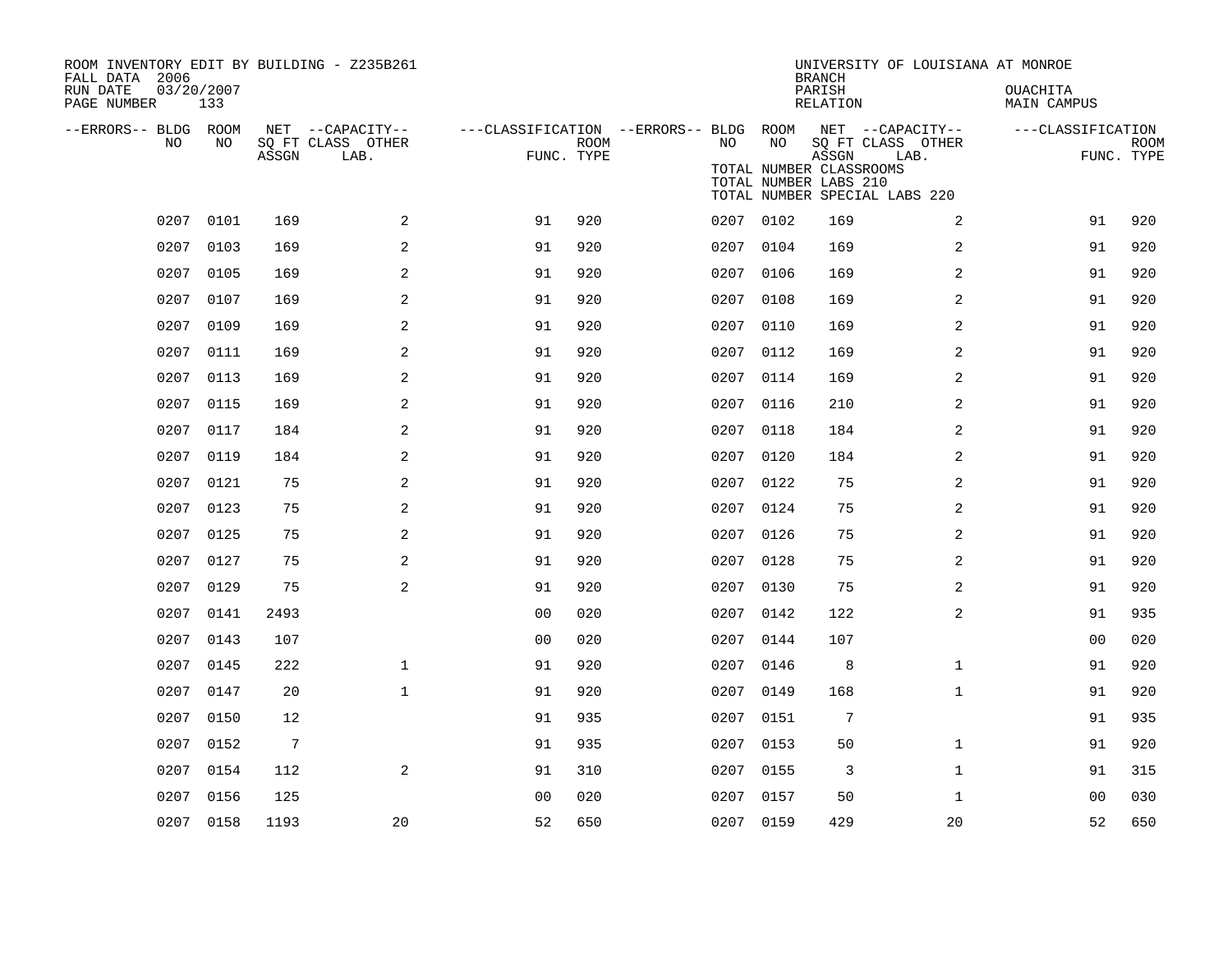| ROOM INVENTORY EDIT BY BUILDING - Z235B261<br>FALL DATA 2006<br>RUN DATE | 03/20/2007 |       |                                               |                |                           |                                         |            | <b>BRANCH</b><br>PARISH | UNIVERSITY OF LOUISIANA AT MONROE             | OUACHITA                        |             |
|--------------------------------------------------------------------------|------------|-------|-----------------------------------------------|----------------|---------------------------|-----------------------------------------|------------|-------------------------|-----------------------------------------------|---------------------------------|-------------|
| PAGE NUMBER                                                              | 134        |       |                                               |                |                           |                                         |            | <b>RELATION</b>         |                                               | <b>MAIN CAMPUS</b>              |             |
| --ERRORS-- BLDG<br>NO                                                    | ROOM<br>NO | ASSGN | NET --CAPACITY--<br>SQ FT CLASS OTHER<br>LAB. |                | <b>ROOM</b><br>FUNC. TYPE | ---CLASSIFICATION --ERRORS-- BLDG<br>NO | ROOM<br>NO | ASSGN                   | NET --CAPACITY--<br>SQ FT CLASS OTHER<br>LAB. | ---CLASSIFICATION<br>FUNC. TYPE | <b>ROOM</b> |
| 0207                                                                     | 0160       | 116   | $\mathbf{1}$                                  | 91             | 935                       | 0207                                    | 0161       | 10                      |                                               | 91                              | 935         |
| 0207                                                                     | 0162       | 122   |                                               | 0 <sub>0</sub> | 010                       | 0207                                    | 0163       | 15                      | $\mathbf{1}$                                  | 91                              | 935         |
| 0207                                                                     | 0164       | 113   |                                               | 91             | 935                       | 0207                                    | 0165       | 3520                    |                                               | 00                              | 030         |
| 0207                                                                     | 0166       | 39    |                                               | 91             | 935                       | 0207                                    | 0167       | 210                     |                                               | 91                              | 655         |
| 0207                                                                     | 0201       | 169   | 2                                             | 91             | 920                       | 0207                                    | 0202       | 169                     | 2                                             | 91                              | 920         |
| 0207                                                                     | 0203       | 169   | 2                                             | 91             | 920                       | 0207                                    | 0204       | 169                     | 2                                             | 91                              | 920         |
| 0207                                                                     | 0205       | 169   | 2                                             | 91             | 920                       | 0207                                    | 0206       | 169                     | 2                                             | 91                              | 920         |
| 0207                                                                     | 0207       | 169   | 2                                             | 91             | 920                       |                                         | 0207 0208  | 169                     | 2                                             | 91                              | 920         |
| 0207                                                                     | 0209       | 169   | 2                                             | 91             | 920                       | 0207                                    | 0210       | 169                     | 2                                             | 91                              | 920         |
| 0207                                                                     | 0211       | 169   | 2                                             | 91             | 920                       | 0207                                    | 0212       | 169                     | 2                                             | 91                              | 920         |
| 0207                                                                     | 0213       | 169   | 2                                             | 91             | 920                       | 0207                                    | 0214       | 169                     | 2                                             | 91                              | 920         |
| 0207                                                                     | 0215       | 169   | 2                                             | 91             | 920                       |                                         | 0207 0216  | 169                     | 2                                             | 91                              | 920         |
| 0207                                                                     | 0217       | 169   | 2                                             | 91             | 920                       | 0207                                    | 0218       | 169                     | 2                                             | 91                              | 920         |
| 0207                                                                     | 0219       | 169   | 2                                             | 91             | 920                       | 0207                                    | 0220       | 169                     | 2                                             | 91                              | 920         |
| 0207                                                                     | 0221       | 169   | 2                                             | 91             | 920                       | 0207                                    | 0222       | 169                     | 2                                             | 91                              | 920         |
| 0207                                                                     | 0223       | 169   | 2                                             | 91             | 920                       | 0207                                    | 0224       | 210                     | $\overline{a}$                                | 91                              | 920         |
| 0207                                                                     | 0225       | 184   | 2                                             | 91             | 920                       | 0207                                    | 0226       | 184                     | 2                                             | 91                              | 920         |
| 0207                                                                     | 0227       | 184   | $\mathbf{2}$                                  | 91             | 920                       | 0207                                    | 0228       | 169                     | 2                                             | 91                              | 920         |
| 0207                                                                     | 0229       | 75    | 2                                             | 91             | 920                       | 0207                                    | 0230       | 75                      | 2                                             | 91                              | 920         |
| 0207                                                                     | 0231       | 75    | 2                                             | 91             | 920                       | 0207                                    | 0232       | 75                      | 2                                             | 91                              | 920         |
| 0207                                                                     | 0233       | 75    | 2                                             | 91             | 920                       | 0207                                    | 0234       | 75                      | 2                                             | 91                              | 920         |
| 0207                                                                     | 0235       | 75    | 2                                             | 91             | 920                       | 0207                                    | 0236       | 75                      | 2                                             | 91                              | 920         |
| 0207                                                                     | 0237       | 75    | 2                                             | 91             | 920                       | 0207                                    | 0238       | 75                      | 2                                             | 91                              | 920         |
| 0207                                                                     | 0239       | 75    | 2                                             | 91             | 920                       | 0207                                    | 0240       | 75                      | 2                                             | 91                              | 920         |
| 0207                                                                     | 0241       | 75    | 2                                             | 91             | 920                       | 0207                                    | 0242       | 75                      | 2                                             | 91                              | 920         |
| 0207                                                                     | 0243       | 107   |                                               | 0 <sub>0</sub> | 020                       |                                         | 0207 0244  | 107                     |                                               | 0 <sub>0</sub>                  | 020         |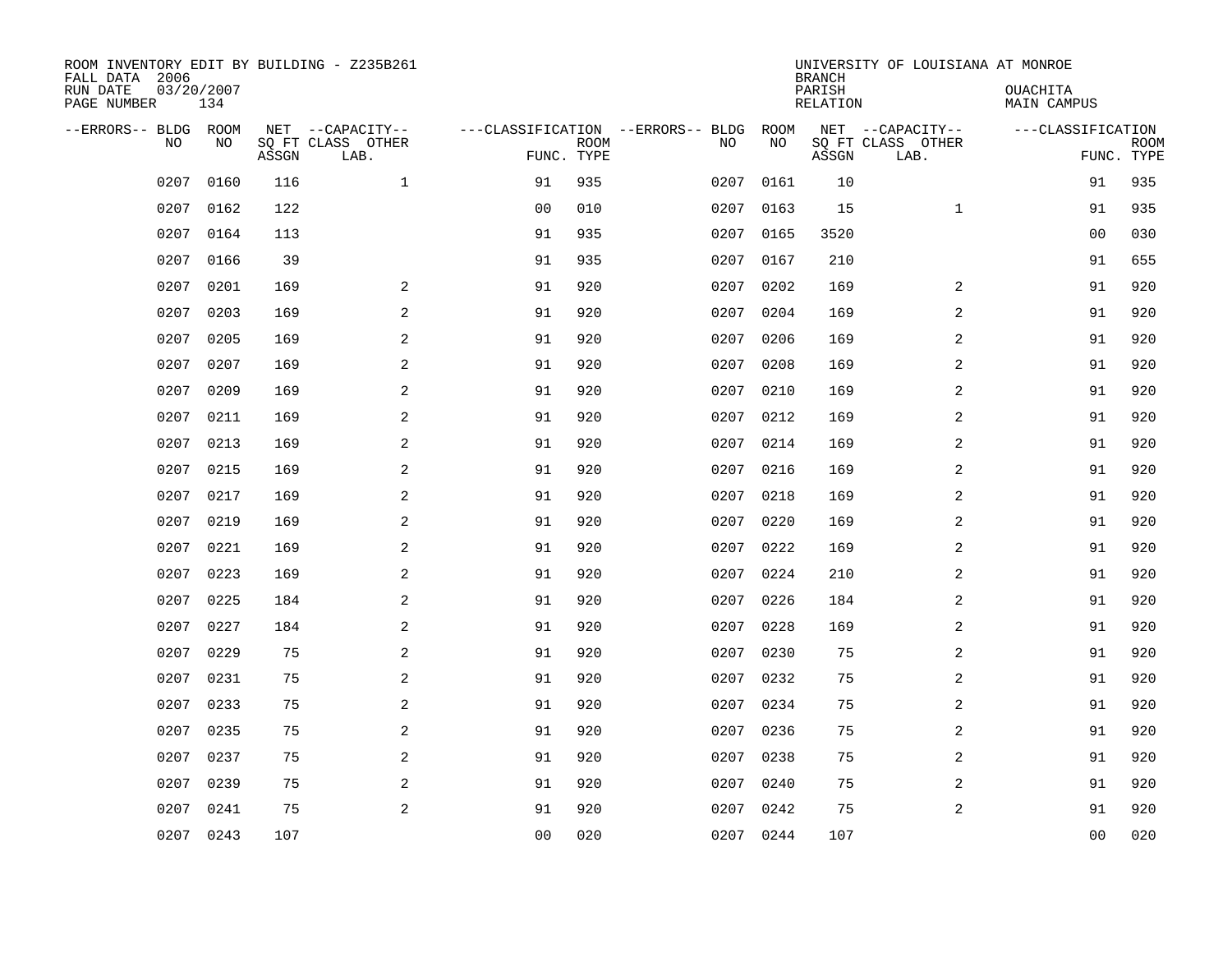| ROOM INVENTORY EDIT BY BUILDING - Z235B261<br>FALL DATA 2006<br>RUN DATE<br>03/20/2007 |           |       |                           |                |             |                                   | <b>BRANCH</b><br>PARISH | UNIVERSITY OF LOUISIANA AT MONROE | OUACHITA                  |                    |             |
|----------------------------------------------------------------------------------------|-----------|-------|---------------------------|----------------|-------------|-----------------------------------|-------------------------|-----------------------------------|---------------------------|--------------------|-------------|
| PAGE NUMBER                                                                            | 135       |       |                           |                |             |                                   |                         | <b>RELATION</b>                   |                           | <b>MAIN CAMPUS</b> |             |
| --ERRORS-- BLDG                                                                        | ROOM      |       | NET --CAPACITY--          |                |             | ---CLASSIFICATION --ERRORS-- BLDG | ROOM                    |                                   | NET --CAPACITY--          | ---CLASSIFICATION  |             |
| NO                                                                                     | NO        | ASSGN | SQ FT CLASS OTHER<br>LAB. | FUNC. TYPE     | <b>ROOM</b> | NO                                | NO                      | ASSGN                             | SQ FT CLASS OTHER<br>LAB. | FUNC. TYPE         | <b>ROOM</b> |
| 0207                                                                                   | 0245      | 122   | 2                         | 91             | 935         | 0207                              | 0246                    | 1406                              |                           | 0 <sub>0</sub>     | 020         |
| 0207                                                                                   | 0247      | 61    |                           | 0 <sub>0</sub> | 010         | 0207                              | 0248                    | 61                                |                           | 00                 | 030         |
| 0207                                                                                   | 0301      | 169   | 2                         | 91             | 920         | 0207                              | 0302                    | 169                               | 2                         | 91                 | 920         |
| 0207                                                                                   | 0303      | 169   | 2                         | 91             | 920         | 0207                              | 0304                    | 169                               | 2                         | 91                 | 920         |
| 0207                                                                                   | 0305      | 169   | 2                         | 91             | 920         | 0207                              | 0306                    | 169                               | 2                         | 91                 | 920         |
| 0207                                                                                   | 0307      | 169   | 2                         | 91             | 920         | 0207                              | 0308                    | 169                               | 2                         | 91                 | 920         |
| 0207                                                                                   | 0309      | 169   | 2                         | 91             | 920         | 0207                              | 0310                    | 169                               | 2                         | 91                 | 920         |
| 0207                                                                                   | 0311      | 169   | 2                         | 91             | 920         |                                   | 0207 0312               | 169                               | 2                         | 91                 | 920         |
| 0207                                                                                   | 0313      | 169   | 2                         | 91             | 920         | 0207                              | 0314                    | 169                               | 2                         | 91                 | 920         |
| 0207                                                                                   | 0315      | 169   | 2                         | 91             | 920         |                                   | 0207 0316               | 169                               | 2                         | 91                 | 920         |
| 0207                                                                                   | 0317      | 169   | 2                         | 91             | 920         | 0207                              | 0318                    | 169                               | 2                         | 91                 | 920         |
| 0207                                                                                   | 0319      | 169   | 2                         | 91             | 920         |                                   | 0207 0320               | 169                               | 2                         | 91                 | 920         |
| 0207                                                                                   | 0321      | 169   | 2                         | 91             | 920         | 0207                              | 0322                    | 169                               | 2                         | 91                 | 920         |
| 0207                                                                                   | 0323      | 169   | 2                         | 91             | 920         | 0207                              | 0324                    | 210                               | 2                         | 91                 | 920         |
| 0207                                                                                   | 0325      | 184   | 2                         | 91             | 920         | 0207                              | 0326                    | 184                               | 2                         | 91                 | 920         |
| 0207                                                                                   | 0327      | 184   | 2                         | 91             | 920         | 0207                              | 0328                    | 184                               | $\overline{a}$            | 91                 | 920         |
| 0207                                                                                   | 0329      | 75    | 2                         | 91             | 920         | 0207                              | 0330                    | 75                                | 2                         | 91                 | 920         |
| 0207                                                                                   | 0331      | 75    | $\mathbf{2}$              | 91             | 920         | 0207                              | 0332                    | 75                                | 2                         | 91                 | 920         |
| 0207                                                                                   | 0333      | 75    | 2                         | 91             | 920         | 0207                              | 0334                    | 75                                | 2                         | 91                 | 920         |
| 0207                                                                                   | 0335      | 75    | 2                         | 91             | 920         | 0207                              | 0336                    | 75                                | 2                         | 91                 | 920         |
| 0207                                                                                   | 0337      | 75    | 2                         | 91             | 920         |                                   | 0207 0338               | 75                                | 2                         | 91                 | 920         |
| 0207                                                                                   | 0339      | 75    | 2                         | 91             | 920         | 0207                              | 0340                    | 75                                | 2                         | 91                 | 920         |
| 0207                                                                                   | 0341      | 75    | 2                         | 91             | 920         | 0207                              | 0342                    | 91                                | 2                         | 91                 | 920         |
| 0207                                                                                   | 0343      | 107   |                           | 0 <sub>0</sub> | 020         | 0207                              | 0344                    | 107                               |                           | 0 <sub>0</sub>     | 020         |
| 0207                                                                                   | 0345      | 122   | 2                         | 91             | 935         | 0207                              | 0346                    | 1406                              |                           | 0 <sub>0</sub>     | 020         |
|                                                                                        | 0207 0347 | 61    |                           | 0 <sub>0</sub> | 010         |                                   | 0207 0348               | 61                                |                           | 0 <sub>0</sub>     | 030         |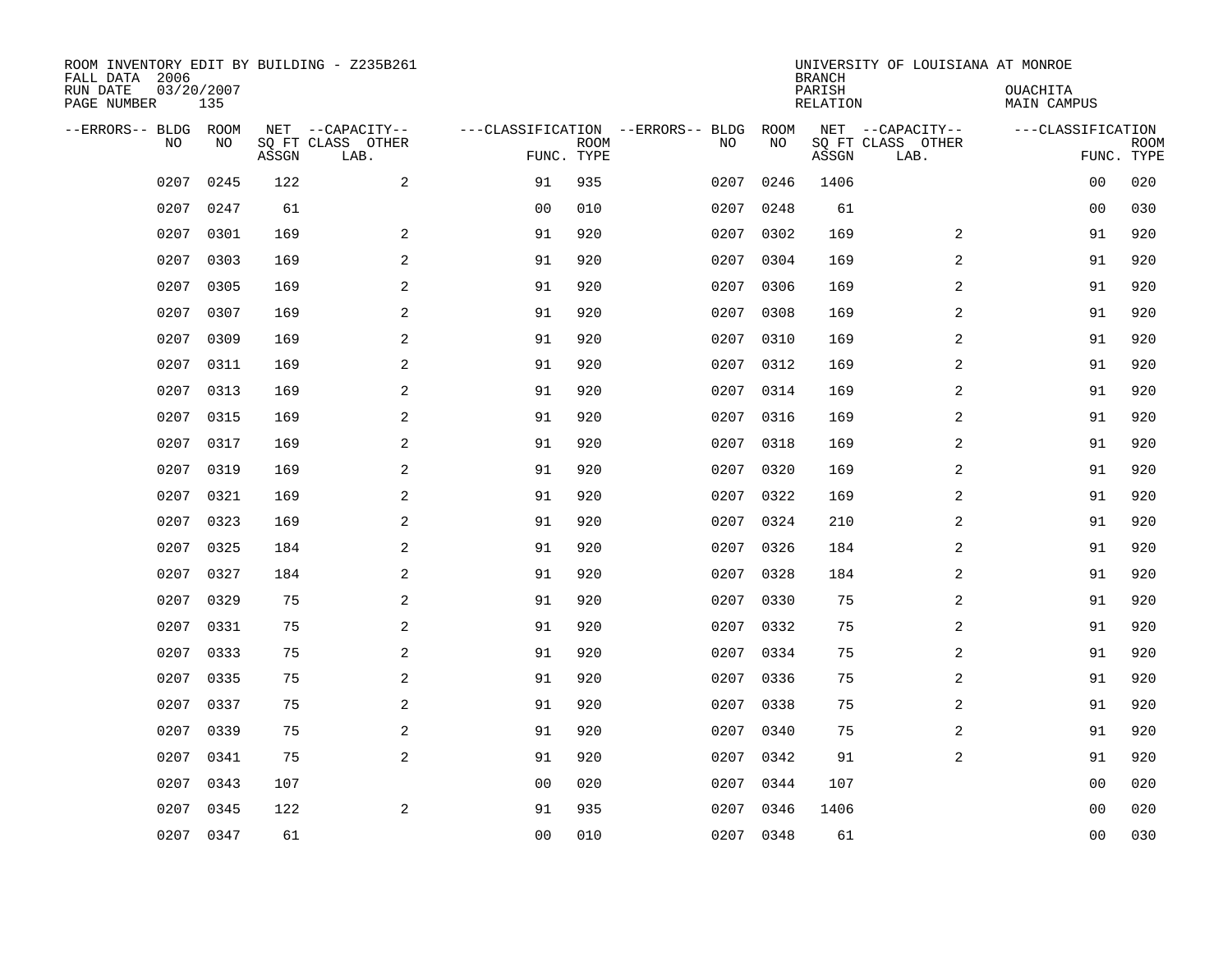| ROOM INVENTORY EDIT BY BUILDING - Z235B261<br>FALL DATA 2006 |                   |       |                                       |                                        |      |   |      | <b>BRANCH</b>                                    | UNIVERSITY OF LOUISIANA AT MONROE |                                                                                |                                |             |
|--------------------------------------------------------------|-------------------|-------|---------------------------------------|----------------------------------------|------|---|------|--------------------------------------------------|-----------------------------------|--------------------------------------------------------------------------------|--------------------------------|-------------|
| RUN DATE<br>PAGE NUMBER                                      | 03/20/2007<br>136 |       |                                       |                                        |      |   |      |                                                  | PARISH<br>RELATION                |                                                                                | <b>OUACHITA</b><br>MAIN CAMPUS |             |
| --ERRORS-- BLDG ROOM<br>NO.                                  | NO.               |       | NET --CAPACITY--<br>SO FT CLASS OTHER | ---CLASSIFICATION --ERRORS-- BLDG ROOM | ROOM |   | NO.  | NO                                               |                                   | NET --CAPACITY--<br>SQ FT CLASS OTHER                                          | ---CLASSIFICATION              | <b>ROOM</b> |
|                                                              |                   | ASSGN | LAB.                                  | FUNC. TYPE                             |      |   |      | TOTAL NUMBER CLASSROOMS<br>TOTAL NUMBER LABS 210 | ASSGN                             | LAB.<br>TOTAL NET ASSIGN SQ. FT. IN ROOM FILE<br>TOTAL NUMBER SPECIAL LABS 220 | 19,098                         | FUNC. TYPE  |
| 0210                                                         | 0001A             | 900   | 2                                     | 63                                     | 310  | 9 |      | 0210 0002A                                       | 968                               | 10                                                                             | 11                             | 410         |
| 0210                                                         | 0003A             | 147   |                                       | 0 <sub>0</sub>                         | 030  |   | 0210 | 0004A                                            | 931                               |                                                                                | 0 <sub>0</sub>                 | 030         |
| 0210                                                         | 0005A             | 338   |                                       | 91                                     | 935  |   | 0210 | 0006A                                            | 128                               | 2                                                                              | 63                             | 310         |
| 0210                                                         | 0007A             | 99    | $\mathbf{1}$                          | 63                                     | 310  |   | 0210 | 0008A                                            | 139                               | 3                                                                              | 63                             | 310         |
| 0210                                                         | 0009A             | 65    | 2                                     | 63                                     | 310  |   | 0210 | 0010A                                            | 143                               | $\mathbf{1}$                                                                   | 63                             | 310         |
| 0210                                                         | 0011A             | 49    | $\mathbf{1}$                          | 63                                     | 315  |   | 0210 | 0012A                                            | 46                                |                                                                                | 63                             | 315         |
| 0210                                                         | 0013A             | 34    |                                       | 63                                     | 315  |   | 0210 | 0014A                                            | 17                                |                                                                                | 63                             | 315         |
| 0210                                                         | 0015A             | 19    |                                       | 0 <sub>0</sub>                         | 030  |   | 0210 | 0016A                                            | 41                                | 2                                                                              | 63                             | 315         |
| 0210                                                         | 0017A             | 68    |                                       | 0 <sub>0</sub>                         | 010  |   | 0210 | 0018A                                            | 94                                | $\overline{2}$                                                                 | 0 <sub>0</sub>                 | 030         |
| 0210                                                         | 0019A             | 24    |                                       | 91                                     | 935  |   | 0210 | 0020A                                            | 290                               |                                                                                | 91                             | 935         |
| 0210                                                         | 0021A             | 94    |                                       | 91                                     | 935  |   | 0210 | 1001                                             | 194                               | 2                                                                              | 91                             | 920         |
| 0210                                                         | 1002              | 194   | 2                                     | 91                                     | 920  |   | 0210 | 1003                                             | 194                               | $\overline{a}$                                                                 | 91                             | 920         |
|                                                              | 0210 1004         | 194   | 2                                     | 91                                     | 920  |   |      | 0210 1005                                        | 194                               | $\overline{a}$                                                                 | 91                             | 920         |
|                                                              | 0210 1006         | 194   | 2                                     | 91                                     | 920  |   |      | 0210 1007                                        | 194                               | 2                                                                              | 91                             | 920         |
|                                                              | 0210 1008         | 194   | 2                                     | 91                                     | 920  |   |      | 0210 1009                                        | 194                               | 2                                                                              | 91                             | 920         |
|                                                              | 0210 1010         | 194   | 2                                     | 91                                     | 920  |   |      | 0210 1011                                        | 194                               | 2                                                                              | 91                             | 920         |
|                                                              | 0210 1012         | 194   | 2                                     | 91                                     | 920  |   |      | 0210 1013                                        | 194                               | 2                                                                              | 91                             | 920         |
|                                                              | 0210 1014         | 194   | 2                                     | 91                                     | 920  |   |      | 0210 1015                                        | 194                               | 2                                                                              | 91                             | 920         |
|                                                              | 0210 1016         | 194   | 2                                     | 91                                     | 920  |   |      | 0210 1017                                        | 194                               | 2                                                                              | 91                             | 920         |
| 0210                                                         | 1018              | 194   | $\sqrt{2}$                            | 91                                     | 935  |   |      | 0210 1019                                        | 194                               | $\overline{a}$                                                                 | 91                             | 920         |
|                                                              | 0210 1020         | 194   | $\sqrt{2}$                            | 91                                     | 920  |   |      | 0210 1021                                        | 194                               | $\boldsymbol{2}$                                                               | 91                             | 920         |
| 0210                                                         | 1022              | 194   | 2                                     | 91                                     | 920  |   |      | 0210 1023                                        | 194                               | 2                                                                              | 91                             | 920         |
|                                                              | 0210 1024         | 194   | 2                                     | 91                                     | 920  |   | 0210 | 1025                                             | 194                               | 2                                                                              | 91                             | 920         |
|                                                              | 0210 1026         | 194   | $\overline{a}$                        | 91                                     | 920  |   |      | 0210 1027                                        | 194                               | 2                                                                              | 91                             | 935         |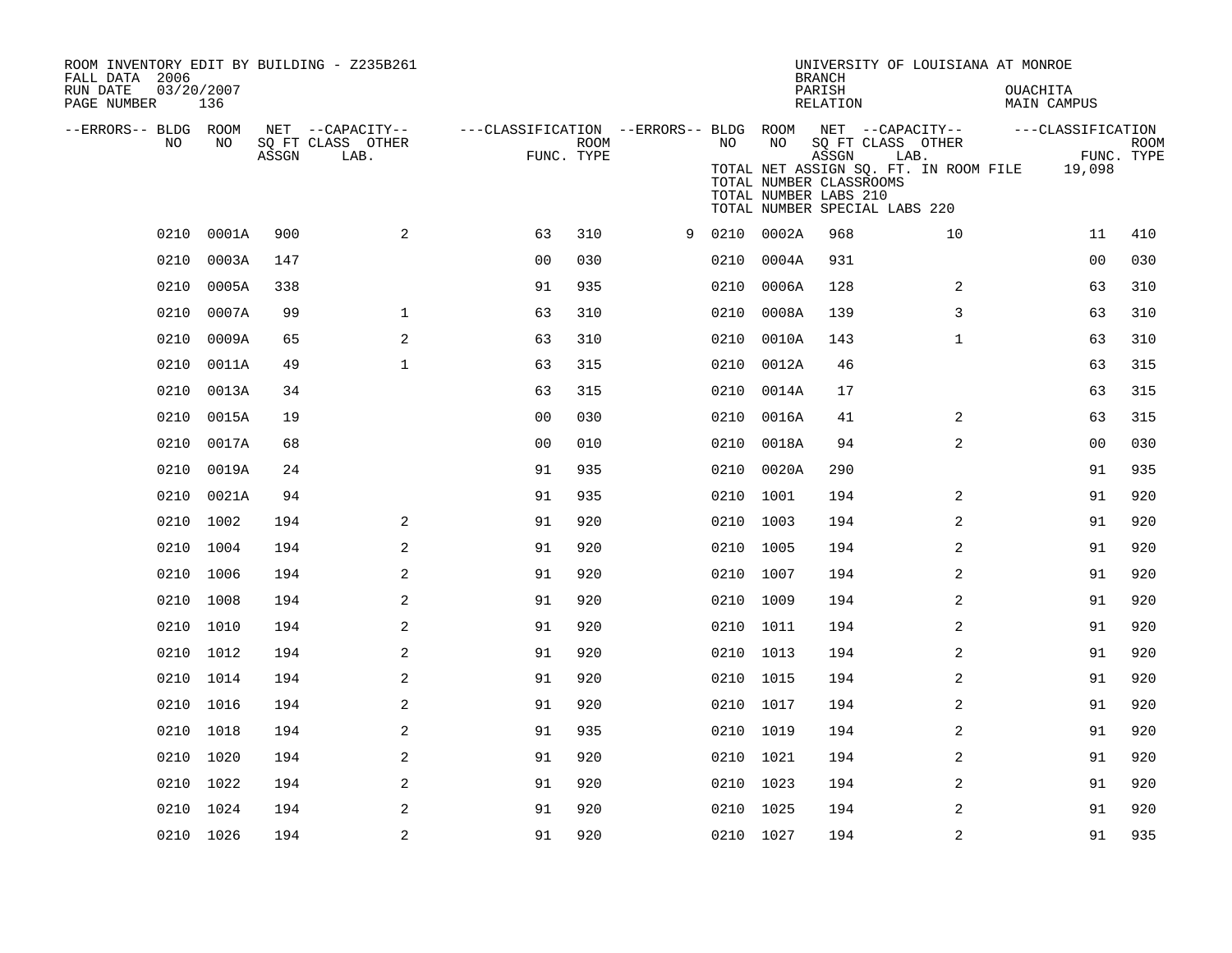| ROOM INVENTORY EDIT BY BUILDING - Z235B261<br>FALL DATA 2006<br>RUN DATE<br>PAGE NUMBER | 03/20/2007<br>137 |       |                                               |    |                           |                                         |            | <b>BRANCH</b><br>PARISH<br><b>RELATION</b> | UNIVERSITY OF LOUISIANA AT MONROE             | OUACHITA<br>MAIN CAMPUS         |             |
|-----------------------------------------------------------------------------------------|-------------------|-------|-----------------------------------------------|----|---------------------------|-----------------------------------------|------------|--------------------------------------------|-----------------------------------------------|---------------------------------|-------------|
| --ERRORS-- BLDG<br>NO                                                                   | ROOM<br>NO        | ASSGN | NET --CAPACITY--<br>SQ FT CLASS OTHER<br>LAB. |    | <b>ROOM</b><br>FUNC. TYPE | ---CLASSIFICATION --ERRORS-- BLDG<br>NO | ROOM<br>NO | ASSGN                                      | NET --CAPACITY--<br>SQ FT CLASS OTHER<br>LAB. | ---CLASSIFICATION<br>FUNC. TYPE | <b>ROOM</b> |
| 0210                                                                                    | 1028              | 194   | 2                                             | 91 | 920                       | 0210                                    | 1029       | 194                                        | 2                                             | 91                              | 920         |
| 0210                                                                                    | 1030              | 194   | $\sqrt{2}$                                    | 91 | 920                       | 0210                                    | 1031       | 194                                        | $\boldsymbol{2}$                              | 91                              | 920         |
| 0210                                                                                    | 1032              | 194   | 2                                             | 91 | 920                       | 0210                                    | 1033       | 194                                        | 2                                             | 91                              | 920         |
| 0210                                                                                    | 1034              | 194   | 2                                             | 91 | 920                       | 0210                                    | 1035       | 194                                        | 2                                             | 91                              | 920         |
| 0210                                                                                    | 1036              | 194   | 2                                             | 91 | 920                       | 0210                                    | 1037       | 194                                        | 2                                             | 91                              | 920         |
| 0210                                                                                    | 1038              | 194   | 2                                             | 91 | 920                       |                                         | 0210 1039  | 194                                        | 2                                             | 91                              | 920         |
| 0210                                                                                    | 1040              | 194   | 2                                             | 91 | 920                       | 0210                                    | 1041       | 194                                        | 2                                             | 91                              | 920         |
| 0210                                                                                    | 1042              | 194   | 2                                             | 91 | 920                       |                                         | 0210 1043  | 194                                        | 2                                             | 91                              | 920         |
| 0210                                                                                    | 1044              | 194   | 2                                             | 91 | 920                       | 0210                                    | 1045       | 194                                        | 2                                             | 91                              | 920         |
| 0210                                                                                    | 1046              | 194   | 2                                             | 91 | 920                       |                                         | 0210 1047  | 194                                        | 2                                             | 91                              | 920         |
| 0210                                                                                    | 1048              | 194   | 2                                             | 91 | 920                       | 0210                                    | 1049       | 194                                        | 2                                             | 91                              | 920         |
| 0210                                                                                    | 1050              | 194   | 2                                             | 91 | 920                       |                                         | 0210 1051  | 194                                        | 2                                             | 91                              | 920         |
| 0210                                                                                    | 1052              | 194   | 2                                             | 91 | 920                       | 0210                                    | 1053       | 194                                        | 2                                             | 91                              | 920         |
| 0210                                                                                    | 1054              | 194   | 2                                             | 91 | 920                       | 0210                                    | 1055       | 194                                        | 2                                             | 91                              | 920         |
| 0210                                                                                    | 1056              | 194   | 2                                             | 91 | 920                       | 0210                                    | 1057       | 194                                        | 2                                             | 91                              | 920         |
| 0210                                                                                    | 1058              | 194   | 2                                             | 91 | 920                       | 0210                                    | 1059       | 194                                        | $\overline{a}$                                | 91                              | 920         |
| 0210                                                                                    | 1060              | 194   | 2                                             | 91 | 920                       | 0210                                    | 1061       | 194                                        | 2                                             | 91                              | 920         |
| 0210                                                                                    | 1062              | 194   | $\mathbf{2}$                                  | 91 | 920                       | 0210                                    | 1063       | 194                                        | 2                                             | 91                              | 920         |
| 0210                                                                                    | 1064              | 194   | 2                                             | 91 | 920                       | 0210                                    | 1065       | 194                                        | 2                                             | 91                              | 920         |
| 0210                                                                                    | 1066              | 194   | 2                                             | 91 | 920                       |                                         | 0210 1067  | 194                                        | 2                                             | 91                              | 920         |
| 0210                                                                                    | 1068              | 194   | 2                                             | 91 | 920                       | 0210                                    | 1069       | 194                                        | 2                                             | 91                              | 920         |
| 0210                                                                                    | 1070              | 194   | 2                                             | 91 | 920                       |                                         | 0210 1071  | 194                                        | 2                                             | 91                              | 920         |
| 0210                                                                                    | 1072              | 194   | 2                                             | 91 | 920                       |                                         | 0210 1073  | 50                                         | 2                                             | 91                              | 920         |
| 0210                                                                                    | 1074              | 50    | 2                                             | 91 | 920                       | 0210                                    | 1075       | 50                                         | 2                                             | 91                              | 920         |
| 0210                                                                                    | 1076              | 50    | 2                                             | 91 | 920                       | 0210                                    | 1077       | 50                                         | 2                                             | 91                              | 920         |
|                                                                                         | 0210 1078         | 50    | $\overline{c}$                                | 91 | 920                       |                                         | 0210 1079  | 50                                         | $\overline{c}$                                | 91                              | 920         |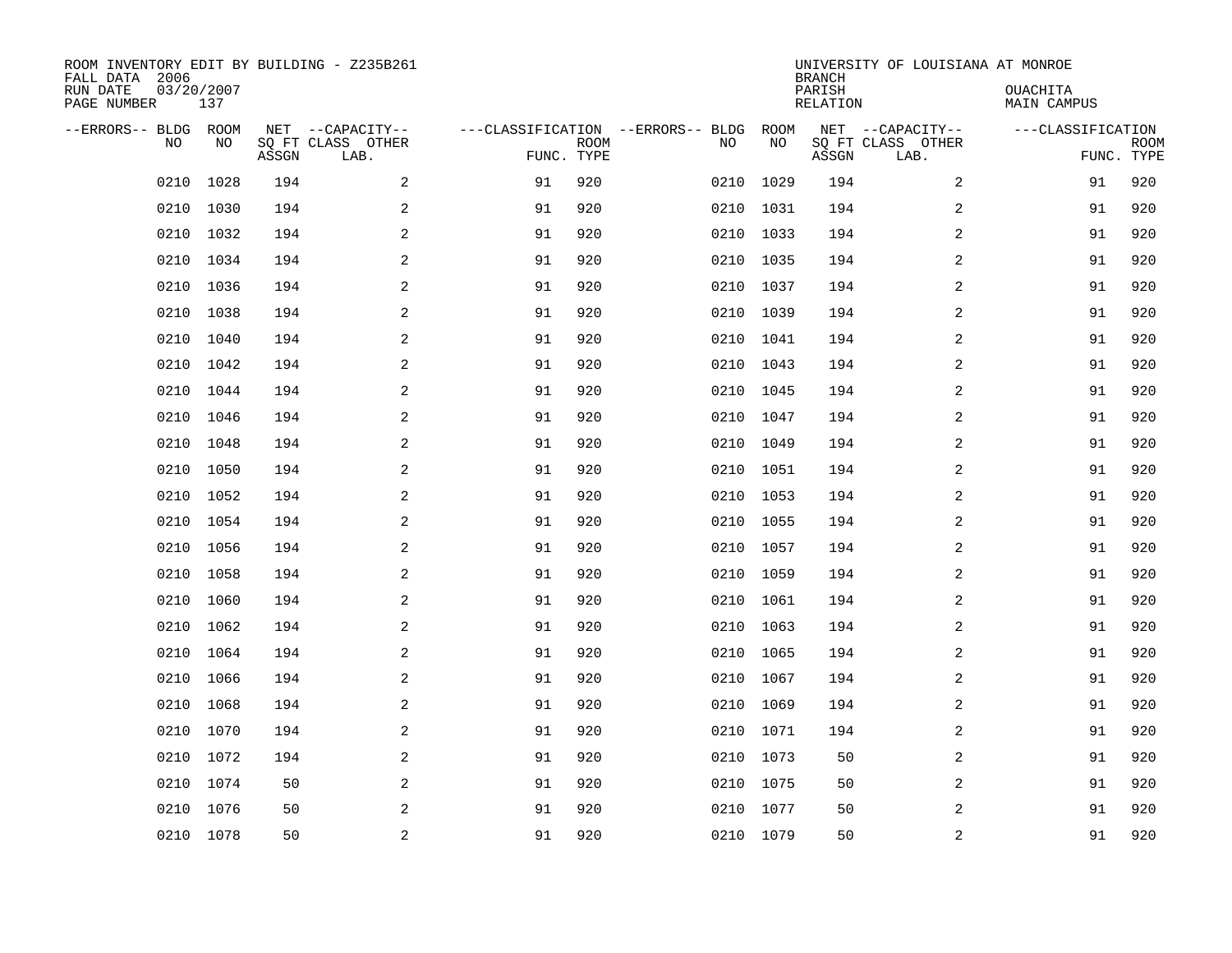| ROOM INVENTORY EDIT BY BUILDING - Z235B261<br>FALL DATA 2006<br>RUN DATE<br>03/20/2007 |           |       |                           |                                   |             |           | <b>BRANCH</b><br>PARISH | UNIVERSITY OF LOUISIANA AT MONROE | OUACHITA                  |                    |             |
|----------------------------------------------------------------------------------------|-----------|-------|---------------------------|-----------------------------------|-------------|-----------|-------------------------|-----------------------------------|---------------------------|--------------------|-------------|
| PAGE NUMBER                                                                            | 138       |       |                           |                                   |             |           |                         | <b>RELATION</b>                   |                           | <b>MAIN CAMPUS</b> |             |
| --ERRORS-- BLDG ROOM                                                                   |           |       | NET --CAPACITY--          | ---CLASSIFICATION --ERRORS-- BLDG |             |           | ROOM                    |                                   | NET --CAPACITY--          | ---CLASSIFICATION  |             |
| NO                                                                                     | NO        | ASSGN | SQ FT CLASS OTHER<br>LAB. | FUNC. TYPE                        | <b>ROOM</b> | NO        | NO                      | ASSGN                             | SQ FT CLASS OTHER<br>LAB. | FUNC. TYPE         | <b>ROOM</b> |
| 0210                                                                                   | 1080      | 50    | 2                         | 91                                | 920         | 0210      | 1081                    | 50                                | 2                         | 91                 | 920         |
| 0210                                                                                   | 1082      | 50    | 2                         | 91                                | 920         | 0210      | 1083                    | 50                                | 2                         | 91                 | 920         |
| 0210                                                                                   | 1084      | 50    | 2                         | 91                                | 920         | 0210      | 1085                    | 50                                | $\overline{a}$            | 91                 | 920         |
| 0210                                                                                   | 1086      | 50    | 2                         | 91                                | 920         | 0210      | 1087                    | 50                                | $\overline{a}$            | 91                 | 920         |
| 0210                                                                                   | 1088      | 50    | $\mathbf{2}$              | 91                                | 920         | 0210      | 1089                    | 50                                | 2                         | 91                 | 920         |
| 0210                                                                                   | 1090      | 50    | 2                         | 91                                | 920         | 0210      | 1091                    | 50                                | 2                         | 91                 | 920         |
| 0210                                                                                   | 1092      | 50    | 2                         | 91                                | 920         | 0210      | 1093                    | 50                                | 2                         | 91                 | 920         |
|                                                                                        | 0210 1094 | 50    | 2                         | 91                                | 920         | 0210 1095 |                         | 50                                | 2                         | 91                 | 920         |
| 0210                                                                                   | 1096      | 50    | 2                         | 91                                | 920         | 0210      | 1097                    | 50                                | 2                         | 91                 | 920         |
| 0210                                                                                   | 1098      | 50    | 2                         | 91                                | 920         |           | 0210 1099               | 50                                | 2                         | 91                 | 920         |
| 0210                                                                                   | 1100      | 50    | 2                         | 91                                | 920         | 0210      | 1101                    | 50                                | 2                         | 91                 | 920         |
| 0210                                                                                   | 1102      | 50    | 2                         | 91                                | 920         | 0210      | 1103                    | 50                                | 2                         | 91                 | 920         |
| 0210                                                                                   | 1104      | 50    | 2                         | 91                                | 920         | 0210      | 1105                    | 50                                | 2                         | 91                 | 920         |
| 0210                                                                                   | 1106      | 50    | 2                         | 91                                | 920         | 0210      | 1107                    | 50                                | $\overline{a}$            | 91                 | 920         |
| 0210                                                                                   | 1108      | 50    | 2                         | 91                                | 920         | 0210      | 1109                    | 34                                |                           | 0 <sub>0</sub>     | 010         |
| 0210                                                                                   | 1110      | 40    |                           | 0 <sub>0</sub>                    | 010         | 0210 1111 |                         | 34                                |                           | 00                 | 010         |
| 0210                                                                                   | 1112      | 40    |                           | 0 <sub>0</sub>                    | 010         | 0210 1113 |                         | 243                               |                           | 00                 | 020         |
| 0210                                                                                   | 1113A     | 115   |                           | 91                                | 935         | 0210      | 1114                    | 210                               |                           | 0 <sub>0</sub>     | 020         |
|                                                                                        | 0210 1115 | 243   |                           | 0 <sub>0</sub>                    | 020         |           | 0210 1115A              | 115                               |                           | 91                 | 935         |
| 0210                                                                                   | 1116      | 210   |                           | 0 <sub>0</sub>                    | 020         | 0210 1117 |                         | 1288                              |                           | 0 <sub>0</sub>     | 020         |
| 0210                                                                                   | 1118      | 1288  |                           | 0 <sub>0</sub>                    | 020         | 0210 1119 |                         | 1288                              |                           | 0 <sub>0</sub>     | 020         |
| 0210                                                                                   | 1120      | 1288  |                           | 00                                | 020         | 0210      | 2001                    | 194                               | 2                         | 91                 | 920         |
| 0210                                                                                   | 2002      | 194   | 2                         | 91                                | 920         | 0210      | 2003                    | 194                               | 2                         | 91                 | 920         |
| 0210                                                                                   | 2004      | 194   | $\mathbf{2}$              | 91                                | 920         | 0210      | 2005                    | 194                               | 2                         | 91                 | 920         |
| 0210                                                                                   | 2006      | 194   | 2                         | 91                                | 920         | 0210      | 2007                    | 194                               | 2                         | 91                 | 920         |
| 0210                                                                                   | 2008      | 194   | 2                         | 91                                | 920         | 0210 2009 |                         | 194                               | 2                         | 91                 | 920         |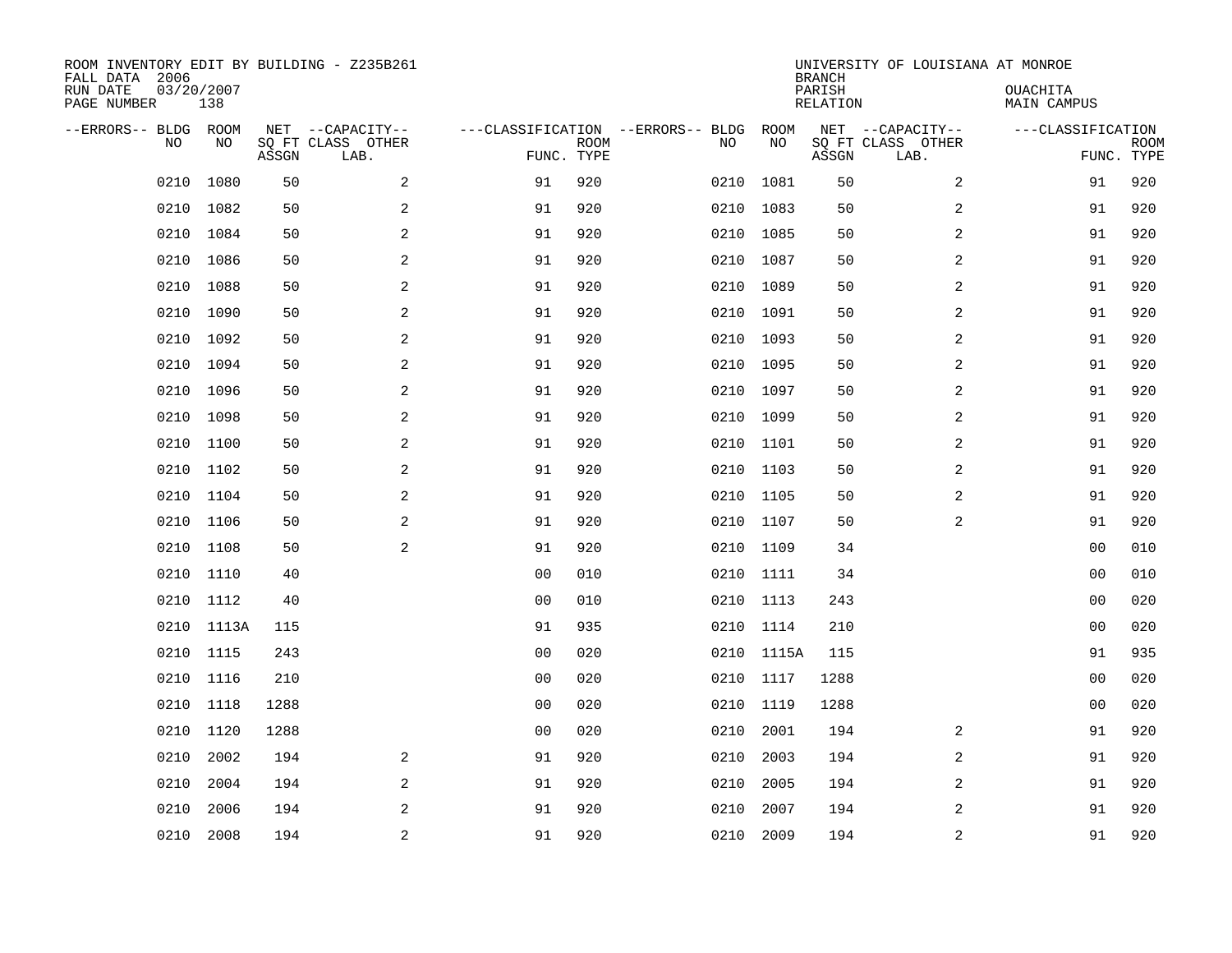| ROOM INVENTORY EDIT BY BUILDING - Z235B261<br>FALL DATA 2006<br>RUN DATE<br>03/20/2007 |      |       |                           |                                   |             |      | <b>BRANCH</b><br>PARISH | UNIVERSITY OF LOUISIANA AT MONROE | OUACHITA                  |                    |             |
|----------------------------------------------------------------------------------------|------|-------|---------------------------|-----------------------------------|-------------|------|-------------------------|-----------------------------------|---------------------------|--------------------|-------------|
| PAGE NUMBER                                                                            | 139  |       |                           |                                   |             |      |                         | <b>RELATION</b>                   |                           | <b>MAIN CAMPUS</b> |             |
| --ERRORS-- BLDG ROOM<br>NO                                                             | NO   |       | NET --CAPACITY--          | ---CLASSIFICATION --ERRORS-- BLDG | <b>ROOM</b> |      | ROOM<br>NO              |                                   | NET --CAPACITY--          | ---CLASSIFICATION  |             |
|                                                                                        |      | ASSGN | SQ FT CLASS OTHER<br>LAB. | FUNC. TYPE                        |             | NO   |                         | ASSGN                             | SQ FT CLASS OTHER<br>LAB. | FUNC. TYPE         | <b>ROOM</b> |
| 0210                                                                                   | 2010 | 194   | 2                         | 91                                | 920         | 0210 | 2011                    | 194                               | 2                         | 91                 | 920         |
| 0210                                                                                   | 2012 | 194   | 2                         | 91                                | 920         | 0210 | 2013                    | 194                               | 2                         | 91                 | 920         |
| 0210                                                                                   | 2014 | 194   | 2                         | 91                                | 920         | 0210 | 2015                    | 194                               | 2                         | 91                 | 920         |
| 0210                                                                                   | 2016 | 194   | $\overline{a}$            | 91                                | 920         | 0210 | 2017                    | 194                               | 2                         | 91                 | 920         |
| 0210                                                                                   | 2018 | 194   | 2                         | 91                                | 920         | 0210 | 2019                    | 194                               | $\overline{a}$            | 91                 | 920         |
| 0210                                                                                   | 2020 | 194   | 2                         | 91                                | 920         | 0210 | 2021                    | 194                               | $\overline{a}$            | 91                 | 920         |
| 0210                                                                                   | 2022 | 194   | $\overline{a}$            | 91                                | 920         | 0210 | 2023                    | 194                               | $\overline{a}$            | 91                 | 920         |
| 0210                                                                                   | 2024 | 194   | 2                         | 91                                | 920         | 0210 | 2025                    | 194                               | 2                         | 91                 | 920         |
| 0210                                                                                   | 2026 | 194   | 2                         | 91                                | 920         | 0210 | 2027                    | 194                               | 2                         | 91                 | 920         |
| 0210                                                                                   | 2028 | 194   | 2                         | 91                                | 920         | 0210 | 2029                    | 194                               | 2                         | 91                 | 920         |
| 0210                                                                                   | 2030 | 194   | 2                         | 91                                | 920         | 0210 | 2031                    | 194                               | 2                         | 91                 | 920         |
| 0210                                                                                   | 2032 | 194   | 2                         | 91                                | 920         | 0210 | 2033                    | 194                               | 2                         | 91                 | 920         |
| 0210                                                                                   | 2034 | 194   | 2                         | 91                                | 920         | 0210 | 2035                    | 194                               | 2                         | 91                 | 920         |
| 0210                                                                                   | 2036 | 194   | $\overline{a}$            | 91                                | 920         | 0210 | 2037                    | 194                               | 2                         | 91                 | 920         |
| 0210                                                                                   | 2038 | 194   | 2                         | 91                                | 920         | 0210 | 2039                    | 194                               | 2                         | 91                 | 920         |
| 0210                                                                                   | 2040 | 194   | $\overline{a}$            | 91                                | 920         | 0210 | 2041                    | 194                               | 2                         | 91                 | 920         |
| 0210                                                                                   | 2042 | 194   | 2                         | 91                                | 920         | 0210 | 2043                    | 194                               | 2                         | 91                 | 920         |
| 0210                                                                                   | 2044 | 194   | 2                         | 91                                | 920         | 0210 | 2045                    | 194                               | $\overline{a}$            | 91                 | 920         |
| 0210                                                                                   | 2046 | 194   | 2                         | 91                                | 920         | 0210 | 2047                    | 194                               | 2                         | 91                 | 920         |
| 0210                                                                                   | 2048 | 194   | $\overline{a}$            | 91                                | 920         | 0210 | 2049                    | 194                               | 2                         | 91                 | 920         |
| 0210                                                                                   | 2050 | 194   | 2                         | 91                                | 920         | 0210 | 2051                    | 194                               | 2                         | 91                 | 920         |
| 0210                                                                                   | 2052 | 194   | 2                         | 91                                | 920         | 0210 | 2053                    | 194                               | 2                         | 91                 | 920         |
| 0210                                                                                   | 2054 | 194   | 2                         | 91                                | 920         | 0210 | 2055                    | 194                               | 2                         | 91                 | 920         |
| 0210                                                                                   | 2056 | 194   | 2                         | 91                                | 920         | 0210 | 2057                    | 194                               | $\overline{a}$            | 91                 | 920         |
| 0210                                                                                   | 2058 | 194   | 2                         | 91                                | 920         | 0210 | 2059                    | 194                               | 2                         | 91                 | 920         |
| 0210                                                                                   | 2060 | 194   | $\overline{c}$            | 91                                | 920         |      | 0210 2061               | 194                               | $\overline{c}$            | 91                 | 920         |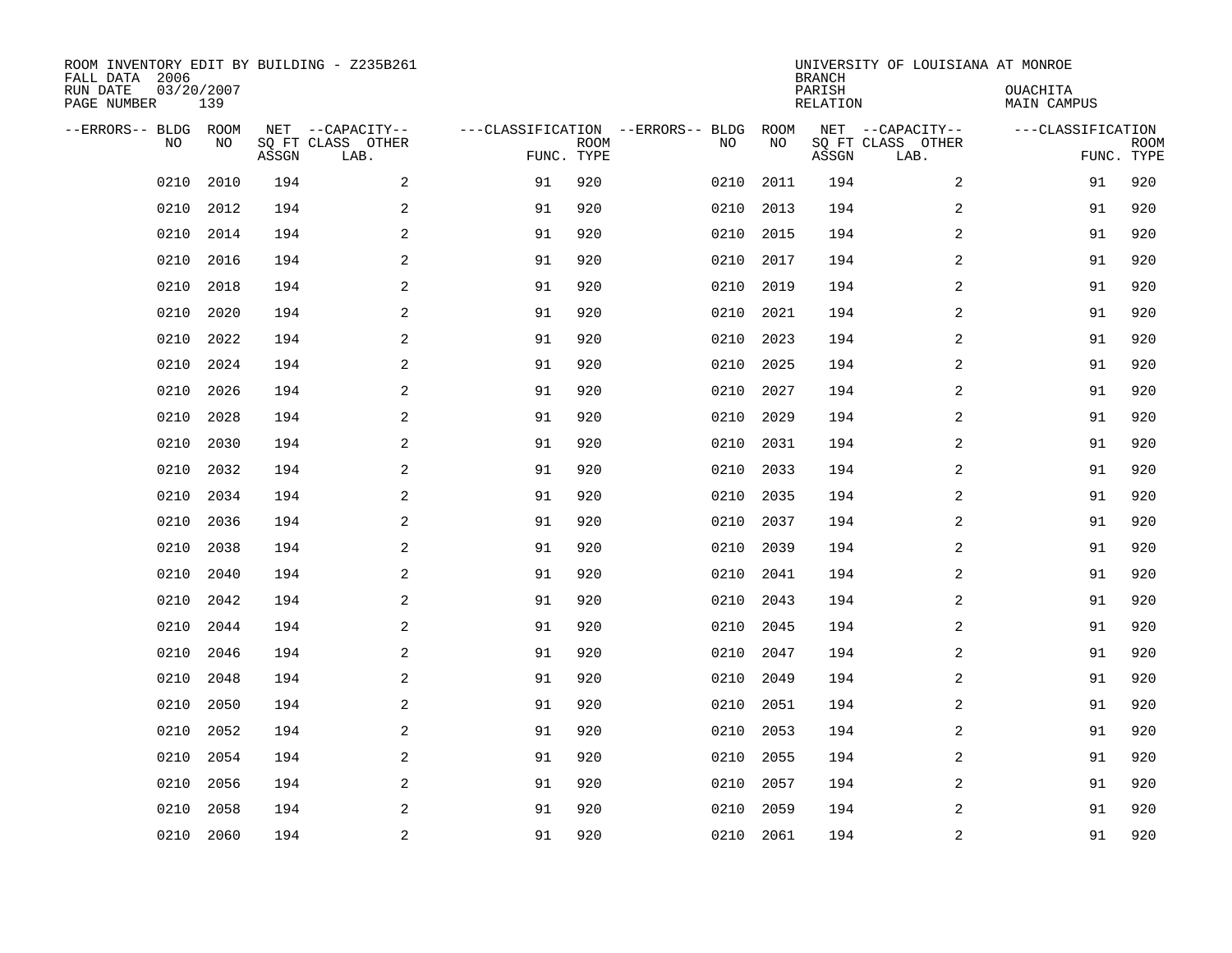| ROOM INVENTORY EDIT BY BUILDING - Z235B261<br>FALL DATA 2006<br>RUN DATE | 03/20/2007 |       |                           |                |             |                                   |           | <b>BRANCH</b><br>PARISH | UNIVERSITY OF LOUISIANA AT MONROE | OUACHITA           |             |
|--------------------------------------------------------------------------|------------|-------|---------------------------|----------------|-------------|-----------------------------------|-----------|-------------------------|-----------------------------------|--------------------|-------------|
| PAGE NUMBER                                                              | 140        |       |                           |                |             |                                   |           | <b>RELATION</b>         |                                   | <b>MAIN CAMPUS</b> |             |
| --ERRORS-- BLDG ROOM                                                     |            |       | NET --CAPACITY--          |                |             | ---CLASSIFICATION --ERRORS-- BLDG | ROOM      |                         | NET --CAPACITY--                  | ---CLASSIFICATION  |             |
| NO                                                                       | NO         | ASSGN | SQ FT CLASS OTHER<br>LAB. | FUNC. TYPE     | <b>ROOM</b> | NO                                | NO        | ASSGN                   | SQ FT CLASS OTHER<br>LAB.         | FUNC. TYPE         | <b>ROOM</b> |
| 0210                                                                     | 2062       | 194   | 2                         | 91             | 920         | 0210                              | 2063      | 194                     | 2                                 | 91                 | 920         |
| 0210                                                                     | 2064       | 194   | 2                         | 91             | 920         | 0210                              | 2065      | 194                     | 2                                 | 91                 | 920         |
| 0210                                                                     | 2066       | 194   | 2                         | 91             | 920         | 0210                              | 2067      | 194                     | 2                                 | 91                 | 920         |
| 0210                                                                     | 2068       | 194   | $\mathbf{2}$              | 91             | 920         | 0210                              | 2069      | 194                     | 2                                 | 91                 | 920         |
| 0210                                                                     | 2070       | 194   | 2                         | 91             | 920         | 0210                              | 2071      | 194                     | $\overline{a}$                    | 91                 | 920         |
| 0210                                                                     | 2072       | 194   | 2                         | 91             | 920         | 0210                              | 2073      | 50                      | $\overline{a}$                    | 91                 | 920         |
| 0210                                                                     | 2074       | 50    | $\mathbf{2}$              | 91             | 920         | 0210                              | 2075      | 50                      | $\overline{a}$                    | 91                 | 920         |
| 0210                                                                     | 2076       | 50    | 2                         | 91             | 920         | 0210                              | 2077      | 50                      | 2                                 | 91                 | 920         |
| 0210                                                                     | 2078       | 50    | 2                         | 91             | 920         | 0210                              | 2079      | 50                      | 2                                 | 91                 | 920         |
| 0210                                                                     | 2080       | 50    | 2                         | 91             | 920         | 0210                              | 2081      | 50                      | 2                                 | 91                 | 920         |
| 0210                                                                     | 2082       | 50    | 2                         | 91             | 920         | 0210                              | 2083      | 50                      | 2                                 | 91                 | 920         |
| 0210                                                                     | 2084       | 50    | 2                         | 91             | 920         | 0210                              | 2085      | 50                      | 2                                 | 91                 | 920         |
| 0210                                                                     | 2086       | 50    | 2                         | 91             | 920         | 0210                              | 2087      | 50                      | 2                                 | 91                 | 920         |
| 0210                                                                     | 2088       | 50    | $\mathbf{2}$              | 91             | 920         | 0210                              | 2089      | 50                      | 2                                 | 91                 | 920         |
| 0210                                                                     | 2090       | 50    | 2                         | 91             | 920         | 0210                              | 2091      | 50                      | 2                                 | 91                 | 920         |
| 0210                                                                     | 2092       | 50    | 2                         | 91             | 920         | 0210                              | 2093      | 50                      | 2                                 | 91                 | 920         |
| 0210                                                                     | 2094       | 50    | 2                         | 91             | 920         | 0210                              | 2095      | 50                      | 2                                 | 91                 | 920         |
| 0210                                                                     | 2096       | 50    | 2                         | 91             | 920         | 0210                              | 2097      | 50                      | $\overline{a}$                    | 91                 | 920         |
| 0210                                                                     | 2098       | 50    | 2                         | 91             | 920         | 0210                              | 2099      | 50                      | 2                                 | 91                 | 920         |
| 0210                                                                     | 2100       | 50    | 2                         | 91             | 920         | 0210                              | 2101      | 50                      | 2                                 | 91                 | 920         |
| 0210                                                                     | 2102       | 50    | 2                         | 91             | 920         | 0210                              | 2103      | 50                      | 2                                 | 91                 | 920         |
| 0210                                                                     | 2104       | 50    | 2                         | 91             | 920         | 0210                              | 2105      | 50                      | 2                                 | 91                 | 920         |
| 0210                                                                     | 2106       | 50    | 2                         | 91             | 920         | 0210                              | 2107      | 50                      | $\overline{2}$                    | 91                 | 920         |
| 0210                                                                     | 2108       | 50    | 2                         | 91             | 920         | 0210                              | 2109      | 34                      |                                   | 00                 | 010         |
| 0210                                                                     | 2110       | 40    |                           | 0 <sub>0</sub> | 010         | 0210                              | 2111      | 34                      |                                   | 0 <sub>0</sub>     | 010         |
|                                                                          | 0210 2112  | 40    |                           | 0 <sub>0</sub> | 010         |                                   | 0210 2113 | 243                     |                                   | 0 <sub>0</sub>     | 020         |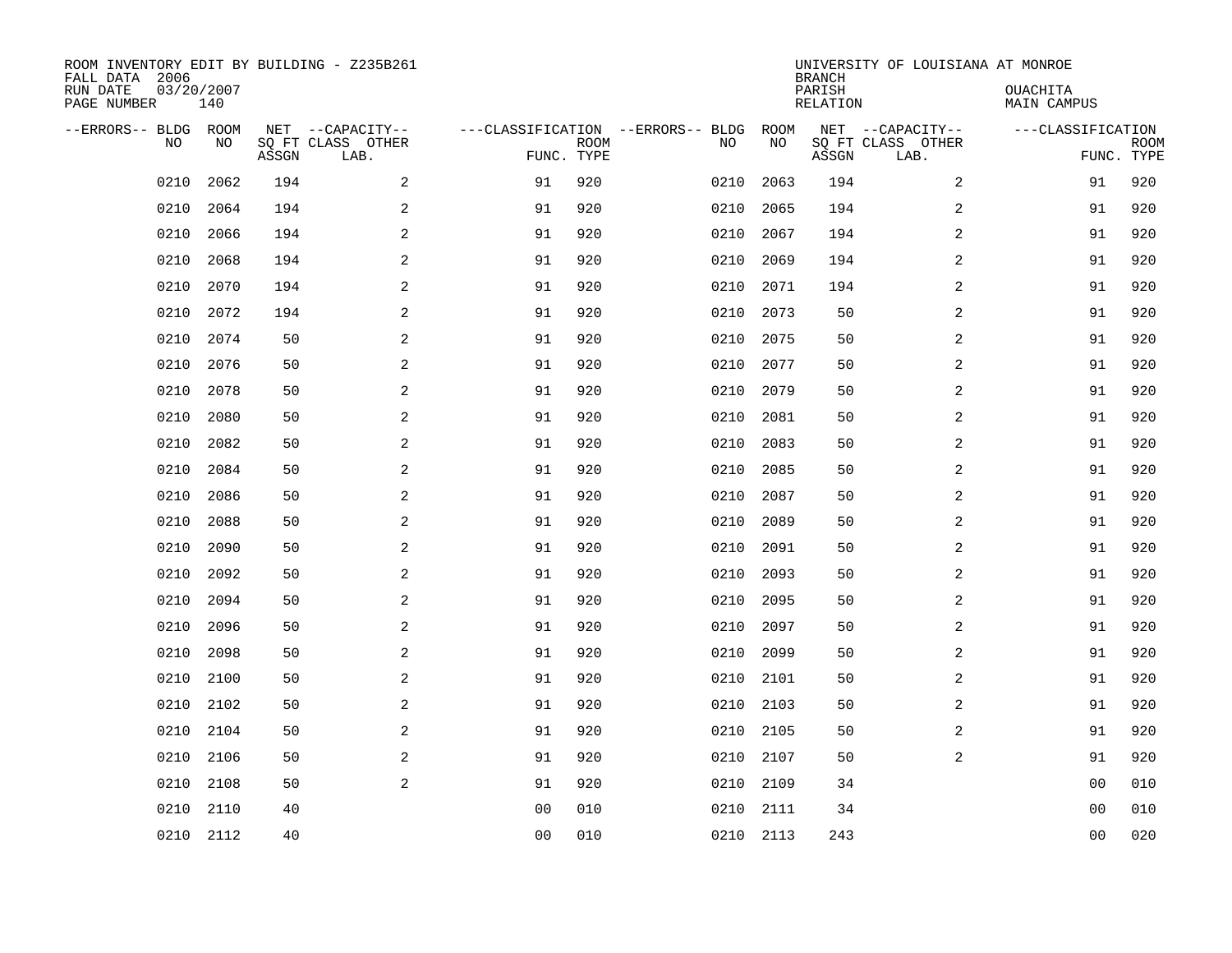| ROOM INVENTORY EDIT BY BUILDING - Z235B261<br>FALL DATA 2006 |                   |       |                           |                                   |             |      | <b>BRANCH</b> | UNIVERSITY OF LOUISIANA AT MONROE |                           |                                |             |
|--------------------------------------------------------------|-------------------|-------|---------------------------|-----------------------------------|-------------|------|---------------|-----------------------------------|---------------------------|--------------------------------|-------------|
| RUN DATE<br>PAGE NUMBER                                      | 03/20/2007<br>141 |       |                           |                                   |             |      |               | PARISH<br><b>RELATION</b>         |                           | OUACHITA<br><b>MAIN CAMPUS</b> |             |
| --ERRORS-- BLDG ROOM                                         |                   |       | NET --CAPACITY--          | ---CLASSIFICATION --ERRORS-- BLDG |             |      | ROOM          |                                   | NET --CAPACITY--          | ---CLASSIFICATION              |             |
| NO.                                                          | NO                | ASSGN | SQ FT CLASS OTHER<br>LAB. | FUNC. TYPE                        | <b>ROOM</b> | NO   | NO            | ASSGN                             | SQ FT CLASS OTHER<br>LAB. | FUNC. TYPE                     | <b>ROOM</b> |
| 0210                                                         | 2113A             | 115   |                           | 91                                | 935         | 0210 | 2114          | 210                               |                           | 00                             | 020         |
| 0210                                                         | 2115              | 243   |                           | 0 <sub>0</sub>                    | 020         | 0210 | 2115A         | 115                               |                           | 91                             | 935         |
| 0210                                                         | 2116              | 210   |                           | 0 <sub>0</sub>                    | 020         | 0210 | 2117          | 1288                              |                           | 00                             | 020         |
| 0210                                                         | 2118              | 1288  |                           | 0 <sub>0</sub>                    | 020         | 0210 | 2119          | 1288                              |                           | 0 <sub>0</sub>                 | 020         |
| 0210                                                         | 2120              | 1288  |                           | 0 <sub>0</sub>                    | 020         | 0210 | 3001          | 194                               | 2                         | 91                             | 920         |
| 0210                                                         | 3002              | 194   | 2                         | 91                                | 920         | 0210 | 3003          | 194                               | $\overline{a}$            | 91                             | 920         |
| 0210                                                         | 3004              | 194   | $\mathbf{2}$              | 91                                | 920         | 0210 | 3005          | 194                               | $\overline{a}$            | 91                             | 920         |
| 0210                                                         | 3006              | 194   | 2                         | 91                                | 920         | 0210 | 3007          | 194                               | 2                         | 91                             | 920         |
| 0210                                                         | 3008              | 194   | 2                         | 91                                | 920         | 0210 | 3009          | 194                               | 2                         | 91                             | 920         |
| 0210                                                         | 3010              | 194   | 2                         | 91                                | 920         | 0210 | 3011          | 194                               | 2                         | 91                             | 920         |
| 0210                                                         | 3012              | 194   | 2                         | 91                                | 920         | 0210 | 3013          | 194                               | 2                         | 91                             | 920         |
| 0210                                                         | 3014              | 194   | 2                         | 91                                | 920         | 0210 | 3015          | 194                               | $\overline{2}$            | 91                             | 920         |
| 0210                                                         | 3016              | 194   | 2                         | 91                                | 920         | 0210 | 3017          | 194                               | 2                         | 91                             | 920         |
| 0210                                                         | 3018              | 194   | $\overline{a}$            | 91                                | 920         | 0210 | 3019          | 194                               | 2                         | 91                             | 920         |
| 0210                                                         | 3020              | 194   | 2                         | 91                                | 920         | 0210 | 3021          | 194                               | 2                         | 91                             | 920         |
| 0210                                                         | 3022              | 194   | 2                         | 91                                | 920         | 0210 | 3023          | 194                               | 2                         | 91                             | 920         |
| 0210                                                         | 3024              | 194   | 2                         | 91                                | 920         | 0210 | 3025          | 194                               | 2                         | 91                             | 920         |
| 0210                                                         | 3026              | 194   | 2                         | 91                                | 920         | 0210 | 3027          | 194                               | $\overline{a}$            | 91                             | 920         |
| 0210                                                         | 3028              | 194   | 2                         | 91                                | 920         | 0210 | 3029          | 194                               | 2                         | 91                             | 920         |
| 0210                                                         | 3030              | 194   | $\overline{a}$            | 91                                | 920         | 0210 | 3031          | 194                               | 2                         | 91                             | 920         |
| 0210                                                         | 3032              | 194   | 2                         | 91                                | 920         | 0210 | 3033          | 194                               | 2                         | 91                             | 920         |
| 0210                                                         | 3034              | 194   | 2                         | 91                                | 920         | 0210 | 3035          | 194                               | 2                         | 91                             | 920         |
| 0210                                                         | 3036              | 194   | 2                         | 91                                | 920         | 0210 | 3037          | 194                               | 2                         | 91                             | 920         |
| 0210                                                         | 3038              | 194   | 2                         | 91                                | 920         | 0210 | 3039          | 194                               | 2                         | 91                             | 920         |
| 0210                                                         | 3040              | 194   | 2                         | 91                                | 920         | 0210 | 3041          | 194                               | 2                         | 91                             | 920         |
|                                                              | 0210 3042         | 194   | $\overline{c}$            | 91                                | 920         |      | 0210 3043     | 194                               | $\overline{c}$            | 91                             | 920         |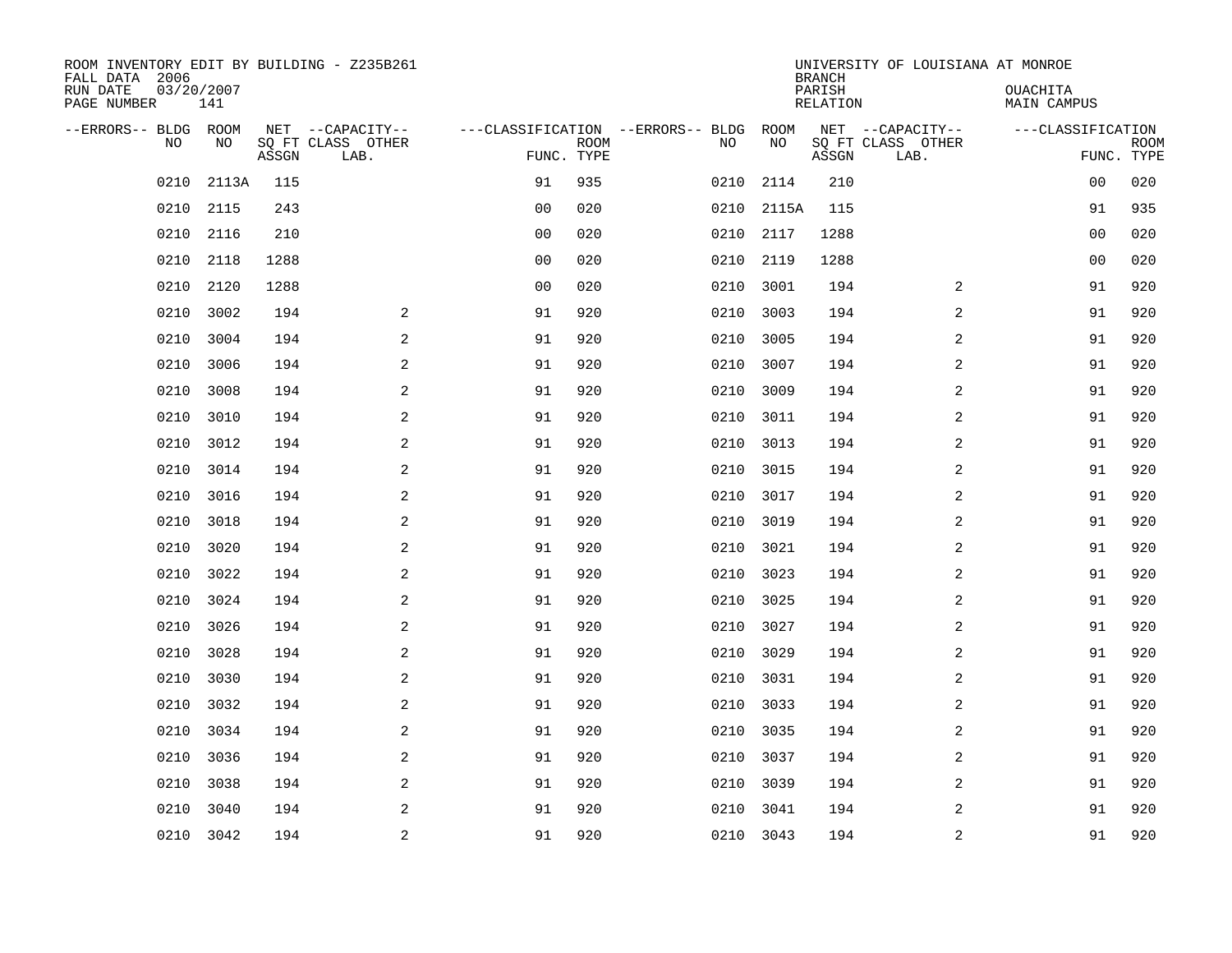| ROOM INVENTORY EDIT BY BUILDING - Z235B261<br>FALL DATA 2006<br>RUN DATE<br>PAGE NUMBER | 03/20/2007<br>142 |       |                                               |            |             |                                         |            | <b>BRANCH</b><br>PARISH<br><b>RELATION</b> | UNIVERSITY OF LOUISIANA AT MONROE             | OUACHITA<br><b>MAIN CAMPUS</b>  |             |
|-----------------------------------------------------------------------------------------|-------------------|-------|-----------------------------------------------|------------|-------------|-----------------------------------------|------------|--------------------------------------------|-----------------------------------------------|---------------------------------|-------------|
|                                                                                         |                   |       |                                               |            |             |                                         |            |                                            |                                               |                                 |             |
| --ERRORS-- BLDG ROOM<br>NO                                                              | NO                | ASSGN | NET --CAPACITY--<br>SQ FT CLASS OTHER<br>LAB. | FUNC. TYPE | <b>ROOM</b> | ---CLASSIFICATION --ERRORS-- BLDG<br>NO | ROOM<br>NO | ASSGN                                      | NET --CAPACITY--<br>SQ FT CLASS OTHER<br>LAB. | ---CLASSIFICATION<br>FUNC. TYPE | <b>ROOM</b> |
| 0210                                                                                    | 3044              | 194   | 2                                             | 91         | 920         | 0210                                    | 3045       | 194                                        | 2                                             | 91                              | 920         |
| 0210                                                                                    | 3046              | 194   | 2                                             | 91         | 920         | 0210                                    | 3047       | 194                                        | 2                                             | 91                              | 920         |
| 0210                                                                                    | 3048              | 194   | 2                                             | 91         | 920         | 0210                                    | 3049       | 194                                        | 2                                             | 91                              | 920         |
| 0210                                                                                    | 3050              | 194   | $\overline{a}$                                | 91         | 920         | 0210                                    | 3051       | 194                                        | $\overline{a}$                                | 91                              | 920         |
| 0210                                                                                    | 3052              | 194   | $\overline{a}$                                | 91         | 920         | 0210                                    | 3053       | 194                                        | 2                                             | 91                              | 920         |
| 0210                                                                                    | 3054              | 194   | 2                                             | 91         | 920         | 0210                                    | 3055       | 194                                        | 2                                             | 91                              | 920         |
| 0210                                                                                    | 3056              | 194   | 2                                             | 91         | 920         | 0210                                    | 3057       | 194                                        | 2                                             | 91                              | 920         |
| 0210                                                                                    | 3058              | 194   | 2                                             | 91         | 920         | 0210                                    | 3059       | 194                                        | 2                                             | 91                              | 920         |
| 0210                                                                                    | 3060              | 194   | 2                                             | 91         | 920         | 0210                                    | 3061       | 194                                        | 2                                             | 91                              | 920         |
| 0210                                                                                    | 3062              | 194   | 2                                             | 91         | 920         | 0210                                    | 3063       | 194                                        | 2                                             | 91                              | 920         |
| 0210                                                                                    | 3064              | 194   | 2                                             | 91         | 920         | 0210                                    | 3065       | 194                                        | 2                                             | 91                              | 920         |
| 0210                                                                                    | 3066              | 194   | 2                                             | 91         | 920         | 0210                                    | 3067       | 194                                        | 2                                             | 91                              | 920         |
| 0210                                                                                    | 3068              | 194   | 2                                             | 91         | 920         | 0210                                    | 3069       | 194                                        | 2                                             | 91                              | 920         |
| 0210                                                                                    | 3070              | 194   | 2                                             | 91         | 920         | 0210                                    | 3071       | 194                                        | 2                                             | 91                              | 920         |
| 0210                                                                                    | 3072              | 194   | 2                                             | 91         | 920         | 0210                                    | 3073       | 50                                         | $\overline{a}$                                | 91                              | 920         |
| 0210                                                                                    | 3074              | 50    | $\mathbf{2}$                                  | 91         | 920         | 0210                                    | 3075       | 50                                         | $\overline{a}$                                | 91                              | 920         |
| 0210                                                                                    | 3076              | 50    | 2                                             | 91         | 920         | 0210                                    | 3077       | 50                                         | 2                                             | 91                              | 920         |
| 0210                                                                                    | 3078              | 50    | 2                                             | 91         | 920         | 0210                                    | 3079       | 50                                         | 2                                             | 91                              | 920         |
| 0210                                                                                    | 3080              | 50    | 2                                             | 91         | 920         | 0210                                    | 3081       | 50                                         | 2                                             | 91                              | 920         |
| 0210                                                                                    | 3082              | 50    | 2                                             | 91         | 920         | 0210                                    | 3083       | 50                                         | 2                                             | 91                              | 920         |
| 0210                                                                                    | 3084              | 50    | 2                                             | 91         | 920         | 0210                                    | 3085       | 50                                         | 2                                             | 91                              | 920         |
| 0210                                                                                    | 3086              | 50    | 2                                             | 91         | 920         | 0210                                    | 3087       | 50                                         | 2                                             | 91                              | 920         |
| 0210                                                                                    | 3088              | 50    | 2                                             | 91         | 920         | 0210                                    | 3089       | 50                                         | 2                                             | 91                              | 920         |
| 0210                                                                                    | 3090              | 50    | $\mathbf{2}$                                  | 91         | 920         | 0210                                    | 3091       | 50                                         | 2                                             | 91                              | 920         |
| 0210                                                                                    | 3092              | 50    | $\mathbf{2}$                                  | 91         | 920         | 0210                                    | 3093       | 50                                         | 2                                             | 91                              | 920         |
| 0210                                                                                    | 3094              | 50    | 2                                             | 91         | 920         |                                         | 0210 3095  | 50                                         | 2                                             | 91                              | 920         |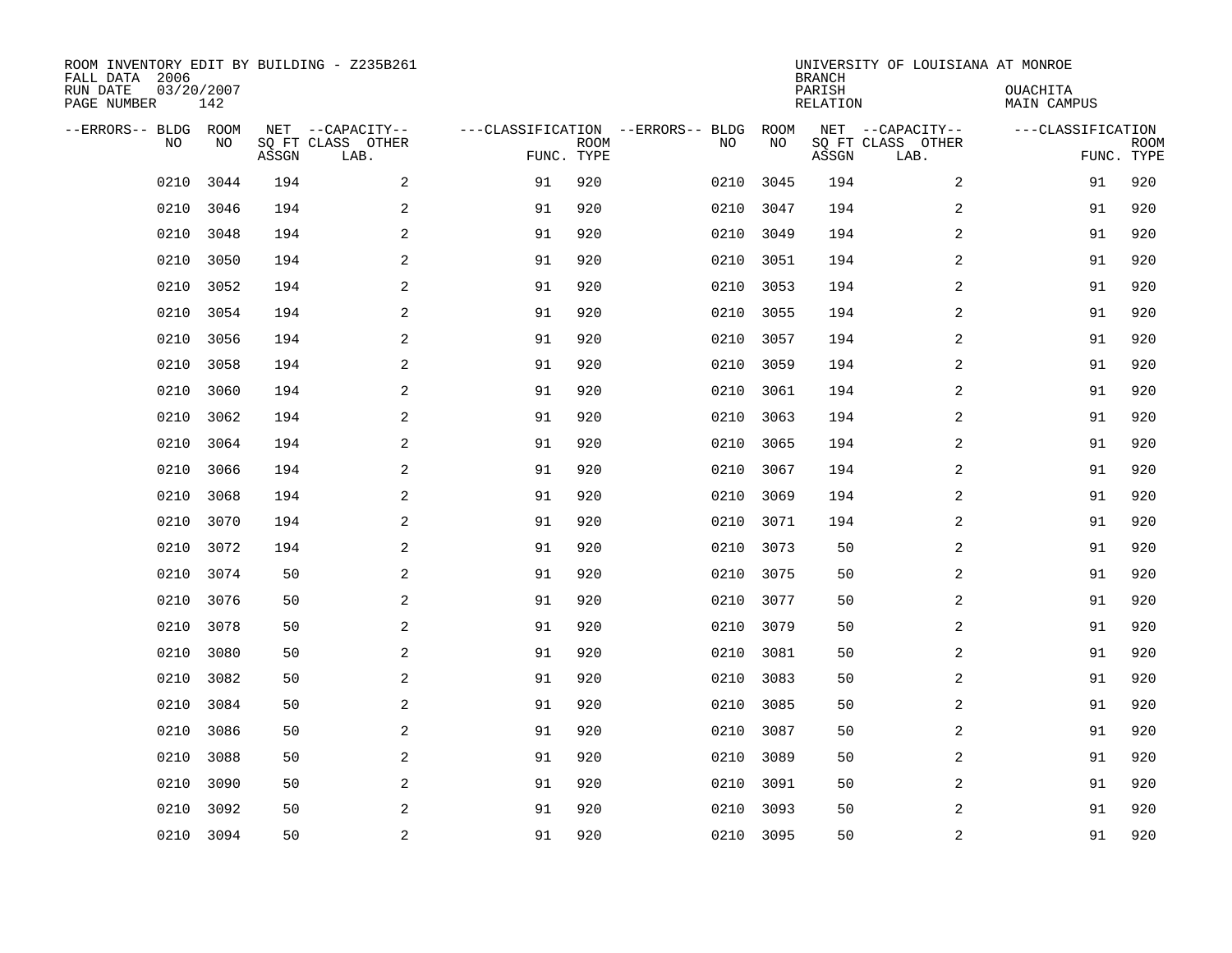| ROOM INVENTORY EDIT BY BUILDING - Z235B261<br>FALL DATA 2006<br>RUN DATE | 03/20/2007 |                |                                       |                |             |                                          |                                                  | <b>BRANCH</b><br>PARISH | UNIVERSITY OF LOUISIANA AT MONROE                                      |                                |             |
|--------------------------------------------------------------------------|------------|----------------|---------------------------------------|----------------|-------------|------------------------------------------|--------------------------------------------------|-------------------------|------------------------------------------------------------------------|--------------------------------|-------------|
| PAGE NUMBER                                                              | 143        |                |                                       |                |             |                                          |                                                  | RELATION                |                                                                        | OUACHITA<br><b>MAIN CAMPUS</b> |             |
| --ERRORS-- BLDG ROOM<br>NO                                               | NO.        |                | NET --CAPACITY--<br>SO FT CLASS OTHER |                | <b>ROOM</b> | ---CLASSIFICATION --ERRORS-- BLDG<br>NO. | ROOM<br>NO                                       |                         | NET --CAPACITY--<br>SQ FT CLASS OTHER                                  | ---CLASSIFICATION              | <b>ROOM</b> |
|                                                                          |            | ASSGN          | LAB.                                  | FUNC. TYPE     |             |                                          |                                                  | ASSGN                   | LAB.                                                                   |                                | FUNC. TYPE  |
| 0210                                                                     | 3096       | 50             | 2                                     | 91             | 920         | 0210                                     | 3097                                             | 50                      | 2                                                                      | 91                             | 920         |
| 0210                                                                     | 3098       | 50             | 2                                     | 91             | 920         | 0210                                     | 3099                                             | 50                      | 2                                                                      | 91                             | 920         |
| 0210                                                                     | 3100       | 50             | 2                                     | 91             | 920         | 0210 3101                                |                                                  | 50                      | 2                                                                      | 91                             | 920         |
| 0210                                                                     | 3102       | 50             | 2                                     | 91             | 920         | 0210                                     | 3103                                             | 50                      | 2                                                                      | 91                             | 920         |
| 0210                                                                     | 3104       | 50             | 2                                     | 91             | 920         | 0210 3105                                |                                                  | 50                      | 2                                                                      | 91                             | 920         |
| 0210                                                                     | 3106       | 50             | $\mathbf{2}$                          | 91             | 920         | 0210 3107                                |                                                  | 50                      | $\overline{a}$                                                         | 91                             | 920         |
| 0210                                                                     | 3108       | 50             | 2                                     | 91             | 920         | 0210 3109                                |                                                  | 34                      |                                                                        | 0 <sub>0</sub>                 | 010         |
| 0210                                                                     | 3110       | 40             |                                       | 0 <sub>0</sub> | 010         | 0210 3111                                |                                                  | 34                      |                                                                        | 0 <sub>0</sub>                 | 010         |
|                                                                          | 0210 3112  | 40             |                                       | 0 <sub>0</sub> | 010         | 0210 3113                                |                                                  | 243                     |                                                                        | 00                             | 020         |
| 0210                                                                     | 3113A      | 115            |                                       | 91             | 935         | 0210 3114                                |                                                  | 210                     |                                                                        | 0 <sub>0</sub>                 | 020         |
|                                                                          | 0210 3115  | 243            |                                       | 0 <sub>0</sub> | 020         |                                          | 0210 3115A                                       | 115                     |                                                                        | 91                             | 935         |
| 0210                                                                     | 3116       | 210            |                                       | 0 <sub>0</sub> | 020         | 0210 3117                                |                                                  | 1288                    |                                                                        | 0 <sub>0</sub>                 | 020         |
| 0210                                                                     | 3118       | 1288           |                                       | 0 <sup>0</sup> | 020         | 0210 3119                                |                                                  | 1288                    |                                                                        | 0 <sub>0</sub>                 | 020         |
|                                                                          | 0210 3120  | 1288           |                                       | 0 <sub>0</sub> | 020         |                                          | TOTAL NUMBER CLASSROOMS<br>TOTAL NUMBER LABS 210 |                         | TOTAL NET ASSIGN SQ. FT. IN ROOM FILE<br>TOTAL NUMBER SPECIAL LABS 220 | 51,369                         |             |
| 0228                                                                     | 0100       | 350            | 9                                     | 11             | 550         |                                          | 0228 0100A                                       | 10                      |                                                                        | 48                             | 555         |
| 0228                                                                     | 0101       | 72             | 3                                     | 48             | 555         | 0228                                     | 0102                                             | 162                     |                                                                        | 48                             | 555         |
| 0228                                                                     | 0103       | 54             |                                       | 0 <sub>0</sub> | 020         | 0228                                     | 0104                                             | 54                      |                                                                        | 00                             | 030         |
| 0228                                                                     | 0105       | 78             | 2                                     | 48             | 555         | 0228                                     | 0106                                             | 235                     | 6                                                                      | 11                             | 550         |
| 0228                                                                     | 0106A      | 9              |                                       | 48             | 555         | 0228                                     | 0107                                             | 51                      |                                                                        | 0 <sub>0</sub>                 | 020         |
| 0228                                                                     | 0107A      | 8              |                                       | 0 <sub>0</sub> | 030         | 0228                                     | 0108                                             | 40                      | $\mathbf{1}$                                                           | 48                             | 555         |
| 0228                                                                     | 0108A      | $\overline{7}$ |                                       | 48             | 555         | 0228                                     | 0109                                             | 126                     | $\mathbf{1}$                                                           | 91                             | 310         |
| 0228                                                                     | 0109A      | 14             |                                       | 46             | 315         |                                          | 0228 0109B                                       | 7                       |                                                                        | 46                             | 315         |
| 0228                                                                     | 0110       | 248            | 6                                     | 11             | 550         |                                          |                                                  |                         | TOTAL NET ASSIGN SQ. FT. IN ROOM FILE                                  | 1,358                          |             |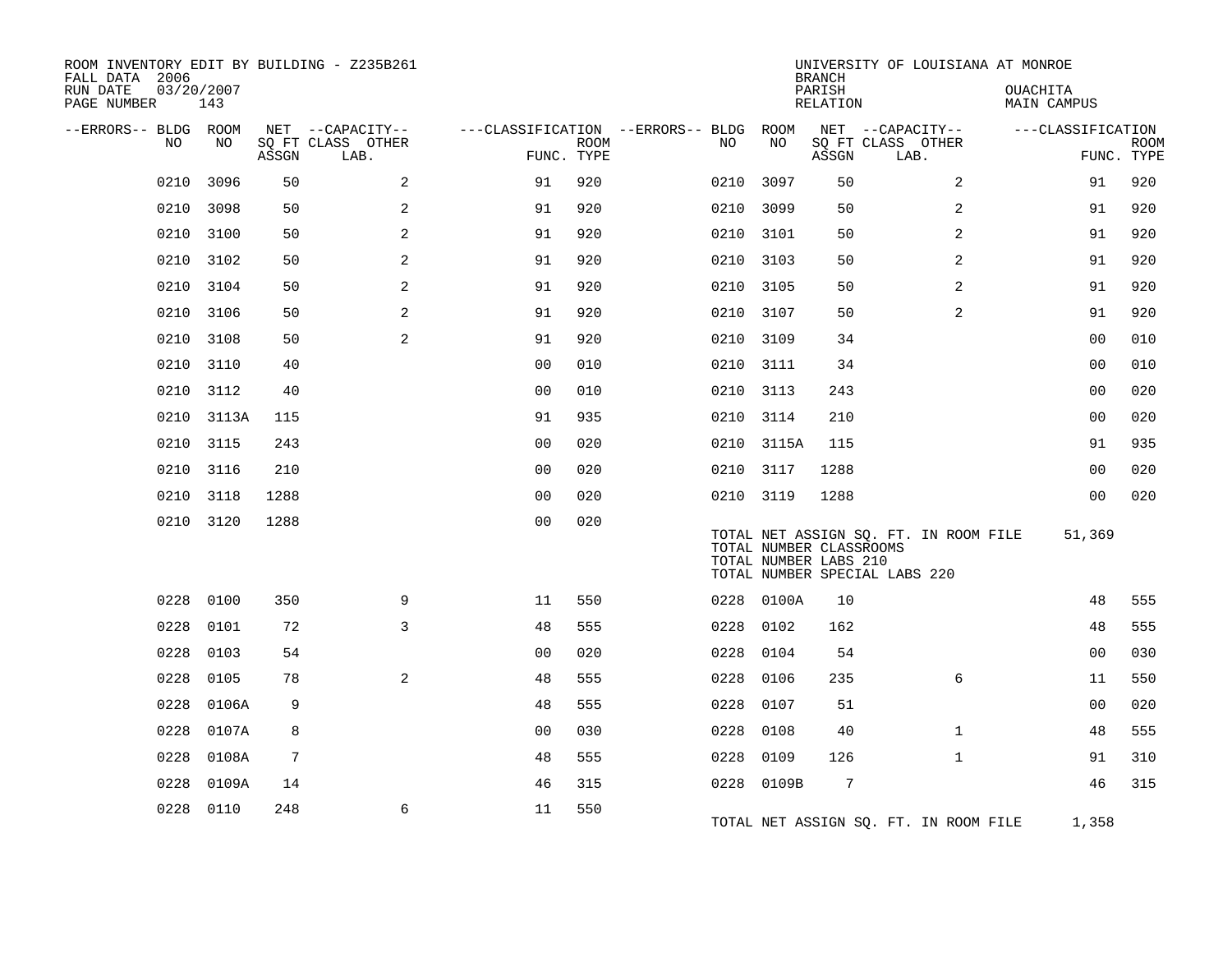| ROOM INVENTORY EDIT BY BUILDING - Z235B261<br>FALL DATA 2006 |                   |       |                                       |                                                         |      |      |                                                               | <b>BRANCH</b>      | UNIVERSITY OF LOUISIANA AT MONROE                                      |                                       |             |
|--------------------------------------------------------------|-------------------|-------|---------------------------------------|---------------------------------------------------------|------|------|---------------------------------------------------------------|--------------------|------------------------------------------------------------------------|---------------------------------------|-------------|
| RUN DATE<br>PAGE NUMBER                                      | 03/20/2007<br>144 |       |                                       |                                                         |      |      |                                                               | PARISH<br>RELATION |                                                                        | <b>OUACHITA</b><br><b>MAIN CAMPUS</b> |             |
| --ERRORS-- BLDG ROOM<br>NO                                   | NO.               |       | NET --CAPACITY--<br>SQ FT CLASS OTHER | ---CLASSIFICATION --ERRORS-- BLDG ROOM NET --CAPACITY-- | ROOM | NO . | NO                                                            |                    | SQ FT CLASS OTHER                                                      | ---CLASSIFICATION                     | <b>ROOM</b> |
|                                                              |                   | ASSGN | LAB.                                  | FUNC. TYPE                                              |      |      | TOTAL NUMBER CLASSROOMS<br>TOTAL NUMBER LABS 210              | ASSGN              | LAB.<br>TOTAL NUMBER SPECIAL LABS 220                                  |                                       | FUNC. TYPE  |
|                                                              | 0301 0101         | 691   |                                       | 0 <sub>0</sub>                                          | 020  |      | 0301 0102                                                     | 186                | $\overline{4}$                                                         | 00                                    | 030         |
|                                                              | 0301 0102A        | 54    |                                       | 0 <sub>0</sub>                                          | 020  |      | 0301 0103                                                     | 186                | 5                                                                      | 0 <sub>0</sub>                        | 030         |
|                                                              | 0301 0103A        | 53    |                                       | 0 <sub>0</sub>                                          | 020  |      | 0301 0104                                                     | 6872               | 518                                                                    | 91                                    | 630         |
|                                                              | 0301 0105A        | 522   | 3                                     | 91                                                      | 635  |      | 0301 0105B                                                    | 522                | 4                                                                      | 91                                    | 635         |
|                                                              | 0301 0107         | 417   | 2                                     | 91                                                      | 635  |      | 0301 0108                                                     | 2187               | 10                                                                     | 91                                    | 635         |
|                                                              | 0301 0109         | 14    |                                       | 91                                                      | 635  |      | 0301 0110                                                     | 980                |                                                                        | 91                                    | 635         |
|                                                              | 0301 0110A        | 919   |                                       | 64                                                      | 710  |      | 0301 0110B                                                    | 195                | $\mathbf{1}$                                                           | 64                                    | 310         |
|                                                              | 0301 0110C        | 33    |                                       | 64                                                      | 315  |      | 0301 0110D                                                    | 20                 | $\mathbf{1}$                                                           | 64                                    | 315         |
|                                                              | 0301 0110E        | 122   |                                       | 0 <sub>0</sub>                                          | 030  |      | 0301 0111                                                     | 93                 | 3                                                                      | 91                                    | 310         |
|                                                              | 0301 0112         | 115   | $\mathbf 1$                           | 91                                                      | 325  |      | 0301 0113                                                     | 135                | $\mathbf{1}$                                                           | 91                                    | 310         |
|                                                              | 0301 0114         | 68    | $\mathbf{1}$                          | 0 <sub>0</sub>                                          | 030  |      | 0301 0115                                                     | 68                 | 2                                                                      | 0 <sub>0</sub>                        | 030         |
|                                                              | 0301 0119         | 219   |                                       | 91                                                      | 635  |      | 0301 0120                                                     | 95                 |                                                                        | 91                                    | 635         |
|                                                              | 0301 0122         | 148   |                                       | 91                                                      | 635  |      | 0301 0123                                                     | 100                |                                                                        | 91                                    | 635         |
|                                                              | 0301 0124         | 100   |                                       | 91                                                      | 635  |      | 0301 0125                                                     | 136                |                                                                        | 91                                    | 635         |
|                                                              | 0301 0126         | 83    |                                       | 91                                                      | 635  |      | 0301 0127                                                     | 80                 |                                                                        | 91                                    | 635         |
|                                                              | 0301 0128         | 113   |                                       | 0 <sub>0</sub>                                          | 020  |      | 0301 0129<br>TOTAL NUMBER CLASSROOMS<br>TOTAL NUMBER LABS 210 | 519                | TOTAL NET ASSIGN SQ. FT. IN ROOM FILE<br>TOTAL NUMBER SPECIAL LABS 220 | 00<br>13,985                          | 030         |
|                                                              | 0302 0100         | 885   |                                       | 91                                                      | 635  |      | 0302 0101                                                     | 4155               | 180                                                                    | 91                                    | 630         |
|                                                              | 0302 0102         | 4155  | 180                                   | 91                                                      | 630  |      | 0302 0103                                                     | 59                 | $\overline{a}$                                                         | 0 <sub>0</sub>                        | 030         |
|                                                              | 0302 0104         | 144   |                                       | 0 <sub>0</sub>                                          | 030  |      | 0302 0105                                                     | 163                | $7\phantom{.}$                                                         | 0 <sub>0</sub>                        | 030         |
| 0302                                                         | 0106              | 9     |                                       | 42                                                      | 625  |      | 0302 0107                                                     | 891                |                                                                        | 42                                    | 620         |
| 0302                                                         | 0108              | 377   | 3                                     | 91                                                      | 635  |      | 0302 0109                                                     | 543                | 5                                                                      | 91                                    | 635         |
|                                                              | 0302 0110         | 393   | 2                                     | 91                                                      | 635  |      | 0302 0111                                                     | 543                | 5                                                                      | 91                                    | 635         |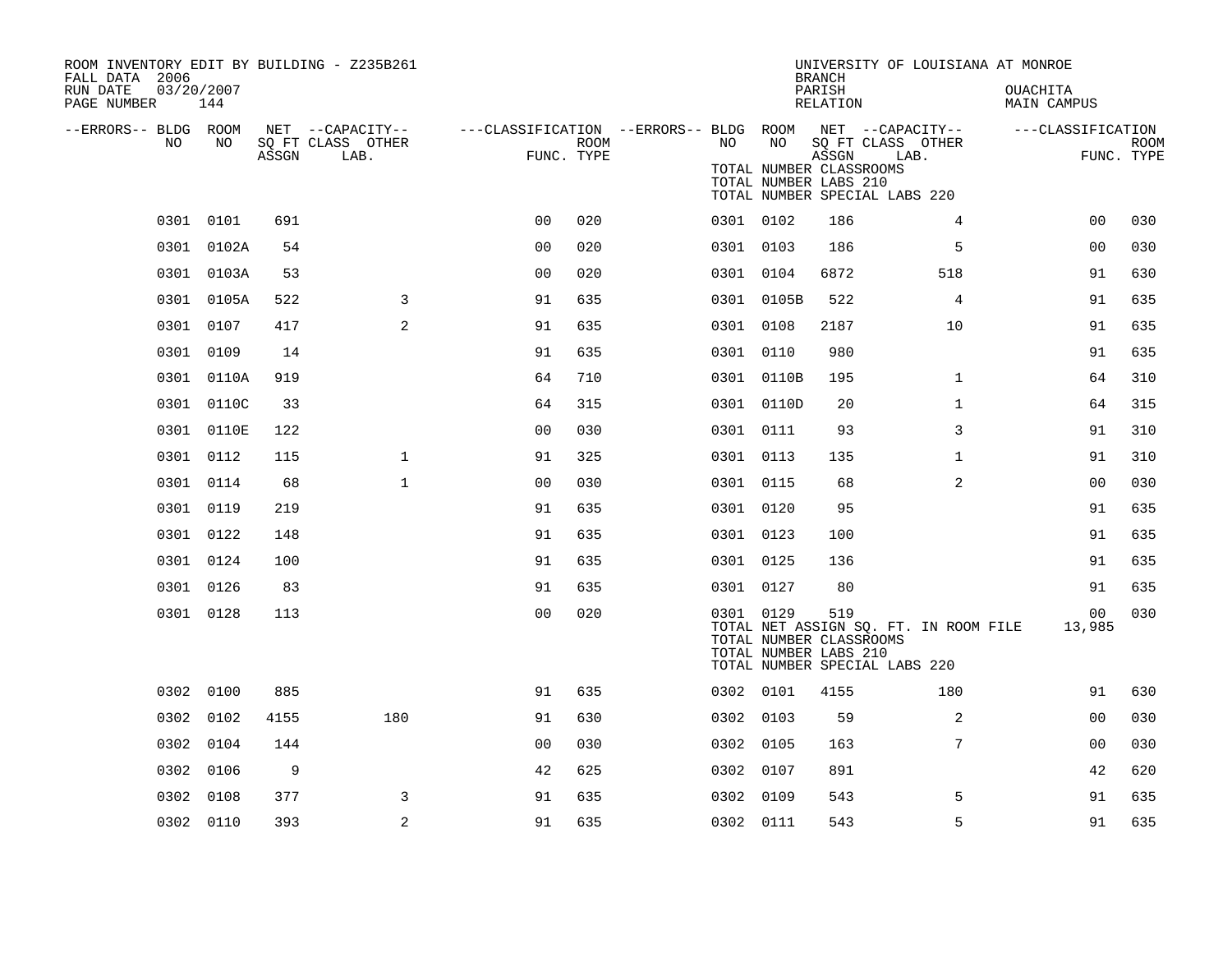| ROOM INVENTORY EDIT BY BUILDING - Z235B261<br>FALL DATA 2006 |                   |       |                                       |                                        |             |      |            | <b>BRANCH</b>                                    |                               |                                       | UNIVERSITY OF LOUISIANA AT MONROE |                |             |
|--------------------------------------------------------------|-------------------|-------|---------------------------------------|----------------------------------------|-------------|------|------------|--------------------------------------------------|-------------------------------|---------------------------------------|-----------------------------------|----------------|-------------|
| RUN DATE<br>PAGE NUMBER                                      | 03/20/2007<br>145 |       |                                       |                                        |             |      |            | PARISH<br>RELATION                               |                               |                                       | <b>OUACHITA</b><br>MAIN CAMPUS    |                |             |
| --ERRORS-- BLDG ROOM<br>NO.                                  | NO                |       | NET --CAPACITY--<br>SQ FT CLASS OTHER | ---CLASSIFICATION --ERRORS-- BLDG ROOM |             | NO   | NO         |                                                  | NET --CAPACITY--              |                                       | ---CLASSIFICATION                 |                |             |
|                                                              |                   | ASSGN | LAB.                                  | FUNC. TYPE                             | <b>ROOM</b> |      |            | ASSGN                                            | SQ FT CLASS OTHER<br>LAB.     |                                       |                                   | FUNC. TYPE     | <b>ROOM</b> |
| 0302                                                         | 0112              | 377   | 3                                     | 91                                     | 635         |      | 0302 0113  | 91                                               |                               | $\overline{2}$                        |                                   | 91             | 635         |
| 0302                                                         | 0114              | 79    | 2                                     | 91                                     | 635         |      | 0302 0115  | 68                                               |                               | 2                                     |                                   | 91             | 635         |
| 0302                                                         | 0116              | 79    | 2                                     | 91                                     | 635         |      | 0302 0117  | 415                                              |                               |                                       |                                   | 0 <sub>0</sub> | 030         |
| 0302                                                         | 0118              | 173   |                                       | 0 <sub>0</sub>                         | 030         |      | 0302 0119  | 242                                              |                               |                                       |                                   | 00             | 020         |
| 0302                                                         | 0120              | 82    | $\mathbf{1}$                          | 91                                     | 310         |      | 0302 0121  | 64                                               |                               | 3                                     |                                   | 91             | 310         |
| 0302                                                         | 0122              | 64    | $\mathbf{1}$                          | 91                                     | 310         |      | 0302 0123  | 72                                               |                               |                                       |                                   | 0 <sub>0</sub> | 020         |
| 0302                                                         | 0124              | 40    |                                       | 0 <sub>0</sub>                         | 020         |      | 0302 0125  | 59                                               |                               |                                       |                                   | 0 <sub>0</sub> | 020         |
| 0302                                                         | 0126              | 126   |                                       | 91                                     | 635         |      | 0302 0127  | 1180                                             |                               |                                       |                                   | 91             | 635         |
| 0302                                                         | 0128              | 1962  | 6                                     | 91                                     | 635         |      | 0302 0129  | 223                                              |                               |                                       |                                   | 91             | 635         |
| 0302                                                         | 0130              | 162   |                                       | 91                                     | 635         |      | 0302 0131  | 120                                              |                               | $\mathbf{1}$                          |                                   | 91             | 635         |
|                                                              | 0302 0132         | 64    | 2                                     | 91                                     | 635         |      | 0302 0133  | 18                                               |                               |                                       |                                   | 0 <sub>0</sub> | 010         |
|                                                              | 0302 F0001        | 51    |                                       | 91                                     | 635         |      | 0302 F0002 | 90                                               |                               |                                       |                                   | 91             | 635         |
|                                                              | 0302 F0003        | 93    |                                       | 91                                     | 635         |      | 0302 F0004 | 170                                              |                               |                                       |                                   | 91             | 635         |
|                                                              | 0302 F0005        | 90    |                                       | 91                                     | 635         |      |            | TOTAL NUMBER CLASSROOMS<br>TOTAL NUMBER LABS 210 | TOTAL NUMBER SPECIAL LABS 220 | TOTAL NET ASSIGN SQ. FT. IN ROOM FILE |                                   | 17,186         |             |
|                                                              | 0303 0101         | 280   |                                       | 0 <sub>0</sub>                         | 020         |      | 0303 0102  | 538                                              |                               | 6                                     |                                   | 54             | 314         |
| 0303                                                         | 0102A             | 139   | $\mathbf{1}$                          | 55                                     | 325         | 0303 | 0102B      | 139                                              |                               | $\mathbf{1}$                          |                                   | 51             | 325         |
| 0303                                                         | 0102C             | 163   |                                       | 54                                     | 315         | 0303 | 0103       | 88                                               |                               | $\mathbf{1}$                          |                                   | 62             | 314         |
| 0303                                                         | 0104              | 88    | $\mathbf{1}$                          | 62                                     | 314         | 0303 | 0105       | 600                                              | 31                            |                                       |                                   | 11             | 110         |
| 0303                                                         | 0106              | 490   | 22                                    | 11                                     | 110         | 0303 | 0107       | 490                                              | 27                            |                                       |                                   | 11             | 110         |
| 0303                                                         | 0108              | 717   |                                       | 00                                     | 020         | 0303 | 0109       | 500                                              |                               |                                       |                                   | 0 <sub>0</sub> | 010         |
| 0303                                                         | 0110              | 116   | $\mathbf 1$                           | 62                                     | 313         |      | 0303 0110A | 116                                              |                               | $\mathbf{1}$                          |                                   | 61             | 325         |
| 0303                                                         | 0111              | 116   | $\mathbf{1}$                          | 61                                     | 313         | 0303 | 0111A      | 116                                              |                               | $\mathbf{1}$                          |                                   | 61             | 314         |
| 0303                                                         | 0112              | 116   | 2                                     | 61                                     | 313         | 0303 | 0112A      | 116                                              |                               | $\mathbf{1}$                          |                                   | 61             | 325         |
|                                                              | 0303 0113         | 350   | 13                                    | 61                                     | 350         |      | 0303 0114  | 152                                              |                               | $\mathbf{1}$                          |                                   | 61             | 313         |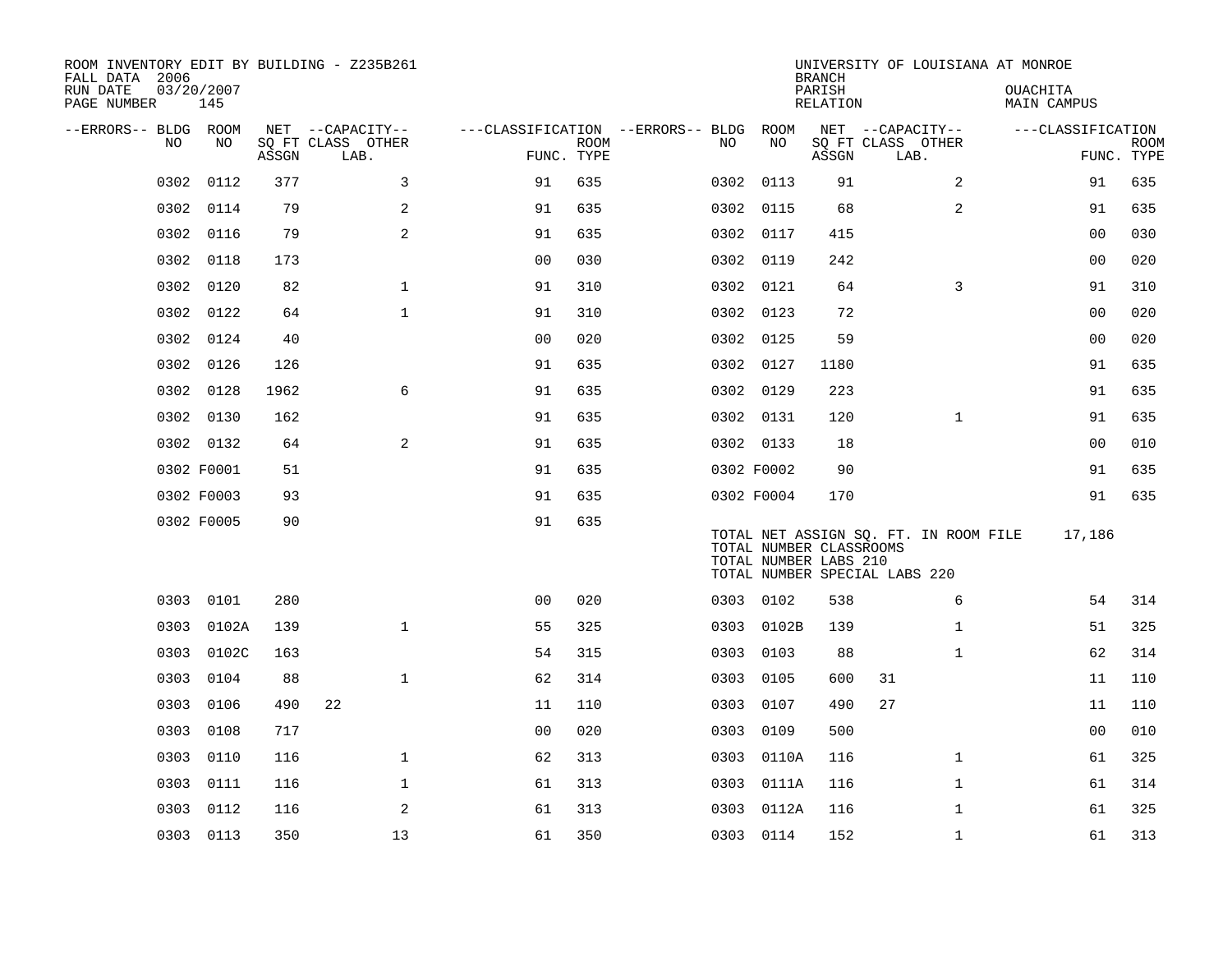| ROOM INVENTORY EDIT BY BUILDING - Z235B261<br>FALL DATA 2006<br>RUN DATE<br>PAGE NUMBER | 03/20/2007<br>146 |       |                                               |                |                           |                                   |      |            | <b>BRANCH</b><br>PARISH<br>RELATION | UNIVERSITY OF LOUISIANA AT MONROE             | <b>OUACHITA</b><br>MAIN CAMPUS  |             |
|-----------------------------------------------------------------------------------------|-------------------|-------|-----------------------------------------------|----------------|---------------------------|-----------------------------------|------|------------|-------------------------------------|-----------------------------------------------|---------------------------------|-------------|
| --ERRORS-- BLDG<br>NO                                                                   | ROOM<br>NO        | ASSGN | NET --CAPACITY--<br>SQ FT CLASS OTHER<br>LAB. |                | <b>ROOM</b><br>FUNC. TYPE | ---CLASSIFICATION --ERRORS-- BLDG | NO   | ROOM<br>NO | ASSGN                               | NET --CAPACITY--<br>SQ FT CLASS OTHER<br>LAB. | ---CLASSIFICATION<br>FUNC. TYPE | <b>ROOM</b> |
| 0303                                                                                    | 0114A             | 210   | $\mathbf{1}$                                  | 61             | 325                       |                                   | 0303 | 0115       | 112                                 | $\mathbf{1}$                                  | 61                              | 314         |
| 0303                                                                                    | 0115A             | 130   | 1                                             | 61             | 325                       |                                   | 0303 | 0116       | 210                                 |                                               | 46                              | 315         |
| 0303                                                                                    | 0117              | 90    | $\mathbf{2}$                                  | 46             | 310                       |                                   | 0303 | 0118       | 137                                 |                                               | 00                              | 030         |
| 0303                                                                                    | 0119              | 73    |                                               | 00             | 020                       |                                   | 0303 | 0119A      | 56                                  |                                               | 0 <sub>0</sub>                  | 020         |
| 0303                                                                                    | 0120              | 185   | 6                                             | 46             | 315                       |                                   | 0303 | 0121       | 80                                  | $\mathbf{1}$                                  | 46                              | 315         |
| 0303                                                                                    | 0122              | 80    | $\mathbf 1$                                   | 46             | 315                       |                                   | 0303 | 0123       | 140                                 |                                               | 0 <sub>0</sub>                  | 020         |
| 0303                                                                                    | 0124              | 105   | $\mathbf 1$                                   | 63             | 314                       |                                   | 0303 | 0125       | 98                                  | 2                                             | 46                              | 310         |
| 0303                                                                                    | 0126              | 108   | 2                                             | 46             | 310                       |                                   | 0303 | 0127       | 108                                 | 2                                             | 46                              | 310         |
| 0303                                                                                    | 0128              | 139   | $\mathbf 1$                                   | 61             | 325                       |                                   | 0303 | 0129       | 159                                 |                                               | 64                              | 710         |
| 0303                                                                                    | 0130              | 105   | 2                                             | 64             | 314                       |                                   | 0303 | 0131       | 108                                 | $\mathbf{1}$                                  | 64                              | 314         |
| 0303                                                                                    | 0132              | 101   | $\mathbf 1$                                   | 51             | 314                       |                                   | 0303 | 0133       | 610                                 |                                               | 00                              | 020         |
| 0303                                                                                    | 0133A             | 15    |                                               | 0 <sub>0</sub> | 030                       |                                   | 0303 | 0134       | 95                                  | 2                                             | 46                              | 310         |
| 0303                                                                                    | 0135              | 125   | 3                                             | 46             | 325                       |                                   | 0303 | 0136       | 80                                  | 2                                             | 46                              | 310         |
| 0303                                                                                    | 0137              | 80    | 2                                             | 46             | 310                       |                                   | 0303 | 0138       | 80                                  | $\mathbf{1}$                                  | 46                              | 310         |
| 0303                                                                                    | 0139              | 80    |                                               | 46             | 314                       |                                   | 0303 | 0140       | 80                                  | $\mathbf{1}$                                  | 46                              | 310         |
| 0303                                                                                    | 0141              | 80    | $\mathbf 1$                                   | 46             | 310                       |                                   | 0303 | 0142       | 80                                  | $\mathbf{1}$                                  | 46                              | 310         |
| 0303                                                                                    | 0143              | 80    | $\mathbf 1$                                   | 46             | 310                       |                                   | 0303 | 0144       | 80                                  | 2                                             | 46                              | 310         |
| 0303                                                                                    | 0145              | 80    | 2                                             | 46             | 310                       |                                   | 0303 | 0146       | 80                                  | 2                                             | 46                              | 310         |
| 0303                                                                                    | 0147              | 80    | 2                                             | 46             | 310                       |                                   | 0303 | 0148       | 95                                  | $\mathbf{1}$                                  | 46                              | 313         |
| 0303                                                                                    | 0149              | 54    | $\mathbf 1$                                   | 46             | 325                       |                                   | 0303 | 0150       | 772                                 | 40                                            | 11                              | 410         |
| 0303                                                                                    | 0150A             | 166   |                                               | 11             | 455                       |                                   | 0303 | 0150B      | 15                                  |                                               | 00                              | 030         |
| 0303                                                                                    | 0151              | 250   | 4                                             | 0 <sub>0</sub> | 030                       |                                   | 0303 | 0152       | 250                                 | 4                                             | 00                              | 030         |
| 0303                                                                                    | 0153              | 97    | $\mathbf{1}$                                  | 46             | 314                       |                                   | 0303 | 0153A      | 78                                  | $\mathbf{1}$                                  | 61                              | 325         |
| 0303                                                                                    | 0154              | 120   | 5                                             | 11             | 220                       |                                   | 0303 | 0155       | 527                                 | 26                                            | 11                              | 110         |
| 0303                                                                                    | 0156              | 600   | 35                                            | 11             | 110                       |                                   | 0303 | 0157       | 490                                 | 22                                            | 11                              | 110         |
|                                                                                         | 0303 0158         | 490   | 33                                            | 11             | 110                       |                                   |      | 0303 0159  | 667                                 |                                               | 0 <sub>0</sub>                  | 020         |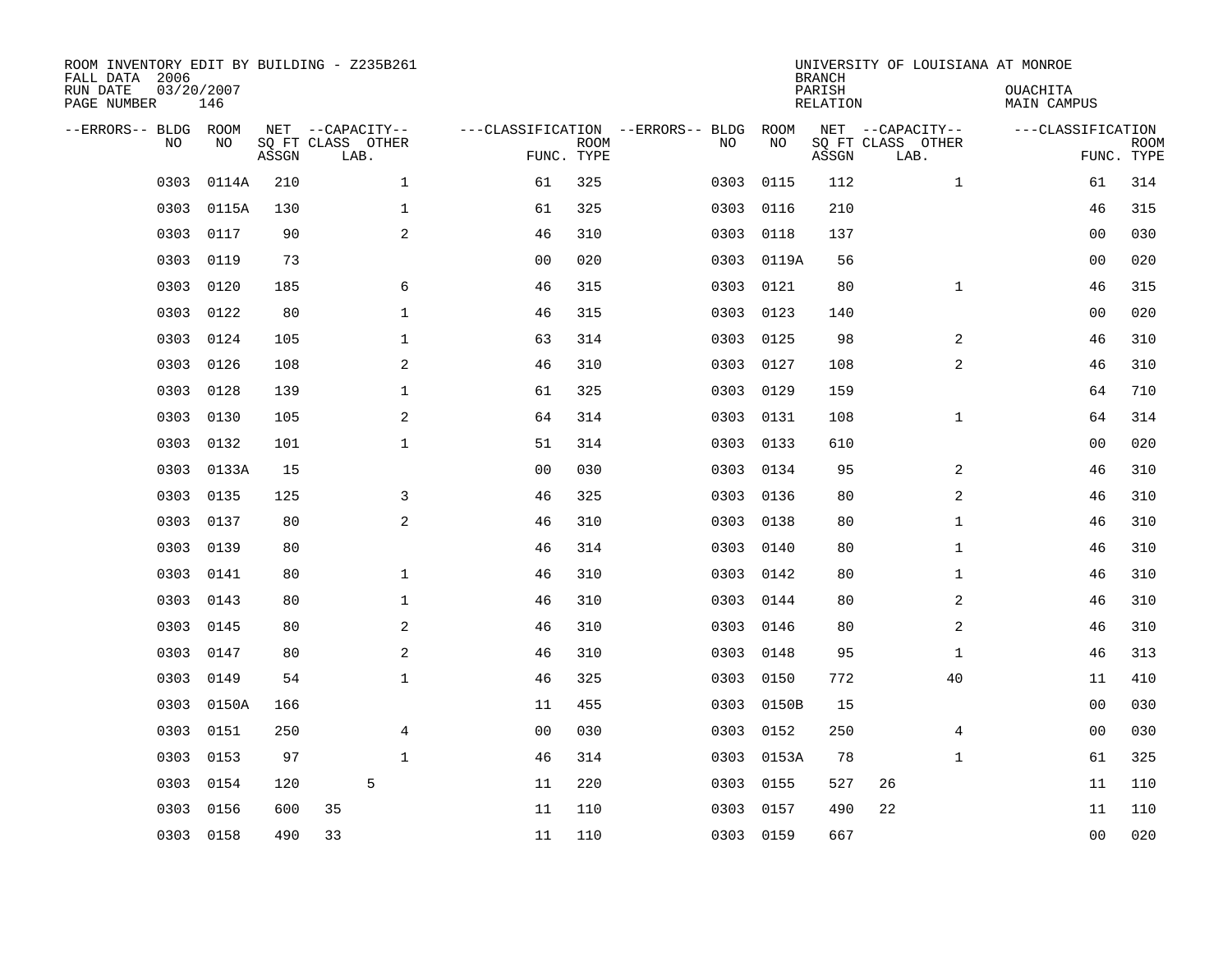| ROOM INVENTORY EDIT BY BUILDING - Z235B261<br>FALL DATA 2006 |                   |       |                           |                                        |      |           |            | UNIVERSITY OF LOUISIANA AT MONROE<br><b>BRANCH</b>                                                                         |                           |                |          |                             |                           |
|--------------------------------------------------------------|-------------------|-------|---------------------------|----------------------------------------|------|-----------|------------|----------------------------------------------------------------------------------------------------------------------------|---------------------------|----------------|----------|-----------------------------|---------------------------|
| RUN DATE<br>PAGE NUMBER                                      | 03/20/2007<br>147 |       |                           |                                        |      |           |            | PARISH<br>RELATION                                                                                                         |                           |                | OUACHITA | MAIN CAMPUS                 |                           |
| --ERRORS-- BLDG ROOM                                         |                   |       | NET --CAPACITY--          | ---CLASSIFICATION --ERRORS-- BLDG ROOM |      |           |            |                                                                                                                            | NET --CAPACITY--          |                |          | ---CLASSIFICATION           |                           |
| NO                                                           | NO                | ASSGN | SQ FT CLASS OTHER<br>LAB. | FUNC. TYPE                             | ROOM | NO.       | NO         | ASSGN                                                                                                                      | SQ FT CLASS OTHER<br>LAB. |                |          |                             | <b>ROOM</b><br>FUNC. TYPE |
|                                                              | 0303 0160         | 307   |                           | 0 <sub>0</sub>                         | 020  |           |            | TOTAL NET ASSIGN SQ. FT. IN ROOM FILE<br>TOTAL NUMBER CLASSROOMS<br>TOTAL NUMBER LABS 210<br>TOTAL NUMBER SPECIAL LABS 220 |                           |                |          | 10,730<br>7<br>$\mathbf{1}$ |                           |
|                                                              | 0405 0101         | 310   |                           | 31                                     | 685  | 0405 0102 |            | 130                                                                                                                        |                           |                |          | 65                          | 315                       |
| 0405                                                         | 0103              | 156   | $\mathbf{1}$              | 65                                     | 313  | 0405 0104 |            | 233                                                                                                                        |                           | 2              |          | 65                          | 310                       |
| 0405                                                         | 0104A             | 19    |                           | 0 <sub>0</sub>                         | 030  | 0405 0105 |            | 376                                                                                                                        |                           | 15             |          | 65                          | 350                       |
| 0405                                                         | 0106              | 2371  | 200                       | 31                                     | 680  | 0405 0107 |            | 226                                                                                                                        |                           |                |          | 31                          | 685                       |
| 0405                                                         | 0107A             | 121   |                           | 31                                     | 685  |           | 0405 0107B | 121                                                                                                                        |                           |                |          | 31                          | 685                       |
| 0405                                                         | 0108              | 261   | 14                        | 65                                     | 315  | 0405      | 0108A      | 110                                                                                                                        |                           | $\mathbf{1}$   |          | 65                          | 310                       |
| 0405                                                         | 0109              | 448   | 2                         | 65                                     | 310  | 0405 0110 |            | 172                                                                                                                        |                           |                |          | 65                          | 315                       |
| 0405                                                         | 0110A             | 44    |                           | 65                                     | 315  | 0405      | 0111       | 15                                                                                                                         |                           |                |          | 65                          | 315                       |
|                                                              | 0405 0112         | 129   |                           | 65                                     | 315  | 0405 0113 |            | 250                                                                                                                        |                           | $\mathbf{1}$   |          | 65                          | 314                       |
| 0405                                                         | 0114              | 28    | $\mathbf{1}$              | 65                                     | 315  |           | 0405 0114A | 28                                                                                                                         |                           |                |          | 65                          | 315                       |
| 0405                                                         | 0115              | 232   | $\mathbf{1}$              | 65                                     | 310  | 0405 0116 |            | 31                                                                                                                         |                           | $\overline{2}$ |          | 65                          | 315                       |
|                                                              | 0405 0117         | 17    |                           | 65                                     | 315  |           | 0405 0117A | 32                                                                                                                         |                           |                |          | 65                          | 315                       |
|                                                              | 0405 0118         | 66    | 2                         | 65                                     | 315  | 0405 0119 |            | 24                                                                                                                         |                           |                |          | 65                          | 315                       |
|                                                              | 0405 0119A        | 99    | 2                         | 65                                     | 315  |           |            | TOTAL NET ASSIGN SQ. FT. IN ROOM FILE<br>TOTAL NUMBER CLASSROOMS<br>TOTAL NUMBER LABS 210<br>TOTAL NUMBER SPECIAL LABS 220 |                           |                |          | 6,030                       |                           |
| 0406                                                         | 0102              | 1210  |                           | 0 <sub>0</sub>                         | 020  | 0406 0103 |            | 260                                                                                                                        |                           | $\mathbf{1}$   |          | 52                          | 314                       |
| 0406                                                         | 0104              | 182   | $\mathbf{1}$              | 52                                     | 314  | 0406 0105 |            | 182                                                                                                                        |                           | $\mathbf{1}$   |          | 52                          | 325                       |
| 0406                                                         | 0106              | 182   | $\mathbf{1}$              | 52                                     | 314  | 0406      | 0107       | 303                                                                                                                        |                           | 12             |          | 52                          | 350                       |
| 0406                                                         | 0108              | 84    |                           | 52                                     | 315  | 0406 0109 |            | 39                                                                                                                         |                           |                |          | 00                          | 030                       |
| 0406                                                         | 0110              | 91    |                           | 0 <sub>0</sub>                         | 020  | 0406      | 0111       | 95                                                                                                                         |                           | $\mathbf{1}$   |          | 52                          | 315                       |
| 0406                                                         | 0112              | 95    | $\mathbf{1}$              | 52                                     | 315  | 0406 0113 |            | 13                                                                                                                         |                           |                |          | 00                          | 010                       |
|                                                              | 0406 0114         | 13    |                           | 52                                     | 315  | 0406 0115 |            | 144                                                                                                                        |                           | 2              |          | 52                          | 314                       |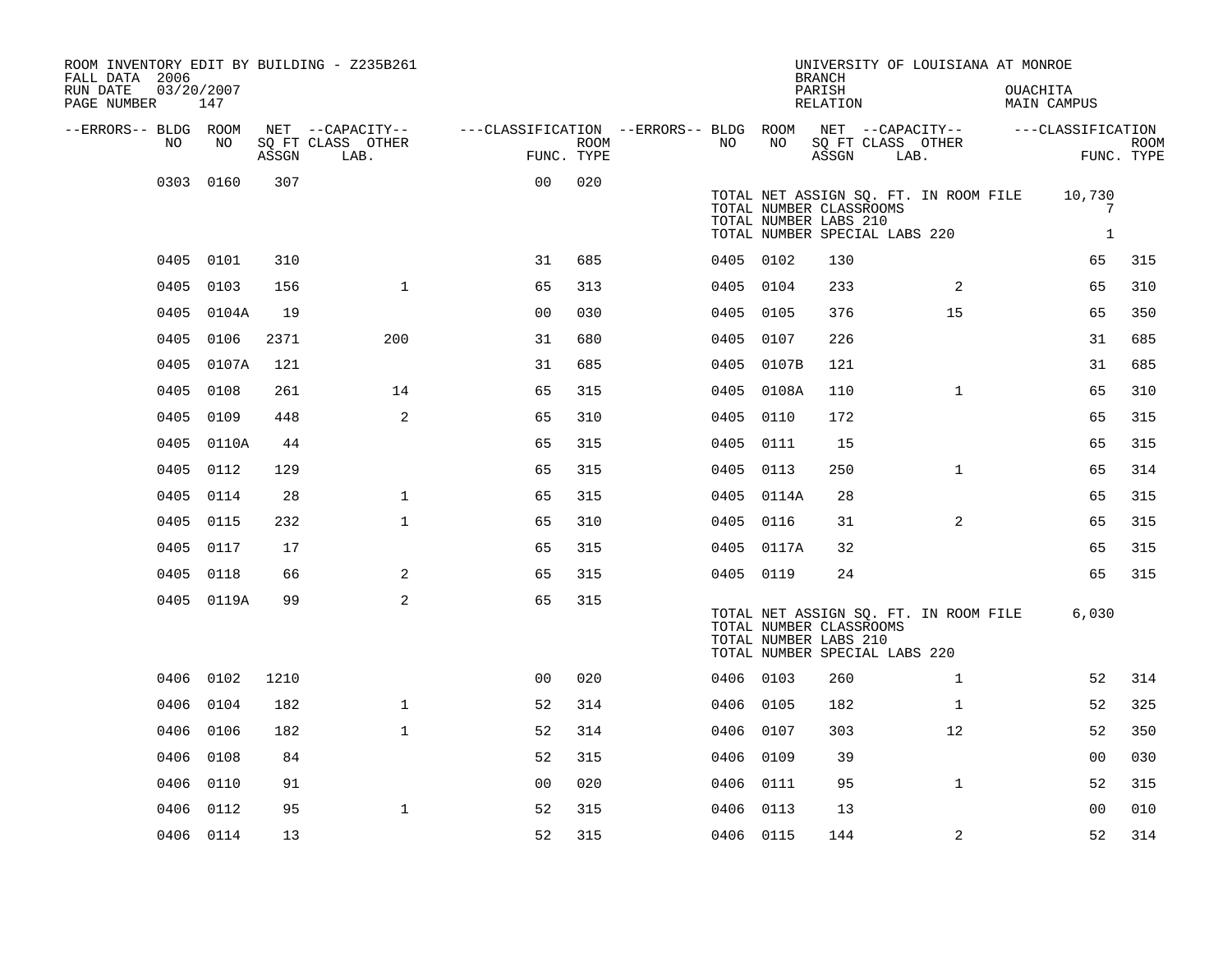| ROOM INVENTORY EDIT BY BUILDING - Z235B261<br>FALL DATA 2006 |                   |       |                           |                |             |                                        |            | <b>BRANCH</b>             | UNIVERSITY OF LOUISIANA AT MONROE |                                |                           |
|--------------------------------------------------------------|-------------------|-------|---------------------------|----------------|-------------|----------------------------------------|------------|---------------------------|-----------------------------------|--------------------------------|---------------------------|
| RUN DATE<br>PAGE NUMBER                                      | 03/20/2007<br>148 |       |                           |                |             |                                        |            | PARISH<br><b>RELATION</b> |                                   | OUACHITA<br><b>MAIN CAMPUS</b> |                           |
| --ERRORS-- BLDG ROOM                                         |                   |       | NET --CAPACITY--          |                |             | ---CLASSIFICATION --ERRORS-- BLDG ROOM |            |                           | NET --CAPACITY--                  | ---CLASSIFICATION              |                           |
| NO                                                           | NO                | ASSGN | SQ FT CLASS OTHER<br>LAB. | FUNC. TYPE     | <b>ROOM</b> | NO                                     | NO         | ASSGN                     | SQ FT CLASS OTHER<br>LAB.         |                                | <b>ROOM</b><br>FUNC. TYPE |
| 0406                                                         | 0116              | 144   | $\mathbf{1}$              | 52             | 314         | 0406                                   | 0117       | 144                       | $\mathbf{1}$                      | 52                             | 320                       |
| 0406                                                         | 0118              | 224   |                           | 52             | 315         | 0406                                   | 0119       | 228                       |                                   | 52                             | 315                       |
| 0406                                                         | 0121              | 1806  | 50                        | 52             | 650         | 0406                                   | 0122       | 235                       |                                   | 0 <sub>0</sub>                 | 020                       |
| 0406                                                         | 0123              | 53    |                           | 0 <sub>0</sub> | 030         |                                        | 0406 0124  | 375                       |                                   | 52                             | 655                       |
| 0406                                                         | 0125              | 238   | 6                         | 00             | 030         | 0406                                   | 0126       | 243                       | 5                                 | 0 <sub>0</sub>                 | 030                       |
| 0406                                                         | 0127              | 478   |                           | 0 <sub>0</sub> | 020         |                                        | 0406 0128  | 42                        |                                   | 0 <sub>0</sub>                 | 020                       |
| 0406                                                         | 0129              | 40    |                           | 0 <sub>0</sub> | 030         |                                        | 0406 0129A | 48                        |                                   | 52                             | 315                       |
| 0406                                                         | 0130              | 53    |                           | 52             | 525         |                                        | 0406 0131  | 53                        |                                   | 52                             | 525                       |
| 0406                                                         | 0132              | 27714 |                           | 52             | 520         | 0406                                   | 0133       | 35                        |                                   | 52                             | 525                       |
| 0406                                                         | 0134              | 35    |                           | 52             | 525         |                                        | 0406 0135  | 35                        |                                   | 52                             | 525                       |
| 0406                                                         | 0136              | 319   |                           | 0 <sub>0</sub> | 020         | 0406                                   | 0137       | 800                       | 2                                 | 52                             | 520                       |
| 0406                                                         | 0138              | 800   | 2                         | 52             | 520         | 0406                                   | 0139       | 800                       | 2                                 | 52                             | 520                       |
| 0406                                                         | 0140              | 800   | $\mathbf{2}$              | 52             | 520         | 0406                                   | 0141       | 800                       | 2                                 | 52                             | 520                       |
| 0406                                                         | 0142              | 800   | 2                         | 52             | 520         | 0406                                   | 0143       | 2305                      | 50                                | 52                             | 520                       |
| 0406                                                         | 0144              | 528   |                           | 0 <sub>0</sub> | 020         |                                        | 0406 0145  | 50                        |                                   | 52                             | 525                       |
| 0406                                                         | 0146              | 3290  | 20                        | 52             | 520         | 0406                                   | 0147       | 80                        |                                   | 0 <sub>0</sub>                 | 010                       |
| 0406                                                         | 0148              | 648   | 5                         | 52             | 520         | 0406                                   | 0149       | 859                       |                                   | 0 <sub>0</sub>                 | 020                       |
| 0406                                                         | 0150              | 9353  | 30                        | 52             | 520         | 0406                                   | 0151       | 70                        |                                   | 52                             | 525                       |
| 0406                                                         | 0152              | 70    |                           | 52             | 525         |                                        | 0406 0153  | 760                       |                                   | 00                             | 020                       |
| 0406                                                         | 0154              | 1708  |                           | 0 <sub>0</sub> | 020         | 0406                                   | 0155       | 101                       |                                   | 00                             | 030                       |
| 0406                                                         | 0156              | 60    |                           | 0 <sub>0</sub> | 020         |                                        | 0406 0157  | 48                        |                                   | 0 <sub>0</sub>                 | 010                       |
| 0406                                                         | 0158              | 1499  |                           | 0 <sub>0</sub> | 030         | 0406                                   | 0159       | 507                       |                                   | 0 <sub>0</sub>                 | 030                       |
| 0406                                                         | 0160              | 50    |                           | 0 <sub>0</sub> | 020         |                                        | 0406 0161  | 489                       | 4                                 | 52                             | 525                       |
| 0406                                                         | 0162              | 290   | 6                         | 52             | 525         | 0406                                   | 0163       | 358                       | 9                                 | 52                             | 525                       |
| 0406                                                         | 0164              | 132   | $\overline{4}$            | 52             | 525         |                                        | 0406 0165  | 114                       | 5                                 | 52                             | 525                       |
|                                                              | 0406 0166         | 1204  | 30                        | 52             | 525         |                                        | 0406 0167  | 268                       |                                   | 52                             | 525                       |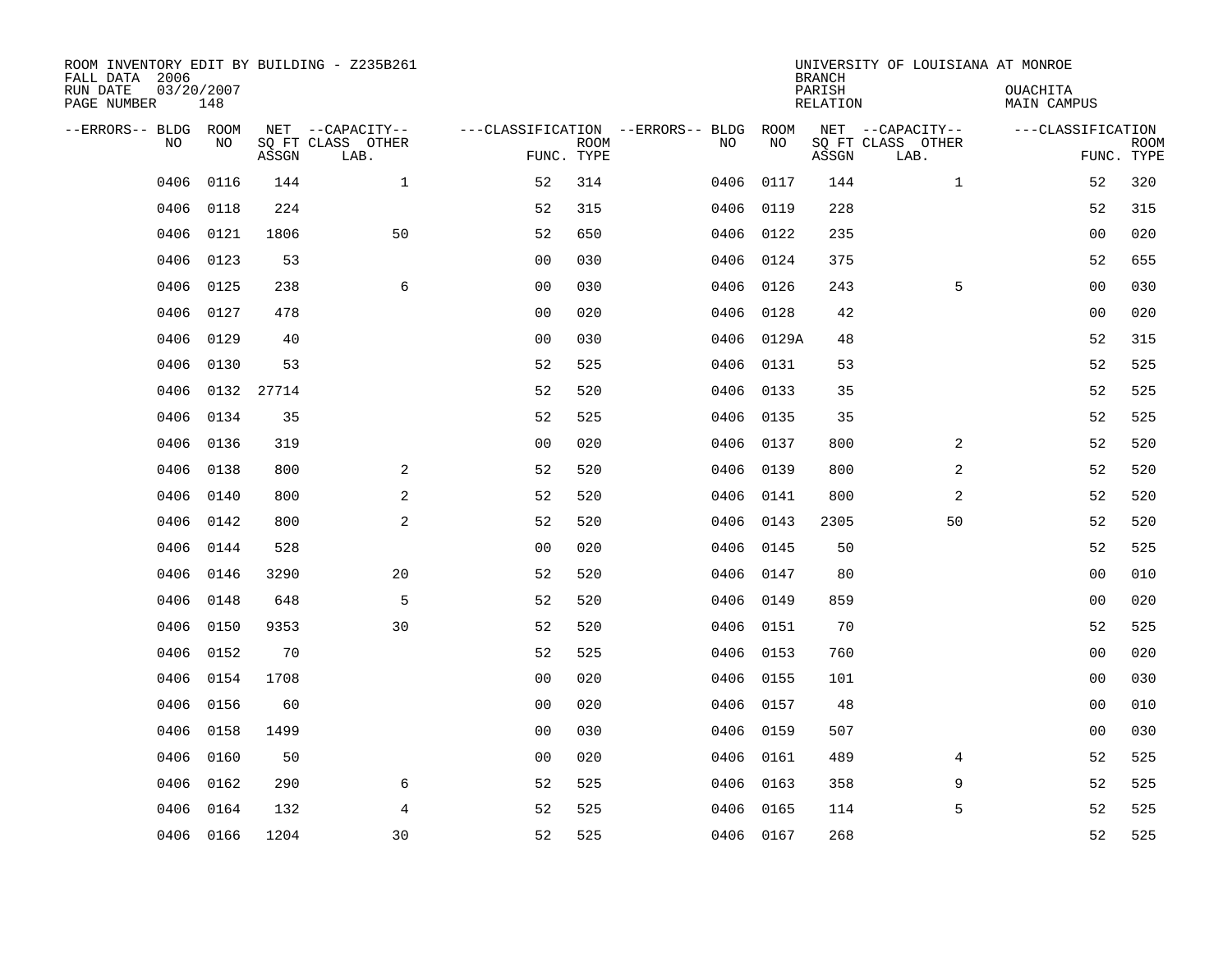| ROOM INVENTORY EDIT BY BUILDING - Z235B261<br>FALL DATA 2006 |                   |            |                           |                                        |                           |           |            | <b>BRANCH</b>                                            | UNIVERSITY OF LOUISIANA AT MONROE                                      |                                |                           |
|--------------------------------------------------------------|-------------------|------------|---------------------------|----------------------------------------|---------------------------|-----------|------------|----------------------------------------------------------|------------------------------------------------------------------------|--------------------------------|---------------------------|
| RUN DATE<br>PAGE NUMBER                                      | 03/20/2007<br>149 |            |                           |                                        |                           |           |            | PARISH<br>RELATION                                       |                                                                        | <b>OUACHITA</b><br>MAIN CAMPUS |                           |
| --ERRORS-- BLDG ROOM                                         |                   |            | NET --CAPACITY--          | ---CLASSIFICATION --ERRORS-- BLDG ROOM |                           |           |            |                                                          | NET --CAPACITY--                                                       | ---CLASSIFICATION              |                           |
| NO                                                           | NO                | ASSGN      | SQ FT CLASS OTHER<br>LAB. |                                        | <b>ROOM</b><br>FUNC. TYPE | NO        | NO         | ASSGN                                                    | SQ FT CLASS OTHER<br>LAB.                                              |                                | <b>ROOM</b><br>FUNC. TYPE |
| 0406                                                         | 0168              | 404        |                           | 52                                     | 315                       | 0406      | 0169       | 392                                                      | 2                                                                      | 52                             | 525                       |
| 0406                                                         | 0170              | 496        | $\mathbf{1}$              | 52                                     | 310                       | 0406 0171 |            | 132                                                      | $\mathbf{1}$                                                           | 52                             | 314                       |
| 0406                                                         | 0172              | 138        | $\mathbf{1}$              | 52                                     | 310                       |           | 0406 0172A | 120                                                      |                                                                        | 52                             | 525                       |
| 0406                                                         | 0173              | 117        |                           | 52                                     | 525                       | 0406 0174 |            | 93                                                       |                                                                        | 52                             | 525                       |
| 0406                                                         | 0175              | 44         | $\mathbf{1}$              | 52                                     | 525                       | 0406 0176 |            | 1127                                                     | 24                                                                     | 52                             | 525                       |
| 0406                                                         | 0177              | 114        | $\overline{4}$            | 52                                     | 525                       | 0406 0178 |            | 132                                                      | $\overline{4}$                                                         | 52                             | 525                       |
| 0406                                                         | 0179              | 358        | 9                         | 52                                     | 525                       | 0406 0180 |            | 290                                                      | 5                                                                      | 52                             | 525                       |
| 0406                                                         | 0181              | 489        | 2                         | 52                                     | 525                       | 0406 0182 |            | 50                                                       |                                                                        | 0 <sub>0</sub>                 | 020                       |
| 0406                                                         | 0183              | 20         |                           | 52                                     | 525                       | 0406      | 0184       | 20                                                       |                                                                        | 52                             | 525                       |
| 0406                                                         | 0201              | 957        |                           | 0 <sub>0</sub>                         | 020                       | 0406 0202 |            | 478                                                      |                                                                        | 00                             | 020                       |
| 0406                                                         | 0203              | 42         |                           | 0 <sub>0</sub>                         | 020                       | 0406      | 0204       | 40                                                       |                                                                        | 0 <sub>0</sub>                 | 010                       |
| 0406                                                         |                   | 0205 14264 |                           | 52                                     | 520                       | 0406 0206 |            | 698                                                      |                                                                        | 52                             | 520                       |
| 0406                                                         | 0207              | 328        |                           | 0 <sub>0</sub>                         | 020                       | 0406 0208 |            | 2201<br>TOTAL NUMBER CLASSROOMS<br>TOTAL NUMBER LABS 210 | TOTAL NET ASSIGN SQ. FT. IN ROOM FILE<br>TOTAL NUMBER SPECIAL LABS 220 | 00<br>75,323                   | 030                       |
| 0407                                                         | 0100              | 491        | 8                         | 55                                     | 315                       |           | 0407 0100A | 395                                                      |                                                                        | 0 <sub>0</sub>                 | 020                       |
| 0407                                                         | 0101              | 698        | 6                         | 55                                     | 314                       | 0407 0103 |            | 154                                                      | $\mathbf{1}$                                                           | 55                             | 314                       |
| 0407                                                         | 0104              | 135        | $\mathbf{1}$              | 55                                     | 314                       | 0407      | 0105       | 118                                                      |                                                                        | 55                             | 315                       |
| 0407                                                         | 0106              | 117        | $\mathbf 1$               | 55                                     | 314                       | 0407 0107 |            | 154                                                      | $\mathbf{1}$                                                           | 55                             | 314                       |
| 0407                                                         | 0108              | 323        | $\mathbf 1$               | 55                                     | 325                       | 0407      | 0109       | 945                                                      | 13                                                                     | 55                             | 350                       |
| 0407                                                         | 0110              | 155        | 2                         | 65                                     | 314                       | 0407 0111 |            | 56                                                       | $\mathbf{1}$                                                           | 55                             | 314                       |
| 0407                                                         | 0112              | 117        | $\mathbf{1}$              | 55                                     | 325                       | 0407      | 0113       | 124                                                      | $\mathbf{1}$                                                           | 65                             | 313                       |
|                                                              | 0407 0114         | 117        | $\mathbf{1}$              | 65                                     | 314                       | 0407 0115 |            | 188                                                      | $\mathbf{1}$                                                           | 65                             | 314                       |
| 0407                                                         | 0116              | 238        |                           | 55                                     | 315                       | 0407      | 0117       | 176                                                      | $\mathbf{1}$                                                           | 65                             | 314                       |
| 0407                                                         | 0118              | 162        | $\mathbf 1$               | 65                                     | 314                       | 0407 0119 |            | 88                                                       |                                                                        | 65                             | 315                       |
|                                                              | 0407 0120         | 186        |                           | 55                                     | 315                       |           | 0407 0120A | 58                                                       |                                                                        | 55                             | 315                       |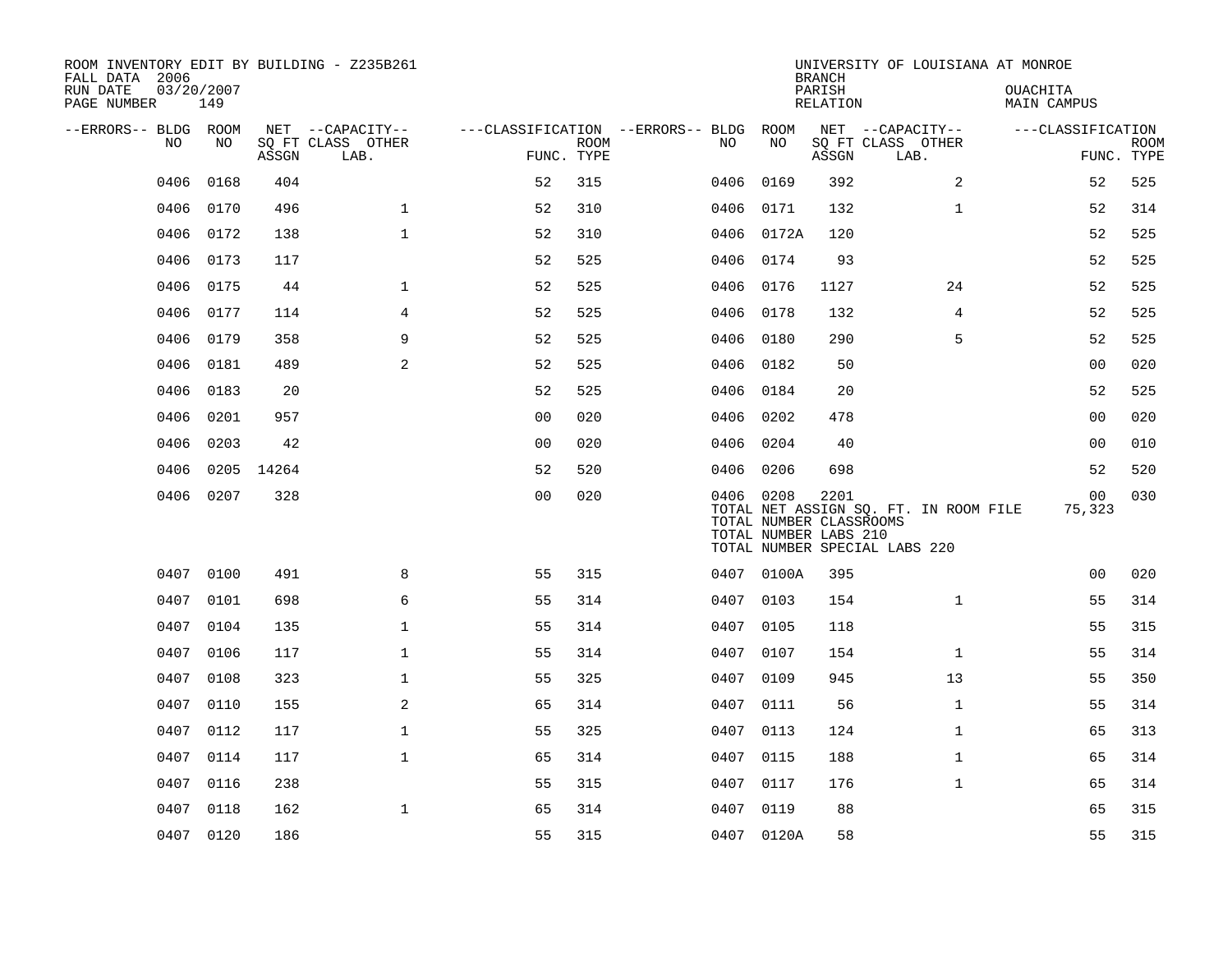| ROOM INVENTORY EDIT BY BUILDING - Z235B261<br>FALL DATA 2006 |                   |       |                           |                                        |             |           |            | <b>BRANCH</b>                                    | UNIVERSITY OF LOUISIANA AT MONROE                                      |                                |                           |
|--------------------------------------------------------------|-------------------|-------|---------------------------|----------------------------------------|-------------|-----------|------------|--------------------------------------------------|------------------------------------------------------------------------|--------------------------------|---------------------------|
| RUN DATE<br>PAGE NUMBER                                      | 03/20/2007<br>150 |       |                           |                                        |             |           |            | PARISH<br>RELATION                               |                                                                        | <b>OUACHITA</b><br>MAIN CAMPUS |                           |
| --ERRORS-- BLDG ROOM                                         |                   |       | NET --CAPACITY--          | ---CLASSIFICATION --ERRORS-- BLDG ROOM |             |           |            |                                                  | NET --CAPACITY--                                                       | ---CLASSIFICATION              |                           |
| NO.                                                          | NO.               | ASSGN | SQ FT CLASS OTHER<br>LAB. | FUNC. TYPE                             | <b>ROOM</b> | NO.       | NO         | ASSGN                                            | SQ FT CLASS OTHER<br>LAB.                                              |                                | <b>ROOM</b><br>FUNC. TYPE |
| 0407                                                         | 0121              | 199   | $\mathbf{1}$              | 55                                     | 314         | 0407      | 0122       | 120                                              | $\mathbf{1}$                                                           | 55                             | 315                       |
| 0407                                                         | 0123              | 78    |                           | 55                                     | 315         | 0407 0124 |            | 41                                               |                                                                        | 00                             | 030                       |
| 0407                                                         | 0125              | 90    | 2                         | 55                                     | 315         | 0407 0126 |            | 153                                              |                                                                        | 55                             | 315                       |
| 0407                                                         | 0127              | 104   | 2                         | 55                                     | 315         |           | 0407 0128  | 136                                              | 2                                                                      | 55                             | 315                       |
| 0407                                                         | 0129              | 162   | 2                         | 65                                     | 315         | 0407 0130 |            | 146                                              | $\mathbf{1}$                                                           | 55                             | 314                       |
|                                                              | 0407 0131         | 135   | $\mathbf{1}$              | 55                                     | 314         |           |            | TOTAL NUMBER CLASSROOMS<br>TOTAL NUMBER LABS 210 | TOTAL NET ASSIGN SQ. FT. IN ROOM FILE<br>TOTAL NUMBER SPECIAL LABS 220 | 6,123                          |                           |
|                                                              | 0501 0100         | 205   | $\mathbf{1}$              | 71                                     | 325         |           | 0501 0101  | 355                                              | $\mathbf{1}$                                                           | 71                             | 310                       |
|                                                              | 0501 0101A        | 57    |                           | 71                                     | 315         |           | 0501 0101B | 21                                               |                                                                        | 71                             | 315                       |
|                                                              | 0501 0102         | 196   | $\mathbf 1$               | 72                                     | 310         |           | 0501 0102A | 18                                               |                                                                        | 71                             | 315                       |
|                                                              | 0501 0103         | 200   | 6                         | 71                                     | 315         |           | 0501 0103A | 10                                               |                                                                        | 0 <sub>0</sub>                 | 030                       |
| 0501                                                         | 0104              | 53    |                           | 71                                     | 315         |           | 0501 0104A | 24                                               |                                                                        | 0 <sub>0</sub>                 | 030                       |
|                                                              | 0501 0104B        | 4     |                           | 71                                     | 315         |           | 0501 0105  | 51                                               | $\mathbf{1}$                                                           | 71                             | 315                       |
| 0501                                                         | 0106              | 45    | $\mathbf{1}$              | 71                                     | 315         | 0501 0107 |            | 522                                              | 3                                                                      | 72                             | 720                       |
|                                                              | 0501 0107A        | 23    |                           | 72                                     | 725         |           | 0501 0107B | 9                                                |                                                                        | 0 <sub>0</sub>                 | 030                       |
|                                                              | 0501 0108         | 234   |                           | 71                                     | 315         | 0501 0109 |            | 171                                              | $\mathbf{1}$                                                           | 72                             | 310                       |
|                                                              | 0501 0110         | 277   | $\mathbf{2}$              | 72                                     | 720         |           | 0501 0111  | 342                                              | 12                                                                     | 72                             | 310                       |
|                                                              | 0501 0112         | 420   |                           | 72                                     | 725         |           | 0501 0112A | 86                                               |                                                                        | 0 <sub>0</sub>                 | 020                       |
|                                                              | 0501 0113         | 316   | $\mathbf 1$               | 72                                     | 720         | 0501 0114 |            | 550                                              | 7                                                                      | 72                             | 720                       |
|                                                              | 0501 0115         | 125   |                           | 72                                     | 725         |           | 0501 0116  | 377                                              | 6                                                                      | 72                             | 720                       |
|                                                              | 0501 0117         | 383   | $\overline{4}$            | 72                                     | 720         | 0501 0118 |            | 160                                              | 6                                                                      | 72                             | 725                       |
|                                                              | 0501 0119         | 160   | 5                         | 72                                     | 725         | 0501 0120 |            | 2283                                             | 5                                                                      | 72                             | 720                       |
| 0501                                                         | 0121              | 238   | 8                         | 72                                     | 310         | 0501 0122 |            | 220                                              | $\mathbf{1}$                                                           | 72                             | 720                       |
| 0501                                                         | 0123              | 298   | 8                         | 72                                     | 310         |           | 0501 0124  | 117                                              |                                                                        | 72                             | 725                       |
|                                                              | 0501 0125         | 287   | 2                         | 72                                     | 720         | 0501 0126 |            | 1040                                             |                                                                        | 72                             | 720                       |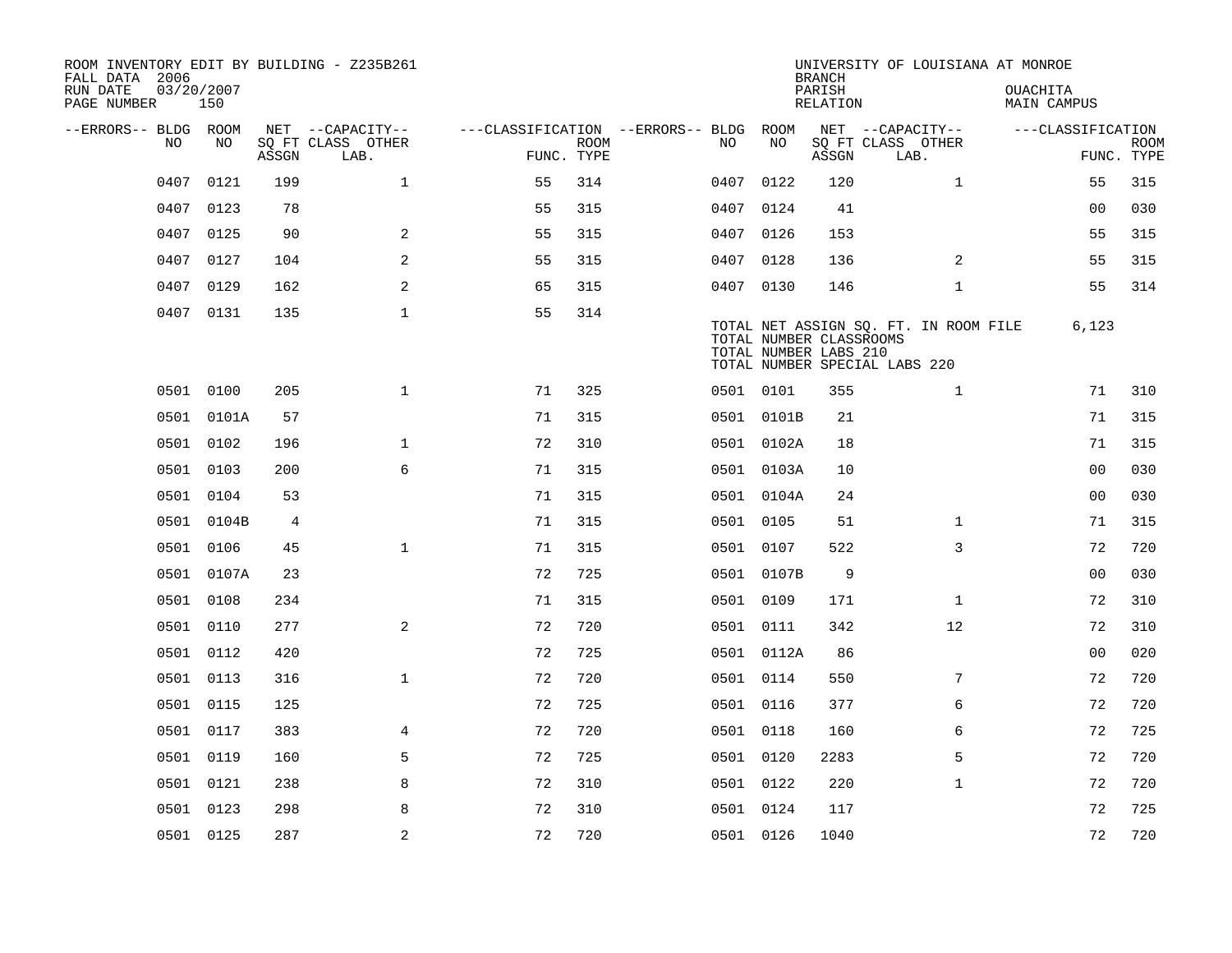| ROOM INVENTORY EDIT BY BUILDING - Z235B261<br>FALL DATA 2006<br>RUN DATE | 03/20/2007 |       |                                       |                                        |      |           |            | <b>BRANCH</b><br>PARISH                                 | UNIVERSITY OF LOUISIANA AT MONROE                                           | OUACHITA          |                    |
|--------------------------------------------------------------------------|------------|-------|---------------------------------------|----------------------------------------|------|-----------|------------|---------------------------------------------------------|-----------------------------------------------------------------------------|-------------------|--------------------|
| PAGE NUMBER                                                              | 151        |       |                                       |                                        |      |           |            | RELATION                                                |                                                                             | MAIN CAMPUS       |                    |
| --ERRORS-- BLDG ROOM<br>NO.                                              | NO         |       | NET --CAPACITY--<br>SQ FT CLASS OTHER | ---CLASSIFICATION --ERRORS-- BLDG ROOM | ROOM | NO        | NO         |                                                         | NET --CAPACITY--<br>SQ FT CLASS OTHER                                       | ---CLASSIFICATION |                    |
|                                                                          |            | ASSGN | LAB.                                  | FUNC. TYPE                             |      |           |            | ASSGN                                                   | LAB.                                                                        |                   | ROOM<br>FUNC. TYPE |
|                                                                          | 0501 0127  | 83    | $\mathbf{1}$                          | 71                                     | 310  |           |            | TOTAL NUMBER CLASSROOMS<br>TOTAL NUMBER LABS 210        | TOTAL NET ASSIGN SQ. FT. IN ROOM FILE<br>TOTAL NUMBER SPECIAL LABS 220      | 9,831             |                    |
|                                                                          | 0502 0100  | 1944  |                                       | 75                                     | 740  | 0502 0101 |            | 366                                                     | 10                                                                          | 75                | 315                |
|                                                                          | 0502 0102  | 83    | $\overline{4}$                        | 75                                     | 315  | 0502 0103 |            | 175                                                     | $\mathbf{1}$                                                                | 71                | 310                |
|                                                                          | 0502 0104  | 216   |                                       | 75                                     | 730  | 0502 0105 |            | 750                                                     | $\overline{a}$                                                              | 72                | 720                |
|                                                                          | 0502 0106  | 750   |                                       | 72                                     | 725  |           |            | TOTAL NUMBER CLASSROOMS<br>TOTAL NUMBER LABS 210        | TOTAL NET ASSIGN SQ. FT. IN ROOM FILE<br>TOTAL NUMBER SPECIAL LABS 220      | 4,284             |                    |
|                                                                          | 0503 0100  | 3569  |                                       | 72                                     | 745  | 0503 0101 |            | 126                                                     | $\mathbf{1}$                                                                | 71                | 310                |
|                                                                          | 0503 0102  | 130   | $\mathbf 1$                           | 71                                     | 310  | 0503 0103 |            | 131                                                     |                                                                             | 72                | 745                |
|                                                                          | 0503 0103A | 13    |                                       | 0 <sub>0</sub>                         | 030  |           | 0503 0103B | 11                                                      |                                                                             | 0 <sub>0</sub>    | 030                |
|                                                                          | 0503 0104  | 69    | 2                                     | 71                                     | 315  | 0503 0105 |            | 159<br>TOTAL NUMBER CLASSROOMS<br>TOTAL NUMBER LABS 210 | 4<br>TOTAL NET ASSIGN SQ. FT. IN ROOM FILE<br>TOTAL NUMBER SPECIAL LABS 220 | 71<br>4,184       | 315                |
|                                                                          | 0504 0100  | 145   | 2                                     | 71                                     | 315  | 0504 0101 |            | 135                                                     | $\mathbf{1}$                                                                | 71                | 310                |
|                                                                          | 0504 0102  | 228   | 2                                     | 71                                     | 310  | 0504 0103 |            | 102                                                     |                                                                             | 71                | 315                |
|                                                                          | 0504 0103A | 68    |                                       | 0 <sub>0</sub>                         | 020  |           | 0504 0103B | 97                                                      |                                                                             | 0 <sub>0</sub>    | 020                |
|                                                                          | 0504 0103C | 119   |                                       | 0 <sub>0</sub>                         | 020  |           | 0504 0103D | 82                                                      |                                                                             | 00                | 020                |
|                                                                          | 0504 0103E | 17    |                                       | 0 <sub>0</sub>                         | 010  | 0504 0104 |            | 33                                                      | $\mathbf{1}$                                                                | 71                | 315                |
|                                                                          | 0504 0105  | 237   | $\mathbf 1$                           | 71                                     | 325  | 0504 0106 |            | 32                                                      | $\mathbf{1}$                                                                | 71                | 315                |
|                                                                          | 0504 0107  | 242   | $\mathbf{1}$                          | 71                                     | 310  | 0504 0108 |            | 253                                                     | $\mathbf{1}$                                                                | 71                | 325                |
|                                                                          | 0504 0109  | 78    |                                       | 71                                     | 315  | 0504 0110 |            | 32                                                      |                                                                             | 00                | 030                |
|                                                                          | 0504 0111  | 195   | $\mathbf 1$                           | 71                                     | 310  | 0504 0112 |            | 155                                                     | $\mathbf{1}$                                                                | 71                | 314                |
|                                                                          | 0504 0113  | 605   | $\mathbf{1}$                          | 71                                     | 310  |           | 0504 0113A | 17                                                      |                                                                             | 71                | 315                |
|                                                                          | 0504 0114  | 35    |                                       | 71                                     | 315  | 0504 0115 |            | 25                                                      |                                                                             | 71                | 315                |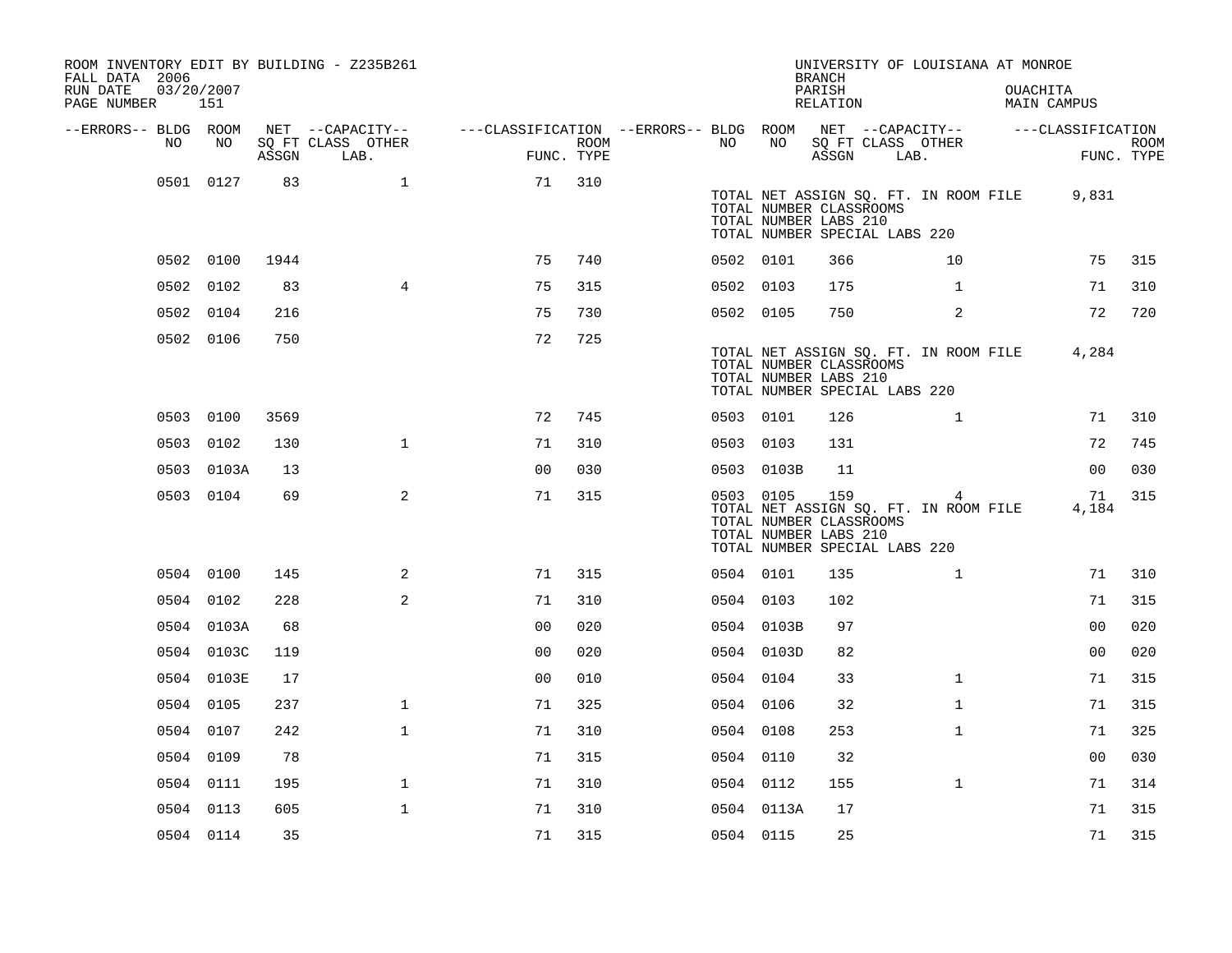| ROOM INVENTORY EDIT BY BUILDING - Z235B261<br>FALL DATA 2006 |            |       |                           |                |      |                                        |                                                               | <b>BRANCH</b>      | UNIVERSITY OF LOUISIANA AT MONROE                                                      |                                |                           |
|--------------------------------------------------------------|------------|-------|---------------------------|----------------|------|----------------------------------------|---------------------------------------------------------------|--------------------|----------------------------------------------------------------------------------------|--------------------------------|---------------------------|
| 03/20/2007<br>RUN DATE<br>PAGE NUMBER 152                    |            |       |                           |                |      |                                        |                                                               | PARISH<br>RELATION |                                                                                        | OUACHITA<br><b>MAIN CAMPUS</b> |                           |
| --ERRORS-- BLDG ROOM                                         |            |       | NET --CAPACITY--          |                |      | ---CLASSIFICATION --ERRORS-- BLDG ROOM |                                                               |                    | NET --CAPACITY--                                                                       | ---CLASSIFICATION              |                           |
| NO                                                           | NO         | ASSGN | SQ FT CLASS OTHER<br>LAB. | FUNC. TYPE     | ROOM | NO .                                   | NO                                                            | ASSGN              | SQ FT CLASS OTHER<br>LAB.                                                              |                                | <b>ROOM</b><br>FUNC. TYPE |
|                                                              | 0504 0116  | 186   | 10                        | 71             | 350  |                                        | 0504 0117                                                     | 203                | $\mathbf{1}$                                                                           | 71                             | 310                       |
|                                                              | 0504 0118  | 45    |                           | 0 <sub>0</sub> | 020  |                                        | 0504 0119                                                     | 174                | $\mathbf{1}$                                                                           | 71                             | 310                       |
|                                                              | 0504 0120  | 173   | $\mathbf 1$               | 71             | 310  |                                        | 0504 0121                                                     | 14                 |                                                                                        | 71                             | 315                       |
|                                                              | 0504 0122  | 96    | 2                         | 71             | 315  |                                        | 0504 0123                                                     | 34                 | $\mathbf{1}$                                                                           | 71                             | 315                       |
|                                                              | 0504 0124  | 235   | 2                         | 71             | 310  |                                        | 0504 0125                                                     | 6616               |                                                                                        | 63                             | 730                       |
|                                                              | 0504 0200  | 156   | $\mathbf 1$               | 71             | 310  |                                        | 0504 0200A                                                    | 212                | $\overline{4}$                                                                         | 71                             | 350                       |
|                                                              | 0504 0201  | 193   | $\mathbf{1}$              | 71             | 310  |                                        | 0504 0202                                                     | 98                 |                                                                                        | 71                             | 315                       |
|                                                              | 0504 0203  | 31    |                           | 0 <sub>0</sub> | 030  |                                        | 0504 0204                                                     | 53                 | $\mathbf{1}$                                                                           | 71                             | 315                       |
|                                                              | 0504 0205  | 171   | 7                         | 71             | 315  |                                        | 0504 0206                                                     | 149                | $\mathbf{1}$                                                                           | 71                             | 310                       |
|                                                              | 0504 0207  | 102   | $\mathbf 1$               | 71             | 315  |                                        | 0504 0208                                                     | 221                | 5                                                                                      | 71                             | 310                       |
|                                                              | 0504 0208A | 207   | $\mathbf{1}$              | 71             | 310  |                                        | 0504 0209                                                     | 29                 |                                                                                        | 71                             | 315                       |
|                                                              | 0504 0210  | 32    |                           | 71             | 315  |                                        | 0504 0211<br>TOTAL NUMBER CLASSROOMS<br>TOTAL NUMBER LABS 210 | 121                | $\mathbf{1}$<br>TOTAL NET ASSIGN SQ. FT. IN ROOM FILE<br>TOTAL NUMBER SPECIAL LABS 220 | 71<br>11,992                   | 325                       |
|                                                              | 0505 0100  | 2020  |                           | 63             | 731  |                                        | 0505 0101<br>TOTAL NUMBER CLASSROOMS<br>TOTAL NUMBER LABS 210 | 2020               | TOTAL NET ASSIGN SQ. FT. IN ROOM FILE<br>TOTAL NUMBER SPECIAL LABS 220                 | 63<br>4,040                    | 730                       |
|                                                              | 0506 0100  | 142   |                           | 63             | 730  |                                        | 0506 0101                                                     | 142                |                                                                                        |                                | 72 720                    |
|                                                              | 0506 0102  | 960   |                           | 72             | 725  |                                        | TOTAL NUMBER CLASSROOMS<br>TOTAL NUMBER LABS 210              |                    | TOTAL NET ASSIGN SQ. FT. IN ROOM FILE<br>TOTAL NUMBER SPECIAL LABS 220                 | 1,244                          |                           |
|                                                              | 0507 0101  | 282   |                           | 11             | 580  |                                        | TOTAL NUMBER CLASSROOMS<br>TOTAL NUMBER LABS 210              |                    | TOTAL NET ASSIGN SQ. FT. IN ROOM FILE<br>TOTAL NUMBER SPECIAL LABS 220                 | 282                            |                           |
|                                                              | 0508 0101  | 282   |                           | 11             | 580  |                                        |                                                               |                    | TOTAL NET ASSIGN SQ. FT. IN ROOM FILE                                                  | 282                            |                           |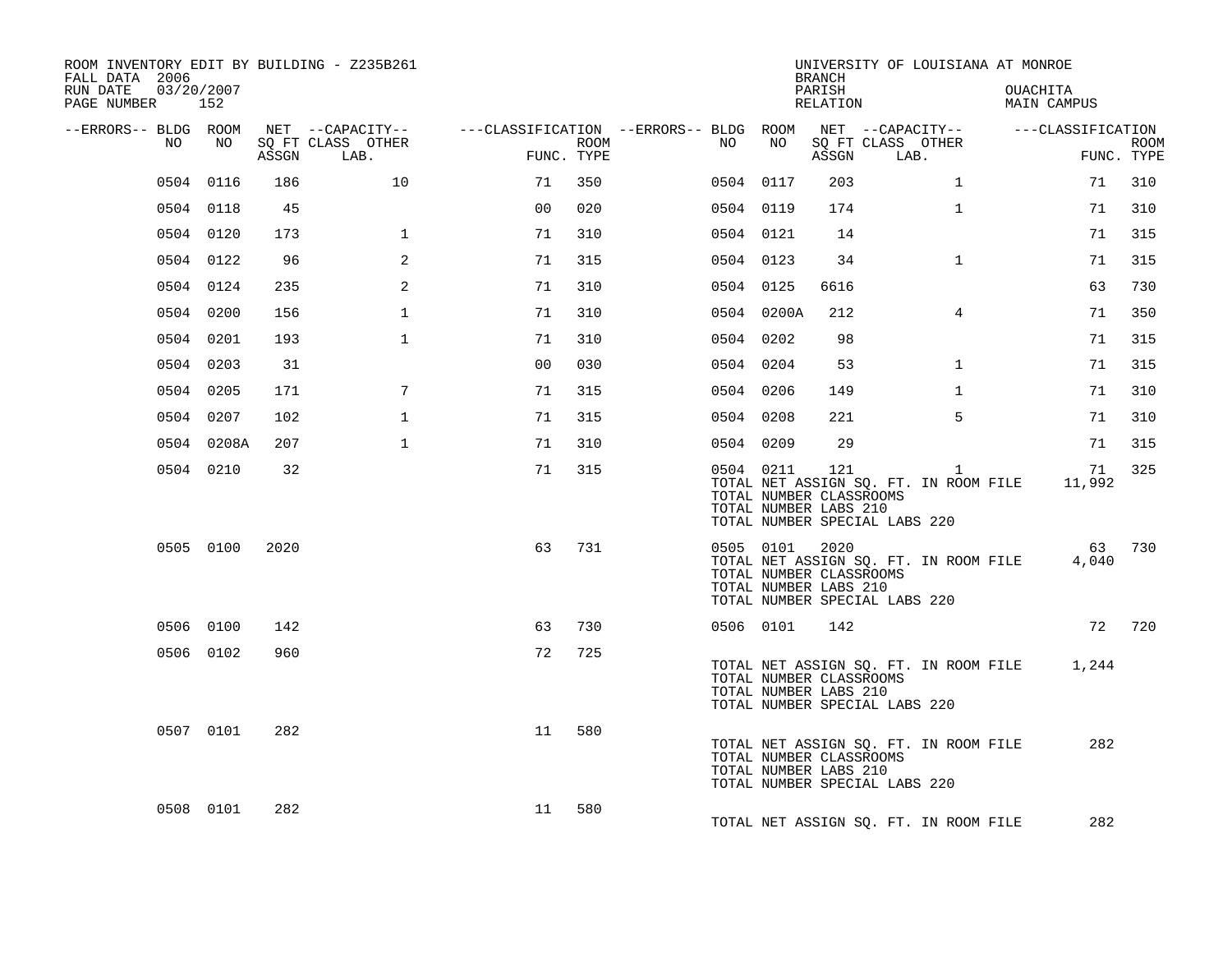| ROOM INVENTORY EDIT BY BUILDING - Z235B261<br>FALL DATA 2006 |                 |       |                   |                                                                                                                                                                                     |      |           |              | UNIVERSITY OF LOUISIANA AT MONROE<br>BRANCH                                                                                |  |                                                                                                                                                                                                                                                                                                                                                                                      |        |
|--------------------------------------------------------------|-----------------|-------|-------------------|-------------------------------------------------------------------------------------------------------------------------------------------------------------------------------------|------|-----------|--------------|----------------------------------------------------------------------------------------------------------------------------|--|--------------------------------------------------------------------------------------------------------------------------------------------------------------------------------------------------------------------------------------------------------------------------------------------------------------------------------------------------------------------------------------|--------|
| RUN DATE<br>03/20/2007<br>PAGE NUMBER 153                    |                 |       |                   |                                                                                                                                                                                     |      |           |              | PARISH<br>RELATION                                                                                                         |  | OUACHITA<br>MAIN CAMPUS                                                                                                                                                                                                                                                                                                                                                              |        |
| NO                                                           | NO <sub>1</sub> |       | SQ FT CLASS OTHER | --ERRORS-- BLDG ROOM NET --CAPACITY-- ----CLASSIFICATION --ERRORS-- BLDG ROOM NET --CAPACITY-- -----CLASSIFICATION<br>$\begin{array}{c}\n\text{FININ} \\ \text{FININ}\n\end{array}$ | ROOM |           |              | NO NO SQ FT CLASS OTHER                                                                                                    |  | $\overline{L}$ $\overline{L}$ $\overline{L}$ $\overline{L}$ $\overline{L}$ $\overline{L}$ $\overline{L}$ $\overline{L}$ $\overline{L}$ $\overline{L}$ $\overline{L}$ $\overline{L}$ $\overline{L}$ $\overline{L}$ $\overline{L}$ $\overline{L}$ $\overline{L}$ $\overline{L}$ $\overline{L}$ $\overline{L}$ $\overline{L}$ $\overline{L}$ $\overline{L}$ $\overline{L}$ $\overline{$ | ROOM   |
|                                                              |                 | ASSGN | LAB.              | FUNC. TYPE                                                                                                                                                                          |      |           |              | ASSGN LAB.<br>TOTAL NUMBER CLASSROOMS<br>TOTAL NUMBER LABS 210<br>TOTAL NUMBER SPECIAL LABS 220                            |  | FUNC. TYPE                                                                                                                                                                                                                                                                                                                                                                           |        |
|                                                              | 0509 0101       | 282   |                   | 11                                                                                                                                                                                  | 580  |           |              | TOTAL NET ASSIGN SQ. FT. IN ROOM FILE<br>TOTAL NUMBER CLASSROOMS<br>TOTAL NUMBER LABS 210<br>TOTAL NUMBER SPECIAL LABS 220 |  | 282                                                                                                                                                                                                                                                                                                                                                                                  |        |
|                                                              | 0510 0100 2444  |       |                   | 11                                                                                                                                                                                  | 580  |           |              | TOTAL NET ASSIGN SQ. FT. IN ROOM FILE<br>TOTAL NUMBER CLASSROOMS<br>TOTAL NUMBER LABS 210<br>TOTAL NUMBER SPECIAL LABS 220 |  | 2,444                                                                                                                                                                                                                                                                                                                                                                                |        |
|                                                              | 0511 0100       | 1160  | 42                | 82                                                                                                                                                                                  | 082  |           | 0511 0101    | 12                                                                                                                         |  | 82                                                                                                                                                                                                                                                                                                                                                                                   | 082    |
|                                                              | 0511 0102       | 302   |                   | 82                                                                                                                                                                                  | 082  |           | 0511 0103 10 | TOTAL NET ASSIGN SQ. FT. IN ROOM FILE<br>TOTAL NUMBER CLASSROOMS<br>TOTAL NUMBER LABS 210<br>TOTAL NUMBER SPECIAL LABS 220 |  | 82<br>1,484                                                                                                                                                                                                                                                                                                                                                                          | 082    |
|                                                              | 0601 0104       | 721   | 16                | 0 <sub>0</sub>                                                                                                                                                                      | 030  | 0601 0105 |              | 173                                                                                                                        |  | 00                                                                                                                                                                                                                                                                                                                                                                                   | 030    |
|                                                              | 0601 0106       | 763   | 16                | 00                                                                                                                                                                                  | 030  | 0601 0107 |              | 20                                                                                                                         |  | 52                                                                                                                                                                                                                                                                                                                                                                                   | 525    |
|                                                              | 0601 0108       | 11    |                   | 52                                                                                                                                                                                  | 525  | 0601 0109 |              | 11                                                                                                                         |  | 52                                                                                                                                                                                                                                                                                                                                                                                   | 525    |
|                                                              | 0601 0110       | 766   | 18                | 0 <sub>0</sub>                                                                                                                                                                      | 030  | 0601 0111 |              | 173                                                                                                                        |  | 00                                                                                                                                                                                                                                                                                                                                                                                   | 030    |
|                                                              | 0601 0112       | 887   | 18                | 0 <sub>0</sub>                                                                                                                                                                      | 030  |           |              | TOTAL NET ASSIGN SQ. FT. IN ROOM FILE<br>TOTAL NUMBER CLASSROOMS<br>TOTAL NUMBER LABS 210<br>TOTAL NUMBER SPECIAL LABS 220 |  | 42                                                                                                                                                                                                                                                                                                                                                                                   |        |
|                                                              | 0602 0101       | 103   | 2                 | 93                                                                                                                                                                                  | 660  |           | 0602 0102    | 308 5                                                                                                                      |  |                                                                                                                                                                                                                                                                                                                                                                                      | 93 660 |
|                                                              | 0602 0103       | 112   | $\overline{2}$    | 93                                                                                                                                                                                  | 665  |           |              | TOTAL NET ASSIGN SQ. FT. IN ROOM FILE<br>TOTAL NUMBER CLASSROOMS<br>TOTAL NUMBER LABS 210<br>TOTAL NUMBER SPECIAL LABS 220 |  | 523                                                                                                                                                                                                                                                                                                                                                                                  |        |
|                                                              | 0607 0100       | 208   | 20                | 52                                                                                                                                                                                  | 525  |           |              | TOTAL NET ASSIGN SQ. FT. IN ROOM FILE<br>TOTAL NUMBER CLASSROOMS<br>TOTAL NUMBER LABS 210<br>TOTAL NUMBER SPECIAL LABS 220 |  | 208                                                                                                                                                                                                                                                                                                                                                                                  |        |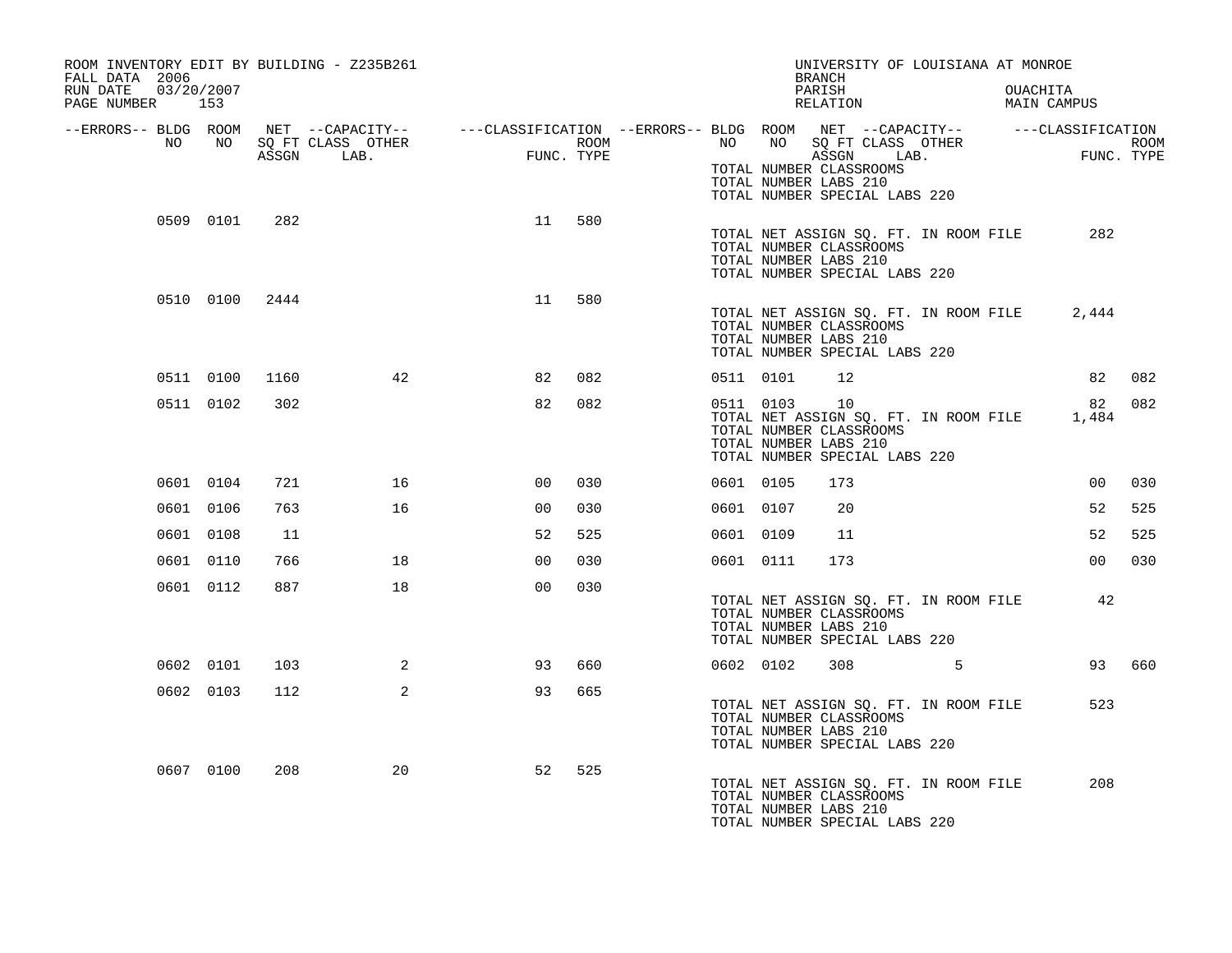| ROOM INVENTORY EDIT BY BUILDING - Z235B261<br>FALL DATA 2006<br>RUN DATE<br>PAGE NUMBER | 03/20/2007<br>154 |       |                           |                                        |      |           |    | <b>BRANCH</b><br>PARISH<br>RELATION                                               |      | UNIVERSITY OF LOUISIANA AT MONROE     | OUACHITA | <b>MAIN CAMPUS</b> |             |
|-----------------------------------------------------------------------------------------|-------------------|-------|---------------------------|----------------------------------------|------|-----------|----|-----------------------------------------------------------------------------------|------|---------------------------------------|----------|--------------------|-------------|
| --ERRORS-- BLDG ROOM                                                                    |                   |       | NET --CAPACITY--          | ---CLASSIFICATION --ERRORS-- BLDG ROOM |      |           |    |                                                                                   |      | NET --CAPACITY--                      |          | ---CLASSIFICATION  |             |
| NO                                                                                      | NO                | ASSGN | SQ FT CLASS OTHER<br>LAB. | FUNC. TYPE                             | ROOM | NO        | NO | SQ FT CLASS OTHER<br>ASSGN                                                        | LAB. |                                       |          | FUNC. TYPE         | <b>ROOM</b> |
|                                                                                         | 0608 0101         | 208   |                           | 52                                     | 525  |           |    |                                                                                   |      |                                       |          |                    |             |
|                                                                                         |                   |       |                           |                                        |      |           |    | TOTAL NUMBER CLASSROOMS<br>TOTAL NUMBER LABS 210<br>TOTAL NUMBER SPECIAL LABS 220 |      | TOTAL NET ASSIGN SQ. FT. IN ROOM FILE |          | 208                |             |
|                                                                                         | 0613 0100         | 638   | $\overline{a}$            | 31                                     | 310  | 0613 0102 |    | 52                                                                                |      |                                       |          | 31                 | 315         |
|                                                                                         | 0613 0103         | 155   | $\mathbf 1$               | 31                                     | 310  | 0613 0104 |    | 70                                                                                |      | $\mathbf{1}$                          |          | 31                 | 315         |
|                                                                                         | 0613 0105         | 346   | $\mathbf{1}$              | 31                                     | 310  | 0613 0106 |    | 94                                                                                |      | $\mathbf{1}$                          |          | 31                 | 315         |
|                                                                                         | 0613 0107         | 42    |                           | 31                                     | 315  | 0613 0108 |    | 64                                                                                |      |                                       |          | 31                 | 315         |
|                                                                                         | 0613 0109         | 54    | $\mathbf{2}$              | 31                                     | 315  | 0613 0110 |    | 45                                                                                |      |                                       |          | 31                 | 315         |
|                                                                                         | 0613 0111         | 440   |                           | 31                                     | 315  | 0613 0112 |    | 172                                                                               |      |                                       |          | 31                 | 315         |
|                                                                                         | 0613 0113         | 224   | $\mathbf{1}$              | 31                                     | 325  |           |    | TOTAL NUMBER CLASSROOMS<br>TOTAL NUMBER LABS 210<br>TOTAL NUMBER SPECIAL LABS 220 |      | TOTAL NET ASSIGN SQ. FT. IN ROOM FILE |          | 2,396              |             |
|                                                                                         | 0614 0100         | 112   |                           | 11                                     | 731  | 0614 0101 |    | 140                                                                               |      |                                       |          | 11                 | 731         |
|                                                                                         | 0614 0102         | 254   |                           | 11                                     | 731  | 0614 0103 |    | 112                                                                               |      |                                       |          | 0 <sub>0</sub>     | 020         |
|                                                                                         | 0614 0105         | 125   |                           | 11                                     | 731  | 0614 0106 |    | 6                                                                                 |      |                                       |          | 11                 | 731         |
|                                                                                         | 0614 0107         | 55    |                           | 11                                     | 731  | 0614 0108 |    | 11                                                                                |      |                                       |          | 11                 | 731         |
|                                                                                         | 0614 0109         | 79    |                           | 11                                     | 731  | 0614 0110 |    | 182                                                                               |      |                                       |          | 11                 | 731         |
|                                                                                         | 0614 0111         | 19    |                           | 11                                     | 731  | 0614 0112 |    | 10                                                                                |      |                                       |          | 11                 | 731         |
|                                                                                         | 0614 0113         | 11    |                           | 11                                     | 731  | 0614 0114 |    | 182                                                                               |      |                                       |          | 11                 | 731         |
|                                                                                         | 0614 0115         | 162   |                           | 11                                     | 731  | 0614 0116 |    | 200                                                                               |      |                                       |          | 11                 | 731         |
|                                                                                         | 0614 0117         | 24    |                           | 0 <sub>0</sub>                         | 030  | 0614 0118 |    | 18                                                                                |      |                                       |          | 11                 | 731         |
|                                                                                         | 0614 0119         | 224   |                           | 11                                     | 731  | 0614 0120 |    | 40                                                                                |      |                                       |          | 11                 | 731         |
|                                                                                         | 0614 0121         | 282   |                           | 11                                     | 731  |           |    | TOTAL NUMBER CLASSROOMS<br>TOTAL NUMBER LABS 210<br>TOTAL NUMBER SPECIAL LABS 220 |      | TOTAL NET ASSIGN SQ. FT. IN ROOM FILE |          | 2,112              |             |
|                                                                                         | 0615 0100         | 400   |                           | 32                                     | 740  | 0615 0101 |    | 38                                                                                |      |                                       |          | 32                 | 315         |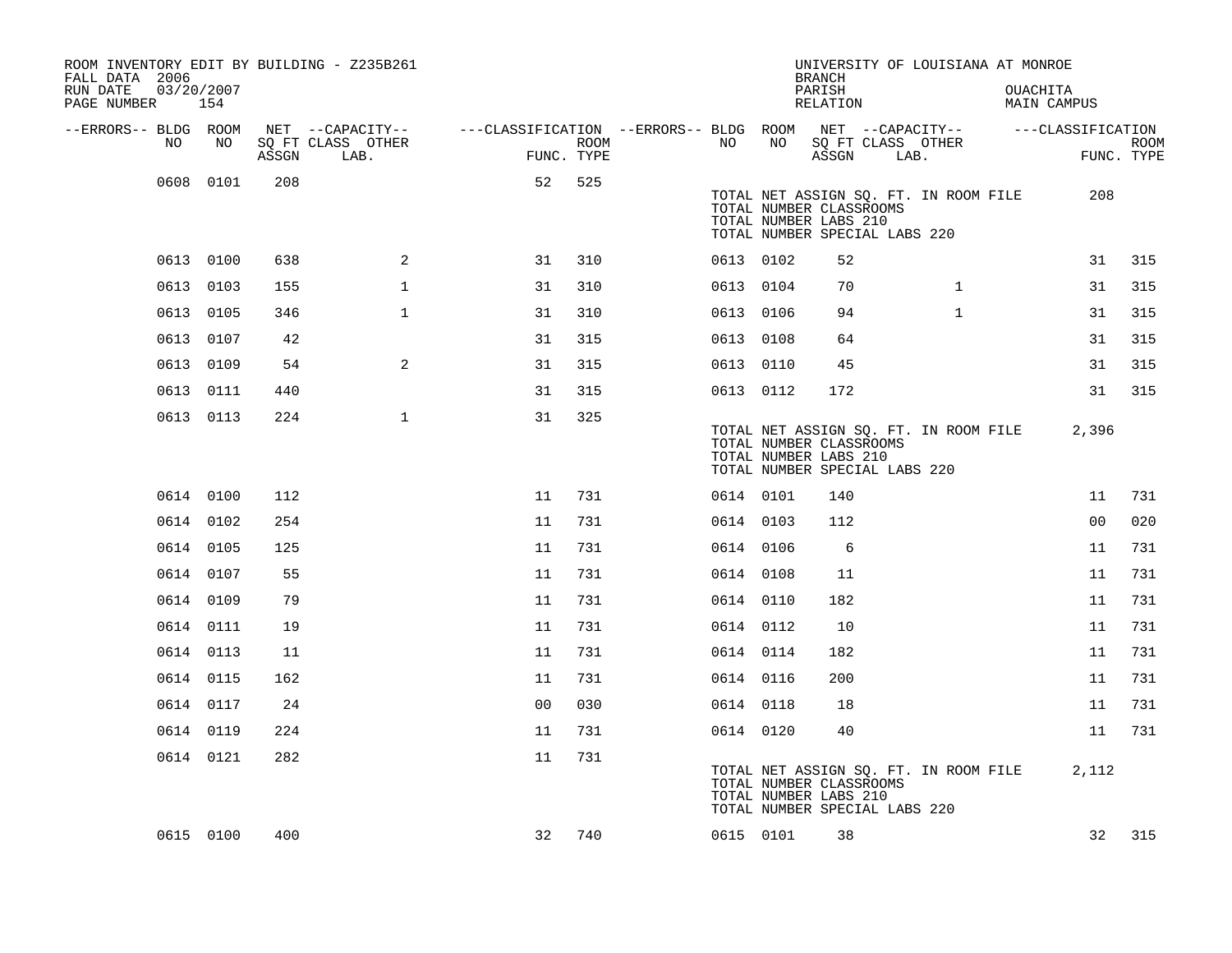| ROOM INVENTORY EDIT BY BUILDING - Z235B261<br>FALL DATA 2006 |                   |       |                           |                                        |             |           |           | <b>BRANCH</b>                                          | UNIVERSITY OF LOUISIANA AT MONROE                                      |                                |                           |
|--------------------------------------------------------------|-------------------|-------|---------------------------|----------------------------------------|-------------|-----------|-----------|--------------------------------------------------------|------------------------------------------------------------------------|--------------------------------|---------------------------|
| RUN DATE<br>PAGE NUMBER                                      | 03/20/2007<br>155 |       |                           |                                        |             |           |           | PARISH<br>RELATION                                     |                                                                        | <b>OUACHITA</b><br>MAIN CAMPUS |                           |
| --ERRORS-- BLDG ROOM                                         |                   |       | NET --CAPACITY--          | ---CLASSIFICATION --ERRORS-- BLDG ROOM |             |           |           |                                                        | NET --CAPACITY--                                                       | ---CLASSIFICATION              |                           |
| NO                                                           | NO                | ASSGN | SQ FT CLASS OTHER<br>LAB. | FUNC. TYPE                             | <b>ROOM</b> | NO.       | NO        | ASSGN                                                  | SQ FT CLASS OTHER<br>LAB.                                              |                                | <b>ROOM</b><br>FUNC. TYPE |
| 0615                                                         | 0102              | 60    |                           | 32                                     | 315         | 0615 0103 |           | 212                                                    |                                                                        | 32                             | 315                       |
|                                                              | 0615 0104         | 200   | $\mathbf{1}$              | 46                                     | 314         | 0615 0105 |           | 76                                                     |                                                                        | 32                             | 315                       |
|                                                              | 0615 0106         | 15    |                           | 32                                     | 315         | 0615 0107 |           | $7\phantom{.0}$                                        |                                                                        | 0 <sub>0</sub>                 | 030                       |
| 0615                                                         | 0108              | 345   | 3                         | 46                                     | 314         | 0615 0109 |           | 13                                                     |                                                                        | 46                             | 315                       |
| 0615                                                         | 0110              | 36    |                           | 46                                     | 315         | 0615 0111 |           | 44                                                     | $\mathbf{1}$                                                           | 46                             | 315                       |
|                                                              | 0615 0112         | 28    |                           | 46                                     | 315         | 0615 0113 |           | 143                                                    | 2                                                                      | 46                             | 314                       |
| 0615                                                         | 0114              | 54    | $\mathbf{1}$              | 46                                     | 315         | 0615 0115 |           | 86                                                     | 6                                                                      | 46                             | 315                       |
|                                                              | 0615 0116         | 98    |                           | 46                                     | 315         | 0615 0117 |           | 55                                                     |                                                                        | 0 <sub>0</sub>                 | 030                       |
| 0615                                                         | 0118              | 178   | 2                         | 46                                     | 314         | 0615 0119 |           | 155                                                    | $\overline{2}$                                                         | 46                             | 314                       |
|                                                              | 0615 0120         | 17    |                           | 46                                     | 315         | 0615 0121 |           | 28<br>TOTAL NUMBER CLASSROOMS<br>TOTAL NUMBER LABS 210 | TOTAL NET ASSIGN SQ. FT. IN ROOM FILE<br>TOTAL NUMBER SPECIAL LABS 220 | 46<br>2,226                    | 315                       |
|                                                              | 0616 0100         | 566   |                           | 32                                     | 740         | 0616 0101 |           | 163                                                    |                                                                        | 46                             | 315                       |
|                                                              | 0616 0102         | 37    |                           | 46                                     | 315         | 0616 0103 |           | 8                                                      |                                                                        | 46                             | 315                       |
|                                                              | 0616 0104         | 12    |                           | 0 <sub>0</sub>                         | 030         | 0616 0105 |           | 8                                                      |                                                                        | 46                             | 315                       |
|                                                              | 0616 0106         | 201   | 2                         | 46                                     | 315         | 0616 0107 |           | 79                                                     | $\mathbf{1}$                                                           | 46                             | 315                       |
|                                                              | 0616 0108         | 114   | $\mathbf 1$               | 46                                     | 320         | 0616 0109 |           | 299                                                    | $\mathbf{1}$                                                           | 46                             | 314                       |
| 0616                                                         | 0110              | 215   | $\mathbf{1}$              | 46                                     | 310         | 0616 0111 |           | 406                                                    | 12                                                                     | 46                             | 350                       |
|                                                              | 0616 0112         | 229   | $\mathbf 1$               | 46                                     | 314         | 0616 0113 |           | 144                                                    |                                                                        | 46                             | 315                       |
| 0616                                                         | 0114              | 169   | $\mathbf{1}$              | 46                                     | 320         | 0616 0115 |           | 215                                                    | $\mathbf{1}$                                                           | 46                             | 320                       |
|                                                              | 0616 0116         | 68    | $\mathbf{1}$              | 46                                     | 315         | 0616 0117 |           | 15                                                     |                                                                        | 46                             | 315                       |
| 0616                                                         | 0118              | 93    |                           | 46                                     | 315         | 0616 0119 |           | 252                                                    |                                                                        | 0 <sub>0</sub>                 | 020                       |
|                                                              | 0616 0120         | 196   | $\mathbf{1}$              | 46                                     | 314         |           |           | TOTAL NUMBER CLASSROOMS<br>TOTAL NUMBER LABS 210       | TOTAL NET ASSIGN SQ. FT. IN ROOM FILE<br>TOTAL NUMBER SPECIAL LABS 220 | 3,225                          |                           |
|                                                              | 0617 0100         | 1422  |                           | 52                                     | 525         |           | 0617 0101 | 137                                                    | $\mathbf{1}$                                                           | 46                             | 325                       |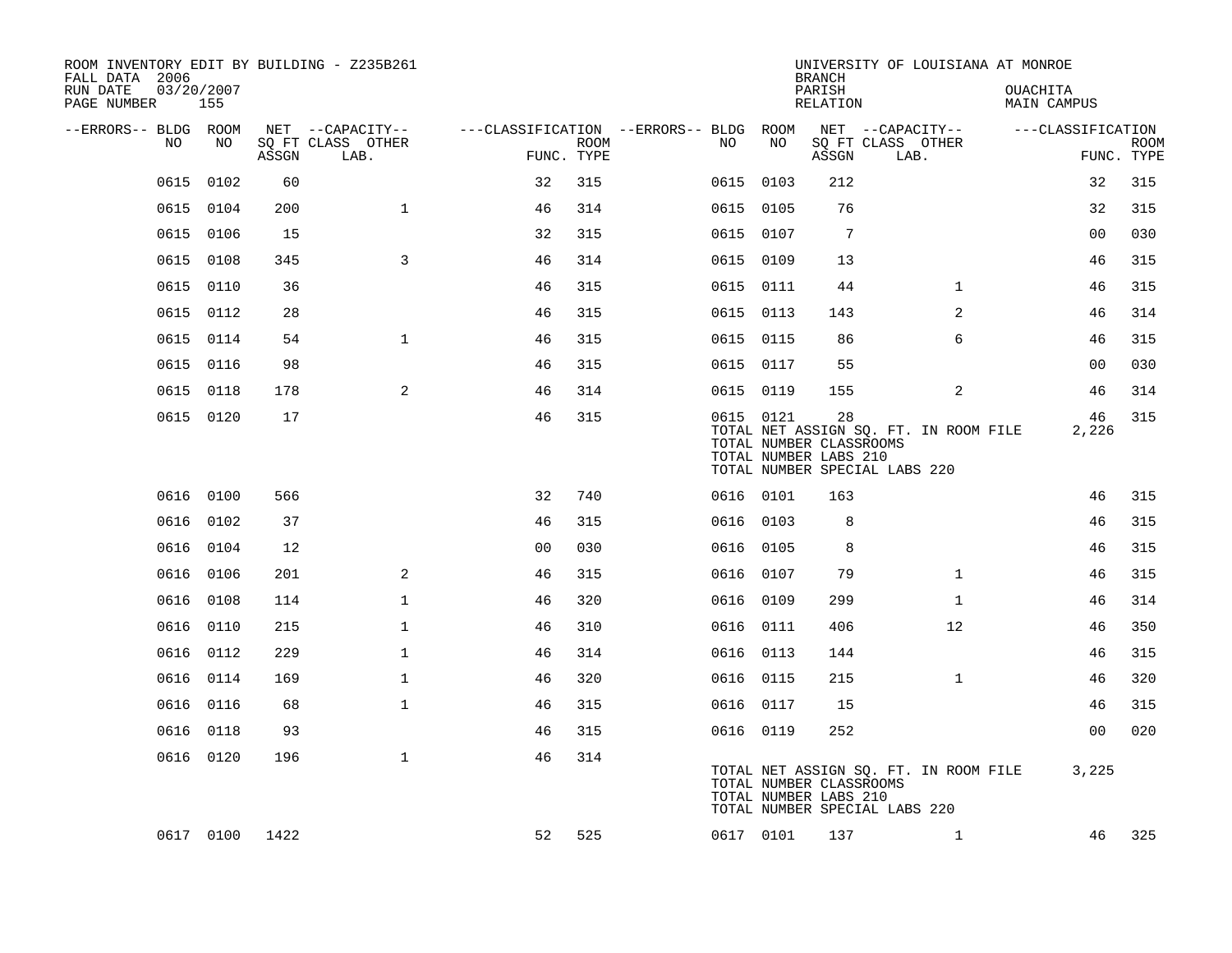| FALL DATA 2006          |      |                   |       | ROOM INVENTORY EDIT BY BUILDING - Z235B261 |                                        |             |           |      | <b>BRANCH</b>                                                                     |      | UNIVERSITY OF LOUISIANA AT MONROE     |                 |                    |             |
|-------------------------|------|-------------------|-------|--------------------------------------------|----------------------------------------|-------------|-----------|------|-----------------------------------------------------------------------------------|------|---------------------------------------|-----------------|--------------------|-------------|
| RUN DATE<br>PAGE NUMBER |      | 03/20/2007<br>156 |       |                                            |                                        |             |           |      | PARISH<br>RELATION                                                                |      |                                       | <b>OUACHITA</b> | <b>MAIN CAMPUS</b> |             |
| --ERRORS-- BLDG ROOM    | NO.  | NO                |       | NET --CAPACITY--<br>SQ FT CLASS OTHER      | ---CLASSIFICATION --ERRORS-- BLDG ROOM | <b>ROOM</b> | NO.       | NO   | NET --CAPACITY--                                                                  |      | SQ FT CLASS OTHER                     |                 | ---CLASSIFICATION  | <b>ROOM</b> |
|                         |      |                   | ASSGN | LAB.                                       | FUNC. TYPE                             |             |           |      | ASSGN                                                                             | LAB. |                                       |                 |                    | FUNC. TYPE  |
|                         | 0617 | 0102              | 51    |                                            | 0 <sup>0</sup>                         | 020         | 0617      | 0103 | 137                                                                               |      | $\overline{4}$                        |                 | 52                 | 315         |
|                         | 0617 | 0104              | 75    | $\mathbf{1}$                               | 52                                     | 315         | 0617 0105 |      | 39                                                                                |      |                                       |                 | 0 <sub>0</sub>     | 030         |
|                         |      | 0617 0106         | 230   |                                            | 52                                     | 525         |           |      | TOTAL NUMBER CLASSROOMS<br>TOTAL NUMBER LABS 210<br>TOTAL NUMBER SPECIAL LABS 220 |      | TOTAL NET ASSIGN SQ. FT. IN ROOM FILE |                 | 2,001              |             |
|                         | 0619 | 0100              | 414   |                                            | 72                                     | 315         | 0619 0101 |      | 74                                                                                |      |                                       |                 | 72                 | 315         |
|                         | 0619 | 0102              | 102   |                                            | 72                                     | 315         | 0619 0103 |      | 159                                                                               |      | $\mathbf{1}$                          |                 | 72                 | 310         |
|                         | 0619 | 0104              | 95    | $\mathbf{1}$                               | 72                                     | 310         | 0619 0105 |      | 182                                                                               |      | $\mathbf{1}$                          |                 | 72                 | 310         |
|                         | 0619 | 0106              | 39    |                                            | 72                                     | 315         | 0619      | 0107 | 220                                                                               |      | $\mathbf{1}$                          |                 | 72                 | 310         |
|                         | 0619 | 0108              | 74    | $\mathbf{1}$                               | 72                                     | 315         | 0619 0109 |      | 8                                                                                 |      |                                       |                 | 0 <sub>0</sub>     | 030         |
|                         | 0619 | 0110              | 87    |                                            | 72                                     | 315         | 0619      | 0111 | 87                                                                                |      | $\mathbf{1}$                          |                 | 72                 | 310         |
|                         | 0619 | 0112              | 157   | $\mathbf 1$                                | 72                                     | 310         | 0619 0113 |      | 39                                                                                |      |                                       |                 | 72                 | 315         |
|                         | 0619 | 0114              | 27    |                                            | 72                                     | 315         | 0619      | 0115 | 12                                                                                |      |                                       |                 | 72                 | 315         |
|                         | 0619 | 0116              | 78    |                                            | 72                                     | 315         | 0619 0117 |      | 21                                                                                |      | $\mathbf{1}$                          |                 | 72                 | 315         |
|                         |      | 0619 0118         | 5     |                                            | 0 <sub>0</sub>                         | 030         |           |      | TOTAL NUMBER CLASSROOMS<br>TOTAL NUMBER LABS 210<br>TOTAL NUMBER SPECIAL LABS 220 |      | TOTAL NET ASSIGN SQ. FT. IN ROOM FILE |                 | 1,867              |             |
|                         | 0620 | 0100              | 198   |                                            | 63                                     | 730         | 0620 0101 |      | 136                                                                               |      |                                       |                 | 63                 | 730         |
|                         | 0620 | 0102              | 7     |                                            | 63                                     | 730         | 0620 0103 |      | 48                                                                                |      |                                       |                 | 63                 | 730         |
|                         | 0620 | 0104              | 24    |                                            | 63                                     | 735         | 0620      | 0105 | 11                                                                                |      |                                       |                 | 63                 | 730         |
|                         | 0620 | 0106              | 154   |                                            | 63                                     | 730         | 0620      | 0107 | 106                                                                               |      |                                       |                 | 63                 | 730         |
|                         | 0620 | 0108              | 164   |                                            | 63                                     | 730         | 0620      | 0109 | 125                                                                               |      |                                       |                 | 63                 | 730         |
|                         | 0620 | 0110              | 42    |                                            | 63                                     | 730         | 0620 0111 |      | 46                                                                                |      |                                       |                 | 0 <sub>0</sub>     | 030         |
|                         | 0620 | 0112              | 43    |                                            | 63                                     | 735         | 0620      | 0113 | 40                                                                                |      |                                       |                 | 63                 | 735         |
|                         | 0620 | 0114              | 176   |                                            | 63                                     | 730         | 0620      | 0115 | 20                                                                                |      |                                       |                 | 63                 | 730         |
|                         |      | 0620 0116         | 54    |                                            | 63                                     | 730         | 0620 0117 |      | 18                                                                                |      |                                       |                 | 63                 | 730         |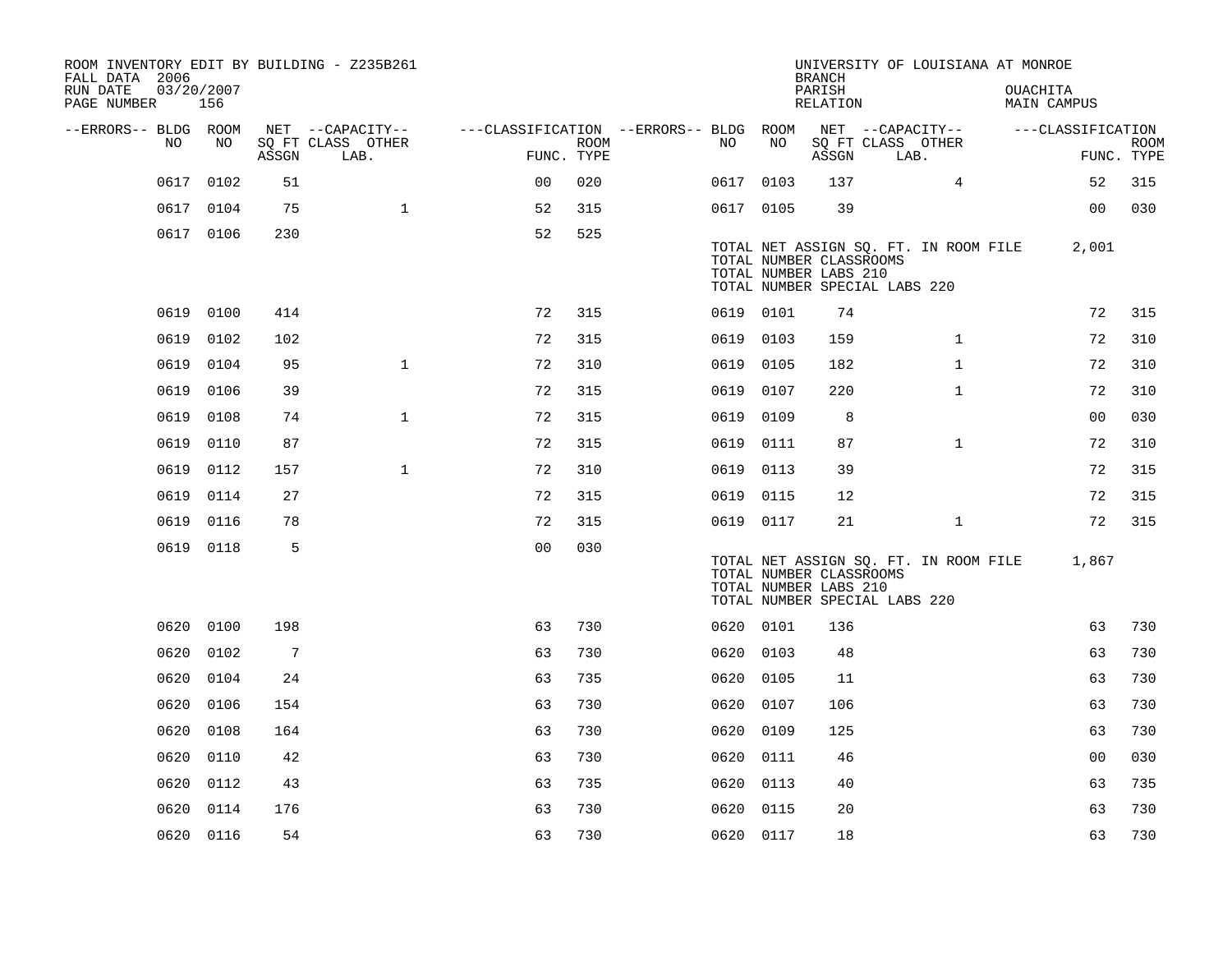| ROOM INVENTORY EDIT BY BUILDING - Z235B261<br>FALL DATA 2006 |                   |       |                                       |                                        |      |           |            | <b>BRANCH</b>                                                                     |      | UNIVERSITY OF LOUISIANA AT MONROE     |          |                   |             |
|--------------------------------------------------------------|-------------------|-------|---------------------------------------|----------------------------------------|------|-----------|------------|-----------------------------------------------------------------------------------|------|---------------------------------------|----------|-------------------|-------------|
| RUN DATE<br>PAGE NUMBER                                      | 03/20/2007<br>157 |       |                                       |                                        |      |           |            | PARISH<br>RELATION                                                                |      |                                       | OUACHITA | MAIN CAMPUS       |             |
| --ERRORS-- BLDG ROOM<br>NO.                                  | NO                |       | NET --CAPACITY--<br>SQ FT CLASS OTHER | ---CLASSIFICATION --ERRORS-- BLDG ROOM | ROOM | NO.       | NO         |                                                                                   |      | NET --CAPACITY--                      |          | ---CLASSIFICATION | <b>ROOM</b> |
|                                                              |                   | ASSGN | LAB.                                  | FUNC. TYPE                             |      |           |            | SQ FT CLASS OTHER<br>ASSGN                                                        | LAB. |                                       |          |                   | FUNC. TYPE  |
| 0620                                                         | 0118              | 173   |                                       | 63                                     | 730  |           |            | TOTAL NUMBER CLASSROOMS<br>TOTAL NUMBER LABS 210<br>TOTAL NUMBER SPECIAL LABS 220 |      | TOTAL NET ASSIGN SQ. FT. IN ROOM FILE |          | 1,539             |             |
|                                                              | 0621 0101         | 200   |                                       | 46                                     | 731  | 0621 0102 |            | 120                                                                               |      |                                       |          | 46                | 731         |
|                                                              | 0621 0103         | 230   |                                       | 46                                     | 731  | 0621 0104 |            | 15                                                                                |      |                                       |          | 46                | 731         |
|                                                              | 0621 0105         | 161   |                                       | 46                                     | 731  | 0621 0106 |            | 12                                                                                |      |                                       |          | 46                | 731         |
|                                                              | 0621 0107         | 6     |                                       | 46                                     | 731  | 0621 0108 |            | 42                                                                                |      |                                       |          | 46                | 731         |
|                                                              | 0621 0109         | 41    |                                       | 46                                     | 731  | 0621 0110 |            | 11                                                                                |      |                                       |          | 46                | 731         |
|                                                              | 0621 0111         | 180   |                                       | 46                                     | 731  | 0621 0112 |            | 34                                                                                |      |                                       |          | 0 <sub>0</sub>    | 030         |
|                                                              | 0621 0113         | 18    |                                       | 0 <sub>0</sub>                         | 030  | 0621 0114 |            | 180                                                                               |      |                                       |          | 46                | 731         |
|                                                              | 0621 0115         | 20    |                                       | 46                                     | 731  | 0621 0116 |            | 30                                                                                |      |                                       |          | 46                | 731         |
|                                                              | 0621 0117         | 162   |                                       | 46                                     | 731  | 0621 0118 |            | 21                                                                                |      |                                       |          | 46                | 731         |
|                                                              | 0621 0119         | 258   |                                       | 32                                     | 731  |           |            | TOTAL NUMBER CLASSROOMS<br>TOTAL NUMBER LABS 210<br>TOTAL NUMBER SPECIAL LABS 220 |      | TOTAL NET ASSIGN SQ. FT. IN ROOM FILE |          | 1,689             |             |
|                                                              | 0623 0100         | 190   |                                       | 0 <sub>0</sub>                         | 020  |           | 0623 0100A | 246                                                                               |      | $\mathbf{1}$                          |          | 46                | 310         |
|                                                              | 0623 0100B        | 221   | 10                                    | 46                                     | 350  | 0623 0101 |            | 206                                                                               |      | $\mathbf{1}$                          |          | 46                | 320         |
| 0623                                                         | 0102              | 256   | $\mathbf{1}$                          | 46                                     | 325  | 0623 0103 |            | 72                                                                                |      | $\mathbf{1}$                          |          | 0 <sub>0</sub>    | 030         |
| 0623                                                         | 0104              | 64    | $\mathbf{1}$                          | 46                                     | 315  | 0623 0105 |            | 135                                                                               |      | 5                                     |          | 11                | 240         |
| 0623                                                         | 0106              | 186   | 2                                     | 46                                     | 320  | 0623 0107 |            | 75                                                                                |      | $\overline{4}$                        |          | 0 <sub>0</sub>    | 020         |
|                                                              | 0623 0107A        | 87    |                                       | 0 <sub>0</sub>                         | 020  |           | 0623 0107B | 11                                                                                |      |                                       |          | 46                | 315         |
| 0623                                                         | 0108              | 147   | $\mathbf{1}$                          | 0 <sub>0</sub>                         | 020  |           | 0623 0108A | 23                                                                                |      |                                       |          | 0 <sub>0</sub>    | 020         |
| 0623                                                         | 0109              | 153   | $\mathbf{1}$                          | 46                                     | 310  | 0623 0110 |            | 209                                                                               |      | $\mathbf{1}$                          |          | 46                | 310         |
| 0623                                                         | 0111              | 57    |                                       | 46                                     | 315  | 0623      | 0112       | 141                                                                               |      | $\mathbf{1}$                          |          | 46                | 310         |
| 0623                                                         | 0113              | 87    | $\mathbf{1}$                          | 46                                     | 315  | 0623 0114 |            | 290                                                                               |      |                                       |          | 46                | 315         |
|                                                              | 0623 0115         | 5     |                                       | 46                                     | 315  | 0623 0116 |            | 382                                                                               |      | $\mathbf{1}$                          |          | 46                | 310         |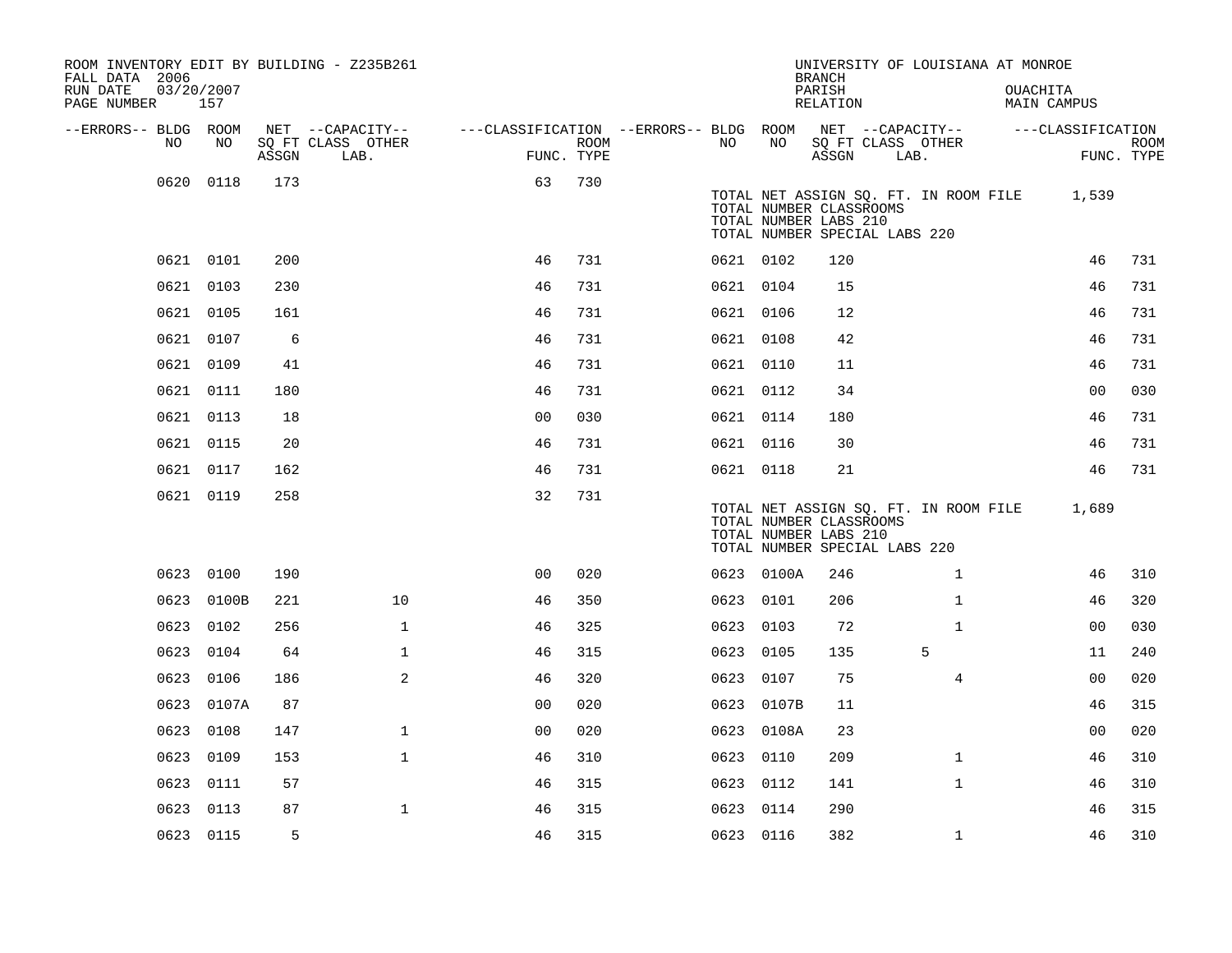| ROOM INVENTORY EDIT BY BUILDING - Z235B261<br>FALL DATA 2006 |                   |       |                           |                                        |                           |           |      | <b>BRANCH</b>                                                                     |      | UNIVERSITY OF LOUISIANA AT MONROE     |                         |                           |
|--------------------------------------------------------------|-------------------|-------|---------------------------|----------------------------------------|---------------------------|-----------|------|-----------------------------------------------------------------------------------|------|---------------------------------------|-------------------------|---------------------------|
| RUN DATE<br>PAGE NUMBER                                      | 03/20/2007<br>158 |       |                           |                                        |                           |           |      | PARISH<br>RELATION                                                                |      |                                       | OUACHITA<br>MAIN CAMPUS |                           |
| --ERRORS-- BLDG ROOM                                         |                   |       | NET --CAPACITY--          | ---CLASSIFICATION --ERRORS-- BLDG ROOM |                           |           |      |                                                                                   |      | NET --CAPACITY--                      | ---CLASSIFICATION       |                           |
| NO                                                           | NO                | ASSGN | SQ FT CLASS OTHER<br>LAB. |                                        | <b>ROOM</b><br>FUNC. TYPE | NO        | NO   | ASSGN                                                                             | LAB. | SQ FT CLASS OTHER                     |                         | <b>ROOM</b><br>FUNC. TYPE |
| 0623                                                         | 0117              | 5     |                           | 00                                     | 010                       | 0623      | 0118 | 6                                                                                 |      |                                       | 0 <sub>0</sub>          | 030                       |
| 0623                                                         | 0119              | 20    | $\mathbf{1}$              | 0 <sup>0</sup>                         | 030                       | 0623 0120 |      | 276                                                                               | 16   |                                       | 11                      | 110                       |
|                                                              | 0623 0121         | 385   | 36                        | 11                                     | 110                       |           |      | TOTAL NUMBER CLASSROOMS<br>TOTAL NUMBER LABS 210<br>TOTAL NUMBER SPECIAL LABS 220 |      | TOTAL NET ASSIGN SQ. FT. IN ROOM FILE | 3,310<br>2              |                           |
|                                                              | 0624 0100         | 60    |                           | 65                                     | 315                       | 0624 0101 |      | 184                                                                               |      | 3                                     | 65                      | 530                       |
|                                                              | 0624 0102         | 454   | 5                         | 65                                     | 350                       | 0624 0103 |      | 14                                                                                |      |                                       | 65                      | 315                       |
|                                                              | 0624 0104         | 10    |                           | 65                                     | 315                       | 0624 0105 |      | 15                                                                                |      |                                       | 65                      | 315                       |
|                                                              | 0624 0106         | 104   | $\mathbf 1$               | 65                                     | 315                       | 0624 0107 |      | 21                                                                                |      |                                       | 65                      | 315                       |
|                                                              | 0624 0108         | 68    |                           | 65                                     | 315                       | 0624 0109 |      | 10                                                                                |      |                                       | 0 <sub>0</sub>          | 030                       |
|                                                              | 0624 0110         | 170   | $\mathbf{1}$              | 65                                     | 314                       | 0624 0111 |      | 23                                                                                |      |                                       | 65                      | 315                       |
|                                                              | 0624 0112         | 23    |                           | 65                                     | 315                       | 0624 0113 |      | 173                                                                               |      | $\mathbf{1}$                          | 65                      | 314                       |
|                                                              | 0624 0114         | 10    |                           | 0 <sub>0</sub>                         | 030                       | 0624 0115 |      | 45                                                                                |      | $\mathbf{1}$                          | 65                      | 315                       |
|                                                              | 0624 0116         | 195   | $\mathbf{1}$              | 65                                     | 310                       |           |      | TOTAL NUMBER CLASSROOMS<br>TOTAL NUMBER LABS 210<br>TOTAL NUMBER SPECIAL LABS 220 |      | TOTAL NET ASSIGN SQ. FT. IN ROOM FILE | 1,559                   |                           |
|                                                              | 0625 0100         | 210   | $\overline{4}$            | 63                                     | 315                       | 0625 0101 |      | 81                                                                                |      | $\mathbf{1}$                          | 63                      | 315                       |
|                                                              | 0625 0102         | 231   | $\mathbf 1$               | 63                                     | 314                       | 0625 0103 |      | 41                                                                                |      |                                       | 63                      | 315                       |
| 0625                                                         | 0104              | 181   | $\mathbf 1$               | 63                                     | 314                       | 0625 0105 |      | 48                                                                                |      |                                       | 63                      | 315                       |
| 0625                                                         | 0106              | 205   | $\mathbf{1}$              | 63                                     | 325                       | 0625 0107 |      | 39                                                                                |      | $\mathbf{1}$                          | 63                      | 315                       |
| 0625                                                         | 0108              | 237   | 15                        | 63                                     | 315                       | 0625 0109 |      | 177                                                                               |      |                                       | 0 <sub>0</sub>          | 020                       |
| 0625                                                         | 0110              | 343   | 6                         | 63                                     | 315                       | 0625 0111 |      | 92                                                                                |      |                                       | 63                      | 315                       |
| 0625                                                         | 0112              | 90    |                           | 63                                     | 315                       | 0625 0113 |      | 228                                                                               |      |                                       | 63                      | 740                       |
| 0625                                                         | 0114              | 151   | 2                         | 63                                     | 314                       | 0625 0115 |      | 96                                                                                |      | 2                                     | 63                      | 314                       |
| 0625                                                         | 0116              | 96    | $\mathbf{1}$              | 63                                     | 314                       | 0625 0117 |      | 121                                                                               |      | 2                                     | 63                      | 315                       |
|                                                              | 0625 0118         | 88    | 3                         | 63                                     | 310                       |           |      |                                                                                   |      | TOTAL NET ASSIGN SQ. FT. IN ROOM FILE | 2,578                   |                           |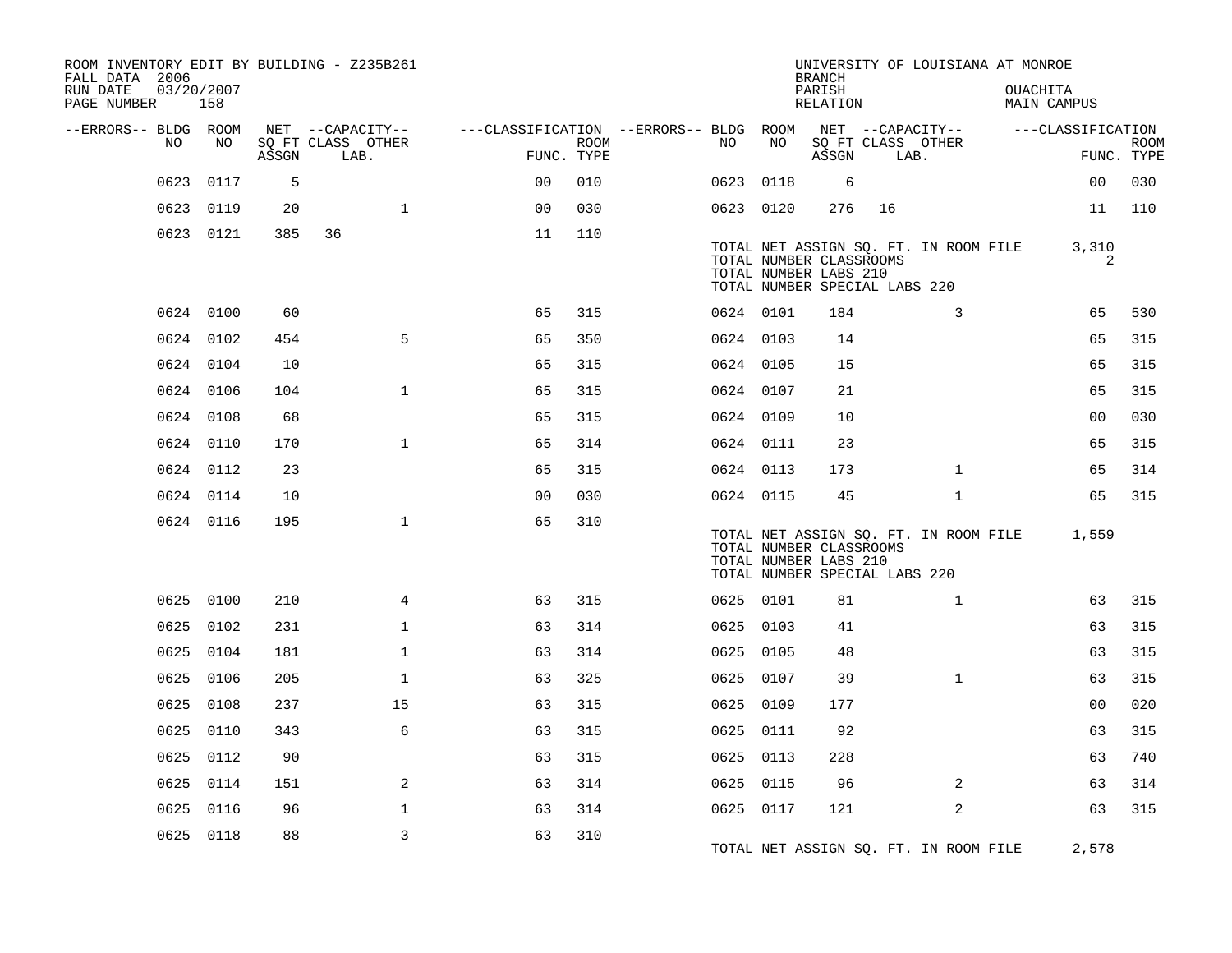| ROOM INVENTORY EDIT BY BUILDING - Z235B261<br>FALL DATA 2006<br>RUN DATE<br>PAGE NUMBER | 03/20/2007<br>159 |       |                                               |                                                         |                           |           |      | UNIVERSITY OF LOUISIANA AT MONROE<br><b>BRANCH</b><br>PARISH<br>RELATION                                                          |                | OUACHITA<br>MAIN CAMPUS |                |                           |
|-----------------------------------------------------------------------------------------|-------------------|-------|-----------------------------------------------|---------------------------------------------------------|---------------------------|-----------|------|-----------------------------------------------------------------------------------------------------------------------------------|----------------|-------------------------|----------------|---------------------------|
| --ERRORS-- BLDG ROOM<br>NO.                                                             | NO                | ASSGN | NET --CAPACITY--<br>SQ FT CLASS OTHER<br>LAB. | ---CLASSIFICATION --ERRORS-- BLDG ROOM NET --CAPACITY-- | <b>ROOM</b><br>FUNC. TYPE | NO .      | NO   | SQ FT CLASS OTHER<br>ASSGN<br>TOTAL NUMBER CLASSROOMS<br>TOTAL NUMBER LABS 210<br>TOTAL NUMBER SPECIAL LABS 220                   | LAB.           | ---CLASSIFICATION       |                | <b>ROOM</b><br>FUNC. TYPE |
|                                                                                         | 0626 0100         | 154   | $\mathbf{1}$                                  | 31                                                      | 310                       | 0626 0101 |      | 9                                                                                                                                 |                |                         | 31             | 315                       |
|                                                                                         | 0626 0102         | 98    | $\mathbf{1}$                                  | 31                                                      | 315                       | 0626 0103 |      | 31                                                                                                                                |                |                         | 31             | 315                       |
|                                                                                         | 0626 0104         | 28    |                                               | 31                                                      | 315                       | 0626 0105 |      | 48                                                                                                                                | $\mathbf{1}$   |                         | 31             | 315                       |
|                                                                                         | 0626 0106         | 254   | $\mathbf 1$                                   | 31                                                      | 314                       | 0626 0107 |      | 550                                                                                                                               | $\mathbf{1}$   |                         | 31             | 314                       |
| 0626                                                                                    | 0108              | 208   | $\mathbf{1}$                                  | 31                                                      | 315                       | 0626 0109 |      | 68                                                                                                                                |                |                         | 31             | 315                       |
|                                                                                         | 0626 0110         | 229   |                                               | 31                                                      | 315                       |           |      | TOTAL NET ASSIGN SQ. FT. IN ROOM FILE<br>TOTAL NUMBER CLASSROOMS<br>TOTAL NUMBER LABS 210<br>TOTAL NUMBER SPECIAL LABS 220        |                |                         | 1,677          |                           |
|                                                                                         | 0627 0100         | 31    | $\mathbf 1$                                   | 00                                                      | 030                       | 0627 0101 |      | 29                                                                                                                                | $\mathbf{1}$   |                         | 00             | 030                       |
|                                                                                         | 0627 0102         | 34    |                                               | 0 <sub>0</sub>                                          | 030                       | 0627 0103 |      | 187                                                                                                                               | 4              |                         | 46             | 314                       |
|                                                                                         | 0627 0104         | 110   | $\mathbf{1}$                                  | 46                                                      | 314                       | 0627 0105 |      | 131                                                                                                                               | 5              |                         | 11             | 540                       |
|                                                                                         | 0627 0106         | 131   | 5                                             | 11                                                      | 540                       | 0627 0107 |      | 143                                                                                                                               | 5              |                         | 11             | 540                       |
| 0627                                                                                    | 0108              | 135   | 6                                             | 11                                                      | 545                       | 0627 0109 |      | 143                                                                                                                               | 10             |                         | 11             | 540                       |
|                                                                                         | 0627 0110         | 131   | 15                                            | 11                                                      | 540                       | 0627 0111 |      | 131                                                                                                                               | $\overline{4}$ |                         | 11             | 540                       |
|                                                                                         | 0627 0112         | 167   | 9                                             | 11                                                      | 545                       | 0627 0113 |      | 268<br>TOTAL NET ASSIGN SQ. FT. IN ROOM FILE<br>TOTAL NUMBER CLASSROOMS<br>TOTAL NUMBER LABS 210<br>TOTAL NUMBER SPECIAL LABS 220 |                |                         | 00<br>1,409    | 020                       |
|                                                                                         | 0630 0100         | 195   | $\mathbf{1}$                                  | 11                                                      | 220                       | 0630 0101 |      | 175                                                                                                                               |                |                         | 48             | 225                       |
| 0630                                                                                    | 0102              | 176   |                                               | 48                                                      | 225                       | 0630 0103 |      | 300                                                                                                                               |                |                         | 42             | 620                       |
| 0630                                                                                    | 0104              | 193   |                                               | 42                                                      | 620                       | 0630 0105 |      | 19                                                                                                                                |                |                         | 0 <sub>0</sub> | 030                       |
| 0630                                                                                    | 0106              | 15    |                                               | 48                                                      | 225                       | 0630      | 0107 | 237                                                                                                                               | 1              |                         | 11             | 220                       |
| 0630                                                                                    | 0108              | 74    |                                               | 48                                                      | 225                       | 0630      | 0109 | 280                                                                                                                               | 1              |                         | 11             | 220                       |
| 0630                                                                                    | 0110              | 195   | $\mathbf{1}$                                  | 11                                                      | 220                       | 0630      | 0111 | 8                                                                                                                                 |                |                         | 48             | 225                       |
|                                                                                         | 0630 0112         | 50    | $\mathbf{1}$                                  | 48                                                      | 225                       | 0630 0113 |      | 11                                                                                                                                |                |                         | 48             | 225                       |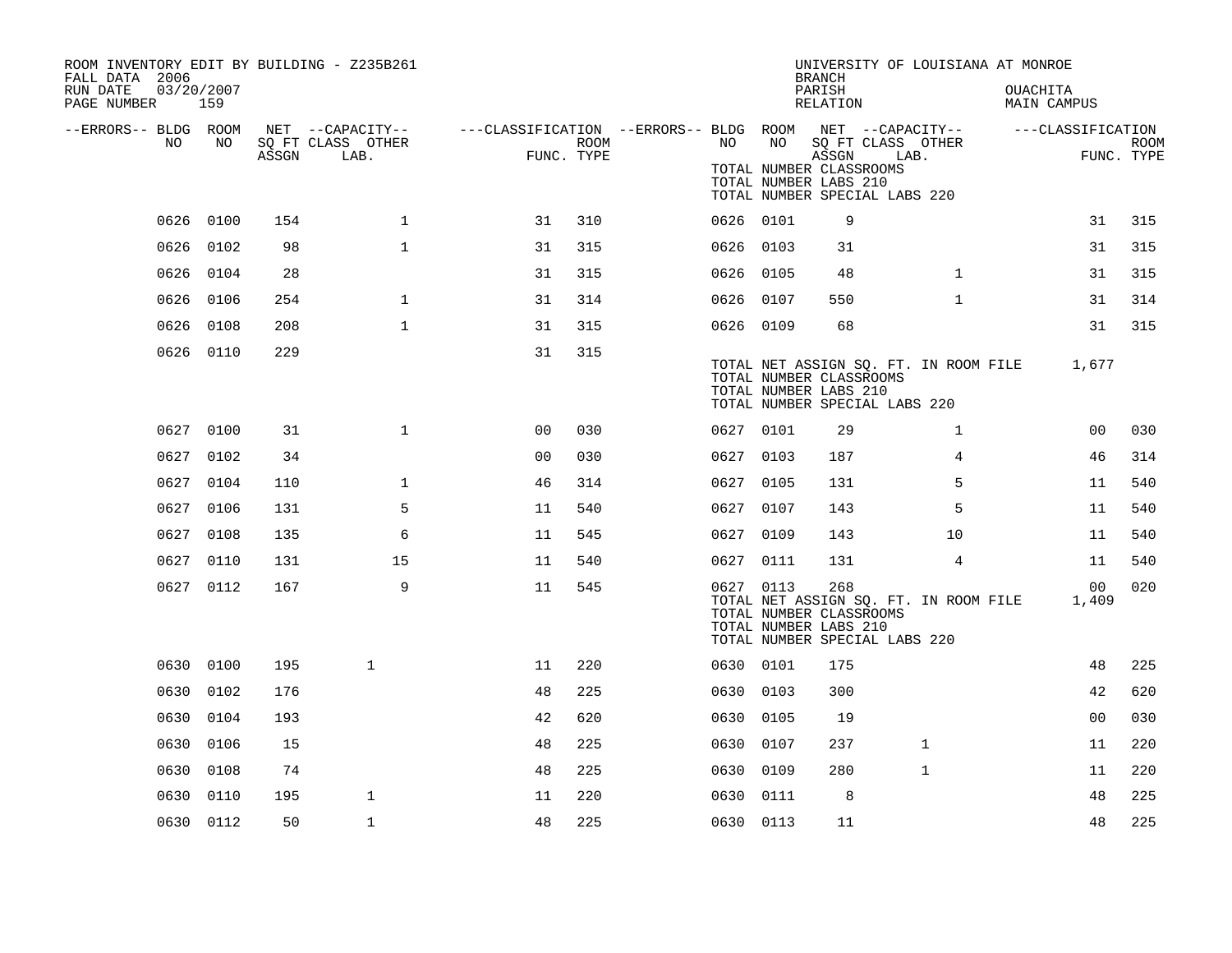| ROOM INVENTORY EDIT BY BUILDING - Z235B261<br>FALL DATA 2006<br>RUN DATE<br>PAGE NUMBER 160 | 03/20/2007 |     |                   |                                                                                                                    |     |                  |           |                                                  | BRANCH<br>PARISH<br>RELATION |                               | UNIVERSITY OF LOUISIANA AT MONROE     | OUACHITA<br>MAIN CAMPUS                     |            |
|---------------------------------------------------------------------------------------------|------------|-----|-------------------|--------------------------------------------------------------------------------------------------------------------|-----|------------------|-----------|--------------------------------------------------|------------------------------|-------------------------------|---------------------------------------|---------------------------------------------|------------|
|                                                                                             |            |     |                   |                                                                                                                    |     |                  |           |                                                  |                              |                               |                                       |                                             |            |
| NO                                                                                          | NO         |     | SQ FT CLASS OTHER | --ERRORS-- BLDG ROOM NET --CAPACITY-- ----CLASSIFICATION --ERRORS-- BLDG ROOM NET --CAPACITY-- -----CLASSIFICATION |     | ROOM <b>ROOM</b> | NO        | NO                                               |                              | SQ FT CLASS OTHER             |                                       |                                             | ROOM       |
|                                                                                             |            |     | ASSGN LAB.        | FUNC. TYPE                                                                                                         |     |                  |           |                                                  |                              | ASSGN LAB.                    |                                       |                                             | FUNC. TYPE |
|                                                                                             | 0630 0114  | 25  |                   | 48                                                                                                                 | 225 |                  | 0630 0115 |                                                  | 163                          | $\sim$ 1                      |                                       | 11                                          | 220        |
|                                                                                             | 0630 0116  | 90  | $\mathbf{1}$      | 11                                                                                                                 | 315 |                  | 0630 0117 |                                                  | 37                           |                               |                                       | 11                                          | 315        |
|                                                                                             | 0630 0118  | 9   |                   | 48                                                                                                                 | 225 |                  | 0630 0119 |                                                  | 9                            |                               |                                       | 48                                          | 225        |
|                                                                                             | 0630 0120  | 239 | $\mathbf{1}$      | 46                                                                                                                 | 310 |                  |           | TOTAL NUMBER CLASSROOMS<br>TOTAL NUMBER LABS 210 |                              |                               |                                       | TOTAL NET ASSIGN SQ. FT. IN ROOM FILE 2,481 |            |
|                                                                                             |            |     |                   |                                                                                                                    |     |                  |           |                                                  |                              | TOTAL NUMBER SPECIAL LABS 220 |                                       | 5                                           |            |
|                                                                                             | 0637 0100  | 676 |                   | 0 <sub>0</sub>                                                                                                     | 030 |                  |           | TOTAL NUMBER CLASSROOMS<br>TOTAL NUMBER LABS 210 |                              | TOTAL NUMBER SPECIAL LABS 220 | TOTAL NET ASSIGN SQ. FT. IN ROOM FILE |                                             |            |
|                                                                                             | 0638 0100  | 676 |                   | 0 <sub>0</sub>                                                                                                     | 030 |                  |           | TOTAL NUMBER CLASSROOMS<br>TOTAL NUMBER LABS 210 |                              | TOTAL NUMBER SPECIAL LABS 220 | TOTAL NET ASSIGN SQ. FT. IN ROOM FILE |                                             |            |
|                                                                                             | 0639 0001  | 412 |                   | 11                                                                                                                 | 580 |                  | 0639 0002 |                                                  | 414                          |                               |                                       |                                             | 11 580     |
|                                                                                             | 0639 0003  | 417 |                   | 11                                                                                                                 | 580 |                  |           | TOTAL NUMBER CLASSROOMS<br>TOTAL NUMBER LABS 210 |                              | TOTAL NUMBER SPECIAL LABS 220 | TOTAL NET ASSIGN SQ. FT. IN ROOM FILE | 1,243                                       |            |
|                                                                                             | 0640 0100  | 221 |                   | 11                                                                                                                 | 585 |                  |           | TOTAL NUMBER CLASSROOMS<br>TOTAL NUMBER LABS 210 |                              | TOTAL NUMBER SPECIAL LABS 220 | TOTAL NET ASSIGN SQ. FT. IN ROOM FILE | 221                                         |            |
|                                                                                             | 0642 0101  | 80  | $\mathbf{1}$      | 52                                                                                                                 | 525 |                  |           | TOTAL NUMBER CLASSROOMS<br>TOTAL NUMBER LABS 210 |                              | TOTAL NUMBER SPECIAL LABS 220 | TOTAL NET ASSIGN SQ. FT. IN ROOM FILE | 80                                          |            |
|                                                                                             | 0643 0101  | 80  | $\mathbf{1}$      | 52                                                                                                                 | 525 |                  |           | TOTAL NUMBER CLASSROOMS<br>TOTAL NUMBER LABS 210 |                              | TOTAL NUMBER SPECIAL LABS 220 | TOTAL NET ASSIGN SQ. FT. IN ROOM FILE | 80                                          |            |
|                                                                                             | 0644 0100  | 85  |                   | 11 585                                                                                                             |     |                  |           |                                                  |                              |                               | TOTAL NET ASSIGN SQ. FT. IN ROOM FILE | 85                                          |            |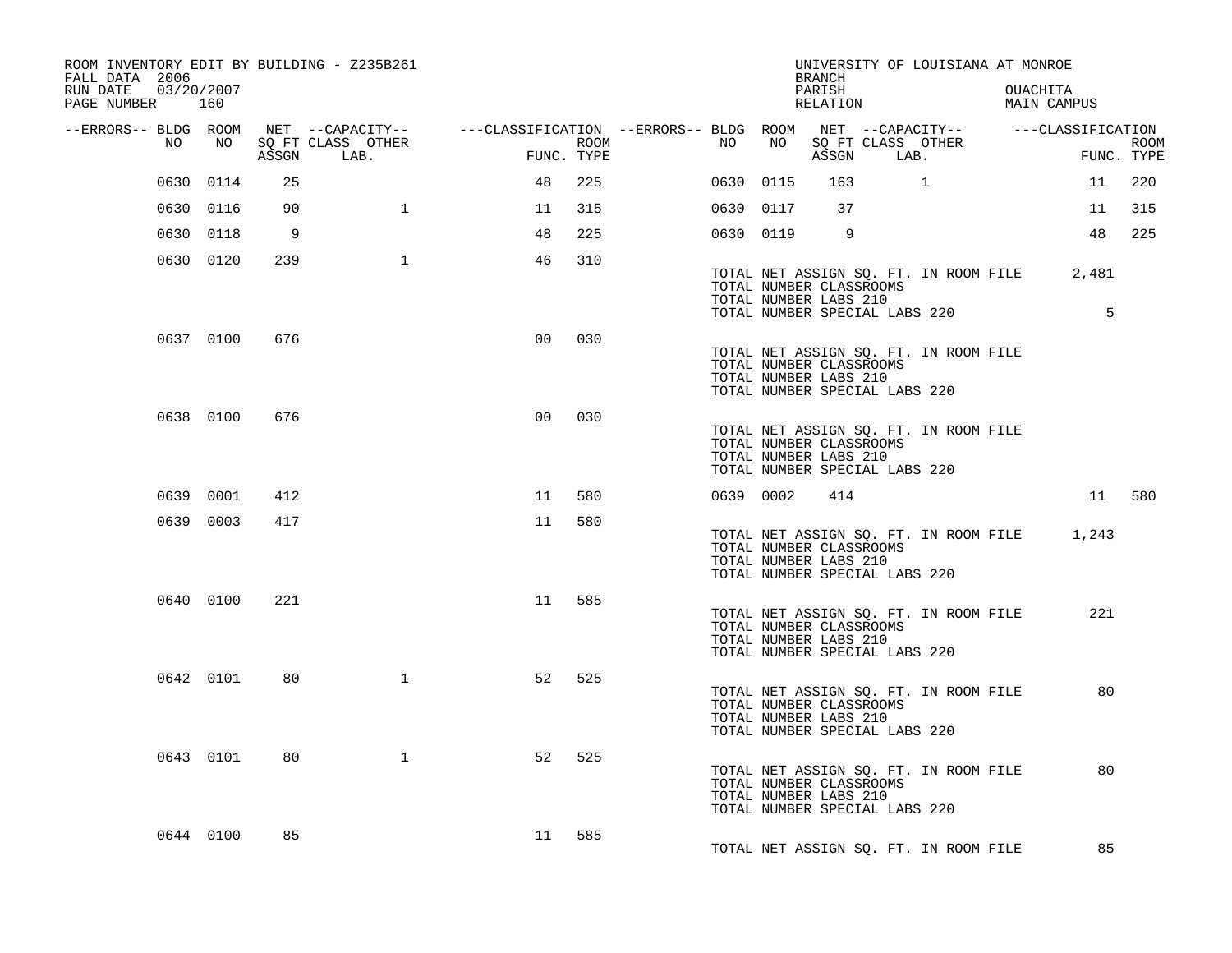| ROOM INVENTORY EDIT BY BUILDING - Z235B261<br>FALL DATA 2006 |                                         |      | UNIVERSITY OF LOUISIANA AT MONROE<br>BRANCH                                                                                                    |                                |
|--------------------------------------------------------------|-----------------------------------------|------|------------------------------------------------------------------------------------------------------------------------------------------------|--------------------------------|
| 03/20/2007<br>RUN DATE<br>PAGE NUMBER 161                    |                                         |      | PARISH<br>RELATION                                                                                                                             | OUACHITA<br><b>MAIN CAMPUS</b> |
| NO<br>NO                                                     | SQ FT CLASS OTHER                       | ROOM | --ERRORS-- BLDG ROOM NET --CAPACITY-- ----CLASSIFICATION --ERRORS-- BLDG ROOM NET --CAPACITY-- -----CLASSIFICATION<br>NO NO SQ FT CLASS OTHER  | ROOM                           |
|                                                              | <b>EUNC</b><br>FUNC. TYPE<br>ASSGN LAB. |      | ASSGN LAB.<br>TOTAL NUMBER CLASSROOMS<br>TOTAL NUMBER LABS 210<br>TOTAL NUMBER SPECIAL LABS 220                                                | FUNC. TYPE                     |
| 0645 0107<br>539                                             | 63                                      | 730  | TOTAL NET ASSIGN SQ. FT. IN ROOM FILE<br>TOTAL NUMBER CLASSROOMS<br>TOTAL NUMBER LABS 210<br>TOTAL NUMBER SPECIAL LABS 220                     | 539                            |
| 0646 0100<br>400                                             | 52                                      | 525  | TOTAL NET ASSIGN SQ. FT. IN ROOM FILE<br>TOTAL NUMBER CLASSROOMS<br>TOTAL NUMBER LABS 210<br>TOTAL NUMBER SPECIAL LABS 220                     | 400                            |
| 0647 0100<br>108                                             | 11                                      | 585  | TOTAL NET ASSIGN SQ. FT. IN ROOM FILE<br>TOTAL NUMBER CLASSROOMS<br>TOTAL NUMBER LABS 210<br>TOTAL NUMBER SPECIAL LABS 220                     | 108                            |
| 0648 0100<br>200                                             | 11                                      | 585  | TOTAL NET ASSIGN SQ. FT. IN ROOM FILE<br>TOTAL NUMBER CLASSROOMS<br>TOTAL NUMBER LABS 210<br>TOTAL NUMBER SPECIAL LABS 220                     | 200                            |
| 0649 0100<br>720                                             | 11                                      | 585  | TOTAL NET ASSIGN SQ. FT. IN ROOM FILE<br>TOTAL NUMBER CLASSROOMS<br>TOTAL NUMBER LABS 210<br>TOTAL NUMBER SPECIAL LABS 220                     | 720                            |
| 0650 0100<br>160                                             | 48                                      | 225  | TOTAL NET ASSIGN SQ. FT. IN ROOM FILE<br>TOTAL NUMBER CLASSROOMS<br>TOTAL NUMBER LABS 210<br>TOTAL NUMBER SPECIAL LABS 220                     | 160                            |
| 0652 0100<br>380                                             | 0 <sup>0</sup>                          | 030  | 0652 0101<br>245                                                                                                                               | 00 <sub>o</sub><br>030         |
| 0652 0102<br>135                                             | 0 <sub>0</sub>                          | 030  | 0652 0103<br>110<br>TOTAL NET ASSIGN SQ. FT. IN ROOM FILE<br>TOTAL NUMBER CLASSROOMS<br>TOTAL NUMBER LABS 210<br>TOTAL NUMBER SPECIAL LABS 220 | 030<br>00                      |
| 0653 0100<br>160                                             | 52                                      | 525  | TOTAL NET ASSIGN SQ. FT. IN ROOM FILE<br>TOTAL NUMBER CLASSROOMS                                                                               | 160                            |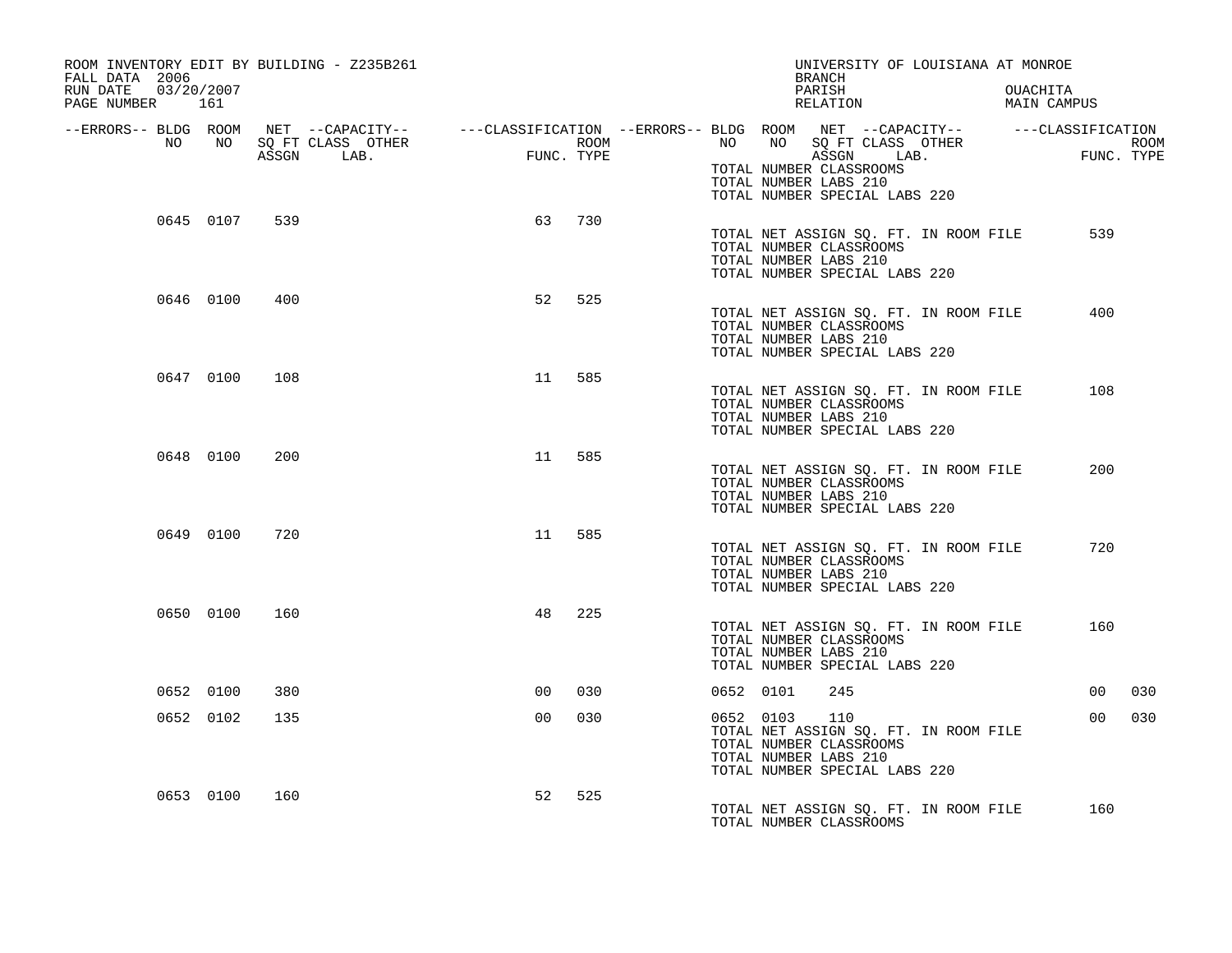| ROOM INVENTORY EDIT BY BUILDING - Z235B261<br>FALL DATA 2006 |            |       |                   |                                                                             |            |            |                 | <b>BRANCH</b>                                                                     | UNIVERSITY OF LOUISIANA AT MONROE     |                         |             |
|--------------------------------------------------------------|------------|-------|-------------------|-----------------------------------------------------------------------------|------------|------------|-----------------|-----------------------------------------------------------------------------------|---------------------------------------|-------------------------|-------------|
| RUN DATE<br>PAGE NUMBER 162                                  | 03/20/2007 |       |                   |                                                                             |            |            |                 | PARISH<br>RELATION                                                                |                                       | OUACHITA<br>MAIN CAMPUS |             |
| --ERRORS-- BLDG ROOM<br>NO                                   | NO         |       | SQ FT CLASS OTHER | NET --CAPACITY--    ---CLASSIFICATION --ERRORS-- BLDG ROOM NET --CAPACITY-- | ROOM       | NO         | NO              |                                                                                   | SQ FT CLASS OTHER                     | ---CLASSIFICATION       | <b>ROOM</b> |
|                                                              |            | ASSGN | LAB.              |                                                                             | FUNC. TYPE |            |                 | ASSGN<br>TOTAL NUMBER LABS 210<br>TOTAL NUMBER SPECIAL LABS 220                   | LAB.                                  |                         | FUNC. TYPE  |
|                                                              | 0655 0100  | 200   |                   | 75                                                                          | 725        |            |                 | TOTAL NUMBER CLASSROOMS<br>TOTAL NUMBER LABS 210<br>TOTAL NUMBER SPECIAL LABS 220 | TOTAL NET ASSIGN SQ. FT. IN ROOM FILE | 200                     |             |
|                                                              | 0666 0100  | 160   |                   | 63                                                                          | 730        |            |                 | TOTAL NUMBER CLASSROOMS<br>TOTAL NUMBER LABS 210<br>TOTAL NUMBER SPECIAL LABS 220 | TOTAL NET ASSIGN SQ. FT. IN ROOM FILE | 160                     |             |
|                                                              | 0686 0100  | 100   | $\mathbf 1$       | 93                                                                          | 660        |            |                 | TOTAL NUMBER CLASSROOMS<br>TOTAL NUMBER LABS 210<br>TOTAL NUMBER SPECIAL LABS 220 | TOTAL NET ASSIGN SQ. FT. IN ROOM FILE | 100                     |             |
|                                                              | 0700 A0100 | 116   | $\mathbf{1}$      | 46                                                                          | 310        | 0700 B0100 |                 |                                                                                   | 195 1                                 |                         | 46 310      |
|                                                              | 0700 C0100 | 53    | $\mathbf{1}$      | 46                                                                          | 315        |            |                 | TOTAL NUMBER CLASSROOMS<br>TOTAL NUMBER LABS 210<br>TOTAL NUMBER SPECIAL LABS 220 | TOTAL NET ASSIGN SQ. FT. IN ROOM FILE | 364                     |             |
|                                                              | 0701 A0100 | 2796  |                   | 11                                                                          | 560        |            |                 | TOTAL NUMBER CLASSROOMS<br>TOTAL NUMBER LABS 210<br>TOTAL NUMBER SPECIAL LABS 220 | TOTAL NET ASSIGN SQ. FT. IN ROOM FILE | 2,796                   |             |
|                                                              | 0702 A0100 | 190   |                   | 11                                                                          | 560        |            | 0702 B0100 3458 | TOTAL NUMBER CLASSROOMS<br>TOTAL NUMBER LABS 210<br>TOTAL NUMBER SPECIAL LABS 220 | TOTAL NET ASSIGN SQ. FT. IN ROOM FILE | 11<br>3,648             | 560         |
|                                                              | 0703 0100  | 303   | 2                 | 11                                                                          | 970        | 0703 0101  |                 | 32                                                                                |                                       | 11                      | 970         |
|                                                              | 0703 0102  | 130   | $\mathbf 1$       | 11                                                                          | 970        | 0703 0103  |                 | 9                                                                                 |                                       | 11                      | 970         |
|                                                              | 0703 0104  | 150   | $\mathbf{1}$      | 11                                                                          | 970        | 0703 0105  |                 | 16                                                                                |                                       | 11                      | 970         |
|                                                              | 0703 0106  | 35    | $\mathbf{1}$      | 11                                                                          | 970        | 0703 0107  |                 | 18                                                                                |                                       | 11                      | 970         |
|                                                              | 0703 0108  | 16    |                   | 11                                                                          | 970        | 0703 0109  |                 | 170                                                                               |                                       | 11                      | 970         |
|                                                              | 0703 0110  | 106   | 2                 | 11                                                                          | 970        | 0703 0111  |                 | 224                                                                               | $\mathbf{1}$                          | 11                      | 970         |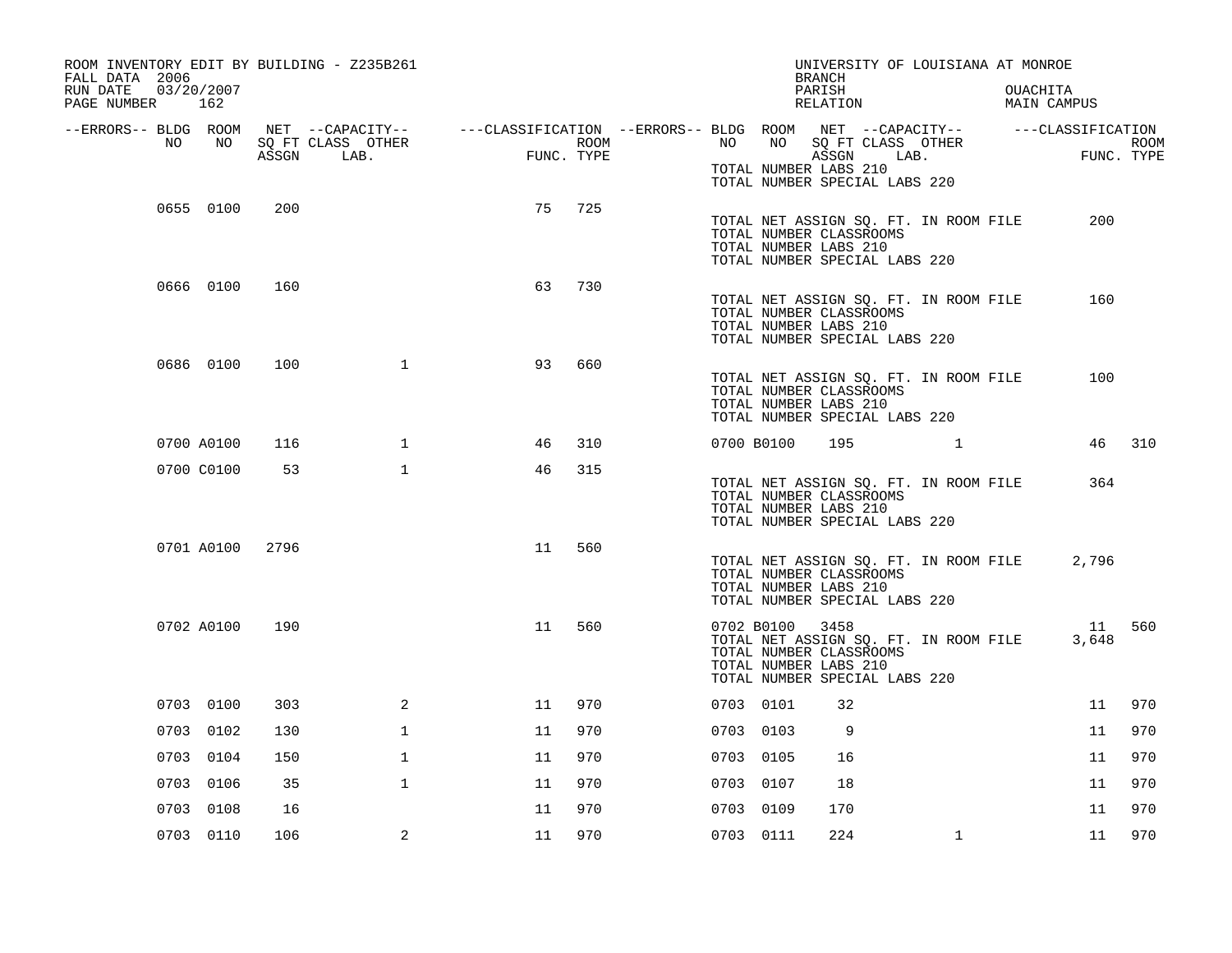| ROOM INVENTORY EDIT BY BUILDING - Z235B261<br>FALL DATA 2006<br>RUN DATE<br>PAGE NUMBER 163 | 03/20/2007     |       |                           |                                                                                                |                    |           |           | <b>BRANCH</b><br>PARISH<br>RELATION                                                      | UNIVERSITY OF LOUISIANA AT MONROE           | OUACHITA | MAIN CAMPUS |                           |
|---------------------------------------------------------------------------------------------|----------------|-------|---------------------------|------------------------------------------------------------------------------------------------|--------------------|-----------|-----------|------------------------------------------------------------------------------------------|---------------------------------------------|----------|-------------|---------------------------|
| --ERRORS-- BLDG ROOM                                                                        |                |       |                           | NET --CAPACITY-- - ---CLASSIFICATION --ERRORS-- BLDG ROOM NET --CAPACITY-- - ---CLASSIFICATION |                    |           |           |                                                                                          |                                             |          |             |                           |
| NO                                                                                          | NO             | ASSGN | SQ FT CLASS OTHER<br>LAB. |                                                                                                | ROOM<br>FUNC. TYPE | NO        | NO        | ASSGN LAB.                                                                               | SQ FT CLASS OTHER                           |          |             | <b>ROOM</b><br>FUNC. TYPE |
|                                                                                             | 0703 0112      | 52    |                           | 11                                                                                             | 970                |           | 0703 0113 | 52                                                                                       |                                             |          | 11 970      |                           |
|                                                                                             | 0703 0114      | 46    | $\mathbf{1}$              | 11                                                                                             | 970                |           |           | TOTAL NUMBER CLASSROOMS<br>TOTAL NUMBER LABS 210<br>TOTAL NUMBER SPECIAL LABS 220        | TOTAL NET ASSIGN SQ. FT. IN ROOM FILE 1,359 |          |             |                           |
|                                                                                             | 0704 0100      | 160   |                           | 93                                                                                             | 660                |           |           | TOTAL NUMBER CLASSROOMS<br>TOTAL NUMBER LABS 210<br>TOTAL NUMBER SPECIAL LABS 220        | TOTAL NET ASSIGN SQ. FT. IN ROOM FILE       |          | 160         |                           |
|                                                                                             | 0705 0100      | 150   |                           | 11                                                                                             | 560                | 0705 0101 |           | 150                                                                                      |                                             |          | 11          | 560                       |
|                                                                                             | 0705 0102      | 150   |                           | 11                                                                                             | 560                | 0705 0103 |           | 150                                                                                      |                                             |          | 11          | 560                       |
|                                                                                             | 0705 0104      | 150   |                           | 11                                                                                             | 560                | 0705 0105 |           | 150                                                                                      |                                             |          | 11          | 560                       |
|                                                                                             | 0705 0106      | 150   |                           | 11                                                                                             | 560                | 0705 0107 |           | 150                                                                                      |                                             |          | 11          | 560                       |
|                                                                                             | 0705 0108      | 150   |                           | 11                                                                                             | 560                | 0705 0109 |           | 150                                                                                      |                                             |          | 11          | 560                       |
|                                                                                             | 0705 0110      | 150   |                           | 11                                                                                             | 560                | 0705 0111 |           | 150<br>TOTAL NUMBER CLASSROOMS<br>TOTAL NUMBER LABS 210<br>TOTAL NUMBER SPECIAL LABS 220 | TOTAL NET ASSIGN SQ. FT. IN ROOM FILE       |          | 11<br>1,800 | 560                       |
|                                                                                             | 0706 0100 1632 |       |                           | 11                                                                                             | 560                |           |           | TOTAL NUMBER CLASSROOMS<br>TOTAL NUMBER LABS 210<br>TOTAL NUMBER SPECIAL LABS 220        | TOTAL NET ASSIGN SQ. FT. IN ROOM FILE       |          | 1,632       |                           |
|                                                                                             | 0707 0100      | 149   | $\overline{a}$            | 11                                                                                             | 560                |           |           | TOTAL NUMBER CLASSROOMS<br>TOTAL NUMBER LABS 210<br>TOTAL NUMBER SPECIAL LABS 220        | TOTAL NET ASSIGN SQ. FT. IN ROOM FILE       |          | 149         |                           |
|                                                                                             | 0708 A0100     | 464   |                           | 11                                                                                             | 560                |           |           | TOTAL NUMBER CLASSROOMS<br>TOTAL NUMBER LABS 210<br>TOTAL NUMBER SPECIAL LABS 220        | TOTAL NET ASSIGN SQ. FT. IN ROOM FILE       |          | 464         |                           |
|                                                                                             | 0709 0100      | 288   |                           | 11                                                                                             | 560                |           |           |                                                                                          | TOTAL NET ASSIGN SQ. FT. IN ROOM FILE       |          | 288         |                           |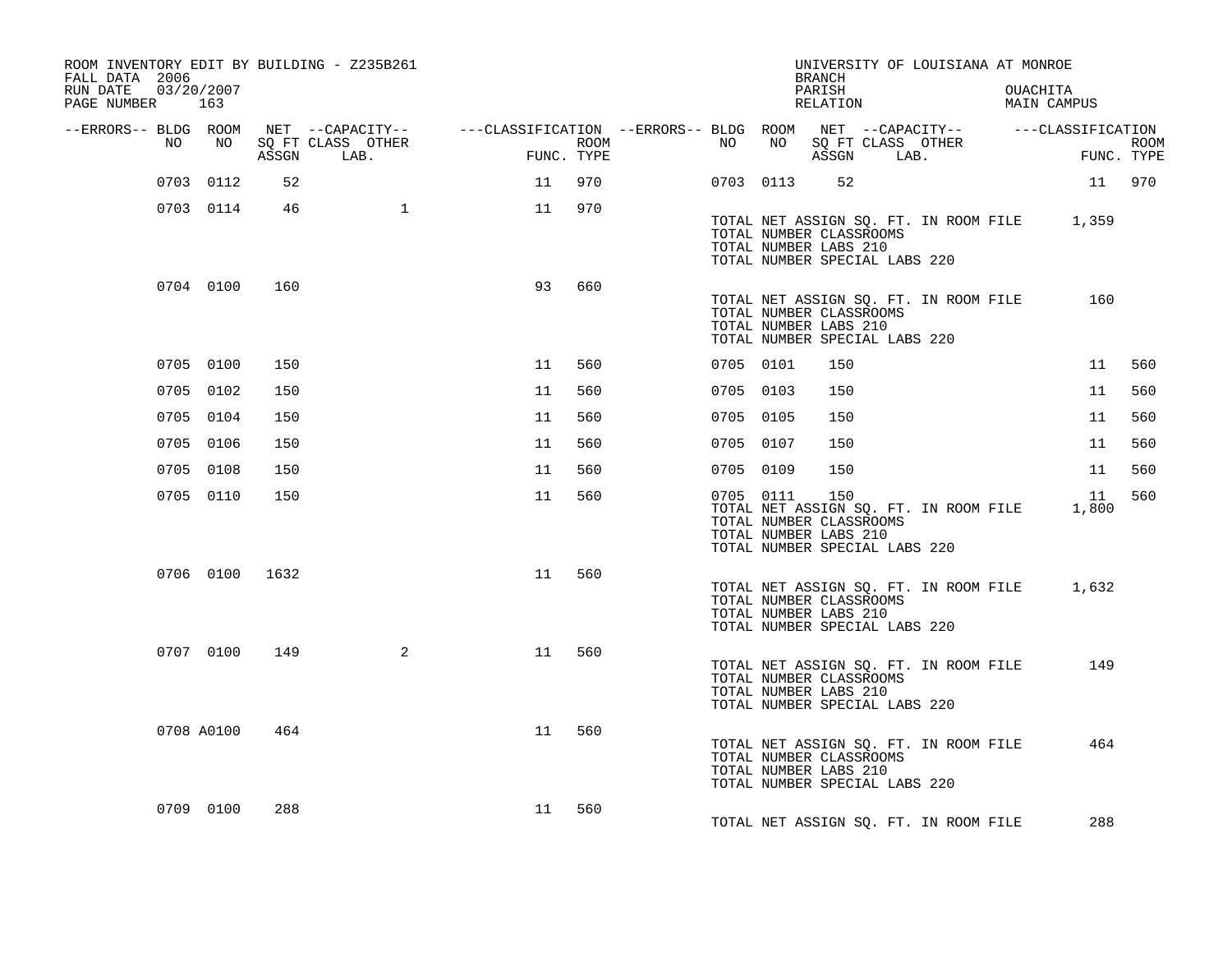| ROOM INVENTORY EDIT BY BUILDING - Z235B261<br>FALL DATA 2006 |           |                 |                                 |                                                          |     | UNIVERSITY OF LOUISIANA AT MONROE<br>BRANCH                                                                                                                                                                              |
|--------------------------------------------------------------|-----------|-----------------|---------------------------------|----------------------------------------------------------|-----|--------------------------------------------------------------------------------------------------------------------------------------------------------------------------------------------------------------------------|
| 03/20/2007<br>RUN DATE<br>PAGE NUMBER 164                    |           |                 |                                 |                                                          |     | PARISH<br>OUACHITA<br>RELATION<br>MAIN CAMPUS                                                                                                                                                                            |
| NO                                                           | NO NO     |                 | SQ FT CLASS OTHER<br>ASSGN LAB. | $\begin{aligned} \text{FUN} \end{aligned}$<br>FUNC. TYPE |     | --ERRORS-- BLDG ROOM NET --CAPACITY-- ----CLASSIFICATION --ERRORS-- BLDG ROOM NET --CAPACITY-- -----CLASSIFICATION<br>NO SQ FT CLASS OTHER<br>ROOM <b>ROOM</b><br>NO NO<br>ROOM<br><b>FU</b><br>ASSGN LAB.<br>FUNC. TYPE |
|                                                              |           |                 |                                 |                                                          |     | TOTAL NUMBER CLASSROOMS<br>TOTAL NUMBER LABS 210<br>TOTAL NUMBER SPECIAL LABS 220                                                                                                                                        |
|                                                              | 0711 0100 | 64              |                                 | 11                                                       | 560 | TOTAL NET ASSIGN SQ. FT. IN ROOM FILE 64<br>TOTAL NUMBER CLASSROOMS<br>TOTAL NUMBER LABS 210<br>TOTAL NUMBER SPECIAL LABS 220                                                                                            |
|                                                              |           | 0712 0100 1960  | $\mathbf{1}$                    | 11                                                       | 970 | TOTAL NET ASSIGN SQ. FT. IN ROOM FILE<br>1,960<br>TOTAL NUMBER CLASSROOMS<br>TOTAL NUMBER LABS 210<br>TOTAL NUMBER SPECIAL LABS 220                                                                                      |
|                                                              |           | 0713 0100 1400  |                                 | $\mathbf 1$<br>11                                        | 970 | TOTAL NET ASSIGN SQ. FT. IN ROOM FILE 1,400<br>TOTAL NUMBER CLASSROOMS<br>TOTAL NUMBER LABS 210<br>TOTAL NUMBER SPECIAL LABS 220                                                                                         |
|                                                              | 0714 0100 | 960             |                                 | $\mathbf 1$<br>11                                        | 970 | 960<br>TOTAL NET ASSIGN SQ. FT. IN ROOM FILE<br>TOTAL NUMBER CLASSROOMS<br>TOTAL NUMBER LABS 210<br>TOTAL NUMBER SPECIAL LABS 220                                                                                        |
|                                                              |           | 0715 0100 11236 |                                 | 11                                                       | 560 | TOTAL NET ASSIGN SQ. FT. IN ROOM FILE 11,236<br>TOTAL NUMBER CLASSROOMS<br>TOTAL NUMBER LABS 210<br>TOTAL NUMBER SPECIAL LABS 220                                                                                        |
|                                                              |           | 0716 0100 3740  |                                 | 11                                                       | 560 | TOTAL NET ASSIGN SQ. FT. IN ROOM FILE<br>3,740<br>TOTAL NUMBER CLASSROOMS<br>TOTAL NUMBER LABS 210<br>TOTAL NUMBER SPECIAL LABS 220                                                                                      |
|                                                              |           | 0717 0100 1507  |                                 | 11                                                       | 560 | TOTAL NET ASSIGN SQ. FT. IN ROOM FILE<br>1,507<br>TOTAL NUMBER CLASSROOMS<br>TOTAL NUMBER LABS 210<br>TOTAL NUMBER SPECIAL LABS 220                                                                                      |
|                                                              | 0718 0100 | 644             |                                 | 11                                                       | 560 | 644<br>TOTAL NET ASSIGN SQ. FT. IN ROOM FILE<br>TOTAL NUMBER CLASSROOMS<br>TOTAL NUMBER LABS 210<br>TOTAL NUMBER SPECIAL LABS 220                                                                                        |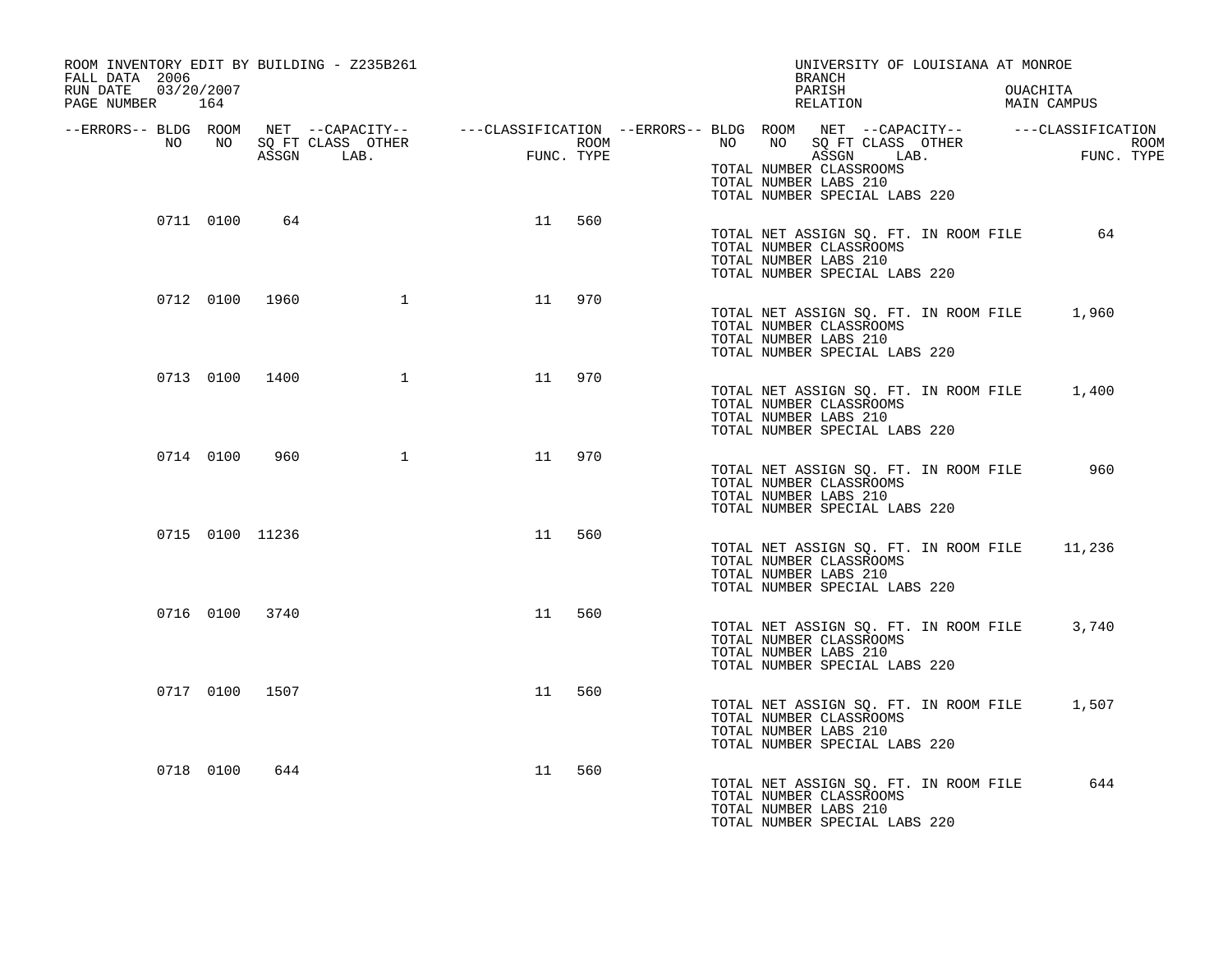| ROOM INVENTORY EDIT BY BUILDING - Z235B261<br>FALL DATA 2006 |                                   |                                | UNIVERSITY OF LOUISIANA AT MONROE<br>BRANCH                                                                                       |                         |
|--------------------------------------------------------------|-----------------------------------|--------------------------------|-----------------------------------------------------------------------------------------------------------------------------------|-------------------------|
| 03/20/2007<br>RUN DATE<br>PAGE NUMBER 165                    |                                   |                                | PARISH<br>RELATION                                                                                                                | OUACHITA<br>MAIN CAMPUS |
|                                                              |                                   |                                | --ERRORS-- BLDG ROOM NET --CAPACITY-- -----CLASSIFICATION --ERRORS-- BLDG ROOM NET --CAPACITY-- -----CLASSIFICATION               |                         |
| NO<br>NO<br>ASSGN                                            | FIMC<br>SQ FT CLASS OTHER<br>LAB. | ROOM <b>ROOM</b><br>FUNC. TYPE | NO NO SOFT CLASS OTHER<br>ASSGN LAB. THE FUNC<br>ASSGN LAB.                                                                       | ROOM<br>FUNC. TYPE      |
| 0719 0100<br>255                                             |                                   | 11 560                         | TOTAL NET ASSIGN SQ. FT. IN ROOM FILE<br>TOTAL NUMBER CLASSROOMS<br>TOTAL NUMBER LABS 210<br>TOTAL NUMBER SPECIAL LABS 220        | 255                     |
| 0720 0100 3150                                               | 11                                | 560                            | TOTAL NET ASSIGN SQ. FT. IN ROOM FILE<br>TOTAL NUMBER CLASSROOMS<br>TOTAL NUMBER LABS 210<br>TOTAL NUMBER SPECIAL LABS 220        | 3,150                   |
| 0721 0100 3150                                               | 11                                | 560                            | TOTAL NET ASSIGN SQ. FT. IN ROOM FILE<br>TOTAL NUMBER CLASSROOMS<br>TOTAL NUMBER LABS 210<br>TOTAL NUMBER SPECIAL LABS 220        | 3,150                   |
| 0722 0100 3150                                               | 11                                | 560                            | TOTAL NET ASSIGN SQ. FT. IN ROOM FILE<br>TOTAL NUMBER CLASSROOMS<br>TOTAL NUMBER LABS 210<br>TOTAL NUMBER SPECIAL LABS 220        | 3,150                   |
| 0725 0100 2496                                               | 11                                | 560                            | TOTAL NET ASSIGN SQ. FT. IN ROOM FILE<br>TOTAL NUMBER CLASSROOMS<br>TOTAL NUMBER LABS 210<br>TOTAL NUMBER SPECIAL LABS 220        | 2,496                   |
| 0726 0100 2640                                               | 11                                | 560                            | TOTAL NET ASSIGN SQ. FT. IN ROOM FILE<br>TOTAL NUMBER CLASSROOMS<br>TOTAL NUMBER LABS 210<br>TOTAL NUMBER SPECIAL LABS 220        | 2,640                   |
| 0728 0100 18000                                              | 11                                | 560                            | TOTAL NET ASSIGN SQ. FT. IN ROOM FILE 18,000<br>TOTAL NUMBER CLASSROOMS<br>TOTAL NUMBER LABS 210<br>TOTAL NUMBER SPECIAL LABS 220 |                         |
| 0729 0100<br>160                                             | $\mathbf{1}$<br>00                | 030                            | TOTAL NET ASSIGN SQ. FT. IN ROOM FILE<br>TOTAL NUMBER CLASSROOMS<br>TOTAL NUMBER LABS 210<br>TOTAL NUMBER SPECIAL LABS 220        |                         |
| 0730 0100<br>720                                             |                                   | 11 970                         | TOTAL NET ASSIGN SO. FT. IN ROOM FILE                                                                                             | 720                     |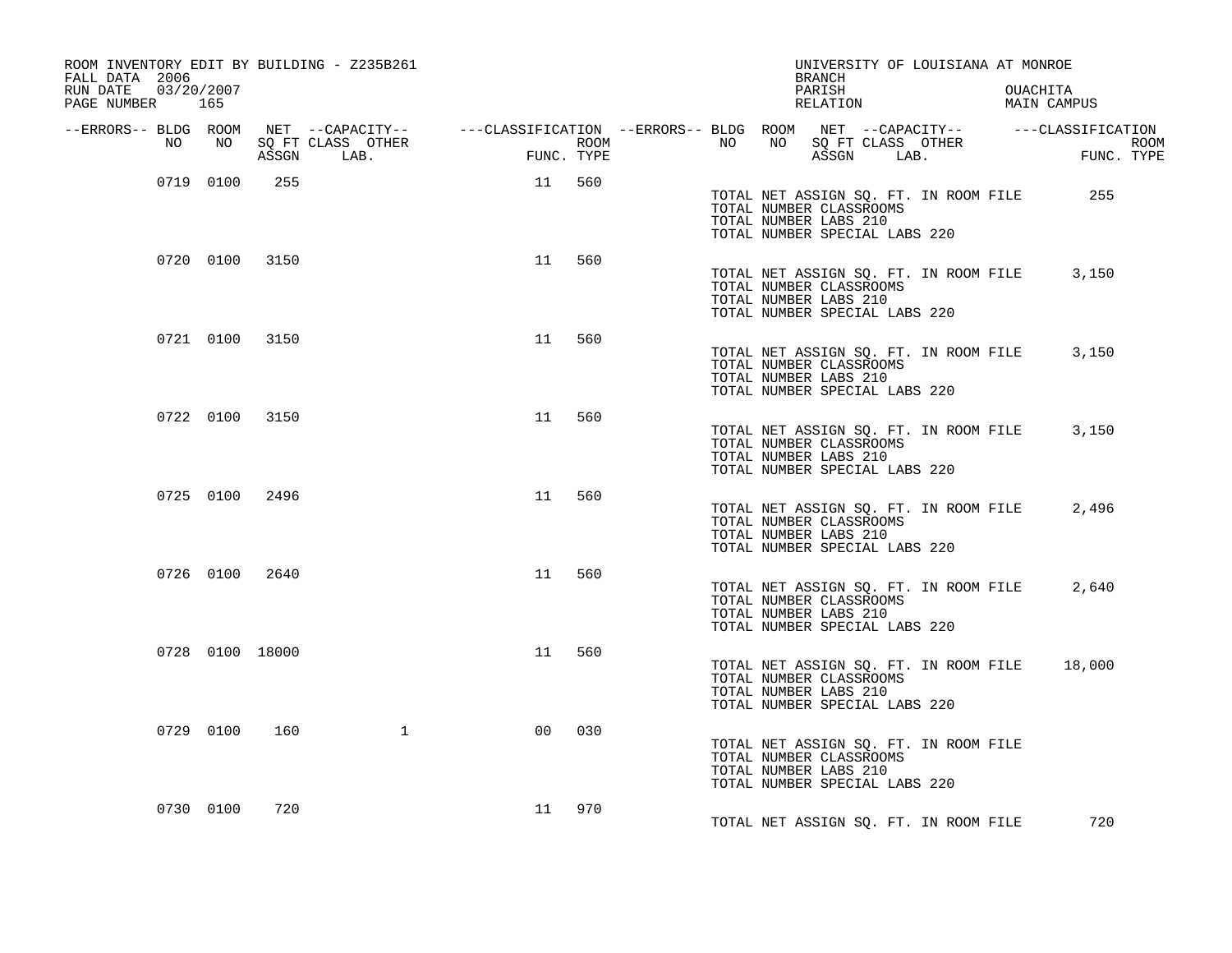| ROOM INVENTORY EDIT BY BUILDING - Z235B261<br>FALL DATA 2006<br>03/20/2007<br>RUN DATE<br>PAGE NUMBER | 166       |       |                           |            |      |    | UNIVERSITY OF LOUISIANA AT MONROE<br><b>BRANCH</b><br>PARISH<br>RELATION                                                                                                                                                |      | OUACHITA<br>MAIN CAMPUS   |
|-------------------------------------------------------------------------------------------------------|-----------|-------|---------------------------|------------|------|----|-------------------------------------------------------------------------------------------------------------------------------------------------------------------------------------------------------------------------|------|---------------------------|
| --ERRORS-- BLDG ROOM<br>NO                                                                            | NO        | ASSGN | SQ FT CLASS OTHER<br>LAB. | FUNC. TYPE | ROOM | NO | NET --CAPACITY-- - ---CLASSIFICATION --ERRORS-- BLDG ROOM NET --CAPACITY-- - ---CLASSIFICATION<br>SQ FT CLASS OTHER<br>NO<br>ASSGN<br>TOTAL NUMBER CLASSROOMS<br>TOTAL NUMBER LABS 210<br>TOTAL NUMBER SPECIAL LABS 220 | LAB. | <b>ROOM</b><br>FUNC. TYPE |
|                                                                                                       | 0740 0100 | 492   |                           | 11         | 560  |    | TOTAL NET ASSIGN SQ. FT. IN ROOM FILE<br>TOTAL NUMBER CLASSROOMS<br>TOTAL NUMBER LABS 210<br>TOTAL NUMBER SPECIAL LABS 220                                                                                              |      | 492                       |
|                                                                                                       | 0741 0100 | 3750  |                           | 11         | 560  |    | TOTAL NET ASSIGN SQ. FT. IN ROOM FILE<br>TOTAL NUMBER CLASSROOMS<br>TOTAL NUMBER LABS 210<br>TOTAL NUMBER SPECIAL LABS 220                                                                                              |      | 3,750                     |
|                                                                                                       | 0746 0100 | 452   |                           | 11         | 560  |    | TOTAL NET ASSIGN SQ. FT. IN ROOM FILE<br>TOTAL NUMBER CLASSROOMS<br>TOTAL NUMBER LABS 210<br>TOTAL NUMBER SPECIAL LABS 220                                                                                              |      | 452                       |
|                                                                                                       | 0747 0100 | 7398  |                           | 11         | 560  |    | TOTAL NET ASSIGN SQ. FT. IN ROOM FILE<br>TOTAL NUMBER CLASSROOMS<br>TOTAL NUMBER LABS 210<br>TOTAL NUMBER SPECIAL LABS 220                                                                                              |      | 7,398                     |
|                                                                                                       | 0748 0100 | 8456  | 15                        | 46         | 560  |    | TOTAL NET ASSIGN SQ. FT. IN ROOM FILE<br>TOTAL NUMBER CLASSROOMS<br>TOTAL NUMBER LABS 210<br>TOTAL NUMBER SPECIAL LABS 220                                                                                              |      | 8,456                     |
|                                                                                                       | 0751 0100 | 452   |                           | 11         | 560  |    | TOTAL NET ASSIGN SQ. FT. IN ROOM FILE<br>TOTAL NUMBER CLASSROOMS<br>TOTAL NUMBER LABS 210<br>TOTAL NUMBER SPECIAL LABS 220                                                                                              |      | 452                       |